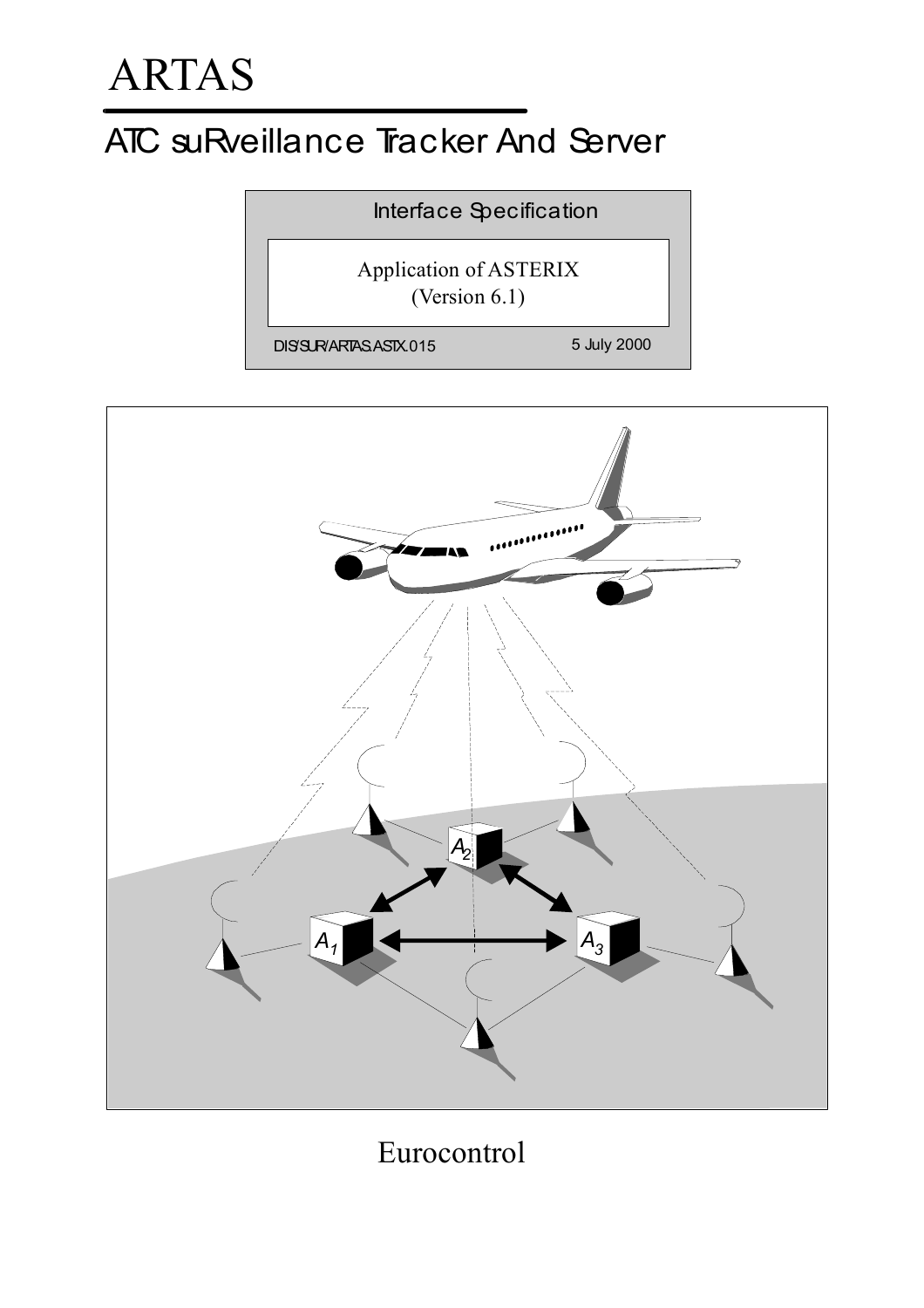Page 2 | INTERFACE SPECIFICATION | EUROCONTROL

5th July 00 Application of ASTERIX to ARTAS **DIS/SUR** 

*Version 6.1* (DIS/SUR/ARTAS.ASTX.015) **ARTAS** 

# **DOCUMENT CHANGE RECORD**

The following table records the complete history of the successive editions of the present document.

| <b>EDITION</b> | <b>DATE</b> | <b>COMMENT</b>                                                                                                                                                                                                                                                                                                                                                                                                                                                                     | <b>SECTIONS</b><br><b>PAGES</b><br><b>AFFECTED</b> |
|----------------|-------------|------------------------------------------------------------------------------------------------------------------------------------------------------------------------------------------------------------------------------------------------------------------------------------------------------------------------------------------------------------------------------------------------------------------------------------------------------------------------------------|----------------------------------------------------|
| $2.5$ ter      | 20 May 97   | Reference for ARTAS V3                                                                                                                                                                                                                                                                                                                                                                                                                                                             |                                                    |
| 2.6            | 13 Oct 97   | Initial version for ARTAS V4                                                                                                                                                                                                                                                                                                                                                                                                                                                       |                                                    |
| 2.7            | 27 May 98   | Version for ARTAS V4 resulting from discussions<br>with the industry                                                                                                                                                                                                                                                                                                                                                                                                               |                                                    |
| 2.7.1          | 10 Jul 98   | Change coding of I252/230 to make it conform to<br><b>ASTERIX</b> standard rules                                                                                                                                                                                                                                                                                                                                                                                                   | 4.1                                                |
| 2.8            | 4 Feb 99    | Initial version for ARTAS V5                                                                                                                                                                                                                                                                                                                                                                                                                                                       |                                                    |
| 2.8.1          | 26 Feb 99   | Updates following review. Split compound item<br>I252/380 into several fixed length items.                                                                                                                                                                                                                                                                                                                                                                                         | 5.1, 5.2, 5.4                                      |
| 2.8.2          | 30 Jul 99   | Draft incorporating Elementary Surveillance for<br>review                                                                                                                                                                                                                                                                                                                                                                                                                          | 2.2                                                |
| 2.8.3          | 6 Aug 99    | Version for Elementary Surveillance.                                                                                                                                                                                                                                                                                                                                                                                                                                               | 2.2, 5.2                                           |
| 6.0            | 10 Sept 99  | Baseline for ARTAS V6 development.<br>The document edition numbering convention has<br>been changed. The first digit now refers to the<br>ARTAS version to which the document applies,<br>and the number after the fullstop identifies the<br>version of this document for the ARTAS version.<br>For example, 6.0 is the first ASTERIX spec for<br>ARTAS V6, and 5.3 would be the fourth spec for<br><b>ARTAS V5.</b><br>The 5.x and 6.x series will be maintained in<br>parallel. | 5.2, 5.4                                           |
| 6.1            | 5 July 00   | Minor changes, incorporating ACP 118,122, 123,<br>125 and 138.                                                                                                                                                                                                                                                                                                                                                                                                                     | See section 6.                                     |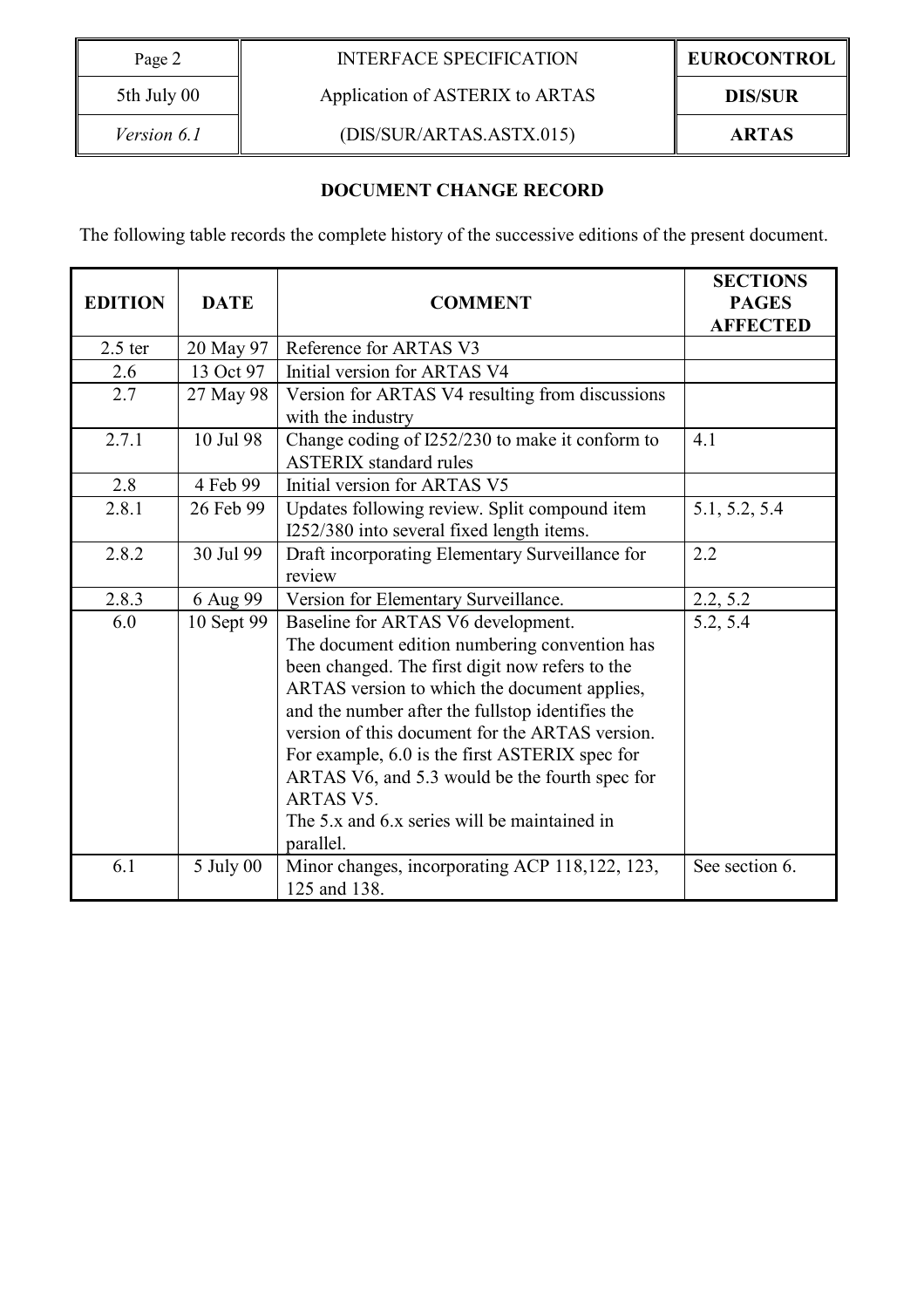**DIS/SUR** Application of ASTERIX to ARTAS 5th July 00

**ARTAS** (DIS/SUR/ARTAS.ASTX.015) *Version 6.1* 

#### **Table of content \_\_\_\_\_\_\_\_\_\_\_\_\_\_\_\_\_**

| 1                                                                                                                                                           | 5   |
|-------------------------------------------------------------------------------------------------------------------------------------------------------------|-----|
| 2                                                                                                                                                           |     |
| List of Data Items of CATEGORY 030<br>8<br>2.1                                                                                                              |     |
| Description of Data Items of CATEGORY 030<br>2.2                                                                                                            |     |
| 2.3                                                                                                                                                         |     |
| Encoding recommendations 21 21<br>2.4                                                                                                                       |     |
| 3                                                                                                                                                           |     |
| List of Data Items of CATEGORY 031 73<br>3.1                                                                                                                |     |
| 3.2                                                                                                                                                         |     |
| 3.3                                                                                                                                                         |     |
| 3.4<br>Encoding recommendations 86                                                                                                                          |     |
| LAYOUT OF MESSAGES PROVIDED BY USERS TO ARTAS ___________________________________<br>$\overline{4}$                                                         |     |
| List of Data Items of CATEGORY 032<br>88<br>4.1                                                                                                             |     |
| 4.2                                                                                                                                                         |     |
| User Application Profile for the transmission of Miniplns 108<br>4.3                                                                                        |     |
| 4.4                                                                                                                                                         |     |
| LAYOUT OF SESSION AND SERVICE CONTROL MESSAGES __________________________________<br>5                                                                      |     |
| List of Data Items of CATEGORY 252<br><u>List of Data Items of CATEGORY 252</u><br>5.1                                                                      | 112 |
| 5.2<br>Description of Data Items of CATEGORY 252                                                                                                            | 115 |
| 5.3<br><b>Connection to ARTAS</b><br><u> 1989 - Johann Stoff, deutscher Stoffen und der Stoffen und der Stoffen und der Stoffen und der Stoffen und der</u> | 176 |
| UAP for connection related messages 176<br>5.3.1<br>5.3.2<br>Encoding rules                                                                                 | 177 |
|                                                                                                                                                             | 178 |
| 5.4.1<br>5.4.2<br>Encoding rules                                                                                                                            | 181 |
| 6                                                                                                                                                           | 184 |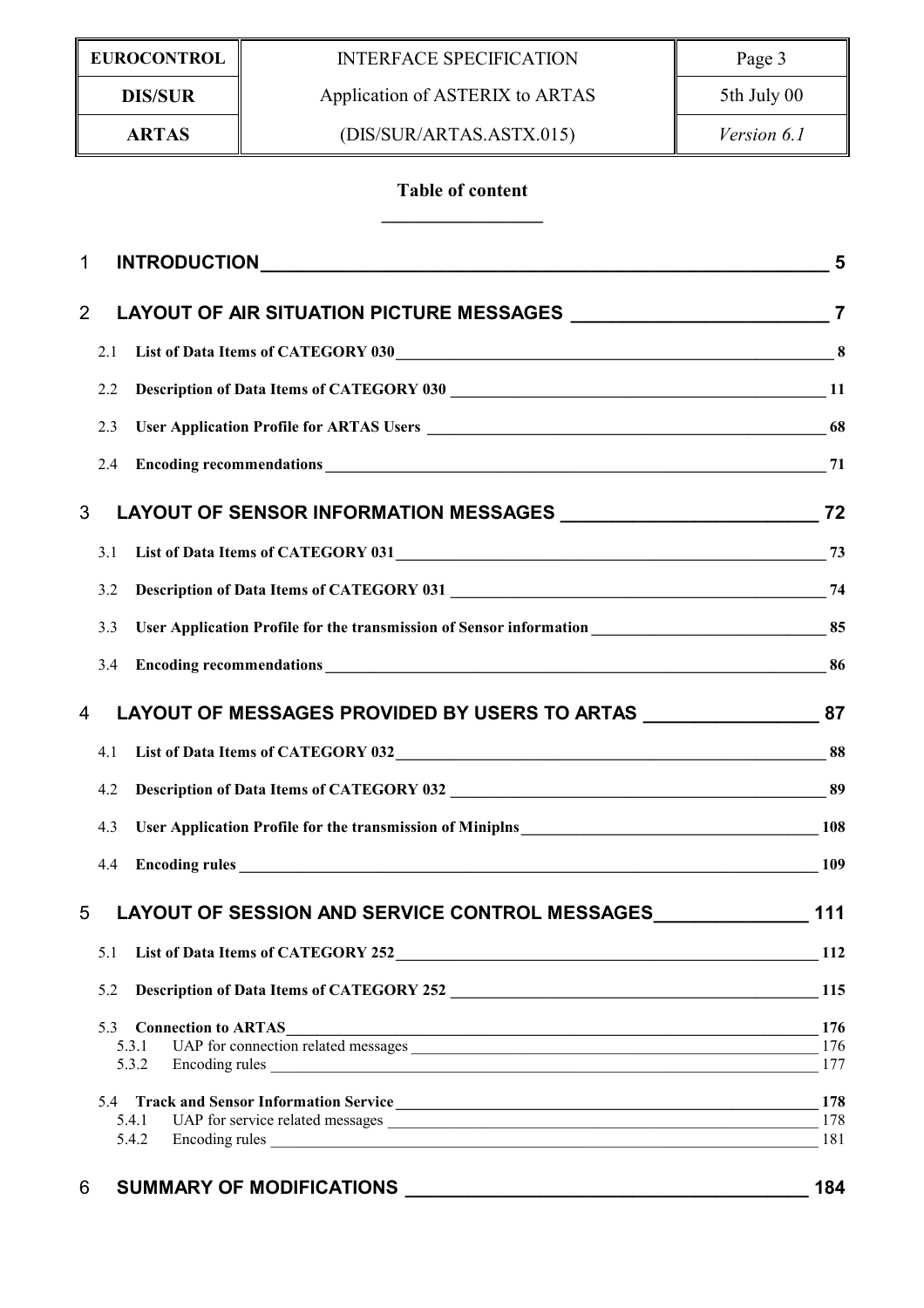| Page 4             | <b>INTERFACE SPECIFICATION</b>  | <b>EUROCONTROL</b> |
|--------------------|---------------------------------|--------------------|
| 5th July 00        | Application of ASTERIX to ARTAS | <b>DIS/SUR</b>     |
| <i>Version 6.1</i> | (DIS/SUR/ARTAS.ASTX.015)        | <b>ARTAS</b>       |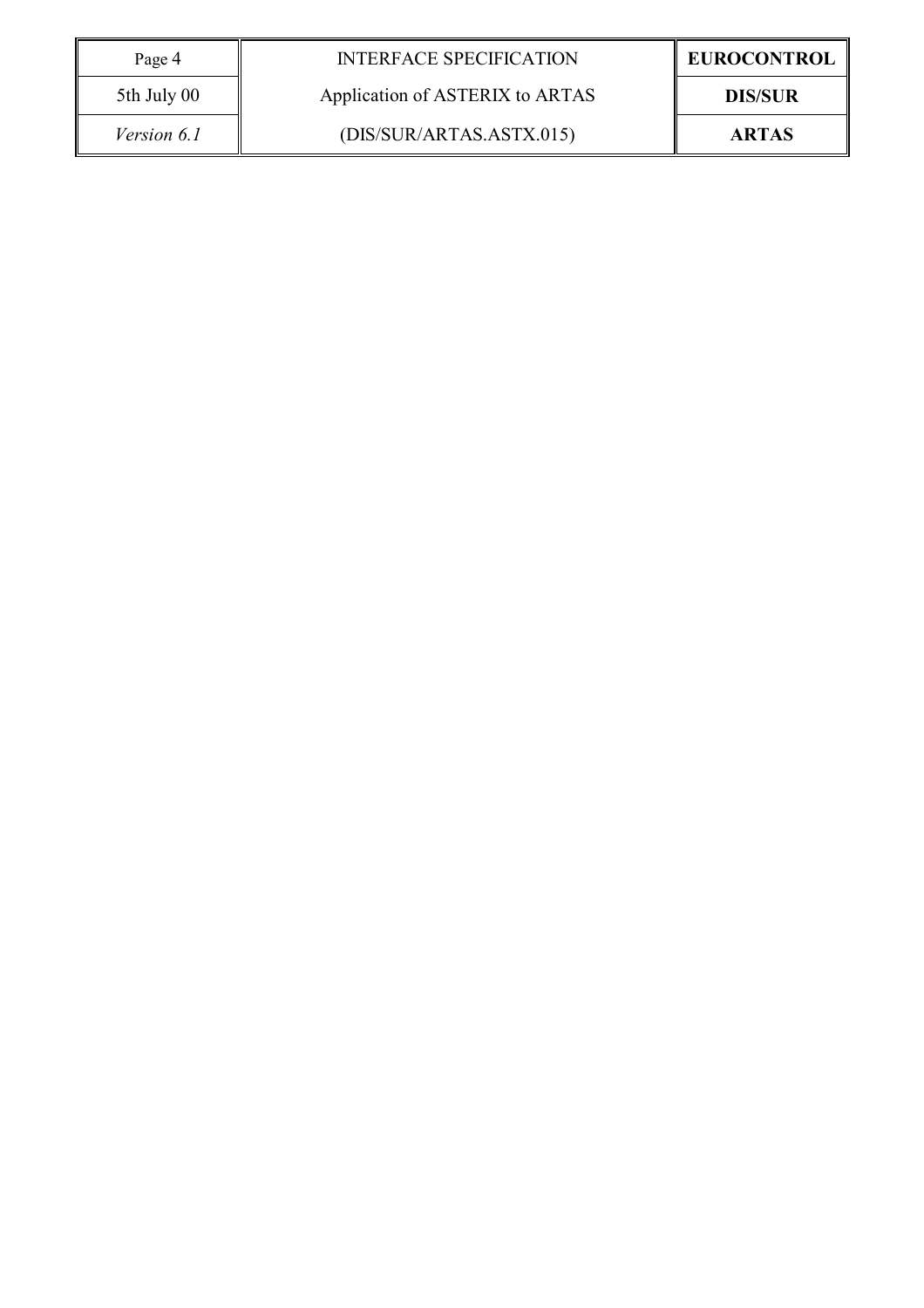| <b>EUROCONTROL</b><br><b>INTERFACE SPECIFICATION</b> |                                 | Page 5             |
|------------------------------------------------------|---------------------------------|--------------------|
| <b>DIS/SUR</b>                                       | Application of ASTERIX to ARTAS | 5th July 00        |
| ARTAS                                                | (DIS/SUR/ARTAS.ASTX.015)        | <i>Version 6.1</i> |

#### 1 **Introduction**

This document is the Draft EUROCONTROL standard for the data exchange between ARTAS V6 and its Users, version 6.1.

Four categories of ASTERIX messages are defined, each one being related to a particular nature of information data-flows :

- i. CATEGORY 030 is related to the Exchange of Air Situation Pictures,
- ii. CATEGORY 031 is related to Sensor Information messages,
- iii. CATEGORY 032 is related to Information provided by Users to ARTAS.
- iv. CATEGORY 252 is related to the Session and Service Control messages,

Note: Throughout this document references to Mode C are used to represent both the Mode C information provided by secondary radars as well as Mode S altitude codes provided by Mode S stations, i.e. "Mode C" should be read as meaning "Mode C code or Mode S altitude code".

The typical data-flows in the ARTAS environment, outlining these categories of messages together with other relevant categories are represented in *Figure 1*.

Note that the interface with the radars is not considered in this document. ARTAS will respect the standard defined with respect to the transmission of monoradar data over RADNET and RENAR.

#### **The modifications from ASTERIX version V6.0 to V6.1 are summarised in** *section 6*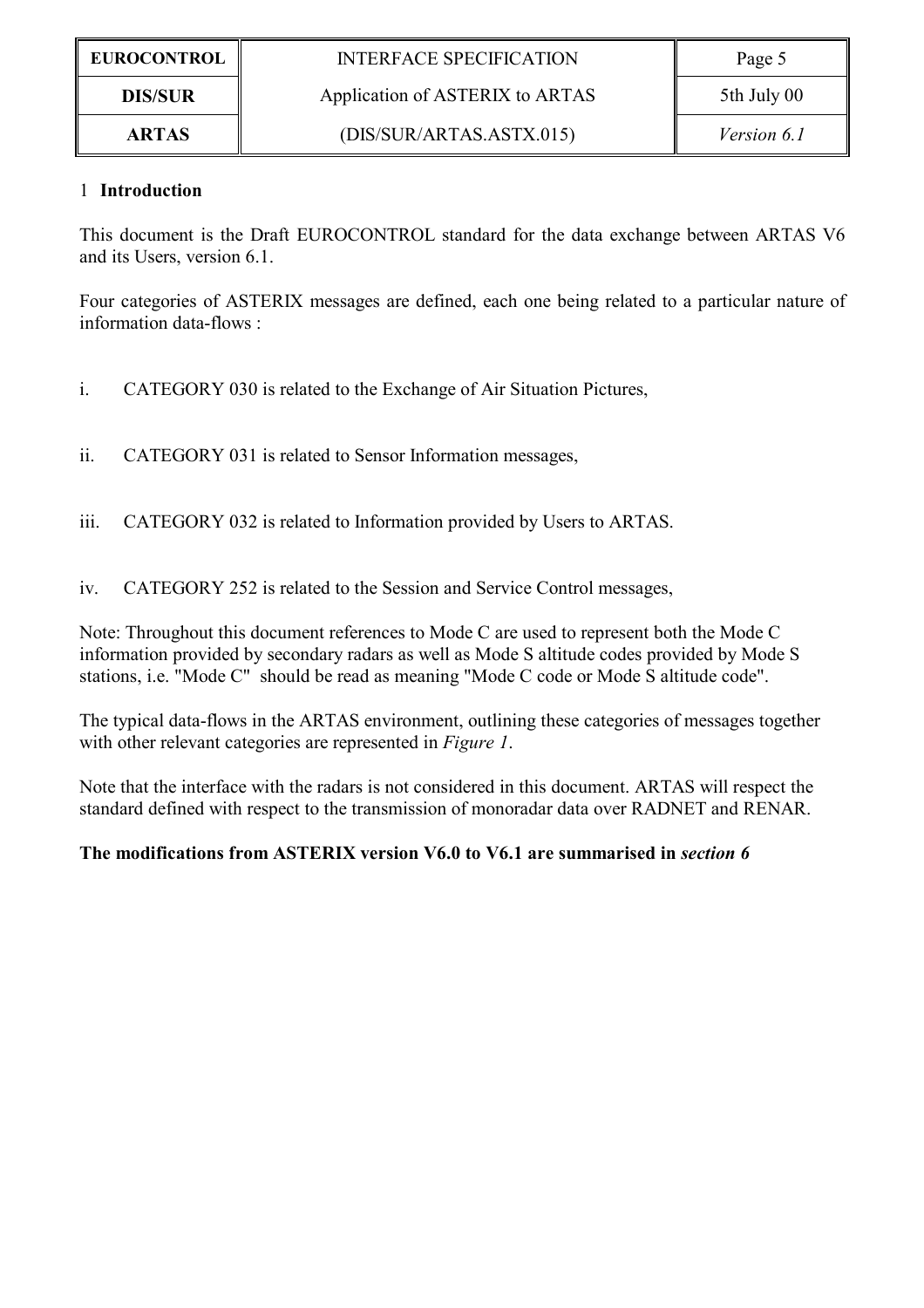| Page 6             | <b>INTERFACE SPECIFICATION</b>  | <b>EUROCONTROL</b> |
|--------------------|---------------------------------|--------------------|
| 5th July 00        | Application of ASTERIX to ARTAS | <b>DIS/SUR</b>     |
| <i>Version 6.1</i> | (DIS/SUR/ARTAS.ASTX.015)        | <b>ARTAS</b>       |

User U1 is a typical ARTAS user, setting the required service using CAT 252 data, receiving track information coded in CAT 030 and/or sensor information coded in CAT 031.

User U2 is both an ARTAS User and a data provider for ARTAS (e.g. an FPPS). The connection and services are set using data of CAT 252, the track information is received in CAT 030 and data are provided to ARTAS using CAT 032 (e.g. the miniplans)



CAT 030 : air situation picture messages CAT 031 : sensor information messages CAT 032 : messages provided by users to ARTAS CAT 252 : session and service control messages

#### **Figure 1 : Typical data-flows in the ARTAS environment**

#### 2 **LAYOUT OF AIR SITUATION PICTURE MESSAGES**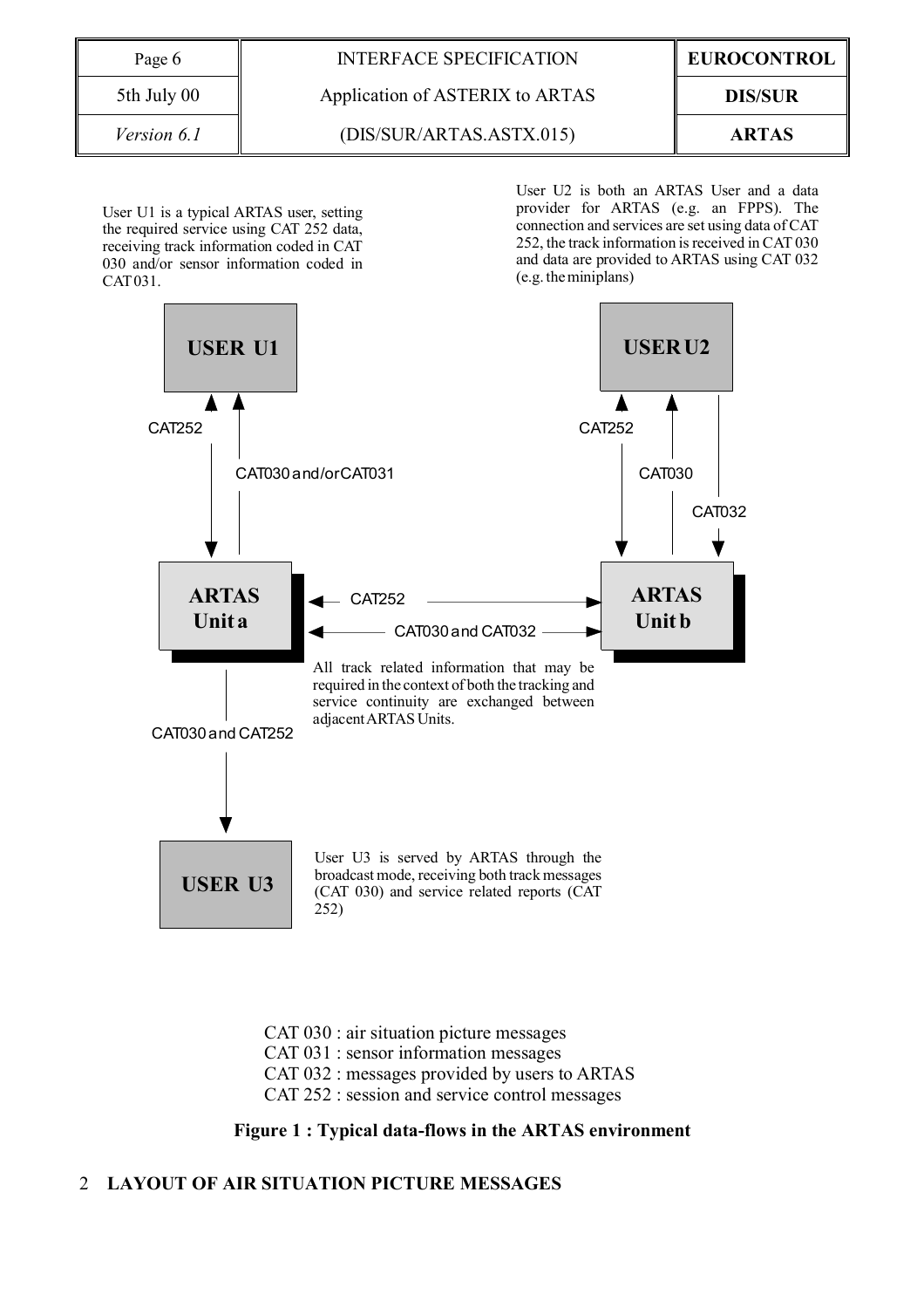| <b>EUROCONTROL</b><br><b>INTERFACE SPECIFICATION</b> |                                 | Page 7             |
|------------------------------------------------------|---------------------------------|--------------------|
| <b>DIS/SUR</b>                                       | Application of ASTERIX to ARTAS | 5th July 00        |
| <b>ARTAS</b>                                         | (DIS/SUR/ARTAS.ASTX.015)        | <i>Version 6.1</i> |

The data CATEGORY 030 : Exchange of Air Situation Pictures defines all items that can be transmitted by ARTAS to its User(s) in the frame of any Track Information Service.

The exact subset of items provided to each User will depend on the Item Selection made during the service definition (see *section User Application Profile for ARTAS Users*).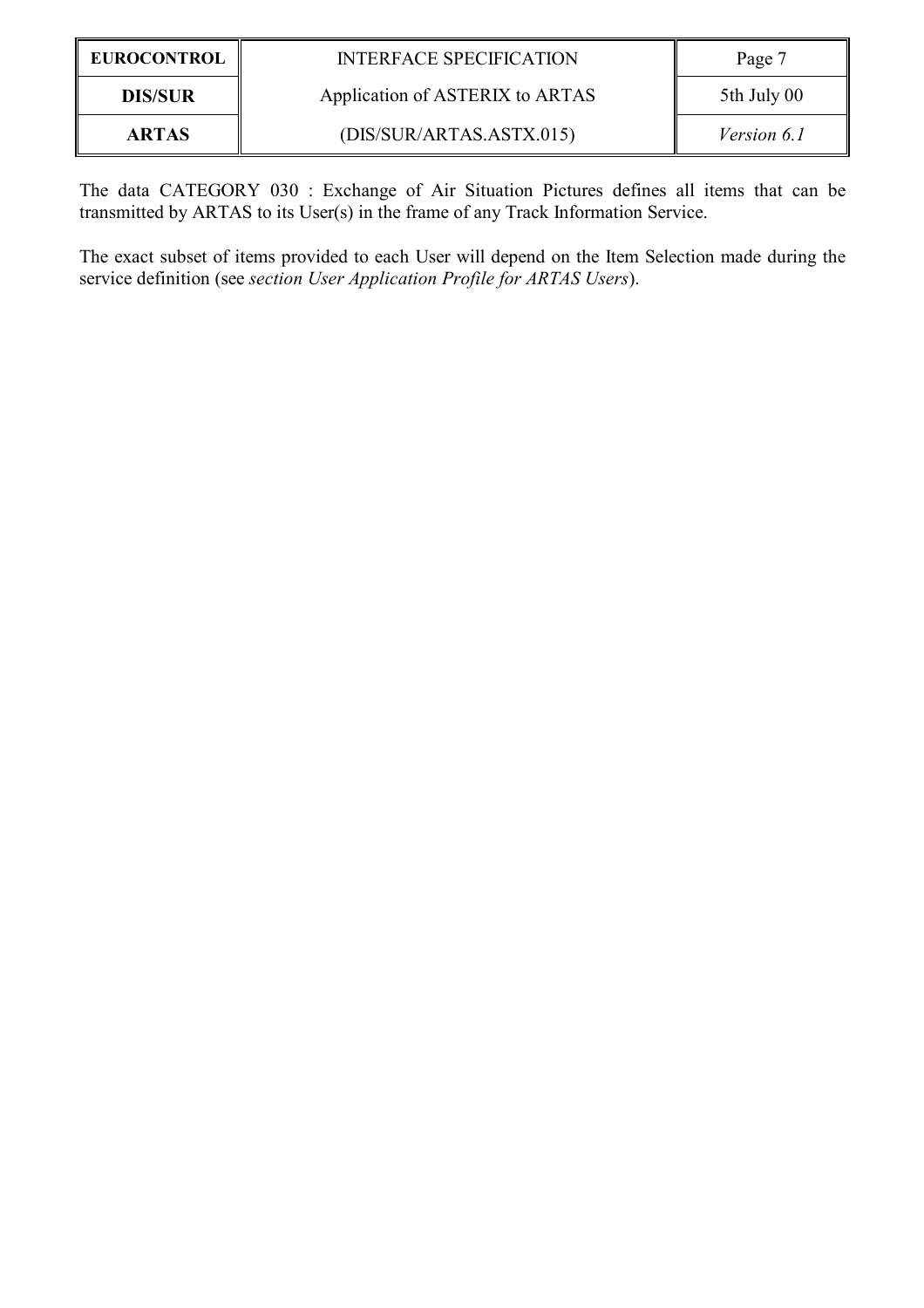| Page 8             | <b>INTERFACE SPECIFICATION</b>  | <b>EUROCONTROL</b> |
|--------------------|---------------------------------|--------------------|
| 5th July 00        | Application of ASTERIX to ARTAS | <b>DIS/SUR</b>     |
| <i>Version 6.1</i> | (DIS/SUR/ARTAS.ASTX.015)        | <b>ARTAS</b>       |

#### 2.1 **List of Data Items of CATEGORY 030**

The data items which shall be used for the transmission of Air Situation Picture shall be that defined in *Table 1* and described in the following pages.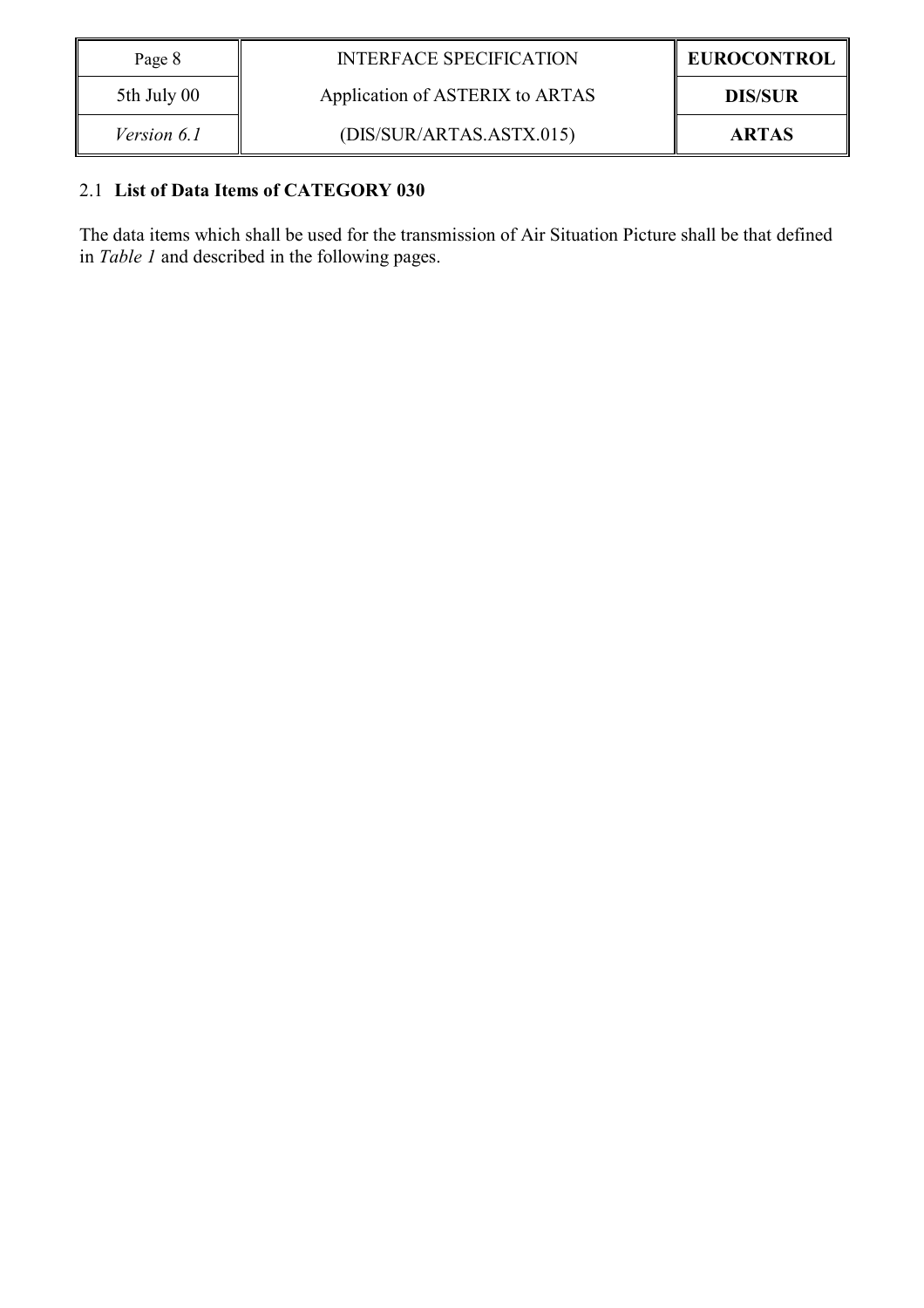| <b>EUROCONTROL</b> | <b>INTERFACE SPEC</b> |
|--------------------|-----------------------|
|                    |                       |

**DIS/SUR** Application of ASTERIX to ARTAS 5th July 00

**ARTAS** (DIS/SUR/ARTAS.ASTX.015) *Version 6.1* 

# **Table 1 - Data Items of Category 030**

| Data Item<br>Reference | <b>Description</b>                                                                               | <b>System Units</b>       |
|------------------------|--------------------------------------------------------------------------------------------------|---------------------------|
| <b>Number</b>          |                                                                                                  |                           |
| 1030/010               | SERVER IDENTIFICATION TAG                                                                        | <b>N.A.</b>               |
| 1030/015               | <b>USER NUMBER</b>                                                                               | <b>N.A.</b>               |
| 1030/020               | TIME OF MESSAGE                                                                                  | $1/128$ s                 |
| 1030/030               | SERVICE IDENTIFICATION                                                                           | N.A.                      |
| 1030/035               | TYPE OF MESSAGE                                                                                  | N.A.                      |
| 1030/040               | <b>TRACK NUMBER</b>                                                                              | <b>N.A.</b>               |
| 1030/050               | <b>ARTAS TRACK NUMBER</b>                                                                        | N.A.                      |
| 1030/060               | TRACK MODE 3/A                                                                                   | <b>N.A.</b>               |
| 1030/070               | TIME OF LAST UPDATE                                                                              | 1/128s                    |
| 1030/080               | <b>ARTAS TRACK STATUS</b>                                                                        | N.A.                      |
| 1030/090               | ARTAS TRACK QUALITY                                                                              | N.A.                      |
| 1030/100               | CALCULATED TRACK POSITION (CARTESIAN)                                                            | 1/32 or 1/64 NM           |
| 1030/110               | ESTIMATED ACCURACY OF TRACK POSITION (CARTESIAN)                                                 | 1/32 or 1/64 NM           |
| 1030/120               | <b>TRACK MODE 2 CODE</b>                                                                         | N.A.                      |
| 1030/130               | CALCULATED TRACK ALTITUDE                                                                        | $1/4$ FL                  |
| 1030/135               | ESTIMATED ACCURACY OF TRACK ALTITUDE                                                             | $1/4$ FL                  |
| 1030/140               | LAST MEASURED MODE C                                                                             | $1/4$ FL                  |
| 1030/150               | MEASURED TRACK MODE C                                                                            | $1/4$ FL                  |
| 1030/160               | CALCULATED TRACK FLIGHT LEVEL                                                                    | $1/4$ FL                  |
| 1030/165               | ESTIMATED ACCURACY OF CALCULATED TRACK FLIGHT LEVEL                                              | $1/4$ FL                  |
| 1030/170               | <b>TRACK AGES</b>                                                                                | 1/4s                      |
| 1030/180               | CALCULATED TRACK VELOCITY (POLAR)                                                                | 0.22 kt/0.0055 $^{\circ}$ |
| 1030/181               | CALCULATED TRACK VELOCITY (CARTESIAN)                                                            | $0.22$ kt                 |
| 1030/190               | ESTIMATED ACCURACY OF TRACK VELOCITY (POLAR)<br>ESTIMATED ACCURACY OF TRACK VELOCITY (CARTESIAN) | 0.22 kt/0.0055 $^{\circ}$ |
| 1030/191<br>1030/200   | <b>MODE OF FLIGHT</b>                                                                            | $0.22$ kt                 |
| 1030/210               | MODE OF FLIGHT PROBABILITIES                                                                     | N.A.<br>N.A.              |
| 1030/220               | CALCULATED RATE OF CLIMB/DESCENT                                                                 | 5.86 ft/min               |
| 1030/230               | ESTIMATED ACCURACY OF RATE OF CLIMB/DESCENT                                                      | 5.86 ft/min               |
| 1030/240               | <b>CALCULATED RATE OF TURN</b>                                                                   | $1/4$ %                   |
| 1030/250               | ESTIMATED ACCURACY OF RATE OF TURN                                                               | $1/4$ %                   |
| 1030/260               | RADAR IDENTIFICATION TAG                                                                         | N.A.                      |
| 1030/270               | <b>LOCAL TRACK NUMBER</b>                                                                        | <b>N.A.</b>               |
| 1030/290               | <b>PLOT AGES</b>                                                                                 | 1/4s                      |
| 1030/340               | LAST MEASURED MODE 3/A                                                                           | N.A.                      |
| 1030/360               | <b>MEASURED POSITION</b>                                                                         | $1/128$ NM/0.0055°        |
| 1030/370               | MEASURED 3-D HEIGHT                                                                              | $1/4$ FL                  |
| 1030/382               | <b>AIRCRAFT ADDRESS</b>                                                                          | <b>N.A.</b>               |
| 1030/384               | AIRCRAFT IDENTIFICATION                                                                          | N.A.                      |
| 1030/386               | COMMUNICATIONS CAPABILITY AND FLIGHT STATUS                                                      | N.A.                      |
| 1030/390               | FPPS IDENTIFICATION TAG                                                                          | N.A.                      |
| 1030/400               | <b>CALLSIGN</b>                                                                                  | N.A.                      |
| 1030/410               | <b>PLN NUMBER</b>                                                                                | <b>N.A.</b>               |
| 1030/420               | FLIGHT CATEGORY                                                                                  | N.A.                      |

**CIFICATION** Page 9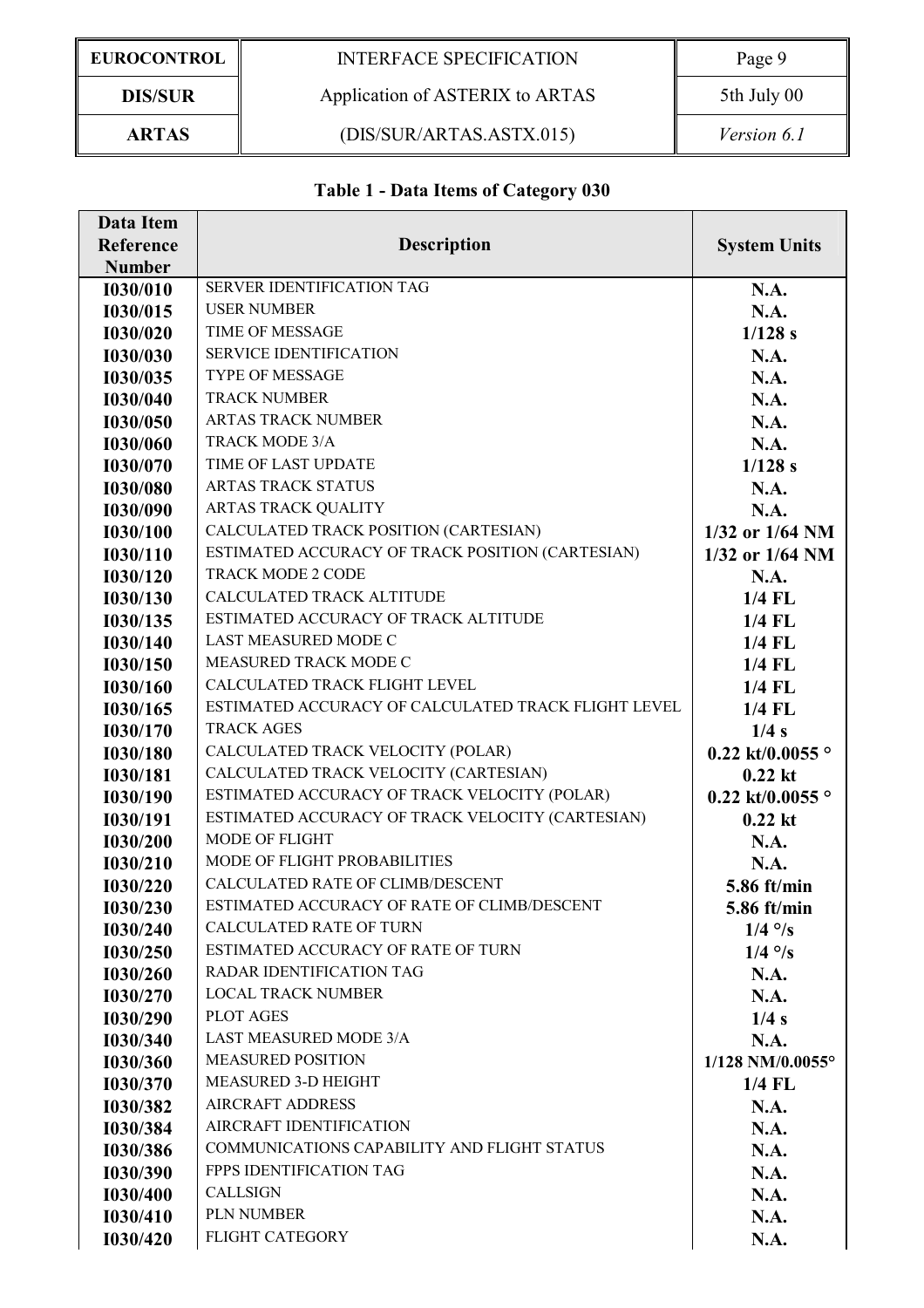### Page 10 **INTERFACE SPECIFICATION EUROCONTROL**

5th July 00 Application of ASTERIX to ARTAS **DIS/SUR** 

*Version 6.1* (DIS/SUR/ARTAS.ASTX.015) **ARTAS** 

| Data Item      |                               |                     |
|----------------|-------------------------------|---------------------|
| Reference      | <b>Description</b>            | <b>System Units</b> |
| <b>Number</b>  |                               |                     |
| 1030/430       | <b>TYPE OF AIRCRAFT</b>       | <b>N.A.</b>         |
| 1030/435       | CATEGORY OF TURBULENCE        | <b>N.A.</b>         |
| 1030/440       | DEPARTURE AIRPORT             | N.A.                |
| 1030/450       | DESTINATION AIRPORT           | <b>N.A.</b>         |
| 1030/460       | ALLOCATED SSR CODES           | <b>N.A.</b>         |
| 1030/480       | CURRENT CLEARED FLIGHT LEVEL  | $1/4$ FL            |
| 1030/490       | CURRENT CONTROL POSITION      | <b>N.A.</b>         |
| <b>I030/RE</b> | RESERVED EXPANSION DATA FIELD | N.A.                |

 $N.A. = Not Applicable$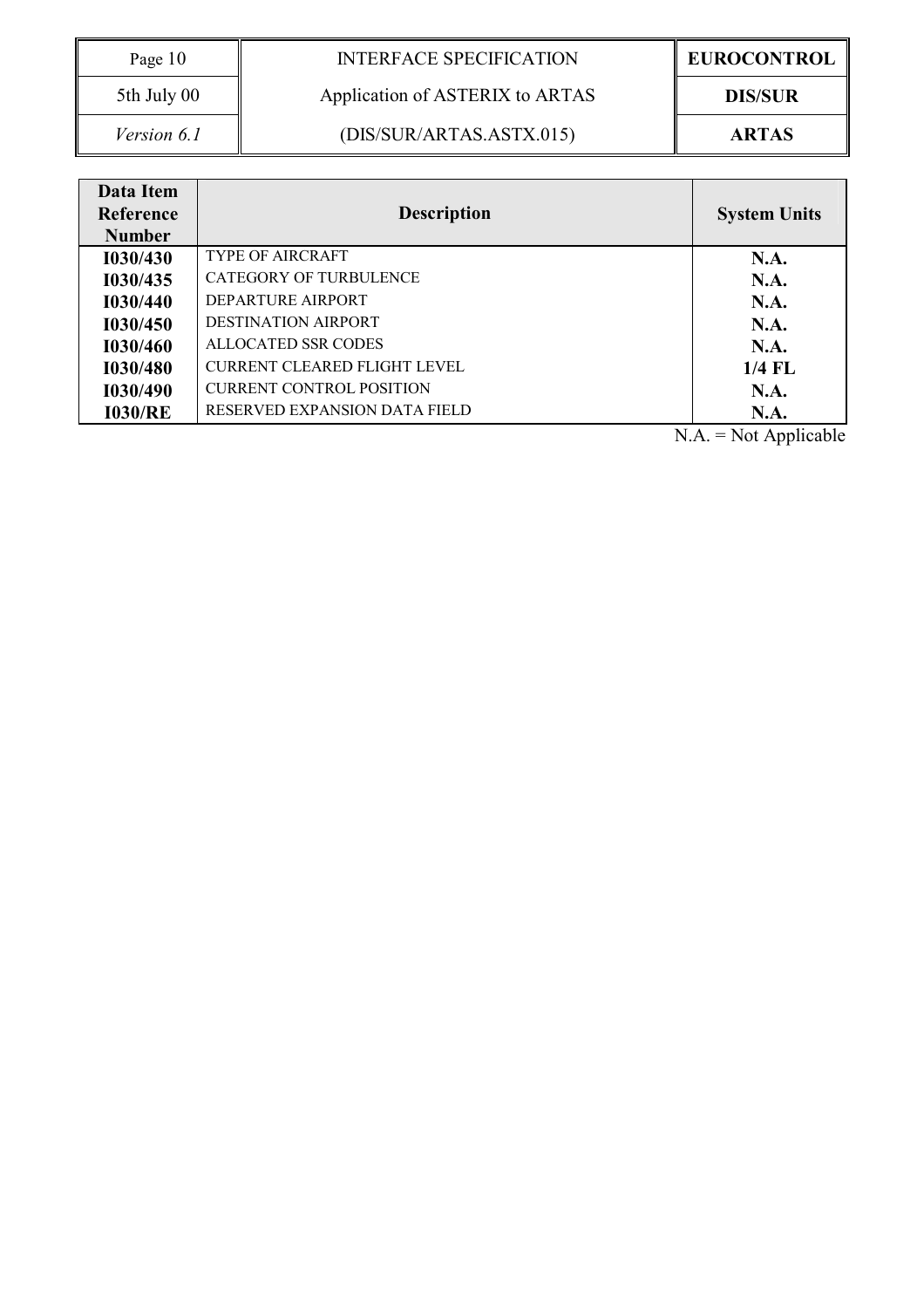| <b>EUROCONTROL</b><br><b>INTERFACE SPECIFICATION</b> |                                 | Page 11            |
|------------------------------------------------------|---------------------------------|--------------------|
| <b>DIS/SUR</b>                                       | Application of ASTERIX to ARTAS | 5th July 00        |
| <b>ARTAS</b>                                         | (DIS/SUR/ARTAS.ASTX.015)        | <i>Version 6.1</i> |

# 2.2 **Description of Data Items of CATEGORY 030**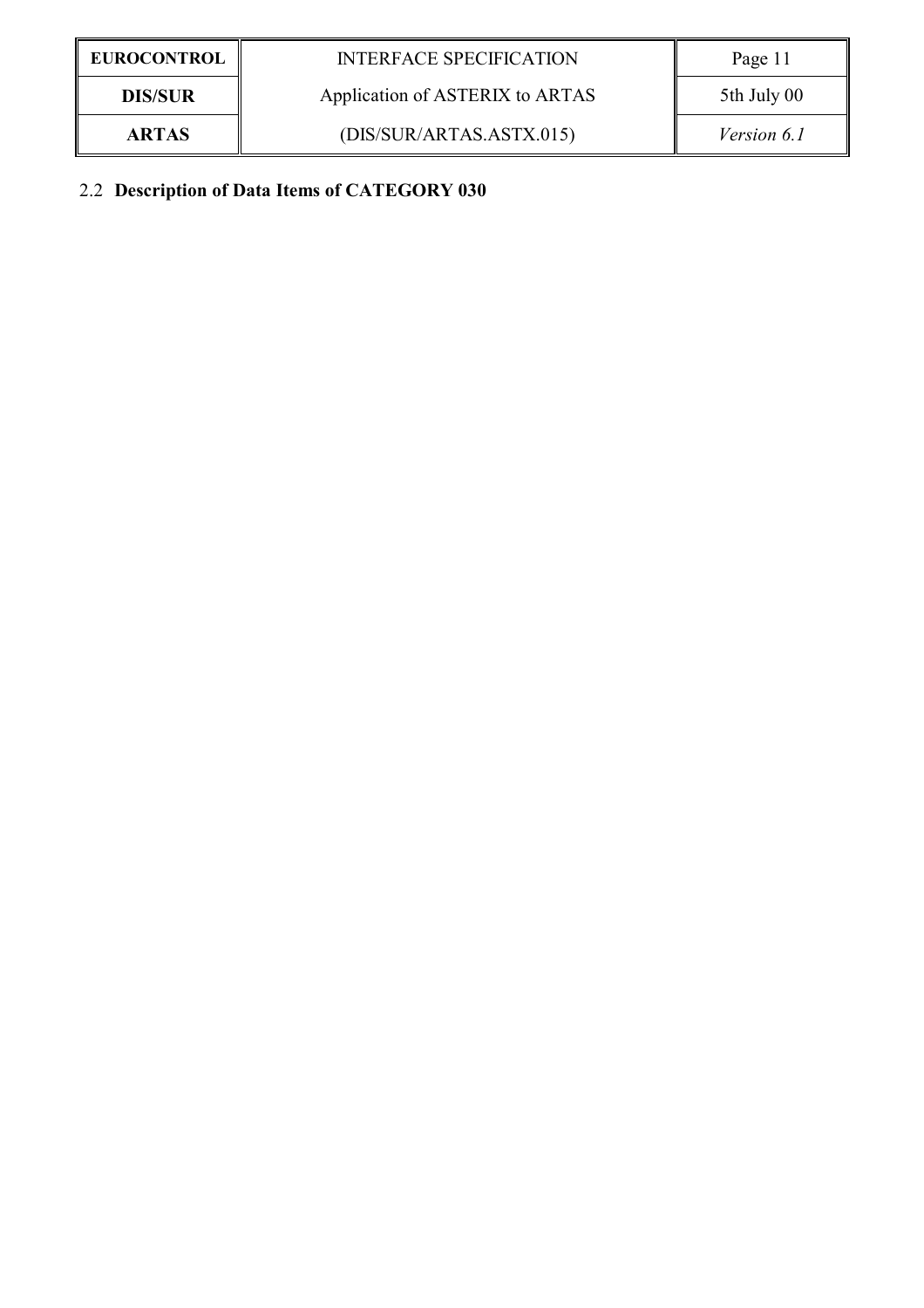Page 12 | INTERFACE SPECIFICATION | EUROCONTROL 5th July 00 Application of ASTERIX to ARTAS **DIS/SUR** 

*Version 6.1* **COIS/SUR/ARTAS.ASTX.015) ARTAS** 

#### **I030/010 : SERVER IDENTIFICATION TAG**

**Definition :** Identification of the Server of track information.

**Format :** Two-byte fixed length data item.

#### **Structure :**



| bits $16/9$ (SAC) | Source Area Code | $(0 \rightarrow 255)$ |
|-------------------|------------------|-----------------------|
|                   |                  |                       |

bits  $8/1$  (SIC) Source Identity Code (0  $\rightarrow$  255)

# **Remark(s) :**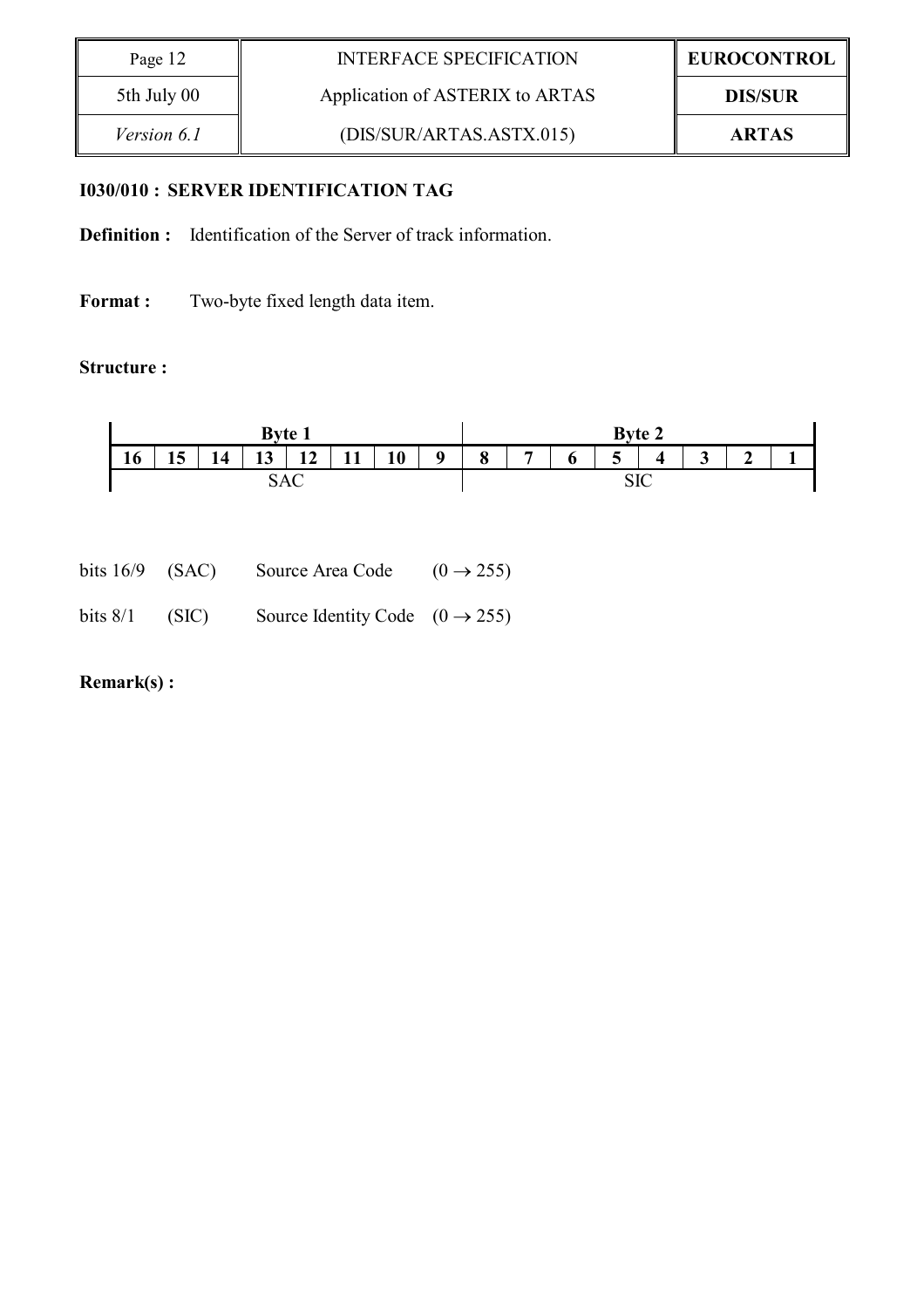| <b>EUROCONTROL</b> |
|--------------------|
|--------------------|

**DIS/SUR** Application of ASTERIX to ARTAS 5th July 00

**ARTAS** (DIS/SUR/ARTAS.ASTX.015) *Version 6.1* 

#### **I030/015 : USER NUMBER**

**Definition :** Identification of the User of track information

**Format :** Two-byte fixed length data item.

#### **Structure :**

|    |                                |    | <b>Byte 1</b> |           |           |           |             | <b>Byte</b><br>A  |   |   |        |  |   |                    |  |
|----|--------------------------------|----|---------------|-----------|-----------|-----------|-------------|-------------------|---|---|--------|--|---|--------------------|--|
| 10 | $\overline{a}$<br>15           | 14 | $\sim$<br>⊥୰  | 1.4<br>┸┢ | . .<br>11 | 10<br>1 V | $\mathbf 0$ | $\mathbf{o}$<br>O | - | o | -<br>ັ |  | ັ | $\rightarrow$<br>◢ |  |
|    | <b>IMBER</b><br>. INFR .<br>NH |    |               |           |           |           |             |                   |   |   |        |  |   |                    |  |

bits 16/1 (USER NUMBER) User number  $(0 \rightarrow 16 \# F F F F \#)$ 

**Remark(s) :** The User numbers are predefined in the User registration data base of the ARTAS Unit to which the User wants to connect.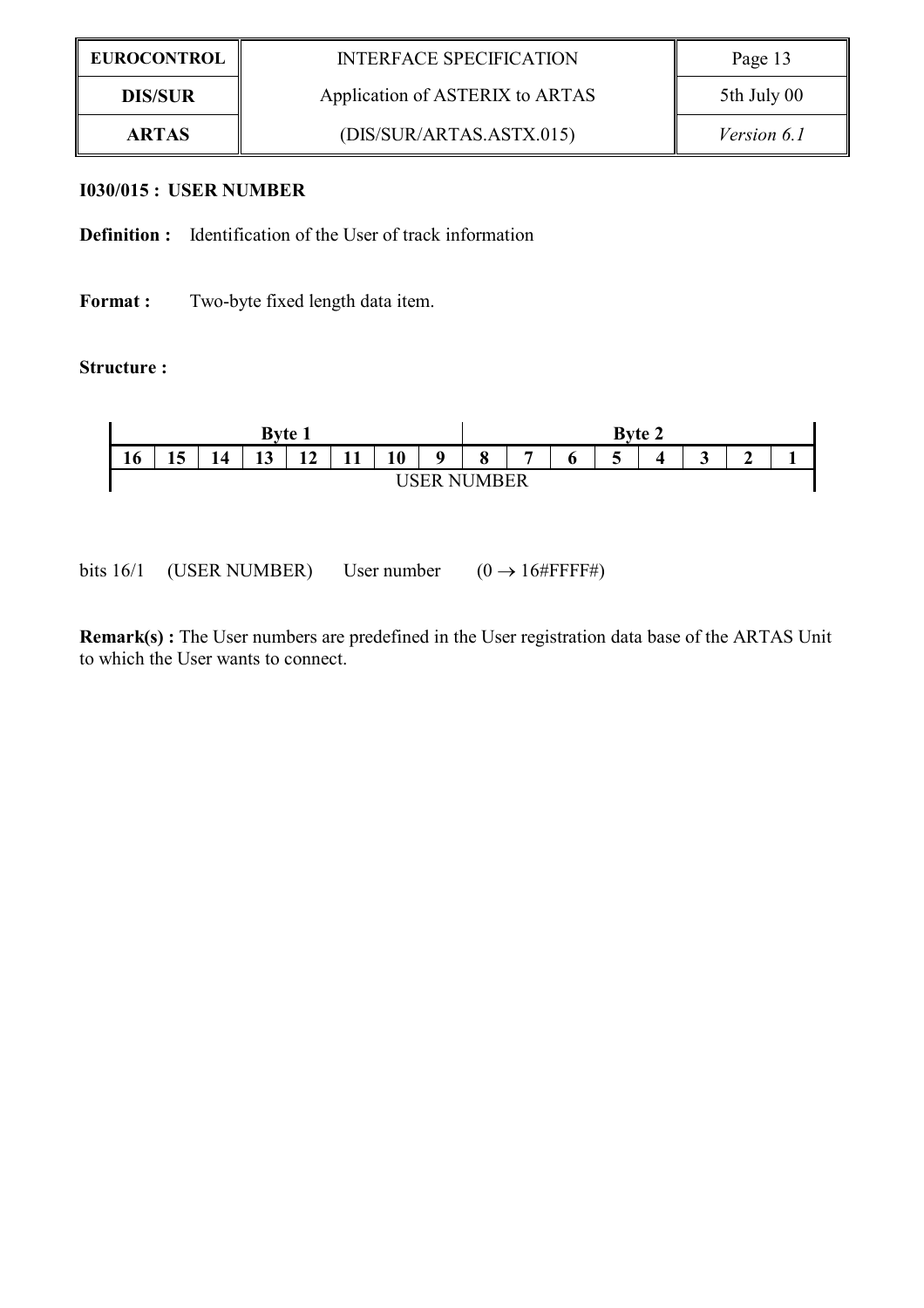| Page 14            | <b>INTERFACE SPECIFICATION</b>  | <b>EUROCONTROL</b> |
|--------------------|---------------------------------|--------------------|
| 5th July 00        | Application of ASTERIX to ARTAS | DIS/SUR            |
| <i>Version 6.1</i> | (DIS/SUR/ARTAS.ASTX.015)        | <b>ARTAS</b>       |
|                    |                                 |                    |

#### **I030/020 : TIME OF MESSAGE**

**Definition :** Absolute time stamping of the message in the form of elapsed time since last midnight

**Format :** Three-byte fixed length data item.

#### **Structure :**



bit 1 (LSB)  $(2E-7) s = 1/128 s$ 

**Remark(s) :** This is the time at which a message is filled and not the time at which the data-block containing the tracks is sent.

The time of the day value is reset to 0 at every midnight.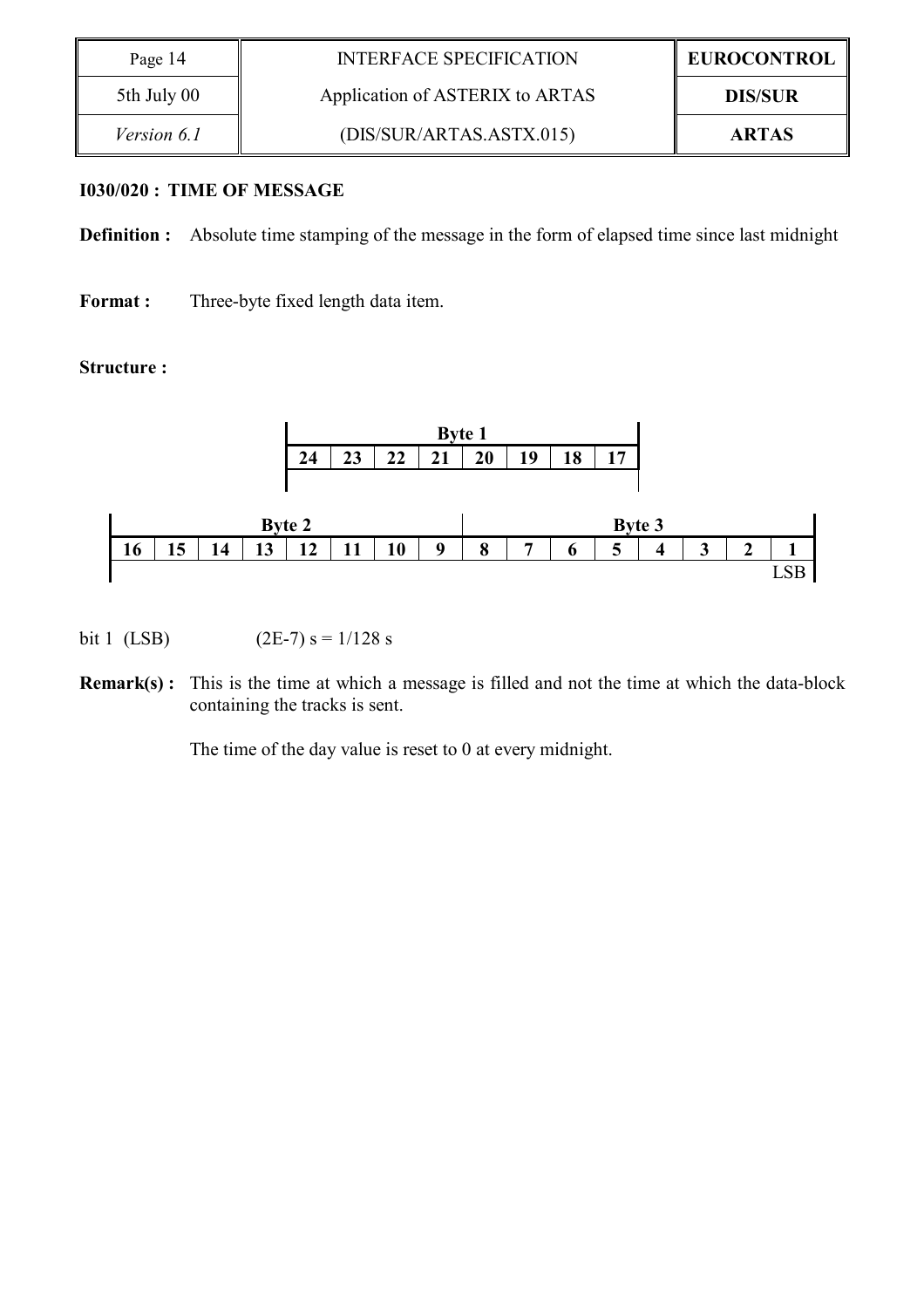| <b>EUROCONTROL</b> |
|--------------------|
|--------------------|

**EUROCONTROL INTERFACE SPECIFICATION** Page 15 **DIS/SUR** Application of ASTERIX to ARTAS 5th July 00

#### **I030/030 : SERVICE IDENTIFICATION**

- **Definition :** Identification of the service(s) to which a track message belongs.
- **Format :** Variable length data item comprising a first part of one byte followed by a 1-byte extent as necessary.

#### **Structure :**

| <b>Byte 1</b> |    |    |           |           |    |    |  |  |  |  |  |
|---------------|----|----|-----------|-----------|----|----|--|--|--|--|--|
| 16            | 15 | 14 | $13 \mid$ | <b>12</b> | 11 | 10 |  |  |  |  |  |
|               |    | sb |           |           | FХ |    |  |  |  |  |  |

| Byte 2 |  |         |  |  |  |  |  |  |  |  |  |
|--------|--|---------|--|--|--|--|--|--|--|--|--|
|        |  |         |  |  |  |  |  |  |  |  |  |
| C2     |  | C3   C4 |  |  |  |  |  |  |  |  |  |

bits  $16/12$  (sb) = spare bits set to 0

**BS**, **C1**, **C2**, **C3**, **C4** and **C5** are used to indicate which user service(s) has (have) originated the track message :

| bit 11<br>bit 10                 | BS)<br>(C1)                  | Track selected by the Background service<br>$=$ 1<br>Track selected by the Complementary service 1<br>$=1$                                                                                                                        |
|----------------------------------|------------------------------|-----------------------------------------------------------------------------------------------------------------------------------------------------------------------------------------------------------------------------------|
| bit 9                            | FX)                          | Field extension                                                                                                                                                                                                                   |
| bit 8<br>bit 7<br>bit 6<br>bit 5 | (C2)<br>(C3)<br>(C4)<br>(C5) | Track selected by the Complementary service 2<br>$=$ 1<br>Track selected by the Complementary service 3<br>$=$ 1<br>Track selected by the Complementary service 4<br>$= 1$<br>$= 1$ Track selected by the Complementary service 5 |
| bits $4/1$                       | $sb) =$                      | spare bits set to 0                                                                                                                                                                                                               |

#### **Remark(s) :**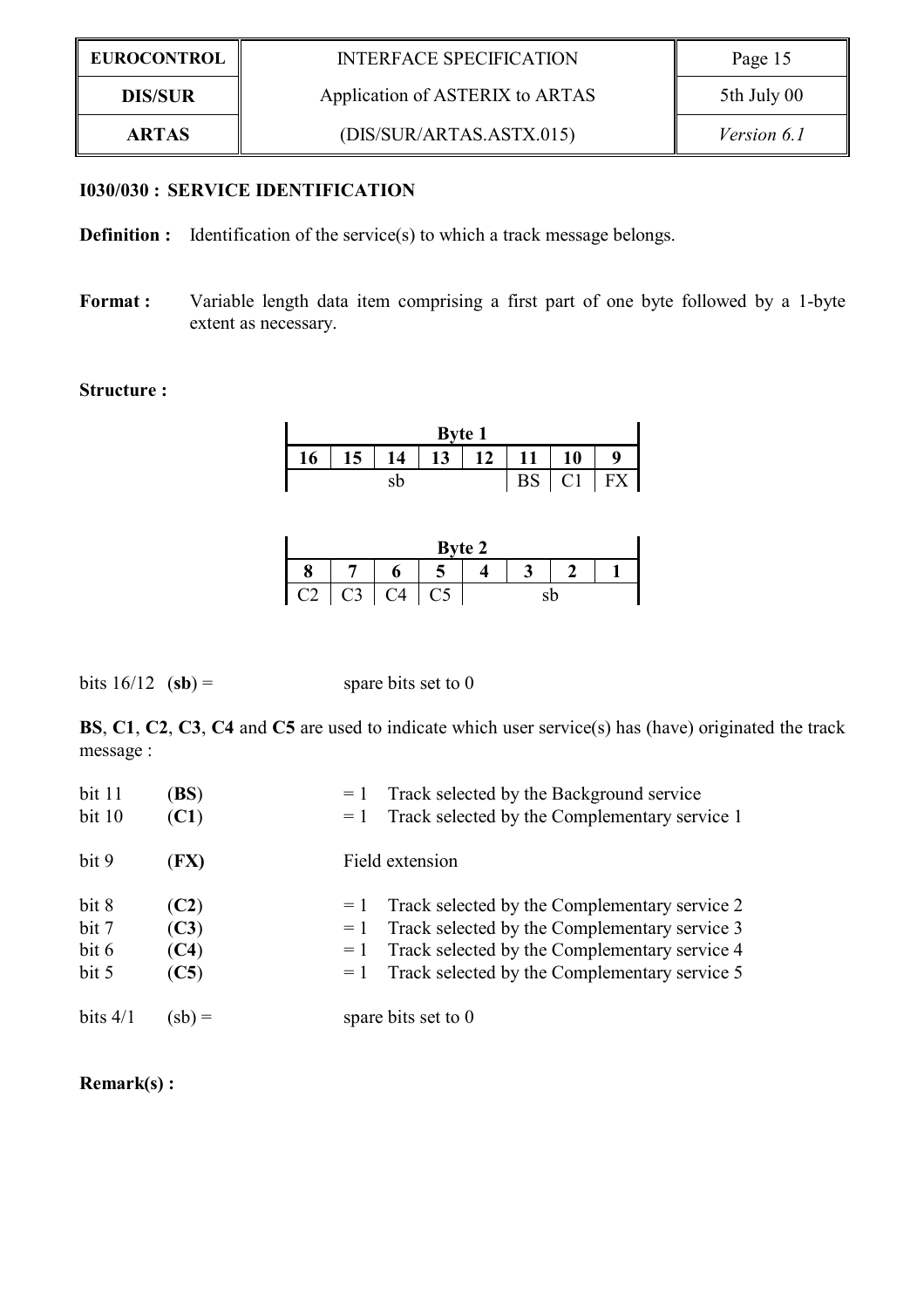| аре |  |
|-----|--|
|-----|--|

5th July 00 Application of ASTERIX to ARTAS **DIS/SUR** 

**PAGE 16 INTERFACE SPECIFICATION IF UROCONTROL** 

*Version 6.1* (DIS/SUR/ARTAS.ASTX.015) **ARTAS** 

#### **I030/035 : TYPE OF MESSAGE**

- **Definition :** This data item allows for a more convenient handling of the message at the receiver side by further defining the type of transaction.
- **Format :** One-byte fixed length data item.

#### **Structure :**

| <b>Byte 1</b> |          |   |  |   |  |  |  |  |  |  |
|---------------|----------|---|--|---|--|--|--|--|--|--|
|               |          |   |  |   |  |  |  |  |  |  |
|               | $\Delta$ | . |  | Δ |  |  |  |  |  |  |

- bits 8/5 (FAMILY) to which the message belongs (0 to 15),
- bits  $4/1$  : (NATURE) of the message (within its FAMILY).
	- $(FAMILY) = 0$  ARTAS coordination messages
	- $(NATURE) = 0000$  track information message
		- 0001 slave track promotion message
- **Remark(s) :** the Slave Track Promotion Messages are related to the inter-ARTAS cooperation and cannot be served to the *normal* track information Users.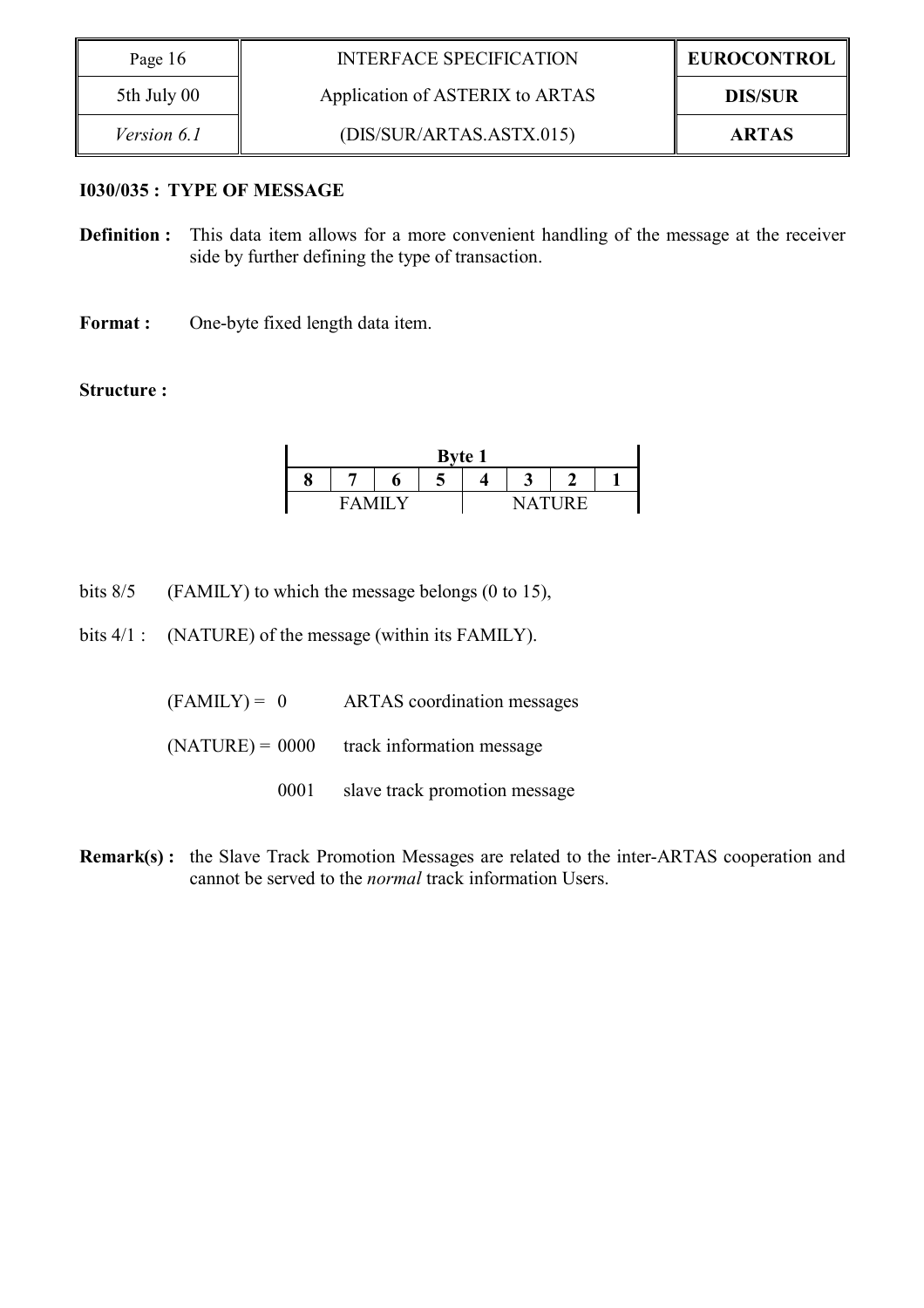**DIS/SUR** Application of ASTERIX to ARTAS 5th July 00

**ARTAS** (DIS/SUR/ARTAS.ASTX.015) *Version 6.1* 

#### **I030/040 : TRACK NUMBER**

**Definition :** Identification of an ARTAS track (track number)

**Format :** Two-byte fixed length data item

#### **Structure :**

|        |    |                     | <b>Byte 1</b>                            |    |  |    |   | <b>Byte 2</b> |   |   |   |                     |  |   |                                                                                       |
|--------|----|---------------------|------------------------------------------|----|--|----|---|---------------|---|---|---|---------------------|--|---|---------------------------------------------------------------------------------------|
| 16     | 15 | 14                  | 13                                       | 12 |  | 10 | 9 | 8             | 7 | 6 | 5 | $\overline{4}$      |  | 2 |                                                                                       |
|        | sb |                     | sttn                                     |    |  |    |   |               |   |   |   |                     |  |   |                                                                                       |
|        |    |                     |                                          |    |  |    |   |               |   |   |   |                     |  |   |                                                                                       |
|        |    | spare bits set to 0 |                                          |    |  |    |   |               |   |   |   |                     |  |   |                                                                                       |
| bit 13 |    |                     |                                          |    |  |    |   |               |   |   |   |                     |  |   |                                                                                       |
|        |    |                     | bits $16/14$ (sb) =<br>$\text{(sttn)}$ : |    |  |    |   |               |   |   |   | <b>TRACK NUMBER</b> |  |   | track numbering indicator, value is changed<br>when the track numbering is restarted. |

bits 12/1 (TRACK NUMBER): 0 to 4095

**Remark(s) :** Unlike the ARTAS track number I030/050, the track number does not change when a track enters or leaves an ARTAS Domain of Cooperation. It remains unchanged as long as the track exists.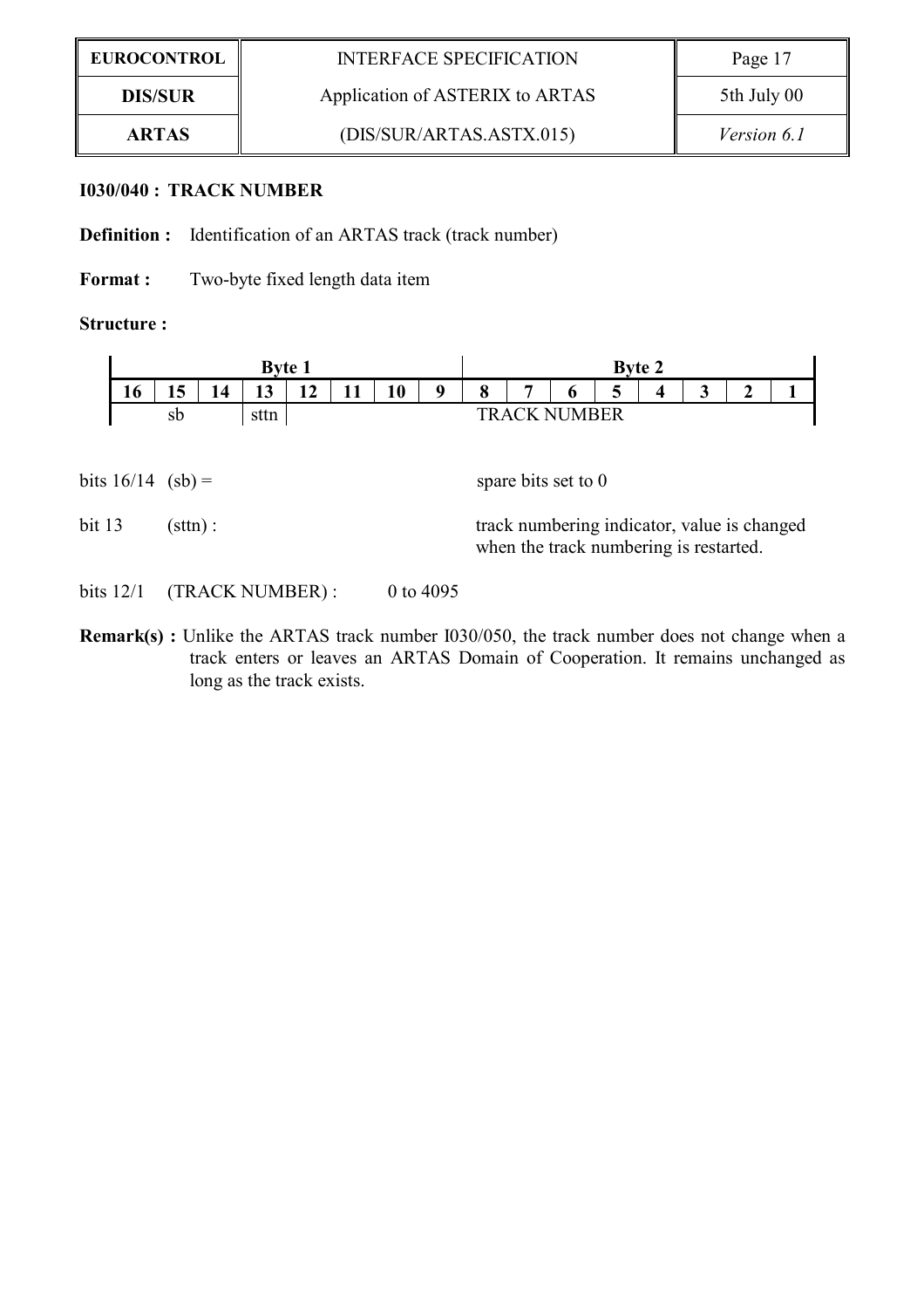Page 18 | INTERFACE SPECIFICATION | EUROCONTROL 5th July 00 Application of ASTERIX to ARTAS **DIS/SUR** 

*Version 6.1* (DIS/SUR/ARTAS.ASTX.015) **ARTAS** 

#### **I030/050 : ARTAS TRACK NUMBER**

**Definition :** Identification of an ARTAS track

**Format :** Variable length data item comprising a first part of three bytes (Master Track Number), followed by up to 5 extents of three bytes (Slave Track Numbers).

#### **Structure :**

|                            |    | <b>Byte 1</b> |    |               |    |                                  |    |    |    |              |    |               |   |  |  |
|----------------------------|----|---------------|----|---------------|----|----------------------------------|----|----|----|--------------|----|---------------|---|--|--|
|                            |    |               |    | 24            | 23 | 22                               | 21 | 20 | 19 | 18           |    |               |   |  |  |
|                            |    |               |    |               |    | <b>ARTAS UNIT IDENTIFICATION</b> |    |    |    |              |    |               |   |  |  |
|                            |    |               |    |               |    |                                  |    |    |    |              |    |               |   |  |  |
|                            |    |               |    | <b>Byte 2</b> |    |                                  |    |    |    |              |    | <b>Byte 3</b> |   |  |  |
|                            | 15 | 14            | 13 | 12            | 11 |                                  |    | 8  |    | <sup>0</sup> |    |               | Ĵ |  |  |
| <b>SYSTEM TRACK NUMBER</b> |    |               |    |               |    |                                  |    |    |    |              | FX |               |   |  |  |

Each **Local Track Number** (i.e. either a **Master** or a **Slave** Track Number) is composed of the identification of the ARTAS UNIT processing the track together with the relevant SYSTEM TRACK NUMBER (i.e. the number of the track local to the ARTAS Unit in question). Each Local Track Number is unique.

bits 24/17 (ARTAS UNIT IDENTIFICATION): 0 to 255

bits 13/2 (SYSTEM TRACK NUMBER): 0 to 4095

| bit 1 | $(FX) =$ | end of data item           |
|-------|----------|----------------------------|
|       |          | extension into next extent |

The MASTER TRACK NUMBER and the 5 possible extents (SLAVE TRACK NUMBER) are identically composed.

The longer ARTAS Track Numbers (identifying tracks simultaneously processed in 6 adjacent Units numbered a to f) will have the following form :

| UNIT a IDENT | SYSTEM TRACK NUMBER IN UNIT a        |  |
|--------------|--------------------------------------|--|
| UNIT b IDENT | <b>SYSTEM TRACK NUMBER IN UNIT b</b> |  |
| UNIT c IDENT | SYSTEM TRACK NUMBER IN UNIT c        |  |
| UNIT d IDENT | SYSTEM TRACK NUMBER IN UNIT d        |  |
| UNIT e IDENT | SYSTEM TRACK NUMBER IN UNIT e        |  |
| UNIT f IDENT | SYSTEM TRACK NUMBER IN UNIT f        |  |

**Remark(s) :** The ARTAS UNIT IDENTIFICATION NUMBERS will be given as soon as the systems will be implemented.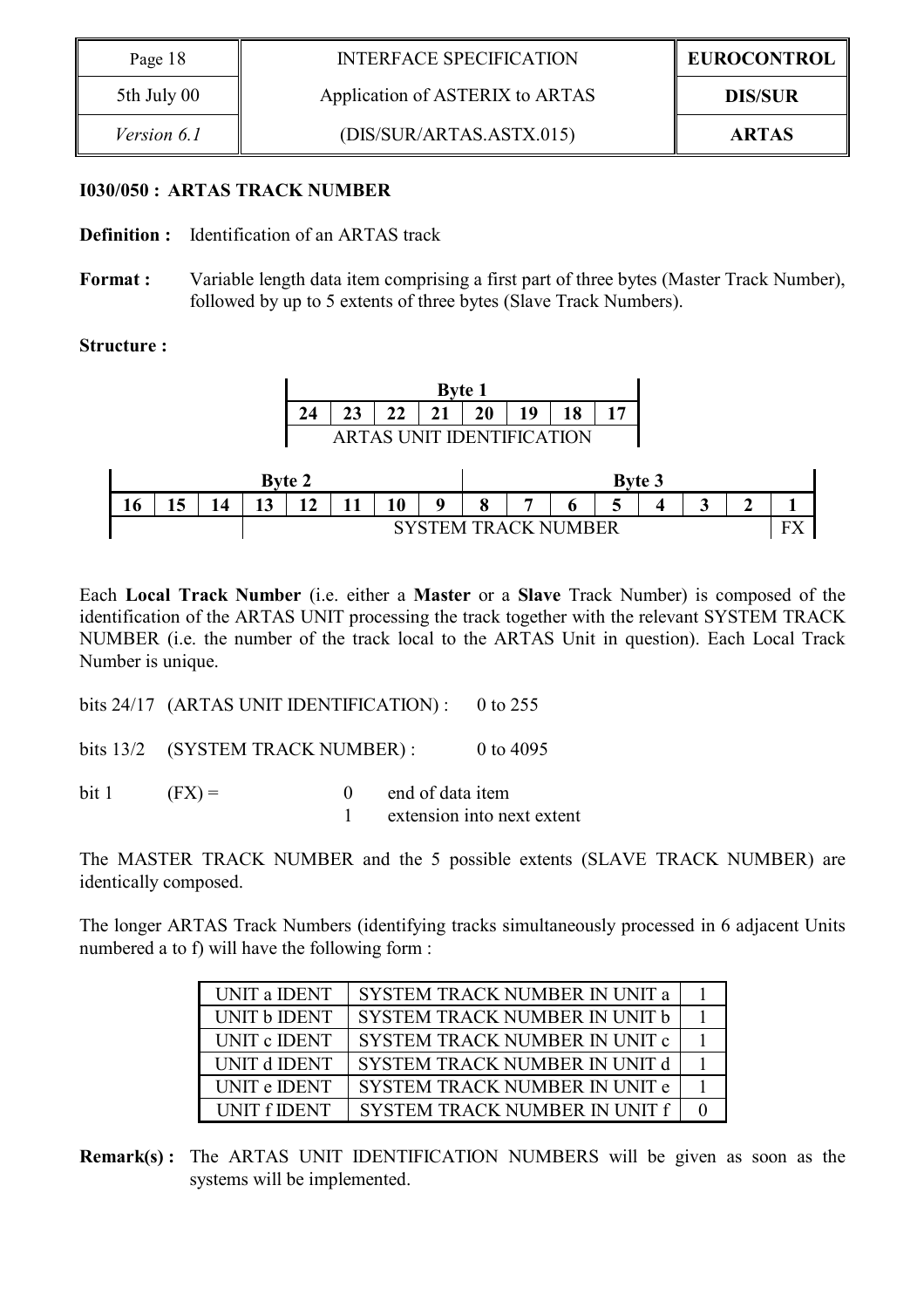**DIS/SUR** Application of ASTERIX to ARTAS 5th July 00

**ARTAS** (DIS/SUR/ARTAS.ASTX.015) *Version 6.1* 

# **I030/060 : TRACK MODE 3/A**

**Definition :** Mode 3/A identity associated to the track

# Format : Two-byte fixed length data item.

#### **Structure :**

|                                                        | <b>Byte 1</b>                                                                                                       |                    |    |    |                                                                    |         |                |                    | <b>Byte 2</b>  |                                                           |      |                         |              |                  |              |
|--------------------------------------------------------|---------------------------------------------------------------------------------------------------------------------|--------------------|----|----|--------------------------------------------------------------------|---------|----------------|--------------------|----------------|-----------------------------------------------------------|------|-------------------------|--------------|------------------|--------------|
| 16                                                     | 15                                                                                                                  | 14                 | 13 | 12 | 11                                                                 | 10      | 9              | 8                  | $\overline{7}$ | 6                                                         | 5    | $\overline{\mathbf{4}}$ | $\mathbf{3}$ | $\boldsymbol{2}$ | $\mathbf{1}$ |
| $\mathbf V$                                            | G                                                                                                                   | $\mathcal{C}$      | sb |    | OCT1                                                               |         |                | OCT <sub>2</sub>   |                |                                                           | OCT3 |                         |              | OCT4             |              |
| bit 16                                                 | (V)                                                                                                                 |                    |    |    | $\boldsymbol{0}$<br>$\mathbf{1}$                                   |         | Code validated | Code non validated |                |                                                           |      |                         |              |                  |              |
| bit 15                                                 | $\left( G\right)$                                                                                                   |                    |    |    | $\boldsymbol{0}$<br>$\mathbf{1}$                                   | Default | Garbled code   |                    |                |                                                           |      |                         |              |                  |              |
| bit 14                                                 | (C)                                                                                                                 |                    |    |    | $\boldsymbol{0}$<br>$\mathbf{1}$                                   |         |                |                    |                | No change of track Mode 3/A<br>Track Mode 3/A has changed |      |                         |              |                  |              |
| bit 13                                                 | (s <sub>b</sub> )                                                                                                   | spare bit set to 0 |    |    |                                                                    |         |                |                    |                |                                                           |      |                         |              |                  |              |
| bits $12/1$                                            |                                                                                                                     |                    |    |    | Mode 3/A Code under the form of 4 digits in octal representation : |         |                |                    |                |                                                           |      |                         |              |                  |              |
| bits $12/10$<br>bits $9/7$<br>bits $6/4$<br>bits $3/1$ | : OCT1 = 1st octal digit,<br>: OCT2 = 2nd octal digit,<br>: OCT3 = 3rd octal digit,<br>: OCT4 = 4th octal digit,    |                    |    |    |                                                                    |         |                |                    |                |                                                           |      |                         |              |                  |              |
|                                                        | A change of track Mode $3/A$ (C = 1) is indicated during 30 seconds after the code has<br>$Remark(s)$ :<br>changed. |                    |    |    |                                                                    |         |                |                    |                |                                                           |      |                         |              |                  |              |

(V) and (G) are extracted from the last Mode 3/A that was used to update the track.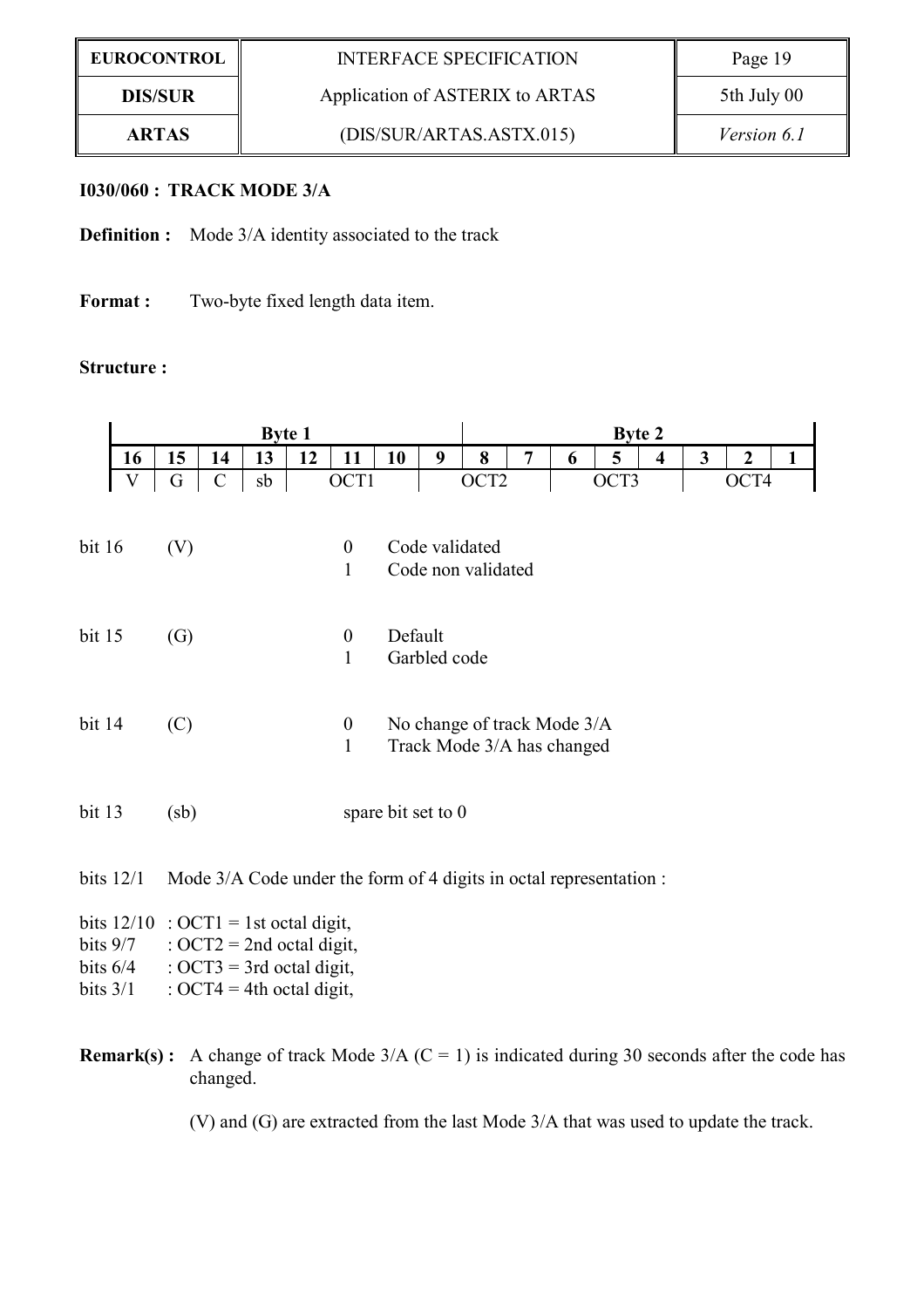| Page 20            | <b>INTERFACE SPECIFICATION</b>  | <b>EUROCONTROL</b> |
|--------------------|---------------------------------|--------------------|
| 5th July 00        | Application of ASTERIX to ARTAS | <b>DIS/SUR</b>     |
| <i>Version 6.1</i> | (DIS/SUR/ARTAS.ASTX.015)        | <b>ARTAS</b>       |

#### **I030/070 : TIME OF LAST UPDATE**

- **Definition :** Absolute time stamping of the information provided in the track message, in the form of elapsed time since last midnight.
- **Format :** Three-byte fixed length data item.

#### **Structure :**



- bit 1 (LSB)  $= 2^{-7}$  s = 1/128 s
- **Remark(s) :** In ARTAS, this is the time at which the track is extrapolated by the Server in case of periodical service. Otherwise, this is the update time of the track state vector by the Tracker.

The time of the day value is reset to 0 at every midnight.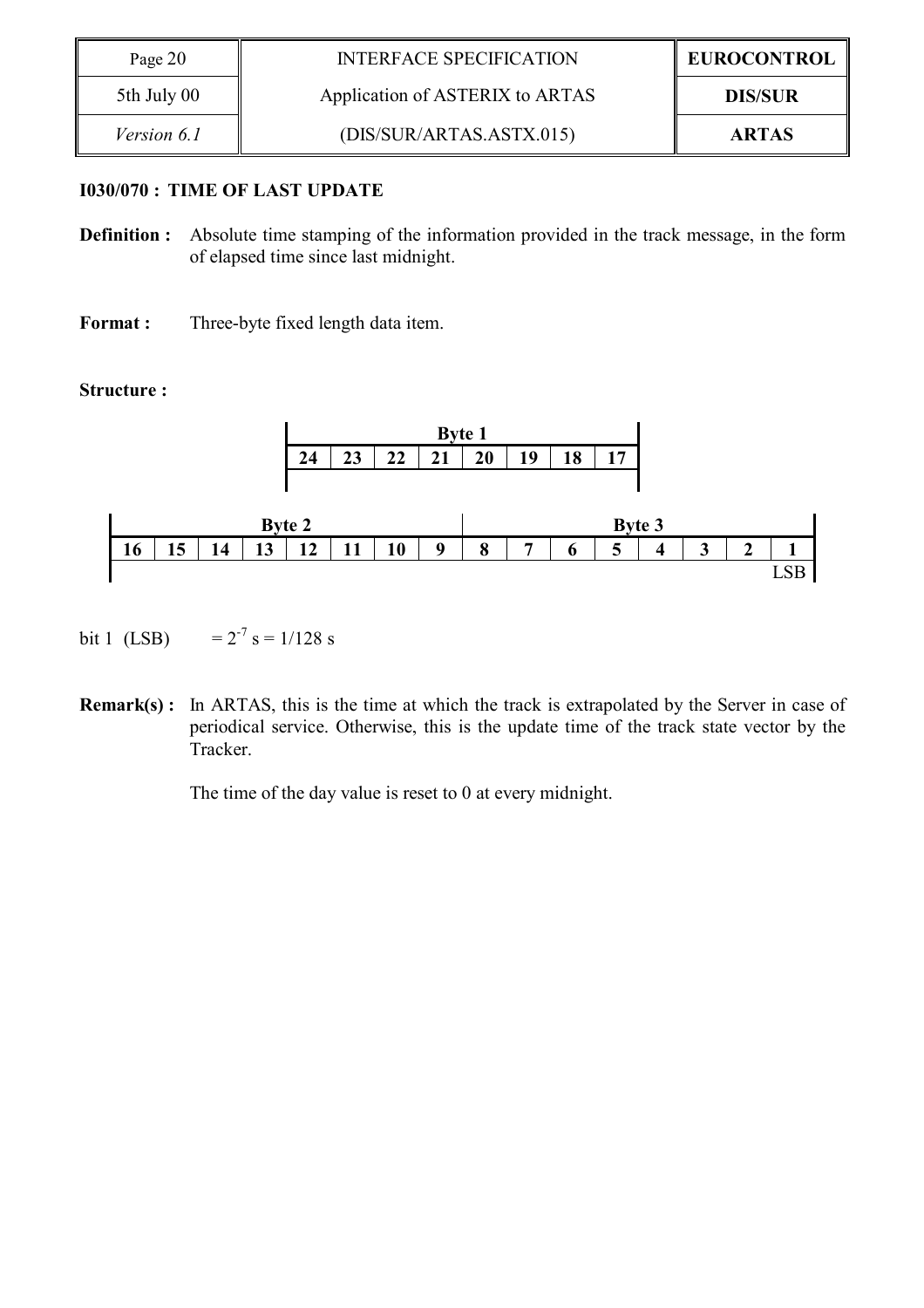**ARTAS** (DIS/SUR/ARTAS.ASTX.015) *Version 6.1* 

#### **I030/080 : ARTAS TRACK STATUS**

- **Definition :** Status of an ARTAS track.
- **Format:** Variable length data item comprising a first part of one byte, followed by 1-byte extents as necessary.

#### **Structure:**

| <b>Byte 1</b> |            |     |            |     |  |  |  |  |  |
|---------------|------------|-----|------------|-----|--|--|--|--|--|
|               |            |     |            |     |  |  |  |  |  |
|               | <b>CNF</b> | ADD | <b>CST</b> | v D |  |  |  |  |  |

| bit 8      | $(LIV) =$  | 1<br>$\boldsymbol{0}$                                | Simulated or test target track<br>Live target                                                                                                                                                      |
|------------|------------|------------------------------------------------------|----------------------------------------------------------------------------------------------------------------------------------------------------------------------------------------------------|
| bit 7      | $(CNF) =$  | 1<br>$\overline{0}$                                  | Tentative track<br>Confirmed track                                                                                                                                                                 |
| bit 6      | $(ADD) =$  | $\mathbf{1}$<br>$\boldsymbol{0}$                     | track updated using Aircraft Derived Data<br>track not updated using Aircraft Derived Data                                                                                                         |
| bit 5      | $(CST) =$  | 1<br>$\theta$                                        | coasted track<br>non-coasted track                                                                                                                                                                 |
| bits $4/2$ | $(TYPE)$ = | 000<br>001<br>010<br>011<br>100<br>101<br>110<br>111 | both PR and SSR Multiradar track<br>PR only Multiradar track<br>SSR only Multiradar track<br>not used<br>combined $(P+S)$ monoradar track<br>PR monoradar track<br>SSR monoradar track<br>not used |
| bit 1      | $(FX)$ =   | $\boldsymbol{0}$<br>1                                | end of data item<br>extension into first extent                                                                                                                                                    |

**[CONT'D]**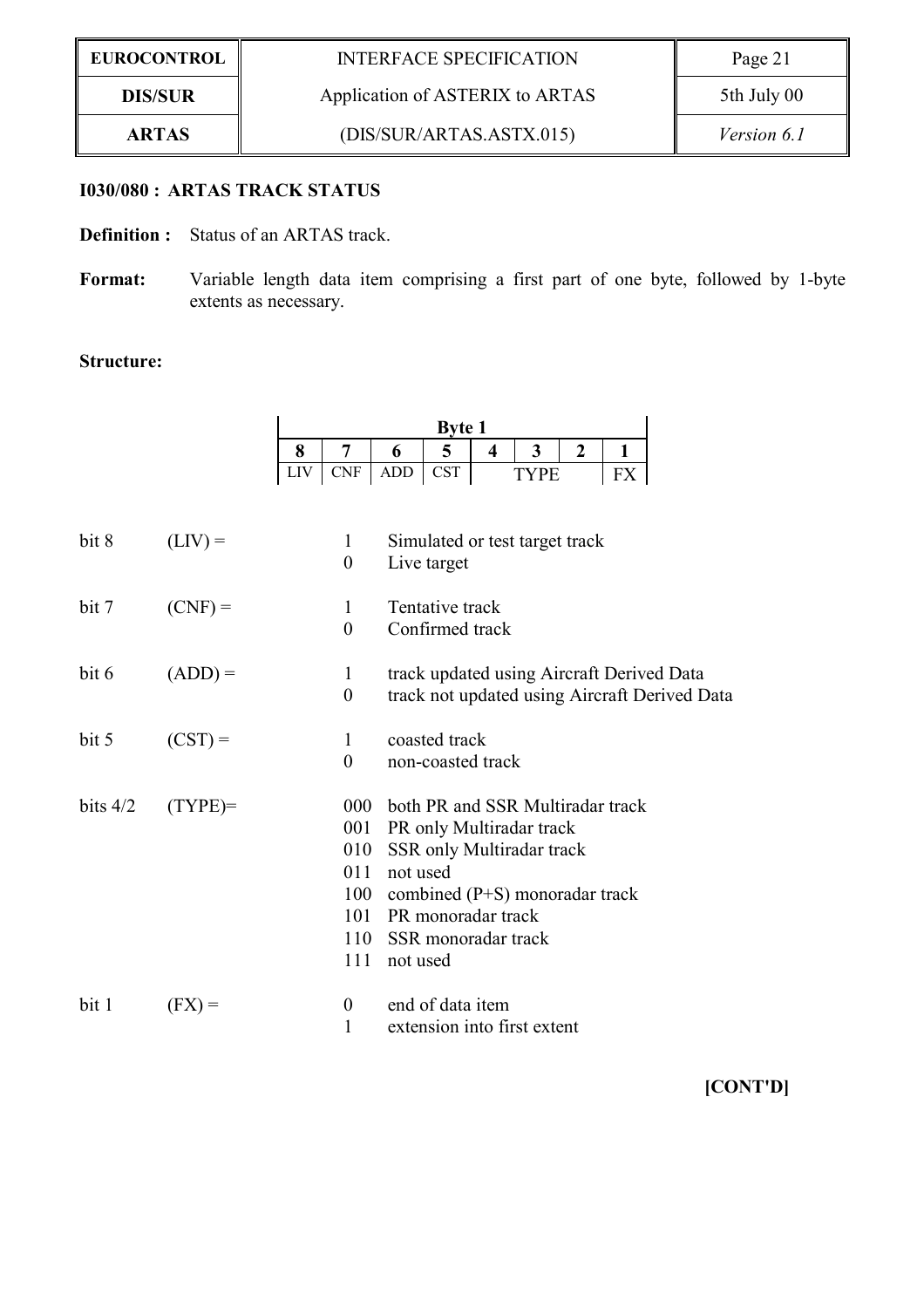Page 22 | INTERFACE SPECIFICATION | EUROCONTROL

5th July 00 Application of ASTERIX to ARTAS **DIS/SUR** 

*Version 6.1* (DIS/SUR/ARTAS.ASTX.015) **ARTAS** 

# **structure of first extent :**

| <b>Byte 2</b> |          |  |  |  |  |  |  |  |  |
|---------------|----------|--|--|--|--|--|--|--|--|
|               |          |  |  |  |  |  |  |  |  |
|               | ١E<br>тъ |  |  |  |  |  |  |  |  |

| bit 8      | $(TRM) =$ | $\boldsymbol{0}$<br>1                                                | default value<br>track TERMINATED (i.e. last message transmitted for the<br>track in question which is not continued anymore by the<br>tracker).                                                                                                                                         |
|------------|-----------|----------------------------------------------------------------------|------------------------------------------------------------------------------------------------------------------------------------------------------------------------------------------------------------------------------------------------------------------------------------------|
| bit 7      | $(CRE) =$ | $\boldsymbol{0}$<br>$\mathbf{1}$                                     | default value<br>track CREATED (i.e. first message transmitted to the User<br>for the track in question)                                                                                                                                                                                 |
| bit $6/5$  | $(SLR) =$ | $\boldsymbol{0}$<br>$\mathbf{1}$<br>$\overline{2}$<br>$\overline{3}$ | slant range corrected track coordinates using tracked MODE<br>C information.<br>slant range corrected track coordinates using triangulated<br>track height or height derived from coverage<br>slant range correction using assumed height<br>non slant range corrected track coordinates |
| bits $4/2$ | $(COR) =$ | 000<br>001<br>010<br>011<br>100<br>101<br>110<br>111                 | confirmed flight plan to track correlation<br>type 1 correlation<br>type 2 correlation<br>type 3 correlation<br>application<br>type 4 correlation<br>dependent<br>type 5 correlation<br>type 6 correlation<br>track not correlated to a flight plan                                      |
| bit 1      | $(FX) =$  | $\boldsymbol{0}$<br>$\mathbf{1}$                                     | End of data item<br>Extension into second extent                                                                                                                                                                                                                                         |

**[CONT'D]**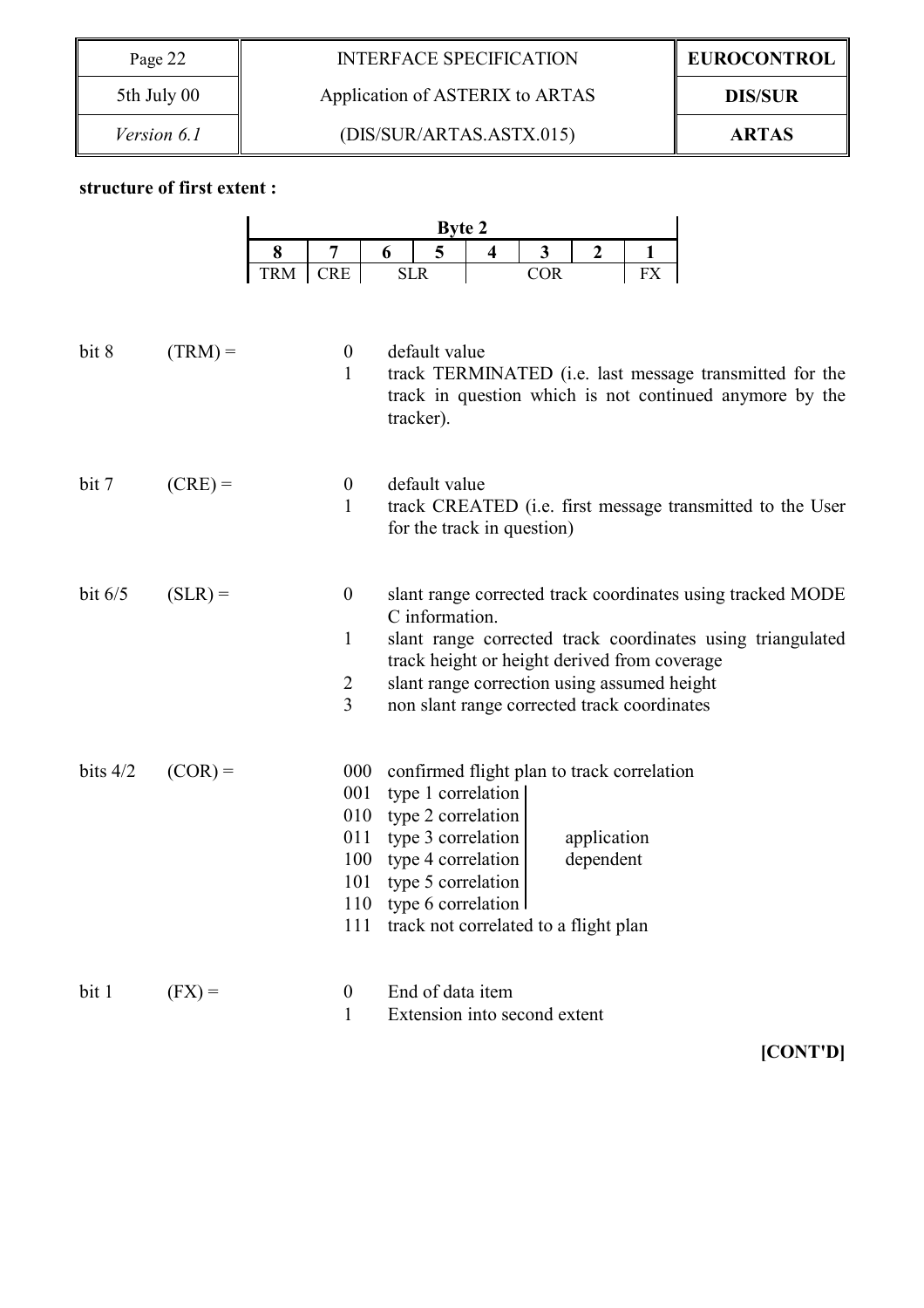**DIS/SUR** Application of ASTERIX to ARTAS 5th July 00

**ARTAS** (DIS/SUR/ARTAS.ASTX.015) *Version 6.1* 

# **structure of second extent :**

|           |                   | 8                                                                                   | $\overline{7}$ | 6                                | 5                                                                                                                                                                                                                   | $\overline{\mathbf{4}}$ | $\mathbf{3}$ | $\boldsymbol{2}$ | $\mathbf{1}$ |  |  |  |  |  |
|-----------|-------------------|-------------------------------------------------------------------------------------|----------------|----------------------------------|---------------------------------------------------------------------------------------------------------------------------------------------------------------------------------------------------------------------|-------------------------|--------------|------------------|--------------|--|--|--|--|--|
|           |                   | sb                                                                                  | sb             |                                  | FOR AMA                                                                                                                                                                                                             | <b>SPI</b>              | ME           | <b>TDC</b>       | <b>FX</b>    |  |  |  |  |  |
| bit $8/7$ | (s <sub>b</sub> ) |                                                                                     |                | Spare bits set to 0              |                                                                                                                                                                                                                     |                         |              |                  |              |  |  |  |  |  |
| bit 6     | $(FOR) =$         |                                                                                     |                | $\boldsymbol{0}$<br>$\mathbf{1}$ | Default<br>Formation flight : more than one aircraft may correspond to<br>the track.                                                                                                                                |                         |              |                  |              |  |  |  |  |  |
| bit 5     | $(AMA) =$         |                                                                                     |                | $\boldsymbol{0}$<br>$\mathbf{1}$ | amalgamated track<br>non amalgamated track                                                                                                                                                                          |                         |              |                  |              |  |  |  |  |  |
| bit 4     | $(SPI) =$         |                                                                                     |                | $\boldsymbol{0}$<br>$\mathbf{1}$ | default value<br>Special Position Indication in the last SSR plot that was<br>used to update the track                                                                                                              |                         |              |                  |              |  |  |  |  |  |
| bit 3     | $(ME) =$          |                                                                                     |                | $\boldsymbol{0}$<br>1            | default<br>Military Emergency                                                                                                                                                                                       |                         |              |                  |              |  |  |  |  |  |
| bit 2     | (TDC)             |                                                                                     |                | $\boldsymbol{0}$<br>$\mathbf{1}$ | Accurate estimation of the track Transponder Delay<br>enabling correction of the plots associated to the track.<br>Estimation of the track Transponder Delay not accurate<br>enough to enable the plots correction. |                         |              |                  |              |  |  |  |  |  |
| bit 1     | $(FX) =$          | End of data item<br>$\boldsymbol{0}$<br>$\mathbf{1}$<br>Extension into third extent |                |                                  |                                                                                                                                                                                                                     |                         |              |                  |              |  |  |  |  |  |

**[CONT'D]**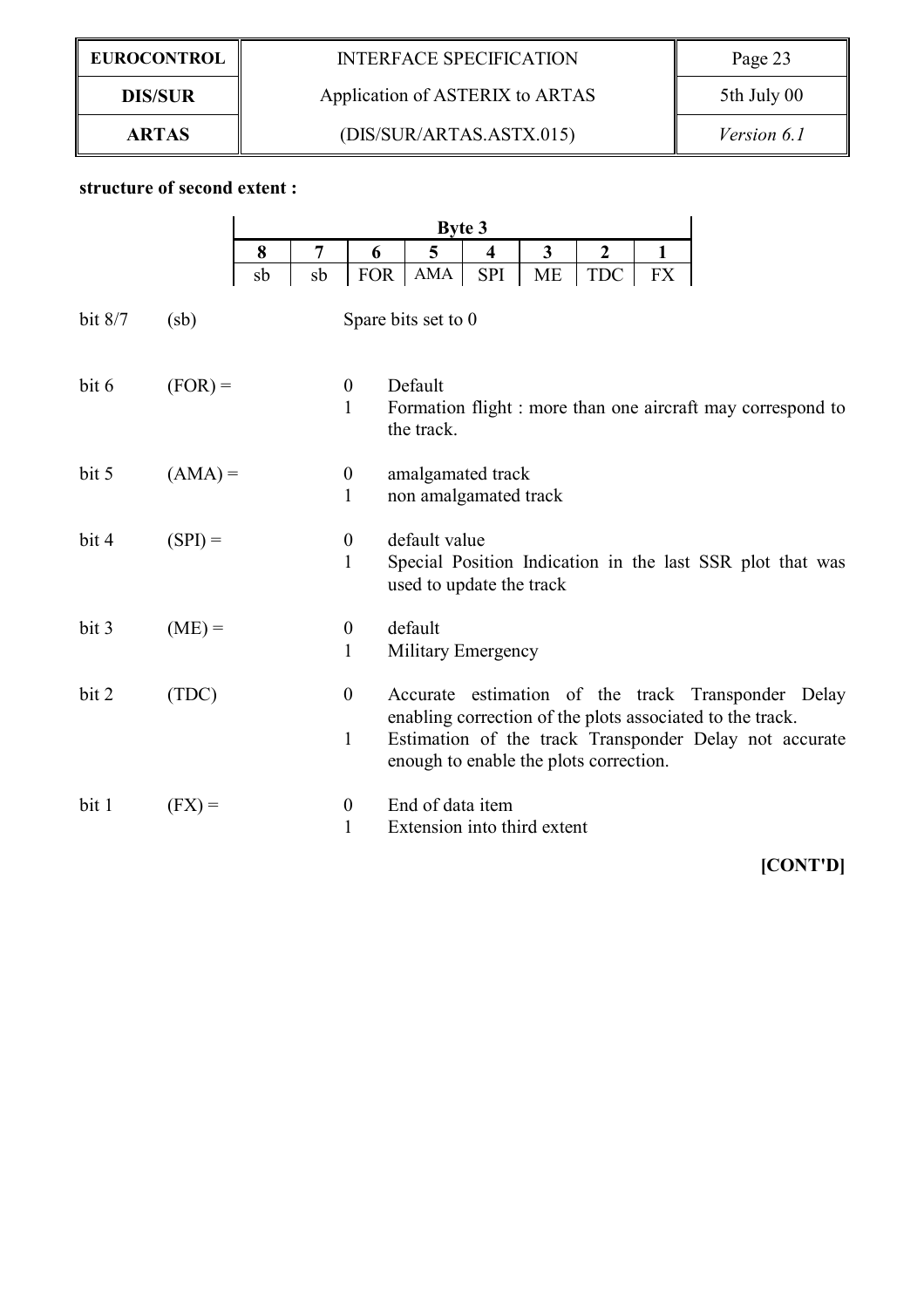| Page 24                     | <b>INTERFACE SPECIFICATION</b>  | <b>EUROCONTROL</b> |
|-----------------------------|---------------------------------|--------------------|
| 5th July 00                 | Application of ASTERIX to ARTAS | <b>DIS/SUR</b>     |
| Version 6.1                 | (DIS/SUR/ARTAS.ASTX.015)        | <b>ARTAS</b>       |
| structure of third extent : |                                 |                    |

|            |          | Byte 4 |                     |                                      |                                                                                              |  |  |  |  |  |  |  |  |  |
|------------|----------|--------|---------------------|--------------------------------------|----------------------------------------------------------------------------------------------|--|--|--|--|--|--|--|--|--|
|            |          | 8      | 7                   | 3<br>$\boldsymbol{2}$<br>5<br>6<br>4 |                                                                                              |  |  |  |  |  |  |  |  |  |
|            |          | SF     | <b>FX</b><br>sb     |                                      |                                                                                              |  |  |  |  |  |  |  |  |  |
| bit 8      | $(SF) =$ |        |                     | $\theta$                             | Track position coding precision = $1/64$ NM,<br>Track position coding precision = $1/32$ NM, |  |  |  |  |  |  |  |  |  |
| bits $7/2$ | $(sb) =$ |        | spare bits set to 0 |                                      |                                                                                              |  |  |  |  |  |  |  |  |  |
| bit 1      | $H(X) =$ |        | $\theta$            |                                      | End of data item<br>Extension into fourth extent                                             |  |  |  |  |  |  |  |  |  |

#### **Remark(s):**

- 1. SLR (slant range correction, bits 6/5 of first extent) will not be set to 3 in ARTAS.
- 2. In ARTAS, COR is set to 001 (type 1 correlation) when either no flight plan is available from the preferred FPPS User or no preferred FPPS User has been specified but the track is correlated to flight plan(s) from other FPPS Users which do not provide a unique control position (i.e. either none of them provides a control position or they provide different values).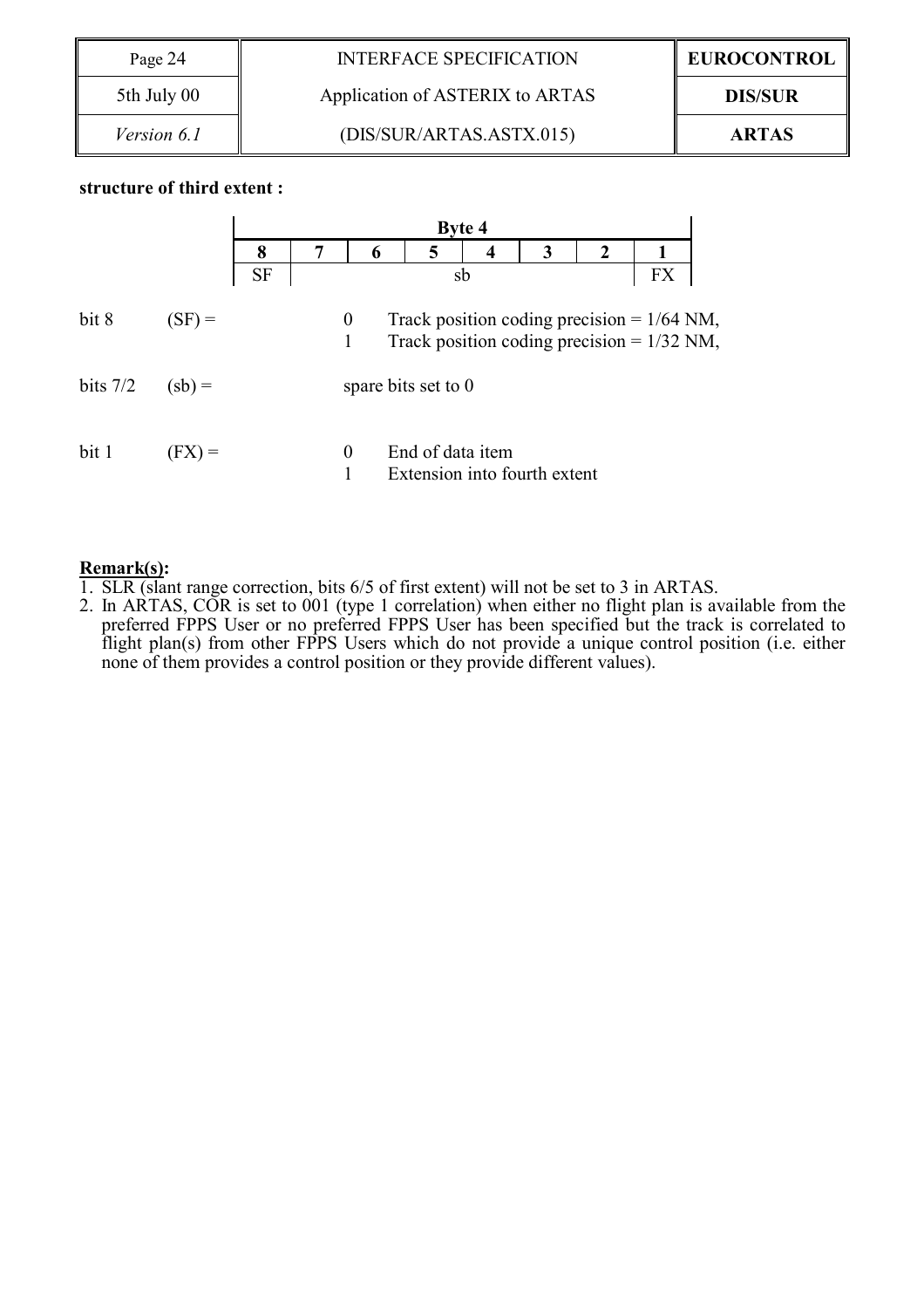**ARTAS** (DIS/SUR/ARTAS.ASTX.015) *Version 6.1* 

# **I030/090 : ARTAS TRACK QUALITY**

**Definition :** ARTAS track quality.

# Format : One byte fixed length data item.

# **Structure :**

| <b>Byte 1</b> |  |  |  |  |  |  |  |  |  |
|---------------|--|--|--|--|--|--|--|--|--|
|               |  |  |  |  |  |  |  |  |  |
| Quality       |  |  |  |  |  |  |  |  |  |

| bits $8/4$ | (s <b>b</b> ) | spare bits set to 0 |
|------------|---------------|---------------------|
|            |               |                     |

bits  $3/1$  (Quality) ARTAS track quality = 0 (low quality) to 7 (high quality)

**Remark(s) :**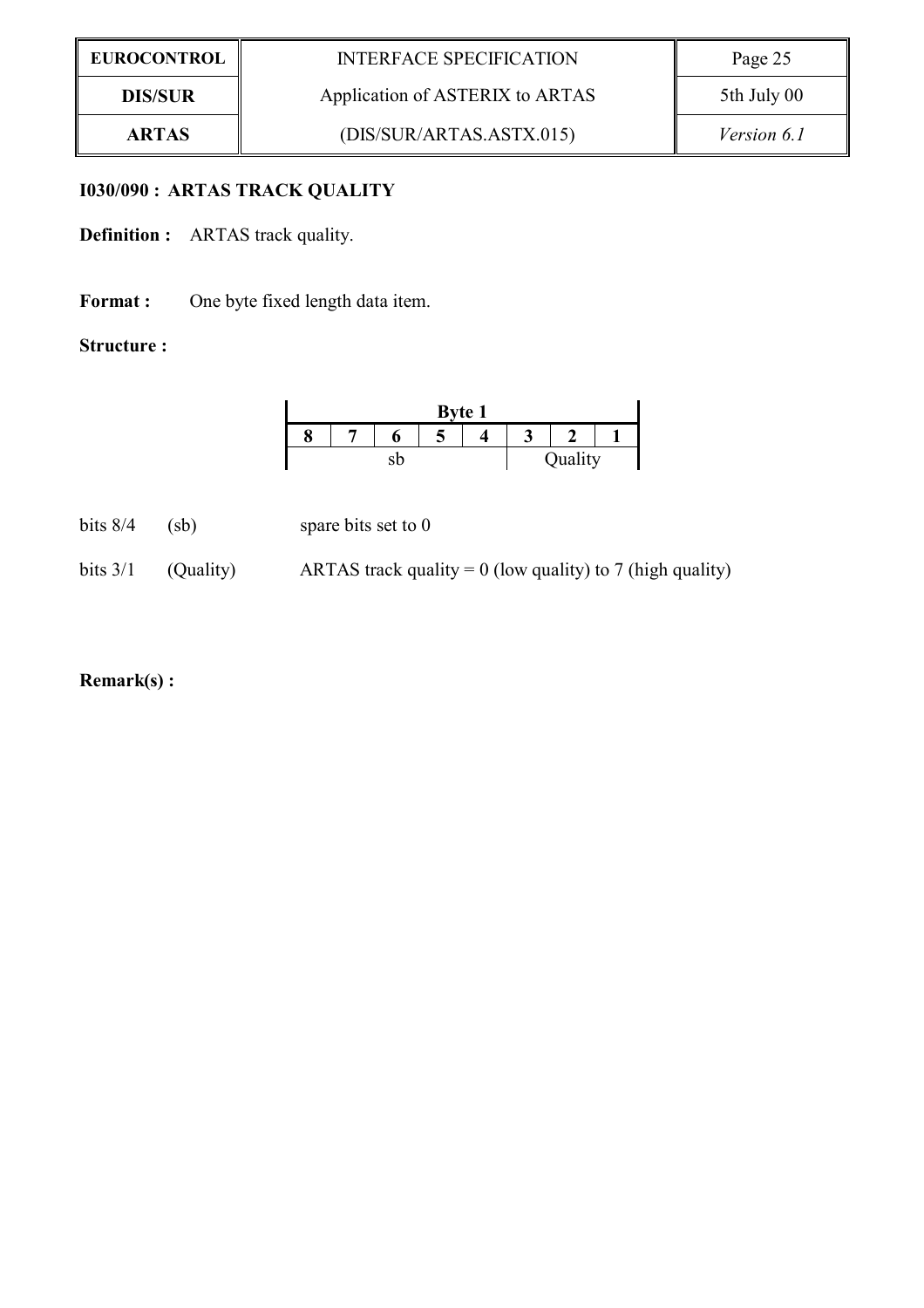| Page 26            | <b>INTERFACE SPECIFICATION</b>  | <b>EUROCONTROL</b> |
|--------------------|---------------------------------|--------------------|
| 5th July 00        | Application of ASTERIX to ARTAS | <b>DIS/SUR</b>     |
| <i>Version 6.1</i> | (DIS/SUR/ARTAS.ASTX.015)        | <b>ARTAS</b>       |

#### **I030/100 : CALCULATED TRACK POSITION (CARTESIAN)**

**Definition :** Calculated position of an aircraft expressed in Cartesian coordinates.

Format : Four-byte fixed length data item.

#### **Structure :**



bits 17 and 1 (LSB) =  $2^{-6+f}$  where f is the scaling factor applied, modifying the standard precision.

Maximum value =  $(2^{9+f}$  - LSB) NM

**Remark(s) :** Basically,  $f=0$ , i.e. LSB = 1/64 NM and range = - 512 NM .. 511.984 NM

A scaling factor of f=1 is required for any User defining a Domain of Interest extending beyond a square of approximately 1024 NM X 1024 NM centred on the *Unit Centre Point* (i.e. the origin of the stereographic projection) of the ARTAS Unit to which it is connected. In this case, LSB will be  $1/32$  NM and the maximum coding range will be approximately 2048 NM (- 1024 NM .. 1023.968 NM ). The scaling factor is defined in item I252/340.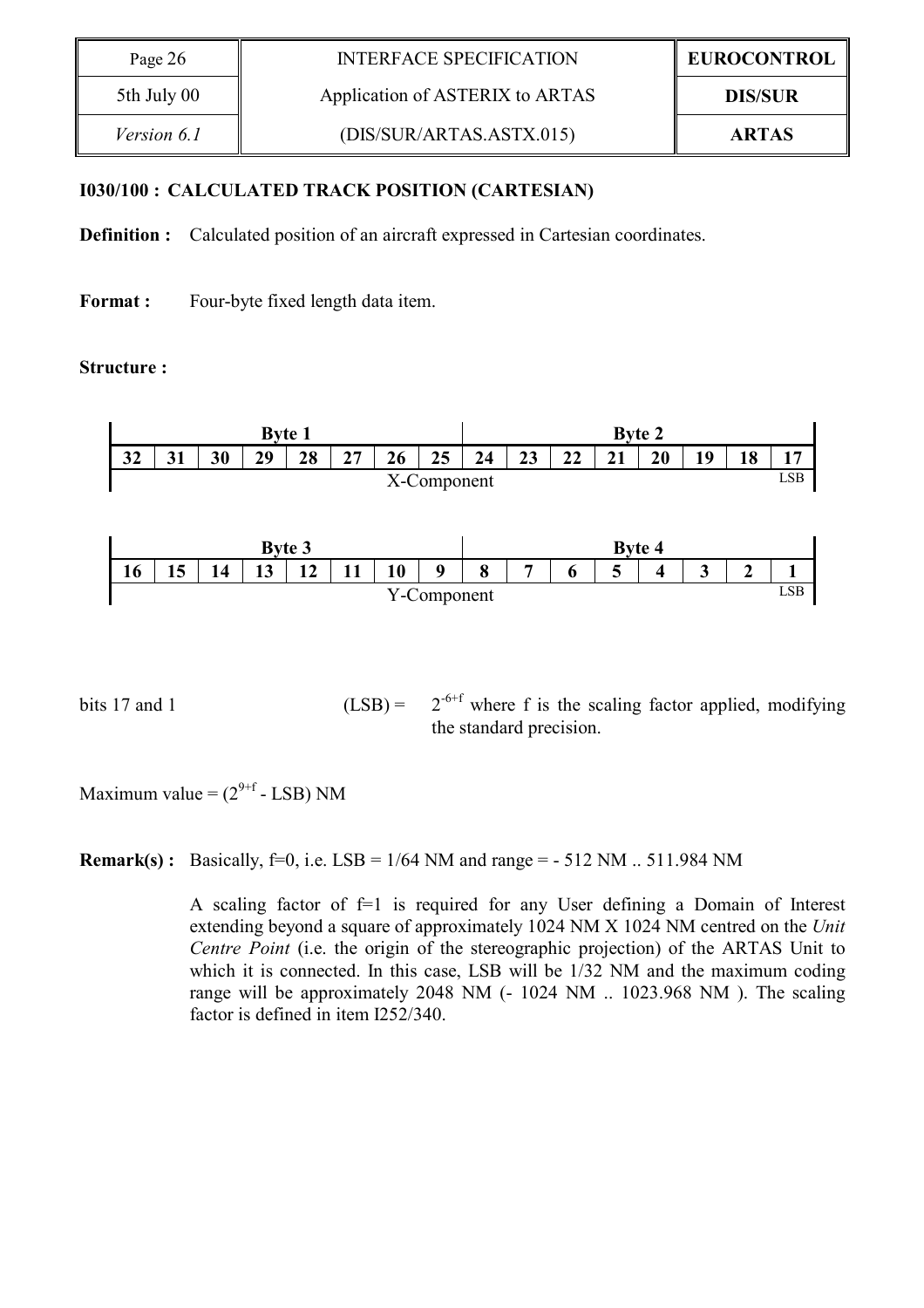| <b>EUROCONTROL</b> | <b>INTERFACE SPECIFICATION</b>  | Page 27            |  |  |  |  |  |
|--------------------|---------------------------------|--------------------|--|--|--|--|--|
| <b>DIS/SUR</b>     | Application of ASTERIX to ARTAS |                    |  |  |  |  |  |
| <b>ARTAS</b>       | (DIS/SUR/ARTAS.ASTX.015)        | <i>Version 6.1</i> |  |  |  |  |  |

# **I030/110 : ESTIMATED ACCURACY OF TRACK POSITION (CARTESIAN)**

- **Definition :** Estimated accuracy (i.e. standard deviation) of the calculated position of an aircraft expressed in Cartesian coordinates.
- **Format :** Four-byte fixed length data item.

#### **Structure :**

| <b>Byte 1</b>        |    |    |    |               |    |    |    | <b>Byte 2</b> |    |    |    |               |     |    |    |
|----------------------|----|----|----|---------------|----|----|----|---------------|----|----|----|---------------|-----|----|----|
| 32                   | 31 | 30 | 29 | 28            | 27 | 26 | 25 | 24            | 23 | 22 | 21 | 20            | 19  | 18 | 17 |
| X-Component accuracy |    |    |    |               |    |    |    |               |    |    |    |               | LSB |    |    |
|                      |    |    |    |               |    |    |    |               |    |    |    |               |     |    |    |
|                      |    |    |    |               |    |    |    |               |    |    |    |               |     |    |    |
|                      |    |    |    | <b>Byte 3</b> |    |    |    |               |    |    |    | <b>Byte 4</b> |     |    |    |
| 16                   | 15 | 14 | 13 |               |    | 10 | 9  | 8             | 7  | 6  | 5  | 4             | 3   |    |    |
| Y-Component accuracy |    |    |    |               |    |    |    |               |    |    |    | <b>LSB</b>    |     |    |    |

| bits 17 and 1 | $(LSB) = 2^{-6+f}$ where f is the scaling factor applied, modifying the |
|---------------|-------------------------------------------------------------------------|
|               | standard precision.                                                     |

Maximum value =  $(2^{9+f}$  - LSB) NM

**Remark(s) :** Accuracy concerns both X and Y coordinate components.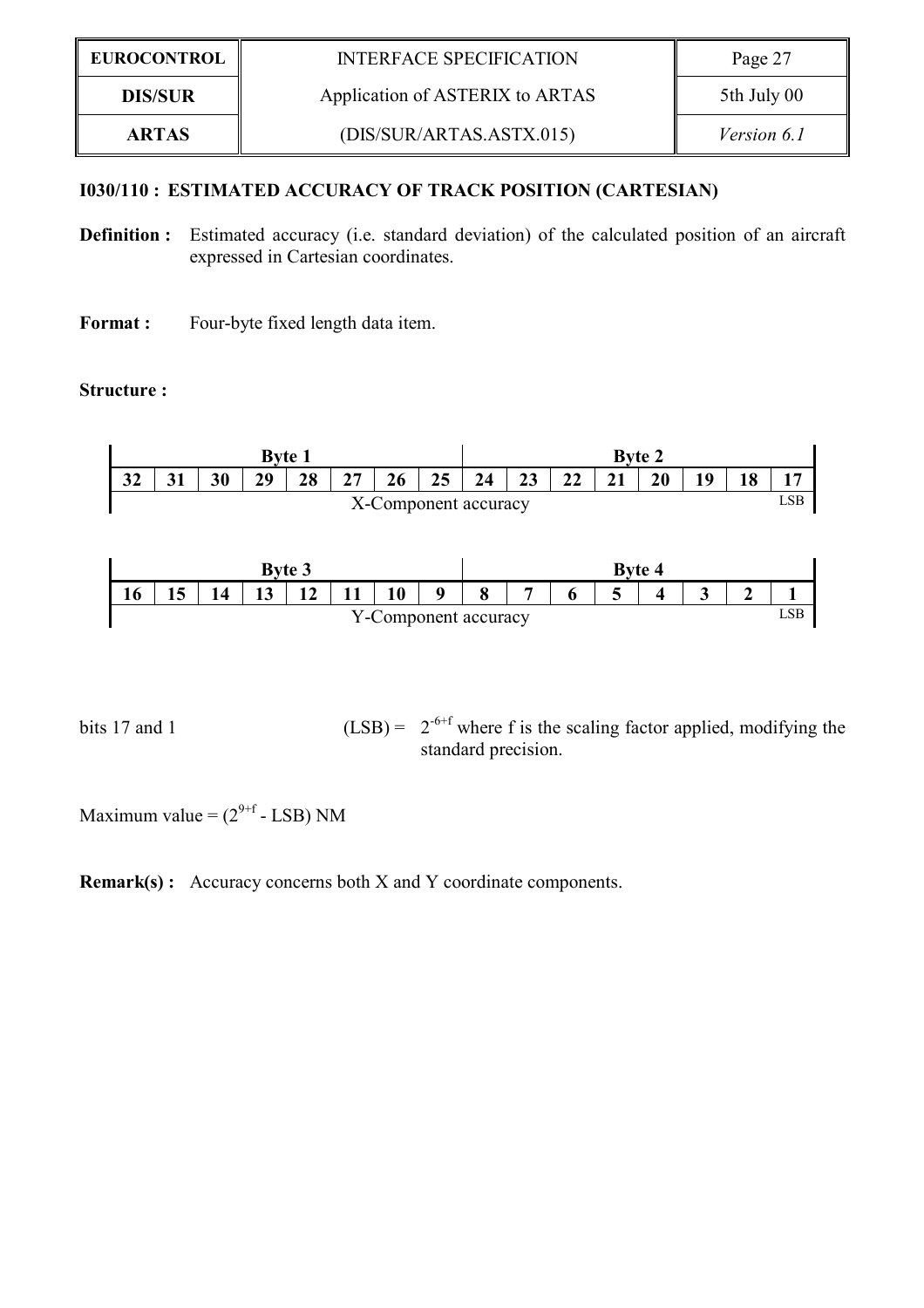Page 28 | INTERFACE SPECIFICATION | EUROCONTROL

5th July 00 Application of ASTERIX to ARTAS **DIS/SUR** 

*Version 6.1* (DIS/SUR/ARTAS.ASTX.015) **ARTAS** 

#### **I030/120 : TRACK MODE 2 CODE**

**Definition :** Mode 2 identification associated to the track

**Format :** Two-byte fixed length data item.

#### **Structure :**

|        |           |    |               | <b>Byte 1</b> |                                                                 |                                                  |                         | <b>Byte 2</b> |                                                                   |   |   |      |   |   |                  |              |  |  |
|--------|-----------|----|---------------|---------------|-----------------------------------------------------------------|--------------------------------------------------|-------------------------|---------------|-------------------------------------------------------------------|---|---|------|---|---|------------------|--------------|--|--|
|        | 16        | 15 | 14            | 13            | 12                                                              | 11                                               | 10                      | 9             | 8                                                                 | 7 | 6 | 5    | 4 | 3 | $\boldsymbol{2}$ | $\mathbf{1}$ |  |  |
|        | $\bf V$   | G  | $\mathcal{C}$ | sb            |                                                                 | OCT1                                             |                         |               | OCT <sub>2</sub>                                                  |   |   | OCT3 |   |   | OCT4             |              |  |  |
| bit 16 |           |    |               |               |                                                                 | $(V) = 0$ Code validated<br>1 Code non validated |                         |               |                                                                   |   |   |      |   |   |                  |              |  |  |
| bit 15 |           |    |               | $(G) = 0$     |                                                                 |                                                  | Default<br>Garbled code |               |                                                                   |   |   |      |   |   |                  |              |  |  |
| bit 14 |           |    |               | $\mathbf{1}$  | $(C) = 0$ No change of track Mode 2<br>Track Mode 2 has changed |                                                  |                         |               |                                                                   |   |   |      |   |   |                  |              |  |  |
| bit 13 |           |    |               |               |                                                                 | $(sb)$ = spare bit set to 0                      |                         |               |                                                                   |   |   |      |   |   |                  |              |  |  |
|        | bits 12/1 |    |               |               |                                                                 |                                                  |                         |               | Mode 2 reply under the form of 4 digits in octal representation : |   |   |      |   |   |                  |              |  |  |

bits  $12/10$  : OCT1 = 1st octal digit, bits  $9/7$  : OCT2 = 2nd octal digit, bits  $6/4$  : OCT3 = 3rd octal digit, bits  $3/1$  : OCT4 = 4th octal digit,

**Remark(s):** a change of track Mode 2 ( $C = 1$ ) is indicated during 30 seconds after the code has changed.

(V) and (G) are extracted from the last Mode 2 that was used to update the track.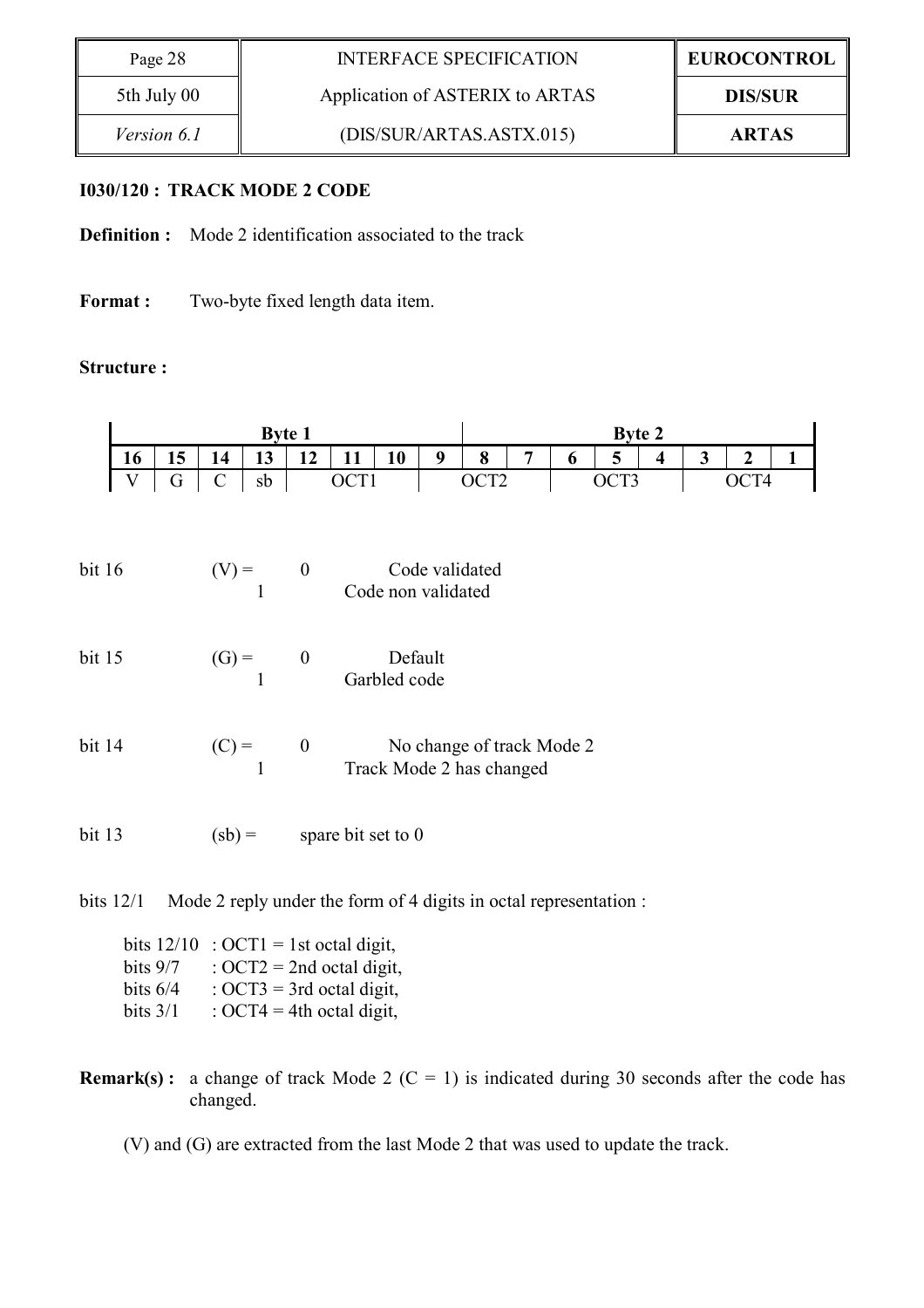**DIS/SUR** Application of ASTERIX to ARTAS 5th July 00

**ARTAS** (DIS/SUR/ARTAS.ASTX.015) *Version 6.1* 

#### **I030/130 : CALCULATED TRACK ALTITUDE**

**Definition :** Calculated altitude of an aircraft.

Format : Two-byte fixed length data item.

#### **Structure :**

|                     |            |    |    | <b>Byte 1</b>             |          |    | Byte 2    |                     |                              |   |   |   |  |   |     |
|---------------------|------------|----|----|---------------------------|----------|----|-----------|---------------------|------------------------------|---|---|---|--|---|-----|
| 16                  | 15         | 14 | 13 | 12                        |          | 10 | 9         | 8                   |                              | 6 | 5 | 4 |  | 2 |     |
|                     | <b>SRC</b> |    |    |                           |          |    |           | <b>ALTITUDE</b>     |                              |   |   |   |  |   | LSB |
|                     |            |    |    |                           |          |    |           |                     |                              |   |   |   |  |   |     |
|                     |            |    |    |                           |          |    |           |                     |                              |   |   |   |  |   |     |
| bit $16/15$ (SRC) = |            |    |    |                           | $\theta$ |    | 3D height |                     |                              |   |   |   |  |   |     |
|                     |            |    |    |                           |          |    |           | Triangulated height |                              |   |   |   |  |   |     |
|                     |            |    |    |                           | 2        |    |           |                     | Height derived from coverage |   |   |   |  |   |     |
|                     |            |    |    |                           | 3        |    |           | Assumed height      |                              |   |   |   |  |   |     |
| bit 14/1            |            |    |    | calculated track altitude |          |    |           |                     |                              |   |   |   |  |   |     |

| $(LSB) =$          | 25 feet             |
|--------------------|---------------------|
| $V_{\text{min}} =$ | $-1500$ ft          |
| $V$ max $=$        | $150000 \text{ ft}$ |

**Remark(s) :** SRC indicates the source used to compute the altitude.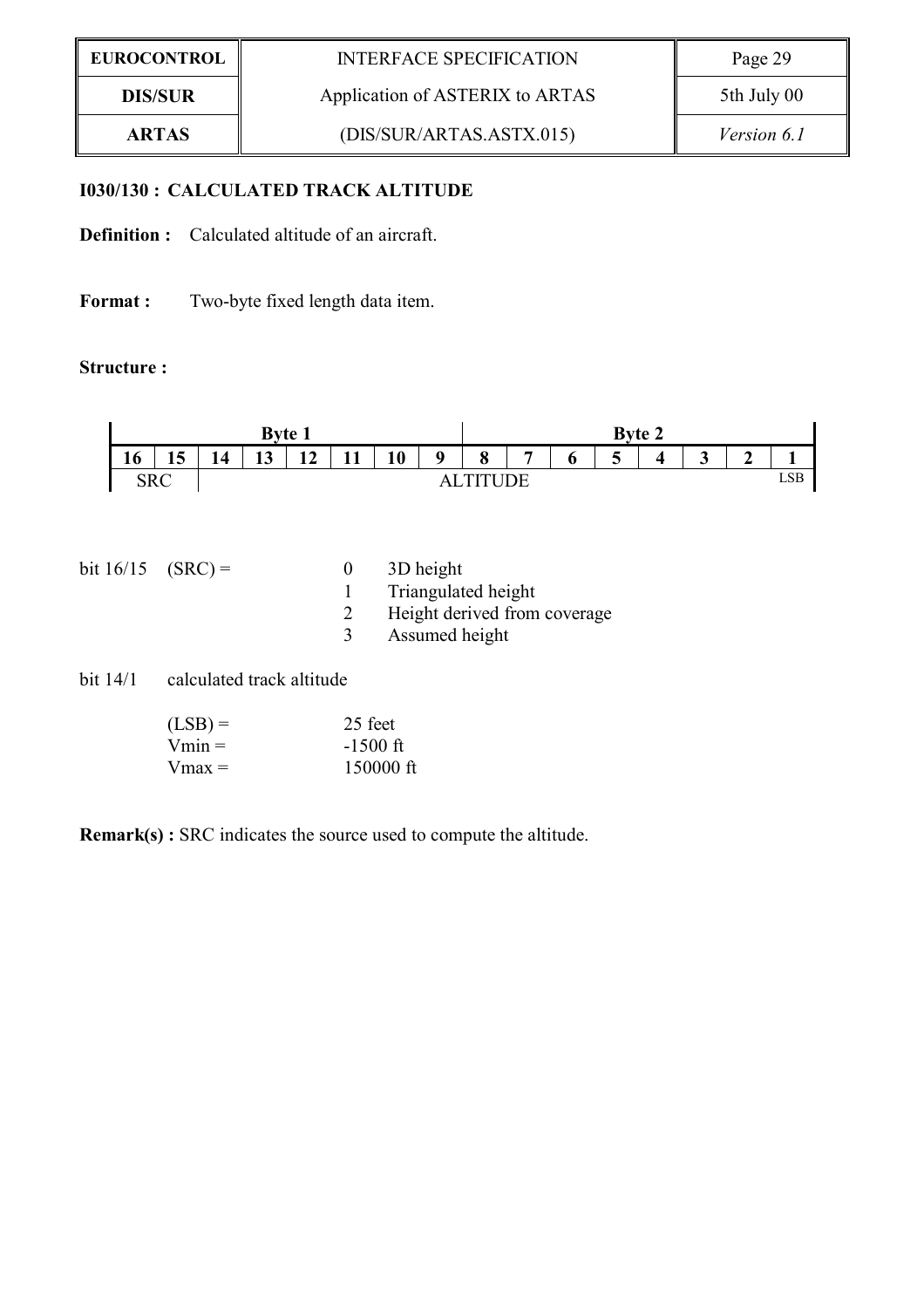| Page 30            | <b>INTERFACE SPECIFICATION</b>  | <b>EUROCONTROL</b> |
|--------------------|---------------------------------|--------------------|
| 5th July 00        | Application of ASTERIX to ARTAS | <b>DIS/SUR</b>     |
| <i>Version 6.1</i> | (DIS/SUR/ARTAS.ASTX.015)        | <b>ARTAS</b>       |

#### **I030/135 : ESTIMATED ACCURACY OF TRACK ALTITUDE**

**Definition :** Estimated accuracy (i.e. standard deviation) of the calculated altitude of an aircraft.

**Format :** Two-byte fixed length data item.

#### **Structure :**

|    | <b>Byte</b>                   |                  |              |    |        |    |          | <b>Byte 2</b> |   |   |                     |  |   |            |  |
|----|-------------------------------|------------------|--------------|----|--------|----|----------|---------------|---|---|---------------------|--|---|------------|--|
| 10 | 15                            | $\sqrt{2}$<br>┸┱ | $\sim$<br>19 | 12 | -4<br> | 10 | $\Omega$ | Ω             | - | v | $\overline{ }$<br>ັ |  | ີ | A<br>▰     |  |
|    | DE ACCURACY<br>71 T T T T T T |                  |              |    |        |    |          |               |   |   |                     |  |   | <b>LSB</b> |  |

 $(LSB) = 25 \text{ ft}$ 

**Remark(s) :**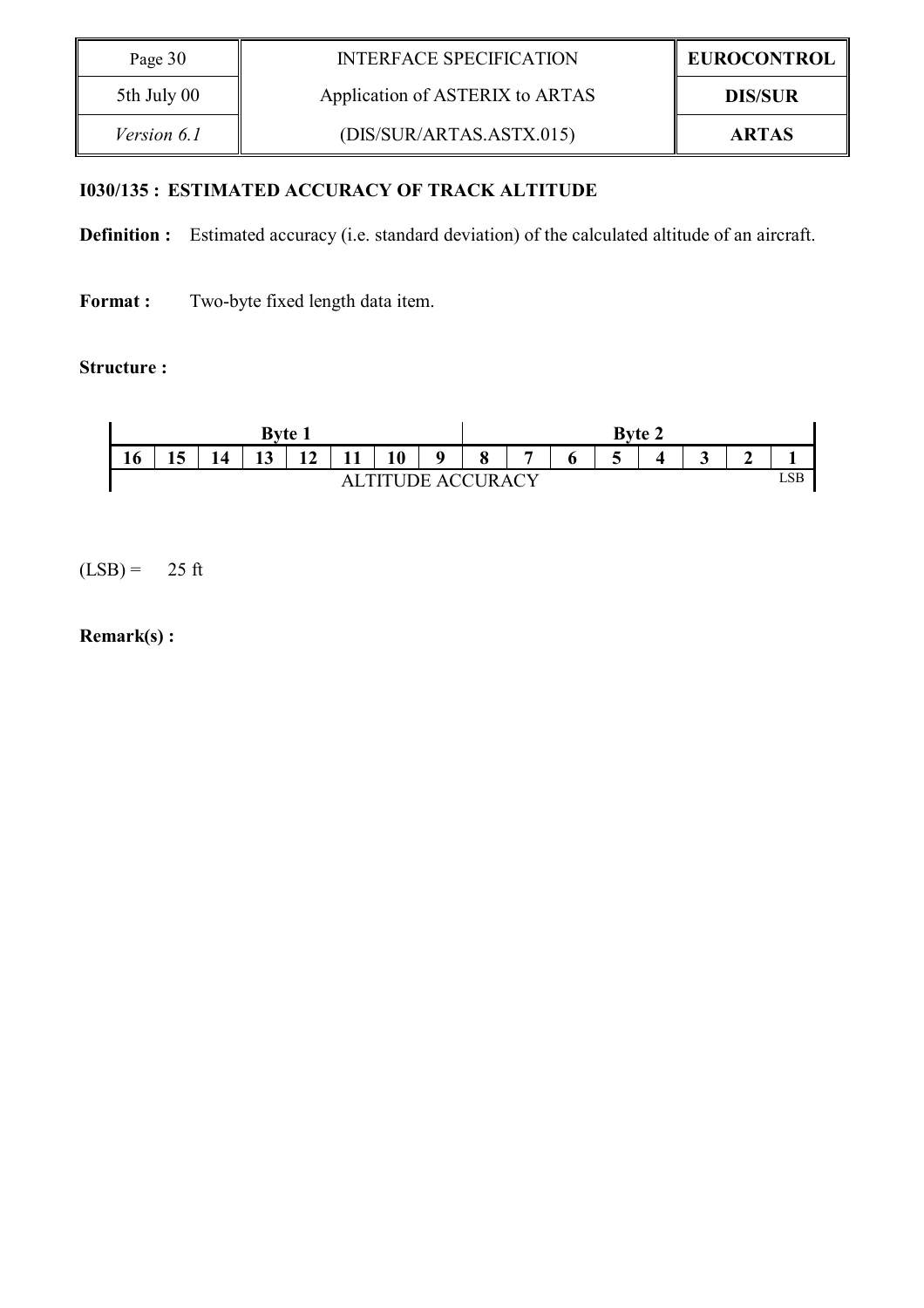| <b>EUROCONTROL</b> | <b>INTERFACE SPECIFICATION</b>  | Page 31     |
|--------------------|---------------------------------|-------------|
| <b>DIS/SUR</b>     | Application of ASTERIX to ARTAS | 5th July 00 |
| <b>ARTAS</b>       | (DIS/SUR/ARTAS.ASTX.015)        | Version 6.1 |

#### **I030/140 : LAST MEASURED MODE C**

- **Definition :** Mode C code of the last nearest neighbour plot containing a Mode C and used to update the track.
- Format : Two-byte fixed length data item.

#### **Structure :**

|                                                                                                                                    |                                                                 |    | <b>Byte 1</b> |    |    |    |   | Byte 2 |                |   |   |   |   |                  |                             |  |
|------------------------------------------------------------------------------------------------------------------------------------|-----------------------------------------------------------------|----|---------------|----|----|----|---|--------|----------------|---|---|---|---|------------------|-----------------------------|--|
| 16                                                                                                                                 | 15                                                              | 14 | 13            | 12 | 11 | 10 | 9 | 8      | $\overline{7}$ | 6 | 5 | 4 | 3 | $\boldsymbol{2}$ | 1                           |  |
| <b>VAL</b>                                                                                                                         | ${\rm GC}$                                                      |    |               |    |    |    |   | MODE C |                |   |   |   |   |                  | $\ensuremath{\mathrm{LSB}}$ |  |
| bit 16<br>$(VAL) =$<br>Validity indicator of the Flight Level                                                                      |                                                                 |    |               |    |    |    |   |        |                |   |   |   |   |                  |                             |  |
|                                                                                                                                    | $\overline{0}$<br>valid Mode C code<br>1<br>invalid Mode C code |    |               |    |    |    |   |        |                |   |   |   |   |                  |                             |  |
| bit 15<br>$(GC)$ =<br>default value<br>$\overline{0}$<br>$\mathbf{1}$<br>garbled information                                       |                                                                 |    |               |    |    |    |   |        |                |   |   |   |   |                  |                             |  |
| bit 14/1<br>(MODE C)<br>$(LSB) =$<br>$1/4$ FL = 25 feet<br>$Vmin =$<br>$-12$ FL = $-1200$ ft<br>$1270$ FL = 127000 ft<br>$V$ max = |                                                                 |    |               |    |    |    |   |        |                |   |   |   |   |                  |                             |  |

**Remark(s) :** 1: The VAL and GC indications are derived from the local track/plot message.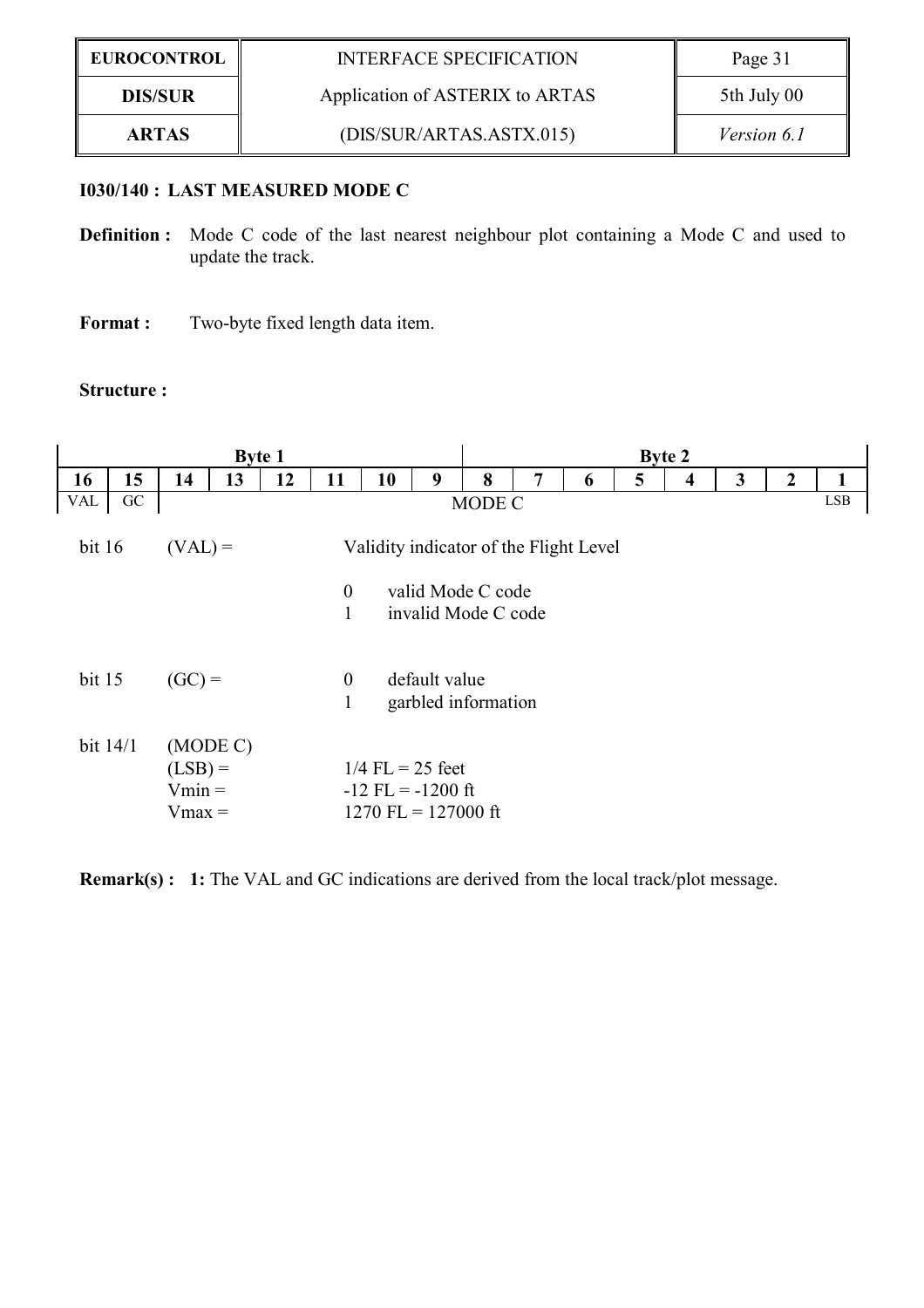#### **I030/150 : MEASURED TRACK MODE C**

**Definition :** Last validated and credible Mode C value used to update the track.

**Format :** Two-byte fixed length data item.

#### **Structure :**

|    |                    |                                                | <b>Byte 1</b> |    |    |    |                                                                    | Byte 2 |   |             |   |   |   |   |     |  |
|----|--------------------|------------------------------------------------|---------------|----|----|----|--------------------------------------------------------------------|--------|---|-------------|---|---|---|---|-----|--|
| 16 | 15                 | 14                                             | 13            | 12 | 11 | 10 | 9                                                                  | 8      | 7 | $\mathbf b$ | 5 | 4 | 3 | 2 |     |  |
|    | sb                 |                                                |               |    |    |    |                                                                    | MODE C |   |             |   |   |   |   | LSB |  |
|    | bits $16/15$ (sb)= |                                                |               |    |    |    | Spare bits set to 0                                                |        |   |             |   |   |   |   |     |  |
|    | bits $16/1$        | (MODE C)<br>$(LSB) =$<br>$Vmin =$<br>$V$ max = |               |    |    |    | $1/4$ FL = 25 feet<br>$-12$ FL = $-1200$ ft<br>1270 FL = 127000 ft |        |   |             |   |   |   |   |     |  |

**Remark(s) :** There are tracker parameters that determine whether the validity and garbled indicators are considered in the determination of the last validated and credible Mode C.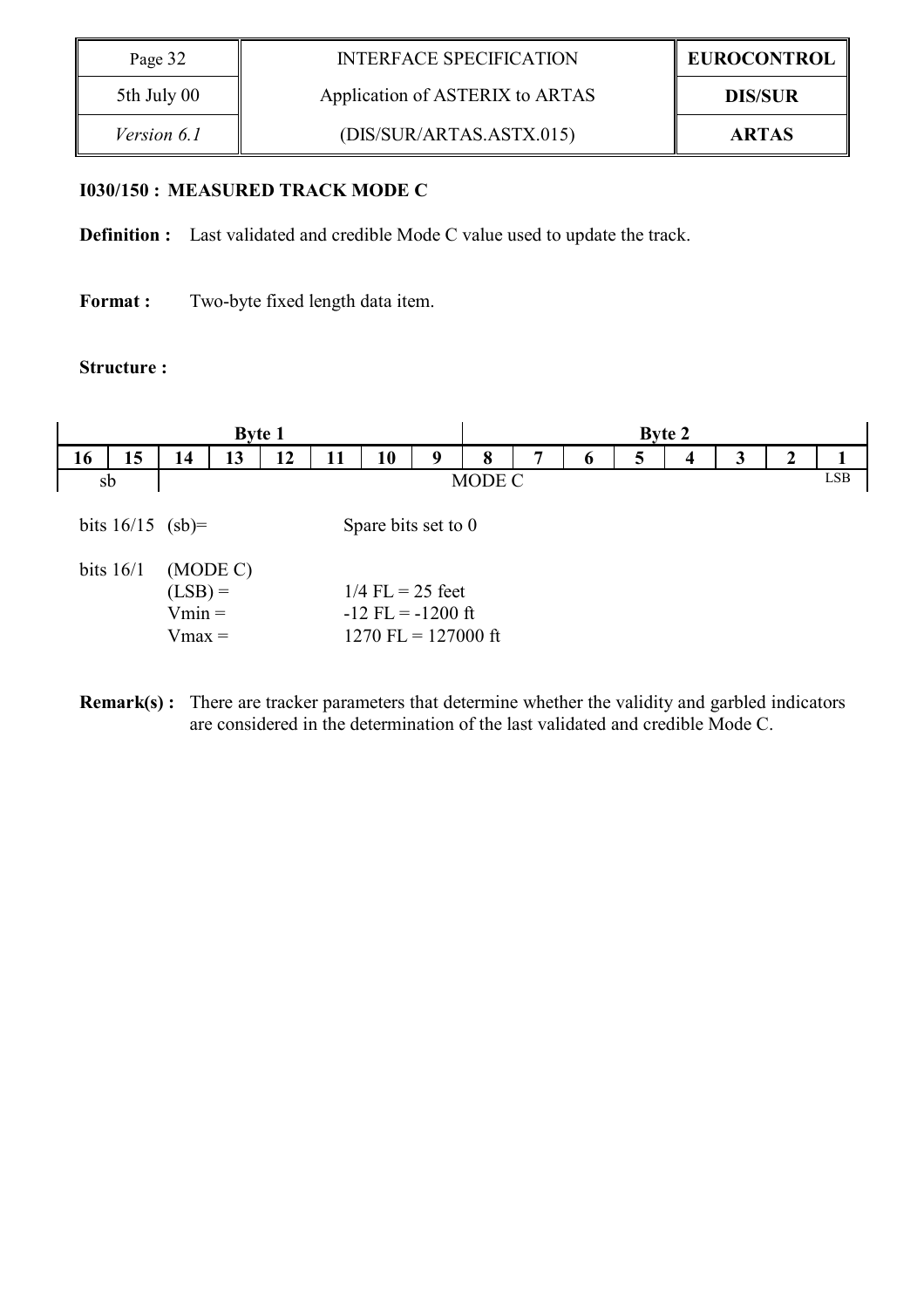| <b>EUROCONTROL</b> |
|--------------------|
|--------------------|

**ARTAS** (DIS/SUR/ARTAS.ASTX.015) *Version 6.1* 

### **I030/160 : CALCULATED TRACK FLIGHT LEVEL**

**Definition :** Calculated Flight Level of the track (isobar).

Format : Two-byte fixed length data item.

#### **Structure :**

l.

|          |    |                    |                        | <b>Byte 1</b> |    |                      |                                                                           |   | Byte 2 |   |   |                               |                  |  |   |     |  |  |
|----------|----|--------------------|------------------------|---------------|----|----------------------|---------------------------------------------------------------------------|---|--------|---|---|-------------------------------|------------------|--|---|-----|--|--|
|          | 16 | 15                 | 14                     | 13            | 12 | l 1                  | 10                                                                        | 9 | 8      | 7 | 6 | 5                             | $\boldsymbol{4}$ |  | 2 |     |  |  |
|          | sb | QNC                |                        |               |    |                      |                                                                           |   |        |   |   | CALCULATED TRACK FLIGHT LEVEL |                  |  |   | LSB |  |  |
|          |    |                    |                        |               |    |                      |                                                                           |   |        |   |   |                               |                  |  |   |     |  |  |
| bit 16   |    | $(sb) =$           |                        |               |    |                      | spare bit set to 0                                                        |   |        |   |   |                               |                  |  |   |     |  |  |
| bit 15   |    |                    | $(QNC)$ =              |               |    | $\overline{0}$       | FL calculated without QNH correction<br>FL calculated with QNH correction |   |        |   |   |                               |                  |  |   |     |  |  |
| bit 14/1 |    |                    |                        |               |    | (TRACK FLIGHT LEVEL) |                                                                           |   |        |   |   |                               |                  |  |   |     |  |  |
|          |    | $V_{\text{min}} =$ | $(LSB) =$<br>$V$ max = |               |    |                      | $1/4$ FL = 25 feet<br>$-15$ FL = $-1500$ ft<br>$1500$ FL = $150000$ ft    |   |        |   |   |                               |                  |  |   |     |  |  |

**Remark(s) :** the QNH is not processed in ARTAS : bit QNC is always 0.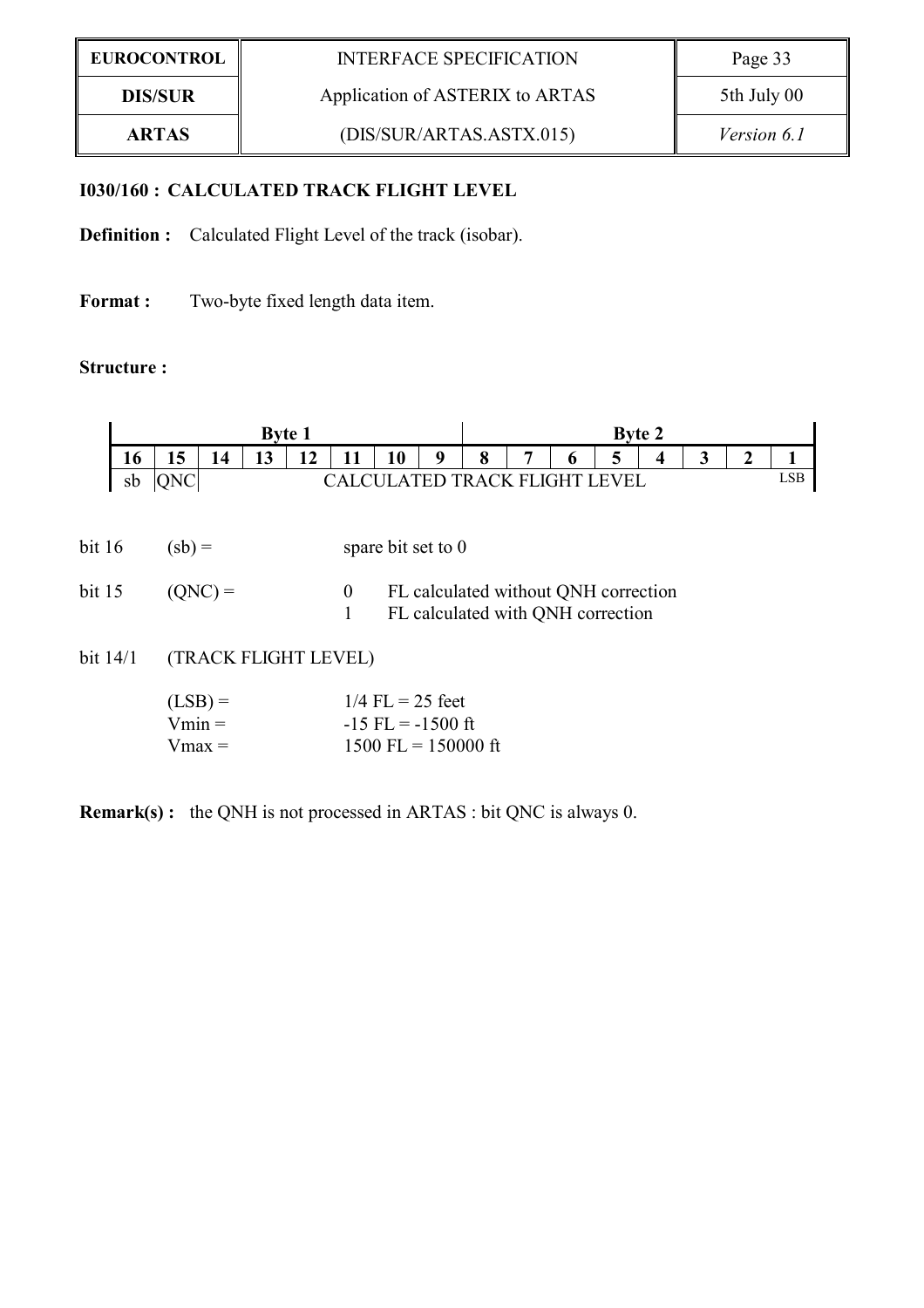| Page 34            | <b>INTERFACE SPECIFICATION</b>  | <b>EUROCONTROL</b> |
|--------------------|---------------------------------|--------------------|
| 5th July 00        | Application of ASTERIX to ARTAS | <b>DIS/SUR</b>     |
| <i>Version 6.1</i> | (DIS/SUR/ARTAS.ASTX.015)        | <b>ARTAS</b>       |

#### **I030/165 : ESTIMATED ACCURACY OF CALCULATED TRACK FLIGHT LEVEL**

- **Definition :** Estimated accuracy (i.e. standard deviation) of the calculated Flight Level of the track (isobar).
- Format : Two-byte fixed length data item.

#### **Structure :**

|     |                                        |                | <b>Byte</b> |  |  |    |   | <b>Byte</b> |  |  |                     |  |  |     |  |
|-----|----------------------------------------|----------------|-------------|--|--|----|---|-------------|--|--|---------------------|--|--|-----|--|
| 1 O | IJ                                     | $\overline{A}$ |             |  |  | 10 | Q |             |  |  | $\overline{ }$<br>ັ |  |  | ◢   |  |
|     | CALCULATED TRACK FLIGHT LEVEL ACCURACY |                |             |  |  |    |   |             |  |  |                     |  |  | LSE |  |

bit 1  $(LSB) = 1/4 FL = 25 feet$ 

### **Remark(s) :**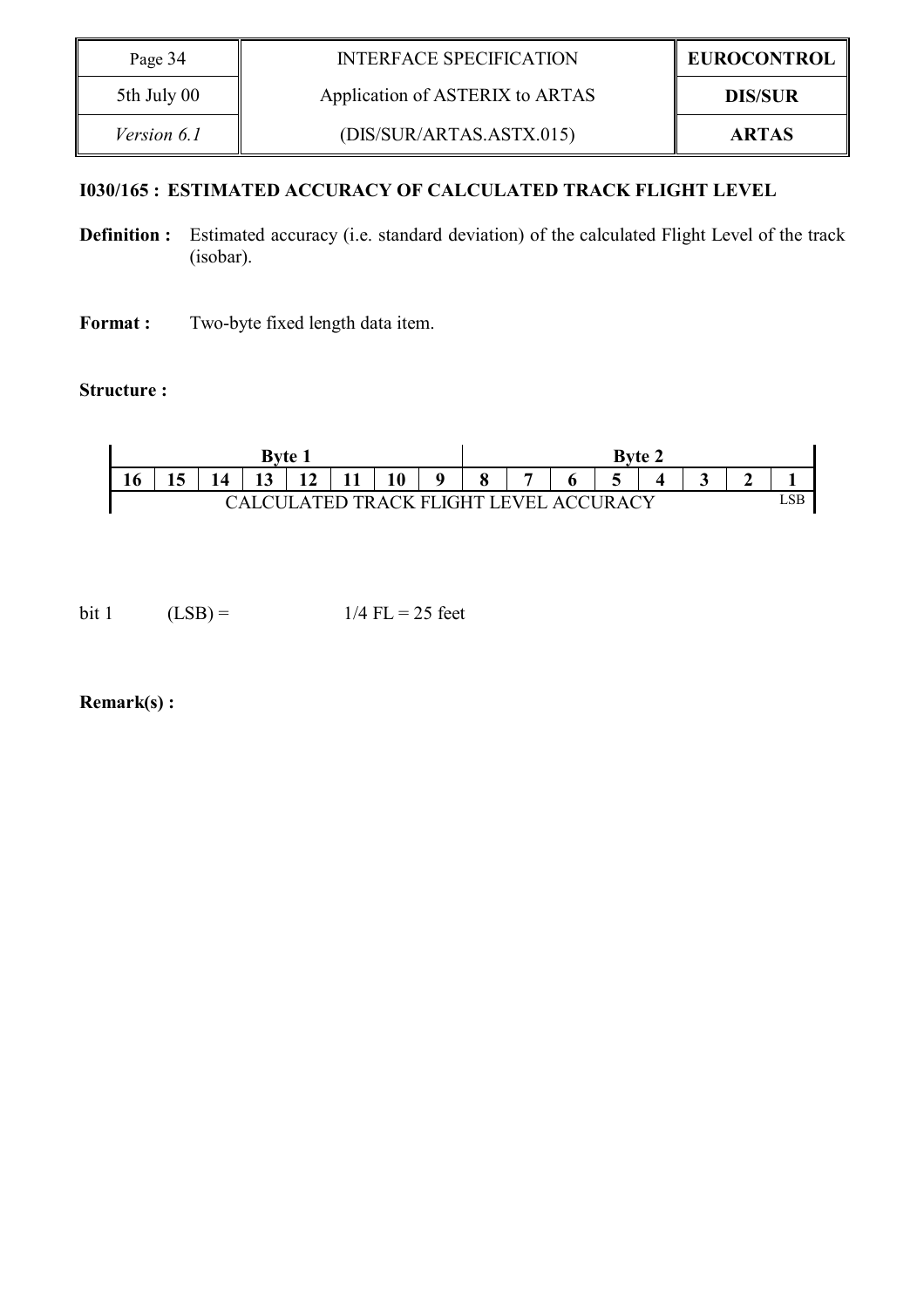| <b>EUROCONTROL</b> |
|--------------------|
|--------------------|

**DIS/SUR** Application of ASTERIX to ARTAS 5th July 00

**ARTAS** (DIS/SUR/ARTAS.ASTX.015) *Version 6.1* 

#### **I030/170 : TRACK AGES**

**Definition :** A set of track related ages.

**Format :** Four-byte fixed length data item.

#### **Structure :**

|                            |    |    | <b>Byte 1</b> |    |    |    |    |                                                  |   |   |              | <b>Byte 2</b> |   |   |            |
|----------------------------|----|----|---------------|----|----|----|----|--------------------------------------------------|---|---|--------------|---------------|---|---|------------|
| 32                         | 31 | 30 | 29            | 28 | 27 | 26 | 25 | 18<br>23<br>$20\,$<br>24<br>22<br>19<br>17<br>21 |   |   |              |               |   |   |            |
| <b>LSB</b><br><b>PSR</b>   |    |    |               |    |    |    |    |                                                  |   |   | <b>SSR</b>   |               |   |   | <b>LSB</b> |
|                            |    |    |               |    |    |    |    |                                                  |   |   |              |               |   |   |            |
|                            |    |    |               |    |    |    |    |                                                  |   |   |              |               |   |   |            |
|                            |    |    | Byte 3        |    |    |    |    | <b>Byte 4</b>                                    |   |   |              |               |   |   |            |
| 16                         | 15 | 14 | 13            | 12 | 11 | 10 | 9  | 8                                                | ▀ | 6 | 5            |               | 3 | 2 |            |
| <b>LSB</b><br><b>AMODE</b> |    |    |               |    |    |    |    |                                                  |   |   | <b>CMODE</b> |               |   |   | <b>LSB</b> |

bits 32/25 (PSR) Age of the last primary plot/local track used to update the track

bit 25 (LSB) =  $1/4 \text{ s}$ 

maximum value  $=$  63.75 s

bits 24/17 (SSR) Age of the last secondary plot/local track used to update the track

- bit 17  $(LSB) = 1/4 \text{ s}$ maximum value  $=$  63.75 s
- bits 16/9 (AMODE) Age of the last detection of the mode A contained in the track mode A item I030/060.
- bit 9  $(LSB) =$  1/4 s

maximum value  $=$  63.75 s

- bits 8/1 (CMODE) Age of the last valid and credible mode C used to update the track, contained in I030/150.
- bit 1  $(LSB) =$  1/4 s

maximum value  $=$  63.75 s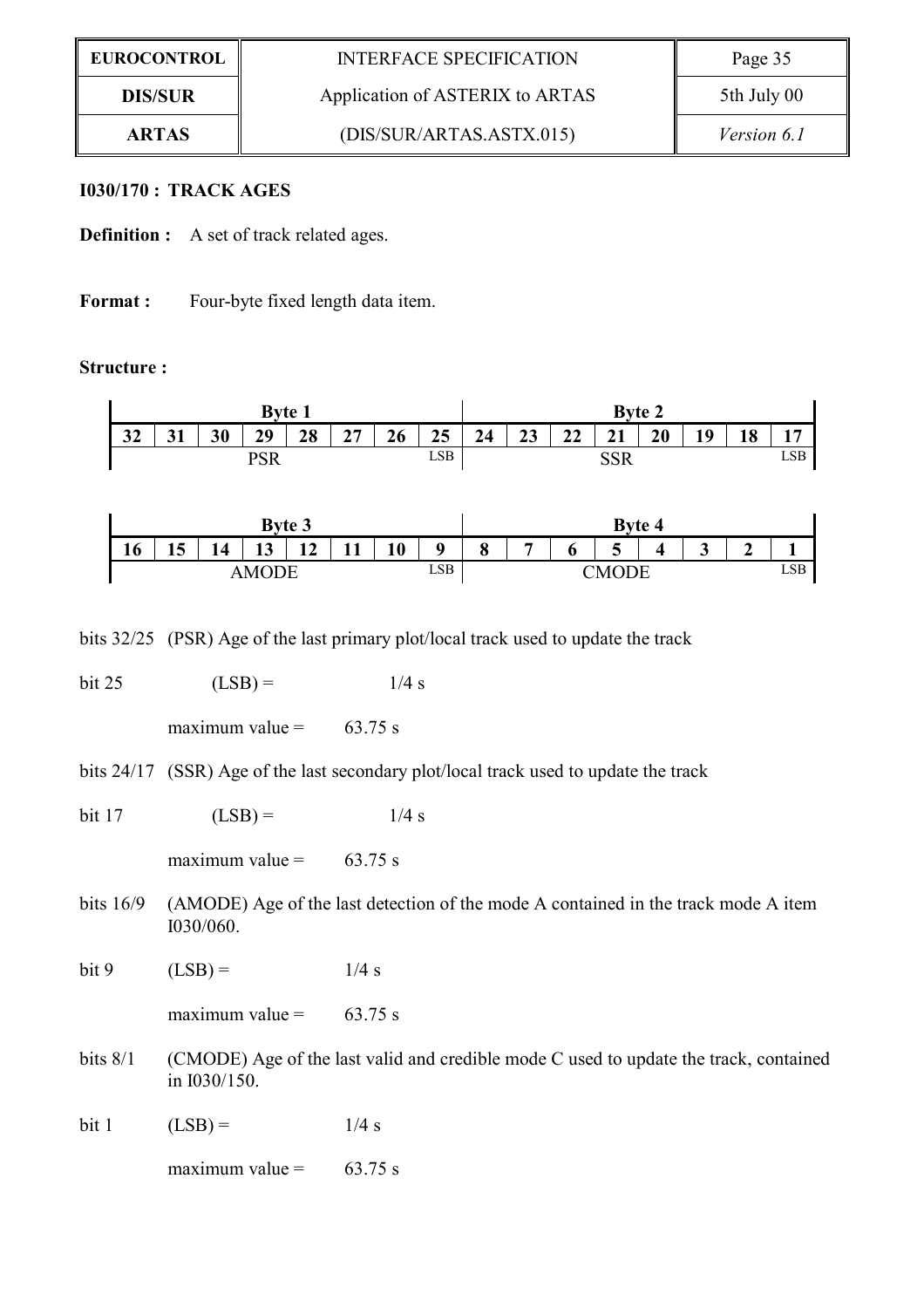| Page 36            | <b>INTERFACE SPECIFICATION</b>  | <b>EUROCONTROL</b> |
|--------------------|---------------------------------|--------------------|
| 5th July 00        | Application of ASTERIX to ARTAS | <b>DIS/SUR</b>     |
| <i>Version 6.1</i> | (DIS/SUR/ARTAS.ASTX.015)        | <b>ARTAS</b>       |

**Remark(s) :** The ages are counted from I030/070 TIME OF LAST UPDATE, using the following formula :  $age = 1030/070$  - time.

 If the computed age is greater than the maximum value or if the associated information has never been received, then the maximum value is returned.

If the computed age is negative, then 0 is returned.

The track mode A is contained in I030/060 TRACK MODE 3/A.

 The last valid and credible mode C is contained in I030/150 MEASURED TRACK MODE C.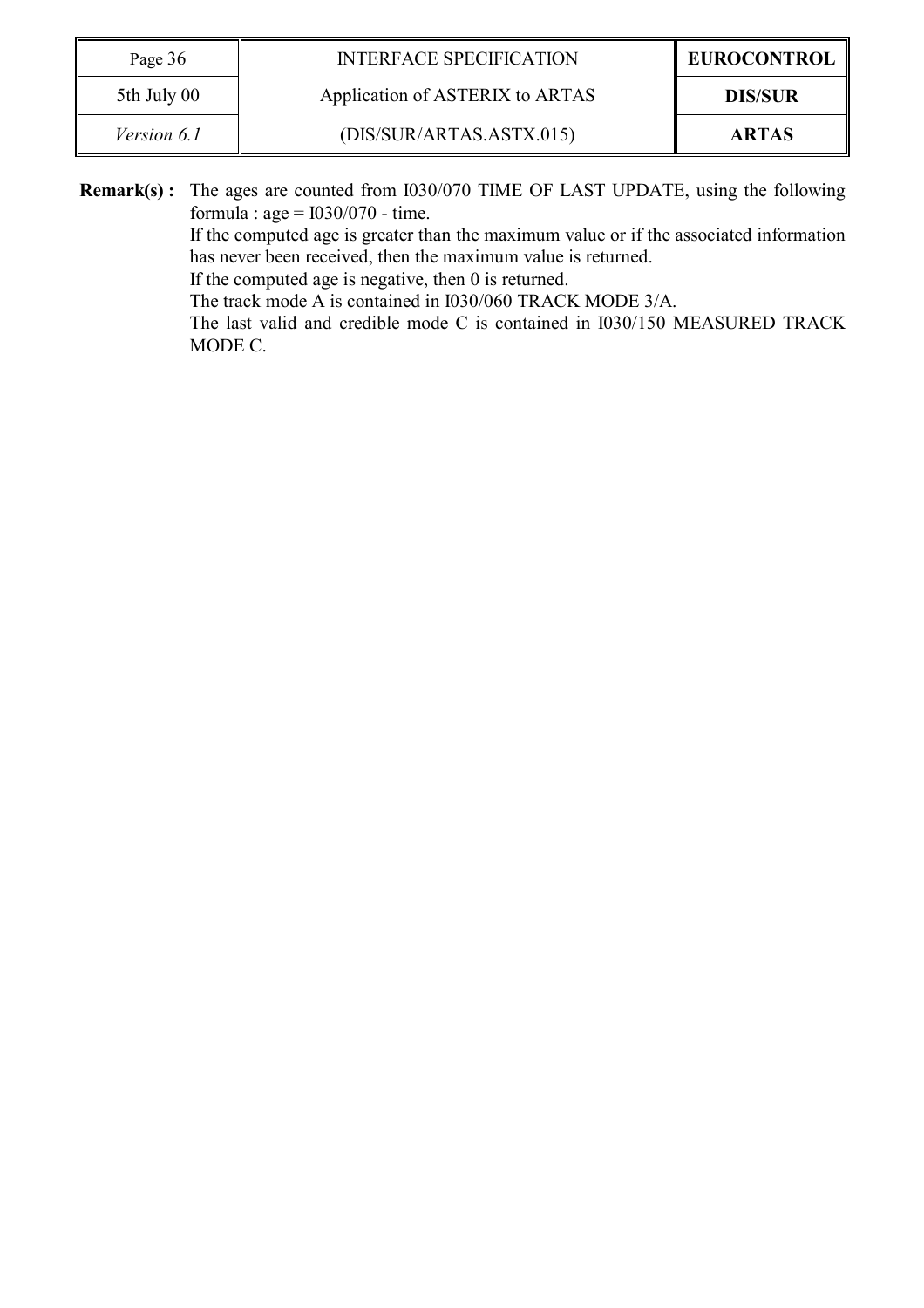**DIS/SUR** Application of ASTERIX to ARTAS 5th July 00

**ARTAS** (DIS/SUR/ARTAS.ASTX.015) *Version 6.1* 

# **I030/180 : CALCULATED TRACK VELOCITY (POLAR)**

**Definition :** Calculated track velocity expressed in polar coordinates.

**Format :** Four-byte fixed length data item.

# **Structure :**

|                                                              |  |  | <b>Byte</b> |  |  |  |  |      |    |                    | <b>Byte</b> |    |    |    |     |
|--------------------------------------------------------------|--|--|-------------|--|--|--|--|------|----|--------------------|-------------|----|----|----|-----|
| 22<br>28<br>27<br>25<br>30<br>$^{\bullet}$<br>29<br>26<br>JZ |  |  |             |  |  |  |  | 24   | 23 | $\mathbf{A}$<br>44 | 21          | 20 | 19 | 18 |     |
| .PF                                                          |  |  |             |  |  |  |  | `H L |    |                    |             |    |    |    | LSB |

|    |                                                                     |  | <b>Byte 3</b> |  |  |  |               |   |   |   | Byte 4 |   |             |        |     |
|----|---------------------------------------------------------------------|--|---------------|--|--|--|---------------|---|---|---|--------|---|-------------|--------|-----|
| 10 | 10<br>19<br>1.0<br>$\mathbf 0$<br>11<br>14<br>19<br>14<br>12<br>. . |  |               |  |  |  |               | Q | − | O | -<br>ັ | Λ | $\sim$<br>ັ | ⌒<br>◢ |     |
|    |                                                                     |  |               |  |  |  | <b>FADING</b> |   |   |   |        |   |             |        | LSB |

# (SPEED) :

bit 17 (LSB) =  $2^{-14}$  NM/s  $\approx 0.22$  kt

Maximum value =  $2 \text{ NM/s} = 7200 \text{ kt}$ 

(HEADING) :

bit 1 (LSB) =  $360^{\circ}/2^{16} = 0.0055^{\circ}$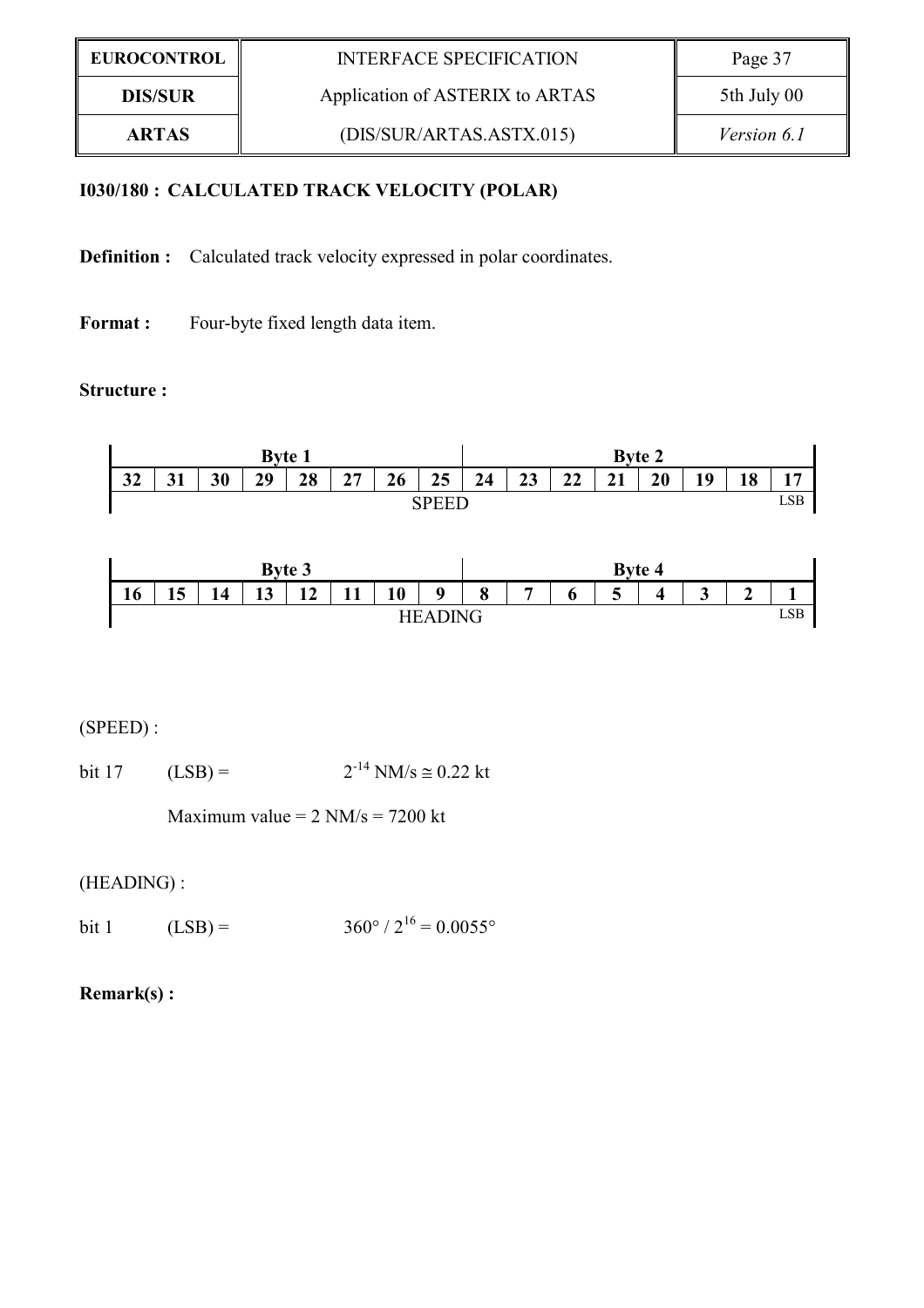| Page 38 |  |
|---------|--|
|---------|--|

5th July 00 Application of ASTERIX to ARTAS **DIS/SUR** 

*Version 6.1* **COIS/SUR/ARTAS.ASTX.015) ARTAS** 

**PAGE 38 INTERFACE SPECIFICATION IF UROCONTROL** 

# **I030/181 : CALCULATED TRACK VELOCITY (CARTESIAN)**

**Definition :** Calculated track velocity expressed in Cartesian coordinates.

**Format :** Four-byte fixed length data item.

# **Structure :**

|                    |                    |    | <b>Byte</b> |    |    |    |    |                                                  |         |  |  | <b>Byte 2</b> |    |  |     |
|--------------------|--------------------|----|-------------|----|----|----|----|--------------------------------------------------|---------|--|--|---------------|----|--|-----|
| $\mathbf{A}$<br>JZ | $\sim$ $\sim$<br>ັ | 30 | 20<br>ムフ    | 28 | 27 | 26 | 25 | 20<br>19<br>23<br>22<br>$\mathbf{A}$<br>24<br>◢⊥ |         |  |  |               | 18 |  |     |
|                    | H.<br>м            |    |             |    |    |    |    |                                                  | MPONENT |  |  |               |    |  | LSB |

|                                                      |  |  | <b>Byte 3</b> |  |  |  |  |               |                |   | Byte 4 |   |   |     |
|------------------------------------------------------|--|--|---------------|--|--|--|--|---------------|----------------|---|--------|---|---|-----|
| 10<br>1.1<br>$\bullet$<br>Δ<br>12<br>14<br>19<br>1 V |  |  |               |  |  |  |  | $\Omega$<br>О | $\overline{ }$ | υ | -<br>ັ | ັ | ∸ |     |
| Y-VEI<br>ิ้<br>1 I T                                 |  |  |               |  |  |  |  |               | COMPONENT      |   |        |   |   | LSB |

(X/Y-VELOCITY COMPONENTS) :

bits 17 and 1 (LSB)  $2^{-14}$  NM/s  $\approx 0.22$  kt

Maximum value =  $2$  NM/s = 7200 kt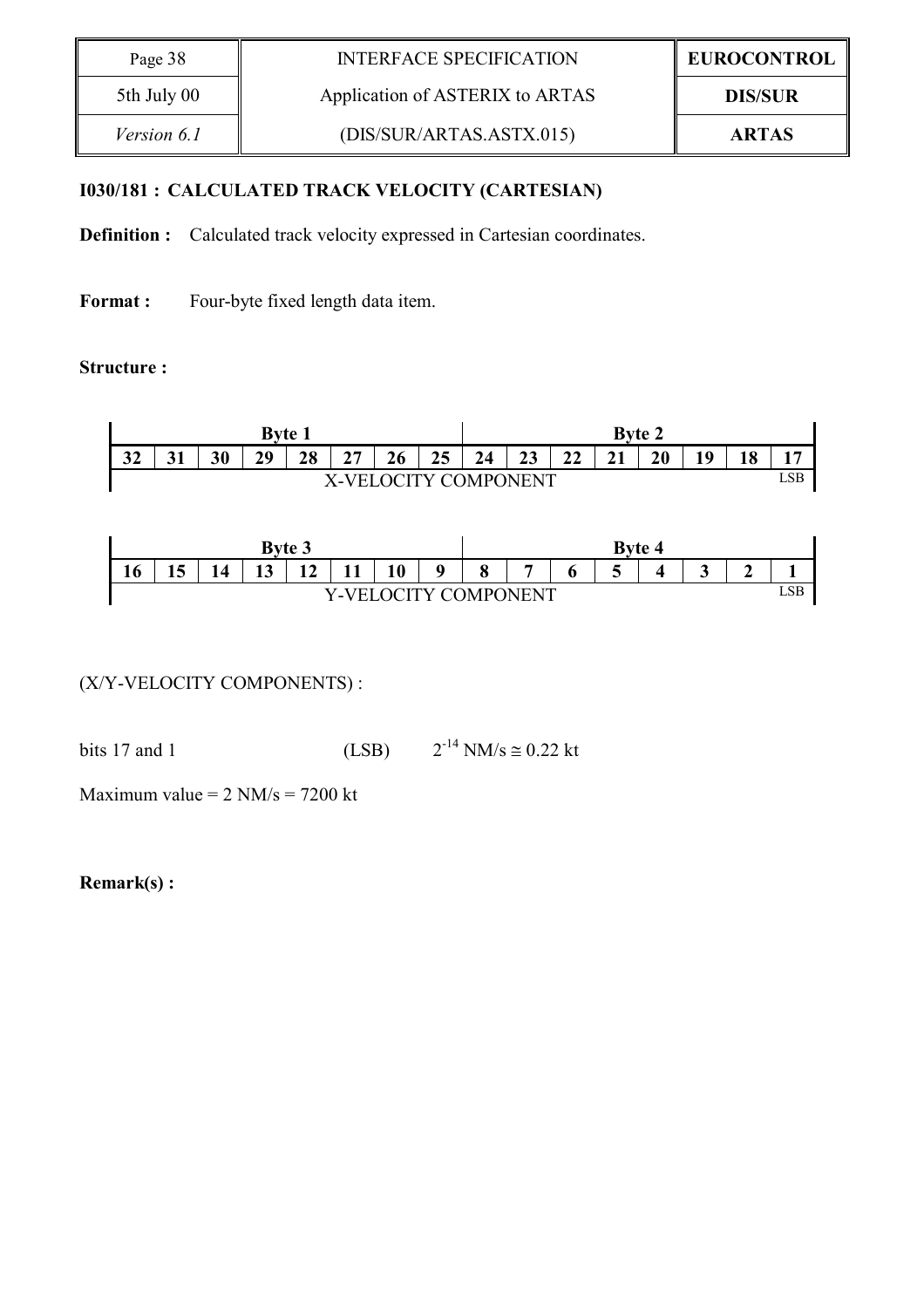| <b>EUROCONTROL</b> | <b>INTERFACE SPECIFICATION</b>  | Page 39            |
|--------------------|---------------------------------|--------------------|
| <b>DIS/SUR</b>     | Application of ASTERIX to ARTAS | 5th July 00        |
| <b>ARTAS</b>       | (DIS/SUR/ARTAS.ASTX.015)        | <i>Version 6.1</i> |

# **I030/190 : ESTIMATED ACCURACY OF TRACK VELOCITY (POLAR)**

- **Definition :** Estimated accuracy (i.e. standard deviation) of the calculated track velocity expressed in polar coordinates.
- **Format :** Four-byte fixed length data item.

## **Structure :**

|                                                    |  |  | <b>Byte 1</b> |  |  |  |  |    |    |    |    | <b>Byte 2</b> |    |    |  |
|----------------------------------------------------|--|--|---------------|--|--|--|--|----|----|----|----|---------------|----|----|--|
| 28<br>25<br>20<br>22<br>30<br>27<br>21<br>26<br>◡▵ |  |  |               |  |  |  |  | 24 | 23 | 22 | 21 | 20            | 19 | 18 |  |
| SPEED COMPONENT ACCURACY                           |  |  |               |  |  |  |  |    |    |    |    |               |    |    |  |

|                                   |    |    |    | <b>Byte 3</b> |  |    |          |                                         |  |  |  | <b>Byte 4</b> |  |  |  |
|-----------------------------------|----|----|----|---------------|--|----|----------|-----------------------------------------|--|--|--|---------------|--|--|--|
|                                   | ⊥↓ | 14 | 13 | 12            |  | 10 | $\bf{Q}$ | -<br>$\mathbf{o}$<br>$\mathbf{r}$<br>نہ |  |  |  |               |  |  |  |
| <b>HEADING COMPONENT ACCURACY</b> |    |    |    |               |  |    |          |                                         |  |  |  |               |  |  |  |

# (SPEED COMPONENT ACCURACY) :

bit 17 (LSB) =  $2^{-14}$  NM/s  $\approx$  0.22 kt

## (HEADING COMPONENT ACCURACY) :

bit 1 (LSB) =  $360^{\circ}/2^{16} \approx 0.0055^{\circ}$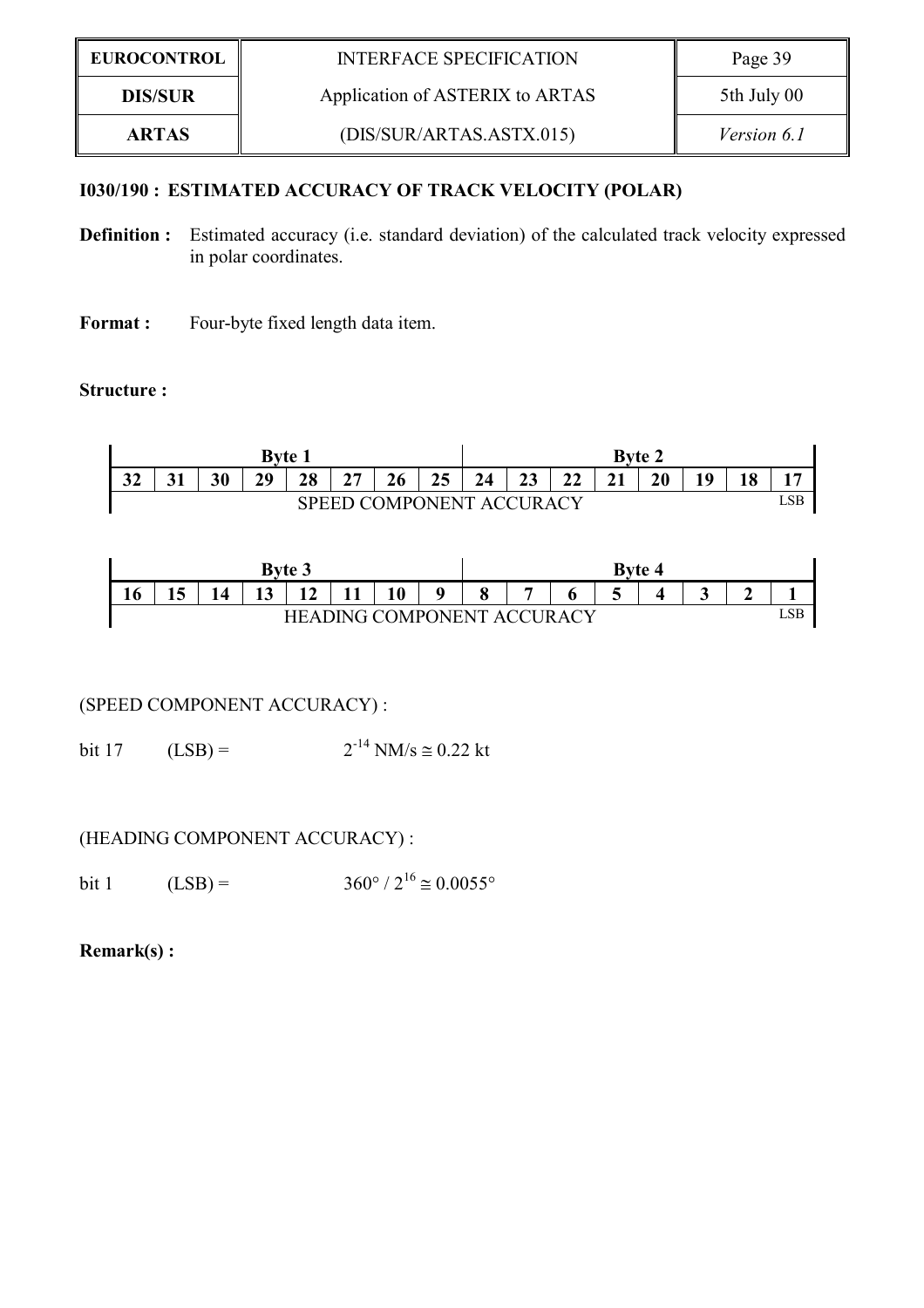| Page 40            | <b>INTERFACE SPECIFICATION</b>  | <b>EUROCONTROL</b> |
|--------------------|---------------------------------|--------------------|
| 5th July 00        | Application of ASTERIX to ARTAS | <b>DIS/SUR</b>     |
| <i>Version 6.1</i> | (DIS/SUR/ARTAS.ASTX.015)        | <b>ARTAS</b>       |

# **I030/191 : ESTIMATED ACCURACY OF TRACK VELOCITY (CARTESIAN)**

- **Definition :** Estimated accuracy (i.e. standard deviation) of the calculated track velocity expressed in Cartesian coordinates.
- **Format :** Four-byte fixed length data item.

## **Structure :**

|                                     | Byte 1<br>27<br>28<br>29<br>30<br>26 |  |  |  |  |  |  | <b>Byte 2</b> |    |    |    |    |    |    |  |
|-------------------------------------|--------------------------------------|--|--|--|--|--|--|---------------|----|----|----|----|----|----|--|
|                                     | 25                                   |  |  |  |  |  |  |               | 23 | 22 | 21 | 20 | 19 | 18 |  |
| 24<br>X-velocity component accuracy |                                      |  |  |  |  |  |  |               |    |    |    |    |    |    |  |

| Bvte 3<br>10<br>▪ |  |  |  |  |                               |          |   |  |  |  | <b>Byte 4</b> |  |  |  |
|-------------------|--|--|--|--|-------------------------------|----------|---|--|--|--|---------------|--|--|--|
|                   |  |  |  |  |                               | $\Omega$ | ັ |  |  |  |               |  |  |  |
|                   |  |  |  |  | Y-velocity component accuracy |          |   |  |  |  |               |  |  |  |

( $V_X$  and  $V_Y$  VELOCITY COMPONENTS ACCURACY) :

bits 32 and 16 Sign bit set to 0 (accuracy is an absolute value).

bits 16 and 1 (LSB) =  $2^{-14}$  NM/s  $\approx 0.22$  kt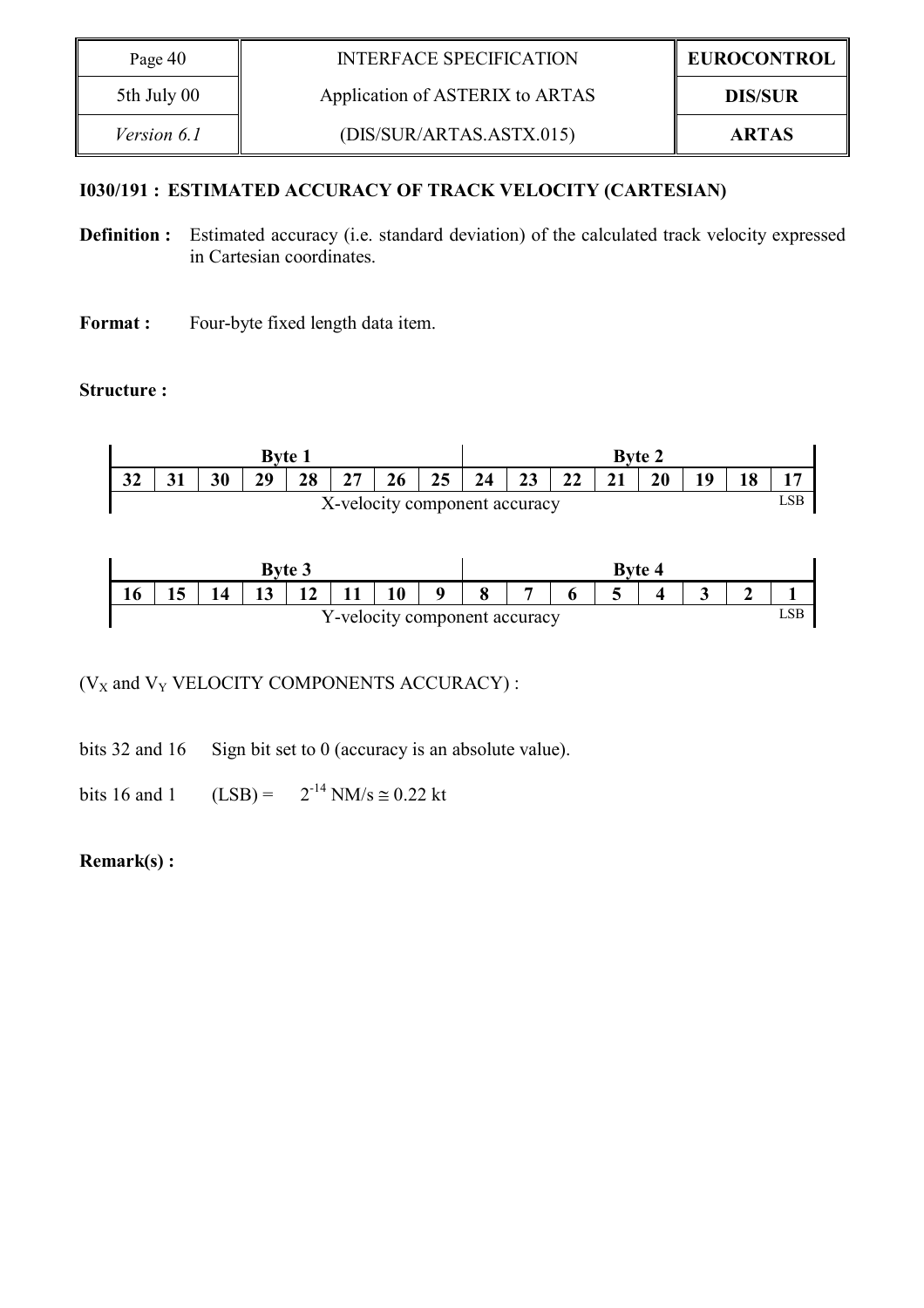**EUROCONTROL** INTERFACE SPECIFICATION Page 41

**DIS/SUR** Application of ASTERIX to ARTAS 5th July 00

**ARTAS** (DIS/SUR/ARTAS.ASTX.015) *Version 6.1* 

# **I030/200 : MODE OF FLIGHT**

**Definition :** Calculated Mode-of-Flight of an aircraft.

**Format :** One-byte fixed length data item.

## **Structure :**

|        |                                |  | <b>Byte 1</b> |  |  |  |  |  |  |  |  |
|--------|--------------------------------|--|---------------|--|--|--|--|--|--|--|--|
| Ω<br>σ |                                |  |               |  |  |  |  |  |  |  |  |
|        | <b>ONGI</b><br>TR ANS<br>ו ו ט |  |               |  |  |  |  |  |  |  |  |

bits 8/7 (TRANS) : Transversal Acceleration :

- 00 Constant Course
- 01 Intentional Right Turn
- 10 Intentional Left Turn
- 11 Undetermined

bits  $6/5$  (LONGI) : Longitudinal Acceleration :

- 00 Constant Groundspeed
- 01 Intentionally Increasing Groundspeed
- 10 Intentionally Decreasing Groundspeed
- 11 Undetermined

bits  $4/3$  (VERTI) : Vertical Acceleration :

- 00 Level Flight
- 01 Climb
- 10 Descent
- 11 Undetermined

bits  $2/1$  (sb) : spare bits set to 0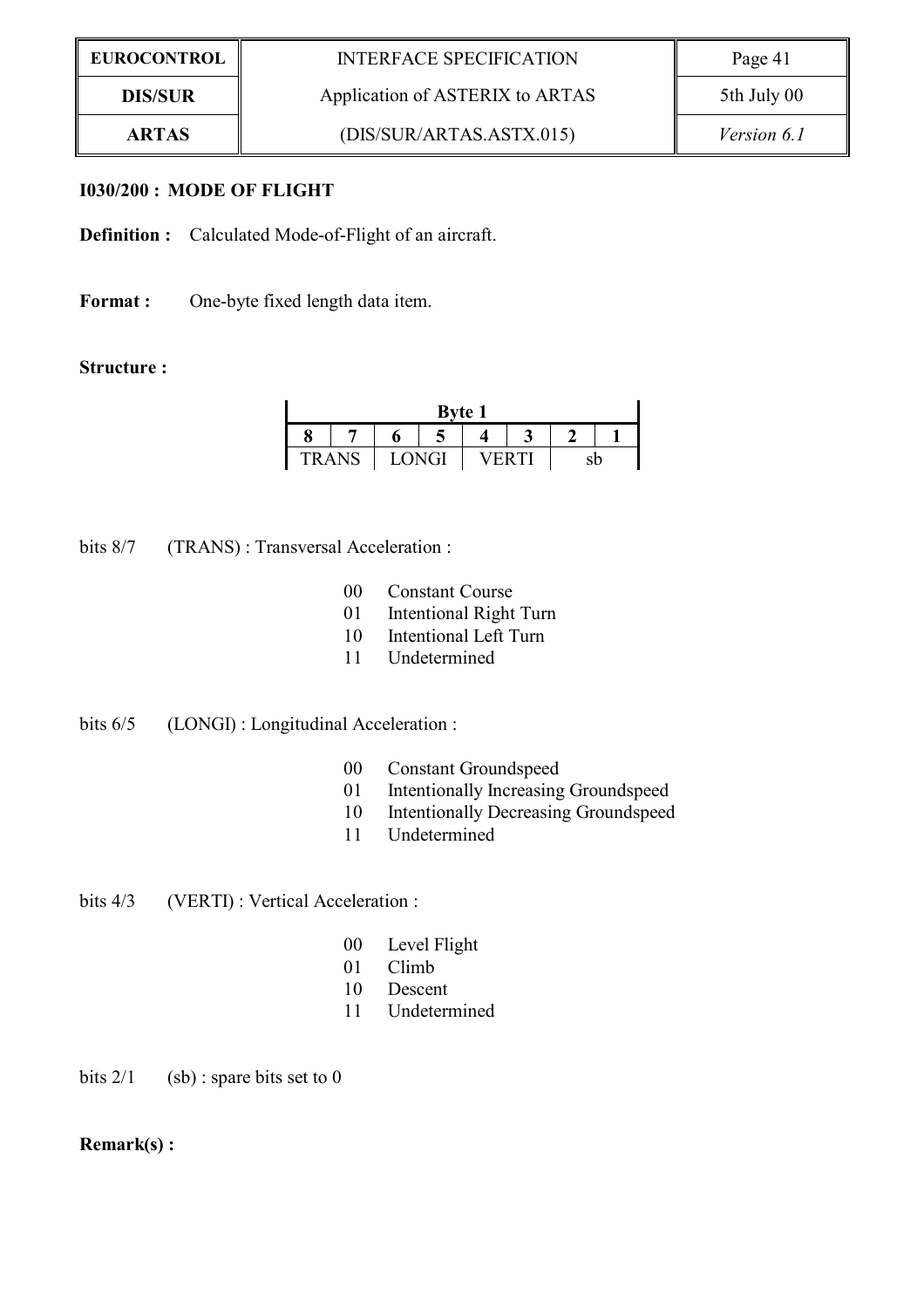| Page 42            | <b>INTERFACE SPECIFICATION</b>  | <b>EUROCONTROL</b> |
|--------------------|---------------------------------|--------------------|
| 5th July 00        | Application of ASTERIX to ARTAS | <b>DIS/SUR</b>     |
| <i>Version 6.1</i> | (DIS/SUR/ARTAS.ASTX.015)        | <b>ARTAS</b>       |

## **I030/210 : MODE OF FLIGHT PROBABILITIES**

- **Definition :** Probabilities attached to the Transversal, longitudinal and Vertical components of a calculated Mode-of-Flight.
- **Format :** Three-byte fixed length data item.

## **Structure :**





The probabilities are expressed in percentage :

- (TCPROB) : probability associated to the assessment of the Transversal Acceleration Mode-of-Flight Component.
- (LCPROB) : probability associated to the assessment of the Longitudinal Acceleration Mode-of-Flight Component.
- (VCPROB) : probability associated to the assessment of the Vertical Acceleration Mode-of-Flight Component.

bits 17, 9 and 1 : (LSB) :  $1/2 \% = 0.5 \%$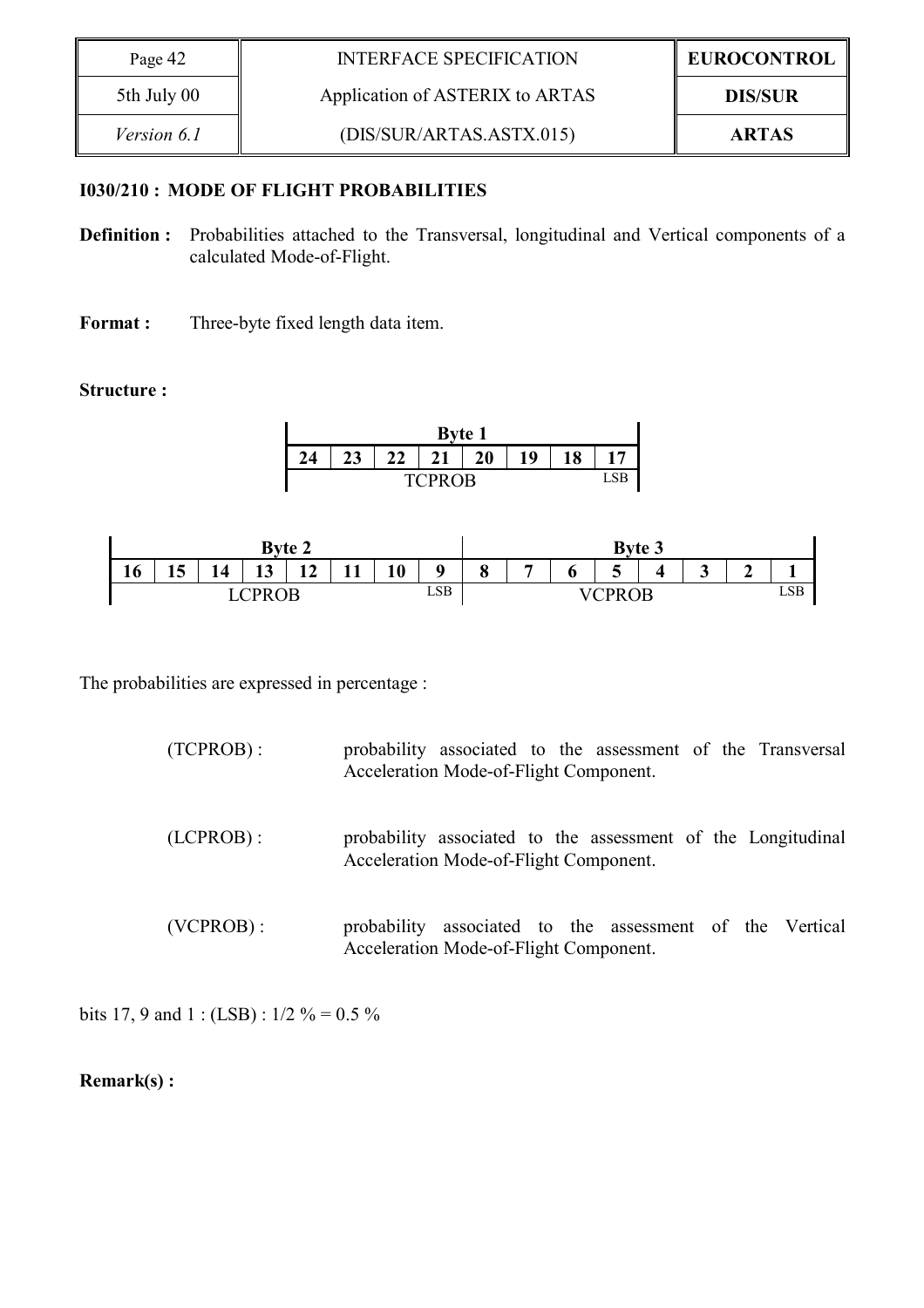| <b>EUROCONTROL</b> | INTERFACE SPECIFICATION         | Page 43            |
|--------------------|---------------------------------|--------------------|
| <b>DIS/SUR</b>     | Application of ASTERIX to ARTAS | 5th July 00        |
| <b>ARTAS</b>       | (DIS/SUR/ARTAS.ASTX.015)        | <i>Version 6.1</i> |

## **I030/220 : CALCULATED RATE OF CLIMB/DESCENT**

**Definition :** Calculated rate of Climb/Descent of an aircraft.

Format : Two-byte fixed length data item.

## **Structure :**

|                                          | <b>Byte</b>      |    |                    |           |    |    | <b>Byte 2</b> |                                                                         |  |     |  |  |  |  |
|------------------------------------------|------------------|----|--------------------|-----------|----|----|---------------|-------------------------------------------------------------------------|--|-----|--|--|--|--|
| 10                                       | $\epsilon$<br>15 | 14 | $\ddot{\,}$<br>19. | 1.0<br>14 | 11 | 10 | Q             | $\overline{\phantom{0}}$<br>$\Omega$<br>-<br>Α<br>o<br>O<br>▰<br>ັ<br>ັ |  |     |  |  |  |  |
| $\sim$ $\blacksquare$<br>RATE O<br>.) Hi |                  |    |                    |           |    |    |               |                                                                         |  | LSB |  |  |  |  |

bit 1 (LSB) =  $2^{-10}$  FL/s  $\approx$  5.86 feet/minute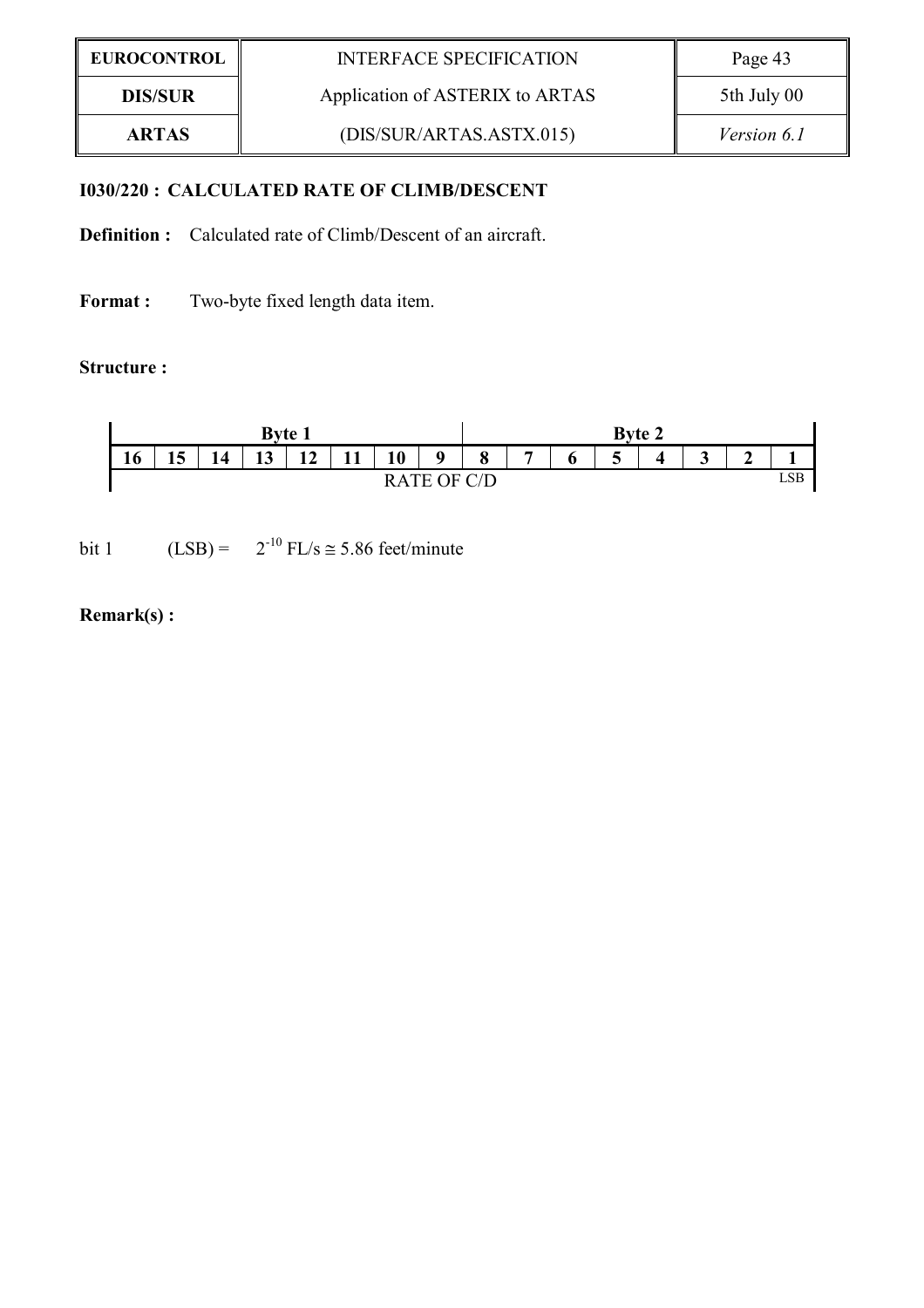| Page 44            | <b>INTERFACE SPECIFICATION</b>  | <b>EUROCONTROL</b> |
|--------------------|---------------------------------|--------------------|
| 5th July 00        | Application of ASTERIX to ARTAS | <b>DIS/SUR</b>     |
| <i>Version 6.1</i> | (DIS/SUR/ARTAS.ASTX.015)        | <b>ARTAS</b>       |

## **I030/230 : ESTIMATED ACCURACY OF RATE OF CLIMB/DESCENT**

- **Definition :** Estimated accuracy (i.e. standard deviation) of the calculated rate of Climb/Descent of an aircraft.
- Format : Two-byte fixed length data item.

## **Structure :**

| <b>Byte</b>                           |    |    |  |  |  |    | <b>Byte 2</b> |                                              |  |      |  |  |  |  |
|---------------------------------------|----|----|--|--|--|----|---------------|----------------------------------------------|--|------|--|--|--|--|
|                                       | ⊥ಎ | 14 |  |  |  | 10 | Q             | $\overline{\phantom{0}}$<br>$\mathbf o$<br>ີ |  |      |  |  |  |  |
| <b>RATE OF C/D ESTIMATED ACCURACY</b> |    |    |  |  |  |    |               |                                              |  | LSB. |  |  |  |  |

bit 1 (LSB) =  $2^{-10}$  FL/s  $\approx$  5.86 feet/minute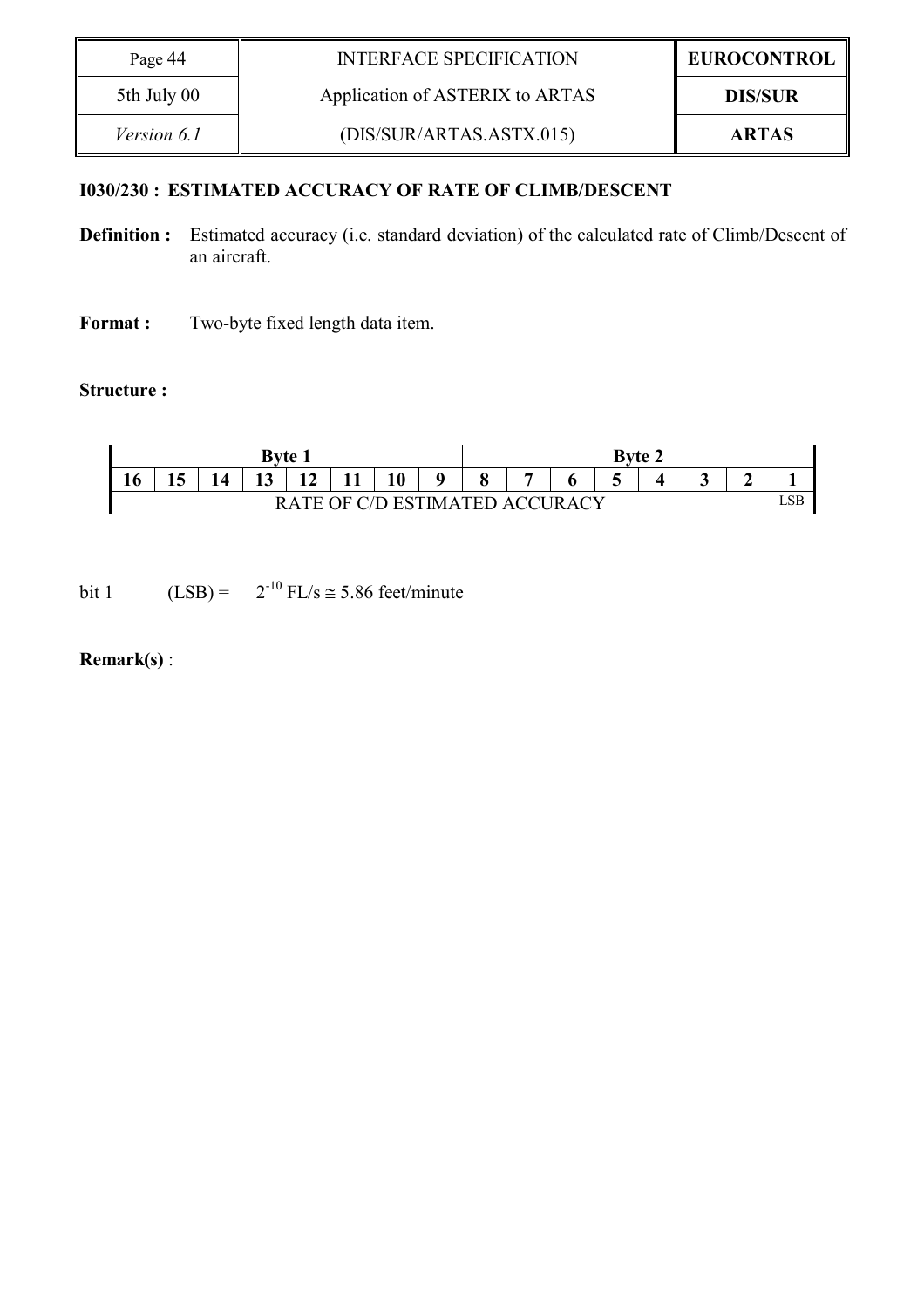| <b>EUROCONTROL</b> | <b>INTERFACE SPECIFICATION</b>  | Page 45            |
|--------------------|---------------------------------|--------------------|
| <b>DIS/SUR</b>     | Application of ASTERIX to ARTAS | 5th July 00        |
| <b>ARTAS</b>       | (DIS/SUR/ARTAS.ASTX.015)        | <i>Version 6.1</i> |

## **I030/240 : CALCULATED RATE OF TURN**

**Definition :** Calculated Rate of Turn expressed in degrees per second.

Format : One-byte fixed length data item.

## **Structure :**

| <b>Byte 1</b> |  |  |  |  |  |  |           |  |  |
|---------------|--|--|--|--|--|--|-----------|--|--|
|               |  |  |  |  |  |  |           |  |  |
|               |  |  |  |  |  |  | <u>__</u> |  |  |

bit 1 (LSB) :  $2^{-2}$  °/s = 1/4 °/s

Maximum value =  $32 \degree/s$ 

**Remark(s) :** A positive value represents a right turn, whereas a negative value represents a left turn.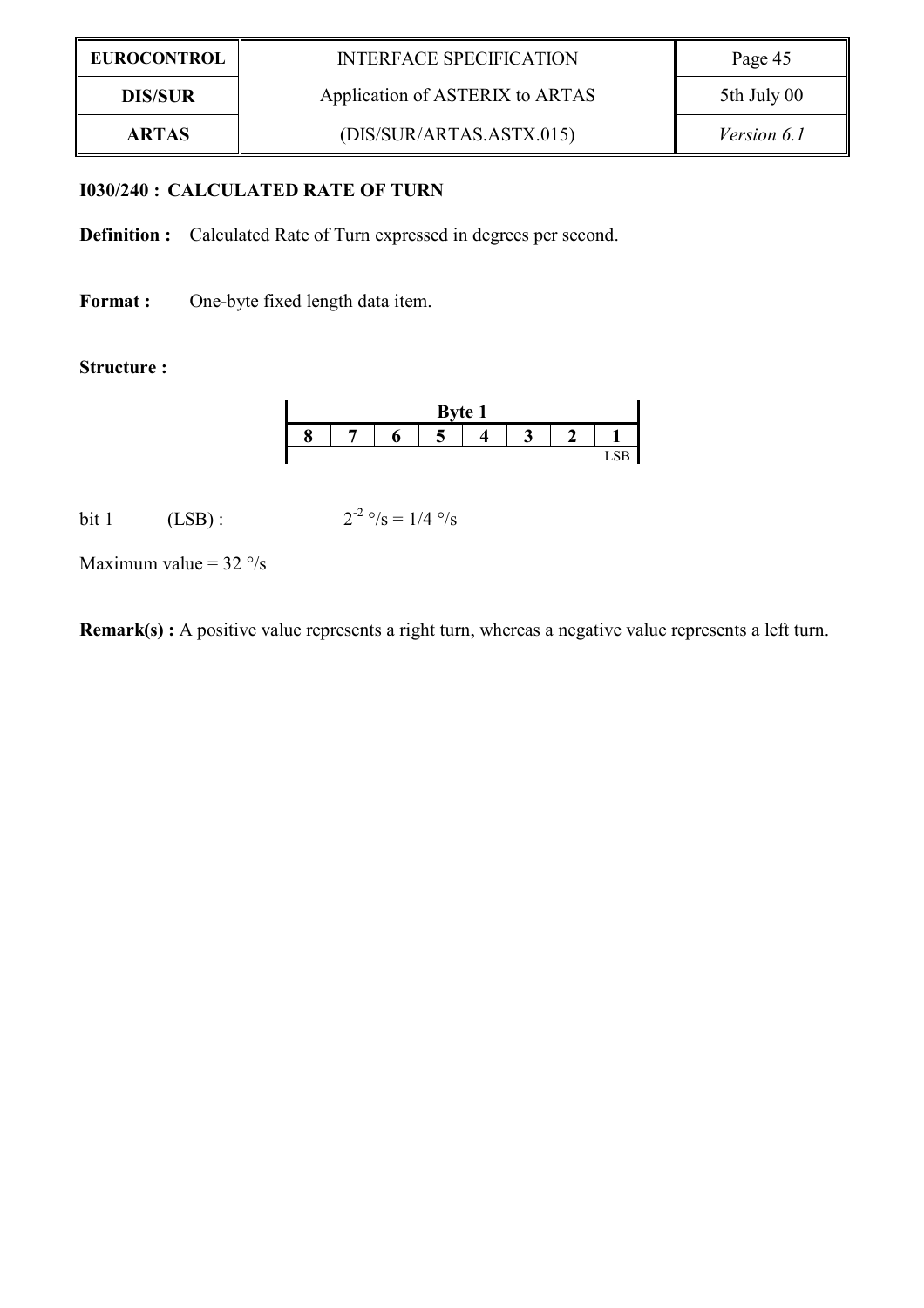| Page 46 |  |
|---------|--|
|---------|--|

5th July 00 Application of ASTERIX to ARTAS **DIS/SUR** *Version 6.1* **COIS/SUR/ARTAS.ASTX.015) ARTAS** 

**PAGE AFTERFACE SPECIFICATION IF UROCONTROL** 

# **I030/250 : ESTIMATED ACCURACY OF RATE OF TURN**

- **Definition :** Estimated accuracy (i.e. standard deviation) of a calculated Rate of Turn expressed in degrees per second.
- **Format :** One-byte fixed length data item.

# **Structure :**

| <b>Byte 1</b> |  |  |  |  |  |  |  |  |  |
|---------------|--|--|--|--|--|--|--|--|--|
|               |  |  |  |  |  |  |  |  |  |
|               |  |  |  |  |  |  |  |  |  |

bit 1 (LSB) :  $2^{-2}$  °/s = 1/4 °/s

Maximum value =  $64 \degree$ /s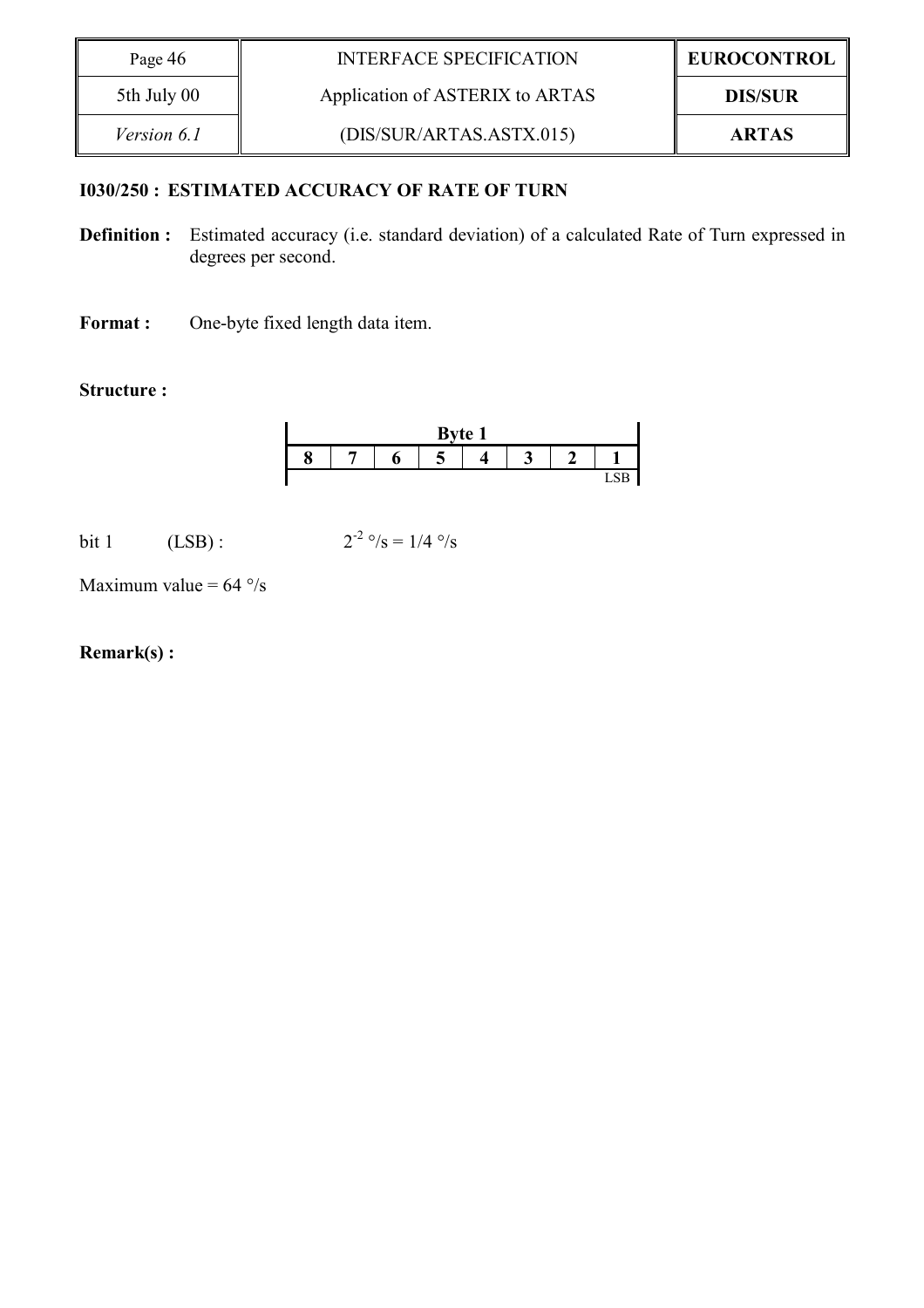| <b>EUROCONTROL</b> | <b>INTERFACE SPECIFICATION</b>  | Page 47            |
|--------------------|---------------------------------|--------------------|
| <b>DIS/SUR</b>     | Application of ASTERIX to ARTAS | 5th July 00        |
| <b>ARTAS</b>       | (DIS/SUR/ARTAS.ASTX.015)        | <i>Version 6.1</i> |

# **I030/260 : RADAR IDENTIFICATION TAG**

- **Definition :** Identification of the radar station from which has been received the last plot/local track used to update an ARTAS track.
- Format : Two-byte fixed length data item.

## **Structure :**

|            |           |       |    | <b>Byte 1</b> |    |                  | <b>Byte 2</b> |                                            |   |                       |   |            |   |   |  |
|------------|-----------|-------|----|---------------|----|------------------|---------------|--------------------------------------------|---|-----------------------|---|------------|---|---|--|
|            | 16        | 15    | 14 | 13            | 12 | 10               | 9             | 8                                          | 7 | 6                     | 5 | 4          | 3 | 2 |  |
|            |           |       |    | <b>SAC</b>    |    |                  |               |                                            |   |                       |   | <b>SIC</b> |   |   |  |
|            |           |       |    |               |    |                  |               |                                            |   |                       |   |            |   |   |  |
|            |           |       |    |               |    |                  |               |                                            |   |                       |   |            |   |   |  |
|            | bits 16/9 | (SAC) |    |               |    | Source Area Code |               |                                            |   | $(0 \rightarrow 255)$ |   |            |   |   |  |
| bits $8/1$ |           | (SIC) |    |               |    |                  |               | Source Identity Code $(0 \rightarrow 255)$ |   |                       |   |            |   |   |  |
|            |           |       |    |               |    |                  |               |                                            |   |                       |   |            |   |   |  |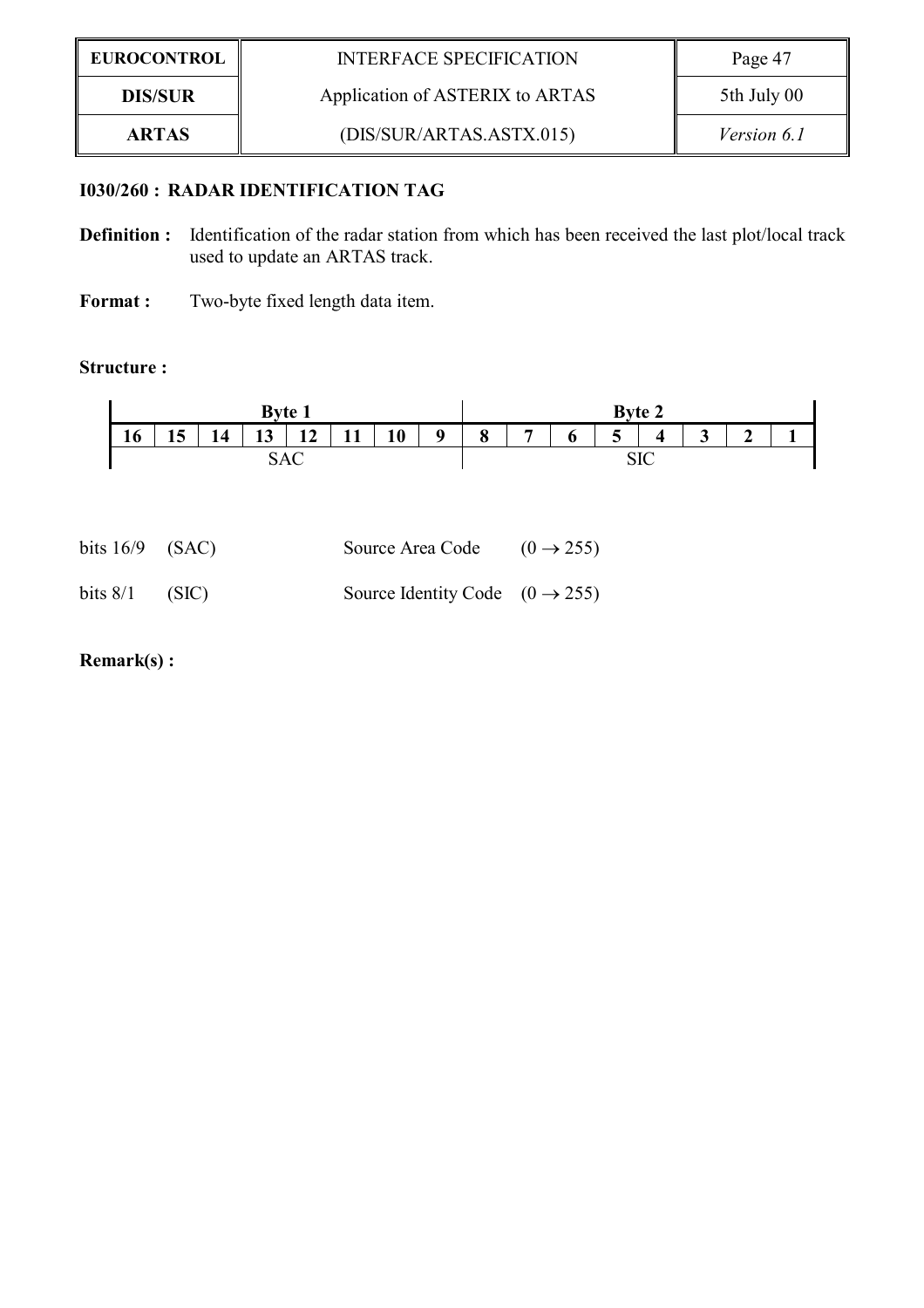| Page 48     | <b>INTERFACE SPECIFICATION</b>  | <b>EUROCONTROL</b> |
|-------------|---------------------------------|--------------------|
| 5th July 00 | Application of ASTERIX to ARTAS | <b>DIS/SUR</b>     |
| Version 6.1 | (DIS/SUR/ARTAS.ASTX.015)        | <b>ARTAS</b>       |

# **I030/270 : LOCAL TRACK NUMBER**

- **Definition :** The local track number is an integer value representing a unique reference to a track record within a particular track file e.g. the *track data-base* of a radar local tracker.
- Format : Two-byte fixed length data item.

## **Structure :**

|                                                |  |  | <b>Byte</b> |  |  |              |  | <b>Byte 2</b> |                     |  |        |  |  |  |  |  |
|------------------------------------------------|--|--|-------------|--|--|--------------|--|---------------|---------------------|--|--------|--|--|--|--|--|
| 1.0<br>10<br>11<br>14<br>14<br>19.<br>10<br>15 |  |  |             |  |  |              |  | $\Omega$      | -                   |  | ►<br>ັ |  |  |  |  |  |
|                                                |  |  |             |  |  | <b>DO AL</b> |  |               | <b>TRACK NUMBER</b> |  |        |  |  |  |  |  |

Maximum value  $= 65535$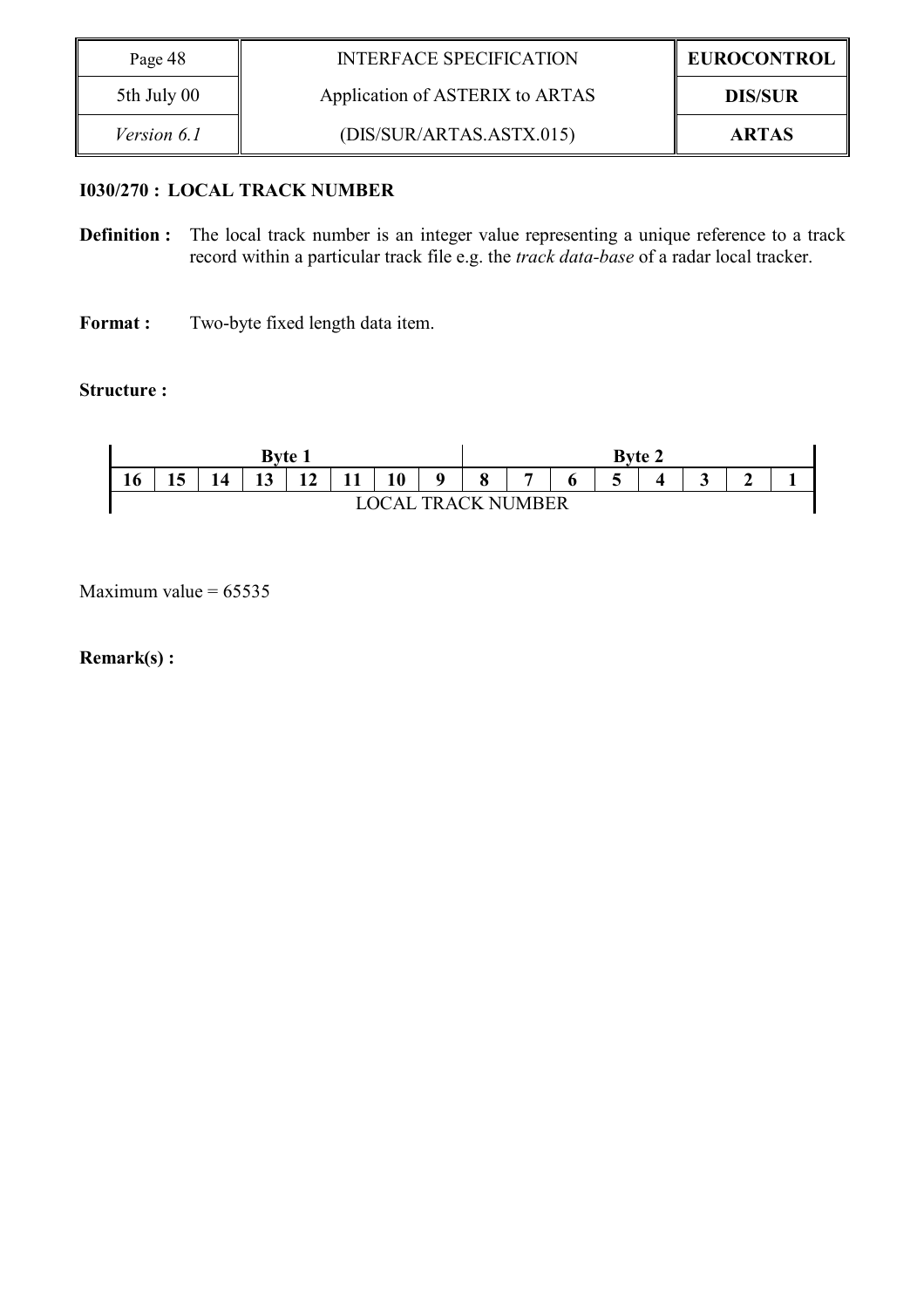| EUROCONTROL |
|-------------|
|-------------|

**EUROCONTROL INTERFACE SPECIFICATION** Page 49

**DIS/SUR** Application of ASTERIX to ARTAS 5th July 00

**ARTAS** (DIS/SUR/ARTAS.ASTX.015) *Version 6.1* 

## **I030/290 : PLOT AGES**

**Definition :** A set of plot related ages.

**Format :** Two-byte fixed length data item.

## **Structure :**



- bits 16/9 (AMODE) Age of the last mode A used to update the track and contained in item I030/340.
- bit 9  $(LSB) =$   $1/4 \text{ s}$

maximum value  $=$  63.75 s

- bits 8/1 (CMODE) Age of the last mode C used to update the track and contained in I030/140.
- bit 1  $(LSB) =$  1/4 s

maximum value  $=$  63.75 s

**Remark(s) :** The ages are counted from I030/070 TIME OF LAST UPDATE, using the following formula :  $age = 1030/070 - time$ . If the computed age is greater than the maximum value or if the associated information has never been received, then the maximum value is returned. If the computed age is negative, then 0 is returned.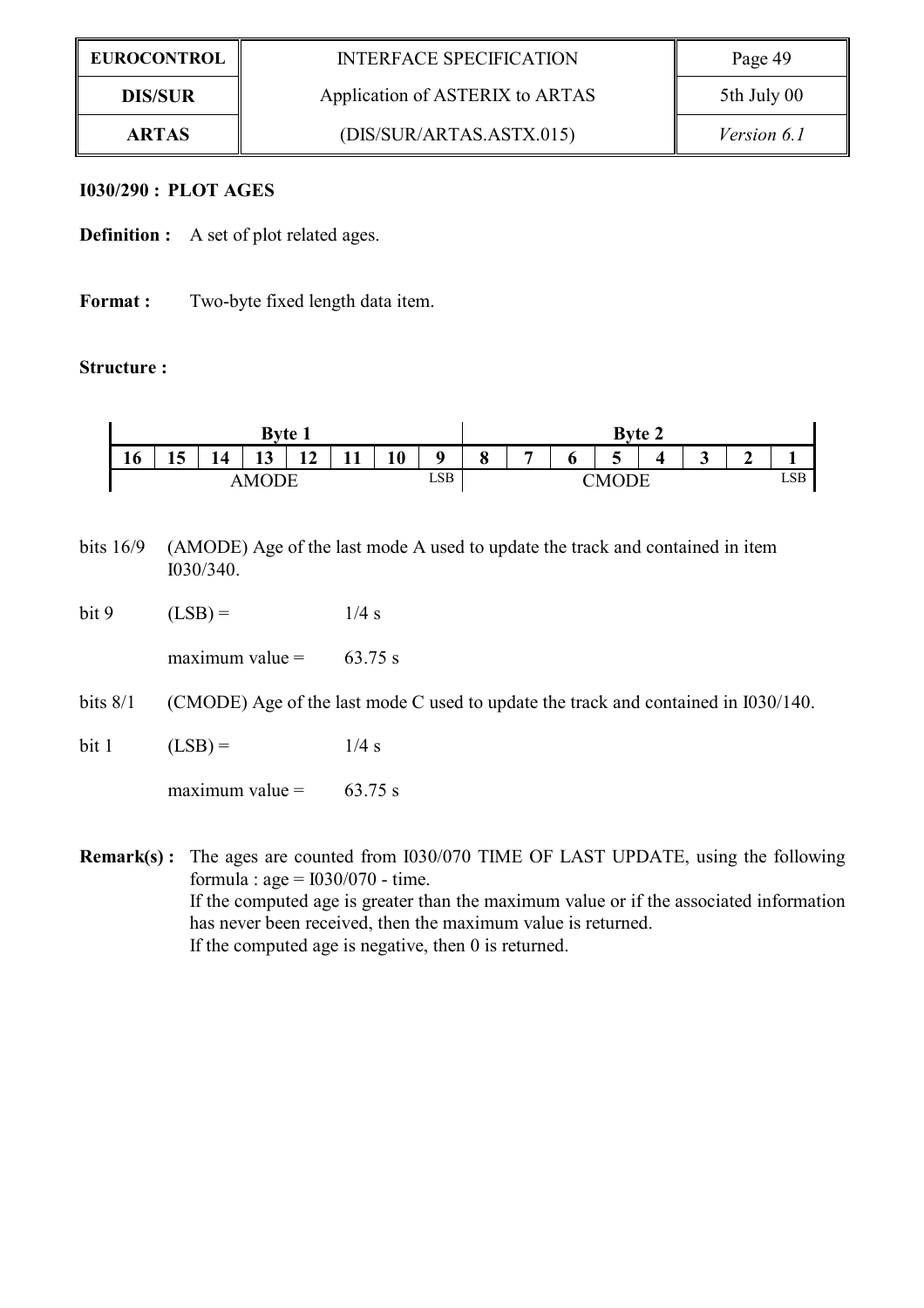| Page 50            | <b>INTERFACE SPECIFICATION</b>  | <b>EUROCONTROL</b> |
|--------------------|---------------------------------|--------------------|
| 5th July 00        | Application of ASTERIX to ARTAS | <b>DIS/SUR</b>     |
| <i>Version 6.1</i> | (DIS/SUR/ARTAS.ASTX.015)        | <b>ARTAS</b>       |

## **I030/340 : LAST MEASURED MODE 3/A**

- **Definition :** Mode 3/A of the last nearest neighbour plot containing a mode 3/A and used to update the track.
- Format : Two-byte fixed length data item.

## **Structure :**

|                                                      |             |          |    | <b>Byte 1</b> |    |                                            |                    |              |                                                                                                          |                |   | <b>Byte 2</b> |   |              |                  |   |  |
|------------------------------------------------------|-------------|----------|----|---------------|----|--------------------------------------------|--------------------|--------------|----------------------------------------------------------------------------------------------------------|----------------|---|---------------|---|--------------|------------------|---|--|
|                                                      | 16          | 15       | 14 | 13            | 12 | 11                                         | 10                 | 9            | 8                                                                                                        | $\overline{7}$ | 6 | 5             | 4 | $\mathbf{3}$ | $\boldsymbol{2}$ | 1 |  |
|                                                      | V           | G        | L  | sb            |    | OCT1                                       |                    |              | OCT <sub>2</sub>                                                                                         |                |   | OCT3          |   |              | OCT4             |   |  |
| bit 16                                               |             | $(V) =$  |    |               |    | $\boldsymbol{0}$<br>$\mathbf{1}$           |                    |              | Code validated<br>Code non validated                                                                     |                |   |               |   |              |                  |   |  |
| bit 15                                               |             | $(G)$ =  |    |               |    | $\boldsymbol{0}$<br>$\mathbf{1}$           | Default            | Garbled code |                                                                                                          |                |   |               |   |              |                  |   |  |
| bit 14                                               |             | $(L) =$  |    |               |    | $\boldsymbol{0}$<br>$\mathbf{1}$           |                    | transponder, | MODE 3/A code as derived from the reply of the<br>Smoothed MODE 3/A code as provided by a local tracker. |                |   |               |   |              |                  |   |  |
| bit 13                                               |             | $(sb) =$ |    |               |    |                                            | spare bit set to 0 |              |                                                                                                          |                |   |               |   |              |                  |   |  |
|                                                      | bits $12/1$ |          |    |               |    |                                            |                    |              | Mode 3/A reply under the form of 4 digits in octal representation :                                      |                |   |               |   |              |                  |   |  |
| bits 12/10<br>bits $9/7$<br>bits $6/4$<br>bits $3/1$ |             |          |    |               |    | $:$ OCT1<br>$:$ OCT2<br>$:$ OCT3<br>: OCT4 |                    |              | $=$ 1st octal digit,<br>$=$ 2nd octal digit,<br>$=$ 3rd octal digit,<br>$=$ 4th octal digit,             |                |   |               |   |              |                  |   |  |

**Remark(s) :** Smoothed MODE  $3/A$  data ( $L = 1$ ) will be used in case of absence of MODE  $3/A$  code information in the plot or in case of difference between plot and local track MODE 3/A code information.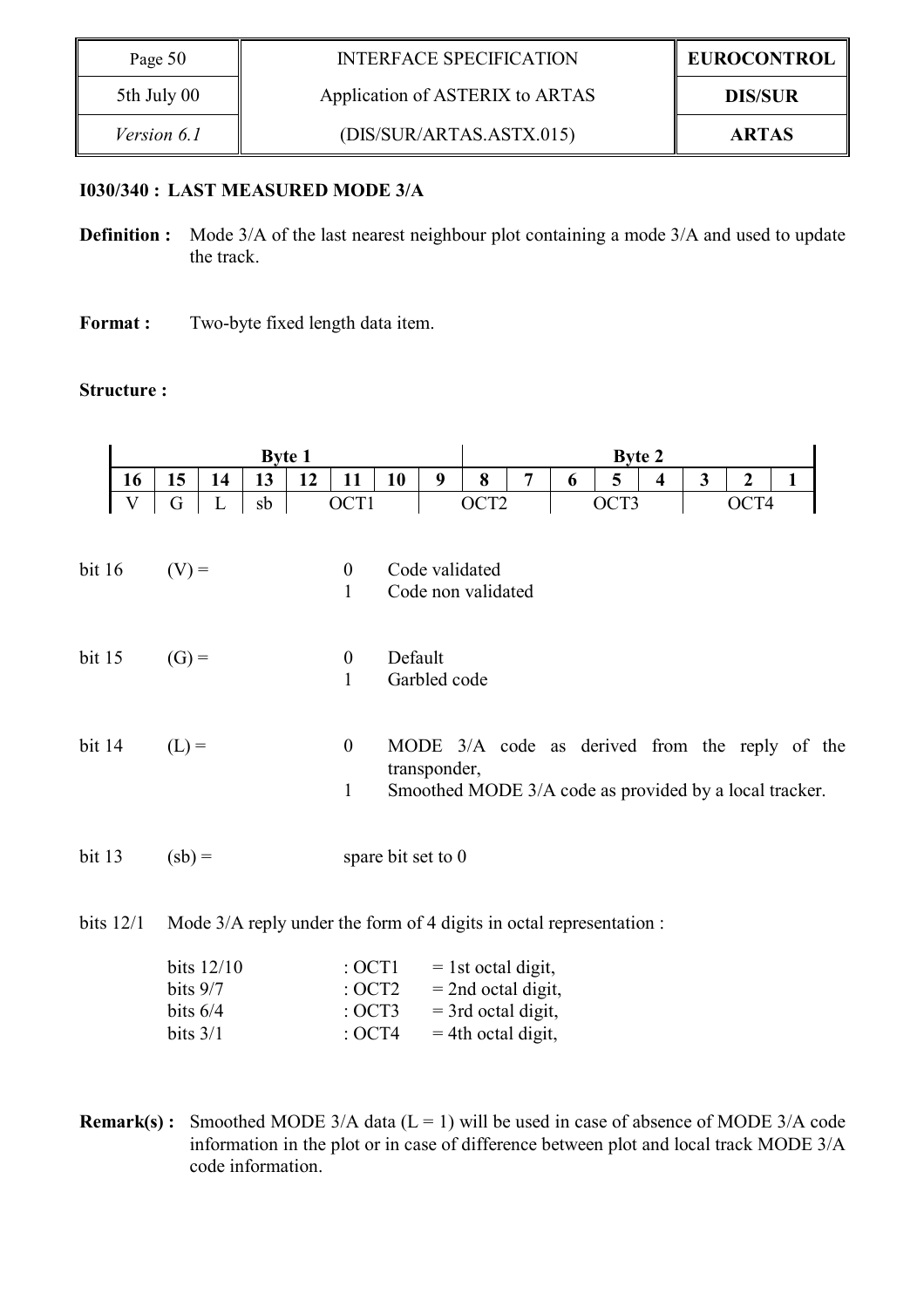| <b>EUROCONTROL</b> | <b>INTERFACE SPECIFICATION</b>  | Page 51            |
|--------------------|---------------------------------|--------------------|
| <b>DIS/SUR</b>     | Application of ASTERIX to ARTAS | 5th July 00        |
| <b>ARTAS</b>       | (DIS/SUR/ARTAS.ASTX.015)        | <i>Version 6.1</i> |

## **I030/360 : MEASURED POSITION**

- **Definition :** Measured position of an aircraft in local polar coordinates (information provided in the last plot/local track used to update an ARTAS track).
- **Format :** Four-byte fixed length data item.

## **Structure :**

|                                                          |  |  | <b>Byte 1</b> |  |  |  |  | <b>Byte 2</b> |    |    |    |    |    |    |     |  |
|----------------------------------------------------------|--|--|---------------|--|--|--|--|---------------|----|----|----|----|----|----|-----|--|
| 28<br>25<br>27<br>21<br>29<br>30<br>32<br>26<br>41<br>◡▴ |  |  |               |  |  |  |  | 24            | 23 | 22 | 21 | 20 | 19 | 18 | 17  |  |
| RHC                                                      |  |  |               |  |  |  |  |               |    |    |    |    |    |    | LSB |  |

|    | Byte 3 |                            |                  |    |           |    |             |                   | <b>Byte 4</b>  |   |        |                 |             |        |            |  |
|----|--------|----------------------------|------------------|----|-----------|----|-------------|-------------------|----------------|---|--------|-----------------|-------------|--------|------------|--|
| 10 | 15     | $^{\prime}$ $\Delta$<br>┸┱ | $\sqrt{ }$<br>19 | 12 | <b>11</b> | 10 | $\mathbf 0$ | $\mathbf{o}$<br>О | $\overline{ }$ | O | -<br>ັ | $\sqrt{2}$<br>T | $\sim$<br>ັ | ⌒<br>◢ |            |  |
|    |        |                            |                  |    |           |    |             |                   |                |   |        |                 |             |        | <b>LSB</b> |  |

- bits 32/17 (RHO) Measured distance :
- bit 17  $(LSB) =$  1/128 NM

maximum value  $=$  512 NM

- bits  $16/1$  (THETA) measured azimuth :
- bit 1 (LSB) =  $360^{\circ}/2^{16} \approx 0.0055^{\circ}$

**Remark(s) :** The measured position is :

- a. In case of a plot, the measured raw polar coordinates,
- b. In case of a local track, the measured raw polar coordinates of the plot associated to the track,
- c. In case of a local track without detection, the extrapolated polar coordinates.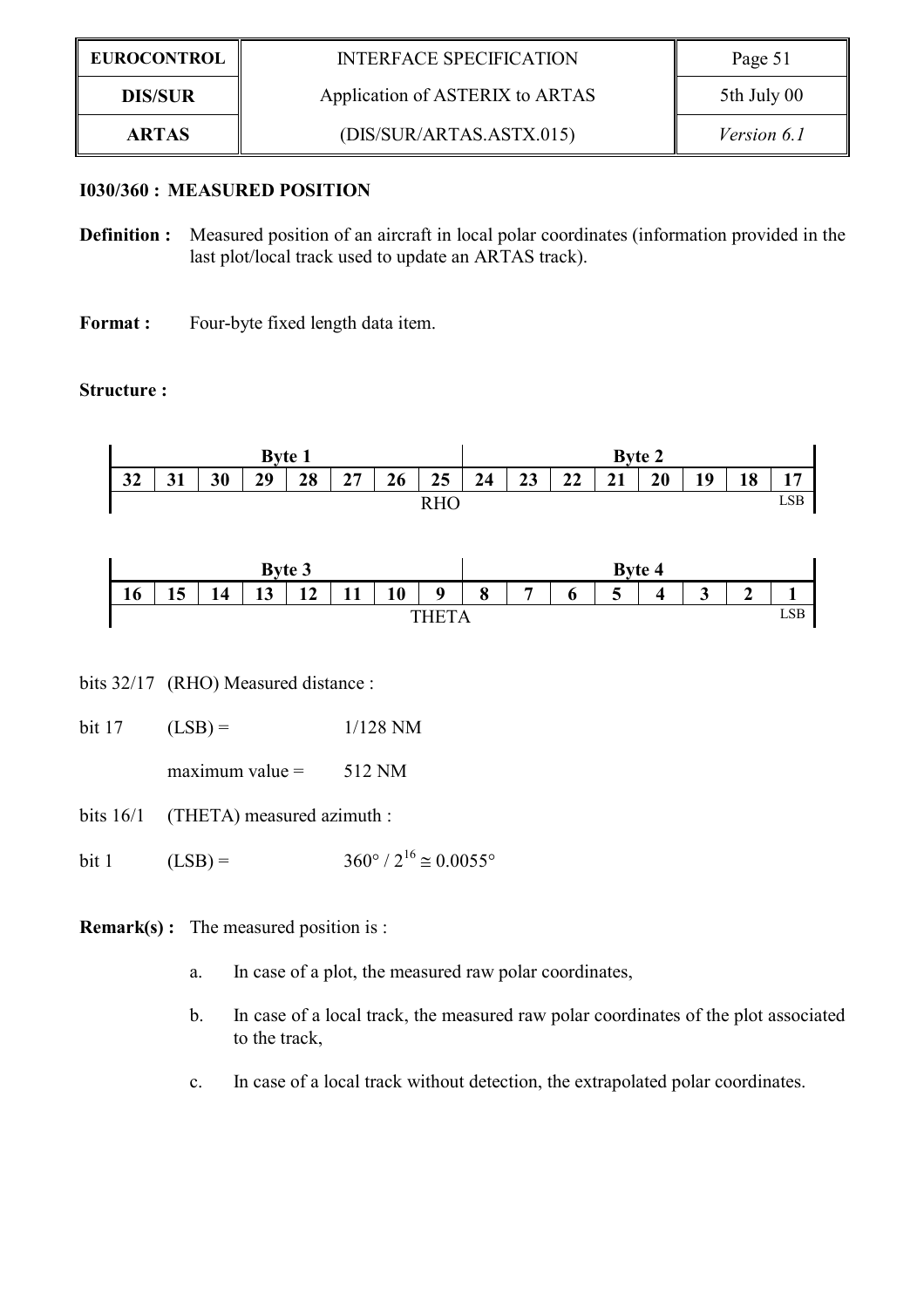| Page 52            | <b>INTERFACE SPECIFICATION</b>  | <b>EUROCONTROL</b> |
|--------------------|---------------------------------|--------------------|
| 5th July 00        | Application of ASTERIX to ARTAS | <b>DIS/SUR</b>     |
| <i>Version 6.1</i> | (DIS/SUR/ARTAS.ASTX.015)        | <b>ARTAS</b>       |

# **I030/370 : MEASURED 3-D HEIGHT**

- **Definition :** Height of an aircraft measured by a 3-D Radar (Information provided in the last plot/local track used to update an ARTAS track).
- Format : Two-byte fixed length data item.

## **Structure :**

|    | <b>Byte</b>          |    |                   |                     |              |            |           |               | <b>Byte</b> |  |        |   |   |   |                 |  |  |
|----|----------------------|----|-------------------|---------------------|--------------|------------|-----------|---------------|-------------|--|--------|---|---|---|-----------------|--|--|
| 10 | $\overline{a}$<br>15 | 14 | $\ddot{\,}$<br>19 | 1.4<br>$\mathbf{L}$ | $-1.4$<br>11 | 1 A<br>1 V | 0         | $\Omega$<br>О | -           |  | -<br>ັ | Λ | ີ | 车 |                 |  |  |
|    |                      |    |                   |                     |              |            | 4 H<br>тН |               |             |  |        |   |   |   | $\alpha$<br>LOD |  |  |

bit 1  $(LSB) =$  1/4 FL = 25 feet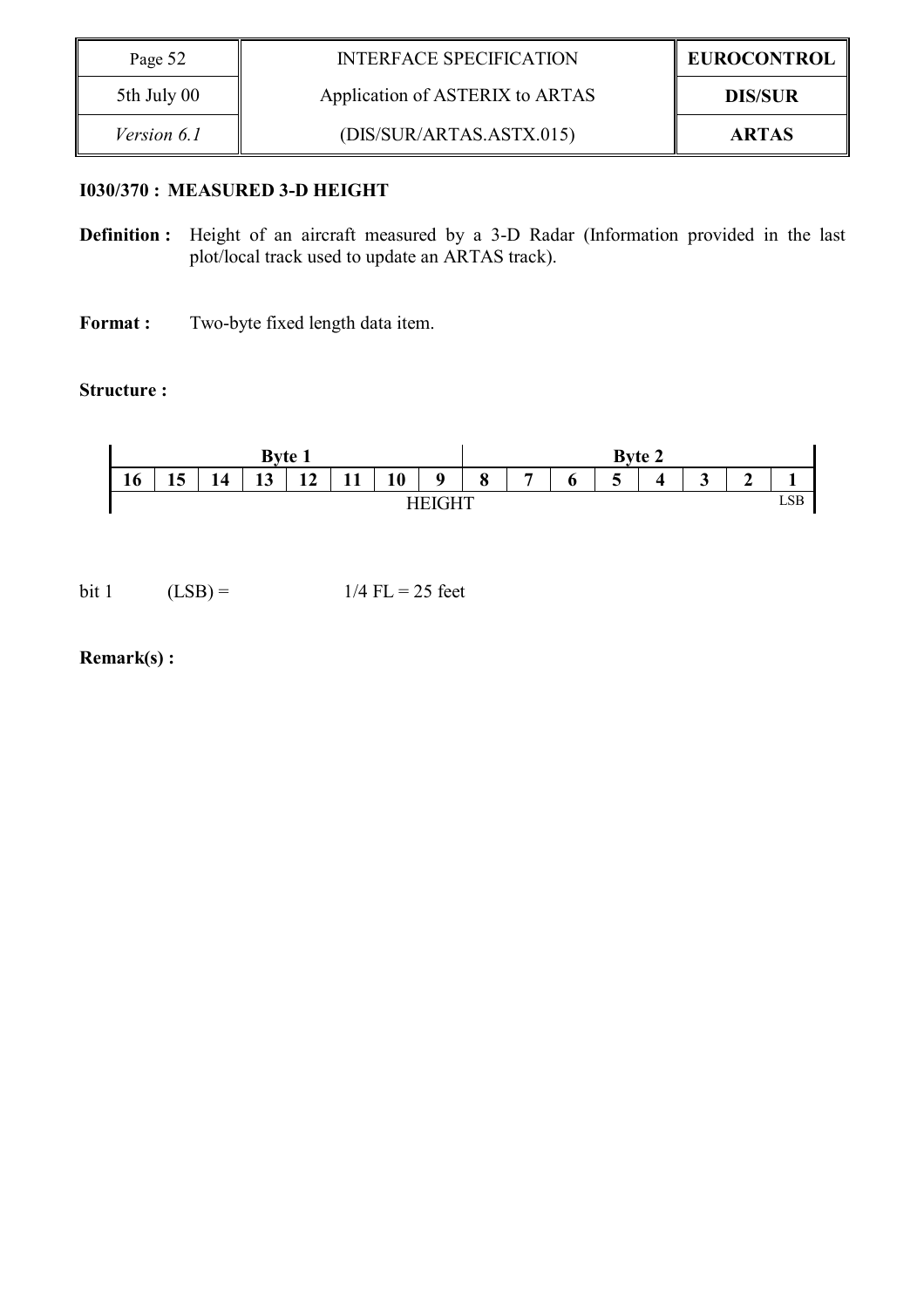| <b>EUROCONTROL</b> |
|--------------------|
|--------------------|

**EXAMPLE INTERFACE SPECIFICATION** Page 53 **DIS/SUR** Application of ASTERIX to ARTAS 5th July 00

**ARTAS** (DIS/SUR/ARTAS.ASTX.015) *Version 6.1* 

# **I030/382 : AIRCRAFT ADDRESS**

**Definition :** technical Mode-S address used for identification of an aircraft

**Format :** Three-byte fixed length data item

# **Structure :**

| <b>Byte 1</b> |    |    |    |    |    |    |  |  |  |  |  |  |  |
|---------------|----|----|----|----|----|----|--|--|--|--|--|--|--|
|               | ∠J | າາ | 21 | 20 | 19 | 18 |  |  |  |  |  |  |  |
| ש :           |    |    |    |    |    |    |  |  |  |  |  |  |  |

|    |                  |    |    | <b>Byte 2</b> |    |    |   | <b>Byte 3</b>               |  |   |                     |  |        |                               |  |  |
|----|------------------|----|----|---------------|----|----|---|-----------------------------|--|---|---------------------|--|--------|-------------------------------|--|--|
| 10 | $\epsilon$<br>15 | 14 | 13 | 12            | 11 | 10 | Q | $\mathbf{o}$<br>$\mathbf o$ |  | o | $\overline{a}$<br>ັ |  | $\sim$ | $\overline{\phantom{a}}$<br>◢ |  |  |
|    |                  |    |    |               |    |    |   |                             |  |   |                     |  |        |                               |  |  |

bits 24/1 : 24 bits Mode-S address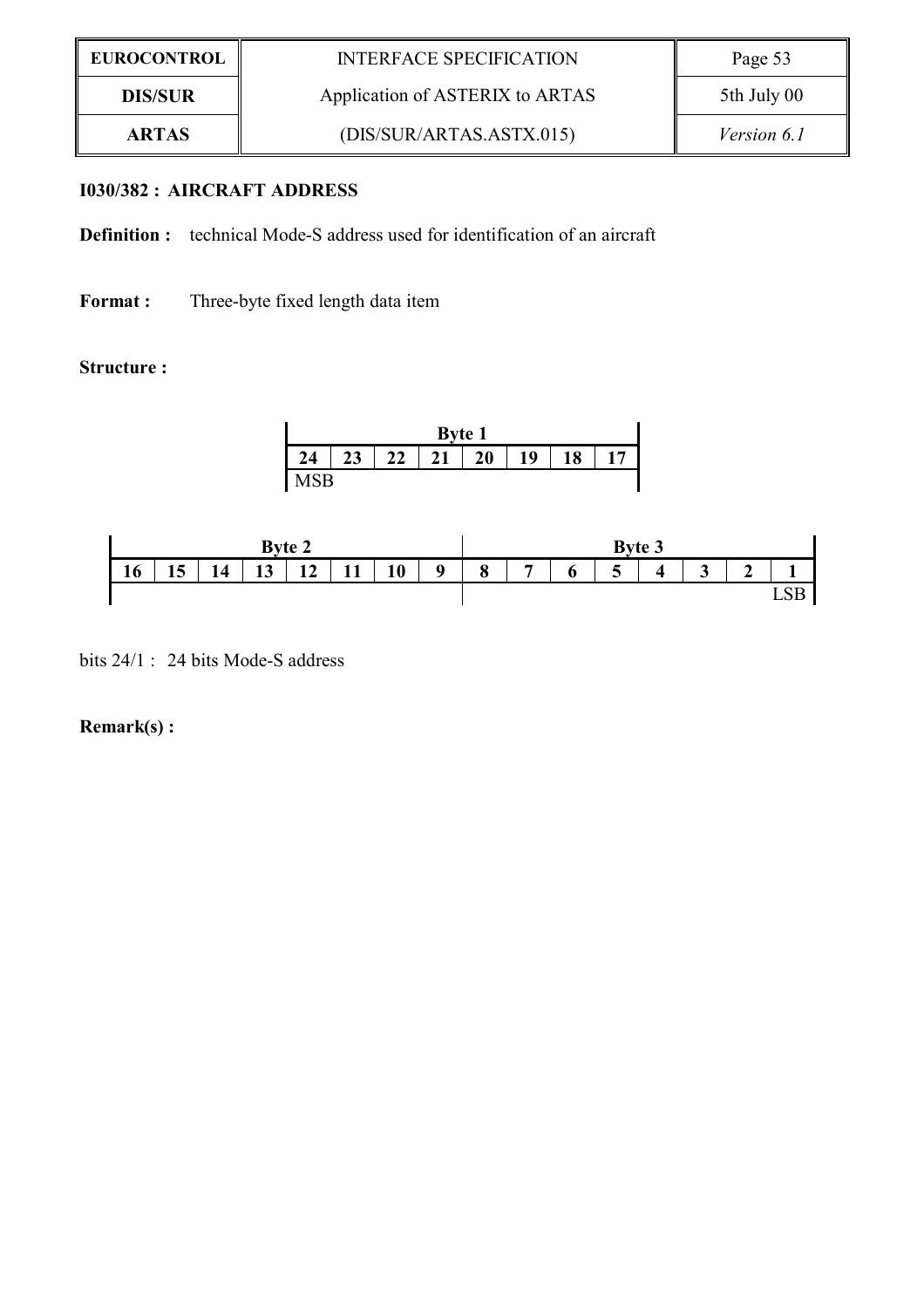| Page 54            | <b>INTERFACE SPECIFICATION</b>  | <b>EUROCONTROL</b> |
|--------------------|---------------------------------|--------------------|
| 5th July 00        | Application of ASTERIX to ARTAS | <b>DIS/SUR</b>     |
| <i>Version 6.1</i> | (DIS/SUR/ARTAS.ASTX.015)        | <b>ARTAS</b>       |

## **I030/384 : AIRCRAFT IDENTIFICATION**

- **Definition :** Aircraft Identification (in 8 characters) obtained from an aircraft equipped with a Mode S transponder.
- **Format :** Six-byte fixed length data item.

## **Structure :**

|                                              |    |    | <b>Byte 1</b> |               |    |    | <b>Byte 2</b> |    |             |             |    |               |            |            |    |
|----------------------------------------------|----|----|---------------|---------------|----|----|---------------|----|-------------|-------------|----|---------------|------------|------------|----|
| 48                                           | 47 | 46 | 45            | 44            | 43 | 42 | 41            | 40 | 39          | 38          | 37 | 36            | 35         | 34         | 33 |
| Character 1                                  |    |    |               |               |    |    |               |    | Character 2 |             |    |               | Char $3/1$ |            |    |
|                                              |    |    |               |               |    |    |               |    |             |             |    |               |            |            |    |
|                                              |    |    |               |               |    |    |               |    |             |             |    |               |            |            |    |
|                                              |    |    |               | <b>Byte 3</b> |    |    |               |    |             |             |    | <b>Byte 4</b> |            |            |    |
| 32<br>30<br>29<br>28<br>25<br>31<br>27<br>26 |    |    |               |               |    |    |               | 24 | 23          | 22          | 21 | 20            | 19         | 18         | 17 |
| Char $3/2$<br>Character 4                    |    |    |               |               |    |    |               |    |             | Character 5 |    |               |            | Char $6/1$ |    |

|                        | Byte 5 |    |         |    |  |    |  | Byte 6                           |  |  |  |            |  |        |  |
|------------------------|--------|----|---------|----|--|----|--|----------------------------------|--|--|--|------------|--|--------|--|
| 10                     | 15     | 14 | ◝<br>19 | 12 |  | 10 |  | $\mathbf{r}$<br>-<br>O<br>O<br>ີ |  |  |  |            |  | $\sim$ |  |
| Char $6/2$<br>haracter |        |    |         |    |  |    |  |                                  |  |  |  | haracter : |  |        |  |

bits 48/1 characters 1-8 (coded on 6 bits each) defining aircraft identification when flight plan is available or the registration marking when no flight plan is available. See ICAO document Annex 10, Volume I, Part I, section 3.8.2.9 for the coding rules.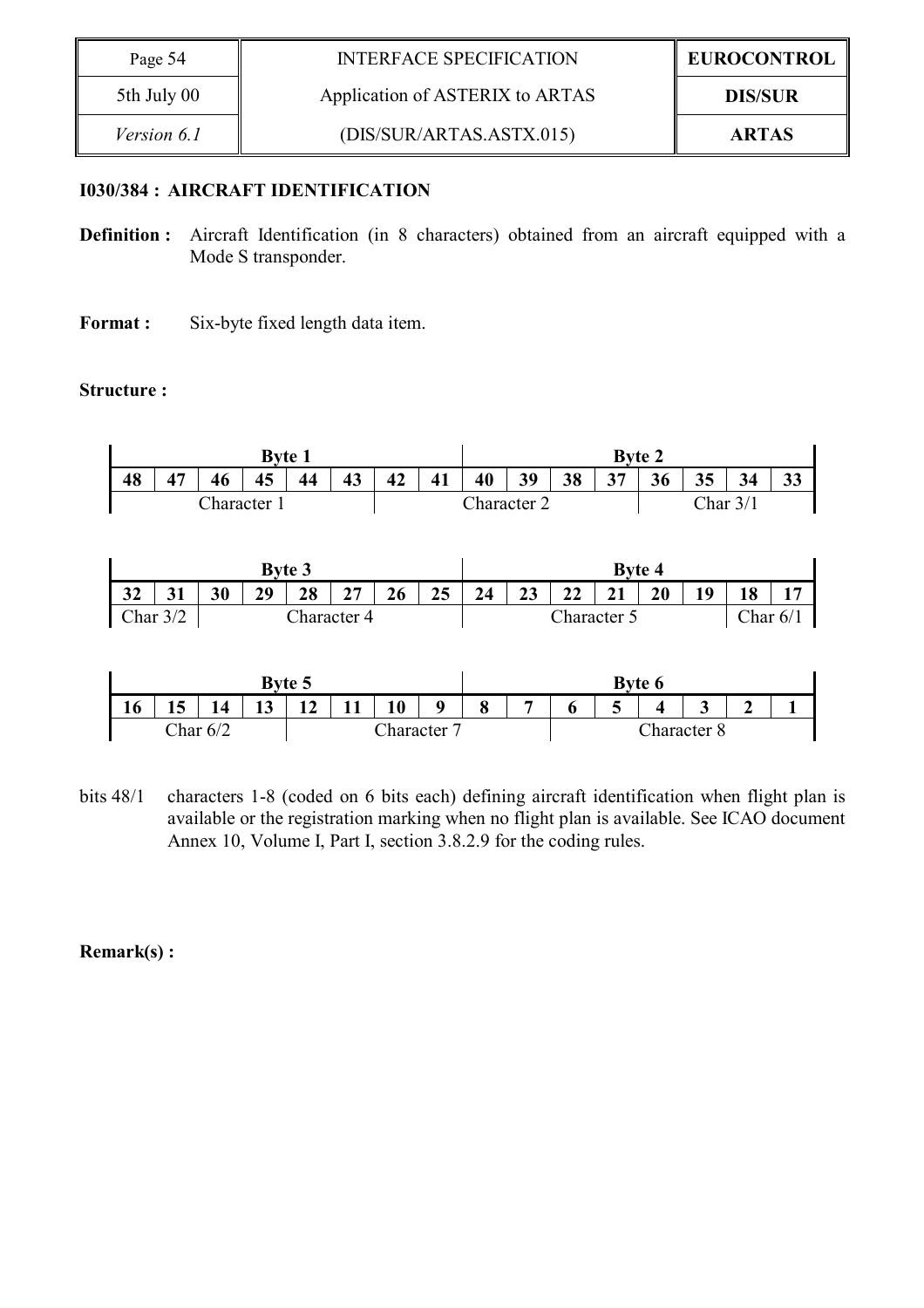| <b>EUROCONTROL</b> | <b>INTERFACE SPECIFICATION</b>  | Page 55     |
|--------------------|---------------------------------|-------------|
| <b>DIS/SUR</b>     | Application of ASTERIX to ARTAS | 5th July 00 |

**ARTAS** (DIS/SUR/ARTAS.ASTX.015) *Version 6.1* 

# **I030/386 : COMMUNICATIONS CAPABILITY AND FLIGHT STATUS**

**Definition :** Communications capability of the transponder and flight status.

Format : One-byte fixed length data item.

# **Structure :**

|                 | <b>Byte 1</b> |  |  |  |  |  |  |  |  |  |  |  |  |
|-----------------|---------------|--|--|--|--|--|--|--|--|--|--|--|--|
|                 |               |  |  |  |  |  |  |  |  |  |  |  |  |
| $\mathbf{A}$ 'i |               |  |  |  |  |  |  |  |  |  |  |  |  |

bits 8/6 Communications capability of the transponder :

|            | $\text{COM}$ ) = | $\theta$<br>2<br>3<br>4<br>5/7      | no communications capability (surveillance only)<br>Comm. A and Comm. B capability<br>Comm. A, Comm. B and Uplink ELM<br>Comm. A, Comm. B, Uplink ELM and Downlink ELM<br>Level 5 Transponder capability.<br>not assigned.                                          |
|------------|------------------|-------------------------------------|---------------------------------------------------------------------------------------------------------------------------------------------------------------------------------------------------------------------------------------------------------------------|
| bits $5/3$ | Flight status :  |                                     |                                                                                                                                                                                                                                                                     |
|            | $(STAT) =$       | $\theta$<br>2<br>3<br>4<br>5<br>6/7 | no alert, no SPI, aircraft airborne<br>no alert, no SPI, aircraft on ground<br>alert, no SPI, aircraft airborne<br>alert, no SPI, aircraft on ground<br>alert, SPI, aircraft on ground or airborne<br>no alert, SPI, aircraft on ground or airborne<br>not assigned |
| bits $2/1$ | (sb)             |                                     | spare bits set to 0                                                                                                                                                                                                                                                 |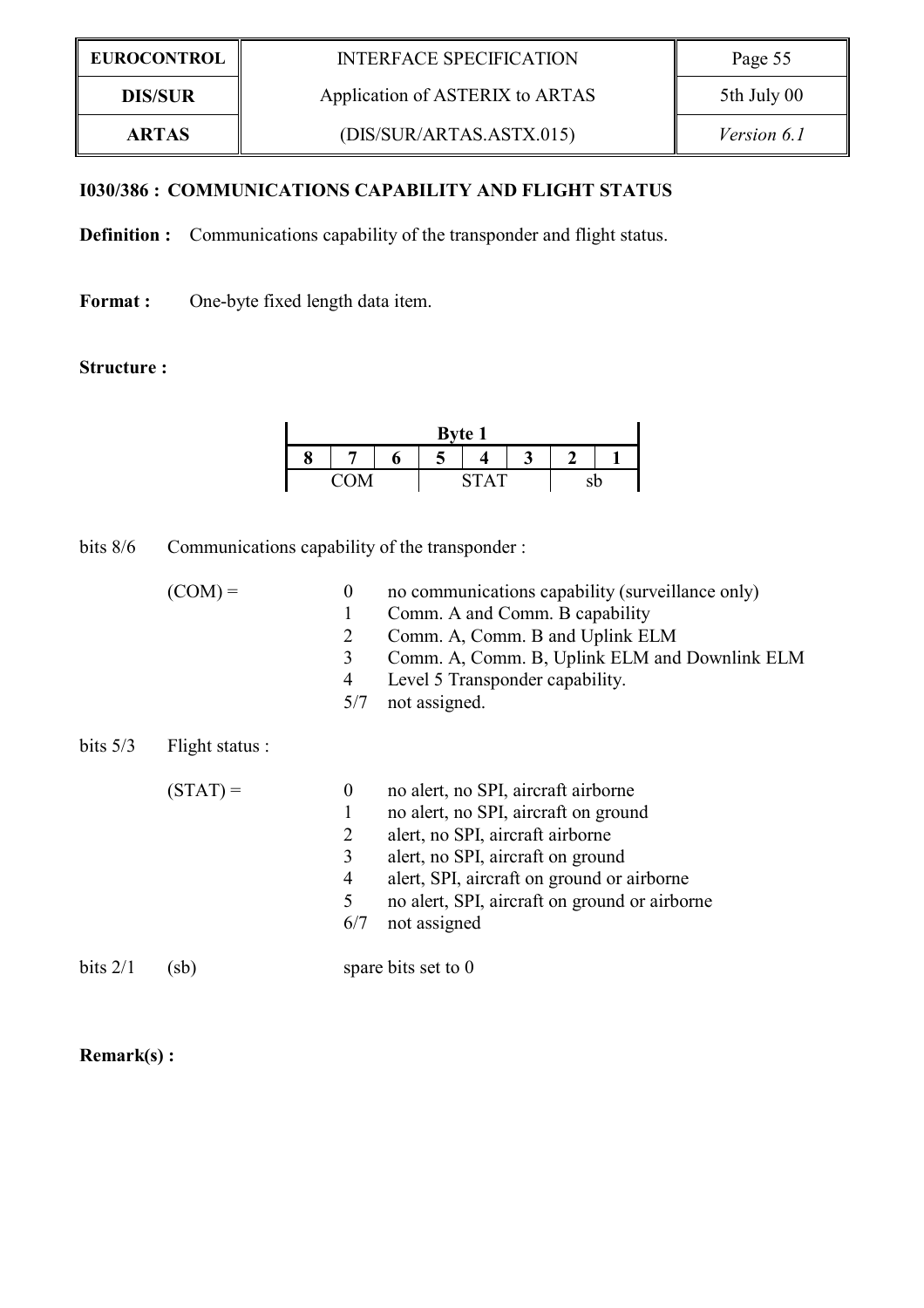| Page 56            | <b>INTERFACE SPECIFICATION</b>  | <b>EUROCONTROL</b> |
|--------------------|---------------------------------|--------------------|
| 5th July 00        | Application of ASTERIX to ARTAS | <b>DIS/SUR</b>     |
| <i>Version 6.1</i> | (DIS/SUR/ARTAS.ASTX.015)        | <b>ARTAS</b>       |

## **I030/390 : FPPS IDENTIFICATION TAG**

- **Definition :** Identification of the Flight Plan Data Processing System from which Flight-Plan related information are preferred by the User.
- Format : Two-byte fixed length data item.

## **Structure :**

|    |    |    | <b>Byte 1</b> |    |    |    |          |   |                |   | <b>Byte 2</b>   |    |   |   |  |
|----|----|----|---------------|----|----|----|----------|---|----------------|---|-----------------|----|---|---|--|
| 16 | ⊥√ | 14 | 13            | 12 | 11 | 10 | $\bf{Q}$ | 8 | $\overline{ }$ | o | $\epsilon$<br>◡ |    | ມ | G |  |
|    |    |    | SAC           |    |    |    |          |   |                |   |                 | σπ |   |   |  |

| bits $16/9$ (SAC) | Source Area Code $(0 \rightarrow 255)$     |  |
|-------------------|--------------------------------------------|--|
| bits $8/1$ (SIC)  | Source Identity Code $(0 \rightarrow 255)$ |  |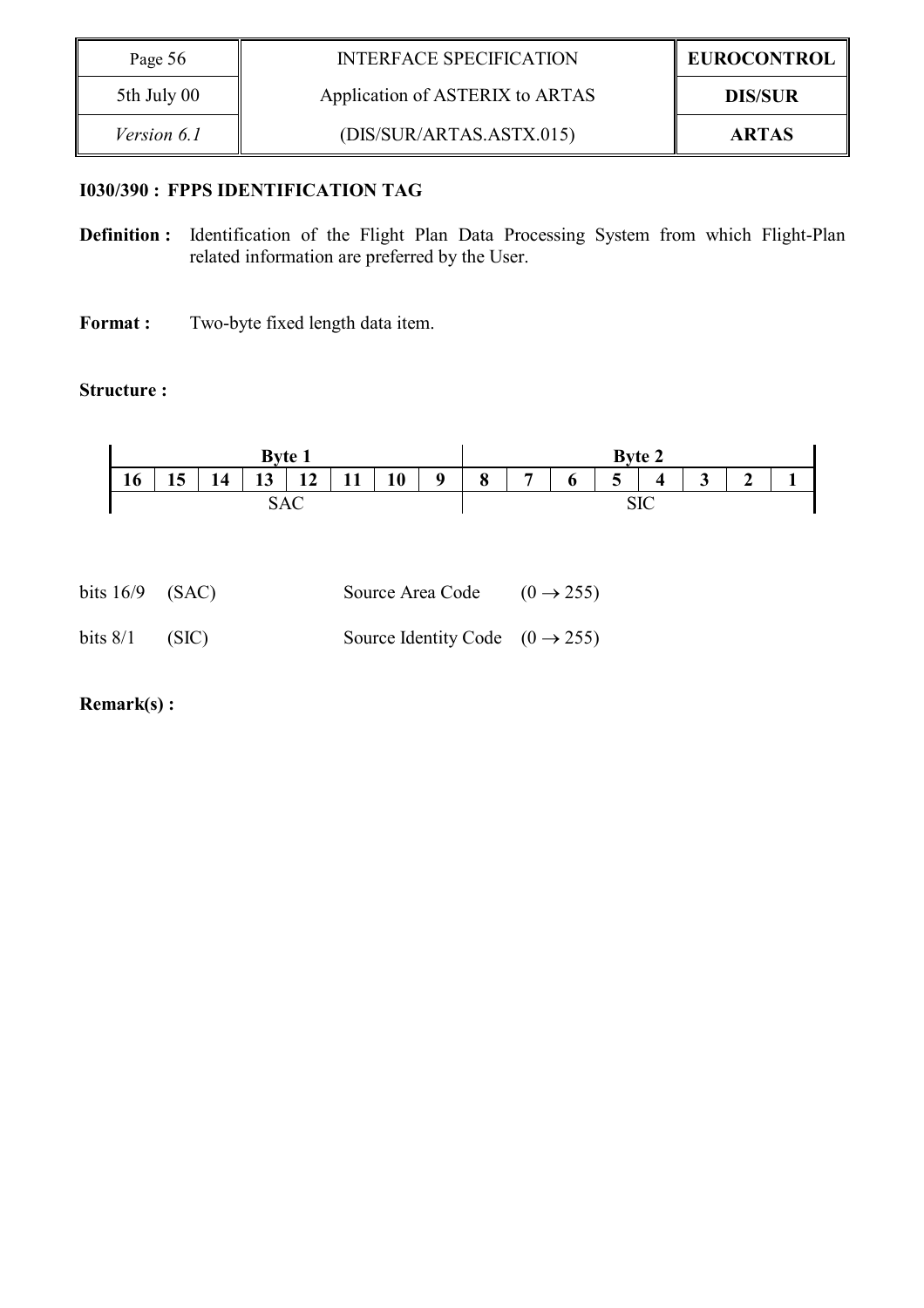| <b>EUROCONTROL</b> | <b>INTERFACE SPECIFICATION</b>  | Page 57            |
|--------------------|---------------------------------|--------------------|
| <b>DIS/SUR</b>     | Application of ASTERIX to ARTAS | 5th July 00        |
| <b>ARTAS</b>       | (DIS/SUR/ARTAS.ASTX.015)        | <i>Version 6.1</i> |

## **I030/400 : CALLSIGN**

**Definition :** Callsign (in 7 characters) of an aircraft (provided in the Minipln).

Format : Seven-byte fixed length data item.

## **Structure :**

|    | <b>Byte 1</b> |    |  |                   |    |    |  |  |  |  |  |  |  |
|----|---------------|----|--|-------------------|----|----|--|--|--|--|--|--|--|
| 56 | 55            | 54 |  | $53 \mid 52 \mid$ | 51 | 50 |  |  |  |  |  |  |  |
|    | Character 1   |    |  |                   |    |    |  |  |  |  |  |  |  |

|             | <b>Byte 2</b> |    |    |    |    |    |          | <b>Byte 3</b>                         |  |            |  |  |  |  |    |
|-------------|---------------|----|----|----|----|----|----------|---------------------------------------|--|------------|--|--|--|--|----|
| 48          | 47            | 46 | 45 | 44 | 43 | 42 | 41<br>т. | 27<br>35<br>40<br>39<br>36<br>38<br>ີ |  |            |  |  |  |  | 33 |
| Character 2 |               |    |    |    |    |    |          |                                       |  | Character. |  |  |  |  |    |

|          |    |    |    | Byte 4      |    |    |    |    |    |    |    | Byte 5      |    |    |  |
|----------|----|----|----|-------------|----|----|----|----|----|----|----|-------------|----|----|--|
| 22<br>JZ | ◡▴ | 30 | 29 | 28          | 27 | 26 | 25 | 24 | 23 | 22 | 21 | 20          | 10 | 18 |  |
|          |    |    |    | Character 4 |    |    |    |    |    |    |    | Character 5 |    |    |  |

|                      |                      |     |                       | Byte 6    |          |    |   |   | <b>Byte</b> |  |           |                          |  |        |  |
|----------------------|----------------------|-----|-----------------------|-----------|----------|----|---|---|-------------|--|-----------|--------------------------|--|--------|--|
| $\overline{1}$<br>10 | $\overline{ }$<br>⊥↓ | ا 1 | 13                    | 1.0<br>14 | 11<br>11 | 10 | Q | O |             |  | ີ         | $\overline{\phantom{a}}$ |  | $\sim$ |  |
|                      |                      |     | haracter <sup>'</sup> |           |          |    |   |   |             |  | Character |                          |  |        |  |

Each one of the seven bytes contains an ASCII Character.

The CALLSIGN is always left adjusted. It contains up to 7 upper-case alphanumeric characters, the remaining character positions (if any) are padded with space characters.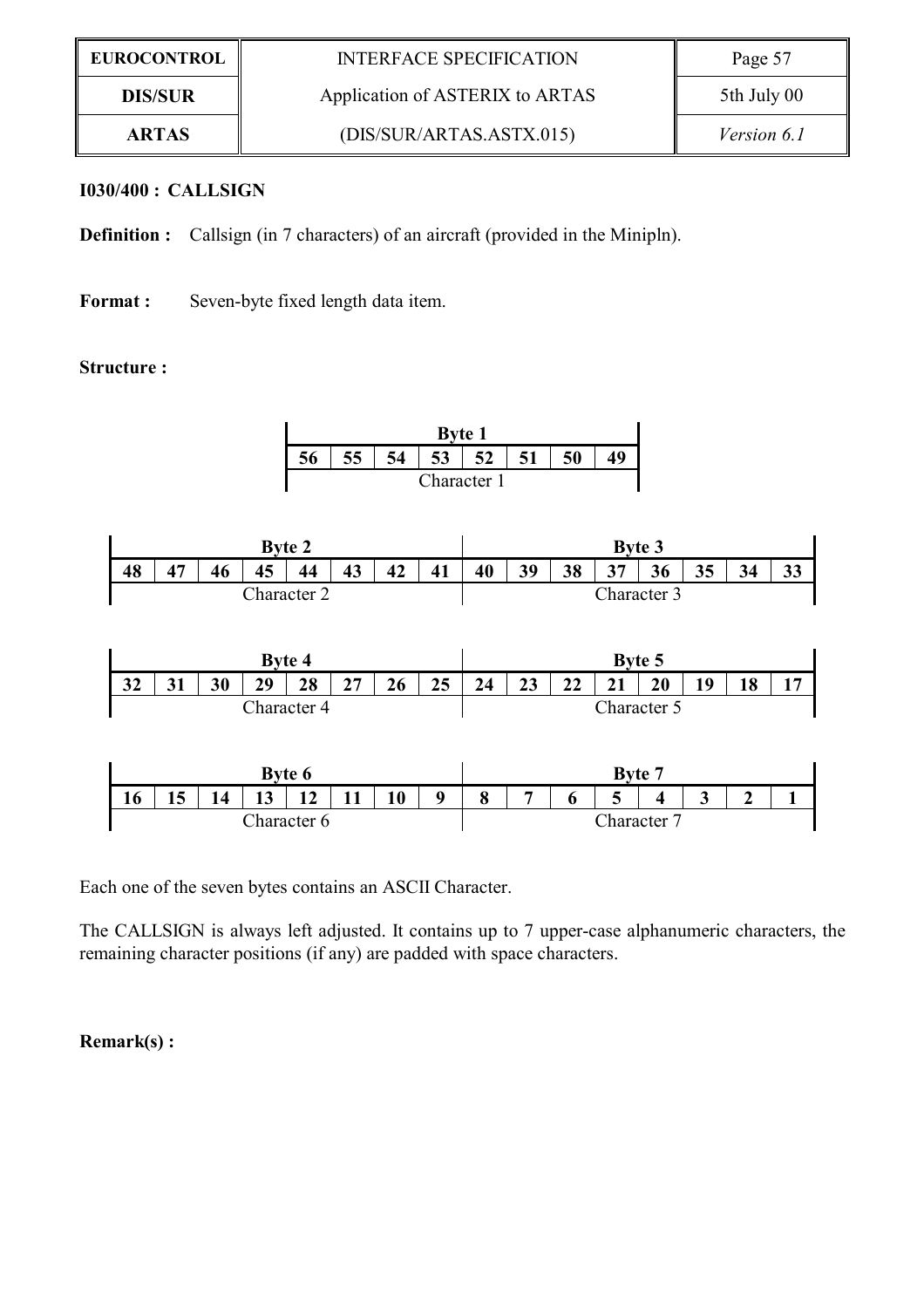| Page 58            | <b>INTERFACE SPECIFICATION</b>  | <b>EUROCONTROL</b> |
|--------------------|---------------------------------|--------------------|
| 5th July 00        | Application of ASTERIX to ARTAS | <b>DIS/SUR</b>     |
| <i>Version 6.1</i> | (DIS/SUR/ARTAS.ASTX.015)        | <b>ARTAS</b>       |

## **I030/410 : PLN NUMBER**

**Definition :** The PLN NUMBER is an integer value representing a unique reference to a Flight-plan record within a particular FPPS (Information provided in the minipln).

**Format :** Two-byte fixed length data item.

## **Structure :**

|    |    |    | <b>Byte 1</b> |    |    |    |   |                             |   | <b>Byte 2</b>                 |   |        |  |
|----|----|----|---------------|----|----|----|---|-----------------------------|---|-------------------------------|---|--------|--|
| 16 | 15 | 14 | 13            | 12 | 11 | 10 | Q | $\mathbf{o}$<br>$\mathbf o$ | o | $\overline{\phantom{0}}$<br>ັ | ັ | -<br>∸ |  |
|    |    |    |               |    |    |    |   |                             |   |                               |   |        |  |

Maximum value  $= 65535$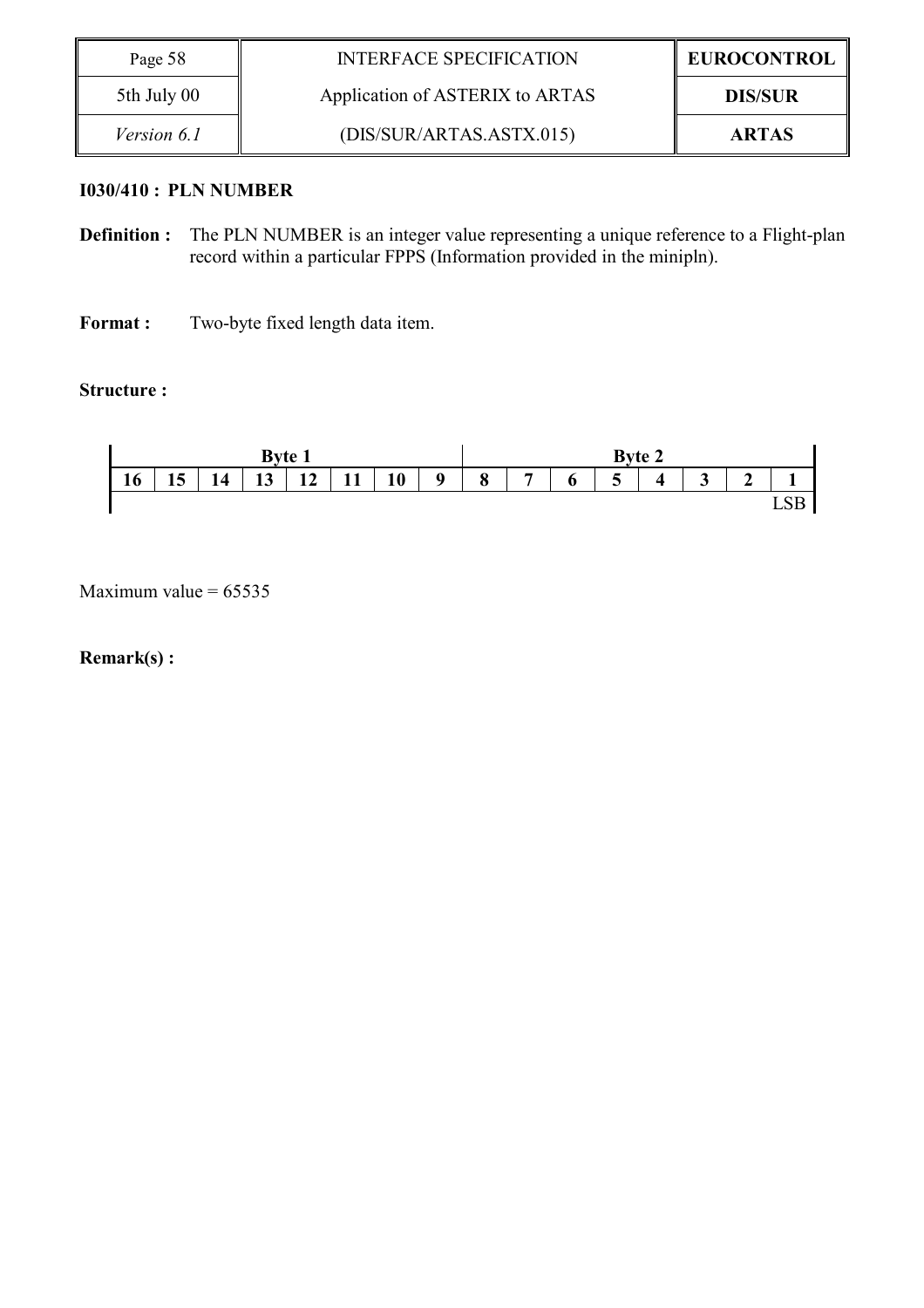| <b>EUROCONTROL</b> |
|--------------------|
|--------------------|

**EUROCONTROL INTERFACE SPECIFICATION** Page 59 **DIS/SUR** Application of ASTERIX to ARTAS 5th July 00

**ARTAS** (DIS/SUR/ARTAS.ASTX.015) *Version 6.1* 

# **I030/420 : FLIGHT CATEGORY**

**Definition :** Flight Category (information provided in the Minipln).

**Format :** One-byte fixed length data item.

# **Structure :**

| <b>Byte 1</b> |     |     |                 |     |                 |                 |    |  |
|---------------|-----|-----|-----------------|-----|-----------------|-----------------|----|--|
|               |     |     |                 |     |                 |                 |    |  |
| <b>OAT</b>    | GAT | FR1 | FR <sub>2</sub> | SP3 | SP <sub>2</sub> | SP <sub>1</sub> | sb |  |

| bits $8/7$ | (GAT/OAT)                | 00<br>Unknown<br>01<br>General Air Traffic<br>10<br><b>Operational Air Traffic</b><br>11<br>Not applicable                        |
|------------|--------------------------|-----------------------------------------------------------------------------------------------------------------------------------|
| bits $6/5$ | (FR1/FR2)                | 00<br><b>Instrument Flight Rules</b><br>01<br>Visual Flight rules<br>10<br>Not applicable<br>11<br>Controlled Visual Flight Rules |
|            | bits $4/2$ (SP3/SP2/SP1) | These three bits allow for the definition of up to 7 sub-categories<br>within the main categories.                                |
| bit 1      | (s <b>b</b> )            | spare bits set to 0                                                                                                               |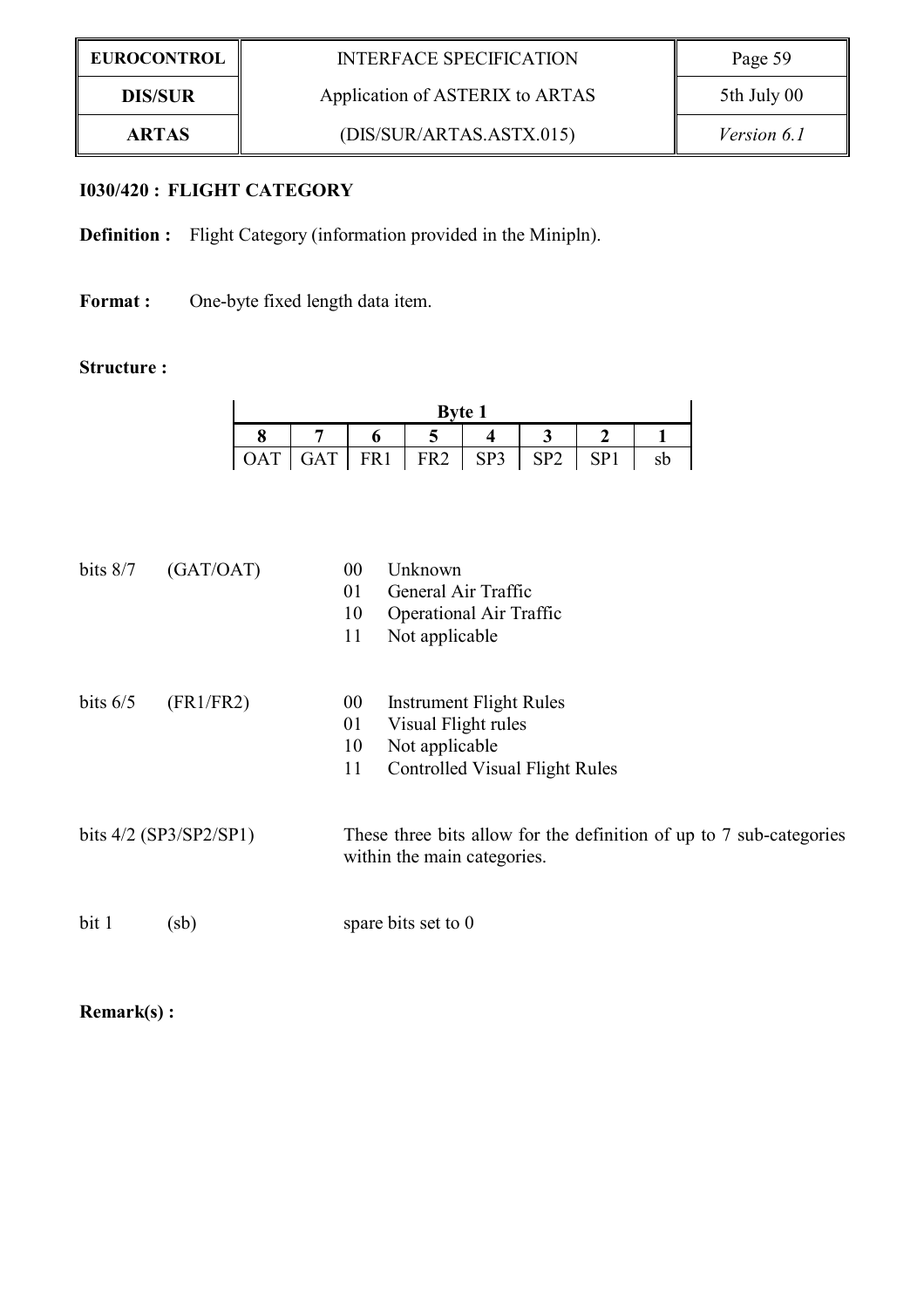Page 60 | INTERFACE SPECIFICATION | EUROCONTROL

5th July 00 Application of ASTERIX to ARTAS **DIS/SUR** 

*Version 6.1* (DIS/SUR/ARTAS.ASTX.015) **ARTAS** 

# **I030/430 : TYPE OF AIRCRAFT**

**Definition :** Type of Aircraft indicated in a Minipln.

**Format :** Four-byte fixed length data item.

# **Structure :**



Each one of the four bytes composing the type of aircraft contains an ASCII Character (upper-case alphabetic characters with trailing spaces).

**Remark(s) :** The types of aircraft are defined in the ICAO Document 4444.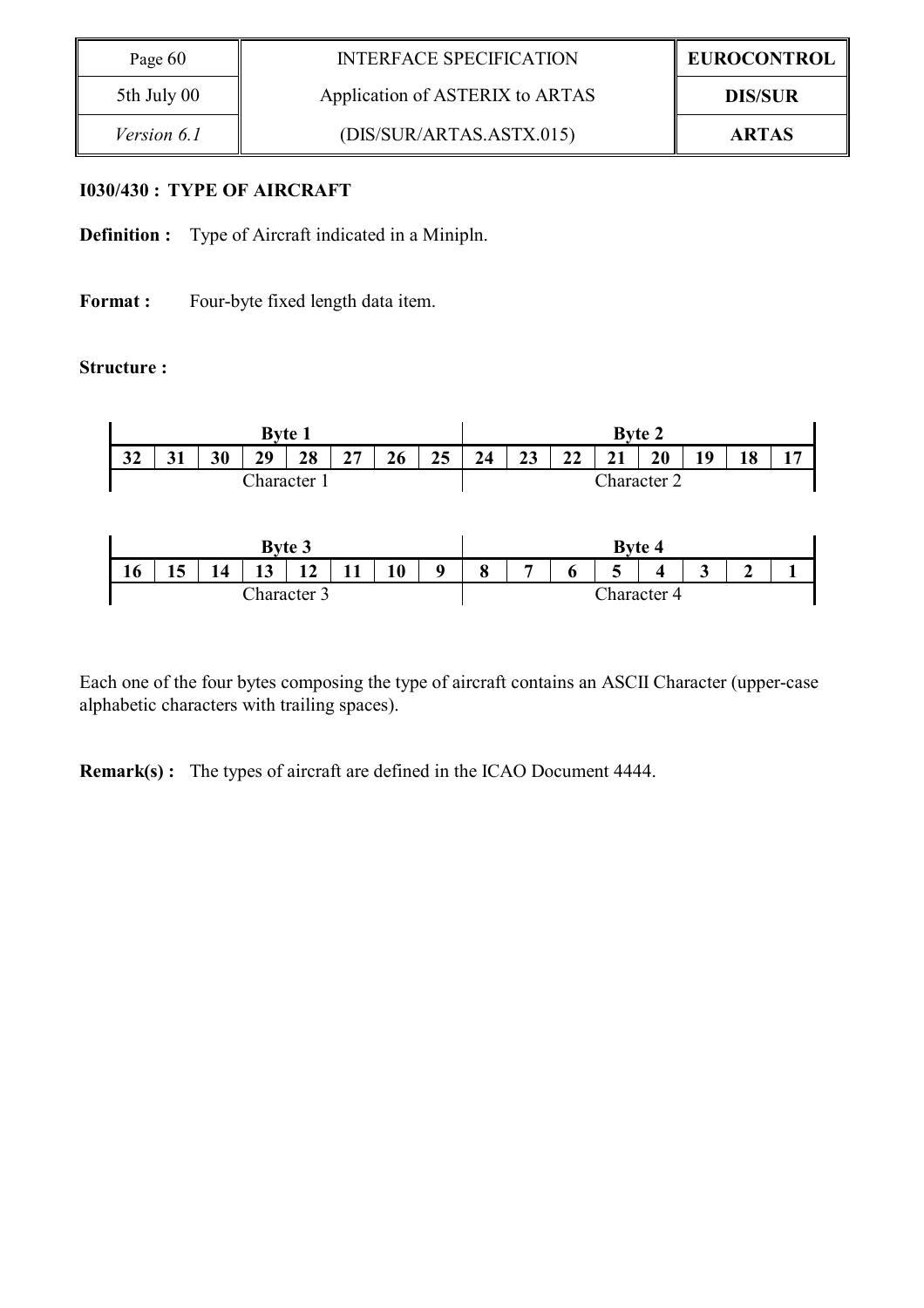**EUROCONTROL INTERFACE SPECIFICATION** Page 61 **DIS/SUR** Application of ASTERIX to ARTAS 5th July 00

**ARTAS** (DIS/SUR/ARTAS.ASTX.015) *Version 6.1* 

# **I030/435 : CATEGORY OF TURBULENCE**

**Definition :** Category of turbulence of an aircraft (information provided in the Minipln).

Format : 1-byte fixed length data item.

# **Structure :**

|  | <b>Byte 1</b> |                     |  |  |
|--|---------------|---------------------|--|--|
|  |               |                     |  |  |
|  |               | TURBULENCE CATEGORY |  |  |

bits 8/1 TURBULENCE CATEGORY is an ASCII character code which may have the following values :

| $1001100 =$ | $L:$ Light |
|-------------|------------|
| $1001101 =$ | M: Medium  |
| $1001000 =$ | $H:$ Heavy |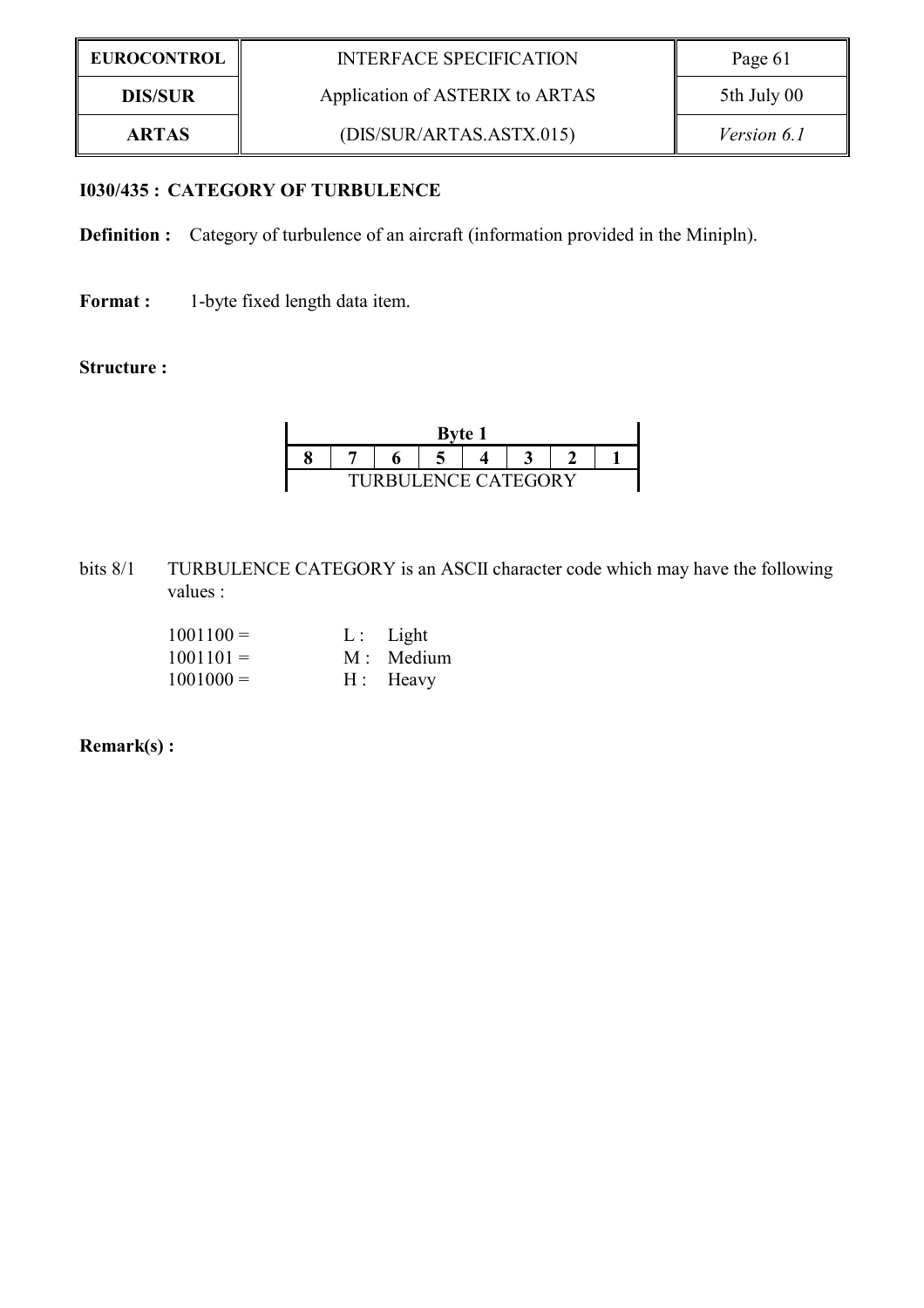5th July 00 Application of ASTERIX to ARTAS **DIS/SUR** 

Page 62 | INTERFACE SPECIFICATION | EUROCONTROL

*Version 6.1* (DIS/SUR/ARTAS.ASTX.015) **ARTAS** 

# **I030/440 : DEPARTURE AIRPORT**

**Definition :** Departure Airport indicated in a Minipln.

**Format :** Four-byte fixed length data item.

# **Structure :**



Each one of the four bytes composing the name of an airport contains an ASCII Character (uppercase alphabetic).

**Remark(s) :** The Airport Names are indicated in the ICAO Location Indicators book.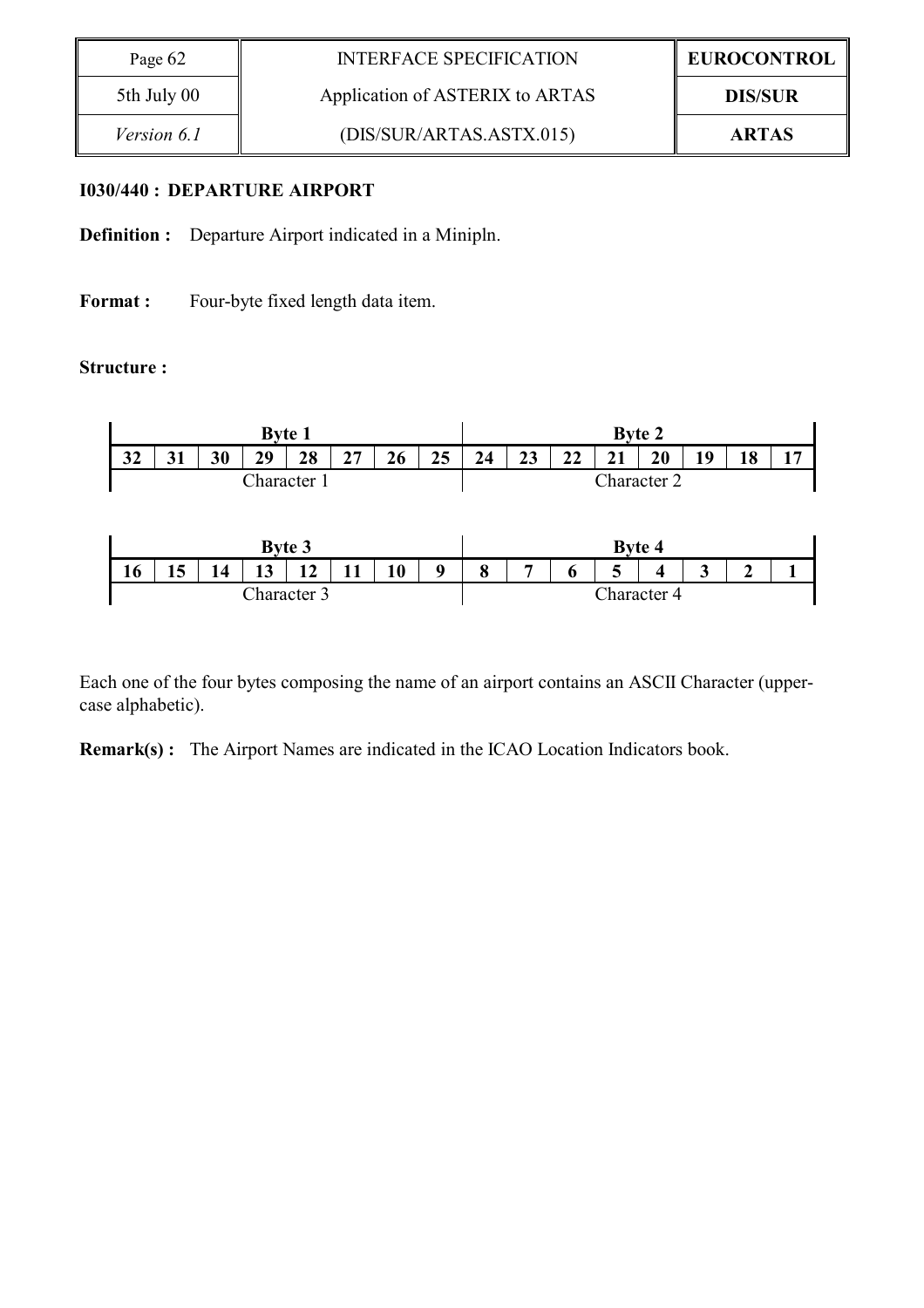| <b>EUROCONTROL</b> | <b>INTERFACE SPECIFICATION</b>  | Page 63     |
|--------------------|---------------------------------|-------------|
| <b>DIS/SUR</b>     | Application of ASTERIX to ARTAS | 5th July 00 |

**ARTAS** (DIS/SUR/ARTAS.ASTX.015) *Version 6.1* 

## **I030/450 : DESTINATION AIRPORT**

**Definition :** Destination Airport indicated in a Minipln.

**Format :** Four-byte fixed length data item.

## **Structure :**



Each one of the four bytes composing the name of an airport contains an ASCII Character (uppercase alphabetic).

**Remark(s) :** the Airport Names are indicated in the ICAO Location Indicators book.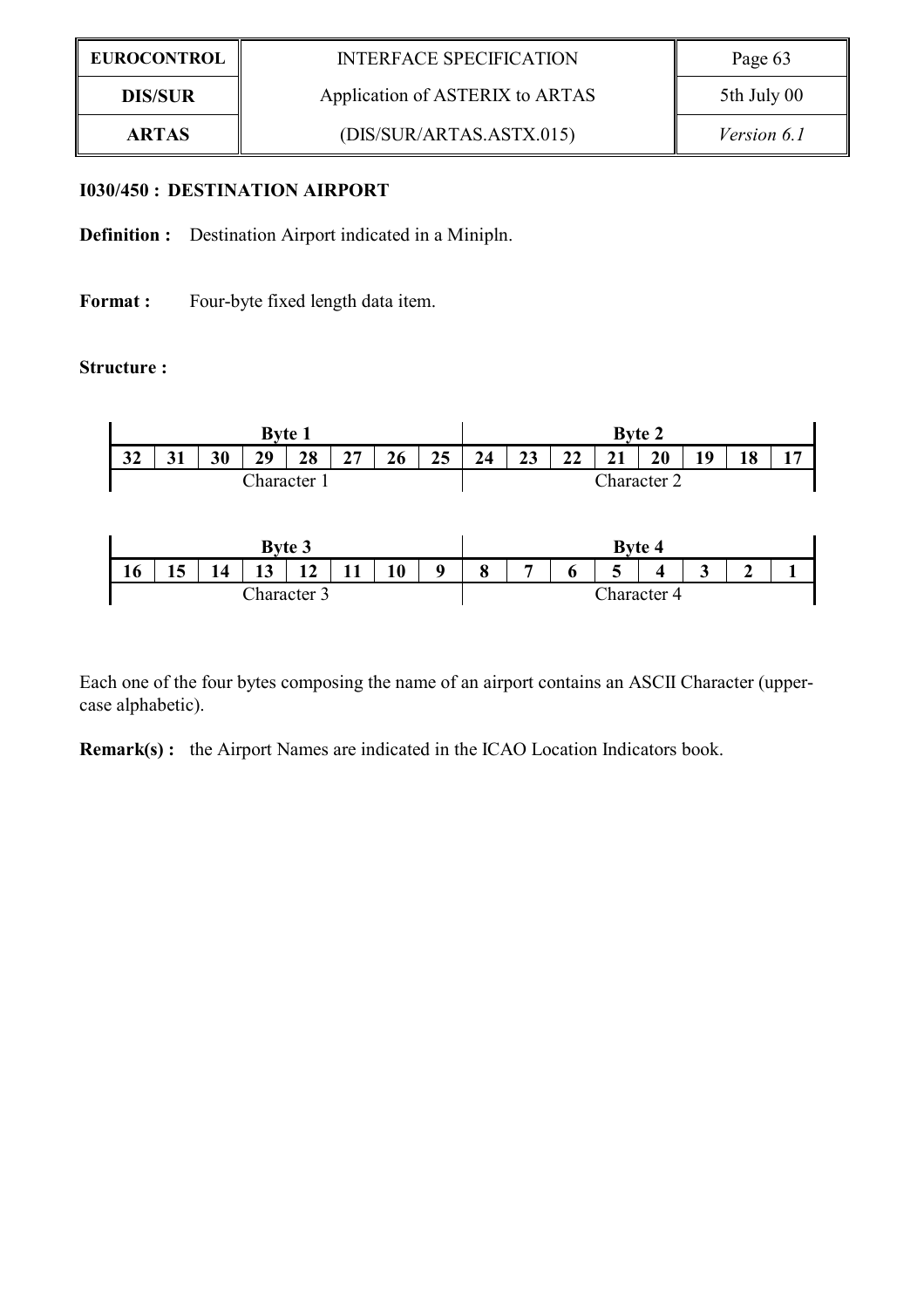| Page 64 |  |
|---------|--|
|---------|--|

**PAGE 64 INTERFACE SPECIFICATION IF UROCONTROL** 5th July 00 Application of ASTERIX to ARTAS **DIS/SUR** 

*Version 6.1* (DIS/SUR/ARTAS.ASTX.015) **ARTAS** 

## **I030/460 : ALLOCATED SSR CODES**

- **Definition :** List of successive SSR codes allocated to a flight (Information provided in the minipln).
- **Format :** Repetitive data item, starting with a one-byte Repetition Factor indicating the number of items, followed by series of 2-byte (Mode A codes) as necessary.

## **Structure :**

| <b>Byte 1</b>            |    |  |  |                   |  |    |  |  |  |  |
|--------------------------|----|--|--|-------------------|--|----|--|--|--|--|
| 24                       | 23 |  |  | 22   21   20   19 |  | 18 |  |  |  |  |
| <b>Repetition Factor</b> |    |  |  |                   |  |    |  |  |  |  |

|    | <b>Byte 2</b> |    |         |                         |         |    |   | <b>Byte 3</b> |                          |   |        |  |   |  |  |
|----|---------------|----|---------|-------------------------|---------|----|---|---------------|--------------------------|---|--------|--|---|--|--|
| 10 | . .<br>⊥↓     | 14 | ⌒<br>19 | $\sim$<br>┸ <del></del> | . .<br> | 10 | U | Ω<br>О        | $\overline{\phantom{0}}$ | O | -<br>ັ |  | ັ |  |  |
|    | sb            |    |         |                         | U J 1   |    |   | ◡◡ ェ∠         |                          |   | vv.i   |  |   |  |  |

Repetition Factor = 1 to 5

bits  $16/13$  (sb) spare bits set to 0

bits 12/1 Mode 3/A Code under the form of 4 digits in octal representation :

| bits $12/10$ | $OCT1 = 1$ st octal digit,                     |
|--------------|------------------------------------------------|
| bits $9/7$   | $OCT2 = 2nd \text{ octal digit},$              |
| bits $6/4$   | $OCT3 = 3rd \, \text{octal } \, \text{digit},$ |
| bits $3/1$   | $OCT4 = 4th$ octal digit,                      |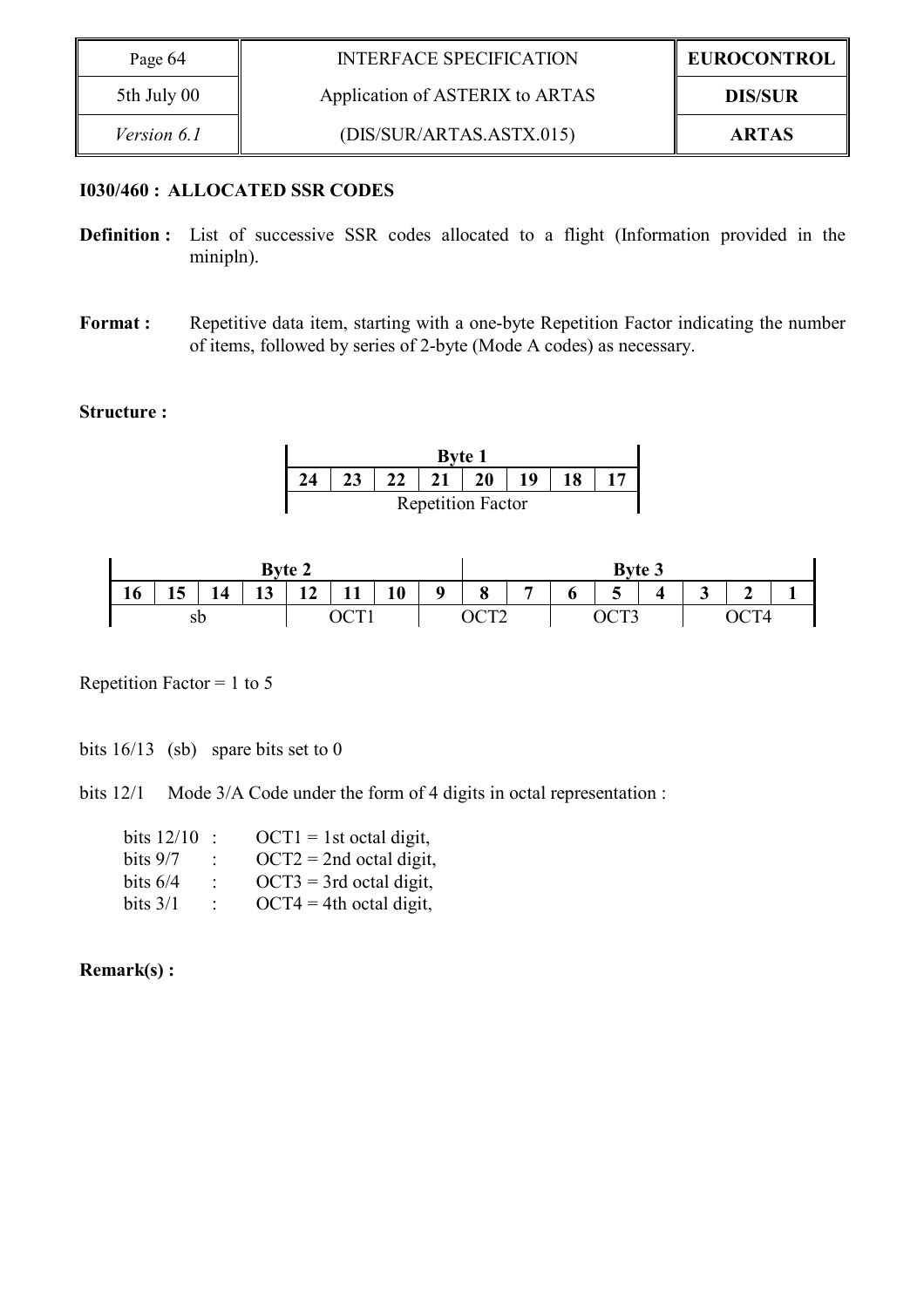| <b>EUROCONTROL</b> | <b>INTERFACE SPECIFICATION</b>  | Page 65            |
|--------------------|---------------------------------|--------------------|
| <b>DIS/SUR</b>     | Application of ASTERIX to ARTAS | 5th July 00        |
| <b>ARTAS</b>       | (DIS/SUR/ARTAS.ASTX.015)        | <i>Version 6.1</i> |

# **I030/480 : CURRENT CLEARED FLIGHT LEVEL**

**Definition :** Current Cleared Flight Level of an aircraft, provided by a FPPS.

Format : Two-byte fixed length data item.

## **Structure :**

|    | <b>Byte 1</b>    |    |    |    |    |    |             | <b>Byte 2</b> |   |   |                     |  |        |                     |  |
|----|------------------|----|----|----|----|----|-------------|---------------|---|---|---------------------|--|--------|---------------------|--|
| 10 | $\epsilon$<br>12 | 14 | 13 | 12 | 11 | 10 | $\mathbf o$ | 8             | - | o | $\overline{ }$<br>ັ |  | ◠<br>ັ | $\overline{ }$<br>◢ |  |
|    |                  |    |    |    |    |    |             |               |   |   |                     |  |        |                     |  |

bit 1  $(LSB) = 1/4 FL = 25 feet$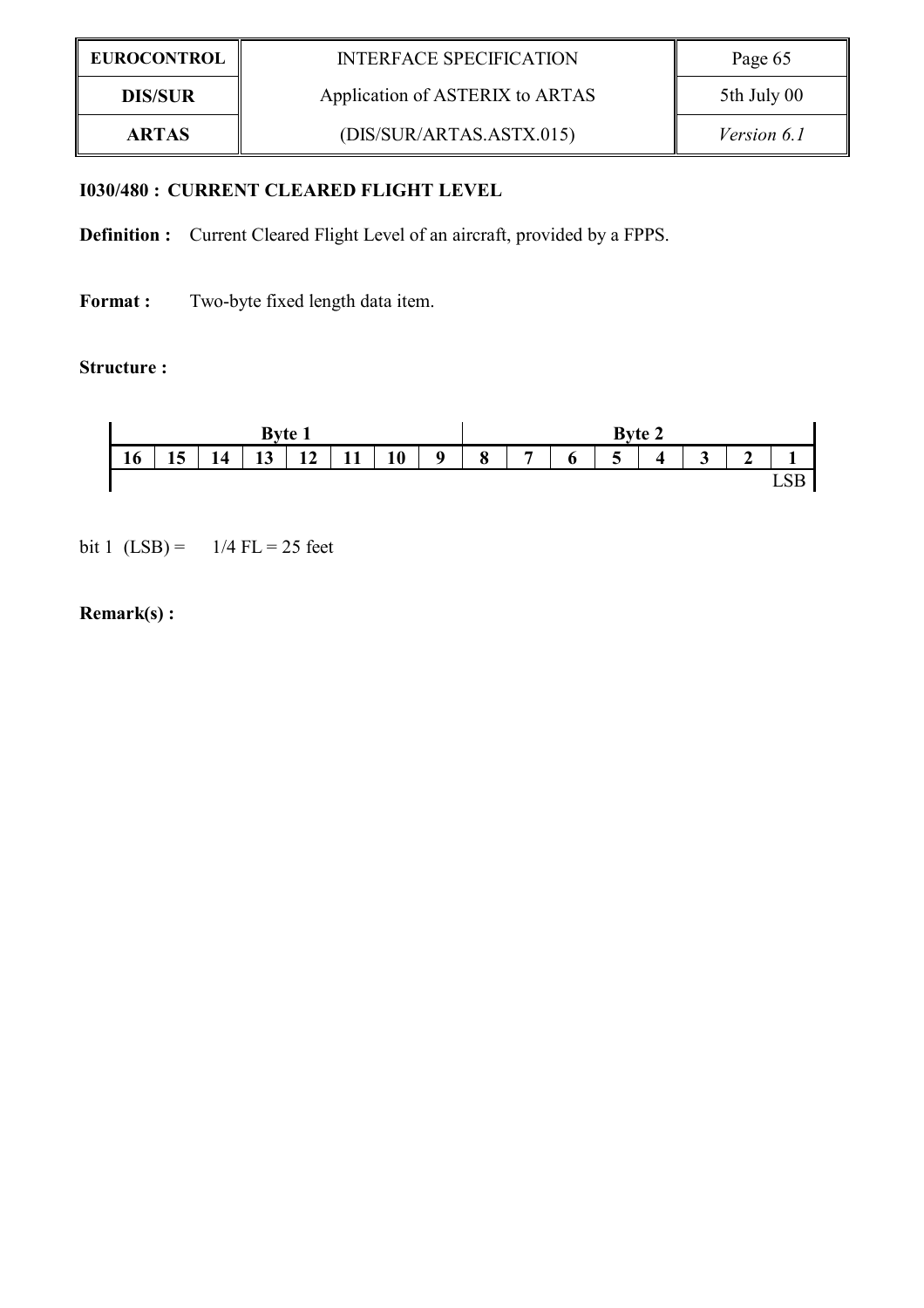| Page 66            | <b>INTERFACE SPECIFICATION</b>  | <b>EUROCONTROL</b> |
|--------------------|---------------------------------|--------------------|
| 5th July 00        | Application of ASTERIX to ARTAS | <b>DIS/SUR</b>     |
| <i>Version 6.1</i> | (DIS/SUR/ARTAS.ASTX.015)        | <b>ARTAS</b>       |

## **I030/490 : CURRENT CONTROL POSITION**

- **Definition :** Identification of the Current Control Position in charge of an aircraft, as provided by a FPPS.
- Format : Two-byte fixed length data item.

#### **Structure :**

|    | <b>Byte 1</b>    |    |          |               |    |    |   | <b>Byte 2</b>   |              |  |   |  |             |  |  |
|----|------------------|----|----------|---------------|----|----|---|-----------------|--------------|--|---|--|-------------|--|--|
| 16 | $\epsilon$<br>⊥√ | 14 | ∣ว<br>ıυ | 12            | 11 | 10 | Q | $\Omega$<br>O   | $\mathbf{r}$ |  | J |  | $\sim$<br>J |  |  |
|    |                  |    |          | <b>CENTRE</b> |    |    |   | <b>POSITION</b> |              |  |   |  |             |  |  |
|    |                  |    |          |               |    |    |   |                 |              |  |   |  |             |  |  |
|    |                  |    |          |               |    |    |   |                 |              |  |   |  |             |  |  |

|            | bits $16/9$ (CENTRE) | 8-bit group identification code            | $(0 \rightarrow 255)$ |
|------------|----------------------|--------------------------------------------|-----------------------|
| bits $8/1$ | (POSITION)           | 8-bit Control Position identification code | $(0 \rightarrow 255)$ |

**Remark(s) :** the centre and the control position identification codes have to be defined between communication partners.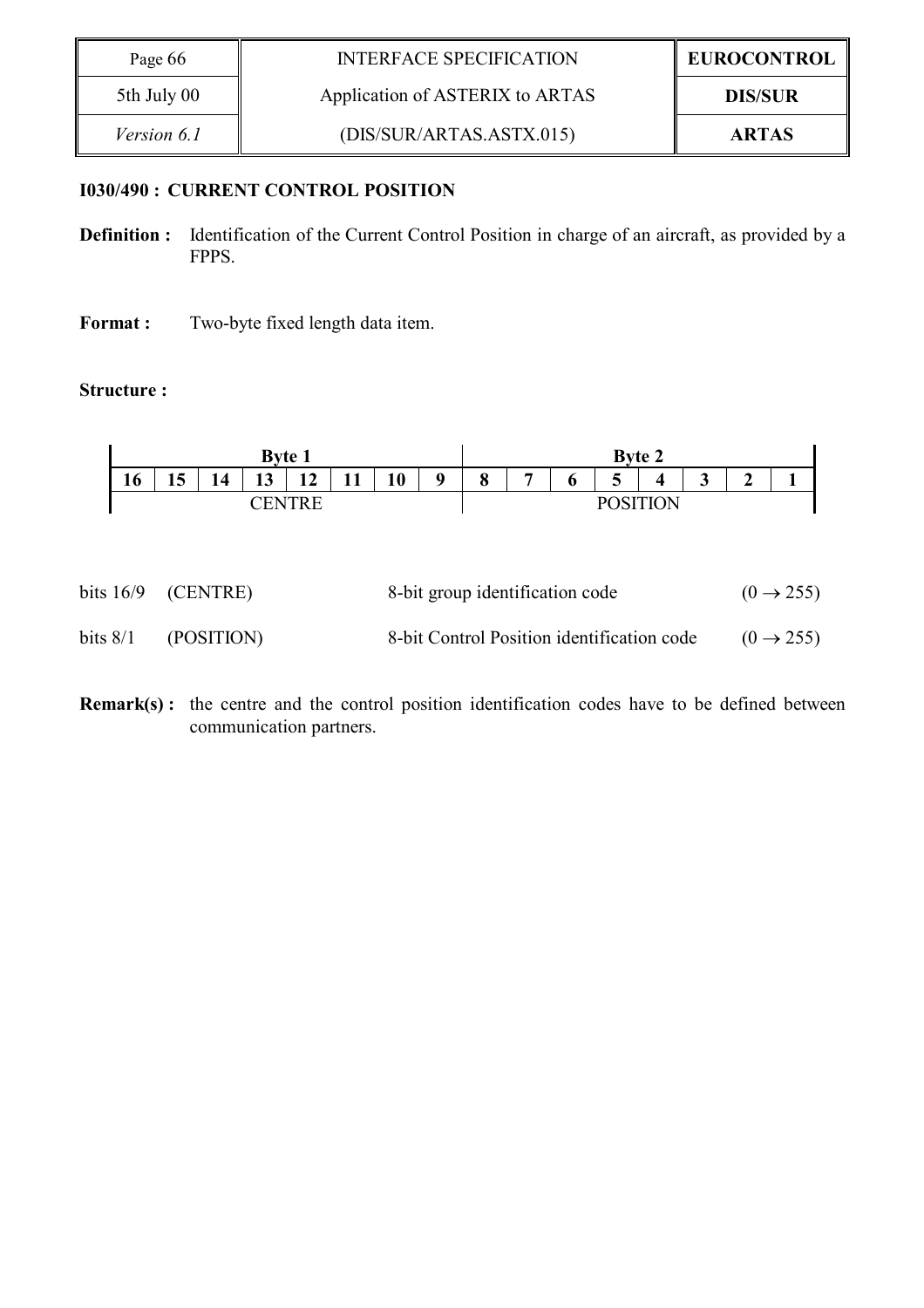| <b>EUROCONTROL</b> | <b>INTERFACE SPECIFICATION</b>  | Page 67            |
|--------------------|---------------------------------|--------------------|
| <b>DIS/SUR</b>     | Application of ASTERIX to ARTAS | 5th July 00        |
| <b>ARTAS</b>       | (DIS/SUR/ARTAS.ASTX.015)        | <i>Version 6.1</i> |

## **I030/RE : RESERVED EXPANSION DATA FIELD**

**Definition :** Field used to introduce intermediate changes for elementary surveillance.

**Format :** One byte length field, followed by a two byte fixed length data item.

#### **Structure :**

| <b>Byte 1</b>               |   |                          |  |  |  |  |  |  |  |
|-----------------------------|---|--------------------------|--|--|--|--|--|--|--|
|                             | ω | $\overline{\phantom{0}}$ |  |  |  |  |  |  |  |
| <b>LENGTH</b><br><b>LSB</b> |   |                          |  |  |  |  |  |  |  |

Bits 8/1 (LENGTH) Length of the Reserved Expansion Data Field in bytes including the length indicator.



bits 16/9 (MSA) Age of the last Mode S Address used to update the track.

bit 9  $(LSB) =$   $1/4 \text{ s}$ 

maximum value  $=$  63.75 s

- bits 8/1 (MAI) Age of the last Mode S Aircraft Identification used to update the track.
- bit 1  $(LSB) =$  1/4 s

maximum value  $=$  63.75 s

**Remark(s) :** The age is counted from I030/070 TIME OF LAST UPDATE, using the following formula : age =  $1030/070$  - time of last update (from item  $1030/382$  for MSA and I030/384 for MAI). If the computed age is greater than the maximum value or if the associated information has never been received, then the maximum value is returned. If the computed age is negative, then 0 is returned.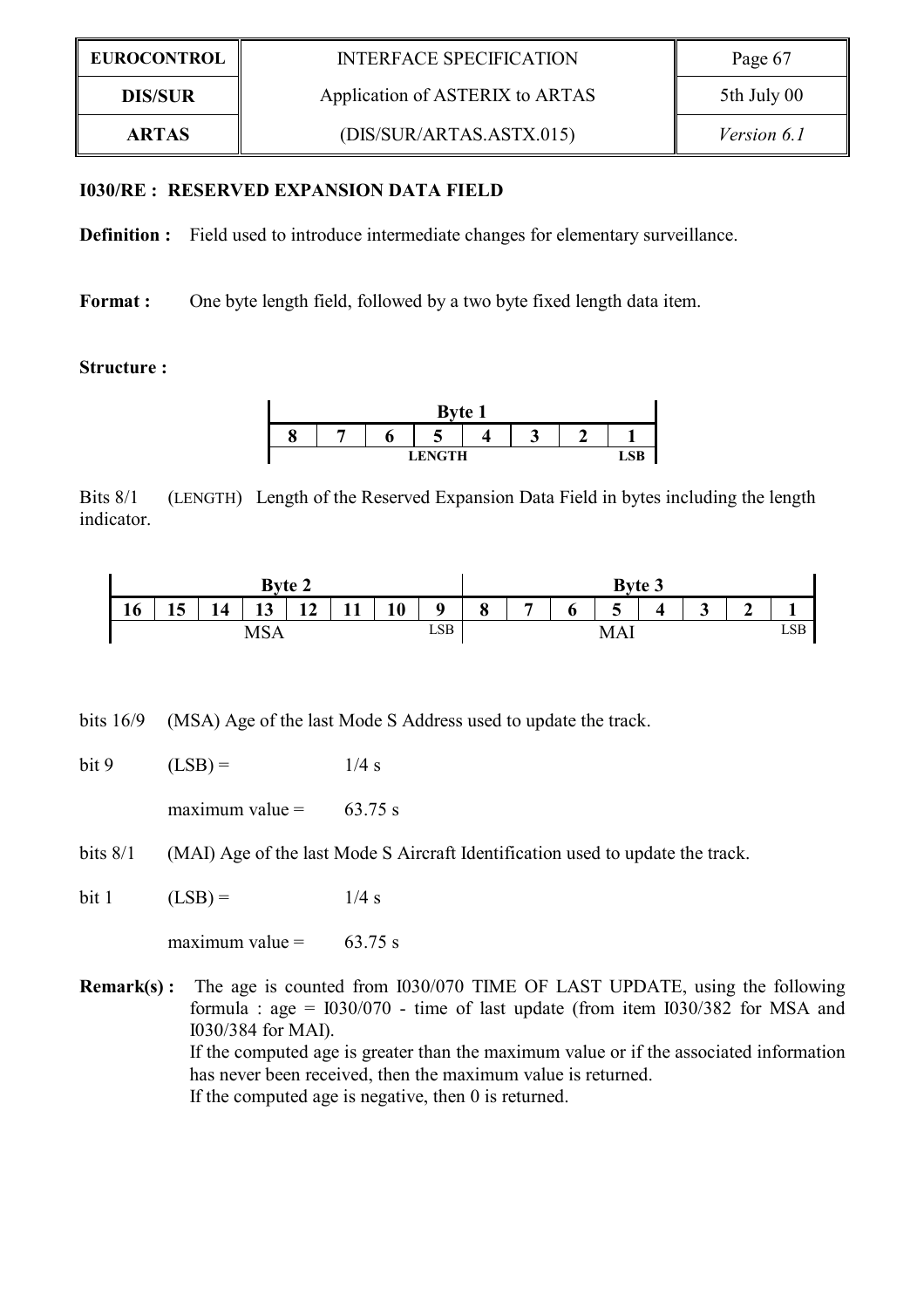| Page 68            | <b>INTERFACE SPECIFICATION</b>  | <b>EUROCONTROL</b> |
|--------------------|---------------------------------|--------------------|
| 5th July 00        | Application of ASTERIX to ARTAS | <b>DIS/SUR</b>     |
| <i>Version 6.1</i> | (DIS/SUR/ARTAS.ASTX.015)        | <b>ARTAS</b>       |

# 2.3 **User Application Profile for ARTAS Users**

As it is defined in the ARTAS specification, the so-called Item Selector associated to a given service is used to define the track information messages for the service in question, selecting out of the items composing an ARTAS track. These items are defined in CATEGORY 030 (Exchange of Air Situation Pictures).

The following User Application Profile shown in *Table 2* shall be used for the transmission of Air Situation Picture to the Users.

| <b>FRN</b>              | Data Item | <b>Information</b>                             | Length                  |
|-------------------------|-----------|------------------------------------------------|-------------------------|
| 1                       | 1030/010  | <b>SERVER IDENTIFICATION TAG</b>               | $\boldsymbol{2}$        |
| $\boldsymbol{2}$        | 1030/015  | <b>USER NUMBER</b>                             | $\overline{2}$          |
| $\overline{\mathbf{3}}$ | 1030/030  | <b>SERVICE IDENTIFICATION</b>                  | $1+$                    |
|                         |           |                                                | (1x1)                   |
| $\overline{\mathbf{4}}$ | 1030/035  | <b>TYPE OF MESSAGE</b>                         |                         |
| 5                       | 1030/040  | <b>TRACK NUMBER</b>                            | $\boldsymbol{2}$        |
| 6                       | 1030/070  | TIME OF LAST UPDATE                            | $\overline{\mathbf{3}}$ |
| 7                       | 1030/170  | <b>TRACK AGES</b>                              | $\overline{\mathbf{4}}$ |
| <b>FX</b>               |           | Field extension indicator                      |                         |
|                         |           |                                                |                         |
| 8                       | 1030/100  | CALCULATED TRACK POSITION (CARTESIAN)          | $\overline{\mathbf{4}}$ |
| 9                       | 1030/180  | CALCULATED TRACK VELOCITY (POLAR)              | $\overline{\mathbf{4}}$ |
| 10                      | 1030/181  | CALCULATED TRACK VELOCITY (CARTESIAN)          | $\overline{\mathbf{4}}$ |
| 11                      | 1030/060  | <b>TRACK MODE 3/A</b>                          | $\boldsymbol{2}$        |
| 12                      | 1030/150  | MEASURED TRACK MODE C                          | $\overline{\mathbf{2}}$ |
| 13                      | 1030/130  | CALCULATED TRACK ALTITUDE                      | $\overline{2}$          |
| 14                      | 1030/160  | CALCULATED TRACK FLIGHT LEVEL                  | $\overline{2}$          |
| <b>FX</b>               |           | Field extension indicator                      |                         |
|                         |           |                                                |                         |
| 15                      | 1030/080  | <b>ARTAS TRACK STATUS</b><br>$0 \leq n \leq 3$ | $1+(nx1)$               |
| 16                      | 1030/090  | <b>ARTAS TRACK QUALITY</b>                     |                         |
| 17                      | 1030/200  | <b>MODE OF FLIGHT</b>                          | 1                       |
| 18                      | 1030/220  | CALCULATED RATE OF CLIMB/DESCENT               | $\boldsymbol{2}$        |
| 19                      | 1030/240  | <b>CALCULATED RATE OF TURN</b>                 | $\mathbf{1}$            |
| 20                      | 1030/290  | <b>PLOT AGES</b>                               | $\overline{\mathbf{c}}$ |
| 21                      | 1030/260  | RADAR IDENTIFICATION TAG                       | $\overline{2}$          |
| <b>FX</b>               |           | Field extension indicator                      |                         |

# **Table 2 - Track Information UAP**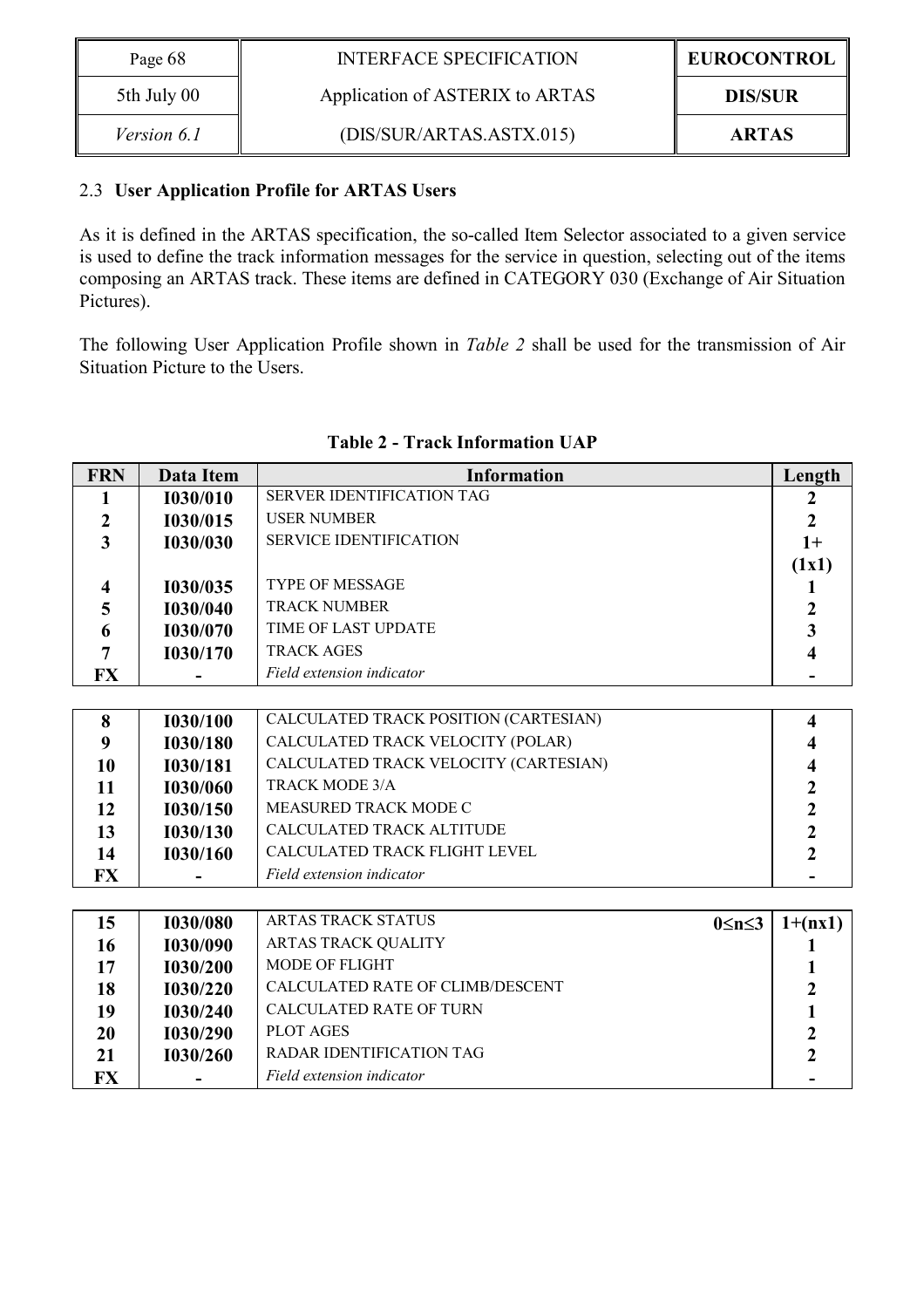| <b>EUROCONTROL</b> |                            | <b>INTERFACE SPECIFICATION</b>                                                           | Page 69           |                                                    |
|--------------------|----------------------------|------------------------------------------------------------------------------------------|-------------------|----------------------------------------------------|
| <b>DIS/SUR</b>     |                            | Application of ASTERIX to ARTAS                                                          | 5th July 00       |                                                    |
| <b>ARTAS</b>       |                            |                                                                                          | Version 6.1       |                                                    |
|                    |                            | (DIS/SUR/ARTAS.ASTX.015)                                                                 |                   |                                                    |
|                    |                            | <b>Information</b>                                                                       |                   |                                                    |
| <b>FRN</b><br>22   | Data Item<br>1030/360      | <b>MEASURED POSITION</b>                                                                 |                   | Length                                             |
|                    | 1030/140                   | LAST MEASURED MODE C                                                                     |                   | $\overline{\mathbf{4}}$                            |
| 23                 |                            | <b>LAST MEASURED MODE 3/A</b>                                                            |                   | $\boldsymbol{2}$                                   |
| 24<br>25           | 1030/340<br><b>I030/RE</b> | RESERVED EXPANSION DATA FIELD                                                            |                   | $\overline{\mathbf{c}}$<br>$\overline{\mathbf{3}}$ |
|                    | 1030/390                   | FPPS IDENTIFICATION TAG                                                                  |                   | $\overline{2}$                                     |
| 26<br>27           | 1030/400                   | <b>CALLSIGN</b>                                                                          |                   | $\overline{7}$                                     |
|                    | 1030/410                   | <b>PLN NUMBER</b>                                                                        |                   | $\overline{2}$                                     |
| 28<br><b>FX</b>    |                            | Field extension indicator                                                                |                   |                                                    |
|                    |                            |                                                                                          |                   |                                                    |
| 29                 | 1030/440                   | DEPARTURE AIRPORT                                                                        |                   | 4                                                  |
| 30                 | 1030/450                   | <b>DESTINATION AIRPORT</b>                                                               |                   | 4                                                  |
| 31                 | 1030/435                   | CATEGORY OF TURBULENCE                                                                   |                   | 1                                                  |
| 32                 | 1030/430                   | TYPE OF AIRCRAFT                                                                         |                   | 4                                                  |
| 33                 | 1030/460                   | <b>ALLOCATED SSR CODES</b>                                                               | $1\leq n\leq 5$   | $1+(nx2)$                                          |
| 34                 | 1030/480                   | <b>CURRENT CLEARED FLIGHT LEVEL</b>                                                      |                   |                                                    |
| 35                 | 1030/420                   | <b>FLIGHT CATEGORY</b>                                                                   |                   | 1                                                  |
| <b>FX</b>          |                            | Field extension indicator                                                                |                   |                                                    |
|                    |                            |                                                                                          |                   |                                                    |
| 36                 | 1030/490                   | <b>CURRENT CONTROL POSITION</b>                                                          |                   | $\boldsymbol{2}$                                   |
| 37                 | 1030/020                   | <b>TIME OF MESSAGE</b>                                                                   |                   | $\mathbf{3}$                                       |
| 38                 | 1030/382                   | <b>AIRCRAFT ADDRESS</b>                                                                  |                   | $\overline{\mathbf{3}}$                            |
| 39                 | 1030/384                   | AIRCRAFT IDENTIFICATION                                                                  |                   | 6                                                  |
| 40                 | 1030/386                   | COMMUNICATIONS CAPABILITY AND FLIGHT STATUS                                              |                   | 1                                                  |
| 41                 | 1030/110                   | ESTIMATED ACCURACY OF TRACK POSITION (CARTESIAN)                                         |                   |                                                    |
| 42                 | 1030/190                   | ESTIMATED ACCURACY OF TRACK VELOCITY (POLAR)                                             |                   | 4                                                  |
| <b>FX</b>          |                            | Field extension indicator                                                                |                   |                                                    |
|                    |                            |                                                                                          |                   |                                                    |
| 43                 | 1030/191                   | ESTIMATED ACCURACY OF TRACK VELOCITY (CARTESIAN)<br>ESTIMATED ACCURACY OF TRACK ALTITUDE |                   | 4                                                  |
| 44                 | 1030/135                   | ESTIMATED ACCURACY OF CALCULATED TRACK FLIGHT LEVEL                                      |                   | $\boldsymbol{2}$                                   |
| 45                 | 1030/165                   | ESTIMATED ACCURACY OF RATE OF CLIMB/DESCENT                                              |                   | $\mathbf 2$                                        |
| 46                 | 1030/230                   | ESTIMATED ACCURACY OF RATE OF TURN                                                       |                   | $\overline{2}$                                     |
| 47                 | 1030/250                   | MODE OF FLIGHT PROBABILITIES                                                             |                   | $\mathbf{1}$                                       |
| 48                 | 1030/210                   | <b>TRACK MODE 2 CODE</b>                                                                 |                   | $\mathbf{3}$                                       |
| 49                 | 1030/120                   | Field extension indicator                                                                |                   | $\boldsymbol{2}$                                   |
| <b>FX</b>          |                            |                                                                                          |                   |                                                    |
| 50                 | 1030/050                   | <b>ARTAS TRACK NUMBER</b>                                                                | $0 \leq n \leq 5$ | $3+(nx3)$                                          |
| 51                 | 1030/270                   | <b>LOCAL TRACK NUMBER</b>                                                                |                   | 2                                                  |
| 52                 | 1030/370                   | <b>MEASURED 3-D HEIGHT</b>                                                               |                   | 2                                                  |
| 53                 |                            |                                                                                          |                   |                                                    |
| 54                 |                            |                                                                                          |                   |                                                    |
| 55                 |                            |                                                                                          |                   |                                                    |
|                    |                            |                                                                                          |                   |                                                    |

In the above table, the third column gives the format and the length of each Data Item.

**56** - **1** - **1** - **1** - **1** - **1** - **1 FX**  $\blacksquare$  **-**  $\blacksquare$  *Field extension indicator*  $\blacksquare$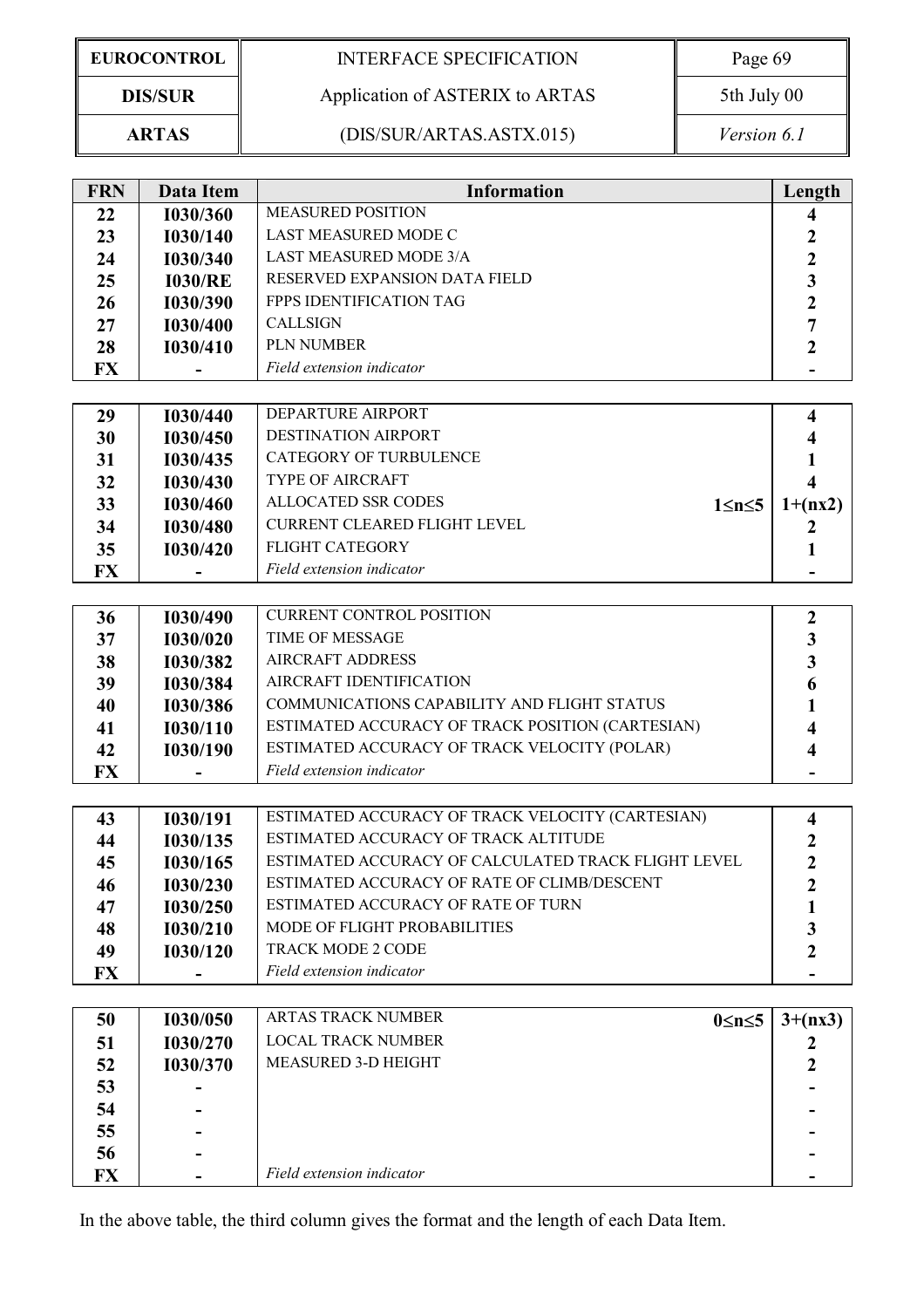| Page 70            | INTERFACE SPECIFICATION         | <b>EUROCONTROL</b> |
|--------------------|---------------------------------|--------------------|
| 5th July 00        | Application of ASTERIX to ARTAS | <b>DIS/SUR</b>     |
| <i>Version 6.1</i> | (DIS/SUR/ARTAS.ASTX.015)        | <b>ARTAS</b>       |

- . A stand-alone figure indicates the byte-count of a fixed length Data item,
- . j+(nxi) indicates a variable length Data item comprising a first part of j-bytes followed by an extension of up to n times i-bytes (n determined by the amount of information to be transmitted),
- . j+ alone indicates that the item has been designed as a variable length data item in anticipation of future possible extensions.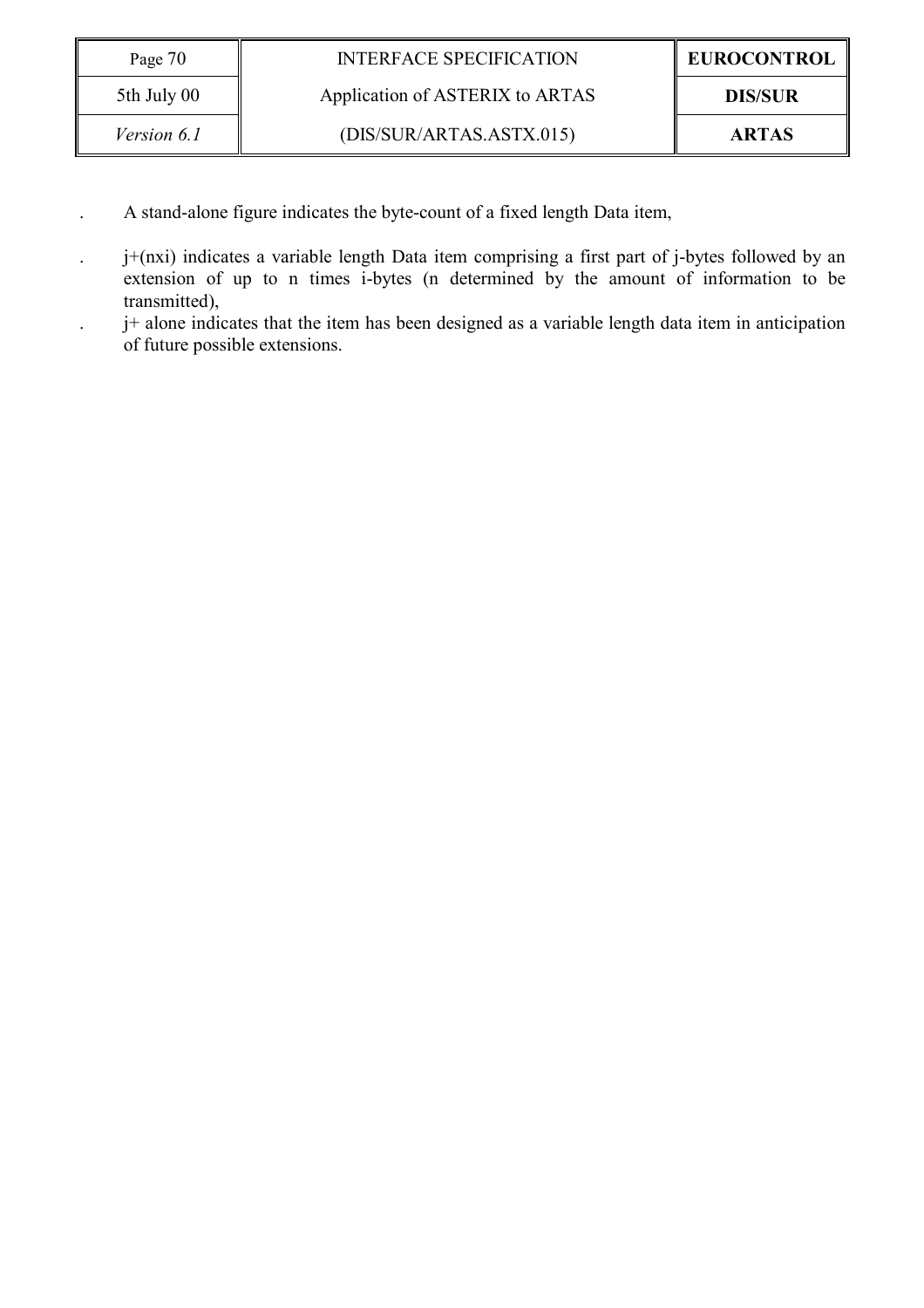| <b>EUROCONTROL</b> | <b>INTERFACE SPECIFICATION</b>  | Page 71            |  |
|--------------------|---------------------------------|--------------------|--|
| <b>DIS/SUR</b>     | Application of ASTERIX to ARTAS | 5th July 00        |  |
| <b>ARTAS</b>       | (DIS/SUR/ARTAS.ASTX.015)        | <i>Version 6.1</i> |  |

# 2.4 **Encoding recommendations**

- 1. Data Item 030/010 (SERVER IDENTIFICATION TAG) will have to be transmitted to identify the data source in the frame of a broadcast service.
- 2. Data Item 030/030 (SERVICE IDENTIFICATION) may be transmitted with each track to identify which elementary services of a combined service is concerned.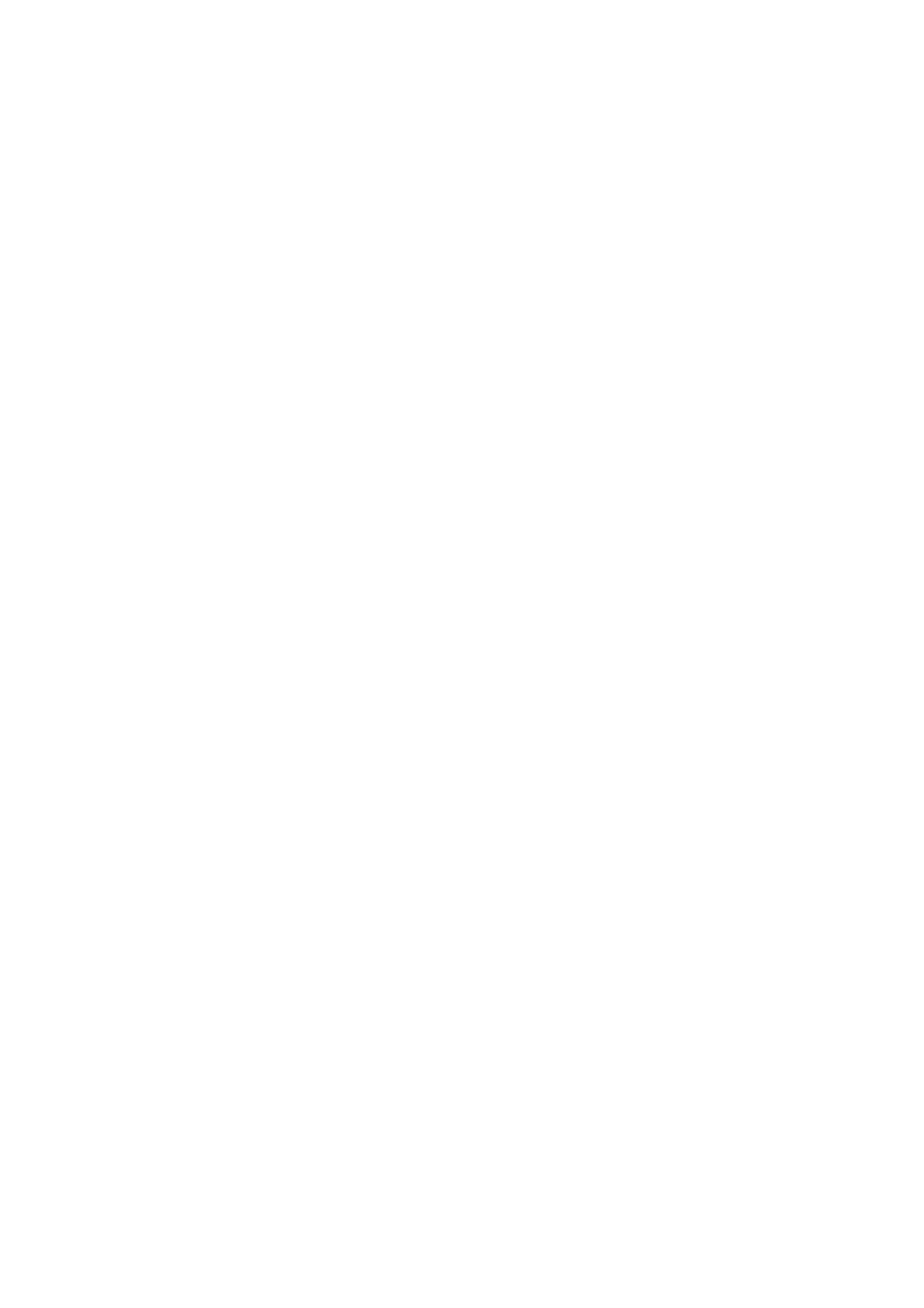**ARTAS** (DIS/SUR/ARTAS.ASTX.015) *Version 6.1* 

## 3 **LAYOUT OF SENSOR INFORMATION MESSAGES**

The data CATEGORY 031 : SENSOR INFORMATION MESSAGES contains information related to the surveillance sensors used by ARTAS.

The messages may either be transmitted in the point-to-point mode or the broadcast mode.

Up to now, only the PSR/SSR radars are concerned. The list of radars connected to the Tracker and the calculated systematic errors can be served to users for e.g. supervision or radar fall-back systems. The relevant User Application Profile for the *transmission of Sensor information* is defined in section 3.3

A possible extension of CATEGORY 031 could concern the transmission of e.g. Pd maps, accuracy maps, etc.

In the future, CATEGORY 031 will also possibly be extended to support the exchange of messages related to the sensor management functions in the context of Mode S and ADS (Automatic Dependent Surveillance)

The composition of messages provided to each User will depend on the Item Selection made during the service definition, using the *sensor information selector* (I252/360).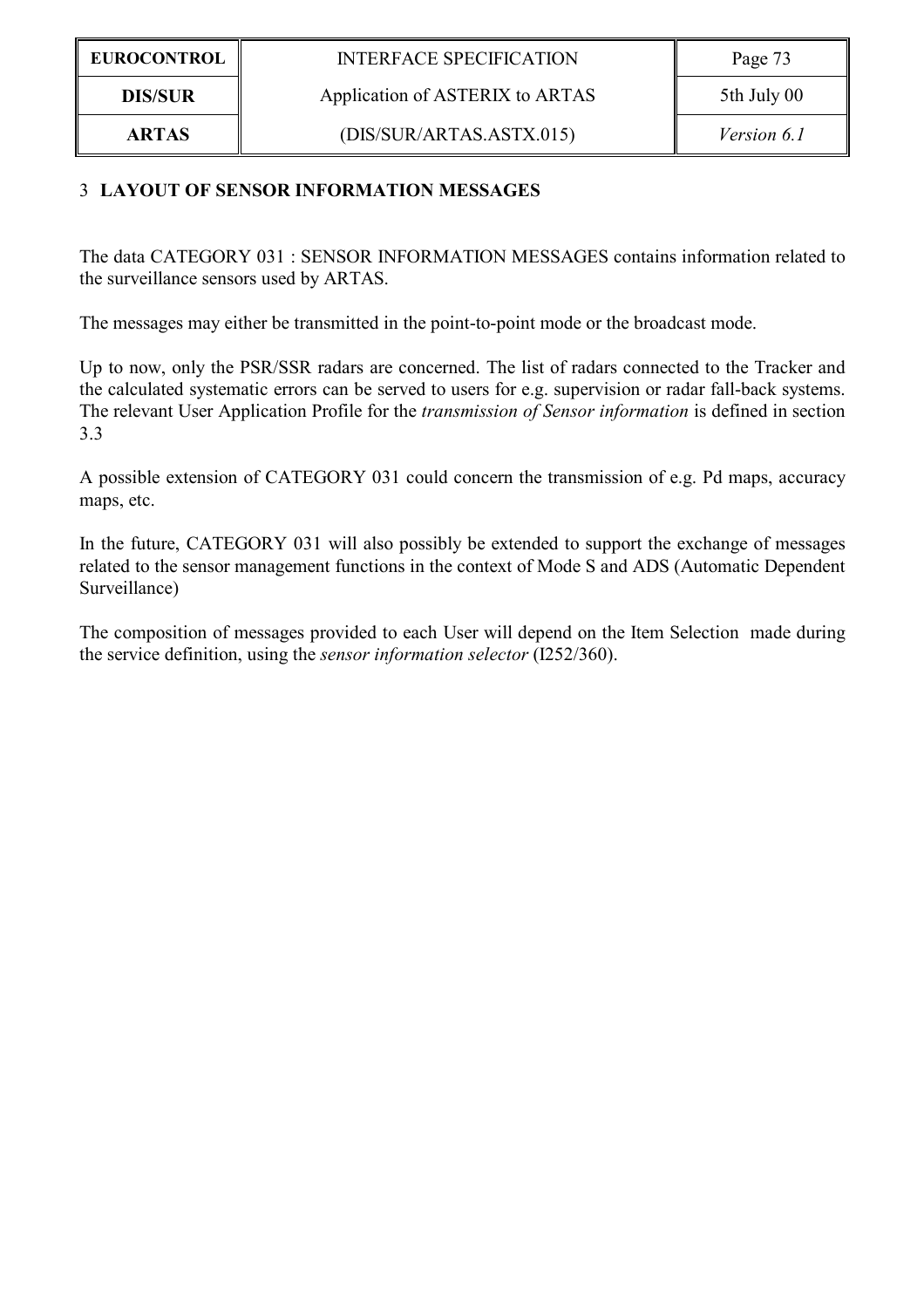| Page 74            | <b>INTERFACE SPECIFICATION</b>  | <b>EUROCONTROL</b> |
|--------------------|---------------------------------|--------------------|
| 5th July 00        | Application of ASTERIX to ARTAS | <b>DIS/SUR</b>     |
| <i>Version 6.1</i> | (DIS/SUR/ARTAS.ASTX.015)        | <b>ARTAS</b>       |

## 3.1 **List of Data Items of CATEGORY 031**

The data items which shall be used for the transmission of sensor information messages shall be that defined in Table 3 and are described in the following pages.

| Data Item       |                                  |                        |
|-----------------|----------------------------------|------------------------|
| Reference       | <b>Description</b>               | <b>System Units</b>    |
| <b>Number</b>   |                                  |                        |
| <b>I031/010</b> | <b>SERVER IDENTIFICATION TAG</b> | <b>N.A.</b>            |
| 1031/015        | <b>USER NUMBER</b>               | <b>N.A.</b>            |
| 1031/020        | <b>TIME OF MESSAGE</b>           | 1/128 s                |
| 1031/030        | <b>SENSOR IDENTIFICATION TAG</b> | <b>N.A.</b>            |
| I031/040        | <b>SENSOR STATUS</b>             | <b>N.A.</b>            |
| I031/050        | TIME STAMPING BIAS               | ms                     |
| I031/060        | <b>SSR RANGE GAIN AND BIAS</b>   | $10^{-6}$ , $1/128$ NM |
| I031/070        | <b>SSR AZIMUTH BIAS</b>          | $0.0055^{\circ}$       |
| 1031/080        | PR RANGE GAIN AND BIAS           | $10^{-6}$ , $1/128$ NM |
| 1031/090        | PR AZIMUTH BIAS                  | $0.0055^{\circ}$       |

**Table 3 - Data Items of Category 031** 

N.A. = Not Applicable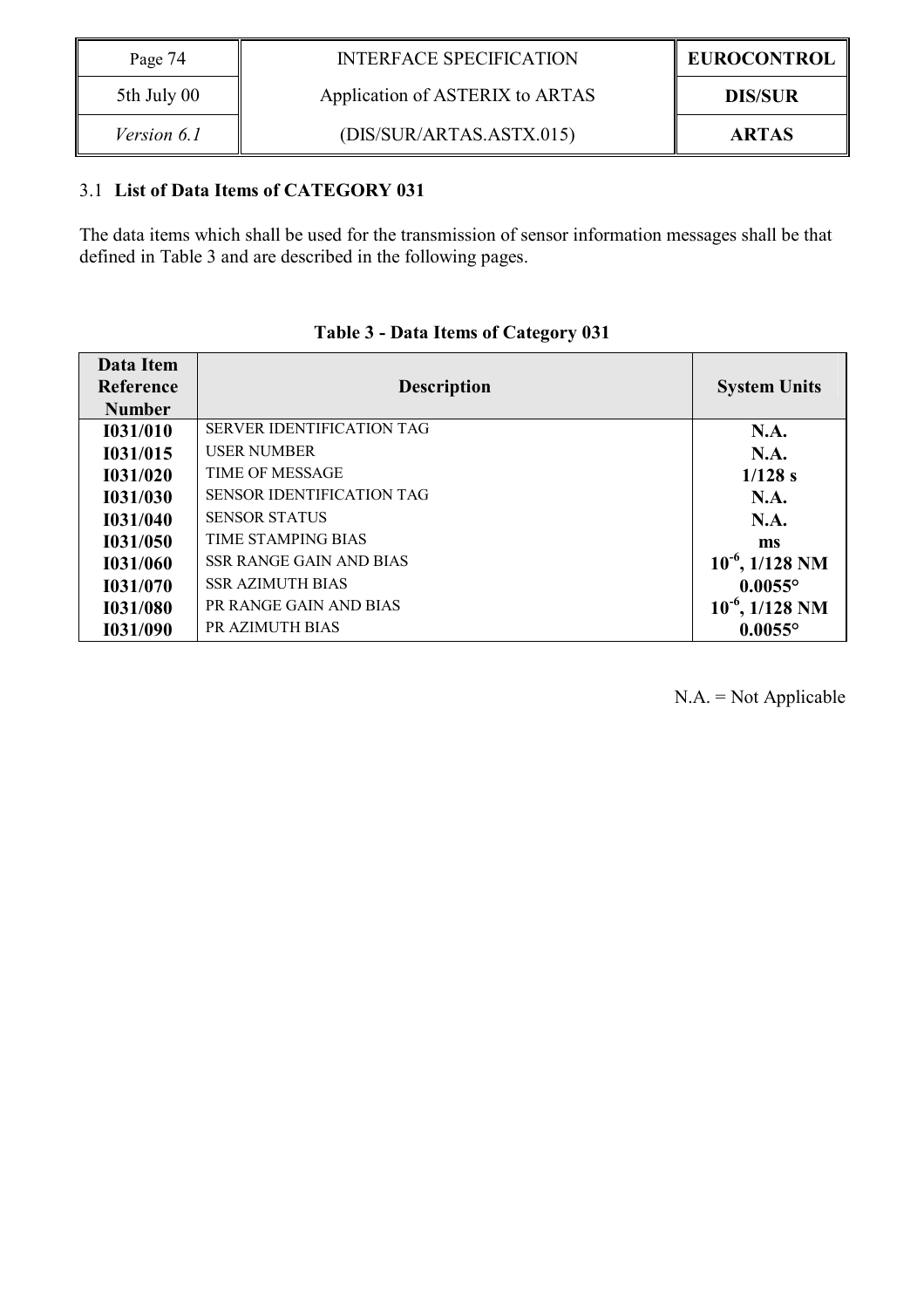| <b>EUROCONTROL</b> | <b>INTERFACE SPECIFICATION</b>  | Page 75            |  |  |
|--------------------|---------------------------------|--------------------|--|--|
| <b>DIS/SUR</b>     | Application of ASTERIX to ARTAS | 5th July 00        |  |  |
| <b>ARTAS</b>       | (DIS/SUR/ARTAS.ASTX.015)        | <i>Version 6.1</i> |  |  |

# 3.2 **Description of Data Items of CATEGORY 031**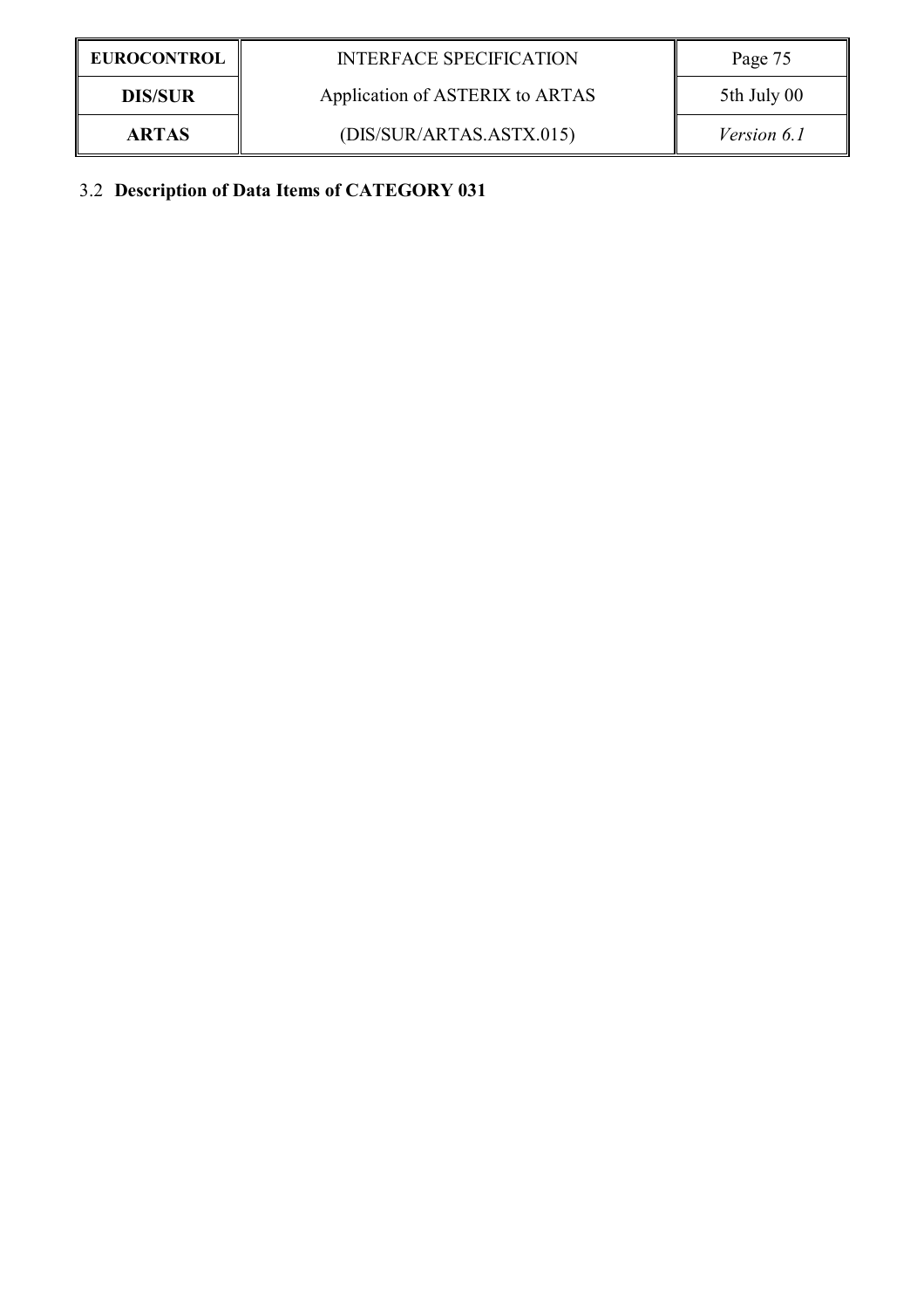Page 76 | **INTERFACE SPECIFICATION** | EUROCONTROL

5th July 00 Application of ASTERIX to ARTAS **DIS/SUR** 

*Version 6.1* **COIS/SUR/ARTAS.ASTX.015) ARTAS** 

## **I031/010 : SERVER IDENTIFICATION TAG**

**Definition :** Identification of the Server of Sensor information

**Format :** Two-byte fixed length data item.

## **Structure :**



| bits $16/9$ (SAC) | Source Area Code | $(0 \rightarrow 255)$ |
|-------------------|------------------|-----------------------|
|                   |                  |                       |

bits  $8/1$  (SIC) Source Identity Code (0  $\rightarrow$  255)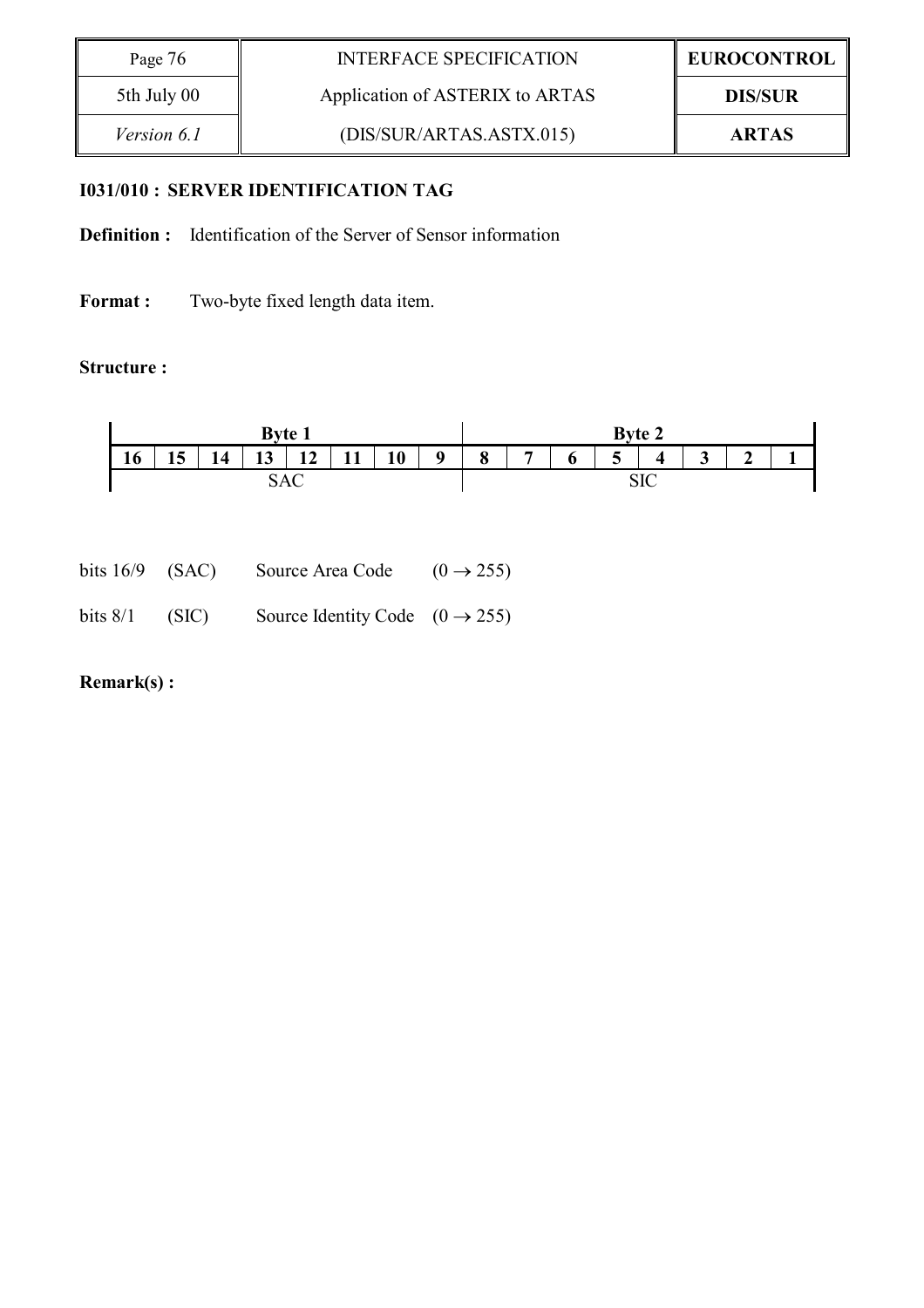| <b>EUROCONTROL</b> |  |
|--------------------|--|
|--------------------|--|

**EUROCONTROL INTERFACE SPECIFICATION** Page 77

**DIS/SUR** Application of ASTERIX to ARTAS 5th July 00

**ARTAS** (DIS/SUR/ARTAS.ASTX.015) *Version 6.1* 

## **I031/015 : USER NUMBER**

**Definition :** Identification of the User of Sensor information

**Format :** Two-byte fixed length data item.

#### **Structure :**

| <b>Byte</b>                                                               |                               |  |  |  |  |  |                         |   | <b>Byte 2</b> |                     |   |   |  |
|---------------------------------------------------------------------------|-------------------------------|--|--|--|--|--|-------------------------|---|---------------|---------------------|---|---|--|
| $\blacksquare$<br>10<br>1.4<br>$\sim$<br>14<br>11<br>10<br>14<br>⊥√<br>⊥୰ |                               |  |  |  |  |  | $\Omega$<br>$\mathbf o$ | - | o             | $\overline{ }$<br>ູ | ັ | ◢ |  |
|                                                                           | <b>IMBER</b><br>'SER .<br>NI. |  |  |  |  |  |                         |   |               |                     |   |   |  |

bits 16/1 (USER NUMBER) User number  $(0 \rightarrow 16 \#$ FFFF#)

**Remark(s) :** The User numbers are predefined in the User registration data base of the ARTAS Unit to which the User wants to connect.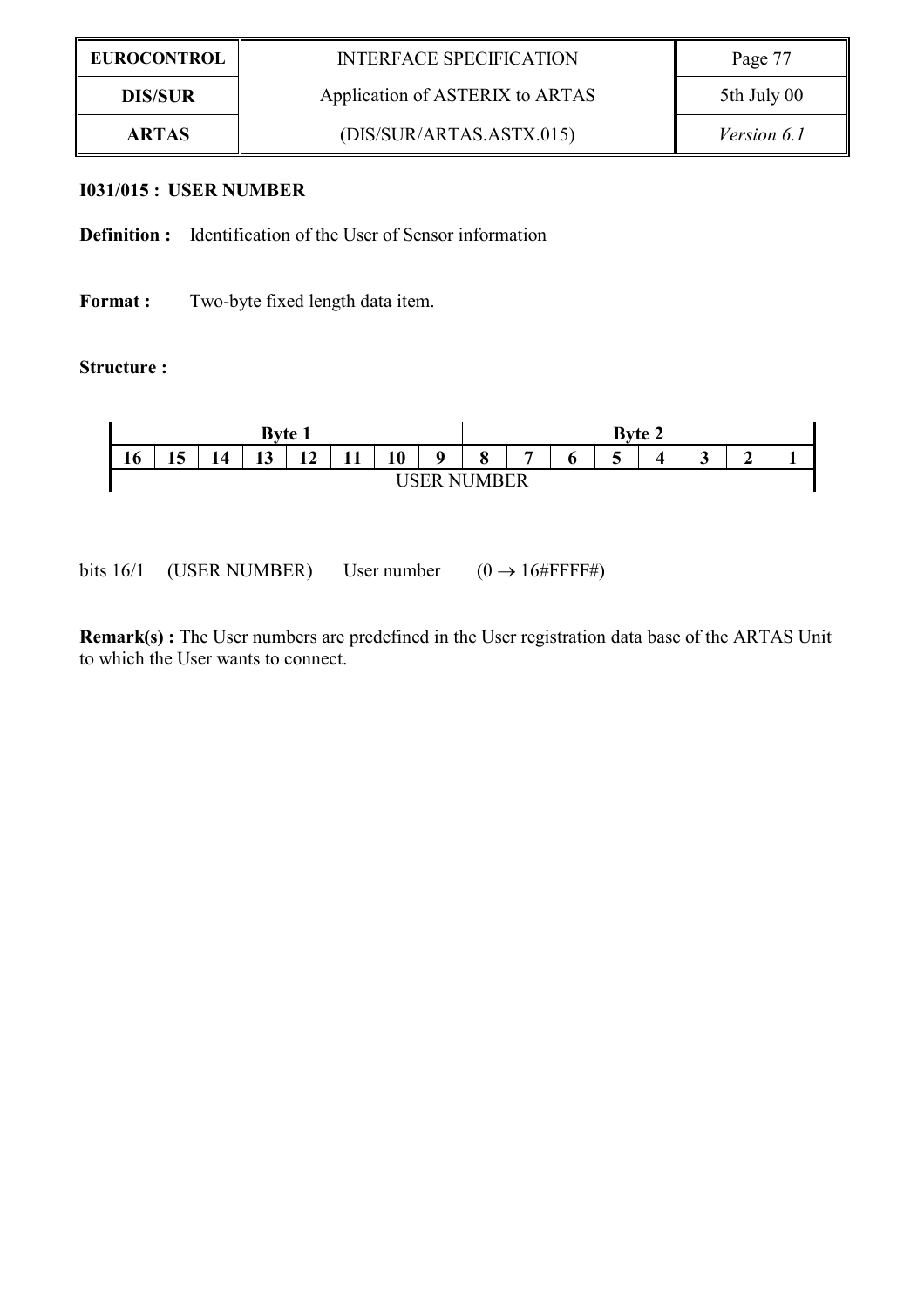| Page 78            | <b>INTERFACE SPECIFICATION</b>  | <b>EUROCONTROL</b> |
|--------------------|---------------------------------|--------------------|
| 5th July 00        | Application of ASTERIX to ARTAS | <b>DIS/SUR</b>     |
| <i>Version 6.1</i> | (DIS/SUR/ARTAS.ASTX.015)        | <b>ARTAS</b>       |

#### **I031/020 : TIME OF MESSAGE**

**Definition :** Absolute time stamping of the message in the form of elapsed time since last midnight.

**Format :** Three-byte fixed length data item.

#### **Structure :**



bit 1 (LSB)  $(2E-7) s = 1/128 s$ 

**Remark(s) :** This is the time at which a message is filled and not the time at which the data-block is sent.

The time of the day value is reset to 0 at every midnight.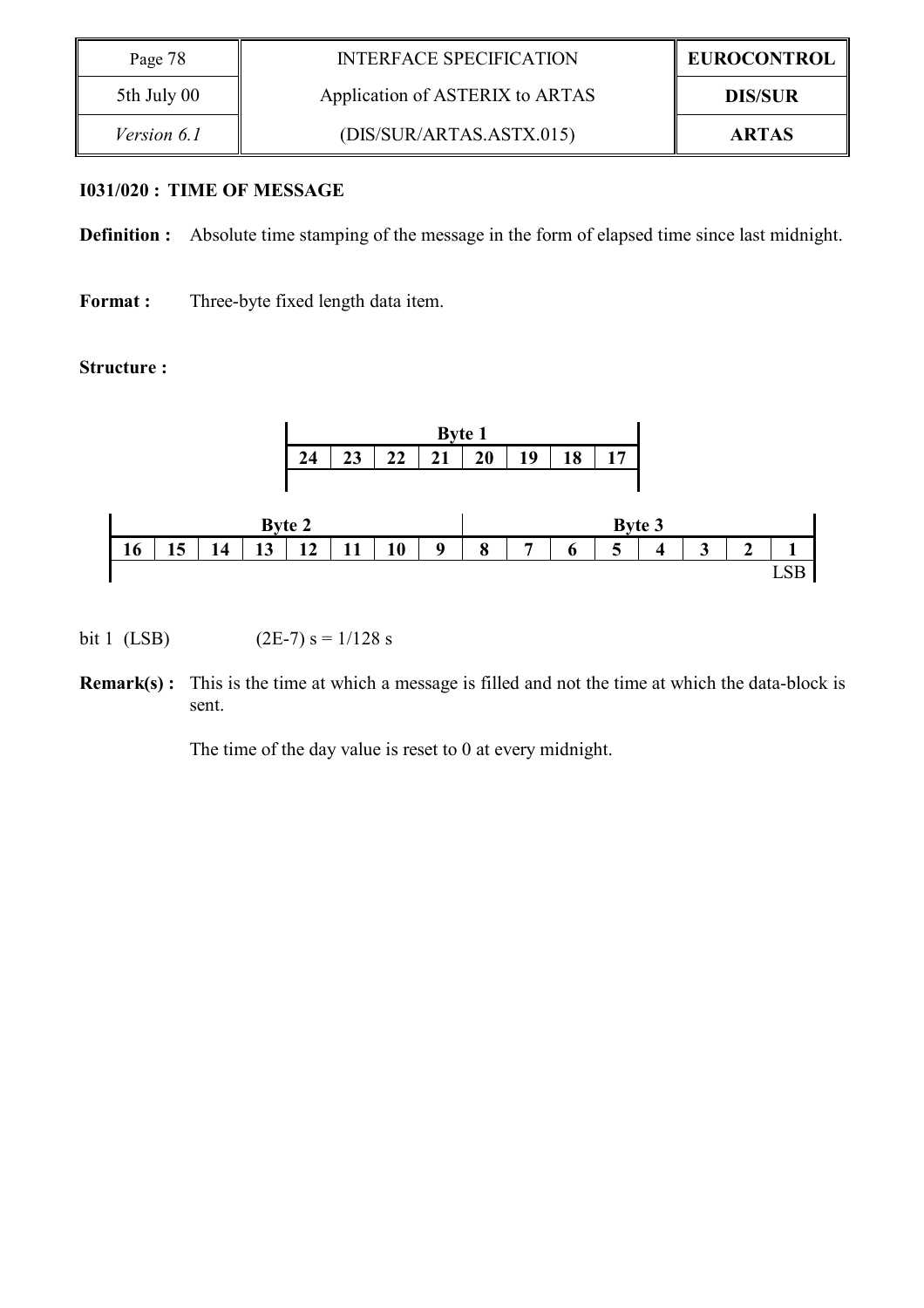| <b>EUROCONTROL</b> | <b>INTERFACE SPECIFICATION</b>  | Page 79            |
|--------------------|---------------------------------|--------------------|
| <b>DIS/SUR</b>     | Application of ASTERIX to ARTAS | 5th July 00        |
| <b>ARTAS</b>       | (DIS/SUR/ARTAS.ASTX.015)        | <i>Version 6.1</i> |

#### **I031/030 : SENSOR IDENTIFICATION TAG**

**Definition :** Identification of the Sensor to which the provided information are related.

Format : Two-byte fixed length data item.

## **Structure :**



|  | bits $16/9$ (SAC) |  | Source Area Code | $(0 \rightarrow 255)$ |
|--|-------------------|--|------------------|-----------------------|
|--|-------------------|--|------------------|-----------------------|

bits 8/1 (SIC) Source Identity Code  $(0 \rightarrow 255)$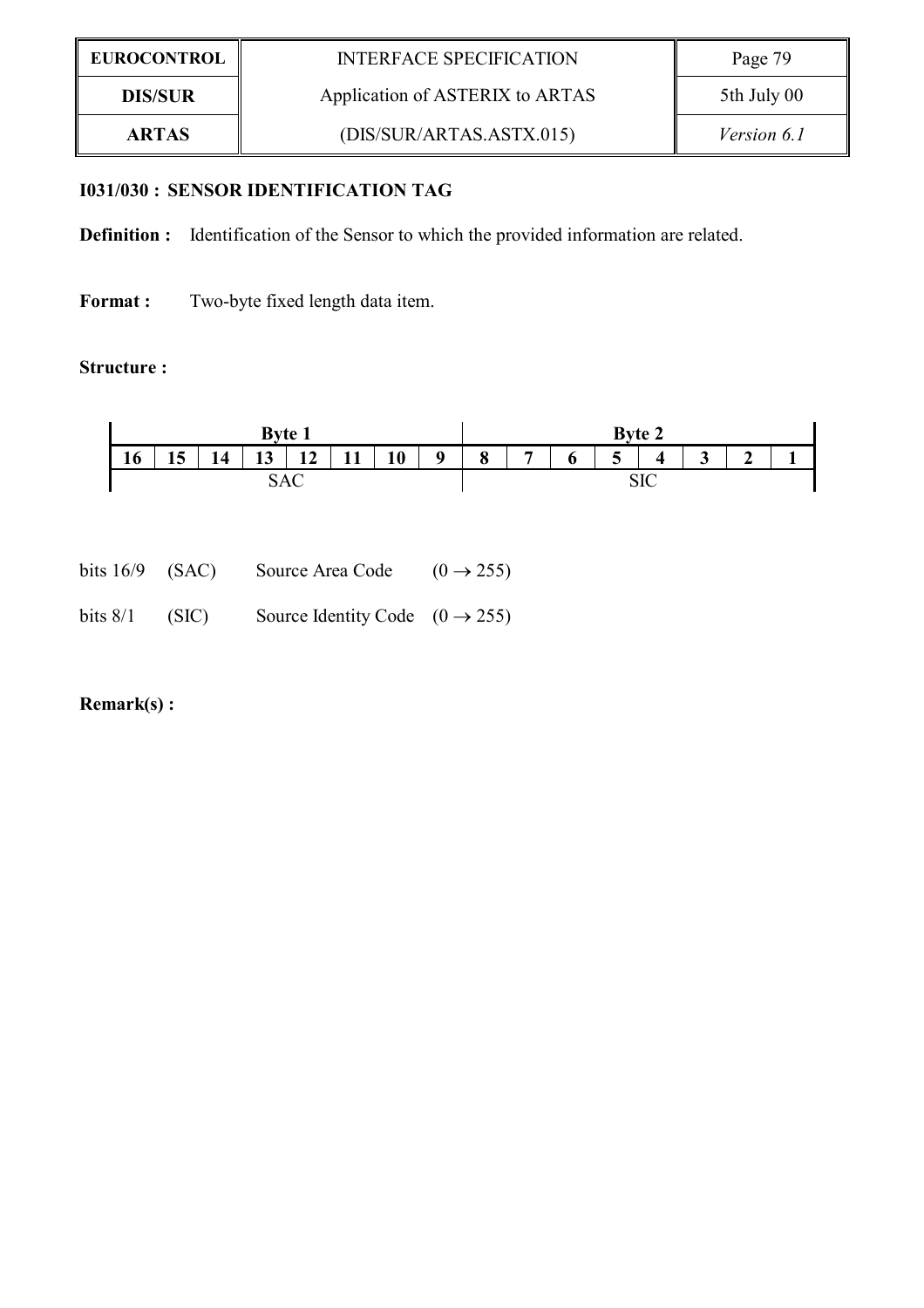Page 80 | INTERFACE SPECIFICATION | EUROCONTROL

5th July 00 Application of ASTERIX to ARTAS **DIS/SUR** 

*Version 6.1* (DIS/SUR/ARTAS.ASTX.015) **ARTAS** 

## **I031/040 : SENSOR STATUS**

**Definition :** Functioning status of the Sensor as monitored by ARTAS.

Format : One-byte fixed length data item.

## **Structure :**

| bits $8/6$ | (ST) | Status of the radar |                             |
|------------|------|---------------------|-----------------------------|
|            |      | $= 000$             | Operational                 |
|            |      | $= 001$             | Degraded                    |
|            |      | $= 010$             | Initialization              |
|            |      | $= 011$             | <b>Initialization RMCDE</b> |
|            |      | $= 100$             | Not Connected               |
| bits $5/1$ | (sb) | Spare bits set to 0 |                             |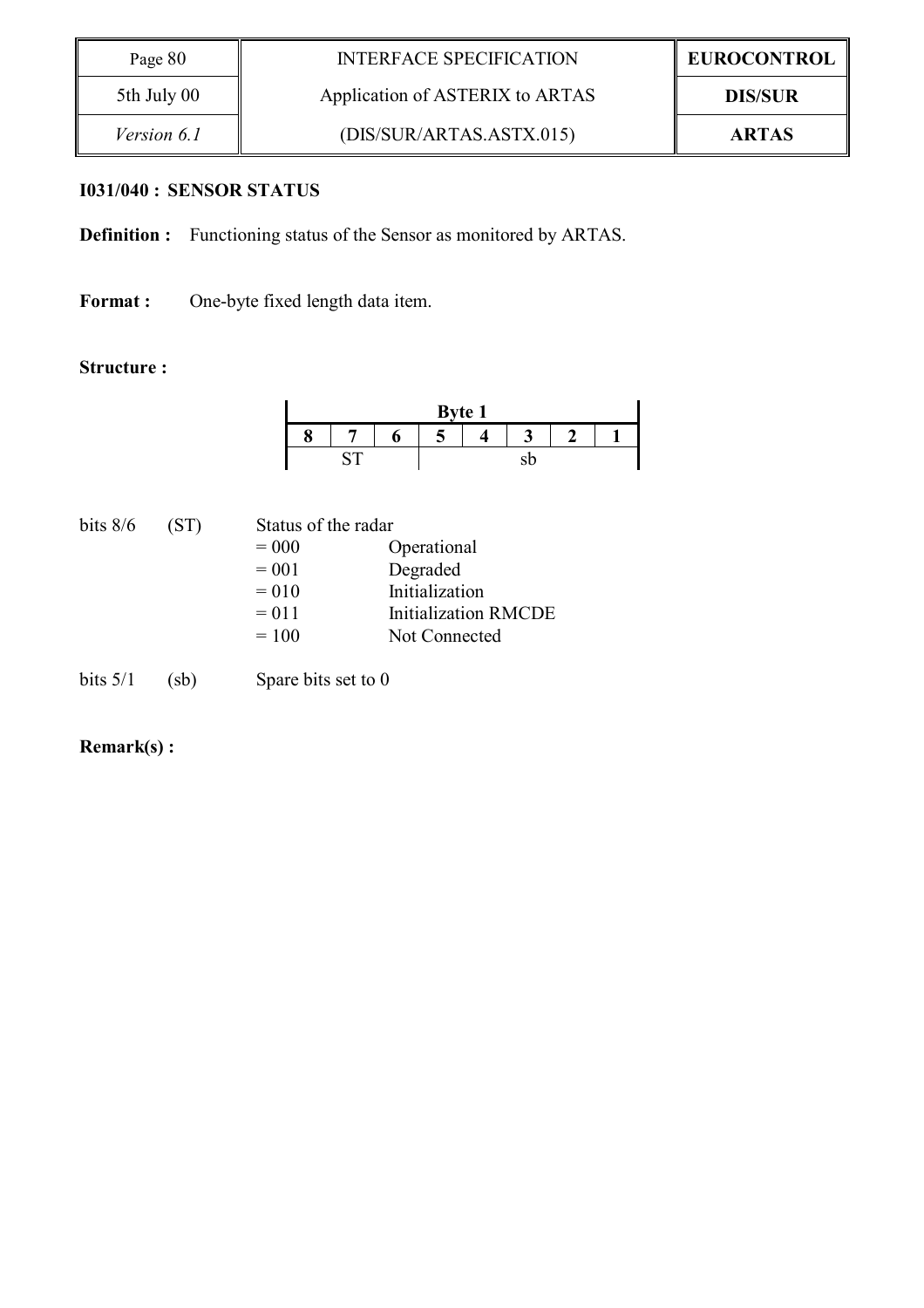**DIS/SUR** Application of ASTERIX to ARTAS 5th July 00

**ARTAS** (DIS/SUR/ARTAS.ASTX.015) *Version 6.1* 

## **I031/050 : TIME STAMPING BIAS**

**Definition :** Plot Time stamping bias

Format : Two-byte fixed length data item.

#### **Structure :**

|    | <b>Byte</b> |   |                    |              |  |     |    |   |               |  | <b>Byte</b> |               |   |           |
|----|-------------|---|--------------------|--------------|--|-----|----|---|---------------|--|-------------|---------------|---|-----------|
| 10 |             | ▪ |                    | $\sim$<br>19 |  | . . | 10 | 0 | $\Omega$<br>ື |  | ັ           | $\rightarrow$ | - |           |
|    | sb          |   | TIME STAMPING BIAS |              |  |     |    |   |               |  |             |               |   | CD<br>LOD |

| bits $16/15$ | spare bits set to 0 |       |                                               |
|--------------|---------------------|-------|-----------------------------------------------|
| bits $14/1$  |                     |       | (TIME STAMPING BIAS) time stamping bias value |
| bit 1        | $(LSB) =$           |       | l ms                                          |
|              | $V_{\text{min}} =$  | $-5s$ |                                               |
|              | $V$ max $=$         | $+5s$ |                                               |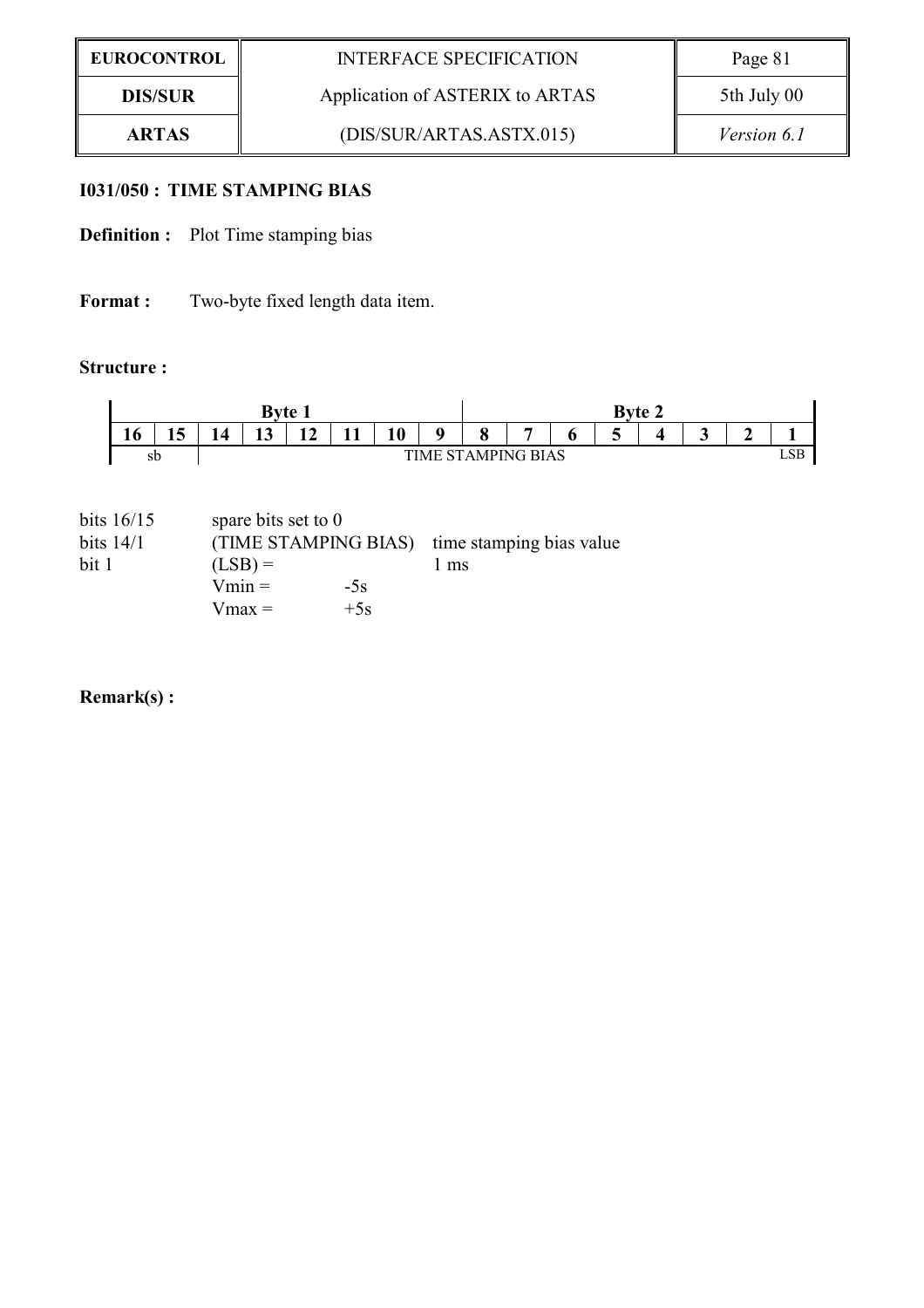Page 82 | INTERFACE SPECIFICATION | EUROCONTROL

5th July 00 Application of ASTERIX to ARTAS **DIS/SUR** 

*Version 6.1* (DIS/SUR/ARTAS.ASTX.015) **ARTAS** 

## **I031/060 : SSR RANGE GAIN AND BIAS**

**Definition :** SSR range gain and bias

Format : Four-byte fixed length data item.

#### **Structure :**

|    | <b>Byte 1</b><br>21 |                |    |    |    |         |                       |    |    | <b>Byte 2</b> |    |                 |    |    |    |  |  |  |
|----|---------------------|----------------|----|----|----|---------|-----------------------|----|----|---------------|----|-----------------|----|----|----|--|--|--|
| 32 |                     | J <sub>1</sub> | 30 | 29 | 28 | 27<br>◢ | 26                    | 25 | 24 | 23            | 22 | $^{\sim}$<br>◢⊥ | 20 | 19 | 18 |  |  |  |
| sb |                     |                |    |    |    |         | <b>SSR RANGE BIAS</b> |    |    |               |    | LSB             |    |    |    |  |  |  |

|                  |   |         | Byte 3    |                      |                  |           |                       |  |   | <b>Byte 4</b> |   |                                |
|------------------|---|---------|-----------|----------------------|------------------|-----------|-----------------------|--|---|---------------|---|--------------------------------|
| $\epsilon$<br>10 | ∸ | Δ<br>┸┱ | ໍ່<br>19. | - -<br>┸ <del></del> | - -<br><b>II</b> | 1 Л<br>πv | О                     |  | ັ |               | - |                                |
|                  |   |         |           |                      |                  |           | <b>SSR RANGE GAIN</b> |  |   |               |   | $\alpha$ $\blacksquare$<br>LOD |

| bit 32      | (s <b>b</b> )    |           | spare bit set to 0 |
|-------------|------------------|-----------|--------------------|
| bits 31/21  | (SSR RANGE BIAS) |           | SSR range bias     |
| bit 21      | $(LSB) =$        |           | $1/128$ NM         |
|             | $Vmin =$         | $-5.4$ NM |                    |
|             | $V$ max $=$      | $+5.4$ NM |                    |
| bits $20/1$ | (SSR RANGE GAIN) |           | SSR range gain     |
| bit 1       | $(LSB) =$        |           | $10^{-6}$          |
|             | $Vmin =$         | $-0.5$    |                    |
|             | Vmax =           | $+0.5$    |                    |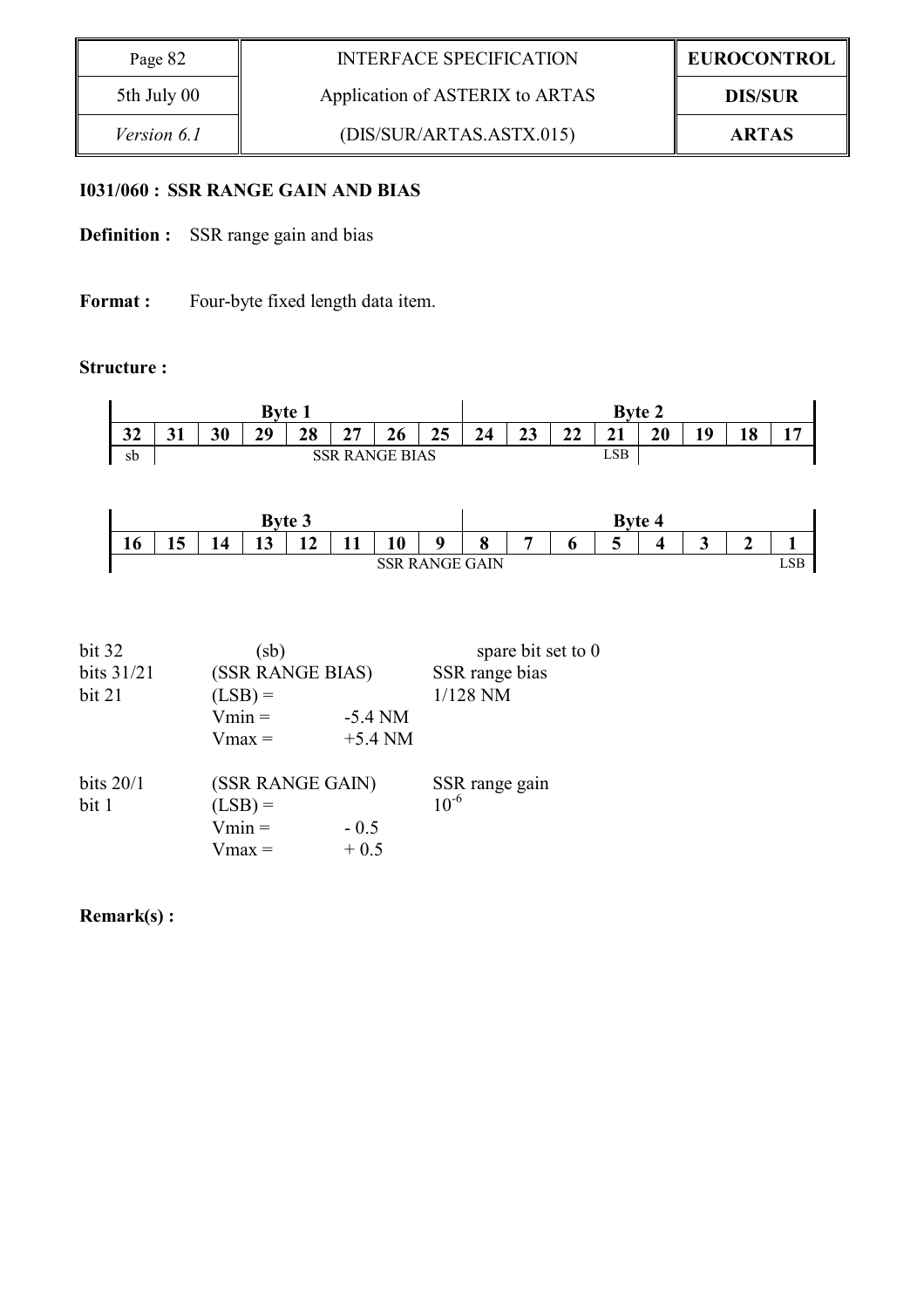EUROCONTROL **INTERFACE SPECIFICATION** Page 83

**DIS/SUR** Application of ASTERIX to ARTAS 5th July 00

**ARTAS** (DIS/SUR/ARTAS.ASTX.015) *Version 6.1* 

**I031/070 : SSR AZIMUTH BIAS** 

**Definition :** SSR azimuth bias

Format : Two-byte fixed length data item.

#### **Structure :**

|    | <b>Byte 1</b> |  |          |   |    |    |  |                         | <b>Byte 2</b> |  |   |  |  |  |            |  |
|----|---------------|--|----------|---|----|----|--|-------------------------|---------------|--|---|--|--|--|------------|--|
| πv | 15            |  | 12<br>17 | ി | ▪▪ | 10 |  | О                       | -             |  | ັ |  |  |  |            |  |
|    |               |  |          |   |    |    |  | <b>SSR AZIMUTH BIAS</b> |               |  |   |  |  |  | <b>LSB</b> |  |
|    |               |  |          |   |    |    |  |                         |               |  |   |  |  |  |            |  |
|    |               |  |          |   |    |    |  |                         |               |  |   |  |  |  |            |  |

| bits $16/1$ | (SSR AZIMUTH BIAS) |                                       | SSR azimuth bias                              |
|-------------|--------------------|---------------------------------------|-----------------------------------------------|
| bit 1       | $(LSB) =$          |                                       | $360^{\circ}/(2^{16}) \approx 0.0055^{\circ}$ |
|             | $Vmin =$           | $-180^\circ$                          |                                               |
|             | $V$ max =          | $+180^{\circ} - (360^{\circ}/2^{16})$ |                                               |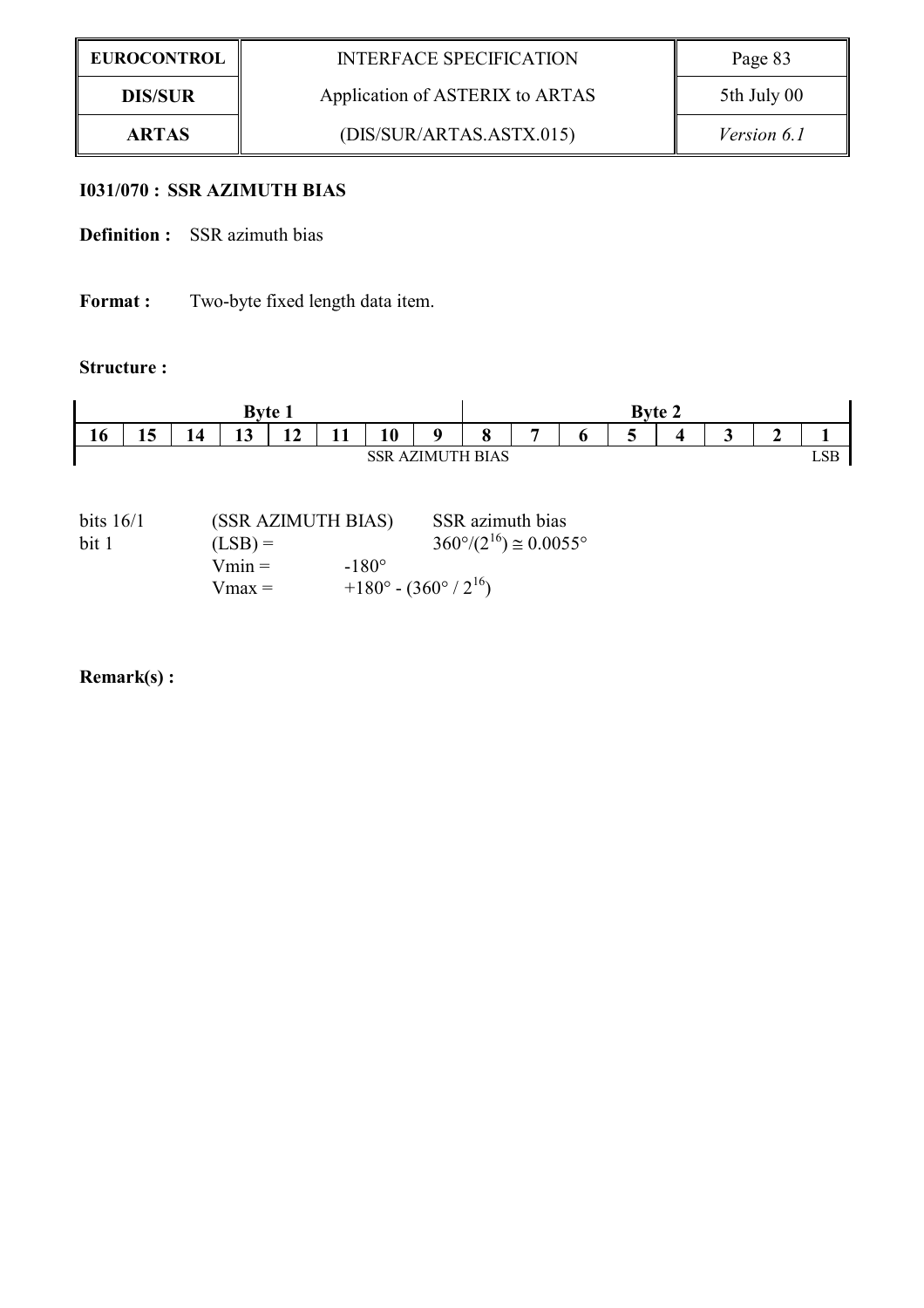Page 84 | **INTERFACE SPECIFICATION** | **EUROCONTROL** 

5th July 00 **Application of ASTERIX to ARTAS DIS/SUR** 

*Version 6.1* (DIS/SUR/ARTAS.ASTX.015) **ARTAS** 

## **I031/080 : PR RANGE GAIN AND BIAS**

**Definition :** PR range gain and bias

Format : Four-byte fixed length data item.

#### **Structure :**

|          |    |    | <b>Byte 1</b> |    |         |               |    |    |    |                    |         | <b>Byte 2</b> |    |    |  |
|----------|----|----|---------------|----|---------|---------------|----|----|----|--------------------|---------|---------------|----|----|--|
| 22<br>JZ | ◡▴ | 30 | 29            | 28 | 27<br>" | 26            | 25 | 24 | 23 | $\mathbf{A}$<br>77 | 21<br>◢ | 20            | 19 | 10 |  |
| sb       |    |    |               |    |         | PR RANGE BIAS |    |    |    |                    | LSB     |               |    |    |  |
|          |    |    |               |    |         |               |    |    |    |                    |         |               |    |    |  |

|                  |   |         | Byte 3        |                      |           |            |               |        |  |   | <b>Byte 4</b> |   |               |
|------------------|---|---------|---------------|----------------------|-----------|------------|---------------|--------|--|---|---------------|---|---------------|
| $\epsilon$<br>10 | ∸ | Δ<br>┸┱ | $\sim$<br>19. | - -<br>┸ <del></del> | <b>II</b> | 1 A<br>1 V |               | Ω<br>О |  | ັ |               | ∸ |               |
|                  |   |         |               |                      |           |            | PR RANGE GAIN |        |  |   |               |   | $\sim$<br>LOD |

| bit 32      | (sb)               |           | spare bit set to 0 |
|-------------|--------------------|-----------|--------------------|
| bits 31/21  | (PR RANGE BIAS)    |           | PR range bias      |
| bit 21      | $(LSB) =$          |           | $1/128$ NM         |
|             | $V_{\text{min}} =$ | $-5.4$ NM |                    |
|             | $V$ max =          | $+5.4$ NM |                    |
| bits $20/1$ | (PR RANGE GAIN)    |           | PR range gain      |
| bit 1       | $(LSB) =$          |           | $10^{-6}$          |
|             | $Vmin =$           | $-0.5$    |                    |
|             | Vmax =             | $+0.5$    |                    |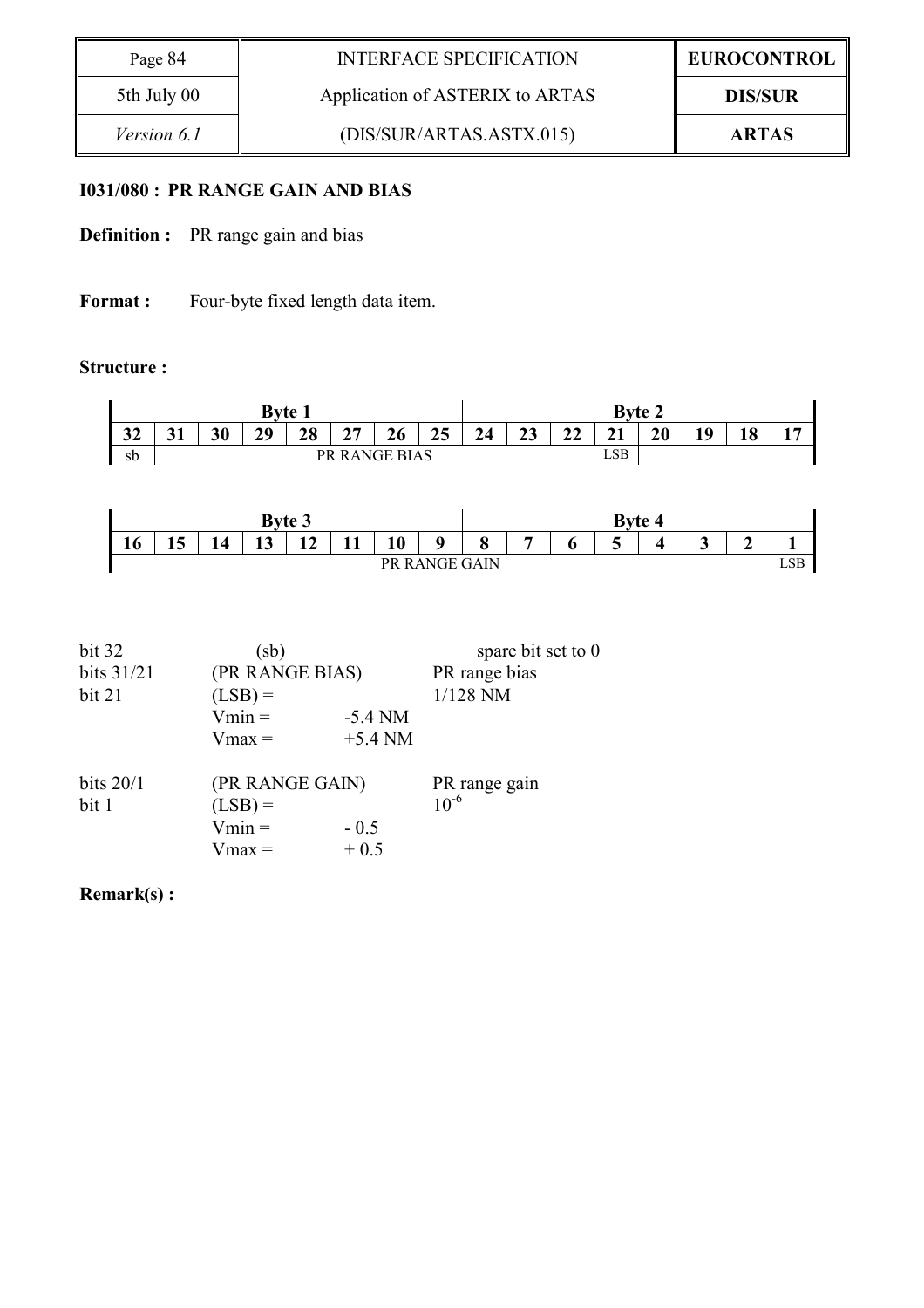**EUROCONTROL** INTERFACE SPECIFICATION Page 85

**DIS/SUR** Application of ASTERIX to ARTAS 5th July 00

**ARTAS** (DIS/SUR/ARTAS.ASTX.015) *Version 6.1* 

## **I031/090 : PR AZIMUTH BIAS**

**Definition :** PR azimuth bias

Format : Two-byte fixed length data item.

#### **Structure :**

| <b>Byte 1</b> |           |               |     |                     |  |    |                 | <b>Byte 2</b> |  |  |   |  |  |  |           |  |
|---------------|-----------|---------------|-----|---------------------|--|----|-----------------|---------------|--|--|---|--|--|--|-----------|--|
| 10            | 1 F<br>15 | $\mathbf{14}$ | 1J. | 12<br>┸ <del></del> |  | 10 |                 | Ω             |  |  | ັ |  |  |  |           |  |
|               |           |               |     |                     |  |    | PR AZIMUTH BIAS |               |  |  |   |  |  |  | <b>SR</b> |  |
|               |           |               |     |                     |  |    |                 |               |  |  |   |  |  |  |           |  |

| bits $16/1$ | (PR AZIMUTH BIAS) |              | PR azimuth bias                               |
|-------------|-------------------|--------------|-----------------------------------------------|
| bit 1       | $(LSB) =$         |              | $360^{\circ}/(2^{16}) \approx 0.0055^{\circ}$ |
|             | $Vmin =$          | $-180^\circ$ |                                               |
|             | $V$ max $=$       |              | +180° - $(360^{\circ}/2^{16})$                |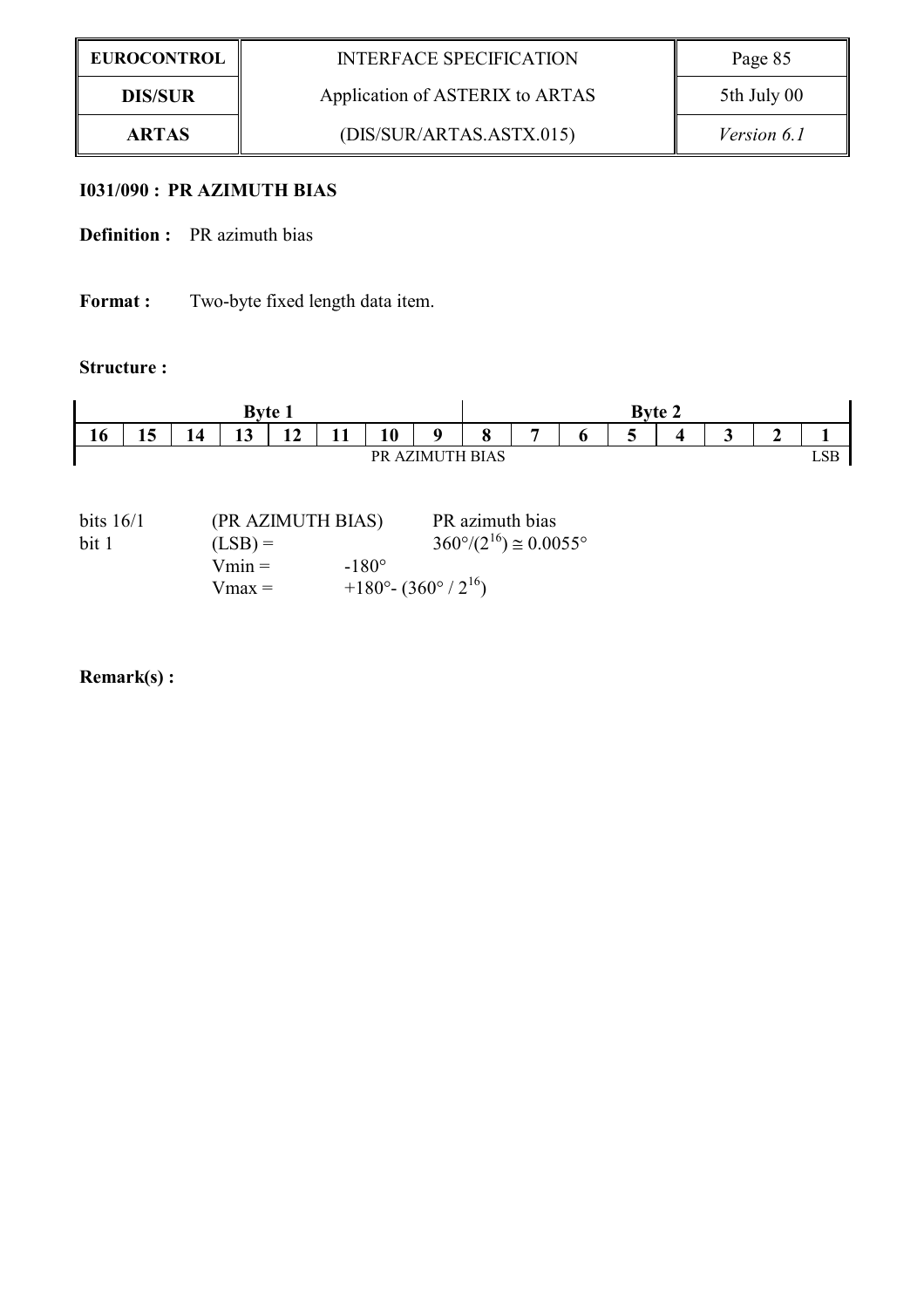| Page 86            | <b>INTERFACE SPECIFICATION</b>  | <b>EUROCONTROL</b> |
|--------------------|---------------------------------|--------------------|
| 5th July 00        | Application of ASTERIX to ARTAS | <b>DIS/SUR</b>     |
| <i>Version 6.1</i> | (DIS/SUR/ARTAS.ASTX.015)        | <b>ARTAS</b>       |

## 3.3 **User Application Profile for the transmission of Sensor information**

The following User Application Profile shown in *Table 4* shall be used for the transmission of Sensor information messages.

| <b>FRN</b> | Data Item | <b>Information</b>               | Length |
|------------|-----------|----------------------------------|--------|
|            | 1031/010  | <b>SERVER IDENTIFICATION TAG</b> |        |
|            | 1031/015  | <b>USER NUMBER</b>               |        |
|            | 1031/020  | TIME OF MESSAGE                  |        |
|            | 1031/030  | <b>SENSOR IDENTIFICATION TAG</b> |        |
|            | 1031/040  | <b>SENSOR STATUS</b>             |        |
| 6          | 1031/050  | TIME STAMPING BIAS               |        |
|            | 1031/060  | SSR RANGE GAIN AND BIAS          |        |
| <b>FX</b>  |           | Field extension indicator        |        |
|            |           |                                  |        |
|            | 1031/070  | <b>SSR AZIMUTH BIAS</b>          |        |

|  |  | Table 4 - Sensor Information (CAT 031) UAP |  |  |  |
|--|--|--------------------------------------------|--|--|--|
|--|--|--------------------------------------------|--|--|--|

| 8  | 1031/070                 | <b>SSR AZIMUTH BIAS</b>   |  |
|----|--------------------------|---------------------------|--|
| 9  | 1031/080                 | PR RANGE GAIN AND BIAS    |  |
| 10 | 1031/090                 | PR AZIMUTH BIAS           |  |
| 11 | $\overline{\phantom{0}}$ |                           |  |
| 12 | -                        |                           |  |
| 13 | -                        |                           |  |
| 14 | -                        |                           |  |
| FX | -                        | Field extension indicator |  |

In the above table, the third column gives the format and the length of each Data Item.

- . A stand-alone figure indicates the byte-count of a fixed length Data item,
- . j+(nxi) indicates a variable length Data item comprising a first part of j-bytes followed by an extension of up to n times i-bytes (n determined by the amount of information to be transmitted),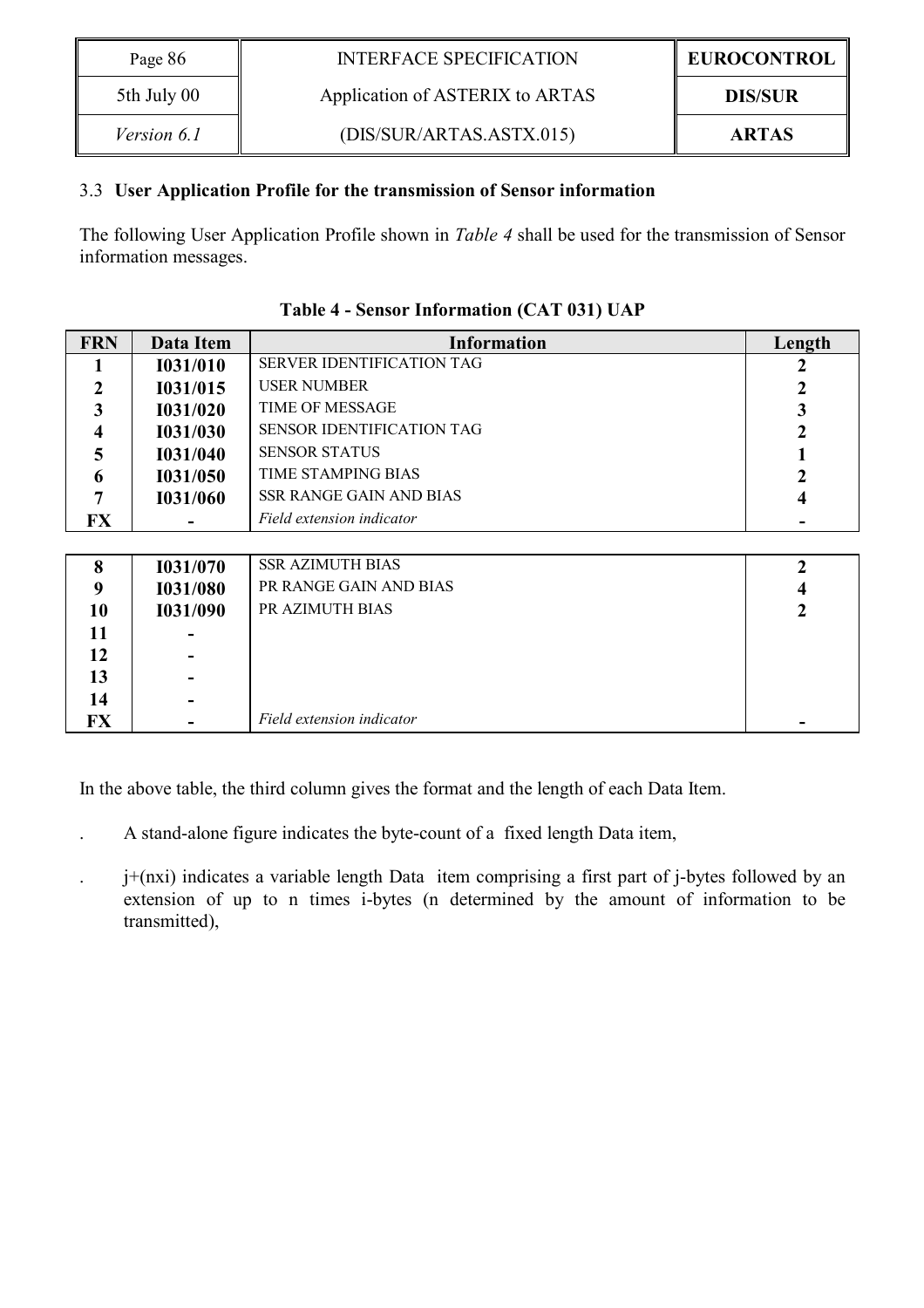| <b>EUROCONTROL</b> | <b>INTERFACE SPECIFICATION</b>  | Page 87            |
|--------------------|---------------------------------|--------------------|
| <b>DIS/SUR</b>     | Application of ASTERIX to ARTAS | 5th July 00        |
| <b>ARTAS</b>       | (DIS/SUR/ARTAS.ASTX.015)        | <i>Version 6.1</i> |

## 3.4 **Encoding recommendations**

1. Data Item 031/010 (SERVER IDENTIFICATION TAG) will have to be transmitted to identify the data source in the frame of a broadcast service.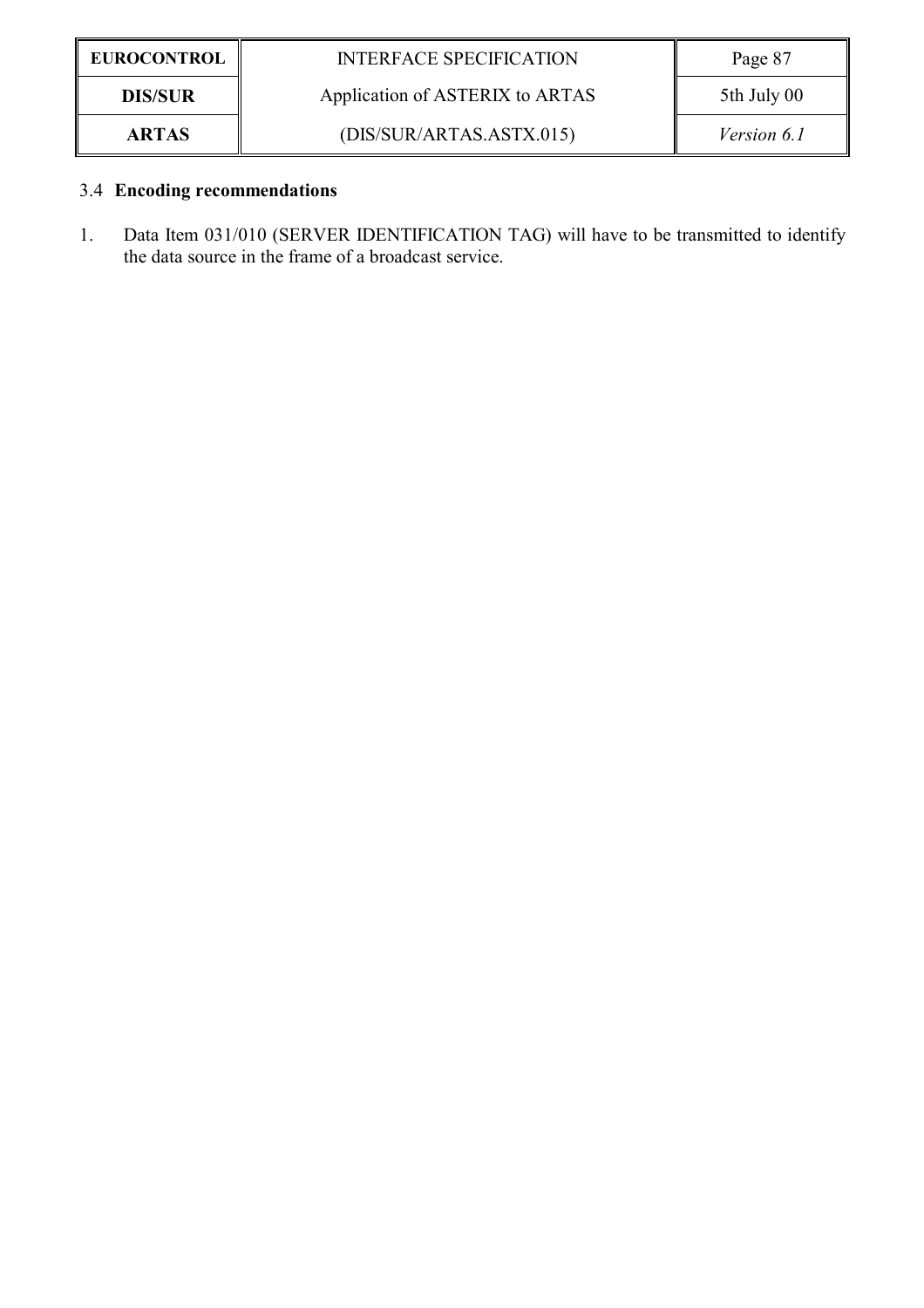5th July 00 Application of ASTERIX to ARTAS **DIS/SUR** 

Page 88 | **INTERFACE SPECIFICATION** | EUROCONTROL

*Version 6.1* (DIS/SUR/ARTAS.ASTX.015) **ARTAS** 

## 4 **LAYOUT OF MESSAGES PROVIDED BY USERS TO ARTAS**

The data CATEGORY 032 is used for the transmission of data from Users to ARTAS. Such information will be related to the so-called track *enrichment*, i.e. the addition of supplementary information to the ARTAS Radar Tracks.

The messages may only be sent to ARTAS in the point to point mode.

Up to now, only one type of system is concerned : the Flight Plan Data Processing System(s) that will provide ARTAS with the so-called Minipln(s), used for the track labelling.

In the future, examples of other data-sources of interest for the ARTAS community could be :

- . ADS (Automatic Dependent Surveillance) providing complementary surveillance information,
- . STCA (Short term Conflict Alert) or MSAW (Minimum Safe Altitude Warning) providing alerts,
- . Mode-S data-link providing e.g. aircraft panel derived information.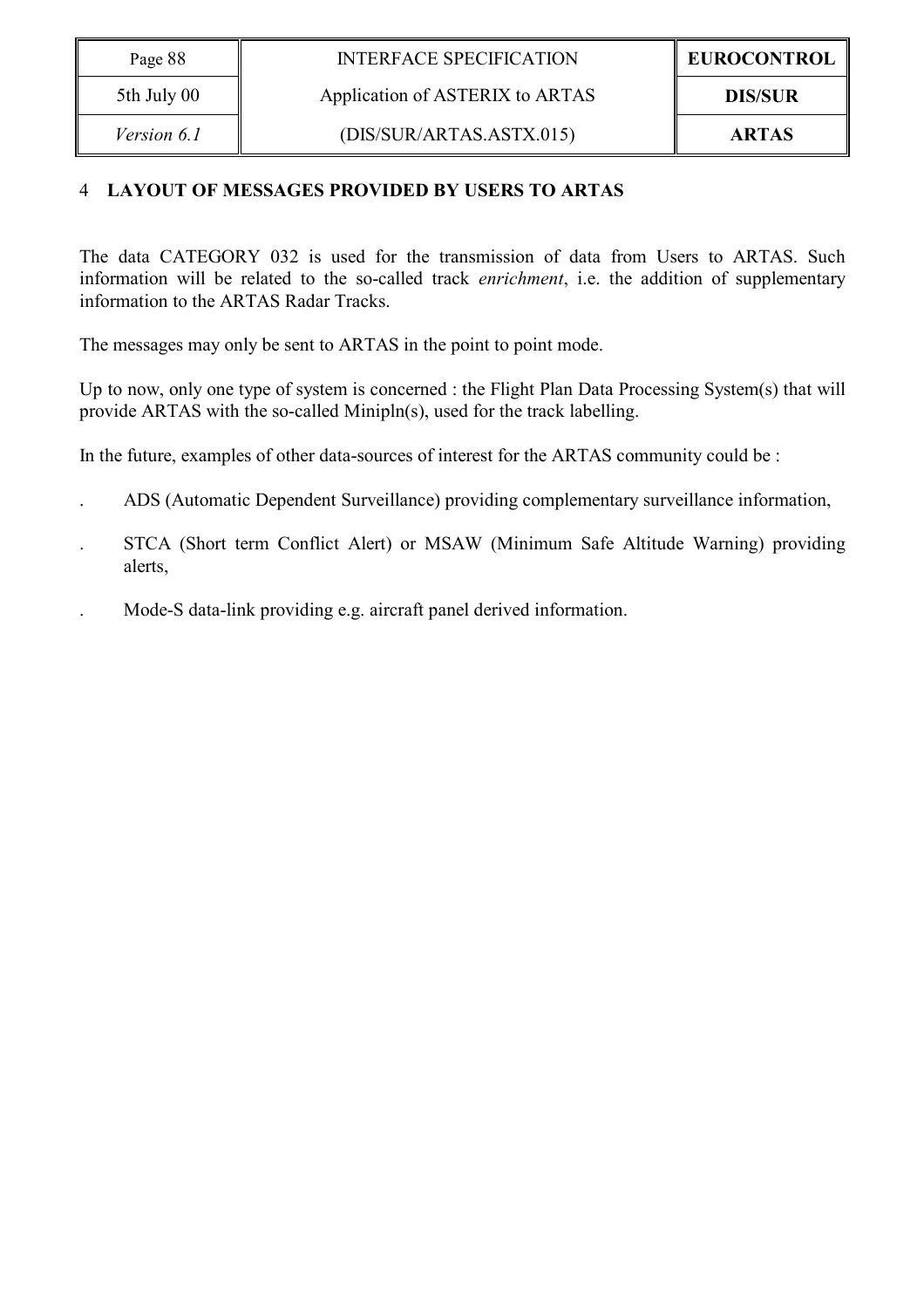| <b>EUROCONTROL</b> | <b>INTERFACE SPECIFICATION</b>  | Page 89            |
|--------------------|---------------------------------|--------------------|
| <b>DIS/SUR</b>     | Application of ASTERIX to ARTAS | 5th July 00        |
| <b>ARTAS</b>       | (DIS/SUR/ARTAS.ASTX.015)        | <i>Version 6.1</i> |

## 4.1 **List of Data Items of CATEGORY 032**

The data items which shall be used for the transmission of information by users to ARTAS shall be that defined in *Table 5* and described in the following pages.

| Data Item     |                                     |                     |
|---------------|-------------------------------------|---------------------|
| Reference     | <b>Description</b>                  | <b>System Units</b> |
| <b>Number</b> |                                     |                     |
| 1032/010      | <b>SERVER IDENTIFICATION TAG</b>    | <b>N.A.</b>         |
| 1032/015      | <b>USER NUMBER</b>                  | N.A.                |
| 1032/018      | DATA SOURCE IDENTIFICATION TAG      | <b>N.A.</b>         |
| 1032/020      | TIME OF MESSAGE                     | 1/128s              |
| 1032/035      | TYPE OF MESSAGE                     | <b>N.A.</b>         |
| 1032/040      | <b>TRACK NUMBER</b>                 | <b>N.A.</b>         |
| 1032/050      | <b>ARTAS TRACK NUMBER</b>           | <b>N.A.</b>         |
| 1032/060      | TRACK MODE 3/A                      | <b>N.A.</b>         |
| 1032/400      | <b>CALLSIGN</b>                     | <b>N.A.</b>         |
| 1032/410      | <b>PLN NUMBER</b>                   | <b>N.A.</b>         |
| 1032/420      | <b>FLIGHT CATEGORY</b>              | N.A.                |
| 1032/430      | <b>TYPE OF AIRCRAFT</b>             | N.A.                |
| 1032/435      | <b>CATEGORY OF TURBULENCE</b>       | <b>N.A.</b>         |
| 1032/440      | DEPARTURE AIRPORT                   | <b>N.A.</b>         |
| 1032/450      | <b>DESTINATION AIRPORT</b>          | <b>N.A.</b>         |
| 1032/460      | <b>ALLOCATED SSR CODES</b>          | <b>N.A.</b>         |
| 1032/480      | <b>CURRENT CLEARED FLIGHT LEVEL</b> | $1/4$ FL            |
| 1032/490      | <b>CURRENT CONTROL POSITION</b>     | <b>N.A.</b>         |

**Table 5 - Data Items of Category 032** 

N.A. = Not Applicable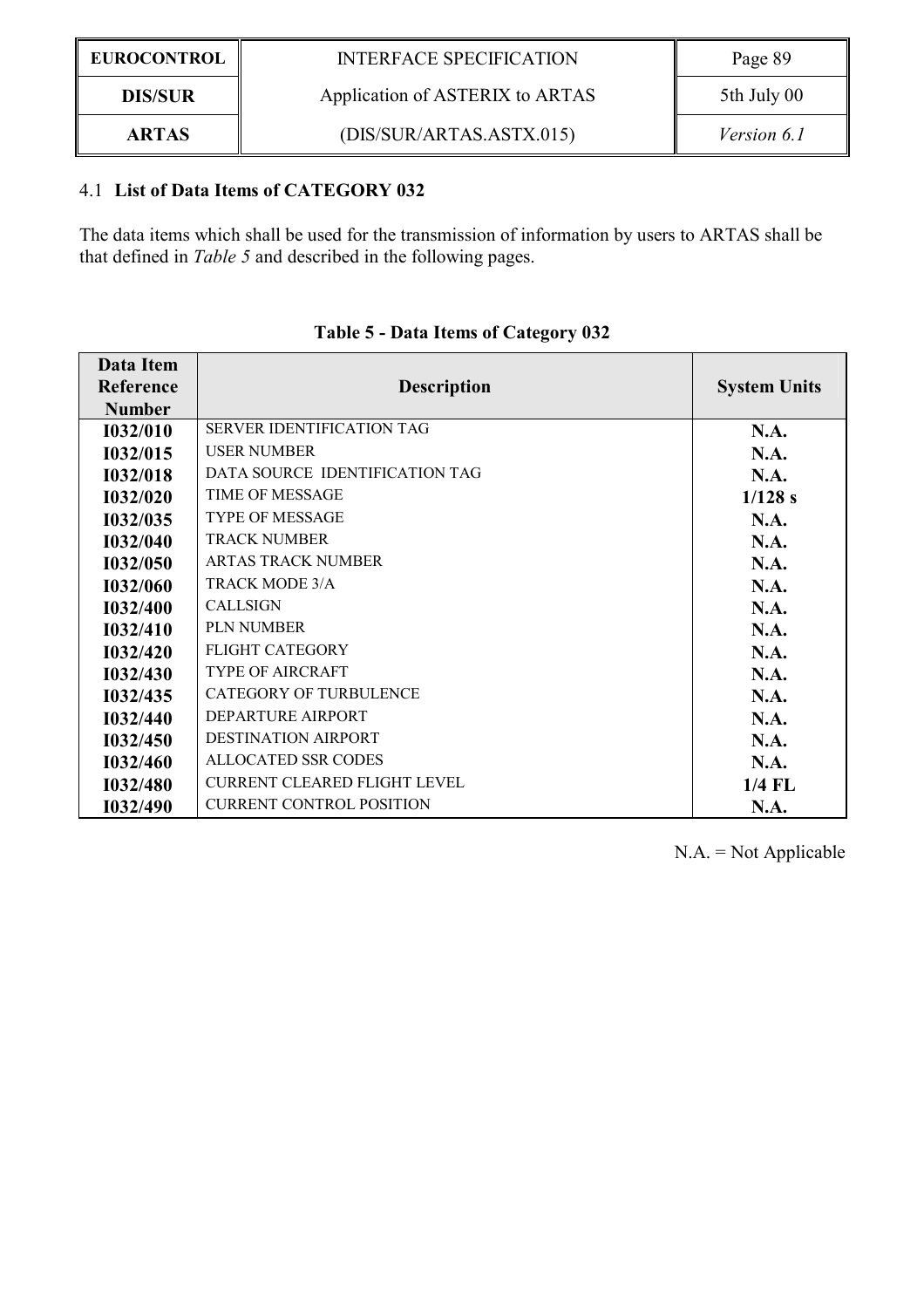| Page 90            | <b>INTERFACE SPECIFICATION</b>  | <b>EUROCONTROL</b> |
|--------------------|---------------------------------|--------------------|
| 5th July 00        | Application of ASTERIX to ARTAS | <b>DIS/SUR</b>     |
| <i>Version 6.1</i> | (DIS/SUR/ARTAS.ASTX.015)        | <b>ARTAS</b>       |

# 4.2 **Description of Data Items of CATEGORY 032**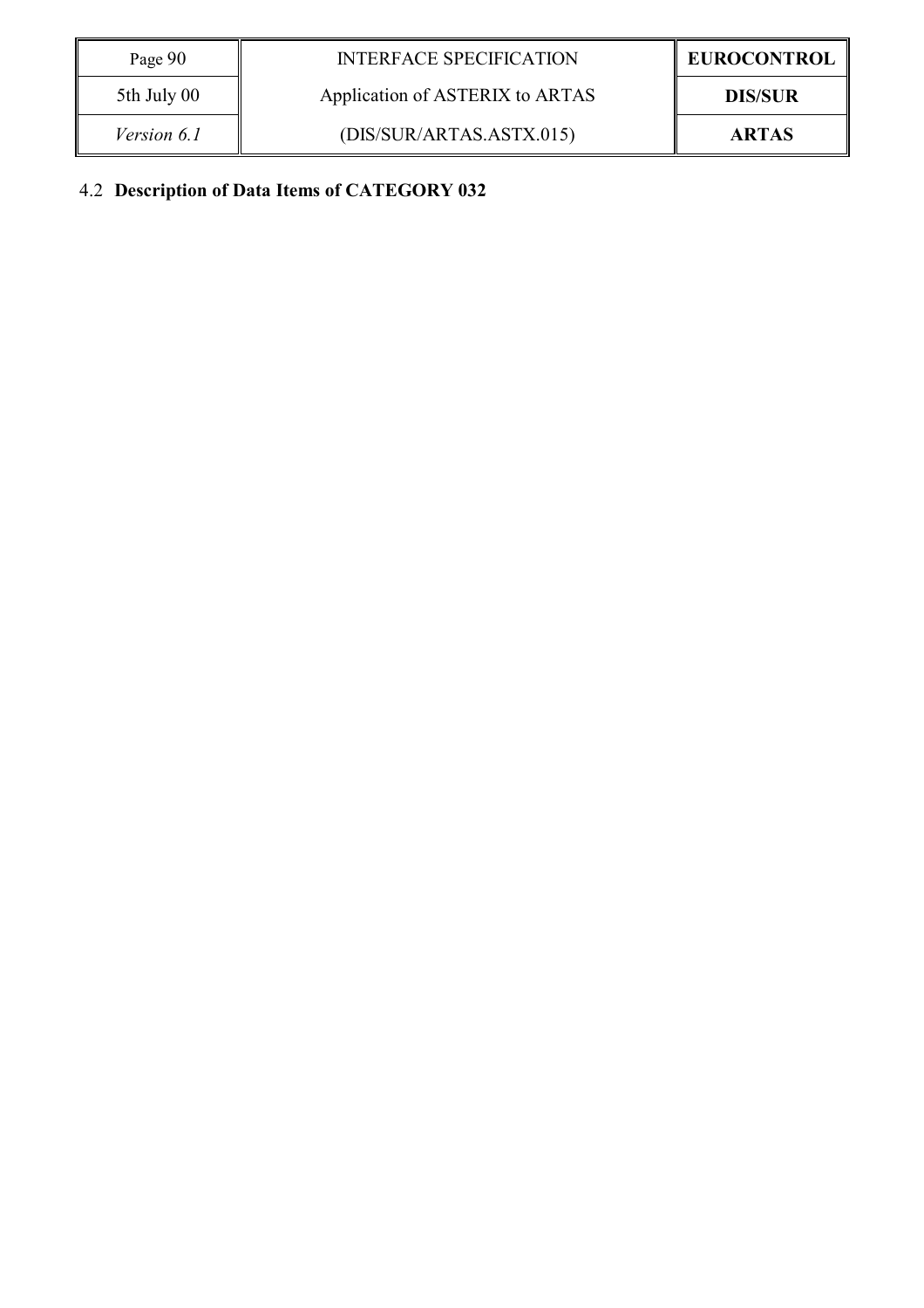| <b>EUROCONTROL</b> | <b>INTERFACE SPECIFICATION</b>  | Page 91            |  |  |
|--------------------|---------------------------------|--------------------|--|--|
| <b>DIS/SUR</b>     | Application of ASTERIX to ARTAS | 5th July 00        |  |  |
| <b>ARTAS</b>       | (DIS/SUR/ARTAS.ASTX.015)        | <i>Version 6.1</i> |  |  |

#### **I032/010 : SERVER IDENTIFICATION TAG**

**Definition :** Identification of the Server of track information.

Format : Two-byte fixed length data item.

#### **Structure :**

|            |           |       |    | <b>Byte 1</b> |            |                                            |   |   |   | Byte 2 |            |   |  |
|------------|-----------|-------|----|---------------|------------|--------------------------------------------|---|---|---|--------|------------|---|--|
|            | 16        | 15    | 14 | 13            | 12         | 10                                         | 9 | 8 | 6 | 5      | 4          | 3 |  |
|            |           |       |    |               | <b>SAC</b> |                                            |   |   |   |        | <b>SIC</b> |   |  |
|            |           |       |    |               |            |                                            |   |   |   |        |            |   |  |
|            |           |       |    |               |            |                                            |   |   |   |        |            |   |  |
|            | bits 16/9 | (SAC) |    |               |            | Source Area Code $(0 \rightarrow 255)$     |   |   |   |        |            |   |  |
|            |           |       |    |               |            |                                            |   |   |   |        |            |   |  |
| bits $8/1$ |           | (SIC) |    |               |            | Source Identity Code $(0 \rightarrow 255)$ |   |   |   |        |            |   |  |

**Remark(s) :** In the case of miniplan exchange between ARTAS units, the Server Identification Tag corresponds to the sender of the miniplan.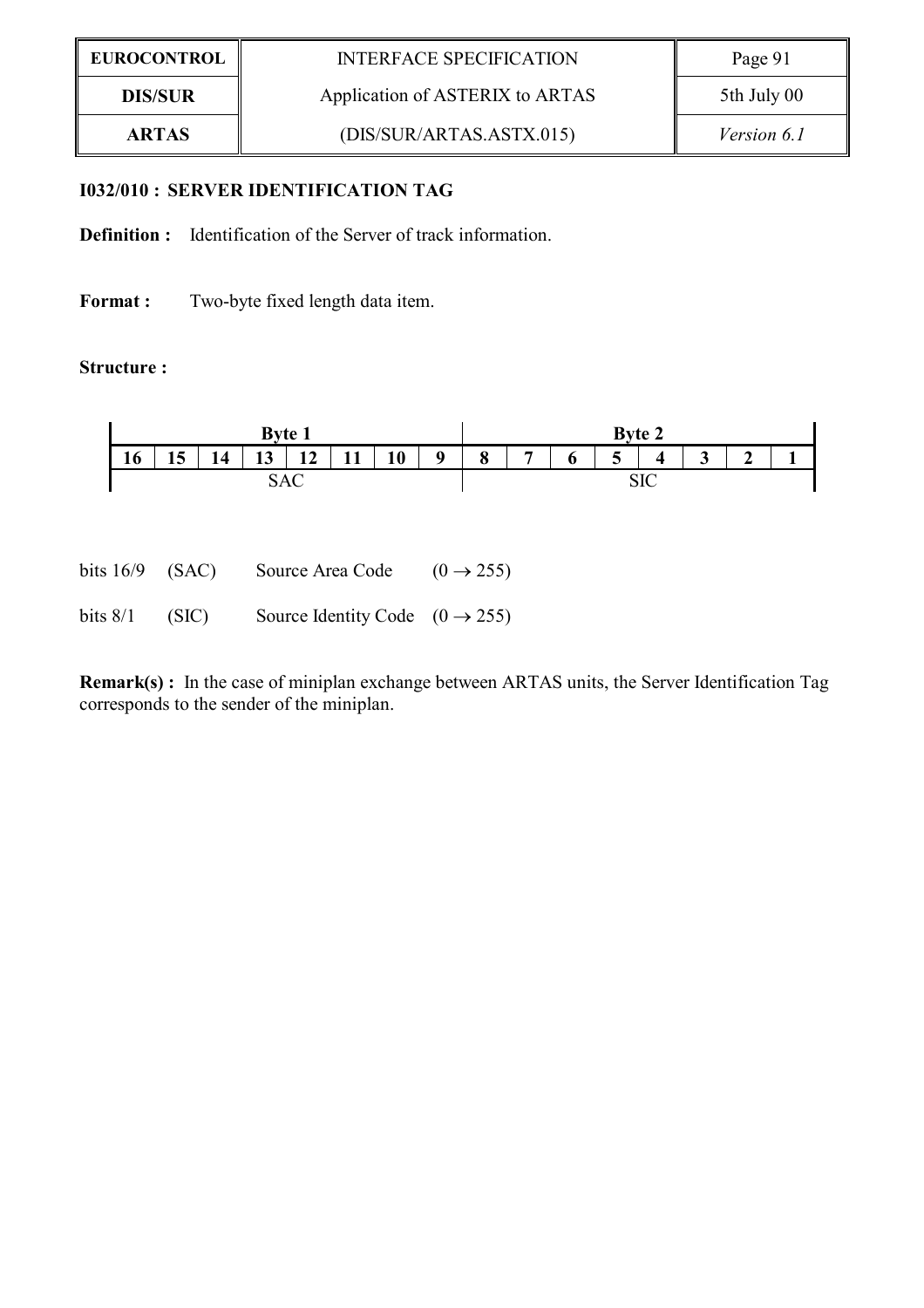Page 92 | INTERFACE SPECIFICATION | EUROCONTROL

5th July 00 Application of ASTERIX to ARTAS **DIS/SUR** 

*Version 6.1* (DIS/SUR/ARTAS.ASTX.015) **ARTAS** 

#### **I032/015 : USER NUMBER**

**Definition :** Identification of the User of track information

**Format :** Two-byte fixed length data item.

**Structure :** 

| <b>Byte</b> |   |                |             |                      |          |    |   |                   | <b>Byte</b> | e |                               |  |                     |  |
|-------------|---|----------------|-------------|----------------------|----------|----|---|-------------------|-------------|---|-------------------------------|--|---------------------|--|
| 10          | ∸ | $\Lambda$<br>∸ | 1. 1<br>19. | . .<br>┸ <del></del> | -4<br>11 | 10 | Q | $\mathbf{o}$<br>O |             | o | $\overline{\phantom{0}}$<br>ັ |  | $\overline{ }$<br>∸ |  |
|             |   |                |             |                      |          |    |   |                   |             |   |                               |  |                     |  |

bits 16/1 (USER NUMBER) User number  $(0 \rightarrow 16 \#$ FFFF#)

**Remark(s) :** The User numbers are predefined in the User registration data base of the ARTAS Unit to which the User wants to connect.

In the case of miniplan exchange between ARTAS units, the User Number corresponds to the receiver of the miniplan.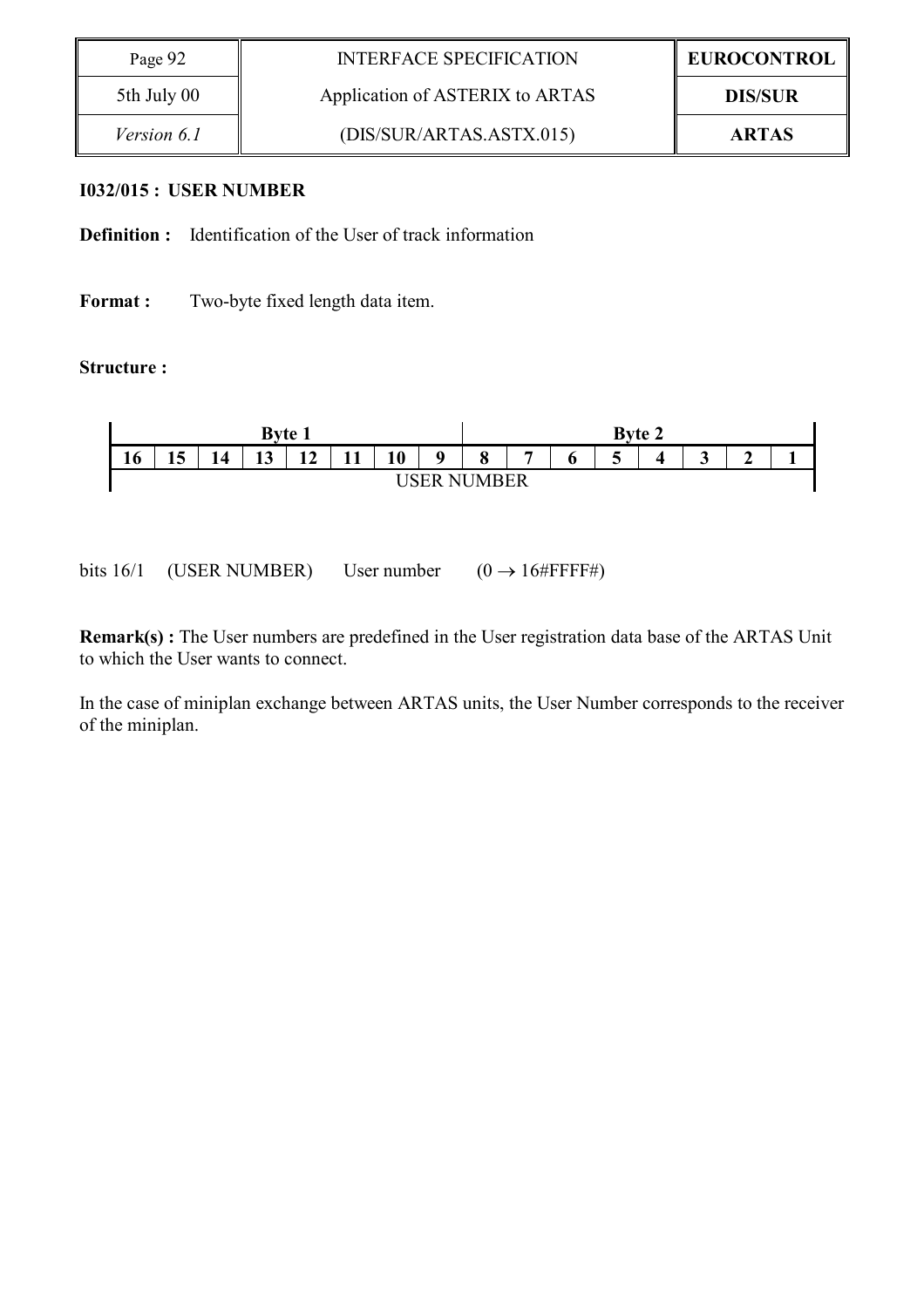| <b>EUROCONTROL</b> | <b>INTERFACE SPECIFICATION</b>  | Page 93            |  |  |
|--------------------|---------------------------------|--------------------|--|--|
| <b>DIS/SUR</b>     | Application of ASTERIX to ARTAS | 5th July 00        |  |  |
| ARTAS              | (DIS/SUR/ARTAS.ASTX.015)        | <i>Version 6.1</i> |  |  |

#### **I032/018 : DATA SOURCE IDENTIFICATION TAG**

- **Definition :** Identification of the data source (system) from which the information contained in the message was originated.
- **Format :** Two-byte fixed length data item.

#### **Structure :**

| <b>Byte 1</b>                                                            |  |  |  |  |  |  | <b>Byte 2</b> |                |   |                                |          |   |        |  |
|--------------------------------------------------------------------------|--|--|--|--|--|--|---------------|----------------|---|--------------------------------|----------|---|--------|--|
| 10<br><b>P</b><br>13<br>- -<br>Q<br>12<br>14<br>$\mathbf{H}$<br>10<br>15 |  |  |  |  |  |  | 8             | $\mathbf{r}$   | o | $\overline{ }$<br>$\mathbf{c}$ | $\Delta$ | ັ | ∼<br>◢ |  |
| SAC                                                                      |  |  |  |  |  |  |               | $\alpha$<br>DЦ |   |                                |          |   |        |  |

| bits $16/9$ (SAC) |  | Source Area Code | $(0 \rightarrow 255)$ |
|-------------------|--|------------------|-----------------------|
|-------------------|--|------------------|-----------------------|

|  | bits $8/1$ | (SIC) | Source Identity Code $(0 \rightarrow 255)$ |  |
|--|------------|-------|--------------------------------------------|--|
|--|------------|-------|--------------------------------------------|--|

**Remark(s)**: This item will be used if the system sending the minipln information (i.e. the system which is identified in **I032/015 : USER NUMBER**) is another system than the FPPS from which the minipln information has been received. This will be the case of e.g. an ARTAS unit forwarding minipln information to an adjacent unit.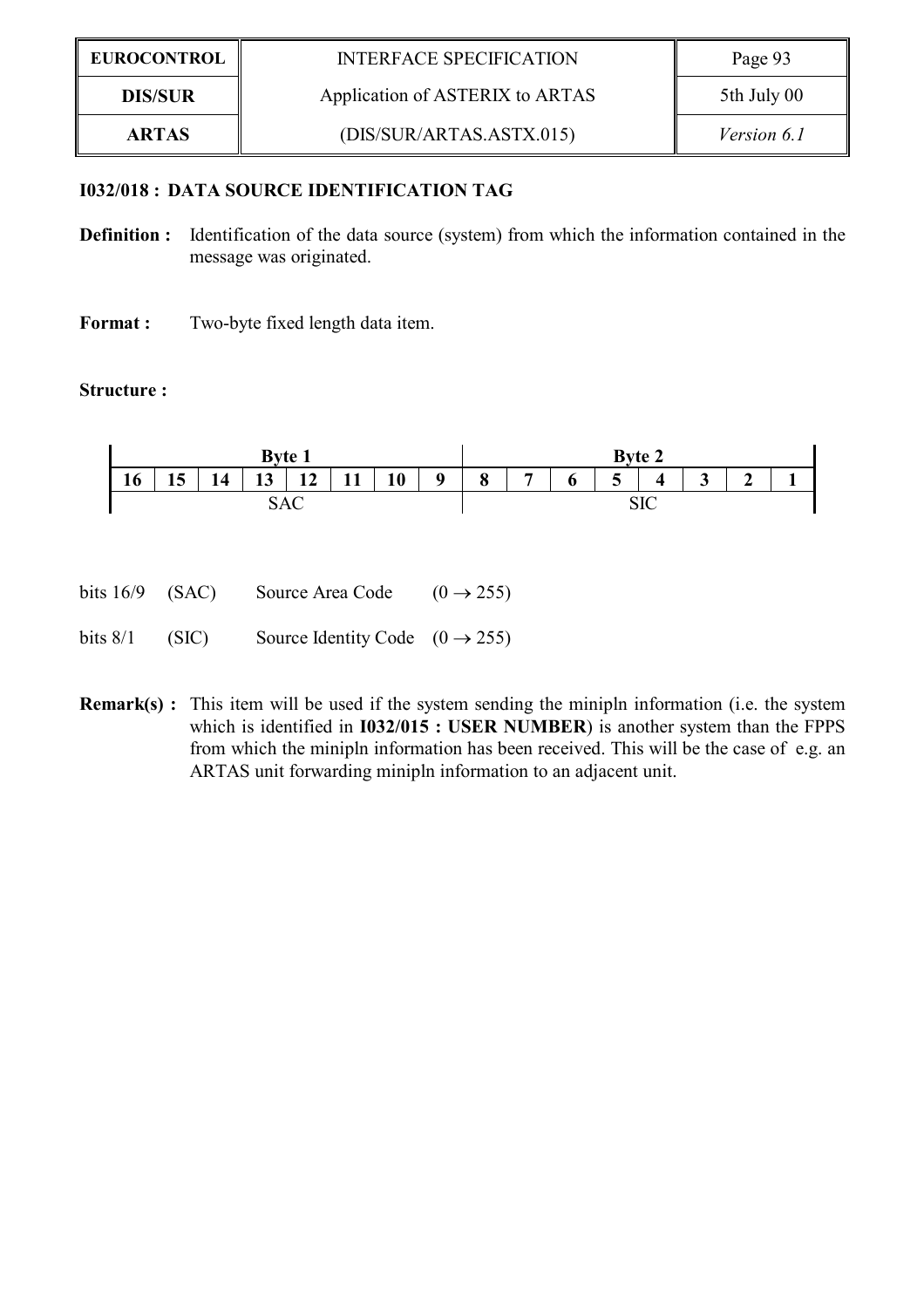| Page 94            | <b>INTERFACE SPECIFICATION</b>  | <b>EUROCONTROL</b> |
|--------------------|---------------------------------|--------------------|
| 5th July 00        | Application of ASTERIX to ARTAS | <b>DIS/SUR</b>     |
| <i>Version 6.1</i> | (DIS/SUR/ARTAS.ASTX.015)        | <b>ARTAS</b>       |

#### **I032/020 : TIME OF MESSAGE**

**Definition :** Absolute time stamping of the message in the form of elapsed time since last midnight.

**Format :** Three-byte fixed length data item.

#### **Structure :**



bit 1 (LSB)  $(2E-7) s = 1/128 s$ 

**Remark(s) :** This time is given at an application level (e.g. time at which a message is filled, or time at which a served track is extrapolated), and not at the communication level (i.e. not the time at which the data-block containing the tracks is sent).

The time of the day value is reset to 0 at every midnight.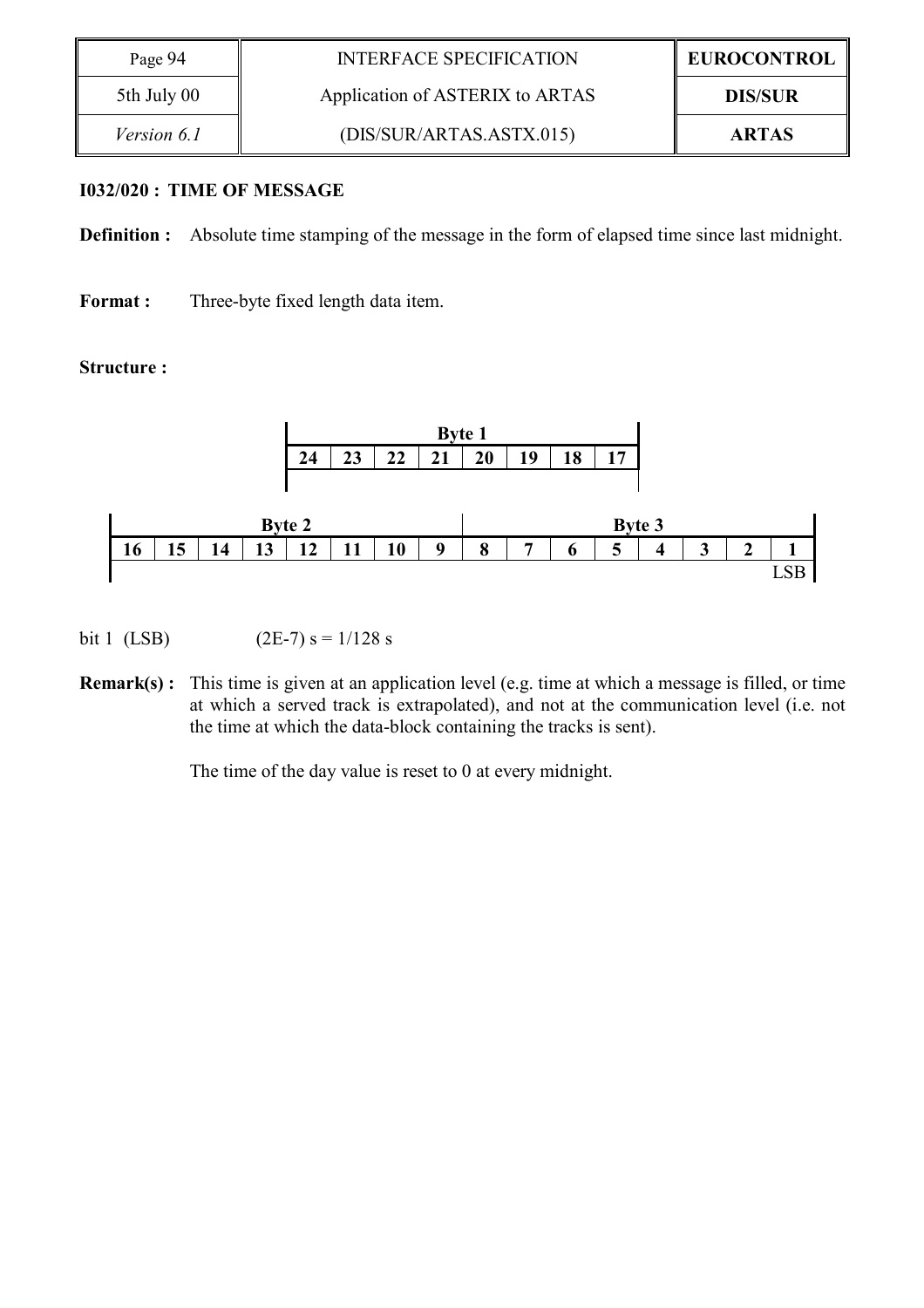| <b>EUROCONTROL</b> | INTERFACE SPECIFICATION         | Page 95            |
|--------------------|---------------------------------|--------------------|
| <b>DIS/SUR</b>     | Application of ASTERIX to ARTAS | 5th July 00        |
| <b>ARTAS</b>       | (DIS/SUR/ARTAS.ASTX.015)        | <i>Version 6.1</i> |

#### **I032/035 : TYPE OF MESSAGE**

- **Definition :** This data item allows for a more convenient handling of the message at the receiver side by further defining the type of transaction.
- **Format :** One-byte fixed length data item.

#### **Structure :**

| <b>Byte 1</b> |           |  |  |                        |  |  |  |  |  |
|---------------|-----------|--|--|------------------------|--|--|--|--|--|
|               |           |  |  |                        |  |  |  |  |  |
|               | $\Lambda$ |  |  | 112 E<br>ш<br>$\Delta$ |  |  |  |  |  |

- bits 8/5 (FAMILY) to which the message belongs (0 to 15),
- bits 4/1 (NATURE) of the message (within its FAMILY) (0 to 15).

#### FAMILY =  $1$  : information sent by a FPPS :

| $(NATURE) =$ |   | Flight Plan to track initial correlation |
|--------------|---|------------------------------------------|
|              | 2 | Minipln update                           |
|              | 3 | End of correlation                       |
|              | 4 | Minipln Cancellation                     |

**Remark(s) :** The composition of the messages are described by the UAP attached to each FAMILY.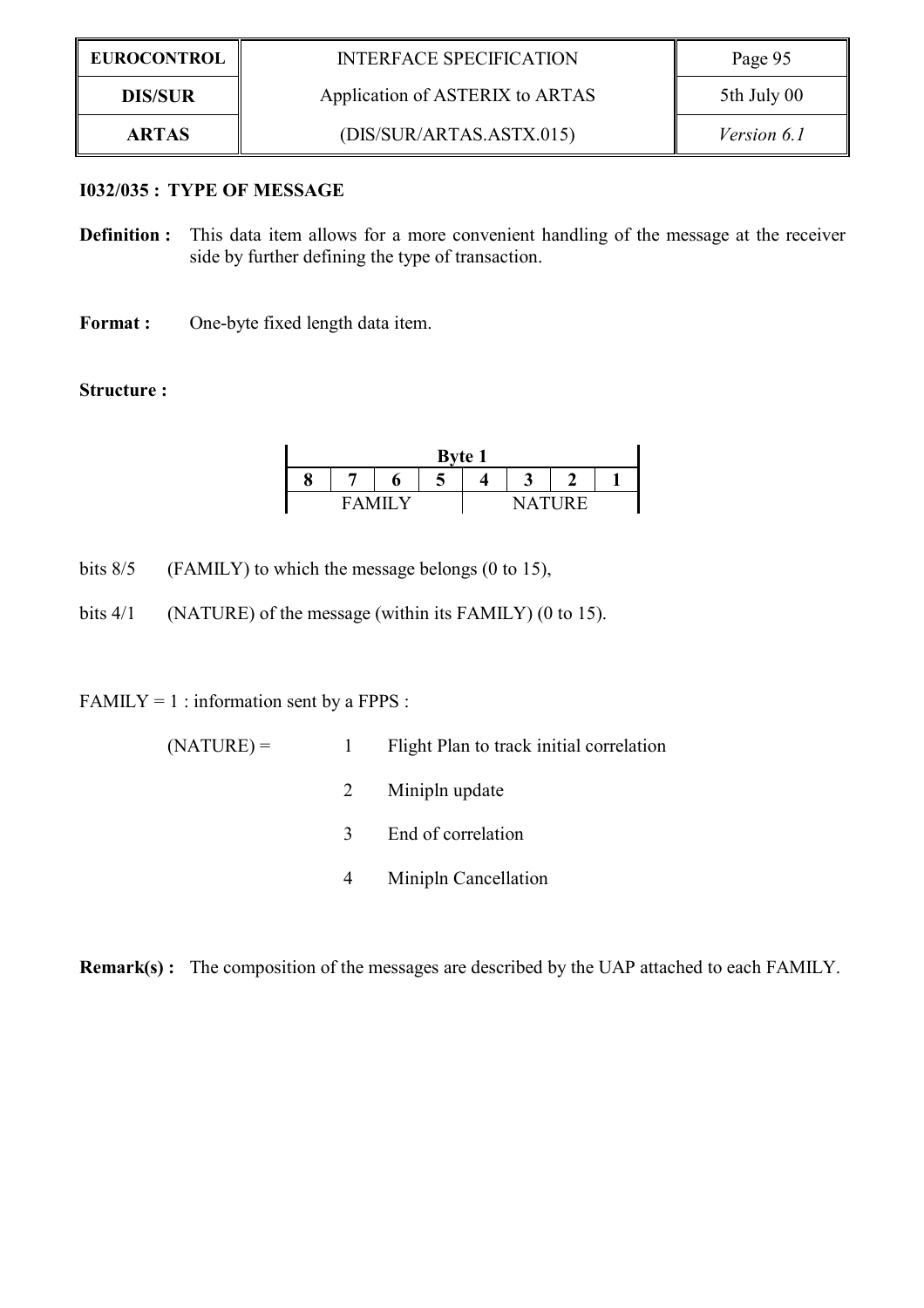Page 96 | **INTERFACE SPECIFICATION** | EUROCONTROL

5th July 00 Application of ASTERIX to ARTAS **DIS/SUR** 

*Version 6.1* **COIS/SUR/ARTAS.ASTX.015) ARTAS** 

#### **I032/040 : TRACK NUMBER**

**Definition :** Identification of an ARTAS track (track number)

**Format :** Two-byte fixed length data item

#### **Structure :**

|        |    |                     |    | <b>Byte 1</b> |             |  |    |   | <b>Byte 2</b>       |                     |   |   |                                                                                       |  |  |  |
|--------|----|---------------------|----|---------------|-------------|--|----|---|---------------------|---------------------|---|---|---------------------------------------------------------------------------------------|--|--|--|
|        | 16 | 15                  | 14 | 13            | $\mathbf 2$ |  | 10 | Q | 8                   | 7                   | 6 | 5 | 4                                                                                     |  |  |  |
|        |    | sb                  |    | sttn          |             |  |    |   |                     | <b>TRACK NUMBER</b> |   |   |                                                                                       |  |  |  |
|        |    |                     |    |               |             |  |    |   |                     |                     |   |   |                                                                                       |  |  |  |
|        |    | bits $16/14$ (sb) = |    |               |             |  |    |   | spare bits set to 0 |                     |   |   |                                                                                       |  |  |  |
| bit 13 |    | $\text{(sttn)}$ :   |    |               |             |  |    |   |                     |                     |   |   | track numbering indicator, value is changed<br>when the track numbering is restarted. |  |  |  |
|        |    |                     |    |               |             |  |    |   |                     |                     |   |   |                                                                                       |  |  |  |

bits 12/1 (TRACK NUMBER): 0 to 4095

**Remark(s) :** Unlike the ARTAS track number I032/050, the track number does not change when a track enters or leaves an ARTAS Domain of Cooperation. It remains unchanged as long as the track exists.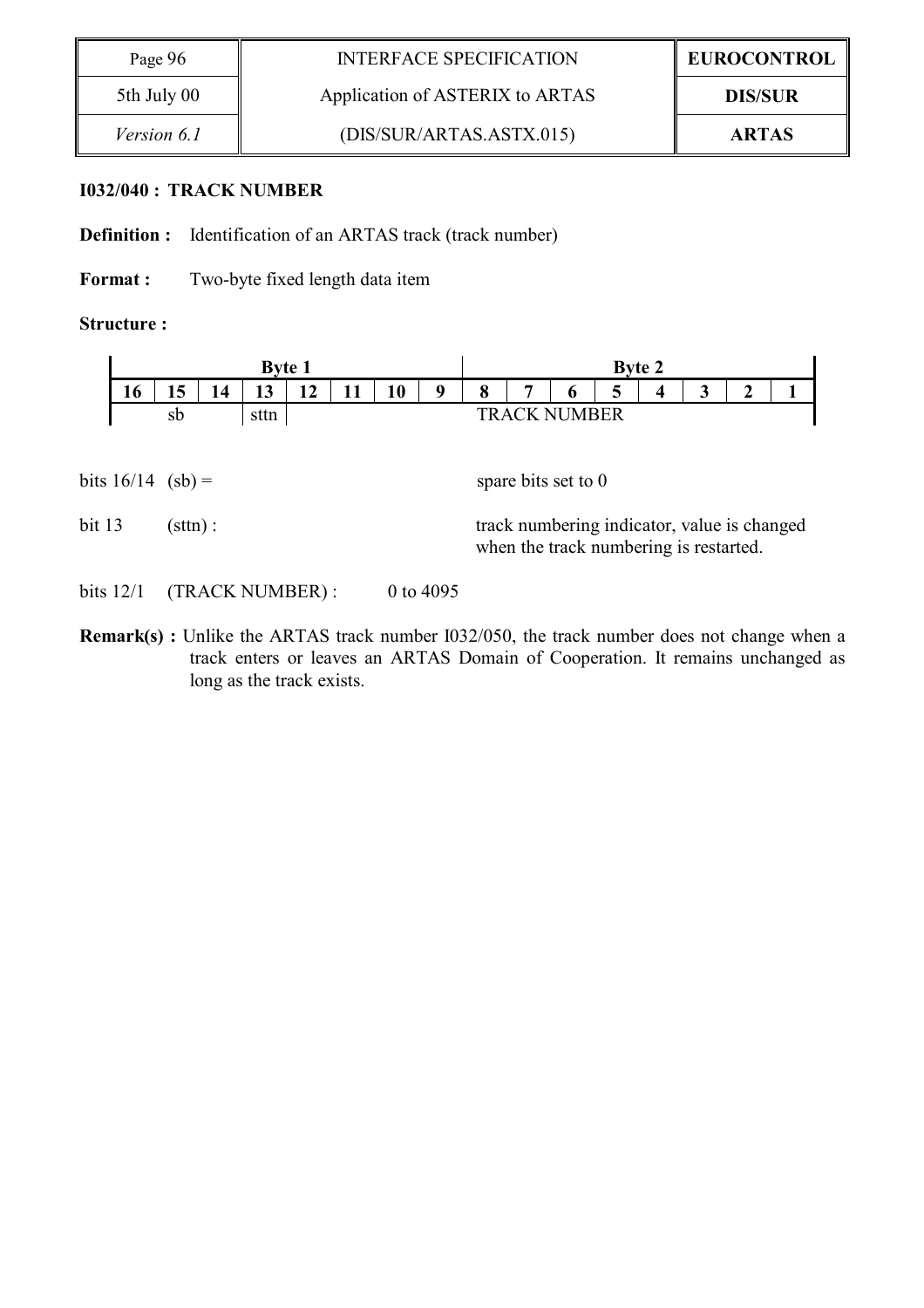| <b>EUROCONTROL</b> | INTERFACE SPECIFICATION         | Page 97            |
|--------------------|---------------------------------|--------------------|
| <b>DIS/SUR</b>     | Application of ASTERIX to ARTAS | 5th July 00        |
| <b>ARTAS</b>       | (DIS/SUR/ARTAS.ASTX.015)        | <i>Version 6.1</i> |

#### **I032/050 : ARTAS TRACK NUMBER**

- **Definition :** Identification of an ARTAS track
- **Format :** Variable length data item comprising a first part of three bytes (Master Track Number), followed by up to 5 extents of three bytes (Slave Track Numbers).

#### **Structure :**

|                            | <b>Byte 1</b> |    |    |    |    |    |    |                                  |  |    |  |               |   |   |  |
|----------------------------|---------------|----|----|----|----|----|----|----------------------------------|--|----|--|---------------|---|---|--|
|                            |               |    |    | 24 | 23 | 22 | 21 | 20                               |  | 18 |  |               |   |   |  |
|                            |               |    |    |    |    |    |    | <b>ARTAS UNIT IDENTIFICATION</b> |  |    |  |               |   |   |  |
|                            |               |    |    |    |    |    |    |                                  |  |    |  |               |   |   |  |
|                            | <b>Byte 2</b> |    |    |    |    |    |    |                                  |  |    |  | <b>Byte 3</b> |   |   |  |
|                            | 15            | 14 | 13 |    |    | 10 |    | 8                                |  | O  |  |               | J | ◠ |  |
| <b>SYSTEM TRACK NUMBER</b> |               |    |    |    |    |    |    |                                  |  |    |  |               |   |   |  |

Each **Local Track Number** (i.e. either a **Master** or a **Slave** Track Number) is composed of the identification of the ARTAS UNIT processing the track together with the relevant SYSTEM TRACK NUMBER (i.e. the number of the track local to the ARTAS Unit in question). Each Local Track Number is unique.

bits 24/17 (ARTAS UNIT IDENTIFICATION): 0 to 255

bits 13/2 (SYSTEM TRACK NUMBER): 0 to 4095

| bit 1 | $(FX) =$ | end of data item           |
|-------|----------|----------------------------|
|       |          | extension into next extent |

The MASTER TRACK NUMBER and the 5 possible extents (SLAVE TRACK NUMBER) are identically composed.

The longer ARTAS Track Numbers (identifying tracks simultaneously processed in 6 adjacent Units numbered a to f) will have the following form :

| UNIT a IDENT | SYSTEM TRACK NUMBER IN UNIT a |  |
|--------------|-------------------------------|--|
| UNIT b IDENT | SYSTEM TRACK NUMBER IN UNIT b |  |
| UNIT c IDENT | SYSTEM TRACK NUMBER IN UNIT c |  |
| UNIT d IDENT | SYSTEM TRACK NUMBER IN UNIT d |  |
| UNIT e IDENT | SYSTEM TRACK NUMBER IN UNIT e |  |
| UNIT fIDENT  | SYSTEM TRACK NUMBER IN UNIT f |  |

**Remark(s) :** The ARTAS UNIT IDENTIFICATION NUMBERS will be given as soon as the systems will be implemented.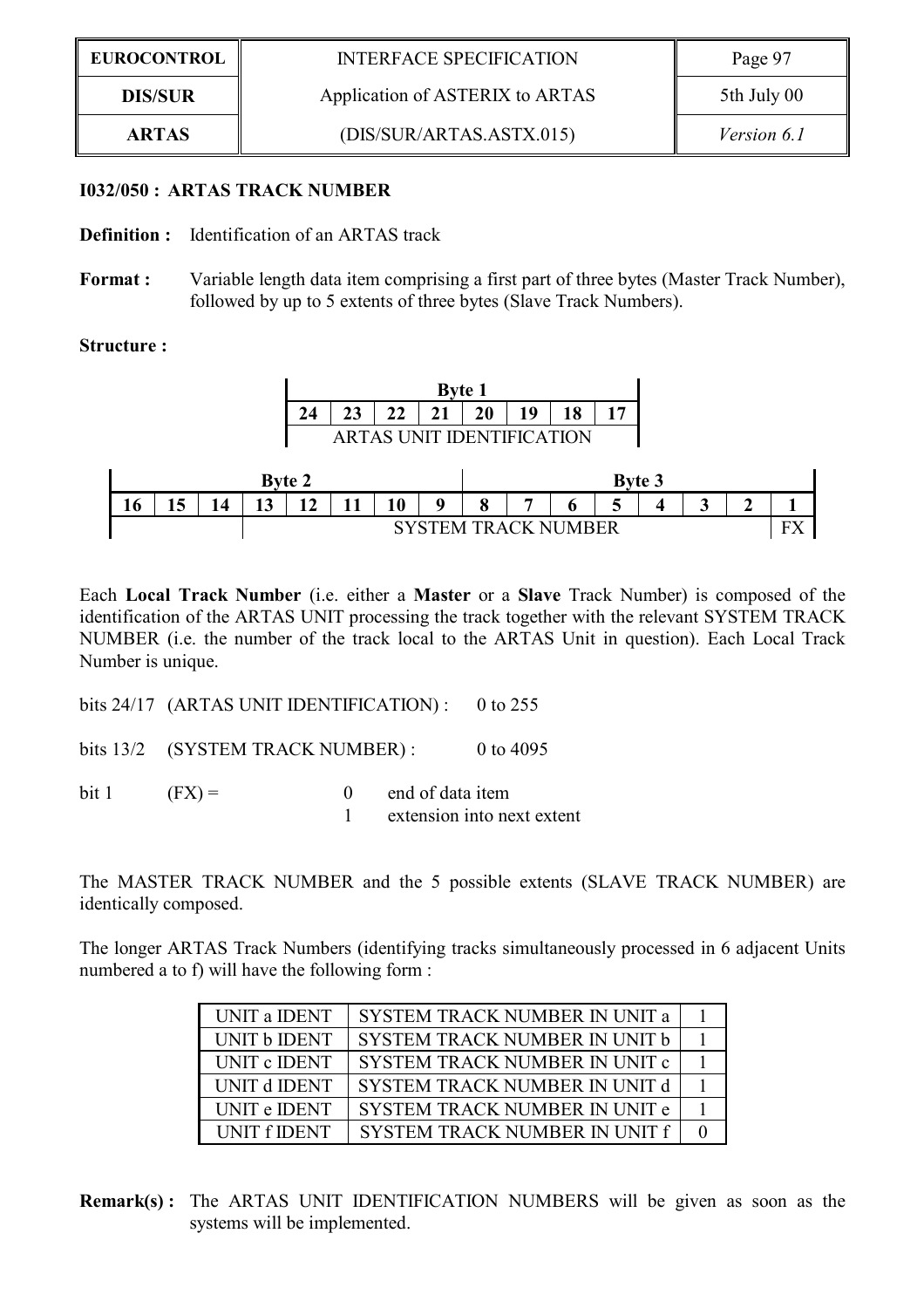Page 98 | **INTERFACE SPECIFICATION EUROCONTROL** 

5th July 00 Application of ASTERIX to ARTAS **DIS/SUR** 

*Version 6.1* (DIS/SUR/ARTAS.ASTX.015) **ARTAS** 

**I032/060 : TRACK MODE 3/A** 

**Definition :** Mode 3/A identity associated to the track

Format : Two-bytes fixed length data item.

**Structure :**

| <b>Byte 1</b>                                                                                                                                                                 |                   |  |  |  |  |                                  | <b>Byte</b><br>e |  |  |  |  |  |  |
|-------------------------------------------------------------------------------------------------------------------------------------------------------------------------------|-------------------|--|--|--|--|----------------------------------|------------------|--|--|--|--|--|--|
| -<br>$\Omega$<br>1 Л<br>0<br>-<br>$\blacksquare$<br>$\blacktriangleleft$<br>$\sim$<br>$\sim$<br>14<br>10<br>o<br>11<br>́<br>1 V<br>⊥◡<br>⊥◡<br>车<br>┸ <i>▙</i><br>v<br>ັ<br>ັ |                   |  |  |  |  |                                  |                  |  |  |  |  |  |  |
|                                                                                                                                                                               | SU<br>$\check{~}$ |  |  |  |  | $\cap$ Tra<br>◡ ・<br>$\check{ }$ |                  |  |  |  |  |  |  |

bit  $16/13$  (sb) spare bits set to 0

bits 12/1 Mode 3/A Code under the form of 4 digits in octal representation :

| bits $12/10$ | : OCT1 = 1st octal digit, |
|--------------|---------------------------|
| bits $9/7$   | : OCT2 = 2nd octal digit, |
| bits $6/4$   | : OCT3 = 3rd octal digit, |
| bits $3/1$   | : OCT4 = 4th octal digit, |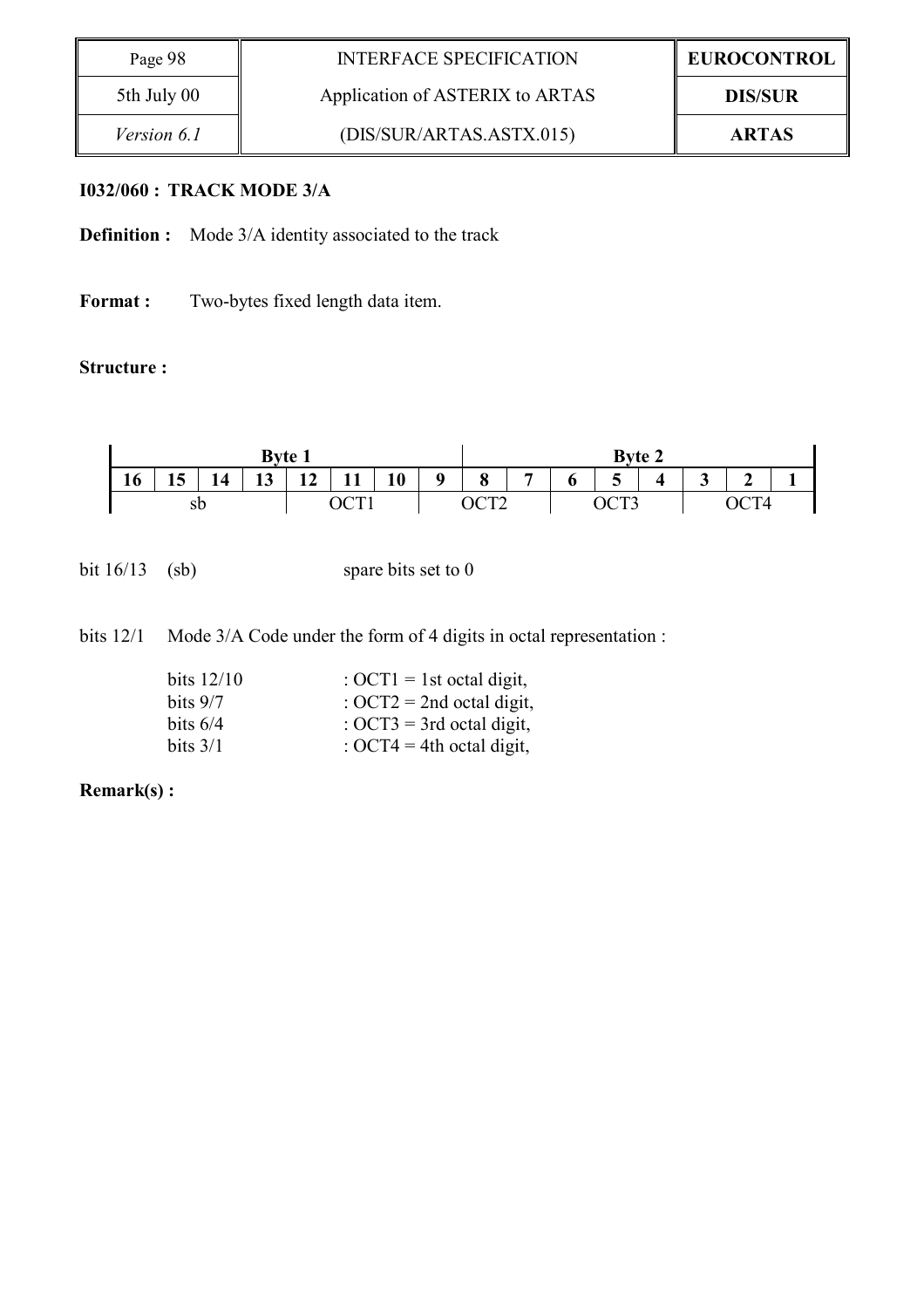| <b>EUROCONTROL</b> | <b>INTERFACE SPECIFICATION</b>  | Page 99            |  |  |
|--------------------|---------------------------------|--------------------|--|--|
| <b>DIS/SUR</b>     | Application of ASTERIX to ARTAS | 5th July 00        |  |  |
| <b>ARTAS</b>       | (DIS/SUR/ARTAS.ASTX.015)        | <i>Version 6.1</i> |  |  |

#### **I032/400 : CALLSIGN**

**Definition :** Callsign (in 7 characters) of an aircraft (provided in the Minipln).

**Format :** Seven-bytes fixed length data item.

#### **Structure :**

| <b>Byte 1</b> |    |    |              |  |    |    |    |  |  |  |  |
|---------------|----|----|--------------|--|----|----|----|--|--|--|--|
| 56            | 55 | 54 | $53 \mid 52$ |  | 51 | 50 | 49 |  |  |  |  |
| Character 1   |    |    |              |  |    |    |    |  |  |  |  |

|                                                                                          |        |    | Byte 2 |             |    |    |    | Byte 3      |    |    |    |             |    |    |    |
|------------------------------------------------------------------------------------------|--------|----|--------|-------------|----|----|----|-------------|----|----|----|-------------|----|----|----|
| 48                                                                                       | 47     | 46 | 45     | 44          | 43 | 42 | 41 | 40          | 39 | 38 | 37 | 36          | 35 | 34 | 33 |
| Character 2                                                                              |        |    |        |             |    |    |    |             |    |    |    | Character 3 |    |    |    |
|                                                                                          |        |    |        |             |    |    |    |             |    |    |    |             |    |    |    |
|                                                                                          | Byte 4 |    |        |             |    |    |    |             |    |    |    |             |    |    |    |
|                                                                                          |        |    |        |             |    |    |    | Byte 5      |    |    |    |             |    |    |    |
| 32                                                                                       | 31     | 30 | 29     | 28          | 27 | 26 | 25 | 24          | 23 | 22 | 21 | 20          | 19 | 18 | 17 |
|                                                                                          |        |    |        | Character 4 |    |    |    | Character 5 |    |    |    |             |    |    |    |
|                                                                                          |        |    |        |             |    |    |    |             |    |    |    |             |    |    |    |
|                                                                                          |        |    |        |             |    |    |    |             |    |    |    |             |    |    |    |
|                                                                                          |        |    | Byte 6 |             |    |    |    | Byte 7      |    |    |    |             |    |    |    |
| 15<br>10<br>8<br>5<br>13<br>12<br>9<br>3<br>$\mathbf 2$<br>16<br>11<br>14<br>7<br>4<br>0 |        |    |        |             |    |    |    |             |    |    |    |             |    |    |    |
| Character 6                                                                              |        |    |        |             |    |    |    | Character 7 |    |    |    |             |    |    |    |

Each one of the seven bytes contains an ASCII Character.

The CALLSIGN is always left adjusted. It contains up to 7 upper-case alphanumeric characters, the remaining character positions (if any) are padded with space characters.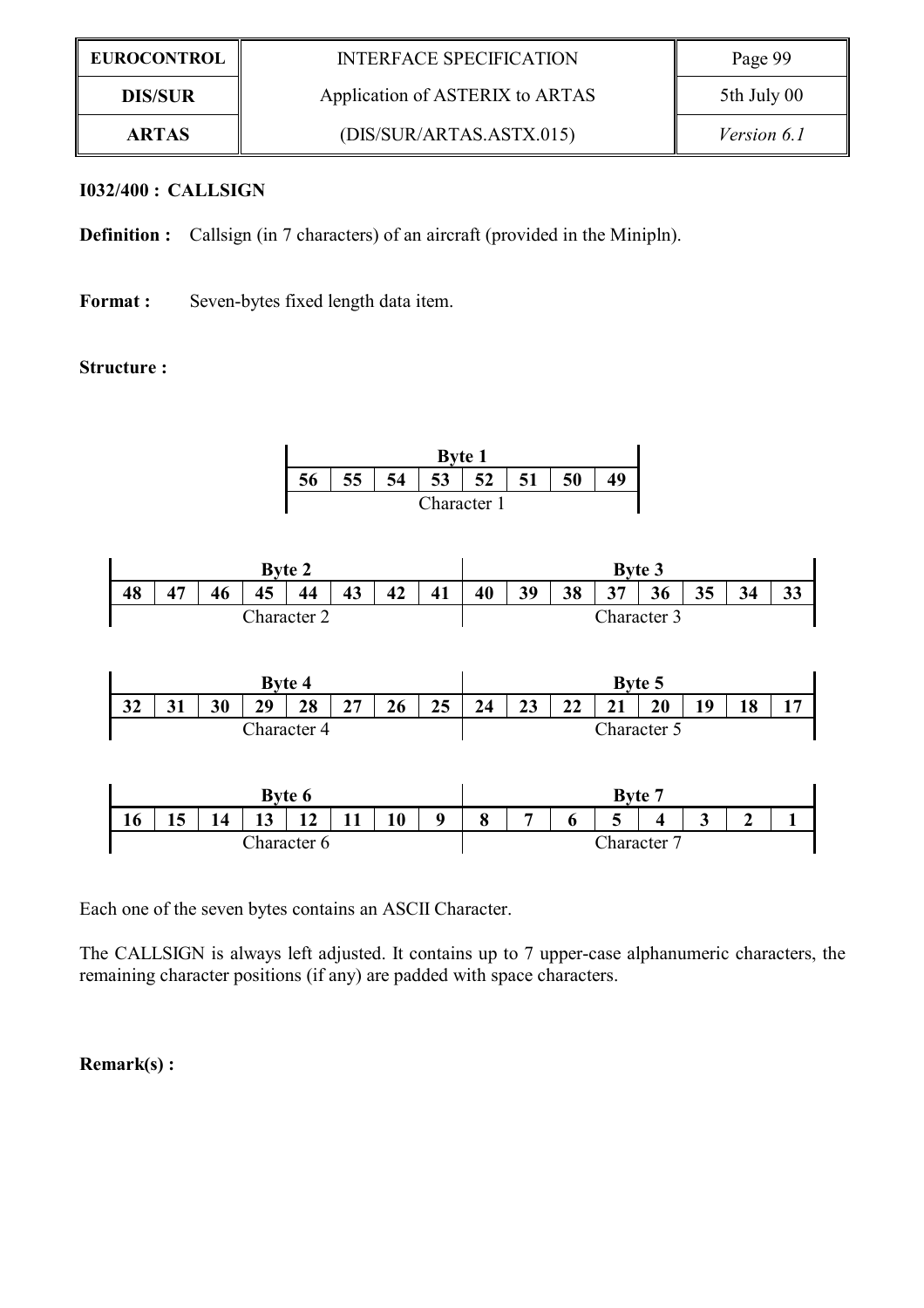| Page 100 |  |
|----------|--|
|----------|--|

5th July 00 Application of ASTERIX to ARTAS **DIS/SUR** 

**PAGE 100 INTERFACE SPECIFICATION IF UROCONTROL** 

*Version 6.1* **COIS/SUR/ARTAS.ASTX.015) ARTAS** 

## **I032/410 : PLN NUMBER**

**Definition :** The PLN NUMBER is an integer value representing a unique reference to a Flightplan record within a particular FPPS (Information provided in the minipln).

Format : Two-byte fixed length data item.

#### **Structure :**

| <b>Byte 1</b>     |   |                |           |          |           |    | <b>Byte</b> |              |  |  |                               |  |   |                     |           |
|-------------------|---|----------------|-----------|----------|-----------|----|-------------|--------------|--|--|-------------------------------|--|---|---------------------|-----------|
| $\sim$<br>10      | ∸ | $\Lambda$<br>∸ | 19<br>19. | - -<br>┸ | . .<br>11 | 10 | Q           | O            |  |  | $\overline{\phantom{0}}$<br>ັ |  | ົ | $\overline{ }$<br>∼ |           |
| $\mathbb{N}$<br>N |   |                |           |          |           |    |             | <b>IMRER</b> |  |  |                               |  |   |                     | CD<br>LOD |

Maximum value  $= 65535$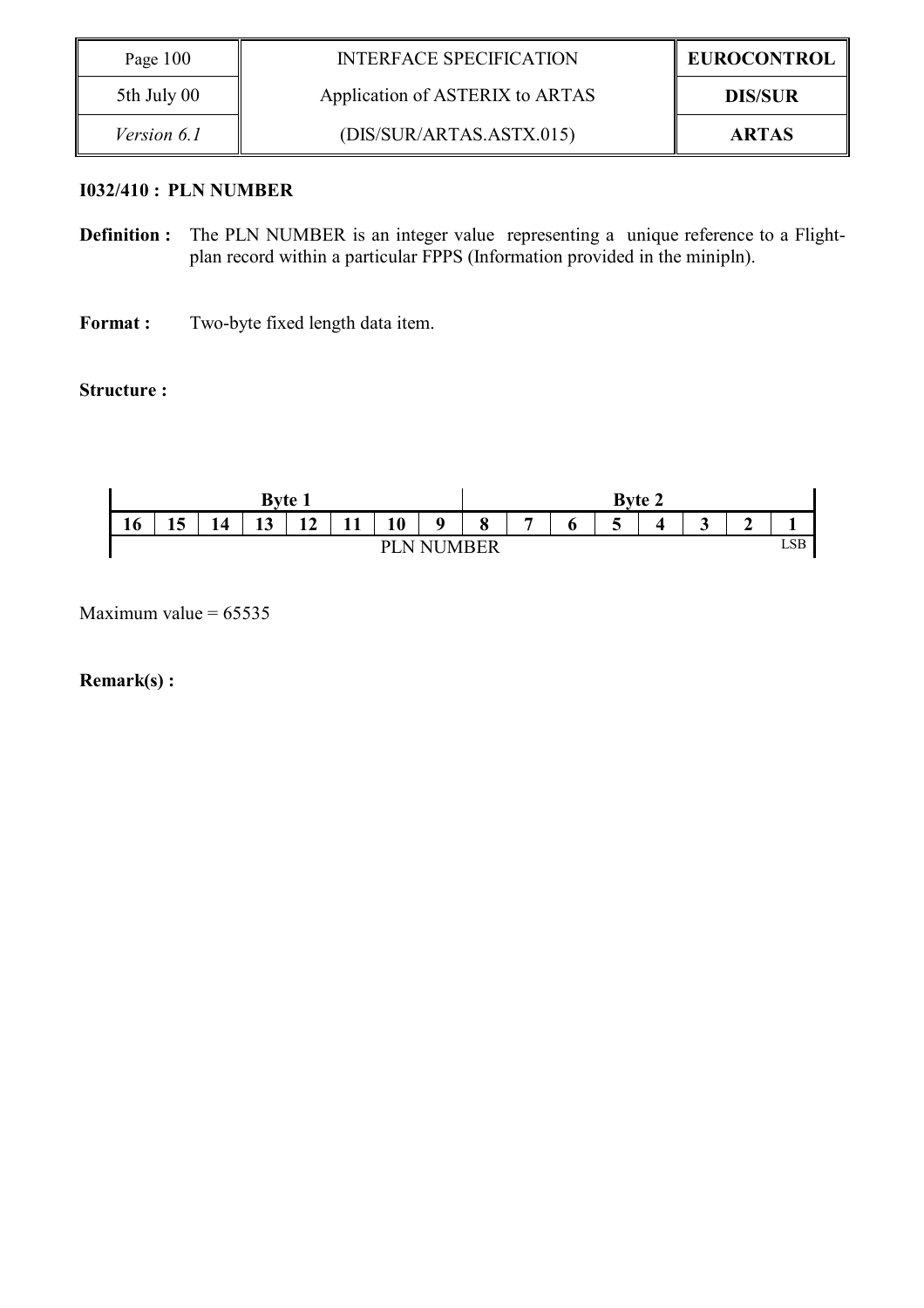| <b>EUROCONTROL</b> |
|--------------------|
|--------------------|

**EUROCONTROL INTERFACE SPECIFICATION** Page 101 **DIS/SUR** Application of ASTERIX to ARTAS 5th July 00

**ARTAS** (DIS/SUR/ARTAS.ASTX.015) *Version 6.1* 

## **I032/420 : FLIGHT CATEGORY**

**Definition :** Flight Category (information provided in the Minipln).

**Format :** One-byte fixed length data item.

## **Structure :**

| <b>Byte 1</b> |  |  |                           |  |  |                 |    |  |  |  |  |
|---------------|--|--|---------------------------|--|--|-----------------|----|--|--|--|--|
|               |  |  |                           |  |  |                 |    |  |  |  |  |
|               |  |  | $OAT$ GAT FR1 FR2 SP3 SP2 |  |  | SP <sub>1</sub> | sb |  |  |  |  |

| (GAT/OAT)<br>bits $8/7$  | $00\,$<br>Unknown<br>01<br>General Air Traffic<br><b>Operational Air Traffic</b><br>10<br>11<br>Not applicable                        |
|--------------------------|---------------------------------------------------------------------------------------------------------------------------------------|
| (FR1/FR2)<br>bits $6/5$  | $00\,$<br><b>Instrument Flight Rules</b><br>Visual Flight rules<br>01<br>Not applicable<br>10<br>11<br>Controlled Visual Flight Rules |
| bits $4/2$ (SP3/SP2/SP1) | These three bits allow for the definition of up to 7 sub-categories<br>within the main categories.                                    |
| bit 1<br>(s <b>b</b> )   | spare bits set to 0                                                                                                                   |
| Remark(s):               |                                                                                                                                       |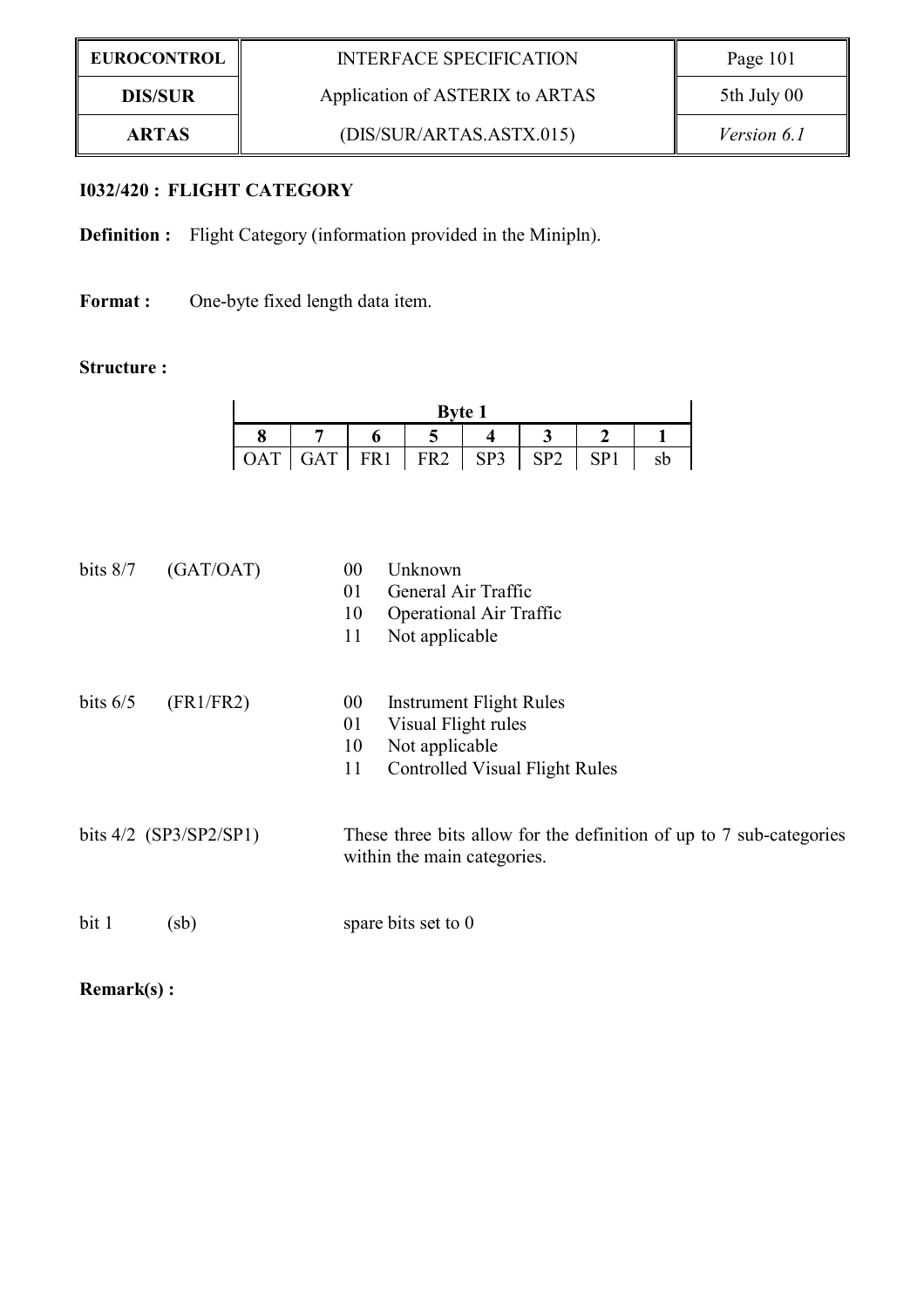Page 102 | INTERFACE SPECIFICATION | EUROCONTROL

5th July 00 Application of ASTERIX to ARTAS **DIS/SUR** 

*Version 6.1* (DIS/SUR/ARTAS.ASTX.015) **ARTAS** 

## **I032/430 : TYPE OF AIRCRAFT**

**Definition :** Type of Aircraft indicated in a Minipln.

**Format :** Four-byte fixed length data item.

#### **Structure :**



Each one of the four bytes composing the type of aircraft contains an ASCII Character (upper-case alphabetic characters with trailing spaces).

**Remark(s) :** The types of aircraft are defined in the ICAO Document 4444.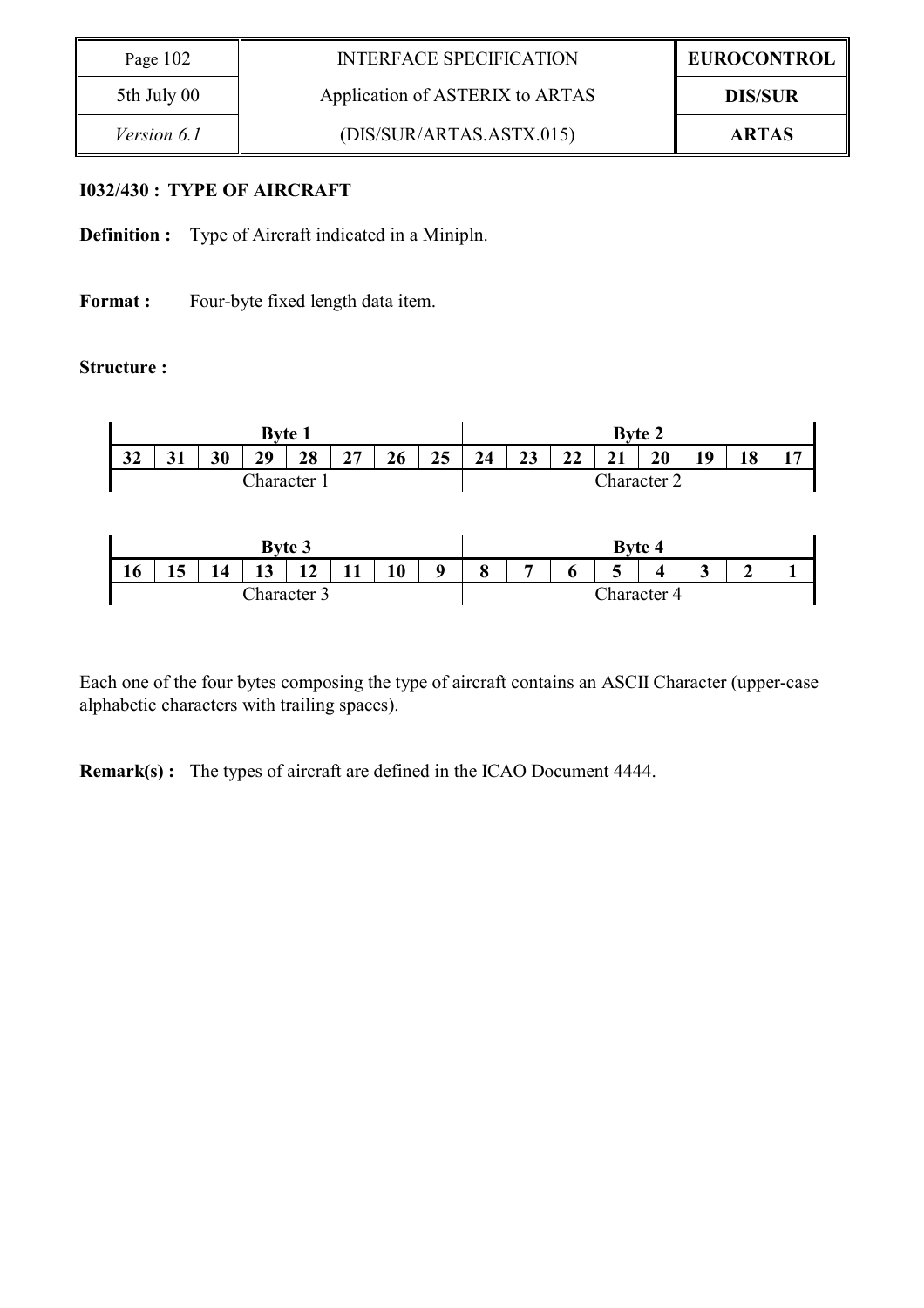| <b>EUROCONTROL</b> | INTE |
|--------------------|------|
|                    |      |

**DIS/SUR** Application of ASTERIX to ARTAS 5th July 00

**ARTAS** (DIS/SUR/ARTAS.ASTX.015) *Version 6.1* 

## **I032/435 : CATEGORY OF TURBULENCE**

**Definition :** Category of turbulence of an aircraft (information provided in the Minipln).

Format : 1-byte fixed length data item.

#### **Structure :**

| <b>Byte 1</b>        |  |  |  |  |  |  |  |  |  |  |  |
|----------------------|--|--|--|--|--|--|--|--|--|--|--|
|                      |  |  |  |  |  |  |  |  |  |  |  |
| IR RHI ENCE CATEGORY |  |  |  |  |  |  |  |  |  |  |  |

bits 8/1 TURBULENCE CATEGORY is an ASCII character code which may have the following values :

| $1001100 =$ | $L:$ light  |
|-------------|-------------|
| $1001101 =$ | $M:$ Medium |
| $1001000 =$ | $H:$ Heavy  |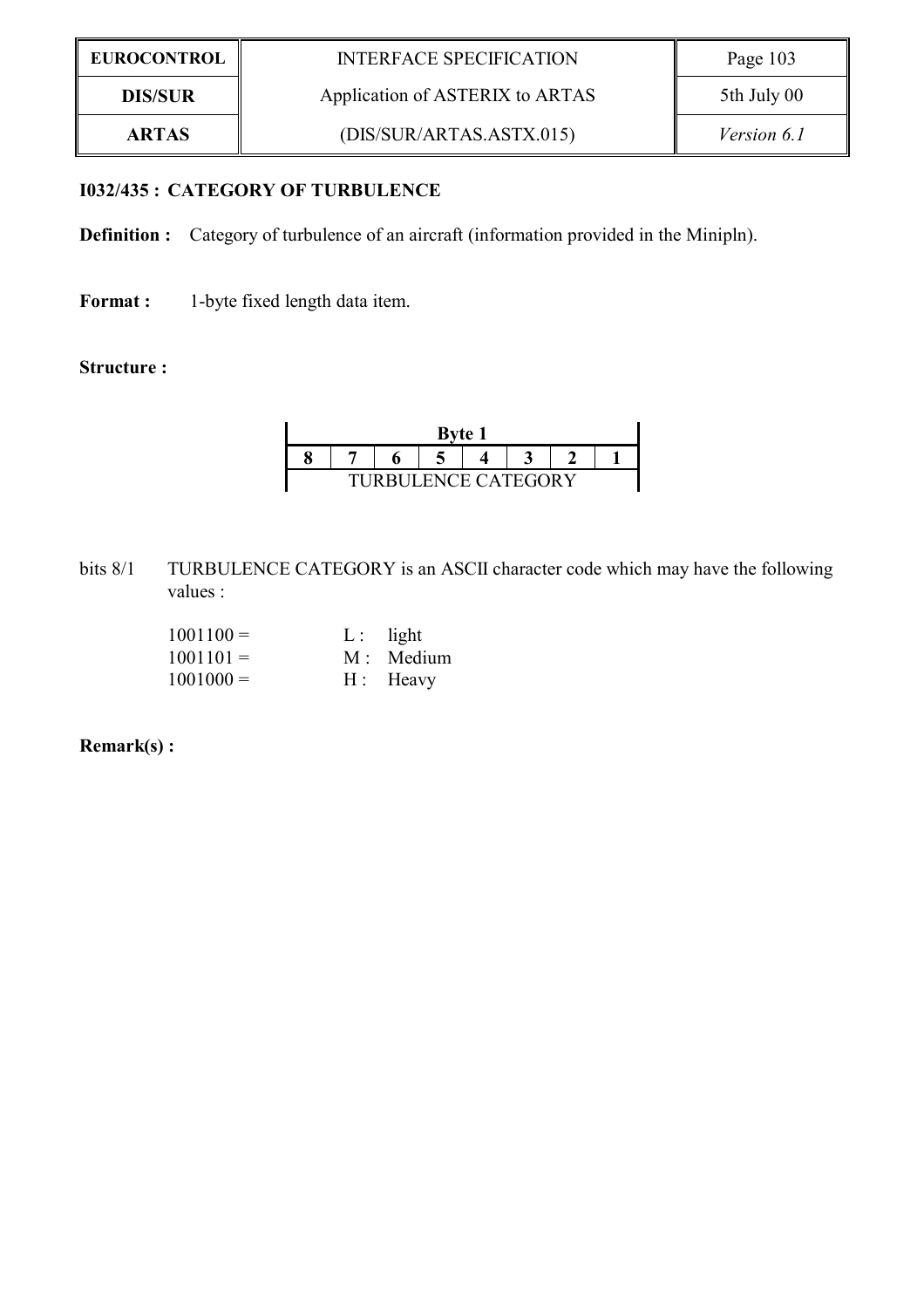5th July 00 Application of ASTERIX to ARTAS **DIS/SUR** 

*Version 6.1* (DIS/SUR/ARTAS.ASTX.015) **ARTAS** 

## **I032/440 : DEPARTURE AIRPORT**

**Definition :** Departure Airport indicated in a Minipln.

**Format :** Four-byte fixed length data item.

## **Structure :**



Each one of the four bytes composing the name of an airport contains an ASCII Character (uppercase alphabetic).

**Remark(s) :** The Airport Names are indicated in the ICAO Location Indicators book.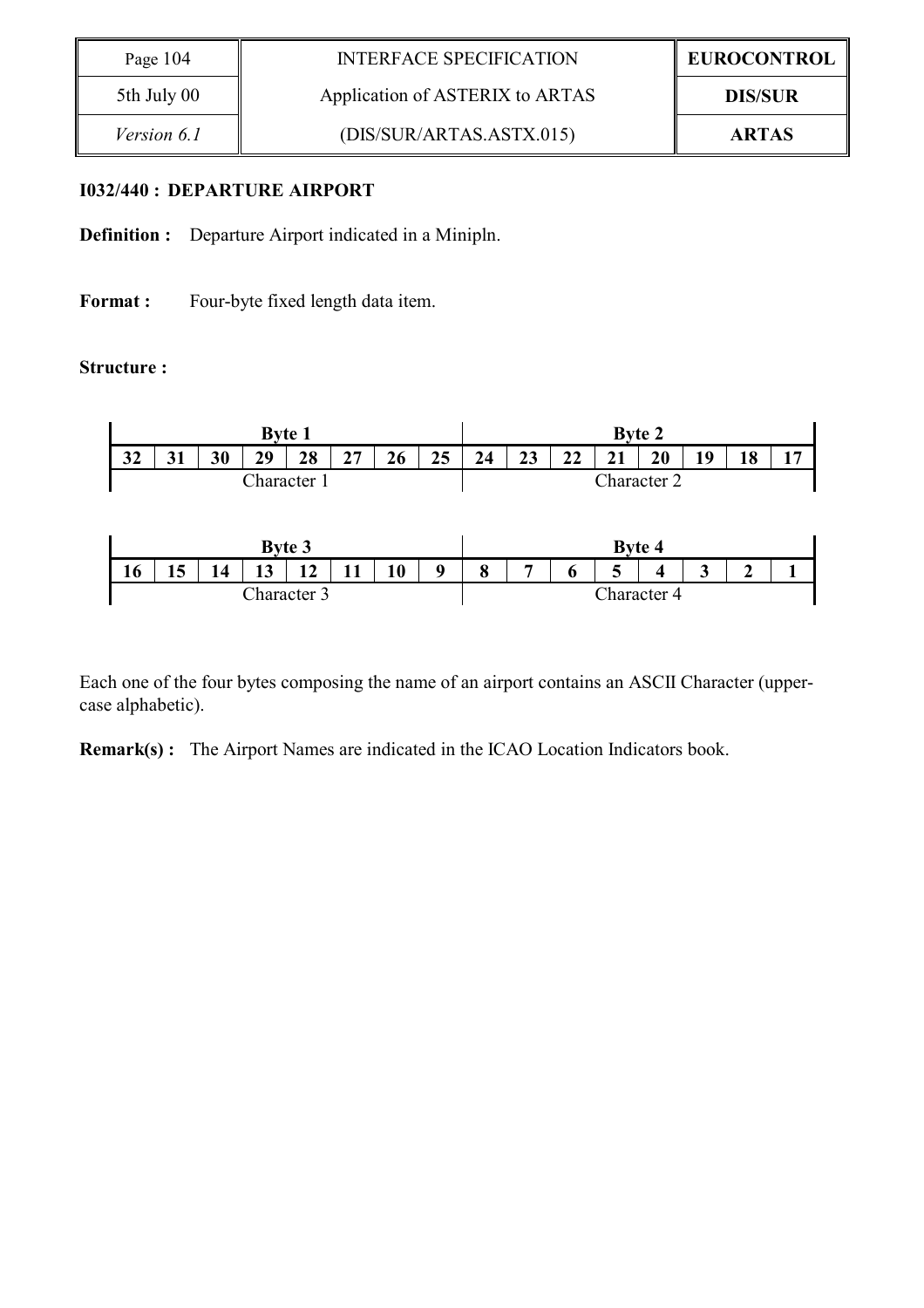| <b>EUROCONTROL</b> | <b>INTERFACE SPECIFICATION</b>  | Page 105    |
|--------------------|---------------------------------|-------------|
| <b>DIS/SUR</b>     | Application of ASTERIX to ARTAS | 5th July 00 |

**ARTAS** (DIS/SUR/ARTAS.ASTX.015) *Version 6.1* 

#### **I032/450 : DESTINATION AIRPORT**

**Definition :** Destination Airport indicated in a Minipln.

**Format :** Four-byte fixed length data item.

#### **Structure :**



Each one of the four bytes composing the name of an airport contains an ASCII Character (uppercase alphabetic).

**Remark(s) :** the Airport Names are indicated in the ICAO Location Indicators book.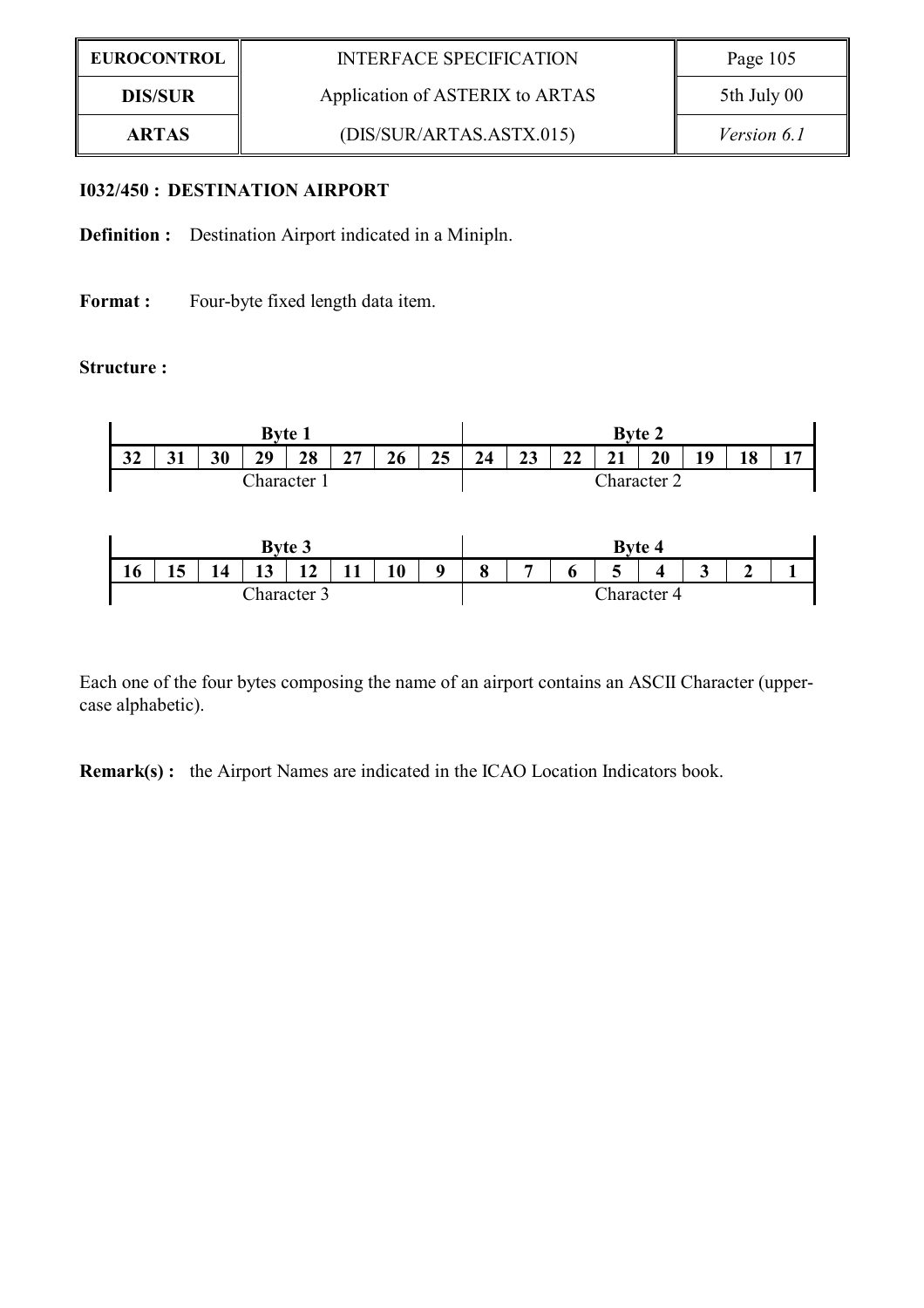| Page $106$ |  |
|------------|--|
|------------|--|

**INTERFACE SPECIFICATION EUROCONTROL** 5th July 00 Application of ASTERIX to ARTAS **DIS/SUR** 

*Version 6.1* (DIS/SUR/ARTAS.ASTX.015) **ARTAS** 

#### **I032/460 : ALLOCATED SSR CODES**

- **Definition :** List of successive SSR codes allocated to a flight (Information provided in the minipln).
- **Format :** Repetitive data item, starting with a one-byte Repetition Factor indicating the number of items, followed by series of 2-byte (Mode A codes) as necessary.

#### **Structure :**

|                          |  |    | <b>Byte 1</b> |                           |           |    |  |
|--------------------------|--|----|---------------|---------------------------|-----------|----|--|
| 24                       |  | 22 |               | $\vert 21 \vert 20 \vert$ | <b>19</b> | 18 |  |
| <b>Repetition Factor</b> |  |    |               |                           |           |    |  |

|    | <b>Byte 2</b>                                                         |  |  |  |      |  |  |                           |   | <b>Byte 3</b> |                        |                    |   |  |
|----|-----------------------------------------------------------------------|--|--|--|------|--|--|---------------------------|---|---------------|------------------------|--------------------|---|--|
| 10 | 10<br>11<br>1.1<br>1.0<br>$\Omega$<br>14<br>$\mathbf{L}$<br>19.<br>⊥୰ |  |  |  |      |  |  | $\mathbf{o}$<br>$\bullet$ | - | o             | ►<br>ັ                 | $\rightarrow$<br>ັ | Α |  |
|    | ນບ                                                                    |  |  |  | 2211 |  |  | ◡▴▱                       |   |               | $\sim$ $\sim$ 1 $\sim$ |                    |   |  |

## Repetition Factor = 1 to 5

bits 16/13 (sb) spare bits set to 0

bits 12/1 Mode 3/A Code under the form of 4 digits in octal representation :

| bits $12/10$ | $OCT1 = 1$ st octal digit,                      |
|--------------|-------------------------------------------------|
| bits $9/7$   | $OCT2 = 2nd \text{ octal digit}$ ,              |
| bits $6/4$   | $OCT3 = 3rd \, \text{octal } \, \text{digit}$ , |
| bits $3/1$   | $OCT4 = 4th$ octal digit,                       |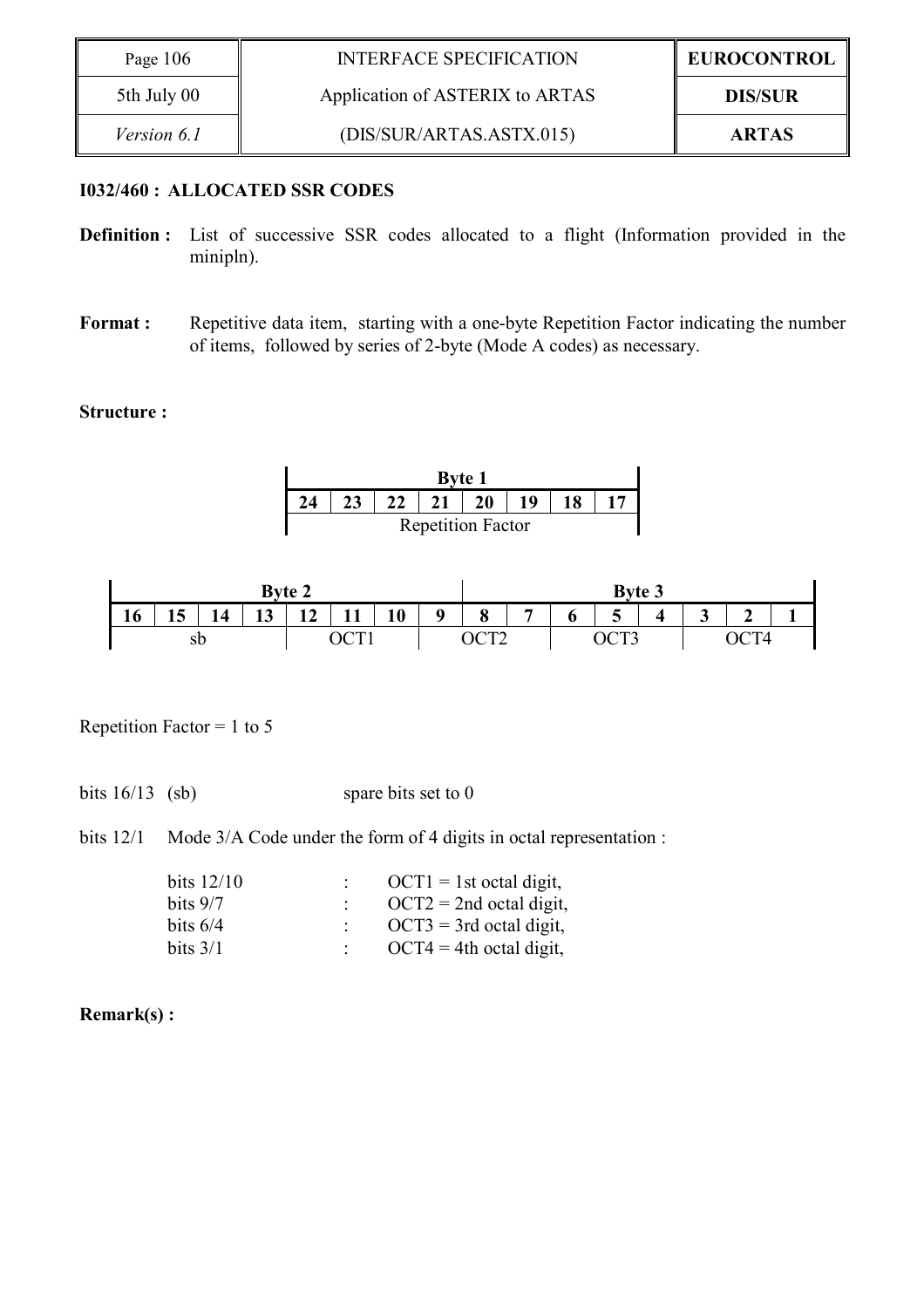| <b>EUROCONTROL</b> | <b>INTERFACE SPECIFICATION</b>  | Page 107           |
|--------------------|---------------------------------|--------------------|
| <b>DIS/SUR</b>     | Application of ASTERIX to ARTAS | 5th July 00        |
| <b>ARTAS</b>       | (DIS/SUR/ARTAS.ASTX.015)        | <i>Version 6.1</i> |

## **I032/480 : CURRENT CLEARED FLIGHT LEVEL**

**Definition :** Current Cleared Flight Level of an aircraft, provided by a FPPS.

**Format :** Two-bytes fixed length data item.

#### **Structure :**

| <b>Byte 1</b>                                                       |  |  |  |  |  |   |   |   |                     |  | <b>Byte 2</b> |                     |  |  |  |
|---------------------------------------------------------------------|--|--|--|--|--|---|---|---|---------------------|--|---------------|---------------------|--|--|--|
| 10<br>$\mathbf o$<br>12<br>13<br>11<br>$\epsilon$<br>14<br>10<br>12 |  |  |  |  |  | 8 | - | o | $\overline{ }$<br>ັ |  | ◠<br>ັ        | $\overline{ }$<br>◢ |  |  |  |
|                                                                     |  |  |  |  |  |   |   |   |                     |  |               |                     |  |  |  |

bit 1  $(LSB) = 1/4 FL = 25 feet$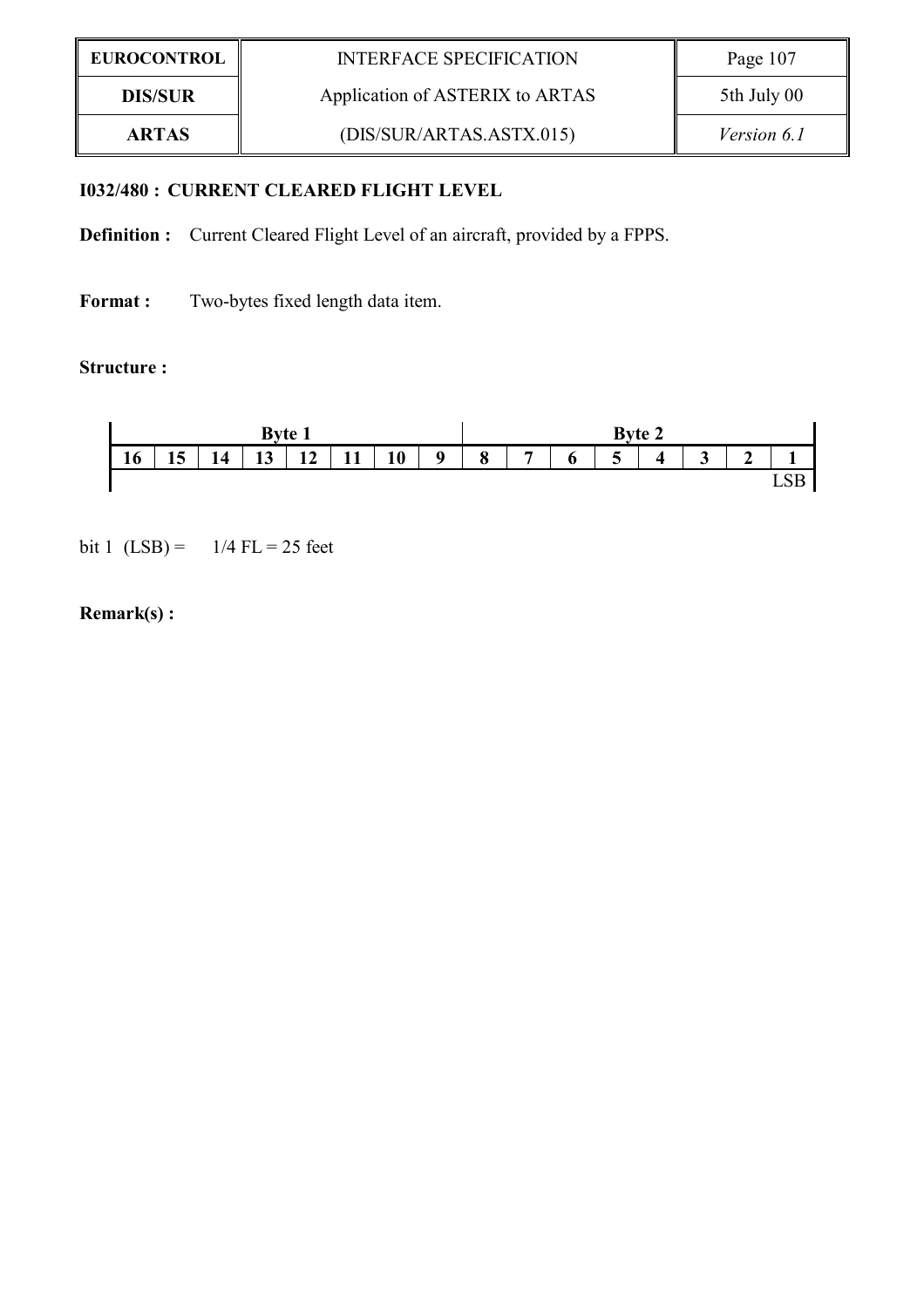| Page $108$         | <b>INTERFACE SPECIFICATION</b>  | <b>EUROCONTROL</b> |
|--------------------|---------------------------------|--------------------|
| 5th July 00        | Application of ASTERIX to ARTAS | <b>DIS/SUR</b>     |
| <i>Version 6.1</i> | (DIS/SUR/ARTAS.ASTX.015)        | <b>ARTAS</b>       |

#### **I032/490 : CURRENT CONTROL POSITION**

- **Definition :** Identification of the Current Control Position in charge of an aircraft, as provided by a FPPS.
- **Format :** Two-bytes fixed length data item.

#### **Structure :**

| <b>Byte 1</b>                                                                                             |  |  |  |  |  |  |  |                  |  | <b>Byte</b>         | $\sqrt{2}$ |        |        |  |
|-----------------------------------------------------------------------------------------------------------|--|--|--|--|--|--|--|------------------|--|---------------------|------------|--------|--------|--|
| $\overline{a}$<br>ר ו<br>10<br>$\sim$<br>- 4<br>Q<br>14<br>15<br>$\mathbf{r}$<br>1V<br>$\mathbf{L}$<br>⊥୰ |  |  |  |  |  |  |  | $\mathbf o$<br>O |  | $\overline{a}$<br>ັ | $\sqrt{2}$ | -<br>ີ | A<br>◢ |  |
| <b>JTRE</b><br>`HN.                                                                                       |  |  |  |  |  |  |  |                  |  | P(                  | ΊOΝ        |        |        |  |

|            | bits $16/9$ (CENTRE) | 8-bit group identification code (0 to 255)                          |
|------------|----------------------|---------------------------------------------------------------------|
| bits $8/1$ | (POSITION)           | 8-bit Control Position identification code<br>$(0 \text{ to } 255)$ |

**Remark(s) :** the centre and the control position identification codes have to be defined between communication partners.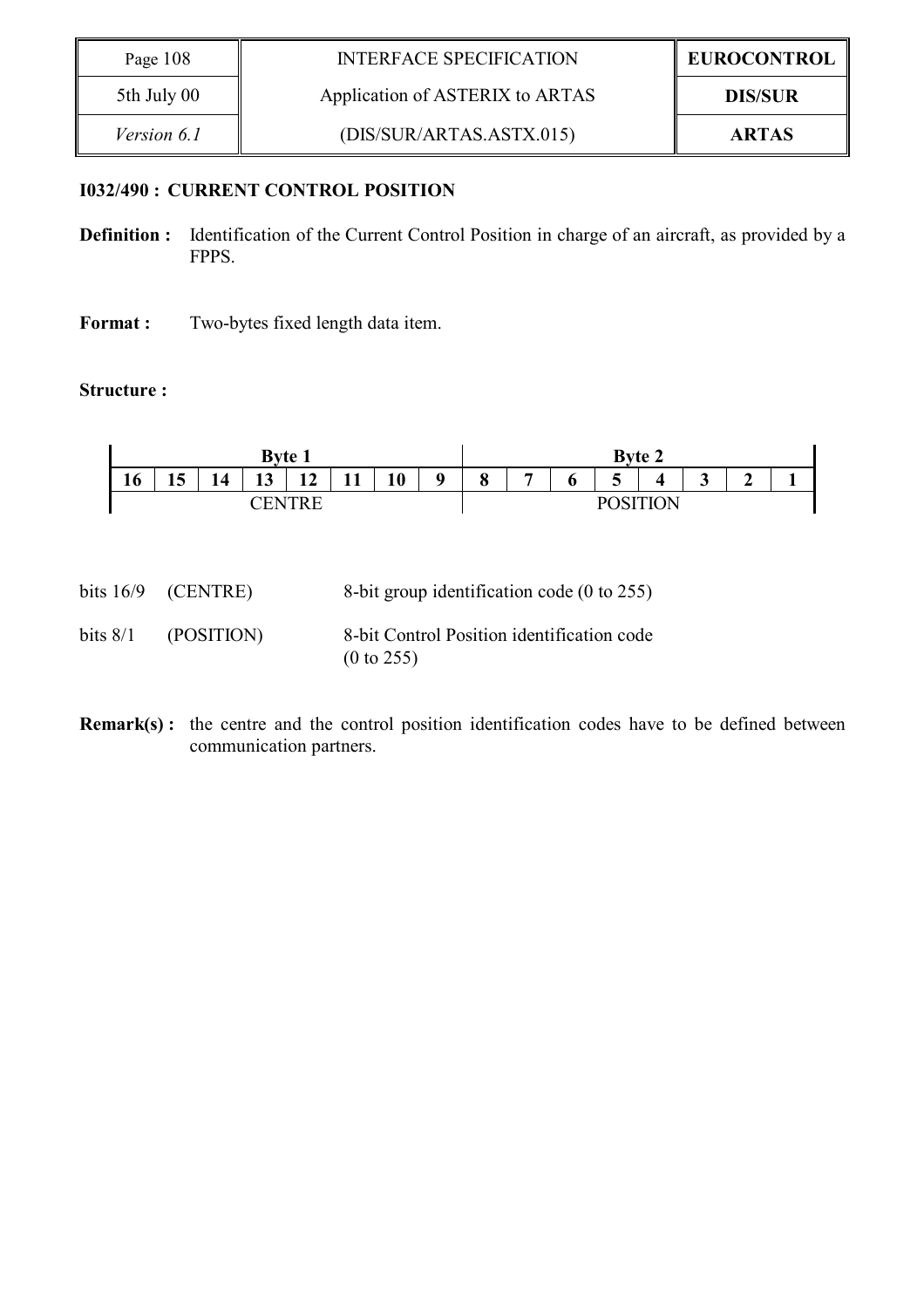| <b>EUROCONTROL</b> | <b>INTERFACE SPECIFICATION</b>  |                    |  |  |  |  |  |
|--------------------|---------------------------------|--------------------|--|--|--|--|--|
| <b>DIS/SUR</b>     | Application of ASTERIX to ARTAS | 5th July 00        |  |  |  |  |  |
| <b>ARTAS</b>       | (DIS/SUR/ARTAS.ASTX.015)        | <i>Version 6.1</i> |  |  |  |  |  |

## 4.3 **User Application Profile for the transmission of Miniplns**

The following User Application Profile shown in *Table 6* shall be used for the transmission of miniplns from an FPPS to ARTAS and between adjacent ARTAS Units.

| <b>FRN</b>              | Data Item | <b>Information</b>                            | Length                  |
|-------------------------|-----------|-----------------------------------------------|-------------------------|
| 1                       | 1032/010  | <b>SERVER IDENTIFICATION TAG</b>              | 2                       |
| $\boldsymbol{2}$        | 1032/015  | <b>USER NUMBER</b>                            | $\boldsymbol{2}$        |
| $\overline{\mathbf{3}}$ | 1032/018  | DATA SOURCE IDENTIFICATION TAG                | $\overline{2}$          |
| $\overline{\mathbf{4}}$ | 1032/035  | <b>TYPE OF MESSAGE</b>                        | $\mathbf{1}$            |
| 5                       | 1032/020  | <b>TIME OF MESSAGE</b>                        | 3                       |
| 6                       | 1032/040  | <b>TRACK NUMBER</b>                           | $\overline{2}$          |
| $\overline{7}$          | 1032/050  | <b>ARTAS TRACK NUMBER</b><br>$0 \le n \le 5$  | $3+(nx3)$               |
| <b>FX</b>               |           | field extension indicator                     |                         |
|                         |           |                                               |                         |
| 8                       | 1032/060  | TRACK MODE 3/A                                | $\overline{2}$          |
| 9                       | 1032/400  | <b>CALLSIGN</b>                               | 7                       |
| 10                      | 1032/410  | <b>PLN NUMBER</b>                             | $\overline{2}$          |
| 11                      | 1032/420  | <b>FLIGHT CATEGORY</b>                        | $\mathbf{1}$            |
| 12                      | 1032/440  | DEPARTURE AIRPORT                             | $\overline{\mathbf{4}}$ |
| 13                      | 1032/450  | <b>DESTINATION AIRPORT</b>                    | $\overline{\mathbf{4}}$ |
| 14                      | 1032/480  | <b>CURRENT CLEARED FLIGHT LEVEL</b>           | $\overline{2}$          |
| <b>FX</b>               |           | field extension indicator                     |                         |
|                         |           |                                               |                         |
| 15                      | 1032/490  | <b>CURRENT CONTROL POSITION</b>               | $\overline{2}$          |
| 16                      | 1032/430  | <b>TYPE OF AIRCRAFT</b>                       | $\overline{\mathbf{4}}$ |
| 17                      | 1032/435  | <b>CATEGORY OF TURBULENCE</b>                 |                         |
| 18                      | 1032/460  | <b>ALLOCATED SSR CODES</b><br>$1\leq n\leq 5$ | $1+(nx2)$               |
| 19                      |           |                                               |                         |
| 20                      |           |                                               |                         |
| 21                      |           |                                               |                         |
| <b>FX</b>               |           | field extension indicator                     |                         |

In the above table :

- . the first column indicates the Field Reference Number (FRN) associated to each Data Items used in the UAP,
- . the fourth column gives the format and the length of each Item. A stand-alone figure indicates the byte-count of a fixed length Data item.  $1+(n^*i)$  indicates a variable length Data item comprising a first part of 1-byte followed by an extension of up to n times i-bytes (n determined by the amount of information to be transmitted).  $j+$  alone indicates that the item has been designed as a variable length data item in anticipation of possible future extensions.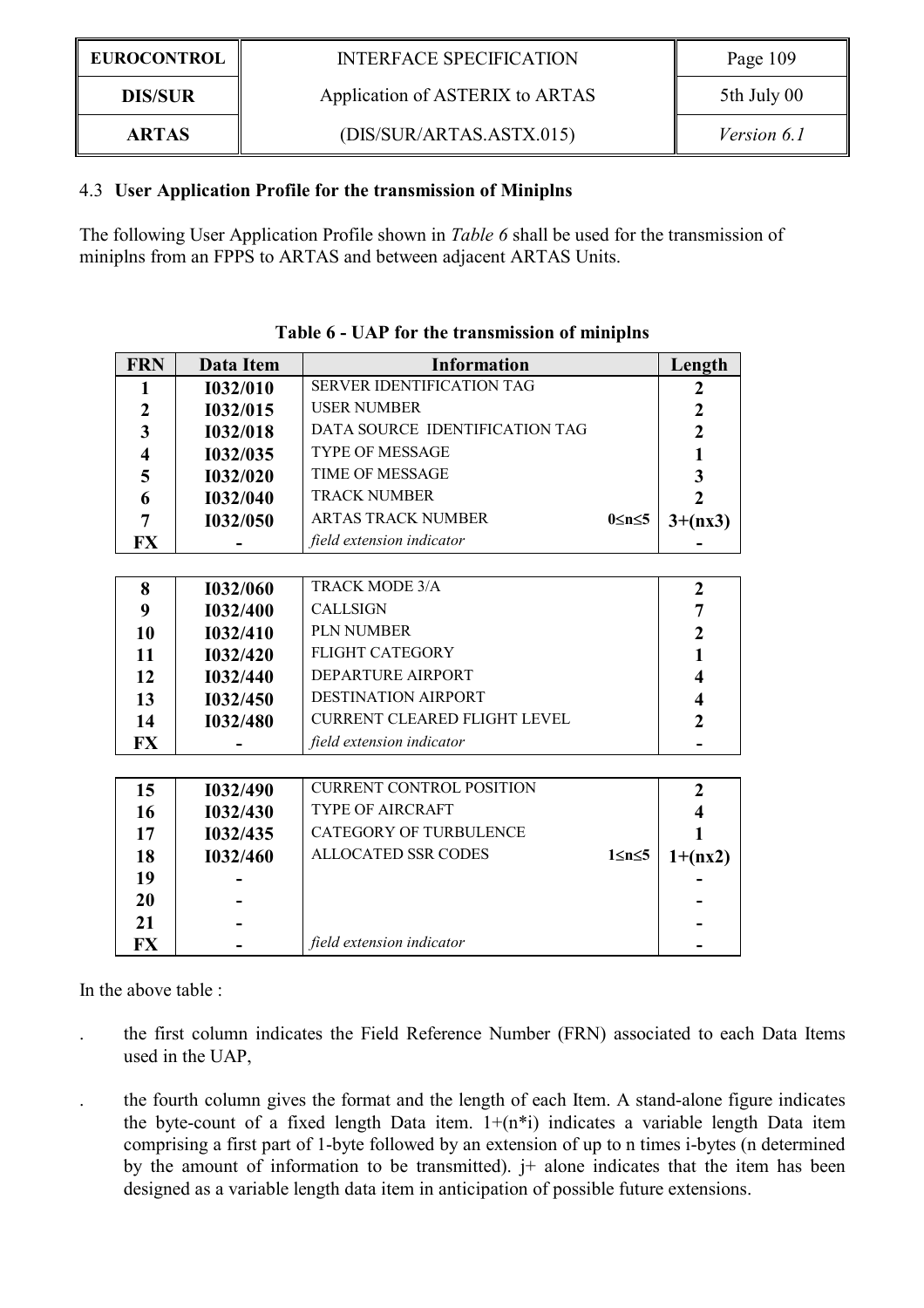#### 4.4 **Encoding rules**

- 1. Data Item I032/010 (SERVER IDENTIFICATION TAG) is compulsory.
- 2. Data Item I032/015 (USER NUMBER) is compulsory.
- 3. Data Item I032/018 (DATA SOURCE IDENTIFICATION TAG) is optional. It shall be transmitted if the server system identified in I032/015 is not the system from which the minipln information is originated.
- 4. Data Item I032/035 (TYPE OF MESSAGE) is compulsory, indicating one of the following values :
	- \$11 : Flight Plan to track Initial Correlation
	- \$12 : Minipln Update
	- \$13 : End of correlation
	- \$14 : Minipln cancellation
- 5. Data Item I032/020 (TIME OF MESSAGE). Time of message is compulsory.
- 6. Data Item I032/040 (TRACK NUMBER) is mandatory and shall always be transmitted in case of a FPPS User.
- 7. Data Item I032/050 (ARTAS TRACK NUMBER) is mandatory and shall always be transmitted in case of an adjacent unit User.
- 7. Data Item I032/060 (TRACK MODE 3/A) is mandatory and shall always be transmitted. An item with all bits set to 0 will be transmitted in case of a track without MODE 3/A.
- 8. Data Item I032/400 (CALLSIGN) is mandatory and shall always be transmitted.
- 9. The following data items are optional. Their implementation will depend on the availability of the corresponding information in the FPPS. Anyway, the items to be transmitted are a function of the applied type of message (e.g. transmitted at *Initial Correlation* or *Minipln Update*). The optional data items will not be used in case *End of Correlation*.

 Data Item I032/410 (PLN NUMBER) Data Item I032/420 (FLIGHT CATEGORY) Data Item I032/430 (TYPE OF AIRCRAFT) Data Item I032/435 (CATEGORY OF TURBULENCE) Data Item I032/440 (DEPARTURE AIRPORT) Data Item I032/450 (DESTINATION AIRPORT) Data Item I032/460 (ALLOCATED SSR CODES) Data Item I032/480 (CURRENT CLEARED FLIGHT LEVEL) Data Item I032/490 (CURRENT CONTROL POSITION)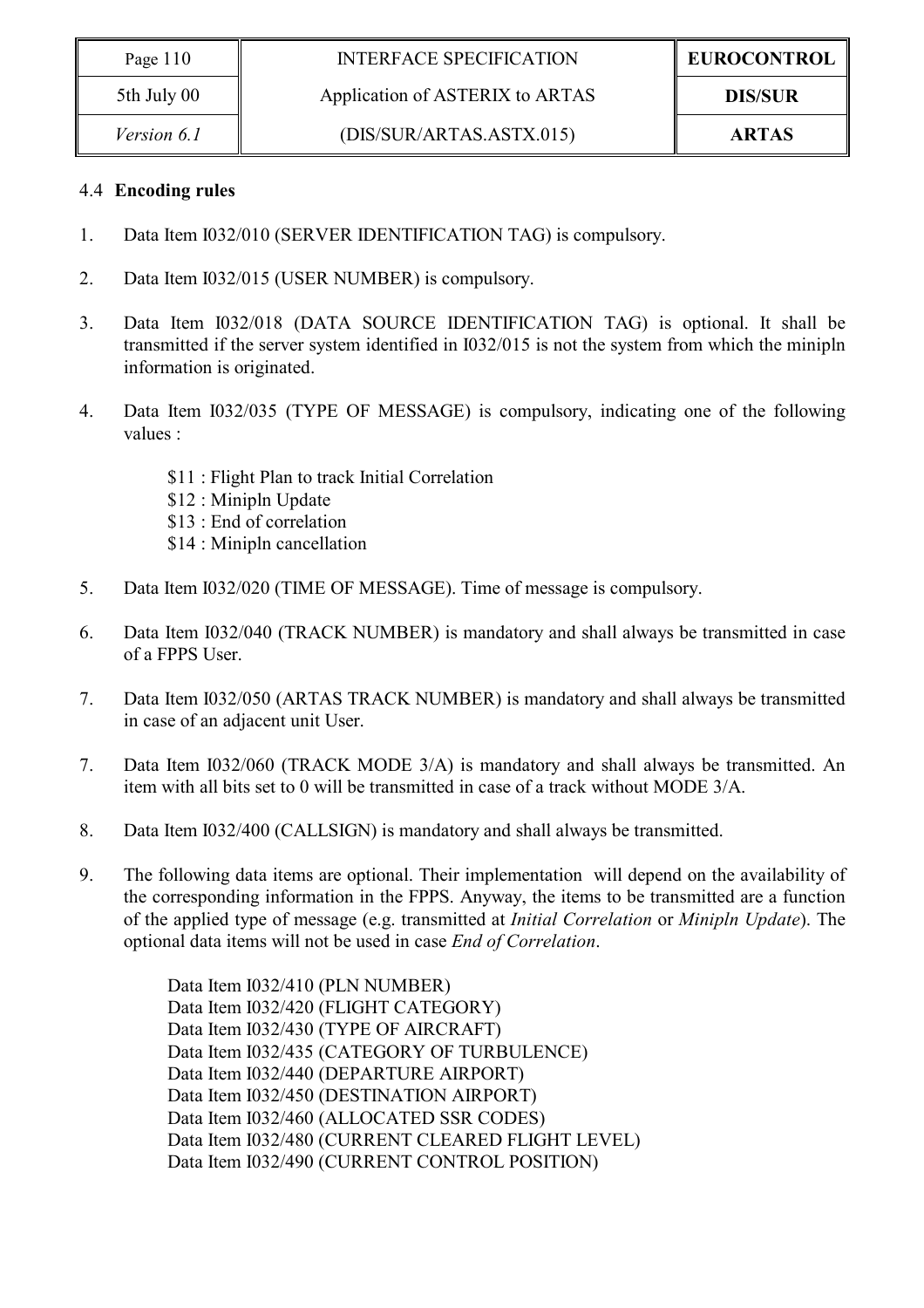**EUROCONTROL** NTERFACE SPECIFICATION Page 111

**DIS/SUR** Application of ASTERIX to ARTAS 5th July 00

**ARTAS** (DIS/SUR/ARTAS.ASTX.015) *Version 6.1* 

## 5 **LAYOUT OF SESSION AND SERVICE CONTROL MESSAGES**

This section defines the messages involved in the setting-up of connections between ARTAS and its Users and in the definition of Track Information Service to be provided by ARTAS. The relevant messages are composed with items from CATEGORY 252 : Service and Session Control.

It is recalled that a service is set up in two steps :

i. The first step concerns the Connection to the Server, where the User indicates his identity and defines his geographical Domain of Interest.

In return, ARTAS sends back this User an acknowledgement message indicating whether the connection is accepted or not.

The UAP related to the composition of connection messages is provided in *section UAP for connection related messages*. The applicable encoding rules are provided in *section Encoding rules.*

- ii. The second step concerns the Definition of Service whereby the user will define :
	- . Which tracks/sensor he is interested in (*Track/sensor selector*),
	- . When these information shall be sent (*Transmission characteristics*),
	- . Which data items shall compose the track/sensor information messages (*Item Selector*).

In return, ARTAS sends back an acknowledgement message indicating whether the defined service can be provided or not.

Once the service is accepted and starts to be provided, the User has the possibility :

- . to modify certain parameters in the defined service, sending appropriate service request updates,
- . to control the service execution, sending service control request(s).

The UAP for the composition of all service related messages is provided in *section UAP for service related messages.* The applicable encoding rules are provided in *section Encoding rules.*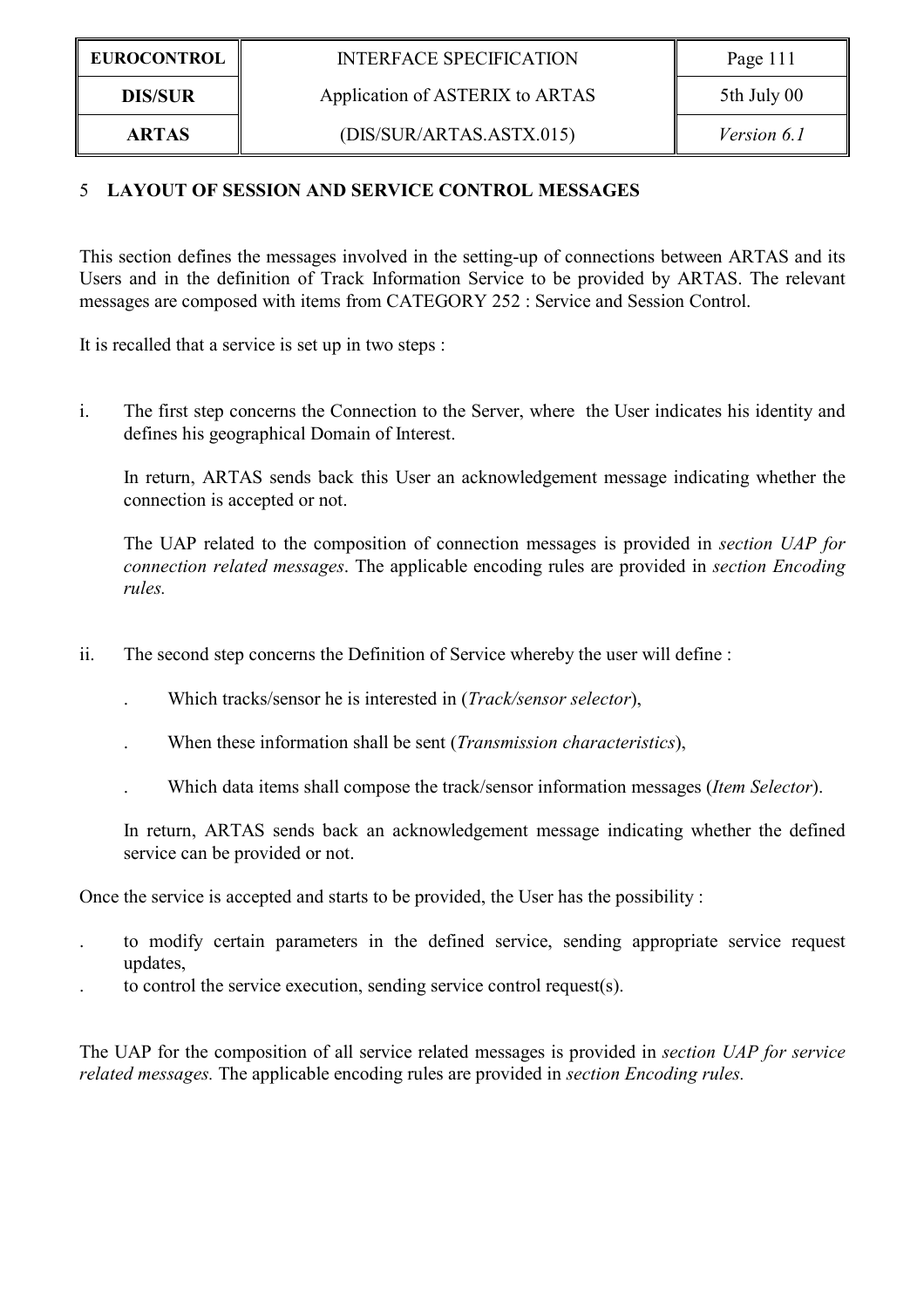| Page $112$         | <b>INTERFACE SPECIFICATION</b>  | <b>EUROCONTROL</b> |
|--------------------|---------------------------------|--------------------|
| 5th July 00        | Application of ASTERIX to ARTAS | <b>DIS/SUR</b>     |
| <i>Version 6.1</i> | (DIS/SUR/ARTAS.ASTX.015)        | <b>ARTAS</b>       |

## 5.1 **List of Data Items of CATEGORY 252**

The data items which shall be used in the context of session and service control shall be that defined in *Table 7* and described in the following pages.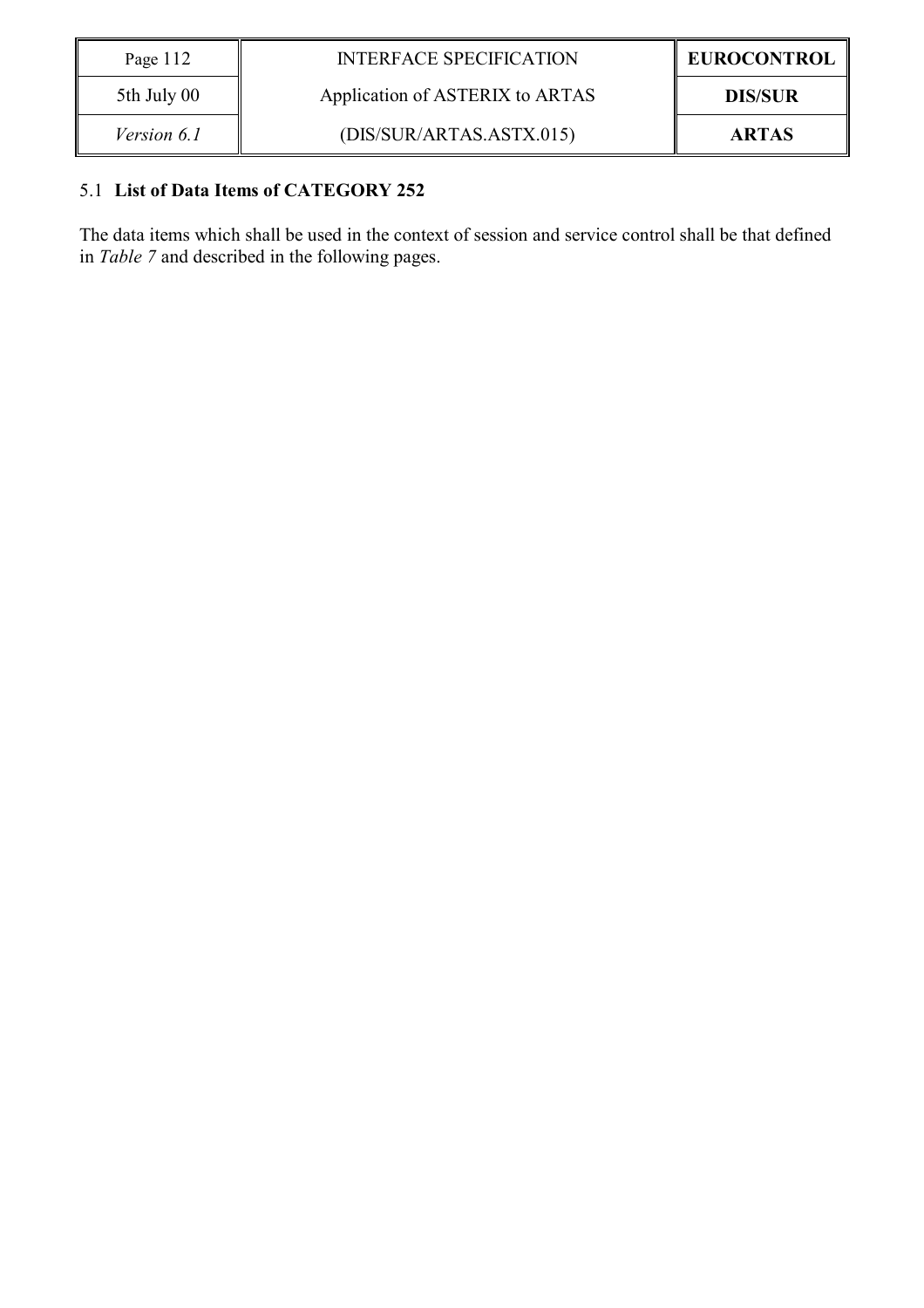**EXAMPLE INTERFACE SPECIFICATION** Page 113

**DIS/SUR** Application of ASTERIX to ARTAS 5th July 00

**ARTAS** (DIS/SUR/ARTAS.ASTX.015) *Version 6.1* 

# **Table 7 - Data Items of Category 252**

| Data Item            |                                                                    |                       |
|----------------------|--------------------------------------------------------------------|-----------------------|
| Reference            | <b>Description</b>                                                 | <b>System Units</b>   |
| <b>Number</b>        |                                                                    |                       |
| I252/010             | SERVER IDENTIFICATION TAG                                          | N.A.                  |
| I252/015             | <b>USER NUMBER</b>                                                 | N.A.                  |
| I252/020             | <b>TIME OF MESSAGE</b>                                             | 1/128s                |
| I252/035             | <b>TYPE OF MESSAGE</b>                                             | <b>N.A.</b>           |
| I252/040             | <b>ACCESS KEY</b>                                                  | N.A.                  |
| I252/045             | <b>ROLE AND VERSION</b>                                            | N.A.                  |
| I252/050             | DEFAULT CONNECTION OPTIONS                                         | <b>N.A.</b>           |
| I252/060             | <b>GEOGRAPHICAL AREA</b>                                           | D/M/S                 |
| <b>I252/070</b>      | <b>LOWER LIMIT</b>                                                 | $1/4$ FL              |
| <b>I252/080</b>      | <b>UPPER LIMIT</b>                                                 | $1/4$ FL              |
| I252/090             | PREFERRED FPPS IDENTIFICATION TAG                                  | <b>N.A.</b>           |
| I252/100             | CONNECTION RELATED REPORT                                          | <b>N.A.</b>           |
| I252/110             | <b>SERVICE IDENTIFICATION</b>                                      | <b>N.A.</b>           |
| I252/120             | <b>CALLSIGN SELECTOR</b>                                           | N.A.                  |
| I252/130             | TRACK NUMBER SELECTOR<br><b>AIRCRAFT ADDRESS SELECTOR</b>          | <b>N.A.</b>           |
| I252/135             |                                                                    | N.A.                  |
| I252/137             | AIRCRAFT IDENTIFICATION SELECTOR<br><b>CODE FAMILY SELECTOR</b>    | <b>N.A.</b>           |
| I252/140             | DEPARTURE AIRPORT SELECTOR                                         | <b>N.A.</b>           |
| I252/150             | DESTINATION AIRPORT SELECTOR                                       | N.A.                  |
| I252/160             | AIRCRAFT TYPE SELECTOR                                             | <b>N.A.</b>           |
| <b>I252/170</b>      | CURRENT CONTROL POSITION SELECTOR                                  | <b>N.A.</b>           |
| I252/190             | TRACK/FLIGHT CATEGORIES SELECTOR                                   | N.A.                  |
| I252/200<br>I252/210 | <b>ITEM SELECTOR</b>                                               | <b>N.A.</b><br>N.A.   |
| I252/220             | CYCLICAL UPDATE CHARACTERISTICS                                    | N.A.                  |
| I252/230             | RADAR SYNCHRONISATION CHARACTERISTICS                              | <b>N.A.</b>           |
| I252/240             | DISCRETE PARAMETERS FLAGS                                          | N.A.                  |
| I252/250             | MOF PROBABILITY CRITERION                                          | N.A.                  |
| I252/255             | RATE OF CLIMB/DESCENT CRITERION                                    | 5.86 ft/min           |
| I252/260             | POSITION CRITERION                                                 | $1/64$ NM             |
| I252/265             | <b>RATE OF TURN CRITERION</b>                                      | $1/4 \frac{\circ}{s}$ |
| I252/270             | <b>HEADING CRITERION</b>                                           | 0.022                 |
| <b>I252/280</b>      | <b>SPEED MODULE CRITERION</b>                                      | 1 <sup>kt</sup>       |
| I252/290             | <b>ALTITUDE CRITERION</b>                                          | $1/4$ FL              |
| <b>I252/300</b>      | <b>FACTOR K</b>                                                    | <b>N.A.</b>           |
| I252/310             | REFRESHMENT PERIOD                                                 | 1 <sub>s</sub>        |
| 1252/320             | MINIMAL PERIOD                                                     | 1 <sub>s</sub>        |
| <b>I252/330</b>      | <b>SERVICE RELATED REPORT</b>                                      | N.A.                  |
| <b>I252/340</b>      | <b>SCALING FACTOR</b>                                              | <b>N.A.</b>           |
| I252/350             | <b>SENSOR SELECTOR</b>                                             | <b>N.A.</b>           |
| I252/360             | <b>SENSOR ITEM SELECTOR</b>                                        | <b>N.A.</b>           |
| I252/370             | PERIODICAL CHARACTERISTICS OF SENSOR INFORMATION                   | <b>N.A.</b>           |
| I252/400             | <b>SERVICE</b><br>REFRESHMENT PERIOD OF SENSOR INFORMATION SERVICE | N.A.                  |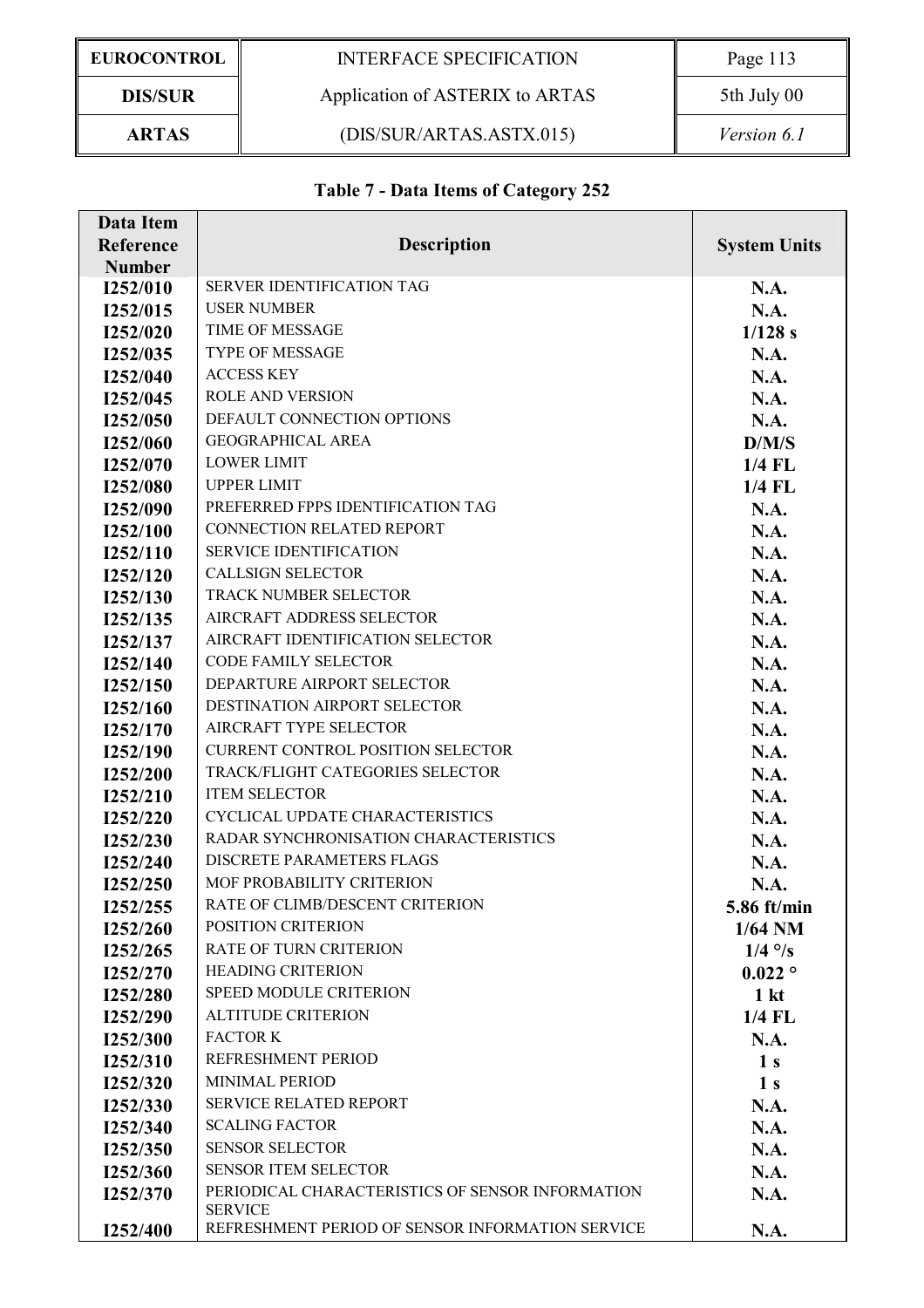|--|--|

## **PARTICULE INTERFACE SPECIFICATION EUROCONTROL**

5th July 00 Application of ASTERIX to ARTAS **DIS/SUR** 

*Version 6.1* (DIS/SUR/ARTAS.ASTX.015) **ARTAS** 

| Data Item       |                                                                    |                     |
|-----------------|--------------------------------------------------------------------|---------------------|
| Reference       | <b>Description</b>                                                 | <b>System Units</b> |
| <b>Number</b>   |                                                                    |                     |
| I252/410        | DISCRETE PARAMETERS OF SENSOR INFORMATION SERVICE                  | <b>N.A.</b>         |
| I252/420        | TIME STAMPING CRITERION OF SENSOR INFORMATION SERVICE              | 1 ms                |
| I252/430        | SSR RANGE BIAS CRITERION OF SENSOR INFORMATION SERVICE             | $1/128$ NM          |
| I252/440        | SSR RANGE GAIN CRITERION OF SENSOR INFORMATION                     | <b>N.A.</b>         |
|                 | <b>SERVICE</b>                                                     |                     |
| <b>I252/450</b> | SSR AZIMUTH BIAS CRITERION OF SENSOR INFORMATION<br><b>SERVICE</b> | $0.0055$ °          |
| I252/460        | PR RANGE BIAS CRITERION OF SENSOR INFORMATION SERVICE              | $1/128$ NM          |
| I252/470        | PR RANGE GAIN CRITERION OF SENSOR INFORMATION SERVICE              | <b>N.A.</b>         |
| <b>I252/480</b> | PR AZIMUTH BIAS CRITERION OF SENSOR INFORMATION                    | $0.0055$ °          |
|                 | <b>SERVICE</b>                                                     |                     |

N.A. = Not Applicable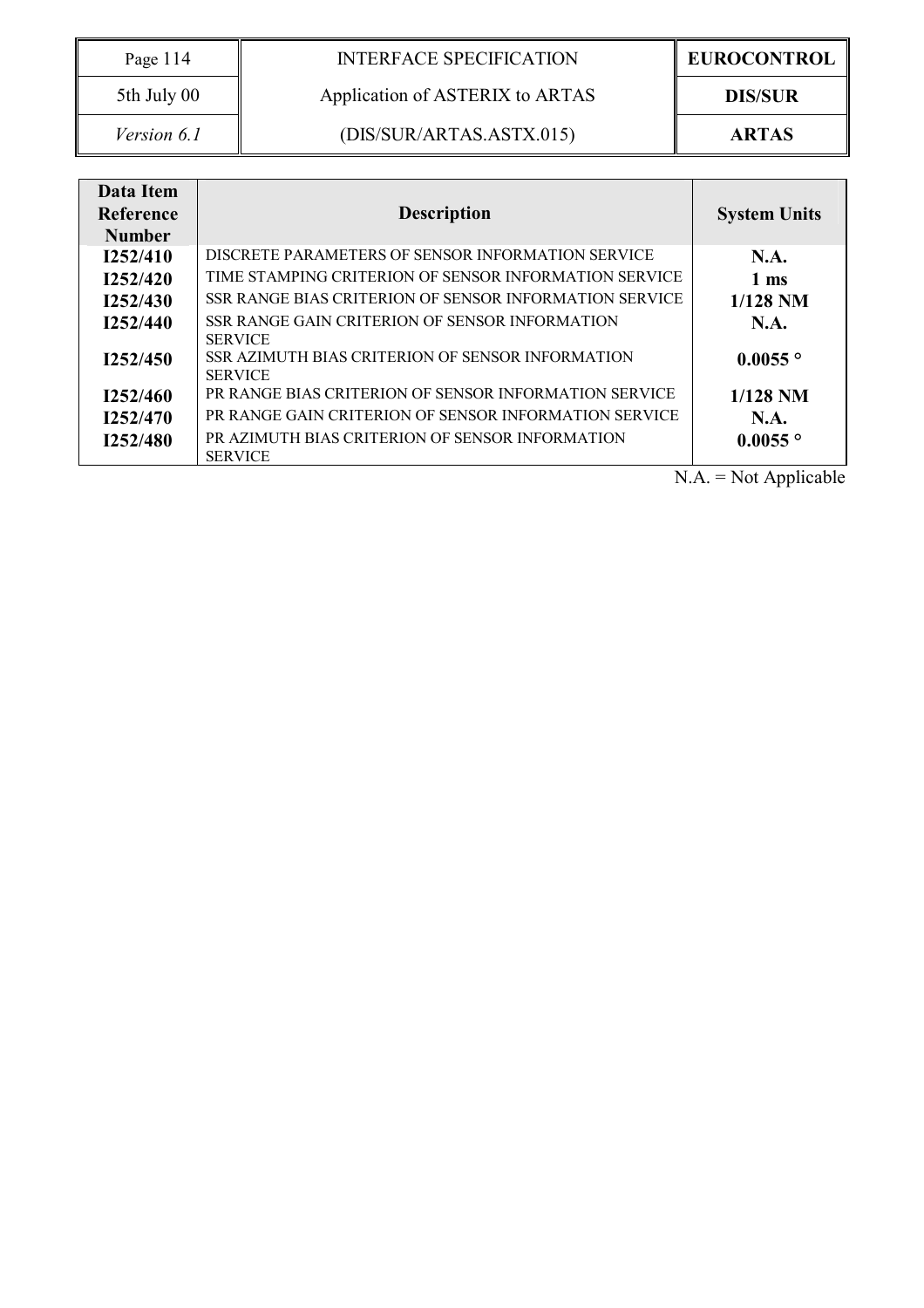| <b>EUROCONTROL</b> | <b>INTERFACE SPECIFICATION</b>  |                    |  |  |  |  |
|--------------------|---------------------------------|--------------------|--|--|--|--|
| <b>DIS/SUR</b>     | Application of ASTERIX to ARTAS | 5th July 00        |  |  |  |  |
| <b>ARTAS</b>       | (DIS/SUR/ARTAS.ASTX.015)        | <i>Version 6.1</i> |  |  |  |  |

# 5.2 **Description of Data Items of CATEGORY 252**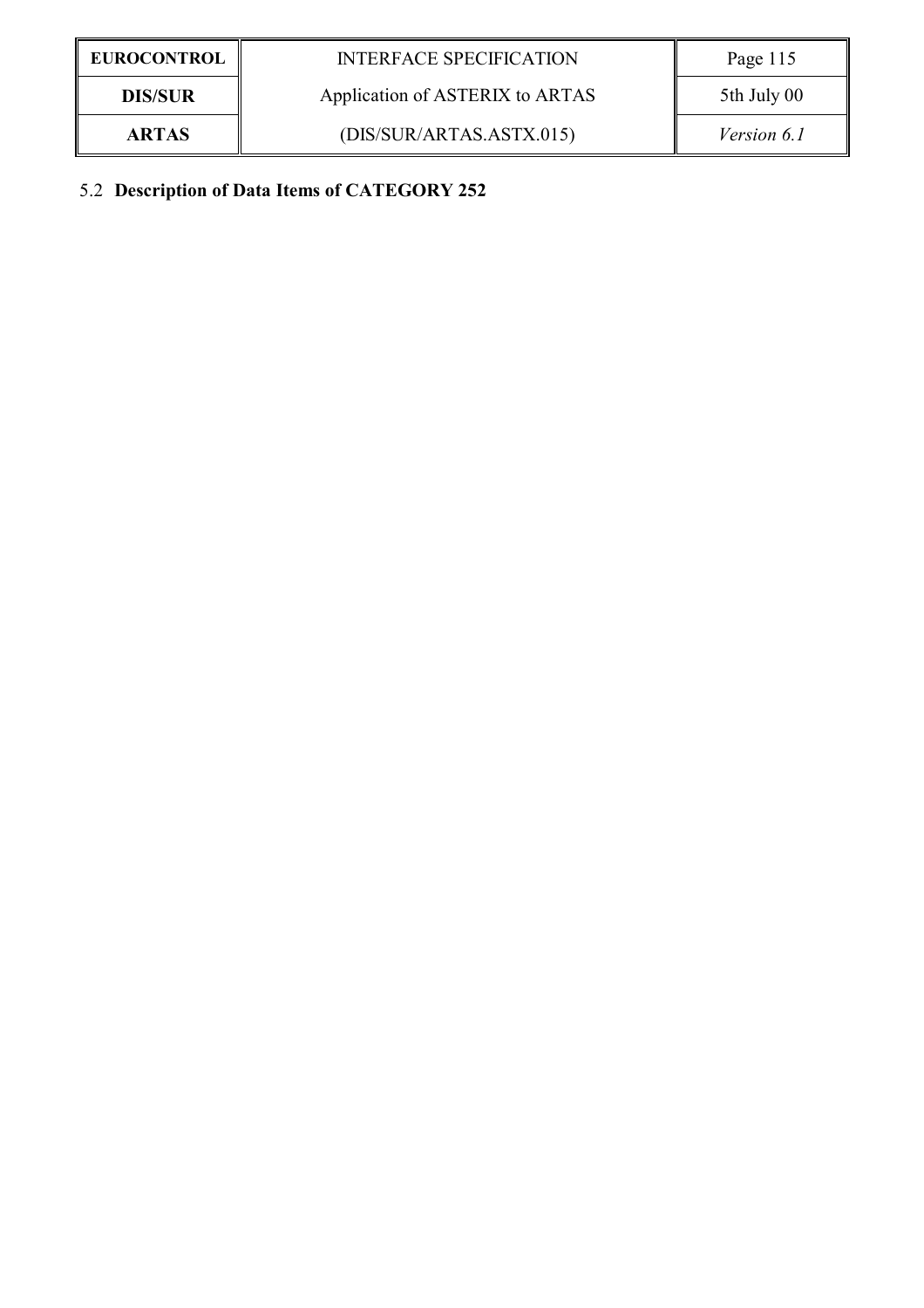Page 116 | INTERFACE SPECIFICATION | EUROCONTROL 5th July 00 **Application of ASTERIX to ARTAS DIS/SUR** 

*Version 6.1* **COIS/SUR/ARTAS.ASTX.015) ARTAS** 

## **I252/010 : SERVER IDENTIFICATION TAG**

**Definition :** Identification of the Server of track/sensor information .

**Format :** Two-byte fixed length data item.

#### **Structure :**

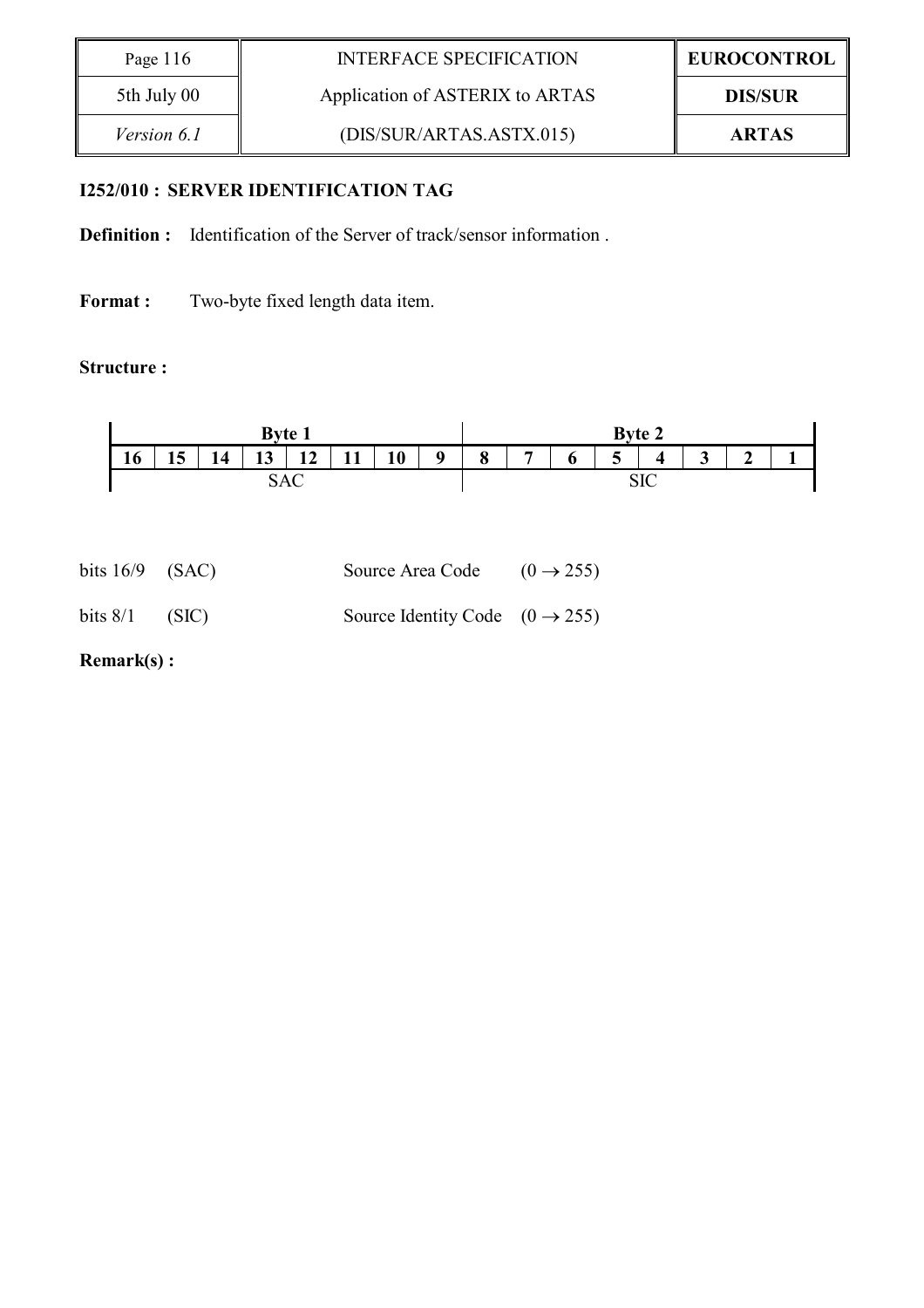| <b>EUROCONTROL</b> | <b>INTERFACE SPECIFICATION</b>  |                    |  |  |  |  |  |
|--------------------|---------------------------------|--------------------|--|--|--|--|--|
| <b>DIS/SUR</b>     | Application of ASTERIX to ARTAS | 5th July 00        |  |  |  |  |  |
| <b>ARTAS</b>       | (DIS/SUR/ARTAS.ASTX.015)        | <i>Version 6.1</i> |  |  |  |  |  |

#### **I252/015 : USER NUMBER**

**Definition :** Identification of the User of track/sensor information

Format : Two-byte fixed length data item.

**Structure :** 

|                                                                   |                    | <b>Byte</b> |  |  |  | <b>Byte</b> |  |                    |   |   |                               |  |   |                               |  |
|-------------------------------------------------------------------|--------------------|-------------|--|--|--|-------------|--|--------------------|---|---|-------------------------------|--|---|-------------------------------|--|
| . .<br>10<br>1.4<br>11<br>0<br>1.0<br>14<br>11<br>12<br>1 V<br>▴◡ |                    |             |  |  |  |             |  | $\Omega$<br>́<br>v | − | o | $\overline{\phantom{0}}$<br>ັ |  | ັ | $\overline{\phantom{a}}$<br>◢ |  |
|                                                                   | 'MBER<br>SER.<br>N |             |  |  |  |             |  |                    |   |   |                               |  |   |                               |  |

bits 16/1 (USER NUMBER) User number  $(0 \rightarrow 16 \# F F F F \#)$ 

**Remark(s) :** The User numbers are predefined in the User registration data base of the ARTAS Unit to which the User wants to connect.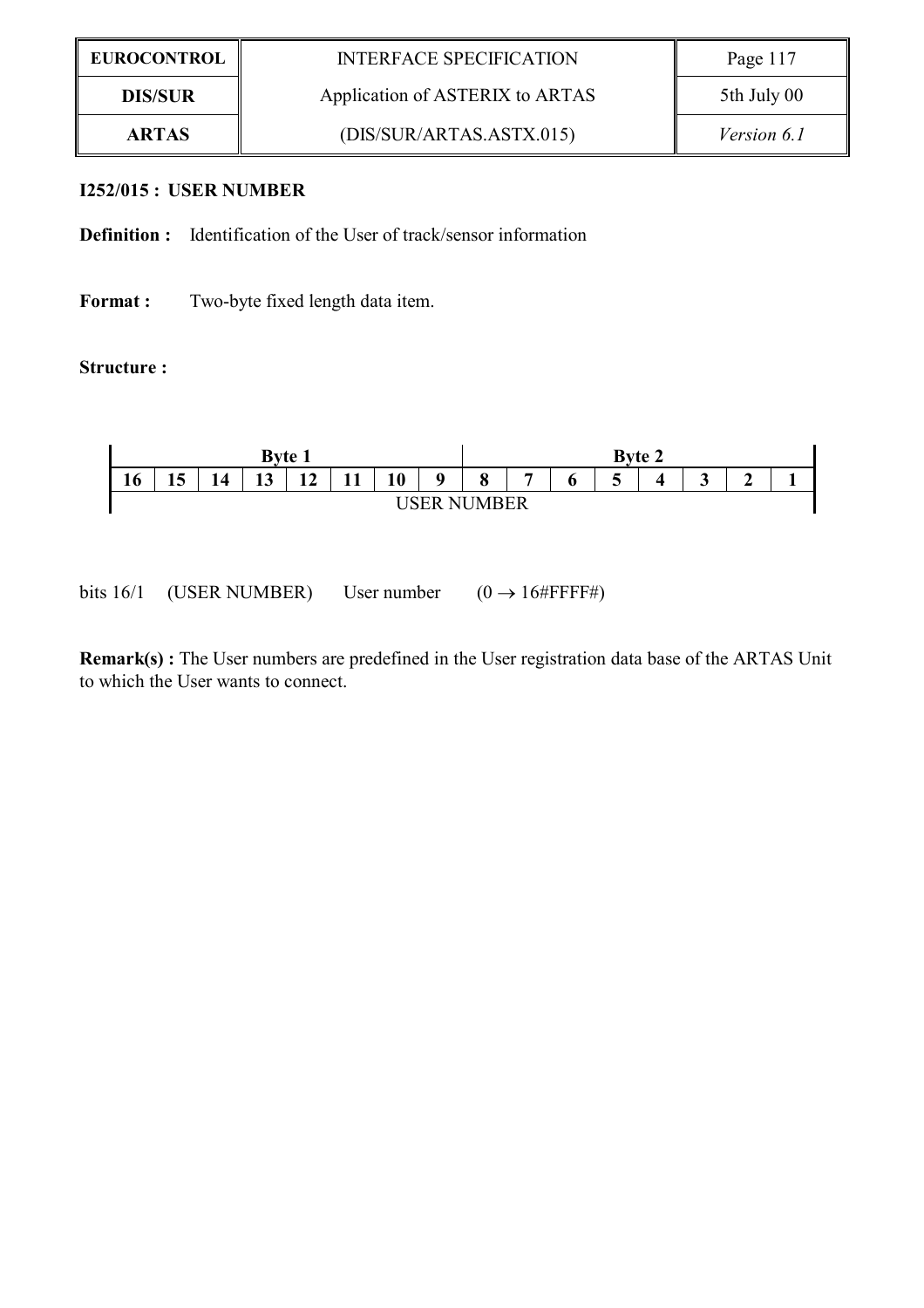| Page $118$         | <b>INTERFACE SPECIFICATION</b>  | <b>EUROCONTROL</b> |
|--------------------|---------------------------------|--------------------|
| 5th July 00        | Application of ASTERIX to ARTAS | <b>DIS/SUR</b>     |
| <i>Version 6.1</i> | (DIS/SUR/ARTAS.ASTX.015)        | <b>ARTAS</b>       |

#### **I252/020 : TIME OF MESSAGE**

**Definition :** Absolute time stamping of the message in the form of elapsed time since last midnight.

**Format :** Three-byte fixed length data item.

#### **Structure :**



bit 1 (LSB)  $(2E-7) s = 1/128 s$ 

**Remark(s) :** This time is given at an application level (e.g. time at which a message is filled, or time at which a served track is extrapolated), and not at the communication level (i.e. not the time at which the data-block containing the tracks is sent).

The time of the day value is reset to 0 at every midnight.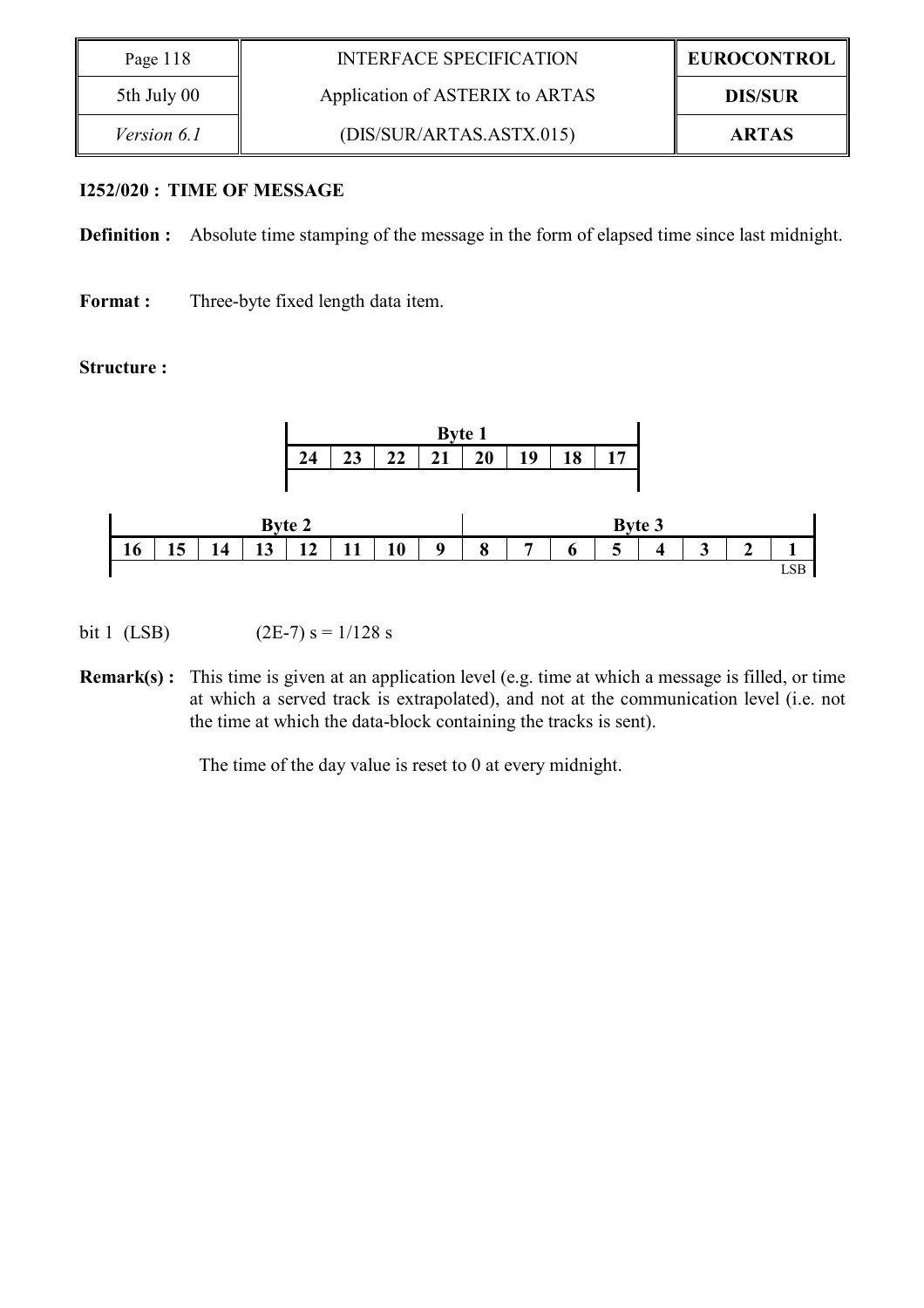| <b>EUROCONTROL</b> | <b>INTERFACE SPECIFICATION</b>  | Page 119           |
|--------------------|---------------------------------|--------------------|
| <b>DIS/SUR</b>     | Application of ASTERIX to ARTAS | 5th July 00        |
| <b>ARTAS</b>       | (DIS/SUR/ARTAS.ASTX.015)        | <i>Version 6.1</i> |

#### **I252/035 : TYPE OF MESSAGE**

- **Definition :** This data item allows for a more convenient handling of the message at the receiver side by further defining the type of transaction.
- **Format :** One-byte fixed length data item.

#### **Structure :**

| <b>Byte 1</b> |     |       |  |  |       |              |  |  |
|---------------|-----|-------|--|--|-------|--------------|--|--|
|               |     |       |  |  |       |              |  |  |
|               | 'ΔN | AIL V |  |  | N A ' | IR E<br>L 1. |  |  |

- bits 8/5 (FAMILY) to which the message belongs (0 to 15),
- bits 4/1 (NATURE) of the message (within its FAMILY) (0 to 15).

#### **(FAMILY) = 1 : Connections** :

 (NATURE) 1 request for connection 2 request for disconnection 3 connection related report

#### **(FAMILY) = 2 : track information service definition** :

- (NATURE) 1 background service 2 synchronised complementary service
	- 3 independent complementary Service
	- 4 Service Request Update : Stop Track/Item Transmission
	- 5 Service Request Update : Start Track/Item Transmission
	- 6 Service Control Request : Interruption
	- 7 Service Control Request : Restart
	- 8 Service Control Request : End of Service

#### **(FAMILY) = 3 : Server messages :**

- (NATURE) 1 Server Status Message
	- 2 Track Service Related Report
	- 3 Sensor information service related report

#### **(FAMILY) = 4 : sensor information service definition :**

- (NATURE)1 service definition
	- 2 service control request : Interruption
	- 3 service control request : Restart
	- 4 service control request : End of Service

**Remark(s) :** The composition of the messages are described by the UAP attached to each FAMILY.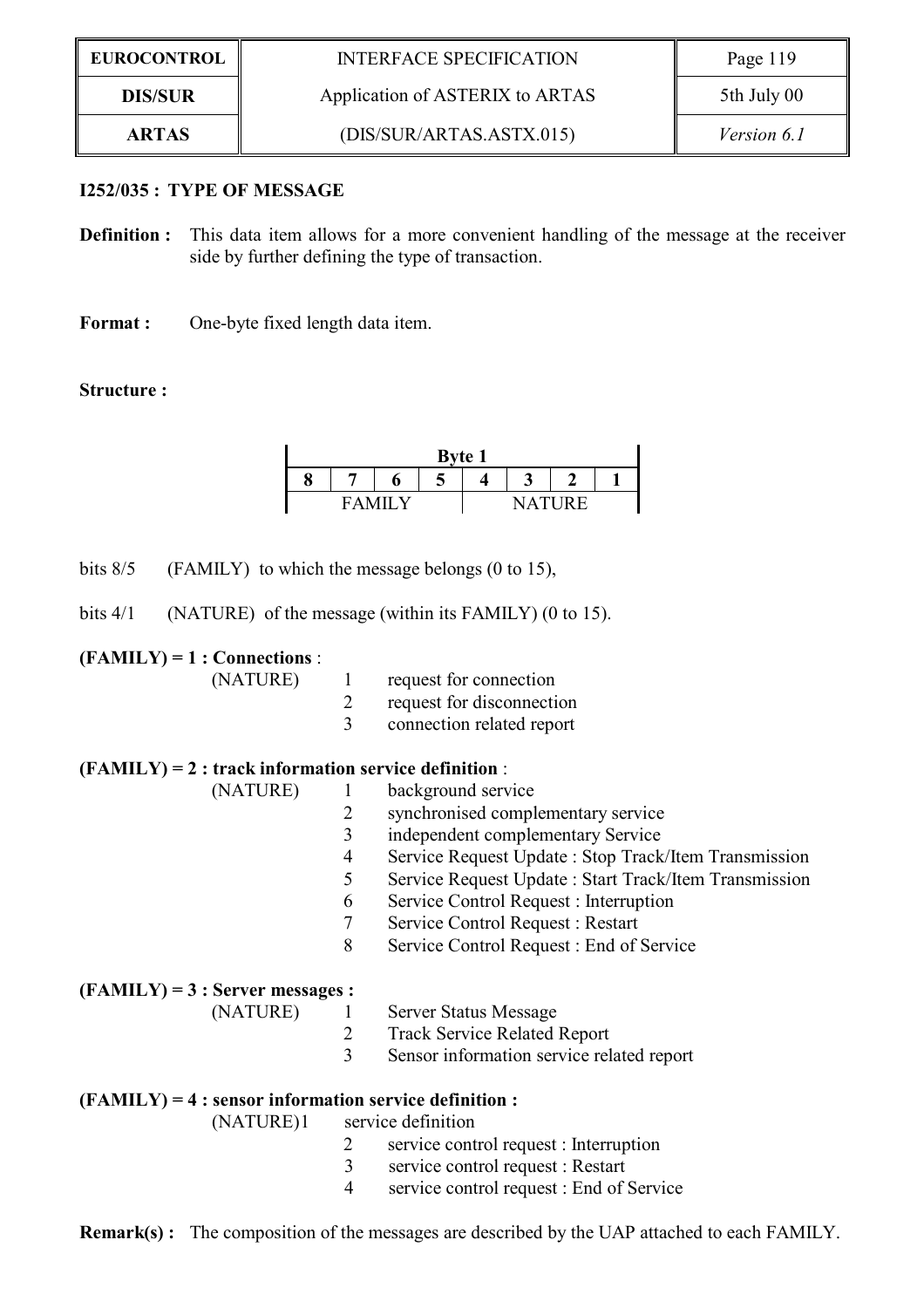Page 120 | INTERFACE SPECIFICATION | EUROCONTROL

5th July 00 Application of ASTERIX to ARTAS **DIS/SUR** 

*Version 6.1* (DIS/SUR/ARTAS.ASTX.015) **ARTAS** 

## **I252/040 : ACCESS KEY**

**Definition :** User password to be sent in the Connection Request.

Format : Eight-byte fixed length data item.

## **Structure :**

| <b>Byte 1</b> |    |    |             |             |    |    |    |    |    | <b>Byte 2</b> |    |               |    |                |    |
|---------------|----|----|-------------|-------------|----|----|----|----|----|---------------|----|---------------|----|----------------|----|
| 64            | 63 | 62 | 61          | 60          | 59 | 58 | 57 | 56 | 55 | 54            | 53 | 52            | 51 | 50             | 49 |
|               |    |    | Character 1 |             |    |    |    |    |    |               |    | Character 2   |    |                |    |
|               |    |    |             |             |    |    |    |    |    |               |    |               |    |                |    |
|               |    |    |             |             |    |    |    |    |    |               |    |               |    |                |    |
|               |    |    | Byte 3      |             |    |    |    |    |    |               |    | Byte 4        |    |                |    |
| 48            | 47 | 46 | 45          | 44          | 43 | 42 | 41 | 40 | 39 | 38            | 37 | 36            | 35 | 34             | 33 |
|               |    |    |             | Character 3 |    |    |    |    |    |               |    | Character 4   |    |                |    |
|               |    |    |             |             |    |    |    |    |    |               |    |               |    |                |    |
|               |    |    |             |             |    |    |    |    |    |               |    |               |    |                |    |
|               |    |    |             |             |    |    |    |    |    |               |    |               |    |                |    |
|               |    |    | Byte 5      |             |    |    |    |    |    |               |    | Byte 6        |    |                |    |
| 32            | 31 | 30 | 29          | 28          | 27 | 26 | 25 | 24 | 23 | 22            | 21 | 20            | 19 | 18             | 17 |
|               |    |    |             |             |    |    |    |    |    |               |    |               |    |                |    |
|               |    |    |             | Character 5 |    |    |    |    |    |               |    | Character 6   |    |                |    |
|               |    |    |             |             |    |    |    |    |    |               |    |               |    |                |    |
|               |    |    | Byte 7      |             |    |    |    |    |    |               |    | <b>Byte 8</b> |    |                |    |
| 16            | 15 | 14 | 13          | 12          | 11 | 10 | 9  | 8  | 7  | 6             | 5  | 4             | 3  | $\overline{2}$ | 1  |
|               |    |    |             | Character 7 |    |    |    |    |    |               |    | Character 8   |    |                |    |

Each one of the eight bytes contains an ASCII Character.

The (ACCESS KEY) is always left adjusted, the remaining character positions (if any) are padded with space characters.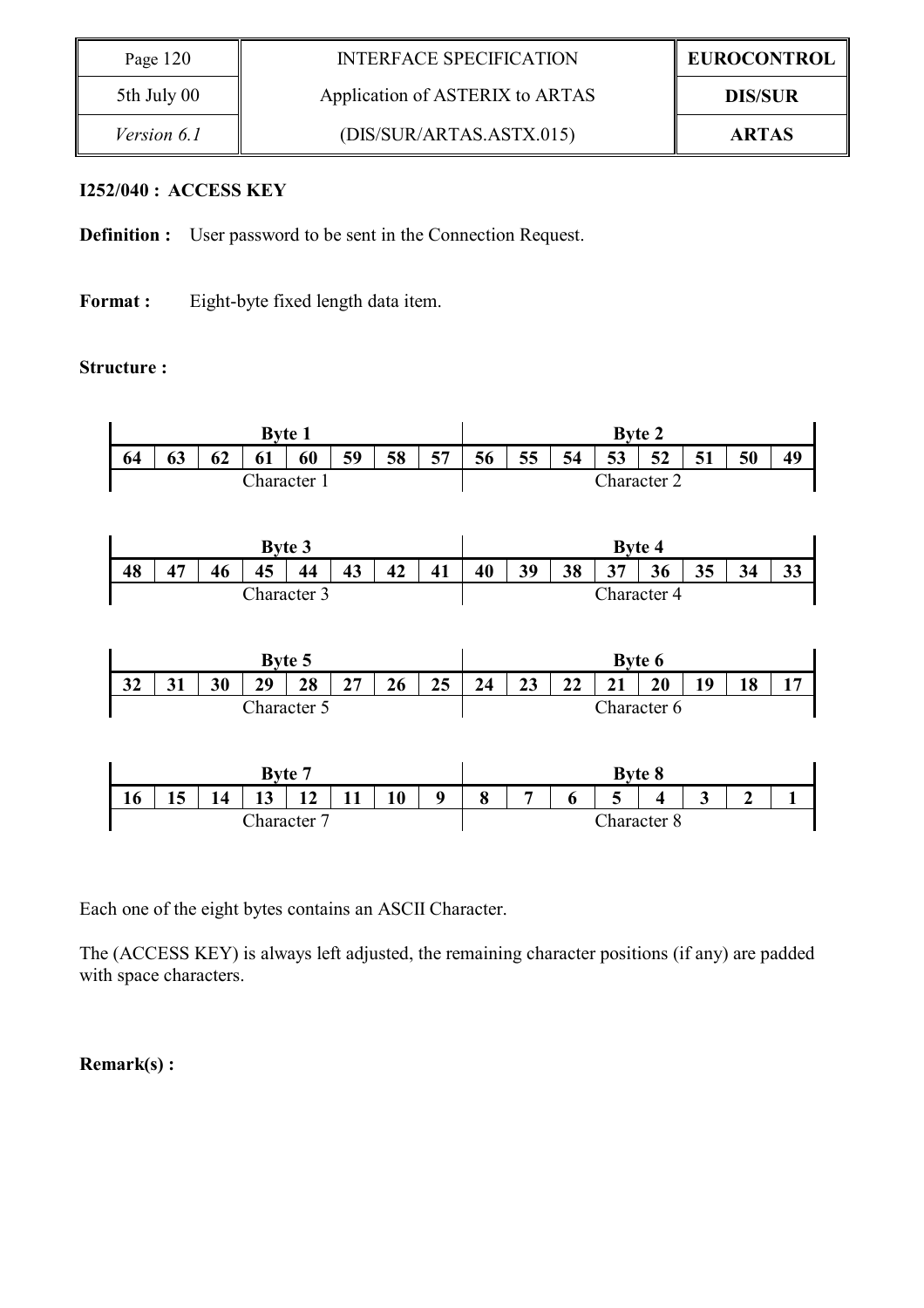| <b>EUROCONTROL</b> |
|--------------------|
|--------------------|

**EUROPERFACE SPECIFICATION** Page 121 **DIS/SUR** Application of ASTERIX to ARTAS 5th July 00

**ARTAS** (DIS/SUR/ARTAS.ASTX.015) *Version 6.1* 

# **I252/045 : ROLE AND VERSION**

**Definition :** Identification of the ROLE of a system and of the VERSION of interface.

Format : One-byte fixed length data item.

## **Structure :**

| <b>Byte 1</b> |  |  |  |  |  |  |  |  |
|---------------|--|--|--|--|--|--|--|--|
|               |  |  |  |  |  |  |  |  |
|               |  |  |  |  |  |  |  |  |

|                   | 11 OPERATIONAL |
|-------------------|----------------|
|                   | 10 EVALUATION  |
|                   | 01 DEVELOPMENT |
| bits $8/7$ (ROLE) |                |

| bits $6/1$ (VERSION) | identification number of the version of system interface (from 0 to |
|----------------------|---------------------------------------------------------------------|
|                      | 63)                                                                 |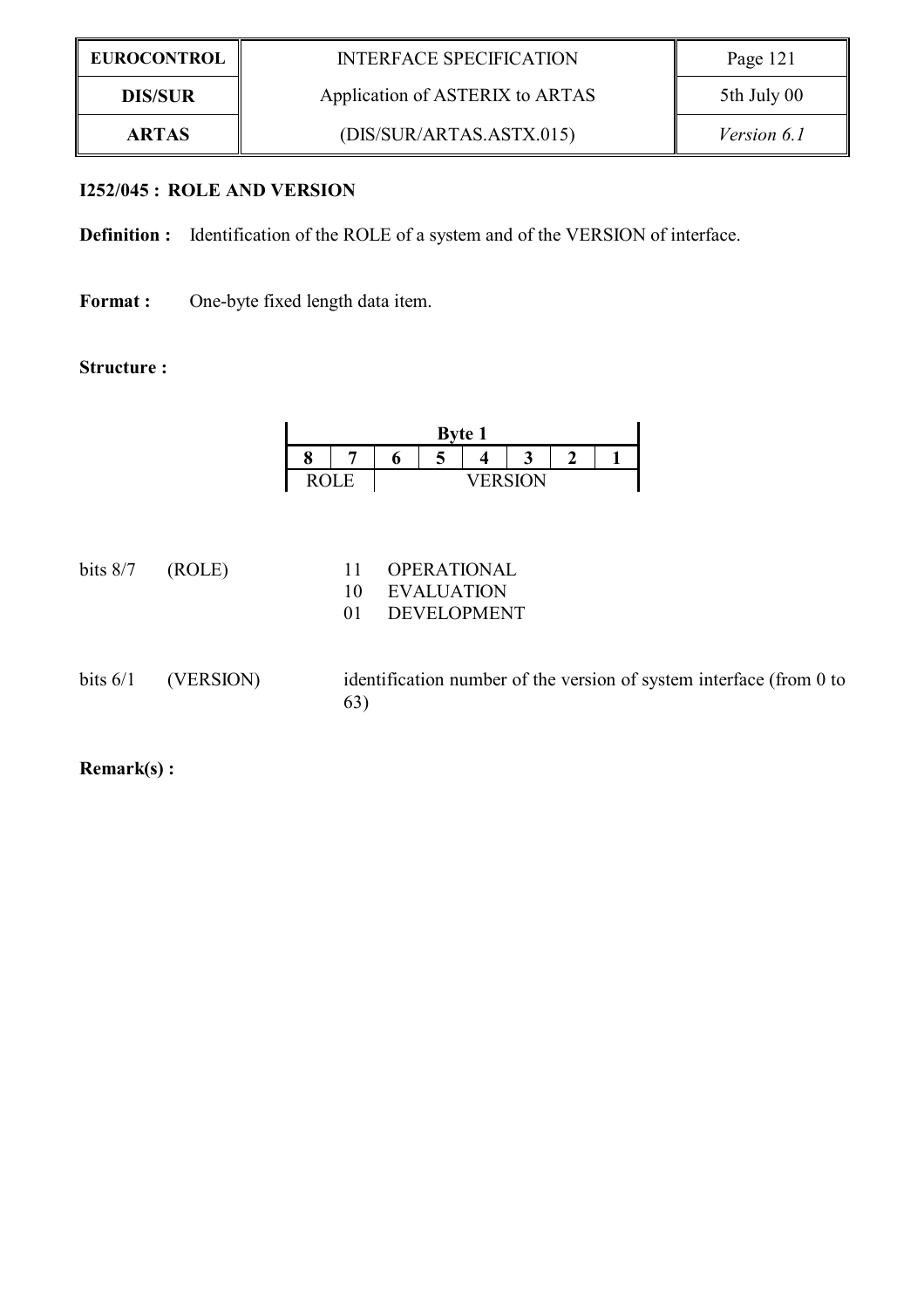| Page 122           | <b>INTERFACE SPECIFICATION</b>  | <b>EUROCONTROL</b> |
|--------------------|---------------------------------|--------------------|
| 5th July 00        | Application of ASTERIX to ARTAS | <b>DIS/SUR</b>     |
| <i>Version 6.1</i> | (DIS/SUR/ARTAS.ASTX.015)        | <b>ARTAS</b>       |

## **I252/050 : DEFAULT CONNECTION OPTIONS**

- **Definition :** This item is used to indicate that the default values of parameters required to set a connection are selected.
- Format : 1-byte fixed length data item.

## **Structure :**

| <b>Byte 1</b> |  |                         |    |     |  |  |  |  |  |
|---------------|--|-------------------------|----|-----|--|--|--|--|--|
| Ω<br>O        |  | U                       |    |     |  |  |  |  |  |
|               |  | $\mathbb{P} \mathsf{P}$ | )W | FDD |  |  |  |  |  |

| bits $8/7$ | $(UDI) =$         | $\boldsymbol{0}$<br>1<br>$\overline{2}$ | the domain of interest shall be the default one in the ARTAS<br>geographical database.<br>the domain of interest of the User shall be the Domain of<br>interest of the ARTAS Unit to which this User is connected.<br>the domain of interest is specified in the connection request.                                                               |
|------------|-------------------|-----------------------------------------|----------------------------------------------------------------------------------------------------------------------------------------------------------------------------------------------------------------------------------------------------------------------------------------------------------------------------------------------------|
| bit 6      | $(UPP) =$         | $\boldsymbol{0}$<br>$\mathbf{1}$        | No upper limitation of the domain of interest<br>an upper limit is specified in the request.                                                                                                                                                                                                                                                       |
| bit 5      | $(LOW) =$         | $\boldsymbol{0}$<br>$\mathbf{1}$        | No lower limitation of the Domain of Interest<br>A lower limit is specified in the request.                                                                                                                                                                                                                                                        |
| bit 4      | $(FPP) =$         | $\boldsymbol{0}$                        | Default option selected <i>i.e.</i> Flight plan related information to<br>be provided with tracks shall be selected from the miniplans<br>according to the following priority:<br>miniplan indicating the controller in charge (if unique)<br>last miniplan which was used to label the track (if<br>aniyi) plan with the eldest correlation time. |
|            |                   | $\mathbf{1}$                            | A preferred FPPS is specified in the connection request.                                                                                                                                                                                                                                                                                           |
| bits $3/1$ | (s <sub>b</sub> ) |                                         | spare bits set to 0                                                                                                                                                                                                                                                                                                                                |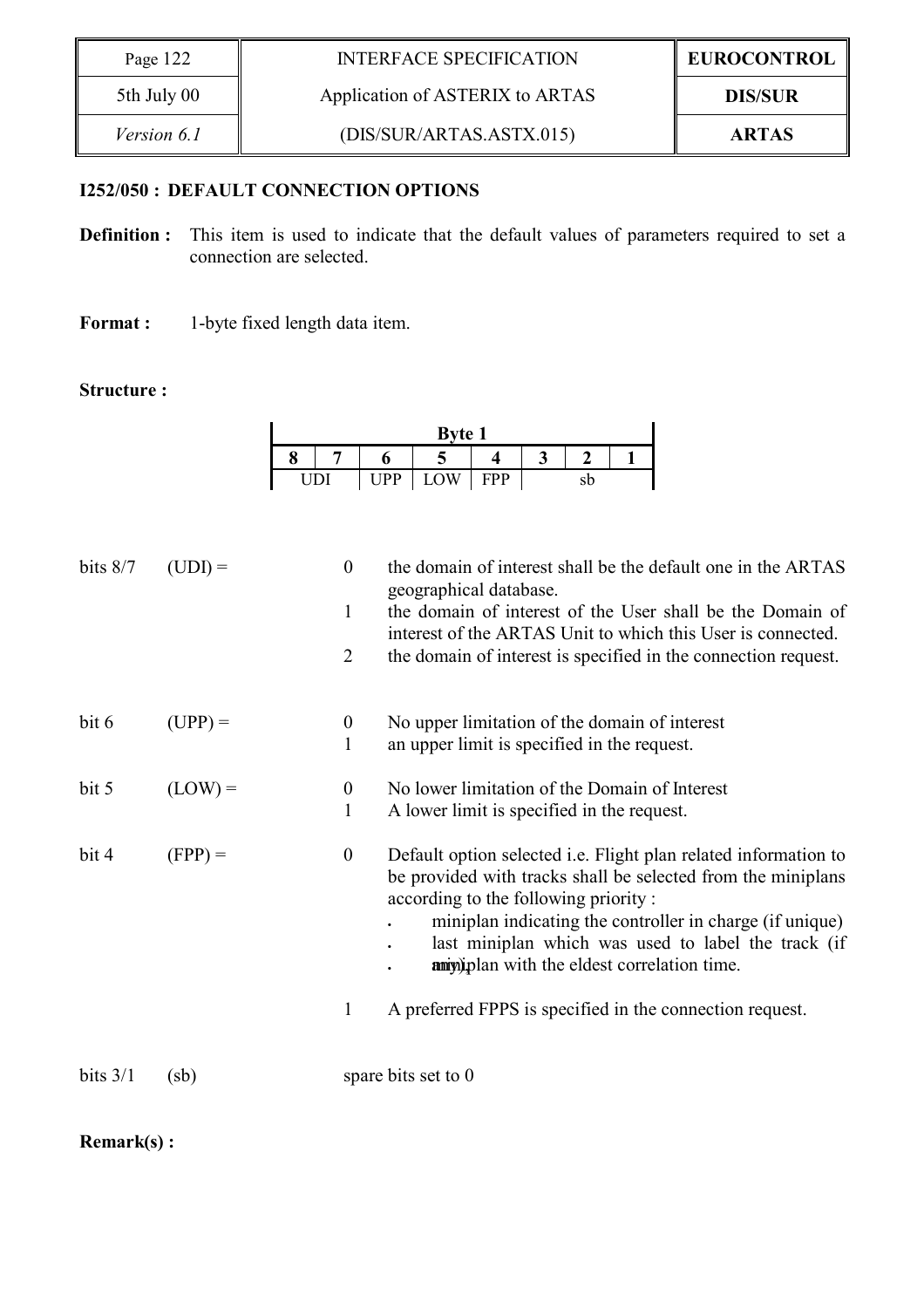| <b>EUROCONTROL</b> | <b>INTERFACE SPECIFICATION</b>  | Page 123           |
|--------------------|---------------------------------|--------------------|
| <b>DIS/SUR</b>     | Application of ASTERIX to ARTAS | 5th July 00        |
| <b>ARTAS</b>       | (DIS/SUR/ARTAS.ASTX.015)        | <i>Version 6.1</i> |

## **I252/060 : GEOGRAPHICAL AREA**

- **Definition :** Definition of geographical area in the form of a sequence of geographical points.
- **Format :** Repetitive data item, starting with a one-byte Repetition Factor indicating the number of points, followed by series of 6-bytes (geographical points) as necessary.

#### **Structure :**

| <b>Byte 1</b>            |    |    |  |                      |  |    |    |  |  |
|--------------------------|----|----|--|----------------------|--|----|----|--|--|
|                          | 55 | 54 |  | $53 \mid 52 \mid 51$ |  | 50 | 49 |  |  |
| <b>Repetition Factor</b> |    |    |  |                      |  |    |    |  |  |

| <b>Byte 2</b>                  |    |    |    |    |    |    | <b>Byte 3</b> |    |    |    |    |                    |  |  |  |  |
|--------------------------------|----|----|----|----|----|----|---------------|----|----|----|----|--------------------|--|--|--|--|
| 48                             | 47 | 46 | 45 | 44 | 43 | 42 |               | 40 | 39 | 38 | 27 | 35<br>36<br>33     |  |  |  |  |
| <b>NS</b><br>Latitude (degree) |    |    |    |    |    |    | sb            |    |    |    |    | Latitude (minutes) |  |  |  |  |

| <b>Byte 4</b>            |  |    |    |    |    |    |    |  | <b>Byte 5</b><br>23<br>18<br>24<br>20<br>21 |                     |  |  |  |  |  |  |
|--------------------------|--|----|----|----|----|----|----|--|---------------------------------------------|---------------------|--|--|--|--|--|--|
|                          |  | 30 | 29 | 28 | 27 | 26 | 25 |  |                                             |                     |  |  |  |  |  |  |
| Latitude (seconds)<br>sb |  |    |    |    |    |    |    |  |                                             | Longitude (degrees) |  |  |  |  |  |  |

|                      | Byte 6 |                     |  |  |  |  |  |  |    |  | <b>Byte</b> 7 |  |                     |  |  |  |  |  |  |
|----------------------|--------|---------------------|--|--|--|--|--|--|----|--|---------------|--|---------------------|--|--|--|--|--|--|
| 12<br>15<br>16<br>14 |        |                     |  |  |  |  |  |  |    |  |               |  |                     |  |  |  |  |  |  |
| EW                   | sb     | Longitude (minutes) |  |  |  |  |  |  | sb |  |               |  | Longitude (seconds) |  |  |  |  |  |  |

bits 55/49 Repetition Factor (Number of points) : 3 to 50

bits 40, 39, 32, 31, 15, 8 and 7: sb = spare bits set to 0

| bit 48 | $(NS) =$ | North Latitude |
|--------|----------|----------------|
|        |          | South Latitude |

| bits $47/41$ Latitude (degrees): 0 to 90 |  |
|------------------------------------------|--|
| bits $38/33$ Latitude (minutes): 0 to 59 |  |
| bits $30/25$ Latitude (seconds): 0 to 59 |  |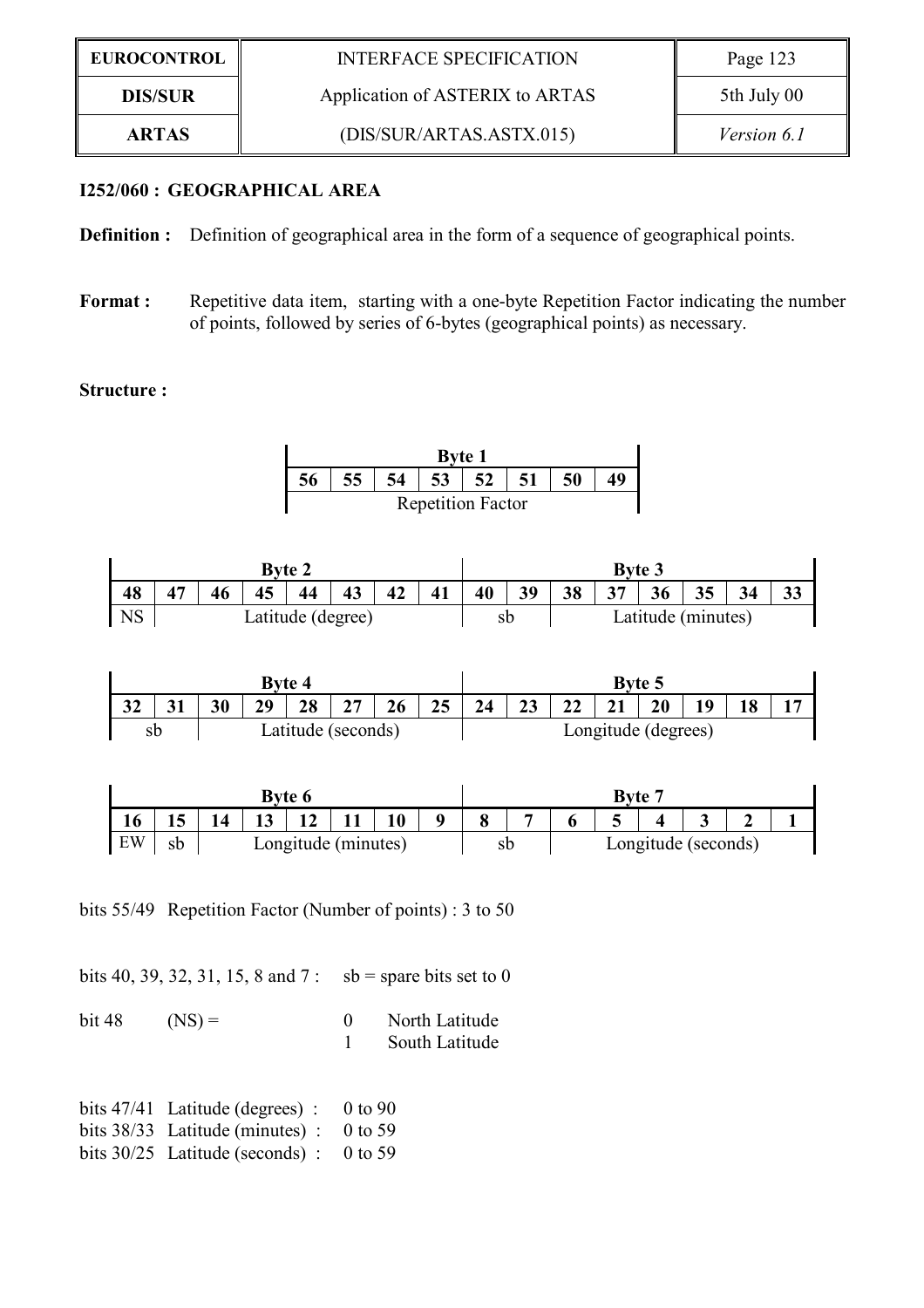Page 124 | INTERFACE SPECIFICATION **EUROCONTROL** 

5th July 00 Application of ASTERIX to ARTAS **DIS/SUR** 

*Version 6.1* (DIS/SUR/ARTAS.ASTX.015) **ARTAS** 

| bit 16 | $(EW) =$ | East Longitude |
|--------|----------|----------------|
|        |          | West Longitude |
|        |          |                |

bits 24/17 Longitude (degrees) : 0 to 180<br>bits 14/9 Longitude (minutes) : 0 to 59

bits 14/9 Longitude (minutes) : 0 to 59<br>bits 6/1 Longitude (seconds) : 0 to 59

Longitude (seconds) : 0 to 59

**Remark(s) :** Latitude and Longitude accuracy = 1 second  $\approx 30$  m.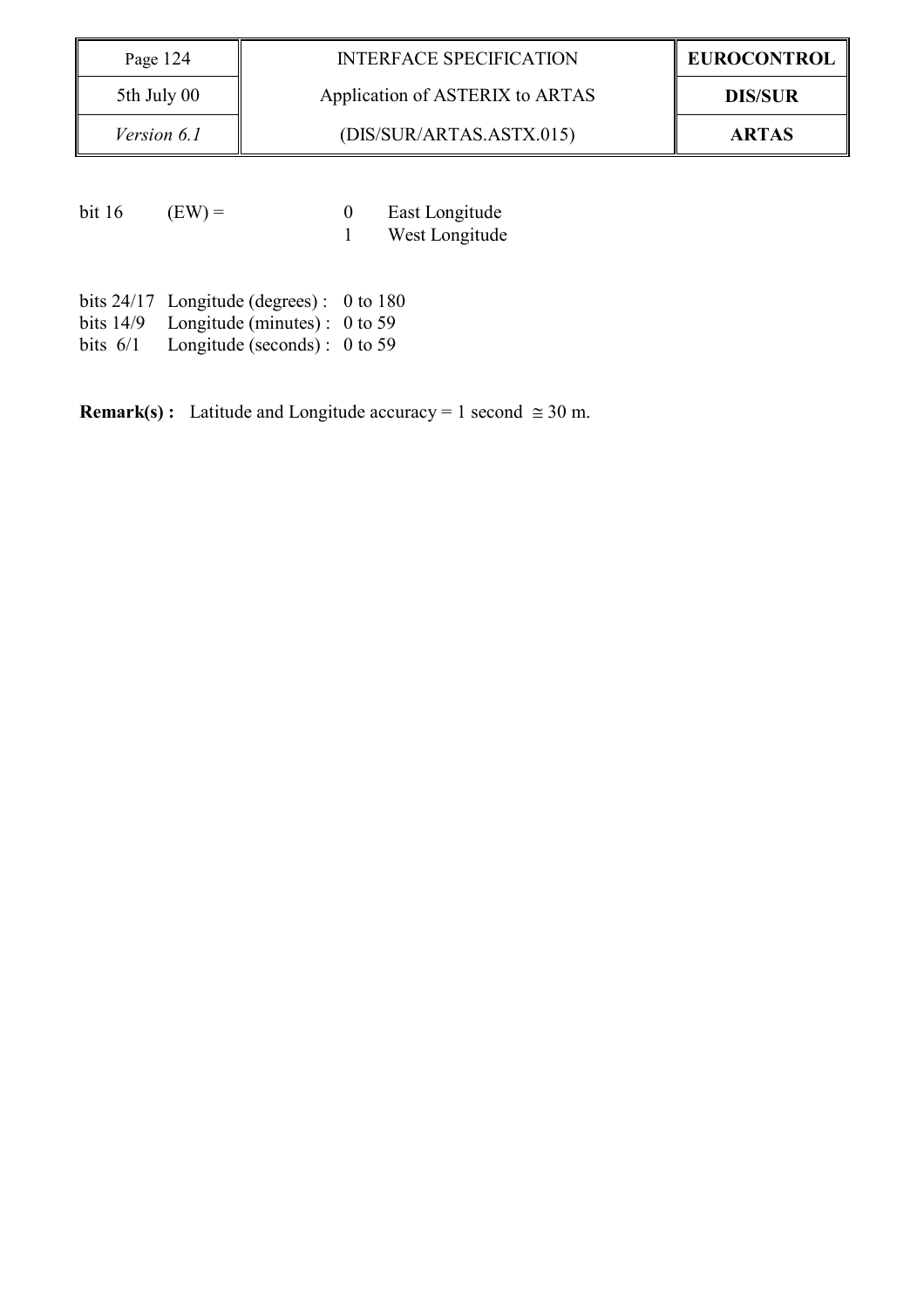EUROCONTROL **INTERFACE SPECIFICATION** Page 125

**DIS/SUR** Application of ASTERIX to ARTAS 5th July 00

**ARTAS** (DIS/SUR/ARTAS.ASTX.015) *Version 6.1* 

## **I252/070 : LOWER LIMIT**

**Definition :** Definition of the Lower limit of a Domain of Interest

Format : Two-bytes fixed length data item.

#### **Structure :**

| <b>Byte</b>    |    |    |           |  |           |    | <b>Byte</b> |               |   |       |        |  |   |  |  |
|----------------|----|----|-----------|--|-----------|----|-------------|---------------|---|-------|--------|--|---|--|--|
| 10             | ⊥√ | 14 | ı A<br>⊥୰ |  | i T<br>11 | 10 | 0           | $\Omega$<br>О | − | v     | -<br>ັ |  | ັ |  |  |
| LOWER DC<br>sb |    |    |           |  |           |    |             | )MAIN         |   | LIMIT |        |  |   |  |  |

bits 16/15 (sb) spare bits set to 0

bit 14/1 (LOWER DOMAIN LIMIT)

| $(LSB) =$          | $1/4$ FL = 25 feet    |
|--------------------|-----------------------|
| $V_{\text{min}} =$ | $-15$ FL = $-1500$ ft |
| $V$ max $=$        | $1500$ FL = 150000 ft |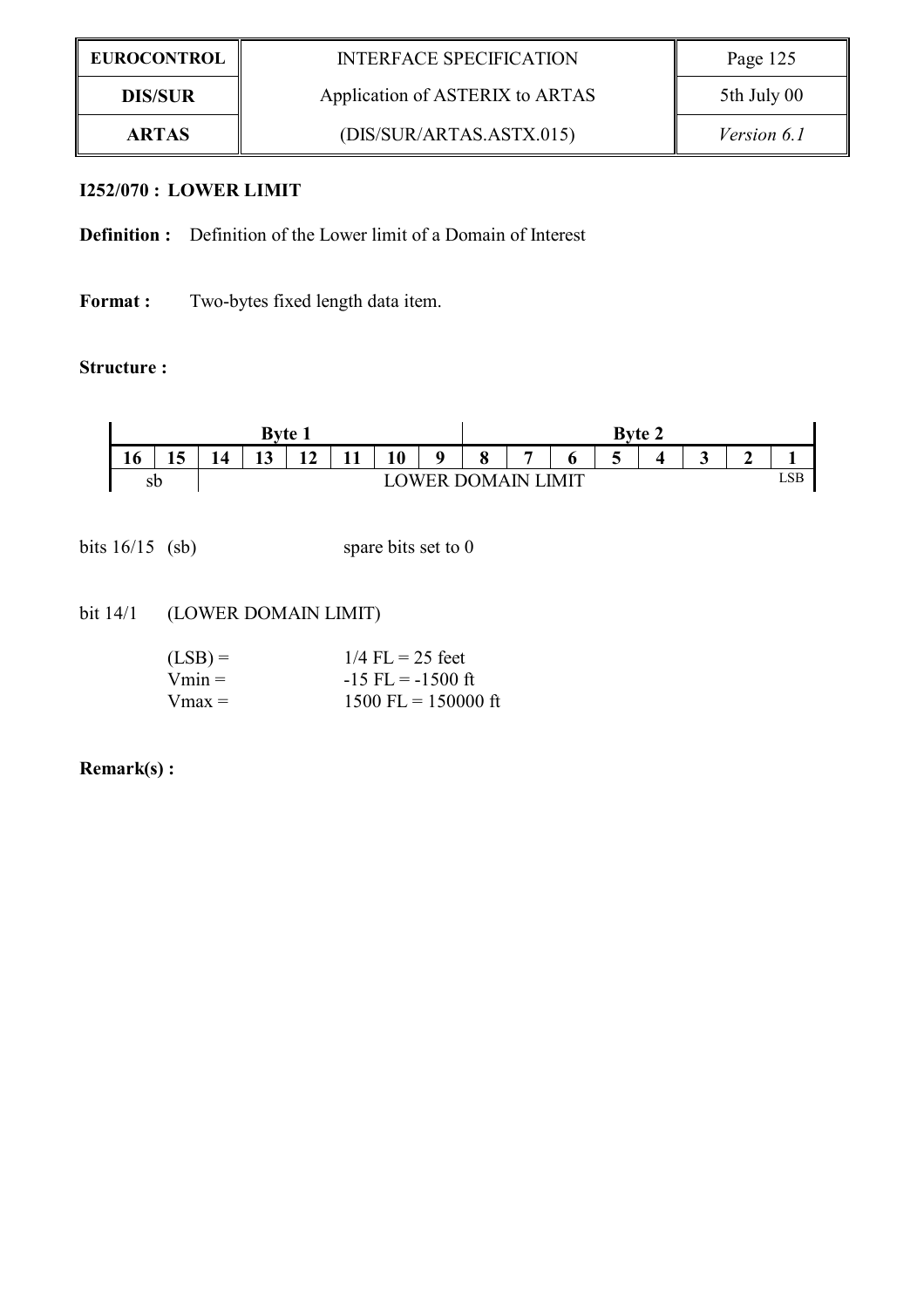5th July 00 Application of ASTERIX to ARTAS **DIS/SUR** 

Page 126 | INTERFACE SPECIFICATION | EUROCONTROL

*Version 6.1* (DIS/SUR/ARTAS.ASTX.015) **ARTAS** 

## **I252/080 : UPPER LIMIT**

**Definition :** Definition of the Upper limit of a Domain of Interest

Format : Two-bytes fixed length data item.

## **Structure :**

|    | <b>Byte</b> |    |   |        |              |    |                     | <b>Byte</b>                   |  |  |                     |  |  |   |  |  |
|----|-------------|----|---|--------|--------------|----|---------------------|-------------------------------|--|--|---------------------|--|--|---|--|--|
| 10 | 1J.         | 14 | ∸ | $\sim$ | $\sim$<br>11 | 10 |                     | $\Omega$<br>o                 |  |  | $\overline{ }$<br>ັ |  |  | A |  |  |
| sb |             |    |   |        |              |    | <b>IPPER</b><br>1 H | LSB<br><b>IMIT</b><br>DMAIN I |  |  |                     |  |  |   |  |  |

bits  $16/15$  (sb) spare bits set to 0

bit 14/1 (UPPER DOMAIN LIMIT)

| $(LSB) =$          | $1/4$ FL = 25 feet    |
|--------------------|-----------------------|
| $V_{\text{min}} =$ | $-15$ FL = $-1500$ ft |
| $V$ max $=$        | $1500$ FL = 150000 ft |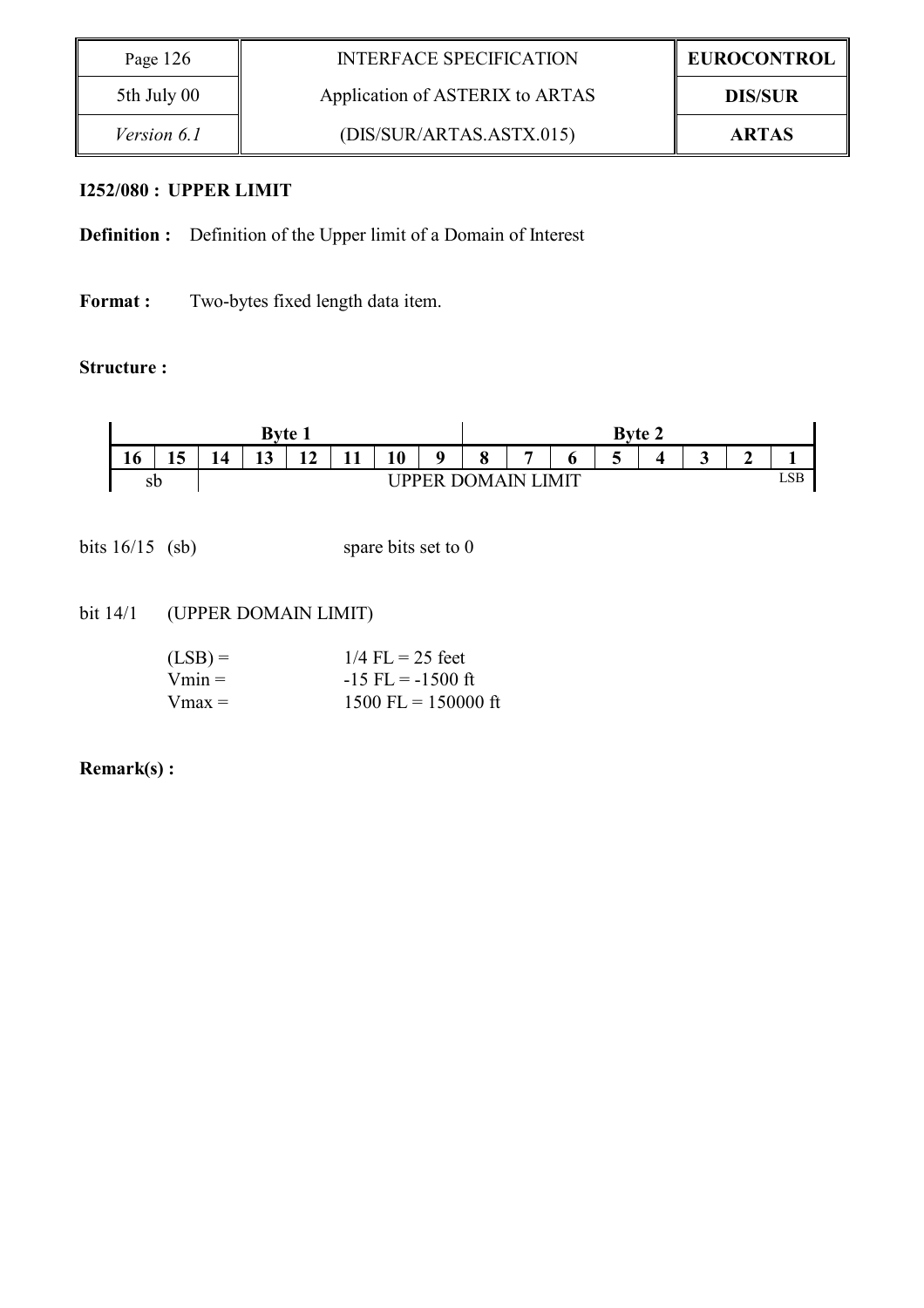| <b>EUROCONTROL</b> | <b>INTERFACE SPECIFICATION</b>  | Page 127           |
|--------------------|---------------------------------|--------------------|
| <b>DIS/SUR</b>     | Application of ASTERIX to ARTAS | 5th July 00        |
| <b>ARTAS</b>       | (DIS/SUR/ARTAS.ASTX.015)        | <i>Version 6.1</i> |

#### **I252/090 : PREFERRED FPPS IDENTIFICATION TAG**

- **Definition :** Identification of the Flight Plan Data Processing System from which Flight-Plan related information shall preferably be sent to the User.
- Format : Two-byte fixed length data item.

#### **Structure :**

|            | <b>Byte</b>          |    |          |                                |           |    |          |                             |                | <b>Byte 2</b>       |  |               |        |  |
|------------|----------------------|----|----------|--------------------------------|-----------|----|----------|-----------------------------|----------------|---------------------|--|---------------|--------|--|
| 10         | $\blacksquare$<br>12 | 14 | 12<br>⊥୰ | $\blacksquare$<br>$\mathbf{L}$ | - -<br>11 | 10 | $\bf{0}$ | $\mathbf{o}$<br>$\mathbf o$ | $\overline{ }$ | $\overline{a}$<br>ັ |  | $\rightarrow$ | ∼<br>∸ |  |
| <b>SAC</b> |                      |    |          |                                |           |    |          |                             |                | $\alpha$<br>oіc     |  |               |        |  |

| bits $16/9$ (SAC) | Source Area Code                           | $(0 \rightarrow 255)$ |
|-------------------|--------------------------------------------|-----------------------|
| bits $8/1$ (SIC)  | Source Identity Code $(0 \rightarrow 255)$ |                       |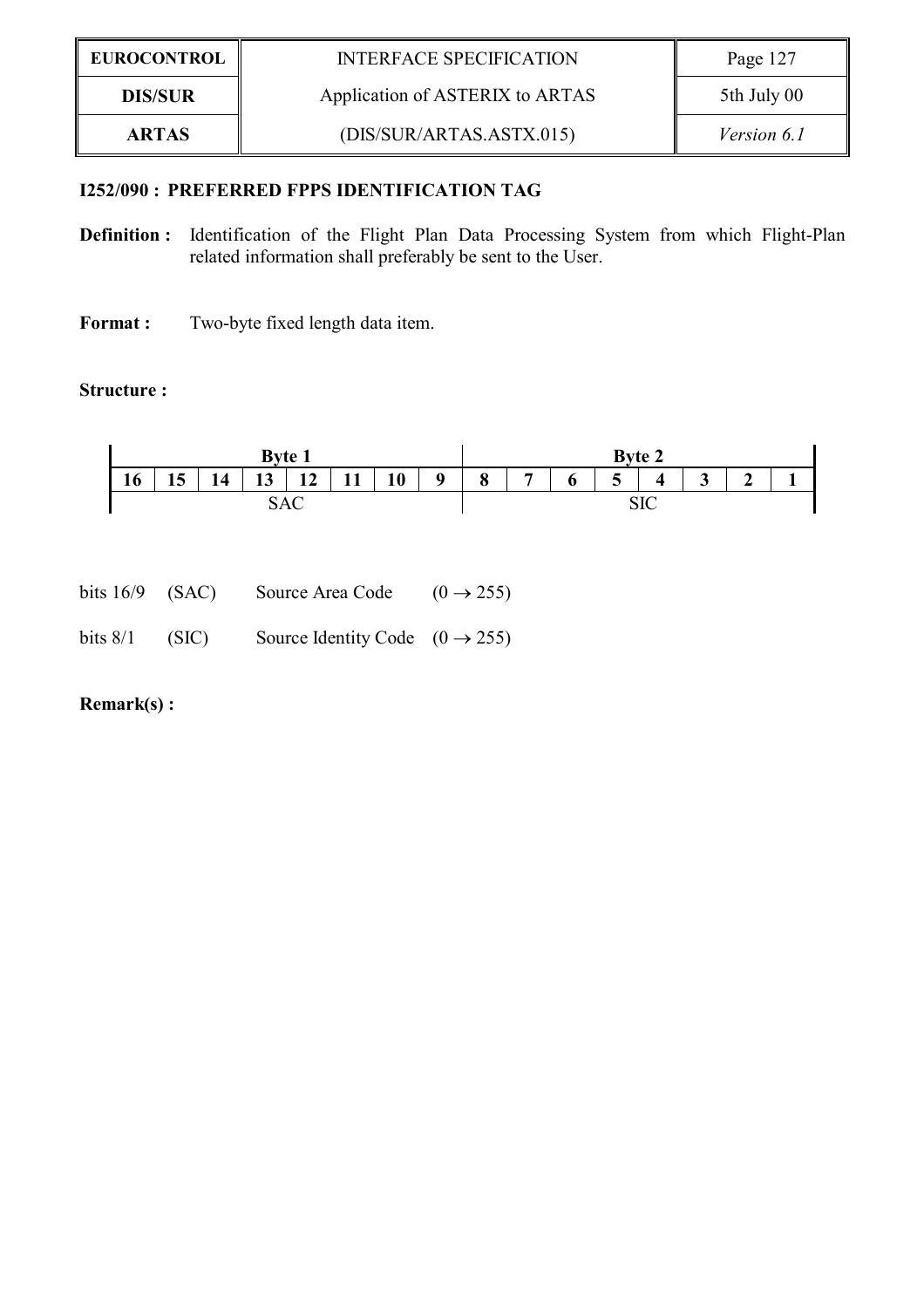Page 128 | INTERFACE SPECIFICATION **EUROCONTROL** 5th July 00 Application of ASTERIX to ARTAS **DIS/SUR** 

*Version 6.1* (DIS/SUR/ARTAS.ASTX.015) **ARTAS** 

## **I252/100 : CONNECTION RELATED REPORT**

**Definition :** Report message sent by the Server to the User in relation to a connection.

**Format :** Repetitive data item, starting with a one-byte Repetition Factor indicating the number of items, followed by series of 1-byte (Acknowledgement message) as necessary.

#### **Structure :**

| <b>Byte 1</b>                                    |  |  |  |  |  |  |  |  |
|--------------------------------------------------|--|--|--|--|--|--|--|--|
| $15 \mid 14 \mid 13 \mid 12 \mid 11$<br>16<br>10 |  |  |  |  |  |  |  |  |
| <b>Repetition Factor</b>                         |  |  |  |  |  |  |  |  |

 $extent(s)$ :

| <b>Byte 2</b> |               |  |  |  |           |  |  |  |
|---------------|---------------|--|--|--|-----------|--|--|--|
|               |               |  |  |  |           |  |  |  |
|               | <b>NATHRE</b> |  |  |  | $\cap$ DE |  |  |  |

- Byte 1 : **Repetition Factor** : 1 to 255 (The Repetition Factor will be > 1 when e.g. several errors have been detected within a connection Request).
- extent(s) : **Report Message** :
- bits 8/6 : (NATURE) of the message to which the Report refers (0 to 7).
- bits 5/1 : Report (CODE) (0 to 31).
- $(NATURE) = 0$ : Connection acknowledgement :

For NATURE =  $0$ , CODE =  $0$ .

- $(NATURE) = 1$ : Connection Status Message
	- 2 : Connection Refused Report
	- 3 : Error in default connection data
	- 4 : Disconnection acknowledgement
	- 5 : Disconnection Refused Report

[CONT'D]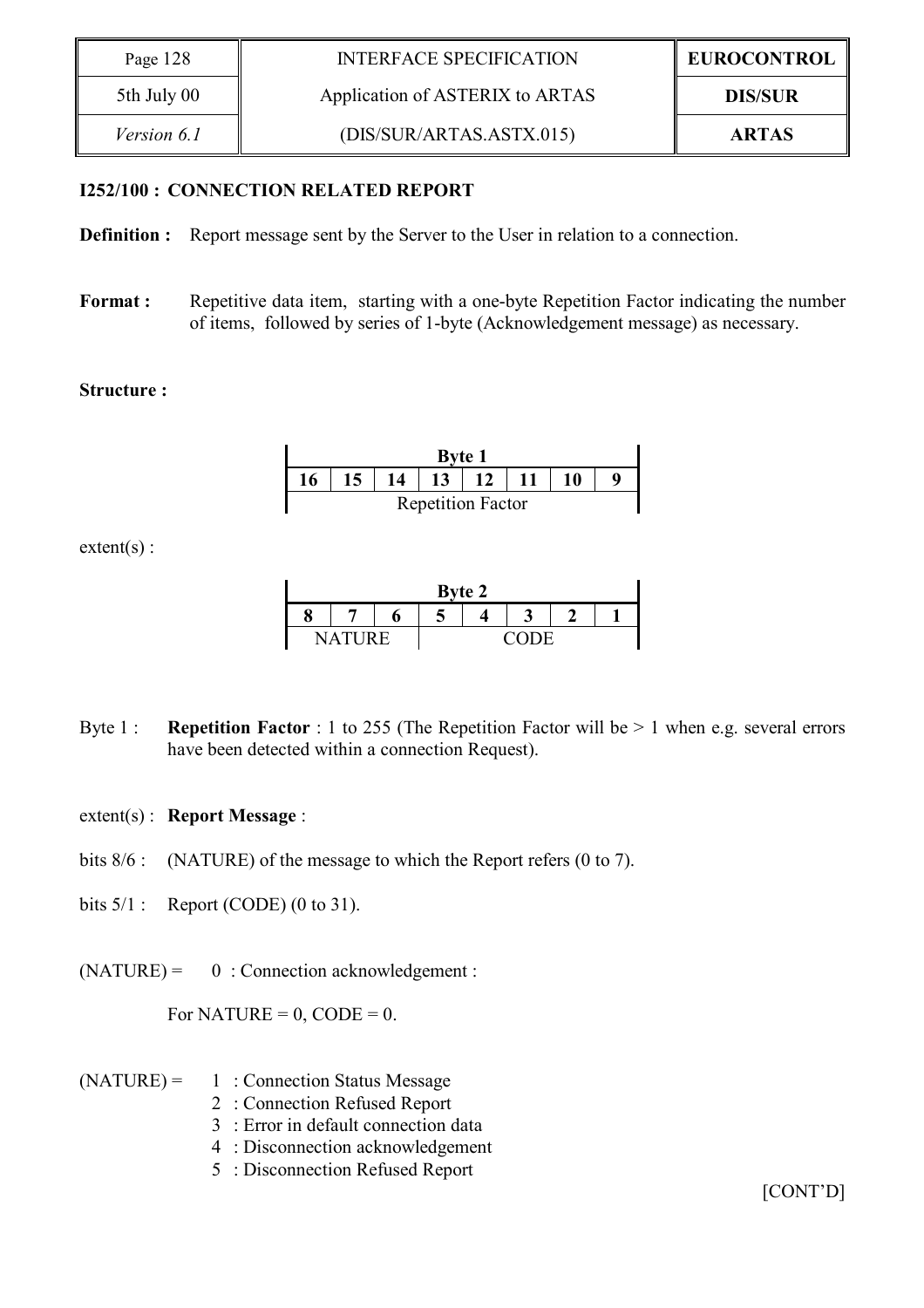| <b>EUROCONTROL</b> |
|--------------------|
|--------------------|

## **EUROCONTROL INTERFACE SPECIFICATION** Page 129

**DIS/SUR** Application of ASTERIX to ARTAS 5th July 00

**ARTAS** (DIS/SUR/ARTAS.ASTX.015) *Version 6.1* 

For NATURE = 4, CODE contains the value 0.

For NATURE =  $1, 2, 3$  or 5, CODE contains the following information :

## $(CODE)$

- 0 : Connection terminated on user request.
- 1 : Connection terminated due to server overload conditions.
- 2 : Connection terminated by the ARTAS operator.
- 3 : Connection terminated due to contingency.
- 4 : Server unable to accept the connection (Maximum number of Users already connected),
- 5 : Illegal connection identification
- 6 : Incorrect definition of geographical point(s) of the domain of interest,
- 7 : erroneous Upper/Lower Limit(s),
- 8 : crossing lines,
- 9 : point(s) defined outside the maximum domain of interest,
- 10 : number of points below the minimum value,
- 11 : number of points exceeding the maximum,
- 12 : Incorrect Scaling Factor,
- 13 : both specific values and default option have been specified for the same parameter,
- 14 : syntax error in the connection request (e.g. missing item(s)),
- 15 : incorrect role,
- 16 : incorrect interface version,
- 17 : incorrect access key,
- 18 : erroneous Upper/Lower Limits in the definition of the User maximum DoI,
- 19 : incorrect service identification
- 20 : level outside User maximum DoI
- 21 : connection disallowed by the ARTAS Operator,
- 22 : automatic disconnection due to the absence of active services,
- 23 : incorrect default connection options,
- 24 : not connected,
- 25 : crossing lines in the definition of the User maximum DoI,
- 26 : Default DoI outside the maximum Domain of Interest,
- 27 : ARTAS Unit DoI outside the maximum Domain of Interest,
- 28 : already connected.

**Remark(s) :** Only the following reports are sent to broadcast users: natures 1 or 4, and codes 1,2, or 3.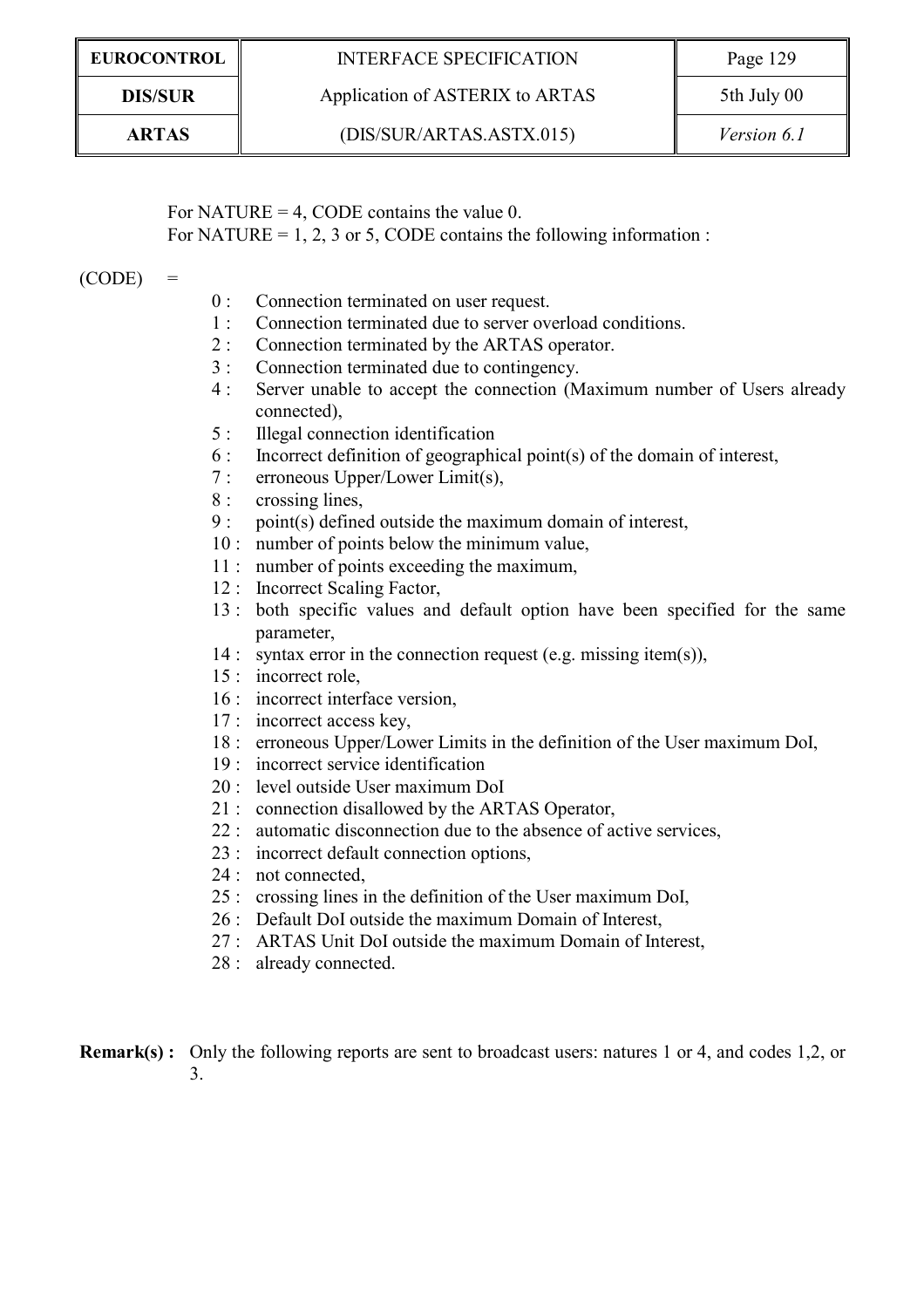5th July 00 Application of ASTERIX to ARTAS **DIS/SUR** 

Page 130 | INTERFACE SPECIFICATION | EUROCONTROL

*Version 6.1* (DIS/SUR/ARTAS.ASTX.015) **ARTAS** 

## **I252/110 : SERVICE IDENTIFICATION**

- **Definition :** Identification of a service.
- Format : Variable length data item comprising a first part of one byte followed by a 1-byte extent as necessary.

#### **Structure :**

| <b>Byte 1</b>                                                 |  |  |  |  |    |  |  |  |
|---------------------------------------------------------------|--|--|--|--|----|--|--|--|
| $13 \mid 12 \mid$<br>$15 \mid$<br>14<br>10<br><b>11</b><br>16 |  |  |  |  |    |  |  |  |
|                                                               |  |  |  |  | H. |  |  |  |

| <b>Byte 2</b>  |  |                   |                |  |  |  |  |  |
|----------------|--|-------------------|----------------|--|--|--|--|--|
|                |  |                   |                |  |  |  |  |  |
| C <sub>2</sub> |  | $C3 \mid C4 \mid$ | C <sub>5</sub> |  |  |  |  |  |

bits  $16/12$  (sb) = spare bits set to 0

**BS**, **C1**, **C2**, **C3**, **C4** and **C5** are used to identify one service, as follows :

| bit 11<br>bit 10                 | (BS)<br>(C1)                 | Background service<br>$=$ 1<br>Complementary service 1<br>$=1$                                                                      |
|----------------------------------|------------------------------|-------------------------------------------------------------------------------------------------------------------------------------|
| bit 9                            | (FX)                         | Field extension                                                                                                                     |
| bit 8<br>bit 7<br>bit 6<br>bit 5 | (C2)<br>(C3)<br>(C4)<br>(C5) | $= 1$ Complementary service 2<br>$= 1$ Complementary service 3<br>$= 1$ Complementary service 4<br>Complementary service 5<br>$=$ 1 |
| bits $4/1$                       | $sb) =$                      | spare bits set to 0                                                                                                                 |

**Remark(s) :** In the case of ARTAS :

• only one elementary service identification bit from BS, C1 .. C5 can be set at a time.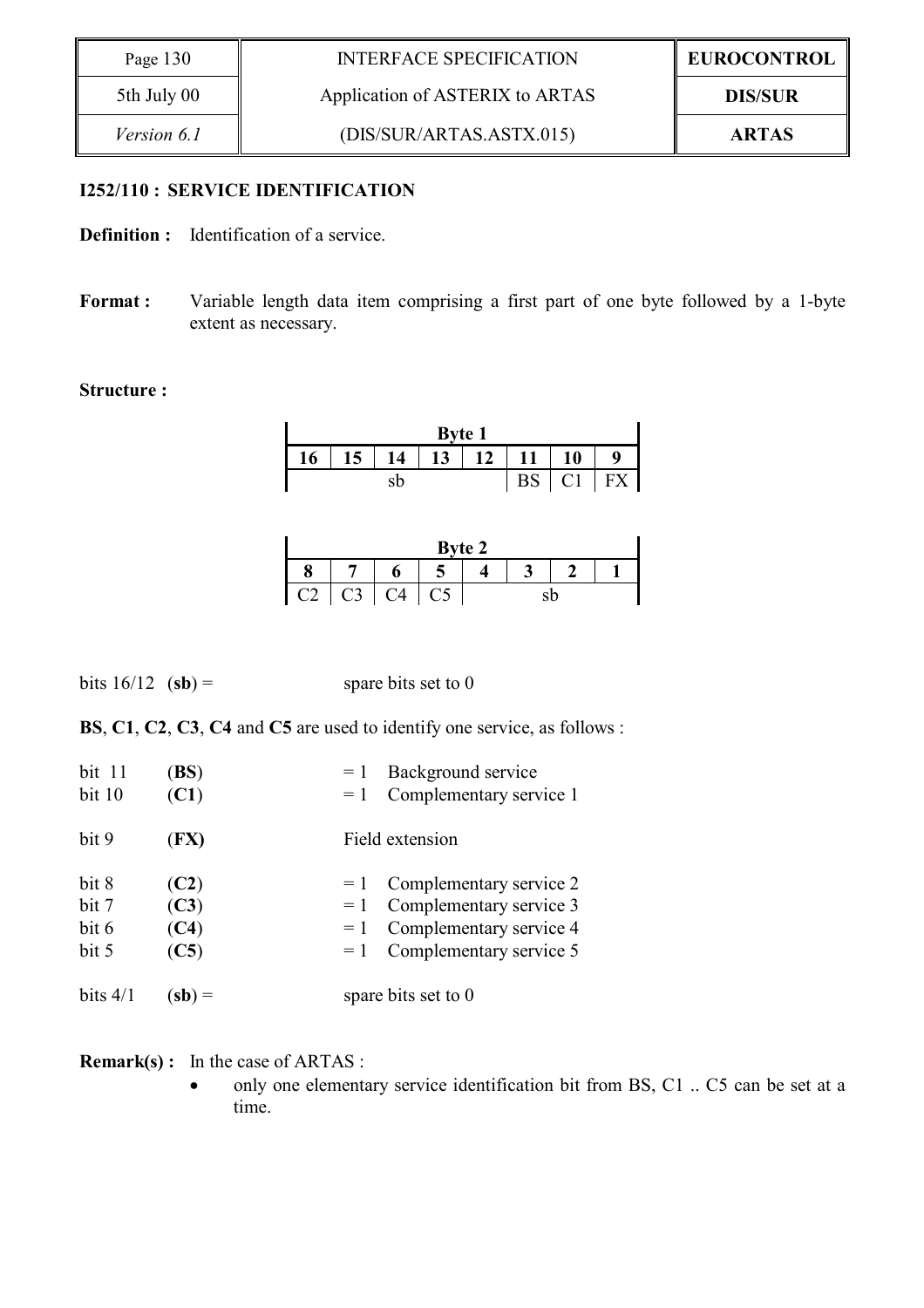| <b>EUROCONTROL</b> | <b>INTERFACE SPECIFICATION</b>  | Page 131    |
|--------------------|---------------------------------|-------------|
| <b>DIS/SUR</b>     | Application of ASTERIX to ARTAS | 5th July 00 |
| ARTAS              | (DIS/SUR/ARTAS.ASTX.015)        | Version 6.1 |

## **I252/120 : CALLSIGN SELECTOR**

**Definition :** List of aircraft Callsigns indicated as Track Selection elements in a Service Request.

Format : Repetitive data item, starting with a one-byte Repetition Factor indicating the number of items, followed by series of 7-byte (Callsign) as necessary.

#### **Structure :**

| <b>Byte 1</b>                                    |  |  |  |  |  |  |  |  |
|--------------------------------------------------|--|--|--|--|--|--|--|--|
| $63 \mid 62 \mid 61 \mid 60 \mid 59$<br>58<br>64 |  |  |  |  |  |  |  |  |
| <b>Repetition Factor</b>                         |  |  |  |  |  |  |  |  |

| <b>Byte 2</b>                                   |  |  |  |  |  |  |  |  |  |
|-------------------------------------------------|--|--|--|--|--|--|--|--|--|
| $53 \mid 52 \mid$<br>51<br>55<br>50<br>54<br>56 |  |  |  |  |  |  |  |  |  |
| Character 1                                     |  |  |  |  |  |  |  |  |  |

| Byte 3      |    |    |             |    |    |    |    |    |             |    | Byte 4 |             |    |                |    |
|-------------|----|----|-------------|----|----|----|----|----|-------------|----|--------|-------------|----|----------------|----|
| 48          | 47 | 46 | 45          | 44 | 43 | 42 | 41 | 40 | 39          | 38 | 37     | 36          | 35 | 34             | 33 |
|             |    |    | Character 2 |    |    |    |    |    |             |    |        | Character 3 |    |                |    |
|             |    |    |             |    |    |    |    |    |             |    |        |             |    |                |    |
|             |    |    | Byte 5      |    |    |    |    |    |             |    |        | Byte 6      |    |                |    |
| 32          | 31 | 30 | 29          | 28 | 27 | 26 | 25 | 24 | 23          | 22 | 21     | 20          | 19 | 18             | 17 |
|             |    |    | Character 4 |    |    |    |    |    |             |    |        | Character 5 |    |                |    |
|             |    |    |             |    |    |    |    |    |             |    |        |             |    |                |    |
|             |    |    | Byte 7      |    |    |    |    |    |             |    |        | Byte 8      |    |                |    |
|             |    |    |             |    |    |    |    |    |             |    |        |             |    |                |    |
| 16          | 15 | 14 | 13          | 12 | 11 | 10 | 9  | 8  | 7           | 6  | 5      | 4           | 3  | $\overline{2}$ | 1  |
| Character 6 |    |    |             |    |    |    |    |    | Character 7 |    |        |             |    |                |    |

Repetition Factor : 1 to 5

Each one of the seven bytes contains an ASCII character.

The Callsign is always left adjusted. It contains up to 7 upper-case alphanumeric characters, the remaining characters (if any) are padded with space characters.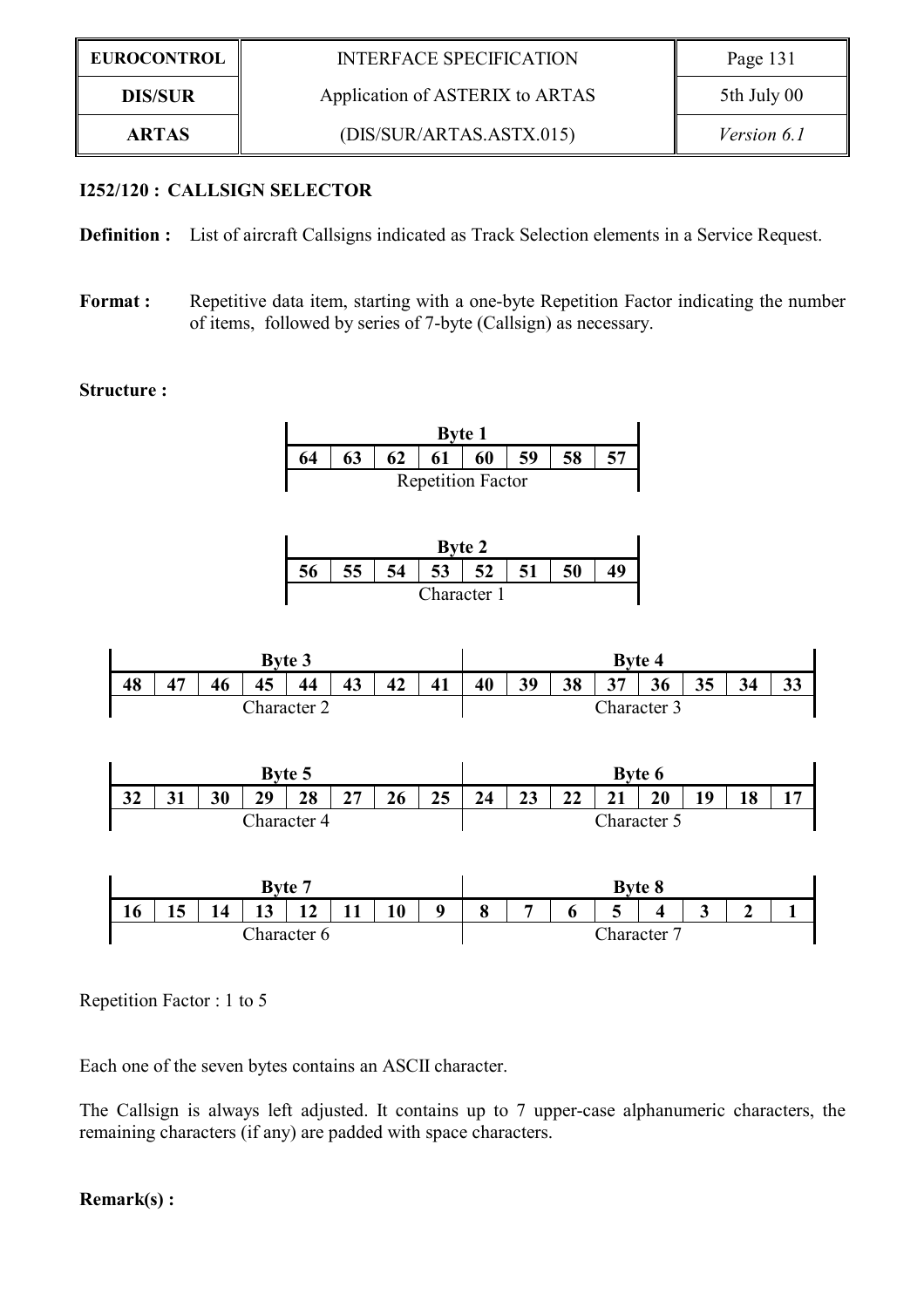| e |  |
|---|--|
|---|--|

**PAGE 132 INTERFACE SPECIFICATION IF UROCONTROL** 5th July 00 Application of ASTERIX to ARTAS **DIS/SUR** 

*Version 6.1* (DIS/SUR/ARTAS.ASTX.015) **ARTAS** 

## **I252/130 : TRACK NUMBER SELECTOR**

**Definition :** List of Track numbers indicated as Track Selection elements in a Service Request.

**Format :** Repetitive data item, starting with a one-byte Repetition Factor indicating the number of items, followed by up to 5 series of 2-byte as necessary.

#### **Structure :**

| <b>Byte 1</b>            |  |  |  |                              |  |    |  |  |  |
|--------------------------|--|--|--|------------------------------|--|----|--|--|--|
| 24                       |  |  |  | $22 \mid 21 \mid 20 \mid 19$ |  | 18 |  |  |  |
| <b>Repetition Factor</b> |  |  |  |                              |  |    |  |  |  |

|     |                      |    |            | <b>Byte 2</b> |                     |    |   | <b>Byte 3</b>     |        |     |                               |          |        |        |  |
|-----|----------------------|----|------------|---------------|---------------------|----|---|-------------------|--------|-----|-------------------------------|----------|--------|--------|--|
| 1 V | $\blacksquare$<br>⊥◡ | 14 | 1. 1<br>⊥୰ | $\sim$        | $\rightarrow$<br>11 | 10 | Q | $\mathbf{o}$<br>O |        |     | $\overline{\phantom{0}}$<br>ັ | $\Delta$ | $\sim$ | ∼<br>◢ |  |
|     | SÜ                   |    |            |               |                     |    |   |                   | TRACK. | NI. | <b>JMBER</b>                  |          |        |        |  |

Repetition Factor = 1 to 5

bits  $16/13$  (sb) = spare bits set to 0

bits 12/1 (TRACK NUMBER): 0 to 4095

**Remark(s) :** The Track Number Selector contains track numbers (see I030/040).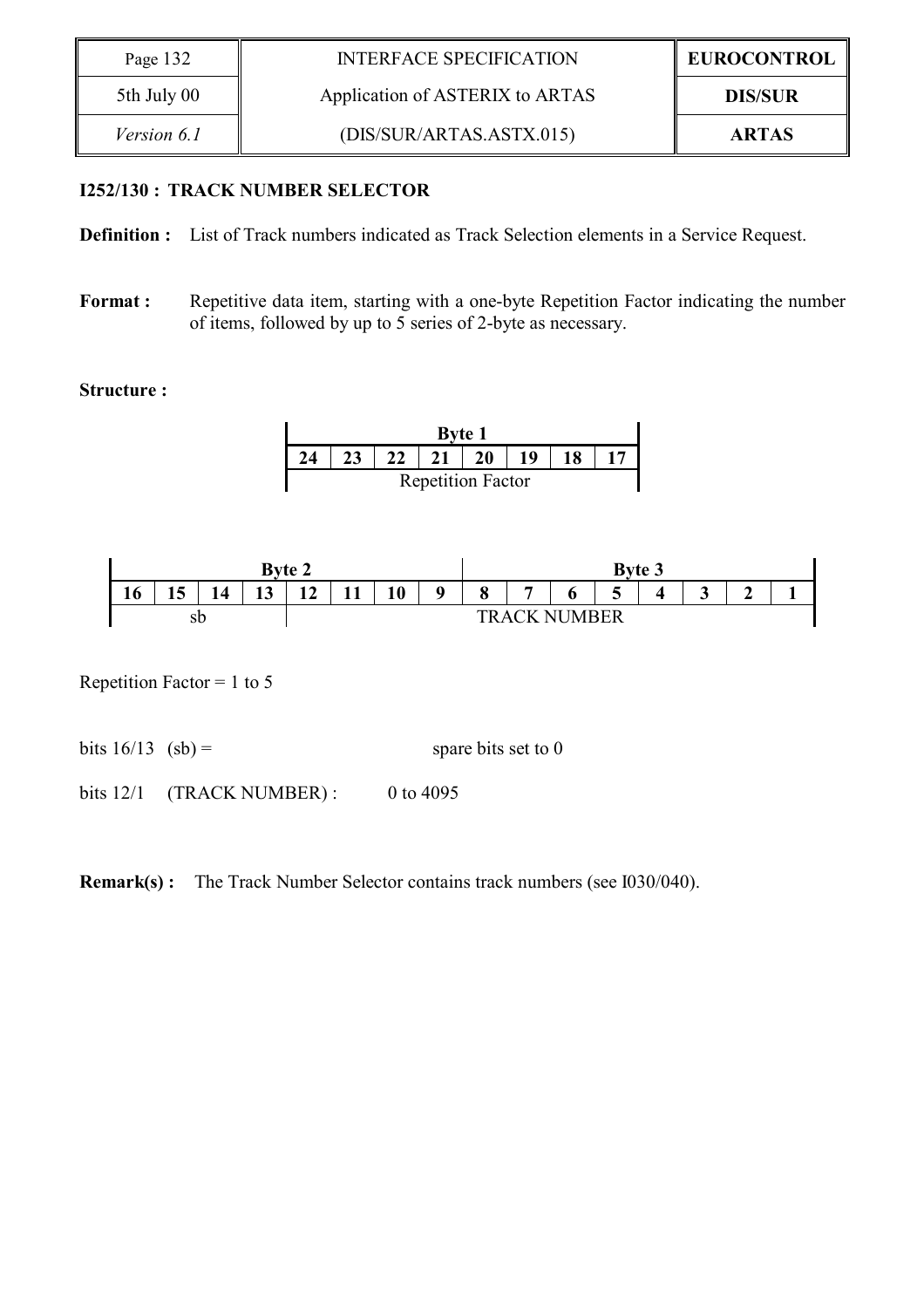| <b>EUROCONTROL</b> | <b>INTERFACE SPECIFICATION</b>  | Page 133           |
|--------------------|---------------------------------|--------------------|
| <b>DIS/SUR</b>     | Application of ASTERIX to ARTAS | 5th July 00        |
| <b>ARTAS</b>       | (DIS/SUR/ARTAS.ASTX.015)        | <i>Version 6.1</i> |

#### **I252/135 : AIRCRAFT ADDRESS SELECTOR**

- **Definition :** List of Mode S Aircraft Addresses indicated as Track Selection elements in a Service Request.
- Format : Repetitive data item, starting with a one-byte Repetition Factor indicating the number of items, followed by series of 3-bytes (24 bits Aircraft Address) as necessary.

#### **Structure :**

| <b>Byte 1</b>     |              |  |  |              |  |    |  |  |  |
|-------------------|--------------|--|--|--------------|--|----|--|--|--|
| 32 <sup>2</sup>   | $31 \mid 30$ |  |  | 29   28   27 |  | 26 |  |  |  |
| Repetition Factor |              |  |  |              |  |    |  |  |  |

| <b>Byte 2</b> |    |    |    |                |    |    |  |  |  |
|---------------|----|----|----|----------------|----|----|--|--|--|
| 24            | 23 | 22 | 21 | $\frac{1}{20}$ | 19 | 18 |  |  |  |
| <b>MSB</b>    |    |    |    | Byte number 1  |    |    |  |  |  |

|    |               |    |  | <b>Byte 3</b> |  |                   |  | <b>Byte 4</b> |   |  |               |  |  |  |  |
|----|---------------|----|--|---------------|--|-------------------|--|---------------|---|--|---------------|--|--|--|--|
| 10 | 15            | 14 |  | 12            |  | $\mathbf{o}$<br>O |  |               | ັ |  |               |  |  |  |  |
|    | Byte Number 2 |    |  |               |  |                   |  |               |   |  | Byte number 3 |  |  |  |  |

Repetition Factor = 1 to 5

bits 24/1 : 24 bits Mode-S address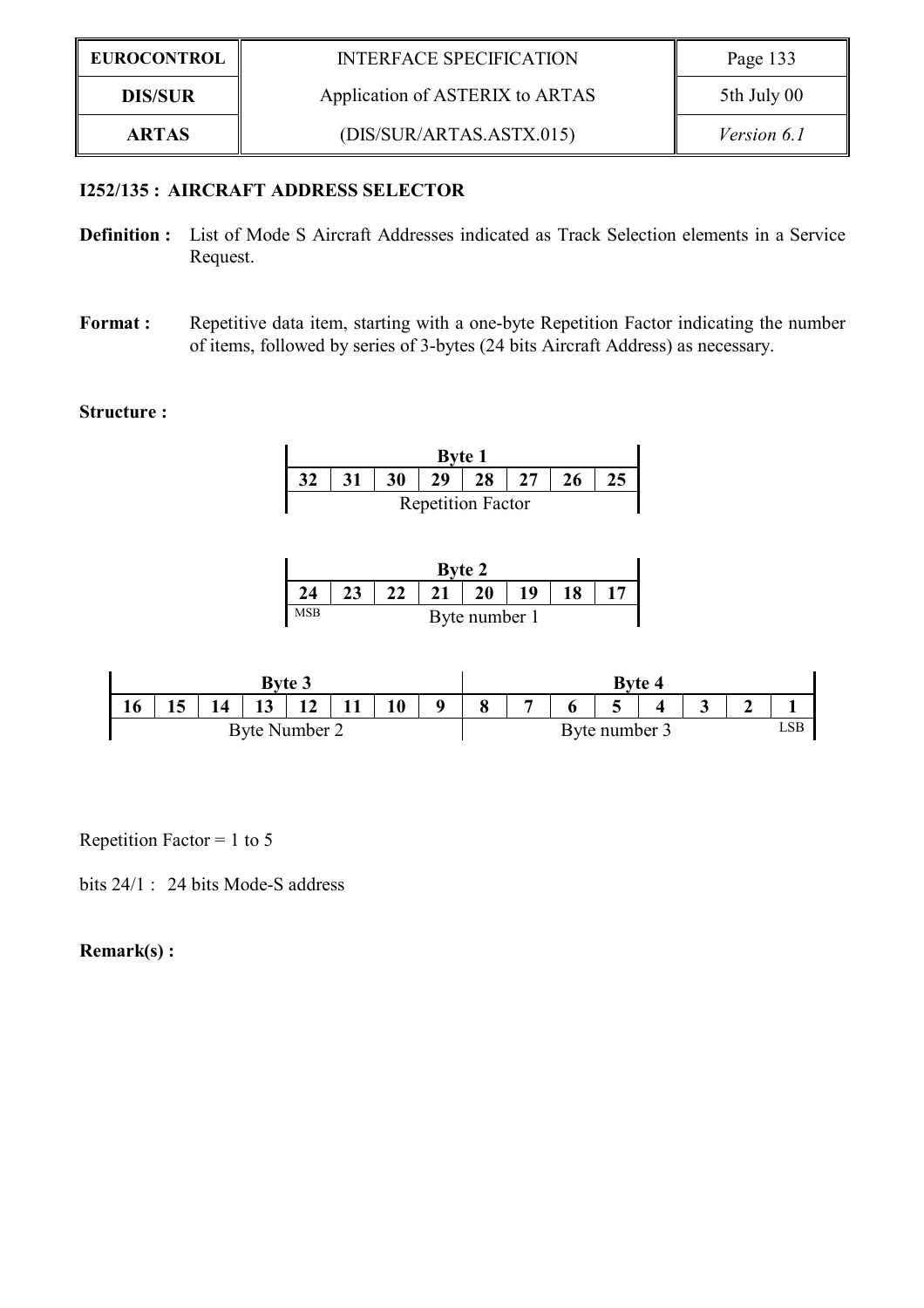| Page 134           | <b>INTERFACE SPECIFICATION</b>  | <b>EUROCONTROL</b> |
|--------------------|---------------------------------|--------------------|
| 5th July 00        | Application of ASTERIX to ARTAS | <b>DIS/SUR</b>     |
| <i>Version 6.1</i> | (DIS/SUR/ARTAS.ASTX.015)        | <b>ARTAS</b>       |

## **I252/137 : AIRCRAFT IDENTIFICATION SELECTOR**

- **Definition :** List of Aircraft Identification Mode S items indicated as Track Selection elements in a Service Request.
- Format : Repetitive data item, starting with a one-byte Repetition Factor indicating the number of items, followed by series of 6-byte (Aircraft Identification) as necessary.

#### **Structure :**

| <b>Byte 1</b> |    |    |  |                          |  |    |    |  |  |  |
|---------------|----|----|--|--------------------------|--|----|----|--|--|--|
|               | 55 | 54 |  | $53 \mid 52 \mid 51$     |  | 50 | 49 |  |  |  |
|               |    |    |  | <b>Repetition Factor</b> |  |    |    |  |  |  |

|           |  |    |    | <b>Byte 2</b> |    |    |    | <b>Byte 3</b> |    |    |    |    |          |            |    |
|-----------|--|----|----|---------------|----|----|----|---------------|----|----|----|----|----------|------------|----|
| 48        |  | 46 | 45 | 44            | 43 | 42 | 41 | 40            | 39 | 38 | 37 | 36 | 2E<br>IJ | 34         | 33 |
| Character |  |    |    |               |    |    |    | Character     |    |    |    |    |          | Char $3/1$ |    |

|                                       |                                                          |  |  | Byte 4 |  |  |  | <b>Byte 5</b> |    |                    |    |    |            |    |  |
|---------------------------------------|----------------------------------------------------------|--|--|--------|--|--|--|---------------|----|--------------------|----|----|------------|----|--|
| 22<br>JZ                              | 27<br>28<br>30<br>25<br>29<br>$^{\bullet}$ 1<br>26<br>ັ້ |  |  |        |  |  |  | 24            | 23 | $\mathbf{A}$<br>∠∠ | 21 | 20 |            | 18 |  |
| Char $3/2$<br>haracter 4 <sup>'</sup> |                                                          |  |  |        |  |  |  |               |    | Character 5        |    |    | Char $6/1$ |    |  |

|                               |    |    |           | Byte 6                |                       |    |   | <b>Byte 7</b>     |  |   |        |  |             |        |  |
|-------------------------------|----|----|-----------|-----------------------|-----------------------|----|---|-------------------|--|---|--------|--|-------------|--------|--|
| $\overline{\mathbf{f}}$<br>10 | ⊥↓ | 14 | 19<br>19. | $\rightarrow$<br>14 L | $\blacksquare$<br>. . | 10 | Q | $\mathbf{o}$<br>O |  | o | -<br>ັ |  |             | ∼<br>车 |  |
| Char $6/2$<br>haracter        |    |    |           |                       |                       |    |   |                   |  |   |        |  | Character 8 |        |  |

#### Repetition Factor : 1 to 5

bits 48/1 characters 1-8 (coded on 6 bits each) defining aircraft identification when flight plan is available or the registration marking when no flight plan is available. See ICAO document Annex 10, Volume I, Part I, section 3.8.2.9 for the coding rules.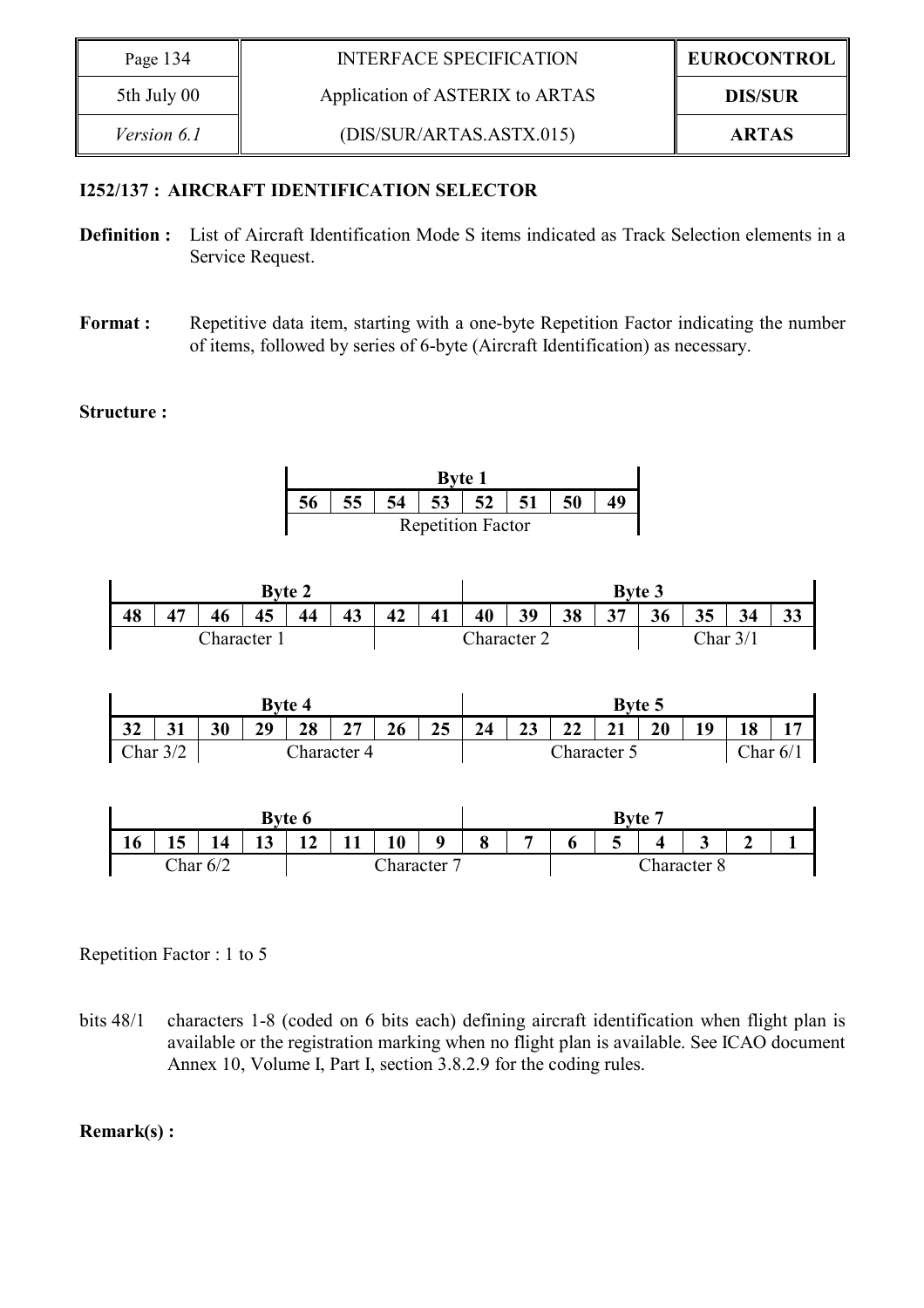| <b>EUROCONTROL</b> | <b>INTERFACE SPECIFICATION</b>  | Page 135           |
|--------------------|---------------------------------|--------------------|
| <b>DIS/SUR</b>     | Application of ASTERIX to ARTAS | 5th July 00        |
| ARTAS              | (DIS/SUR/ARTAS.ASTX.015)        | <i>Version 6.1</i> |

#### **I252/140 : CODE FAMILY SELECTOR**

- **Definition :** List of families of Mode 3/A replies indicated as track selection elements in a Service Request.
- **Format :** Repetitive data item, starting with a one-byte Repetition Factor indicating the number of items, followed by series of 2-byte (Mode 3/A Family) as necessary.

#### **Structure :**

| <b>Byte 1</b>            |    |    |                       |  |           |    |  |  |  |  |
|--------------------------|----|----|-----------------------|--|-----------|----|--|--|--|--|
| 24                       | 23 | 22 | $\vert$ 21 $\vert$ 20 |  | <b>19</b> | 18 |  |  |  |  |
| <b>Repetition Factor</b> |    |    |                       |  |           |    |  |  |  |  |

|                | <b>Byte 2</b>  |    |              |    |            |    |  |        | <b>Byte 3</b> |   |        |  |  |                          |  |  |
|----------------|----------------|----|--------------|----|------------|----|--|--------|---------------|---|--------|--|--|--------------------------|--|--|
| 10             | 1 E<br>⊥√      | 14 | $\sim$<br>lν | 12 | ∢ ∢<br>. . | 10 |  | Ω<br>О | $\mathbf{r}$  | v | -<br>ັ |  |  | $\overline{\phantom{a}}$ |  |  |
| W <sub>1</sub> | W <sub>2</sub> | W٦ | W4           |    | ◡▴▴        |    |  |        |               |   | UU 19  |  |  |                          |  |  |

#### **Repetition Factor** = 1 to 5

#### bits 16/13 **Wildcard Indicators** :

For each code digit (OCT1, OCT2, OCT3, OCT4), a Wildcard (respectively W1, W2, W3, W4) can be set to indicate that the track selection will have to be done whatever is the value of the digit in question.

 $(Wi) = 1$  Wildcard is set,

0 Wildcard not set.

In that case, a specific octal value is specified in the digit (OCTi) to which the Wildcard indicator (Wi) is attached.

bits 12/1 Mode 3/A Code under the form of 4 digits in octal representation :

| bits $12/10$ : | $OCT1 = 1$ st octal digit,         |
|----------------|------------------------------------|
| bits $9/7$ :   | $OCT2$ = 2nd octal digit,          |
| bits $6/4$ :   | $OCT3 = 3rd \text{ octal digit}$ , |
| bits $3/1$ :   | $OCT4 = 4th$ octal digit,          |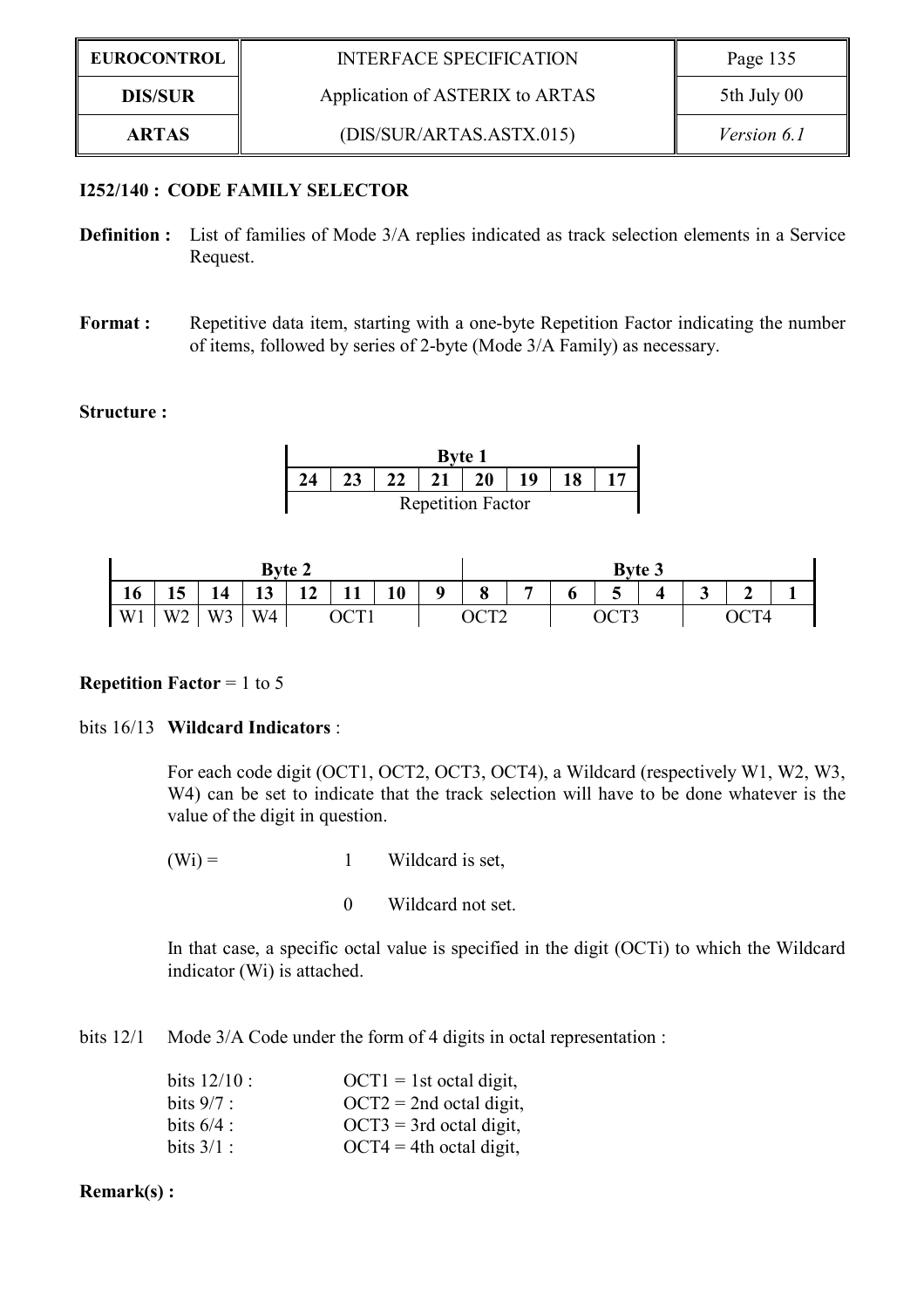| Page $136$ |  |
|------------|--|
|------------|--|

**PAGE 136 INTERFACE SPECIFICATION IF UROCONTROL** 5th July 00 Application of ASTERIX to ARTAS **DIS/SUR**  *Version 6.1* (DIS/SUR/ARTAS.ASTX.015) **ARTAS** 

## **I252/150 : DEPARTURE AIRPORT SELECTOR**

**Definition :** List of Departure Airports indicated as Track Selection elements in a Service Request.

**Format :** Repetitive data item, starting with a one-byte Repetition Factor indicating the number of items, followed by series of 4-byte (Airport) as necessary.

## **Structure :**

| <b>Byte 1</b>            |    |             |  |  |  |    |    |  |  |  |
|--------------------------|----|-------------|--|--|--|----|----|--|--|--|
| 40                       | 39 | 38 37 36 35 |  |  |  | 34 | 33 |  |  |  |
| <b>Repetition Factor</b> |    |             |  |  |  |    |    |  |  |  |

| <b>Byte 2</b>          |          |    |    |    |          |    |    | <b>Byte 3</b> |    |    |    |             |    |    |  |
|------------------------|----------|----|----|----|----------|----|----|---------------|----|----|----|-------------|----|----|--|
| $\mathbf{A}$<br>JZ     | 31<br>◡▴ | 30 | 29 | 28 | 27<br>41 | 26 | 25 | 24            | 23 | 22 | 21 | 20          | 10 | 18 |  |
| Character <sub>1</sub> |          |    |    |    |          |    |    |               |    |    |    | Character 2 |    |    |  |

|             |         |    |    | Byte 4              |  |    |   | <b>Byte 5</b> |              |  |        |             |  |        |  |
|-------------|---------|----|----|---------------------|--|----|---|---------------|--------------|--|--------|-------------|--|--------|--|
| 10          | -<br>15 | 14 | ⊥┙ | 1 A<br>$\mathbf{L}$ |  | 10 | Q | Ω<br>О        | $\mathbf{r}$ |  | -<br>ັ |             |  | -<br>◢ |  |
| 'haracter 3 |         |    |    |                     |  |    |   |               |              |  |        | Character 4 |  |        |  |

Repetition Factor = 1 to 5

Each one of the four bytes composing the name of an airport contains an ASCII Character (uppercase alphabetic).

**Remark(s):** the airport names are indicated in the ICAO location indicators book.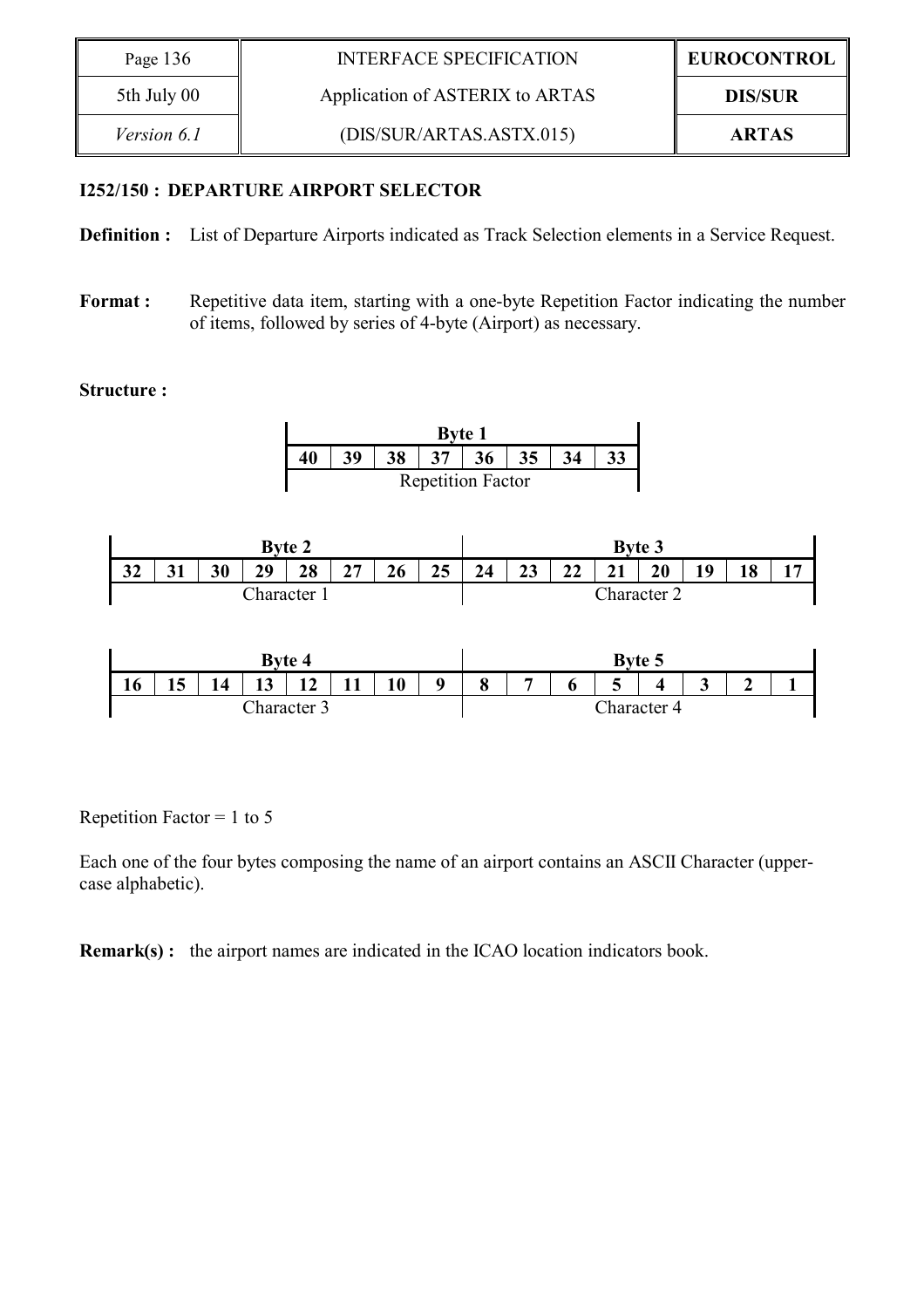| <b>EUROCONTROL</b> | <b>INTERFACE SPECIFICATION</b>  | Page 137           |
|--------------------|---------------------------------|--------------------|
| <b>DIS/SUR</b>     | Application of ASTERIX to ARTAS | 5th July 00        |
| <b>ARTAS</b>       | (DIS/SUR/ARTAS.ASTX.015)        | <i>Version 6.1</i> |

#### **I252/160 : DESTINATION AIRPORT SELECTOR**

- **Definition :** List of Destination Airports indicated as Track Selection elements in a Service Request.
- Format : Repetitive data item, starting with a one-byte Repetition Factor indicating the number of items, followed by series of 4-byte (Airport) as necessary.

#### **Structure :**

| <b>Byte 1</b>            |    |  |  |                     |  |              |  |  |  |  |
|--------------------------|----|--|--|---------------------|--|--------------|--|--|--|--|
| 40                       | 39 |  |  | $38$   37   36   35 |  | $34 \mid 33$ |  |  |  |  |
| <b>Repetition Factor</b> |    |  |  |                     |  |              |  |  |  |  |

| <b>Byte 2</b> |              |    |    |    |    |    |    | <b>Byte 3</b> |    |    |           |    |    |    |  |
|---------------|--------------|----|----|----|----|----|----|---------------|----|----|-----------|----|----|----|--|
| 22<br>JZ      | $\sim$<br>◡┸ | 30 | 29 | 28 | 27 | 26 | 25 | 24            | 23 | 22 | 21        | 20 | 10 | 18 |  |
| haracter_     |              |    |    |    |    |    |    |               |    |    | Character |    |    |    |  |

|            |                                |    |           | Byte 4 |                 |    |   | <b>Byte 5</b> |   |  |        |             |  |        |  |
|------------|--------------------------------|----|-----------|--------|-----------------|----|---|---------------|---|--|--------|-------------|--|--------|--|
| 10         | $\overline{\phantom{0}}$<br>⊥ၪ | 14 | 1 7<br>IJ |        | 11<br>$\bf{11}$ | 10 | Q | O             | − |  | -<br>◡ |             |  | -<br>◢ |  |
| haracter 3 |                                |    |           |        |                 |    |   |               |   |  |        | Character 4 |  |        |  |

Repetition Factor = 1 to 5

Each one of the four bytes composing the name of an airport contains an ASCII Character (uppercase alphabetic).

**Remark(s) :** The airport names are indicated in the ICAO location indicators book.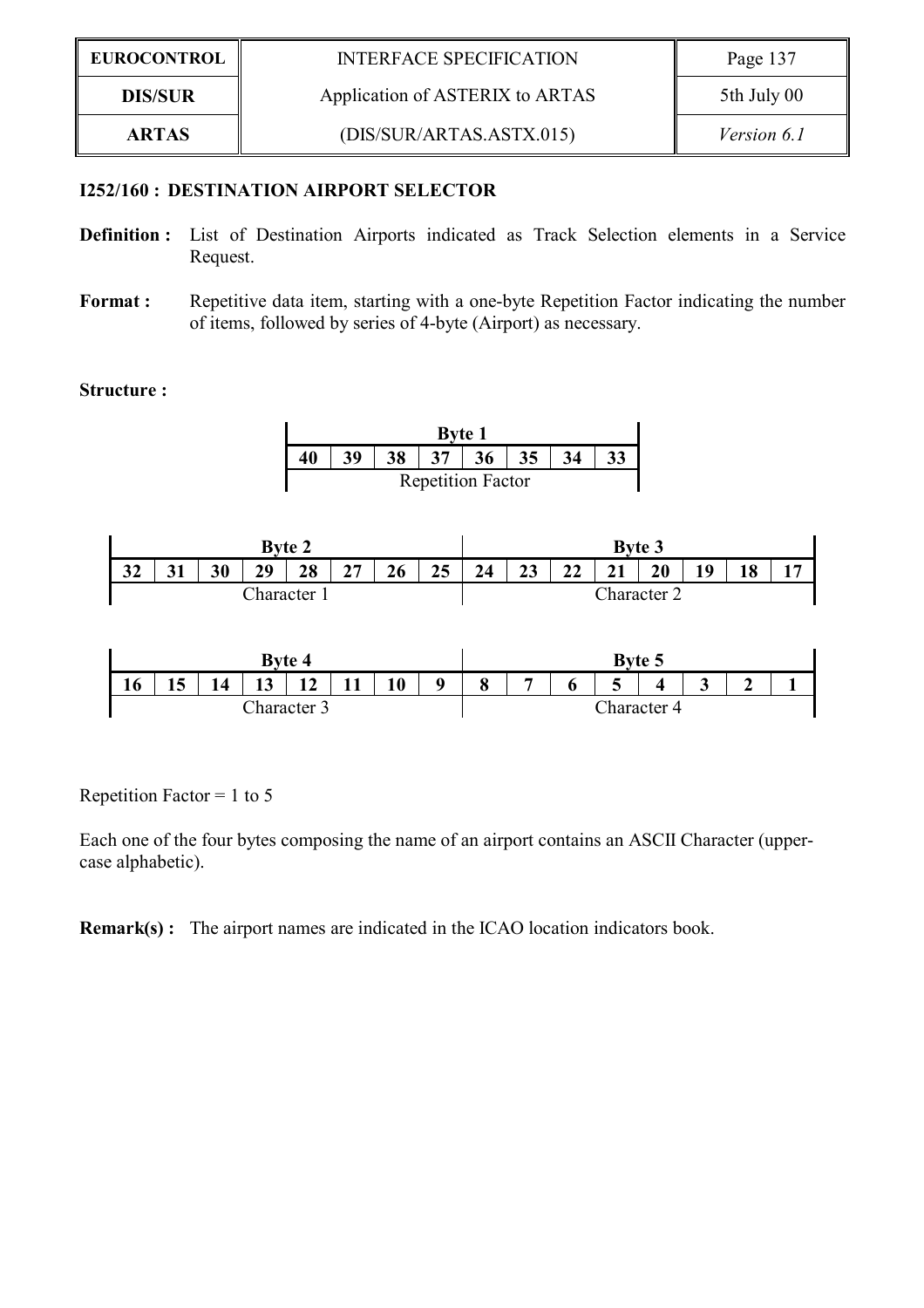| Page 138 |  |
|----------|--|
|----------|--|

**PAGE 138 INTERFACE SPECIFICATION IF UROCONTROL** 5th July 00 Application of ASTERIX to ARTAS **DIS/SUR** 

*Version 6.1* (DIS/SUR/ARTAS.ASTX.015) **ARTAS** 

## **I252/170 : AIRCRAFT TYPE SELECTOR**

**Definition :** List of Aircraft Types indicated as Track Selection elements in a Service Request.

**Format :** Repetitive data item, starting with a one-byte Repetition Factor indicating the number of items, followed by series of 4-byte (Aircraft Type) as necessary.

## **Structure :**

| <b>Byte 1</b>            |    |             |  |  |  |    |    |  |  |  |  |
|--------------------------|----|-------------|--|--|--|----|----|--|--|--|--|
| 40                       | 39 | 38 37 36 35 |  |  |  | 34 | 33 |  |  |  |  |
| <b>Repetition Factor</b> |    |             |  |  |  |    |    |  |  |  |  |

|          | <b>Byte 2</b>       |    |    |    |    |    |    |    |            |    |    | <b>Byte 3</b> |    |    |  |
|----------|---------------------|----|----|----|----|----|----|----|------------|----|----|---------------|----|----|--|
| 32       | $\sim$ $\sim$<br>◡┸ | 30 | 29 | 28 | 27 | 26 | 25 | 24 | 23         | 22 | 21 | 20            | 10 | 18 |  |
| haracter |                     |    |    |    |    |    |    |    | Character. |    |    |               |    |    |  |

|                       | Byte 4                         |    |           |   |           |    |   |                                                                  |  |             | <b>Byte 5</b> |  |  |  |
|-----------------------|--------------------------------|----|-----------|---|-----------|----|---|------------------------------------------------------------------|--|-------------|---------------|--|--|--|
| 10                    | $\overline{\phantom{0}}$<br>⊥◡ | 14 | 1 7<br>IJ | ┸ | <b>II</b> | 10 | Q | $\overline{ }$<br>$\mathbf{r}$<br>-<br>$\sqrt{2}$<br>O<br>О<br>ັ |  |             |               |  |  |  |
| haracter <sub>-</sub> |                                |    |           |   |           |    |   |                                                                  |  | Character 4 |               |  |  |  |

Each one of the four bytes composing the type of aircraft contains an ASCII Character (upper-case alphanumeric characters with trailing spaces).

Repetition Factor = 1 to 5

**Remark(s) :** the types of aircraft are defined in ICAO Document 4444.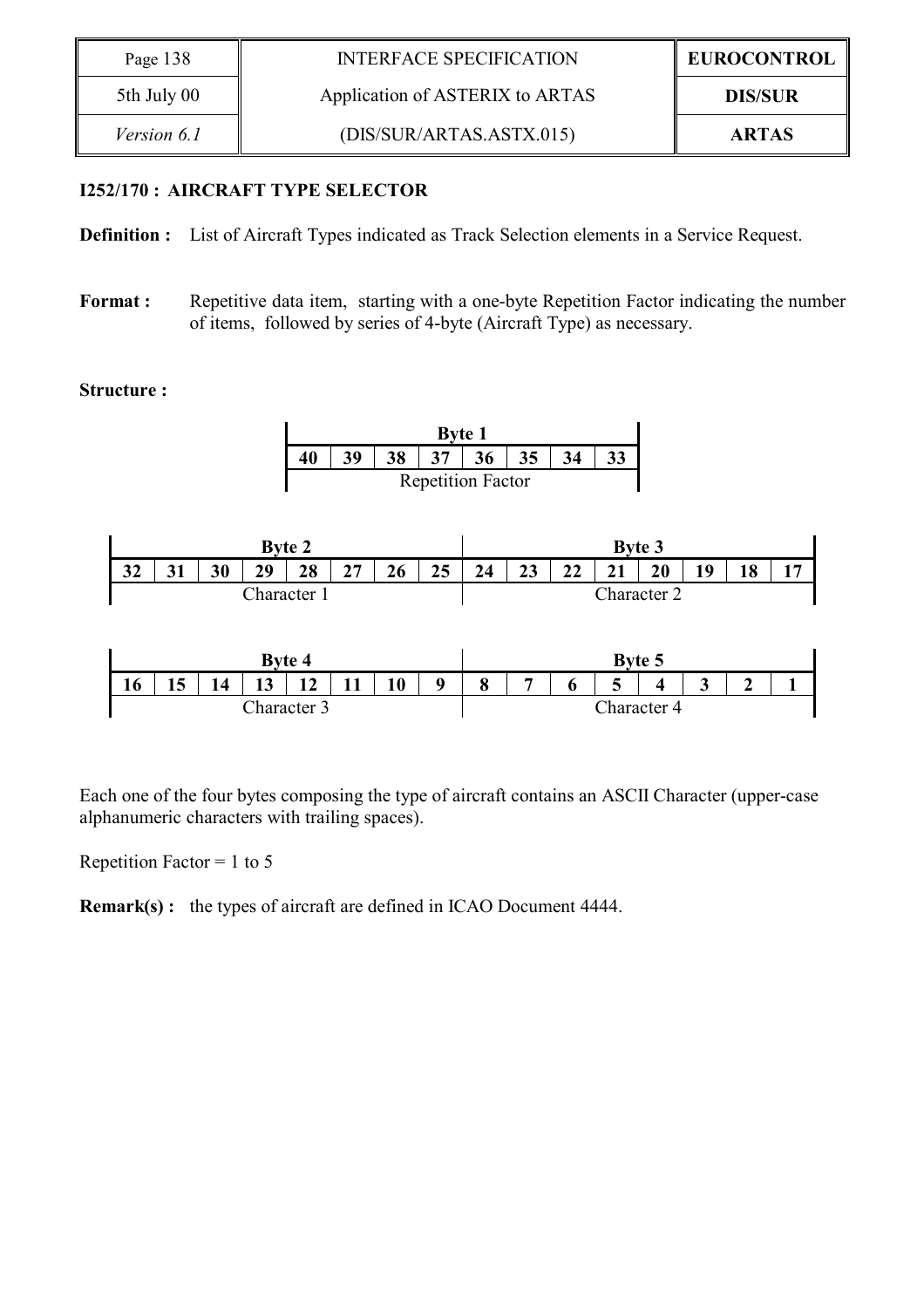| <b>EUROCONTROL</b> | <b>INTERFACE SPECIFICATION</b>  | Page 139           |
|--------------------|---------------------------------|--------------------|
| <b>DIS/SUR</b>     | Application of ASTERIX to ARTAS | 5th July 00        |
| <b>ARTAS</b>       | (DIS/SUR/ARTAS.ASTX.015)        | <i>Version 6.1</i> |

#### **I252/190 : CURRENT CONTROL POSITION SELECTOR**

- **Definition :** Identification of the Current Control Position to be used as track selector element in a Service Request.
- **Format :** Two-bytes fixed length data item.

#### **Structure :**

|                 | <b>Byte 1</b> |    |              |                      |                     |    |   |                            |  |        | <b>Byte 2</b> |  |  |  |  |
|-----------------|---------------|----|--------------|----------------------|---------------------|----|---|----------------------------|--|--------|---------------|--|--|--|--|
| 1V              | 12            | 14 | $\sim$<br>⊥◡ | . .<br>┸ <del></del> | . .<br>$\mathbf{r}$ | 10 | Q | -<br>Q<br>o<br>O<br>ັ<br>ັ |  |        |               |  |  |  |  |
| `HN.<br>ับ<br>- |               |    |              |                      |                     |    |   |                            |  | SITION |               |  |  |  |  |

|            | bits $16/9$ (CENTRE) | 8-bit group identification code (0 to 255)                          |
|------------|----------------------|---------------------------------------------------------------------|
| bits $8/1$ | (POSITION)           | 8-bit Control Position identification code<br>$(0 \text{ to } 255)$ |

**Remark(s) :** the centre and the control position identification codes have to be defined between communication partners.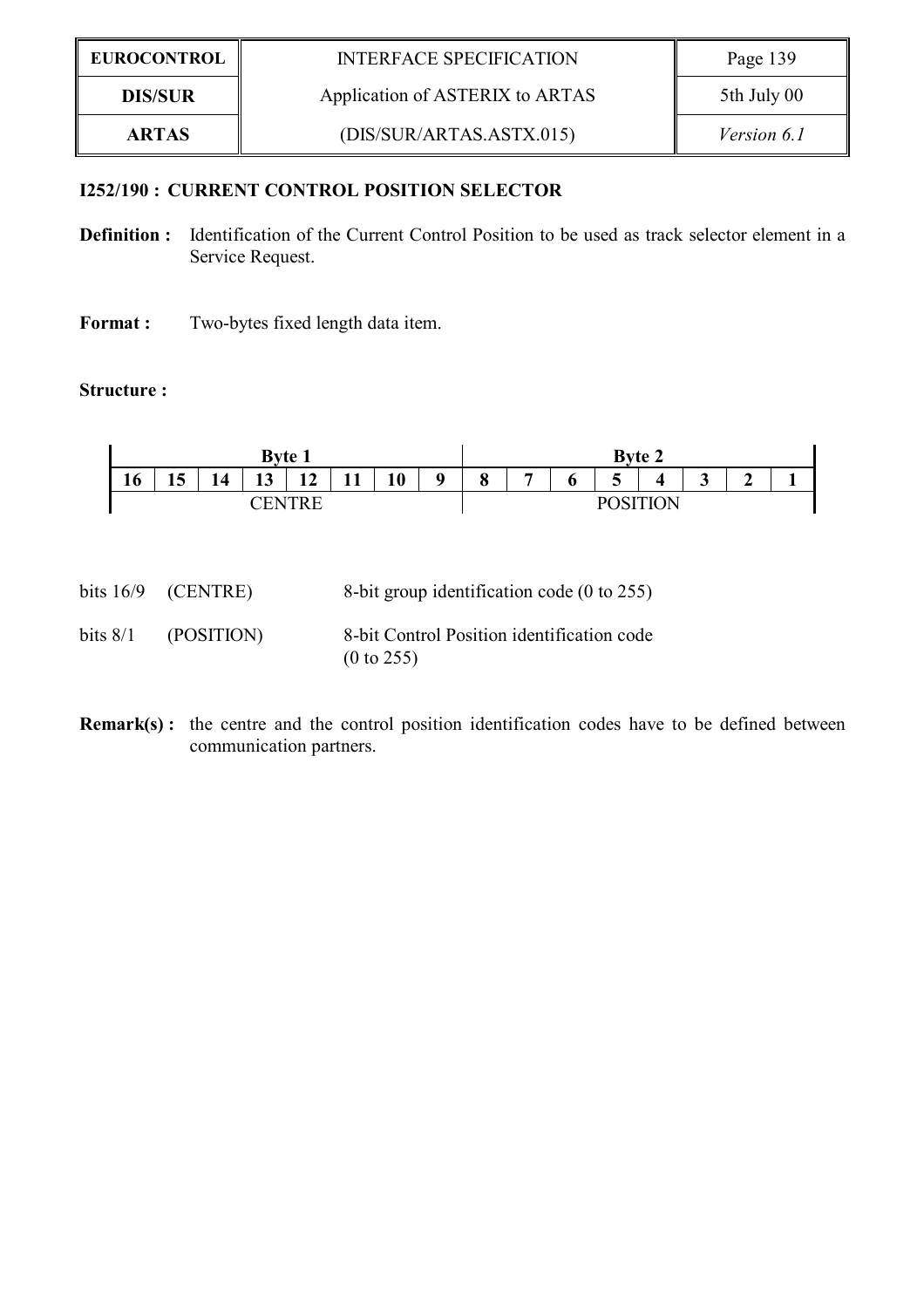| Page $140$         | <b>INTERFACE SPECIFICATION</b>  | <b>EUROCONTROL</b> |
|--------------------|---------------------------------|--------------------|
| 5th July 00        | Application of ASTERIX to ARTAS | <b>DIS/SUR</b>     |
| <i>Version 6.1</i> | (DIS/SUR/ARTAS.ASTX.015)        | <b>ARTAS</b>       |

## **I252/200 : TRACK/FLIGHT CATEGORIES SELECTOR**

**Definition :** This item defines which categories of tracks and/or flights shall be served.

Format : fixed length four-byte data item.

#### **Structure :**

|                   | <b>Byte 1</b> |    |    |               |    |    |    |                                        |   |              |     | <b>Byte 2</b> |    |  |             |
|-------------------|---------------|----|----|---------------|----|----|----|----------------------------------------|---|--------------|-----|---------------|----|--|-------------|
| 32                | 31            | 30 | 29 | 28            | 27 | 26 | 25 | 22<br>18<br>23<br>21<br>24<br>20<br>19 |   |              |     |               |    |  |             |
|                   | <b>TYP</b>    |    |    | <b>DETECT</b> |    |    |    | <b>VALTI</b>                           |   | <b>STCOR</b> | TNT | <b>SPI</b>    | ME |  | <b>TRAF</b> |
| Byte 3            |               |    |    |               |    |    |    |                                        |   |              |     | <b>Byte 4</b> |    |  |             |
| 10                | 15            | 14 | 13 | 2             |    | 10 | 9  | 8                                      | − | 6            | 5   |               |    |  |             |
| <b>FCAT</b><br>sb |               |    |    |               |    |    |    |                                        |   |              |     |               |    |  |             |

this item defines a number of track/flight selection categories which will be combined as follows :

((TYP and DETECT and VALTI and STCOR and TNT) or SPI or ME) and (TRAF or FCAT)

bits 32/31 (TYP) 0 tracks from live surveillance reports

- 1 tracks from simulated surveillance reports
- 2 tracks from both live and simulated surveillance reports

bits 30/26 (DETECT) is used to indicate from which type of surveillance report(s) the selected tracks shall be built.

| bit 30 | Combined radar reports |
|--------|------------------------|
| bit 29 | SSR reports            |
| bit 28 | PR reports             |
| bit 27 | Mode S station reports |
| bit 26 | ADS reports            |

bits 25/24 (VALTI) 0 Default. All tracks are selected.

- 1 All tracks that have a calculated track flight level (I030/160) or a valid last measured Mode C (I030/140) are selected.
- 2 All tracks having a calculated track altitude (I030/130) computed using assumed height are selected.

[CONT'D]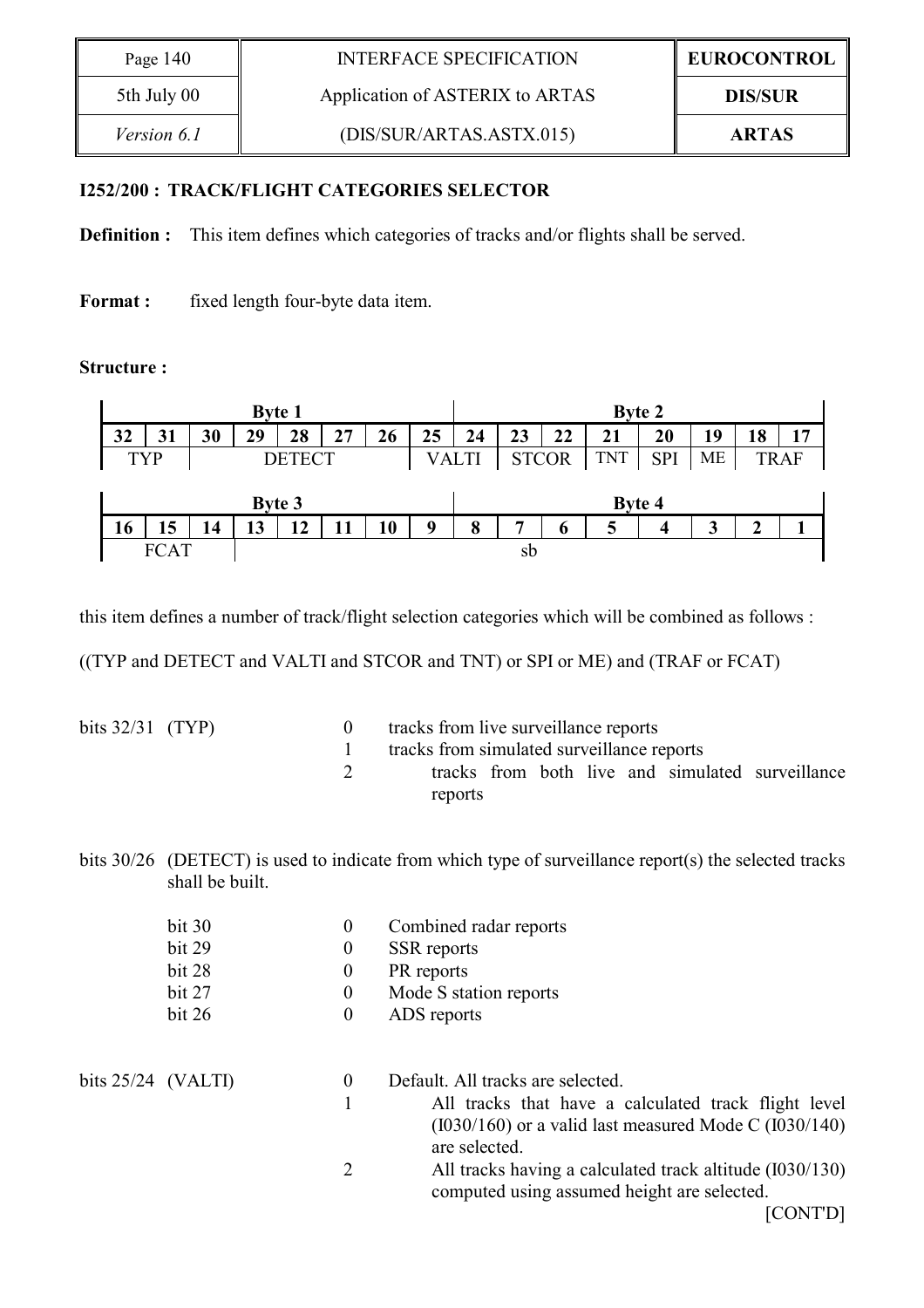| <b>EUROCONTROL</b>  |                      | <b>INTERFACE SPECIFICATION</b>                                                                                                                    | Page 141    |
|---------------------|----------------------|---------------------------------------------------------------------------------------------------------------------------------------------------|-------------|
| <b>DIS/SUR</b>      |                      | Application of ASTERIX to ARTAS                                                                                                                   | 5th July 00 |
| <b>ARTAS</b>        |                      | (DIS/SUR/ARTAS.ASTX.015)                                                                                                                          | Version 6.1 |
|                     | bits $23/22$ (STCOR) | default<br>$\boldsymbol{0}$<br>tracks correlated to Flight Plan(s) only<br>1<br>$\overline{2}$<br>tracks not correlated to Flight Plan(s)<br>only |             |
| bit 21              | (TNT)                | tentative tracks shall be sent<br>$\boldsymbol{0}$<br>tentative tracks shall not be sent<br>1                                                     |             |
| bit 20              | (SPI)                | tracks with SPI flag shall be sent<br>$\overline{0}$<br>1<br>tracks with SPI flag shall not be sent                                               |             |
| bit 19              | (ME)                 | tracks with ME flag shall be sent<br>$\boldsymbol{0}$<br>tracks with ME flag shall not be sent<br>$\mathbf{1}$                                    |             |
| bits $18/17$ (TRAF) |                      | all traffic<br>$\boldsymbol{0}$<br>General Air Traffic,<br>$\mathbf{1}$<br>$\overline{2}$<br>Operational Air Traffic                              |             |
| bit 16/14           |                      | (FCAT) is used to indicate which flight category(ies) shall be selected.                                                                          |             |

| bit 16 | <b>IFR</b> selected |
|--------|---------------------|
| bit 15 | VFR selected        |
| bit 14 | CVFR selected       |

bit 13/1 (sb) spare bits set to 0

- the selected combined tracks (bit  $30 = 0$ ) will be those tracks with a TYPE = 0 and/or 4 in their ARTAS track status (item I030/080), the SSR tracks (bit  $29 = 0$ ) the tracks with a TYPE = 2 and/or 6, and the PR tracks (bit  $28 = 0$ ) the tracks with a TYPE = 1 and/or 5.
- bits 27 and 26 cannot yet be used.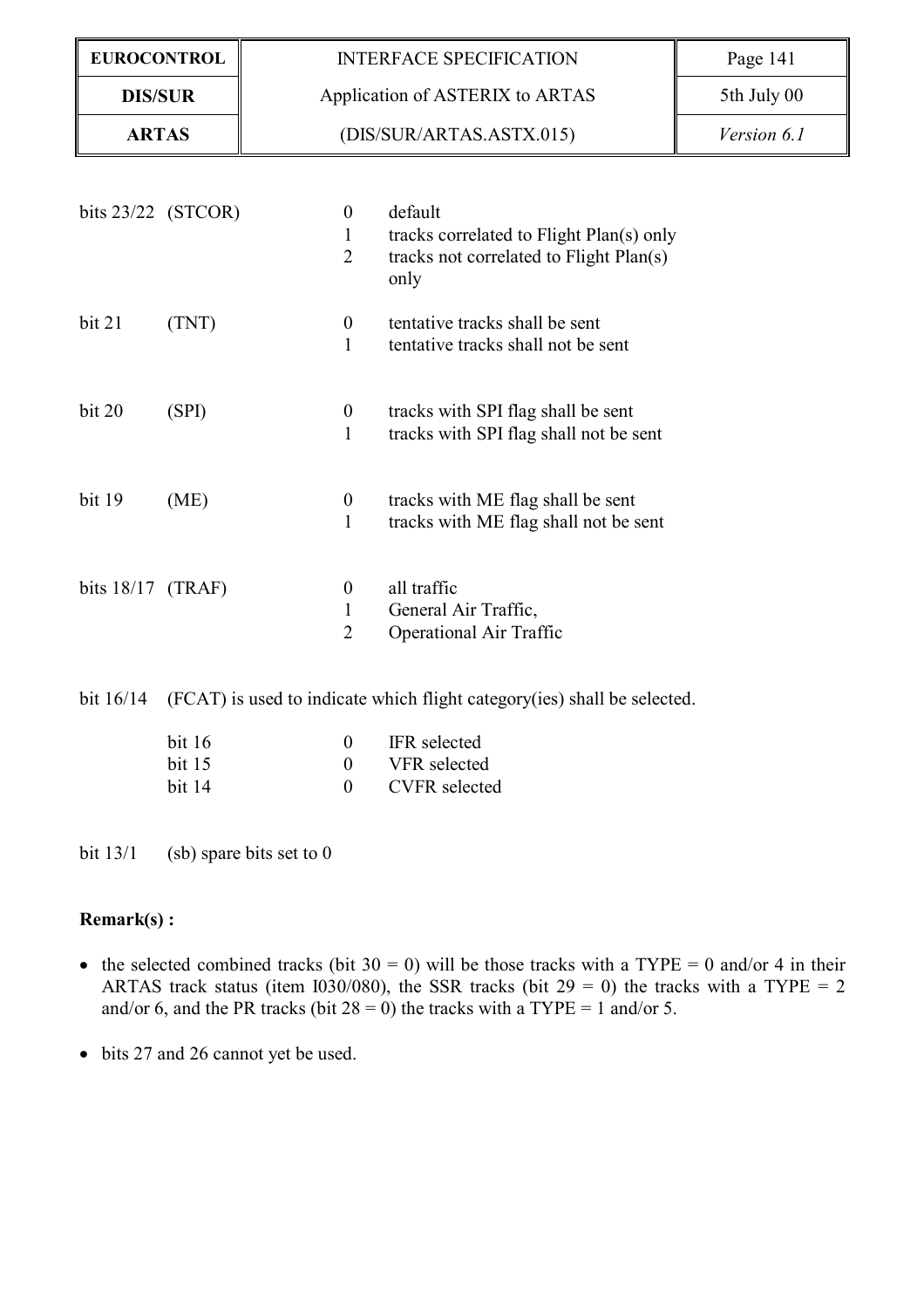Page 142 | INTERFACE SPECIFICATION | EUROCONTROL

5th July 00 Application of ASTERIX to ARTAS **DIS/SUR** 

*Version 6.1* (DIS/SUR/ARTAS.ASTX.015) **ARTAS** 

#### **I252/210 : ITEM SELECTOR**

- **Definition :** The Item Selector is used to define the composition of the track information messages. The bits that compose the Item Selector point the items composing the *ARTAS Track Information UAP* (ATI/UAP).
- Format : Variable length data item comprising a first part of two bytes, followed by 2-byte extents as necessary.

#### **Structure :**

|       | <b>Byte 1</b> |  |  |                                                                                                              |  |  |  |  | <b>Byte 2</b> |  |                                                                            |    |
|-------|---------------|--|--|--------------------------------------------------------------------------------------------------------------|--|--|--|--|---------------|--|----------------------------------------------------------------------------|----|
| 64    |               |  |  | $63 \mid 62 \mid 61 \mid 60 \mid 59 \mid 58 \mid 57 \mid 56 \mid 55 \mid 54 \mid 53 \mid 52 \mid 51 \mid 50$ |  |  |  |  |               |  |                                                                            | 49 |
| SVR 1 | USR SID       |  |  |                                                                                                              |  |  |  |  |               |  | TYP   TRN   LTU   TRA   CTP   TVp   TVc   TMA   TMC   ALT   CTF   ATS   FX |    |

Each bit set to 1 means that the corresponding item of the ATI/UAP is selected and has to be transmitted.

| bit 64   | (SVR) | Server Identification Tag (I030/010)             |
|----------|-------|--------------------------------------------------|
| bit $63$ | (USR) | User Number $(1030/015)$                         |
| bit $62$ | (SID) | Service Identification (I030/030)                |
| bit 61   | (TYP) | Type of message $(1030/035)$                     |
| bit 60   | (TRN) | Track Number (I030/040)                          |
| bit 59   | (LTU) | Time of Last Update (I030/070)                   |
| bit 58   | (TRA) | Track ages $(1030/170)$                          |
| bit 57   | (CTP) | Calculated track position (I030/100)             |
|          |       |                                                  |
| bit 56   | (TVp) | Calculated track velocity (polar) (I030/180)     |
| bit 55   | (TVc) | Calculated track velocity (cartesian) (I030/181) |
| bit 54   | (TMA) | Track Mode 3/A (I030/060)                        |
| bit 53   | (TMC) | Measured Track mode C (I030/150)                 |
| bit 52   | (ALT) | Calculated track altitude (I030/130)             |
| bit 51   | (CTF) | Calculated track flight level (I030/160)         |
| bit 50   | (ATS) | ARTAS Track Status (1030/080)                    |
| bit 49   | FX)   | Field extension                                  |

[CONT'D]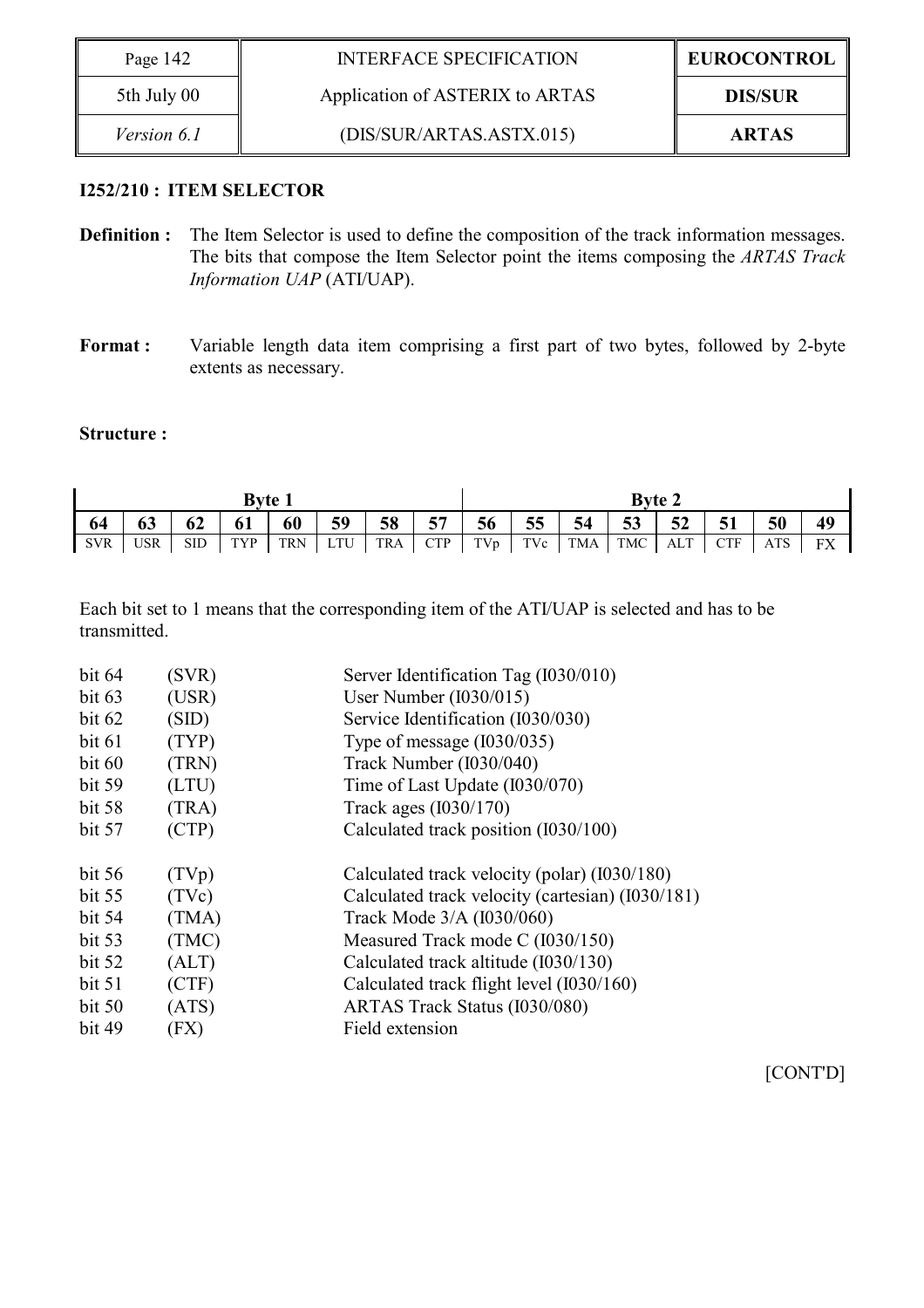# **EUROCONTROL** INTERFACE SPECIFICATION Page 143

**DIS/SUR** Application of ASTERIX to ARTAS 5th July 00

**ARTAS** (DIS/SUR/ARTAS.ASTX.015) *Version 6.1* 

| <b>Byte 3</b> |            |                                                                          |            |     |            |            |                 |                                                               | Byte 4     |     |            |     |            |     |    |  |
|---------------|------------|--------------------------------------------------------------------------|------------|-----|------------|------------|-----------------|---------------------------------------------------------------|------------|-----|------------|-----|------------|-----|----|--|
| 48            | 47         | 46                                                                       | 45         | 44  | 43         | 42         | 41              | 40                                                            | 39         | 38  | 37         | 36  | 35         | 34  | 33 |  |
| <b>ATQ</b>    | <b>MOF</b> | <b>RCD</b>                                                               | <b>RTN</b> | PLA | <b>RSI</b> | <b>PPP</b> | <b>MTF</b>      | M <sub>3</sub> A                                              | <b>FDP</b> | CAL | <b>PLN</b> | DEP | <b>DST</b> | TUR | FX |  |
|               |            |                                                                          |            |     |            |            |                 |                                                               |            |     |            |     |            |     |    |  |
| bit 48        |            | (ATQ)                                                                    |            |     |            |            |                 | <b>ARTAS Track Quality (I030/090)</b>                         |            |     |            |     |            |     |    |  |
| bit 47        |            | (MOF)                                                                    |            |     |            |            |                 | Mode-of-Flight (I030/200)                                     |            |     |            |     |            |     |    |  |
| bit 46        |            | (RCD)                                                                    |            |     |            |            |                 | Calculated rate of climb/descent (I030/220)                   |            |     |            |     |            |     |    |  |
| bit 45        |            | (RTN)<br>Calculated rate of turn (I030/240)                              |            |     |            |            |                 |                                                               |            |     |            |     |            |     |    |  |
| bit 44        |            | (PLA)<br>Plot ages ( <i>local track/plot</i> ) (I030/290)                |            |     |            |            |                 |                                                               |            |     |            |     |            |     |    |  |
| bit 43        |            | (RSI)<br>Radar Identification tag ( <i>local track/plot</i> ) (I030/260) |            |     |            |            |                 |                                                               |            |     |            |     |            |     |    |  |
| bit 42        |            | (PPP)<br>Measured position ( <i>local track/plot</i> ) (I030/360)        |            |     |            |            |                 |                                                               |            |     |            |     |            |     |    |  |
| <b>bit 41</b> |            | (MTF)                                                                    |            |     |            |            |                 | Last measured mode C ( <i>local track/plot</i> ) (I030/140)   |            |     |            |     |            |     |    |  |
|               |            |                                                                          |            |     |            |            |                 |                                                               |            |     |            |     |            |     |    |  |
| bit 40        |            | (M3A)                                                                    |            |     |            |            |                 | Last measured Mode 3/A ( <i>local track/plot</i> ) (I030/340) |            |     |            |     |            |     |    |  |
| bit 39        |            | (FDP)                                                                    |            |     |            |            |                 | FPPS identification tag ( <i>minipln</i> ) (1030/390)         |            |     |            |     |            |     |    |  |
| bit 38        |            | (CAL)                                                                    |            |     |            |            |                 | Callsign $(minph)$ (1030/400)                                 |            |     |            |     |            |     |    |  |
| bit 37        |            | (PLN)                                                                    |            |     |            |            |                 | PLN Number ( <i>minipln</i> ) (I030/410)                      |            |     |            |     |            |     |    |  |
| bit 36        |            | (DEP)                                                                    |            |     |            |            |                 | Departure Airport (minipln) (I030/440)                        |            |     |            |     |            |     |    |  |
| bit 35        |            | (DST)                                                                    |            |     |            |            |                 | Destination Airport ( <i>minipln</i> ) (I030/450)             |            |     |            |     |            |     |    |  |
| bit 34        |            | (TUR)                                                                    |            |     |            |            |                 | Category of turbulence ( <i>minipln</i> ) (I030/435)          |            |     |            |     |            |     |    |  |
| bit 33        |            | (FX)                                                                     |            |     |            |            | Field extension |                                                               |            |     |            |     |            |     |    |  |
|               |            |                                                                          |            |     |            |            |                 |                                                               |            |     |            |     |            |     |    |  |

| Byte 5 |                                                                      |                                                            |                                                                            |     |            |                 |     |                                                      |     |     |     | Byte 6                                                                  |     |     |    |
|--------|----------------------------------------------------------------------|------------------------------------------------------------|----------------------------------------------------------------------------|-----|------------|-----------------|-----|------------------------------------------------------|-----|-----|-----|-------------------------------------------------------------------------|-----|-----|----|
| 32     | 31                                                                   | 30                                                         | 29<br>28<br>27<br>25<br>24<br>23<br>22<br>20<br>19<br>18<br>17<br>21<br>26 |     |            |                 |     |                                                      |     |     |     |                                                                         |     |     |    |
| AFT    | <b>COD</b>                                                           | <b>CFL</b>                                                 | <b>FLI</b>                                                                 | CCP | <b>LMT</b> | <b>MSA</b>      | MSI | <b>CCF</b>                                           | TPa | Vap | Vac | <b>ALA</b>                                                              | FLa | CDa | FX |
|        |                                                                      |                                                            |                                                                            |     |            |                 |     |                                                      |     |     |     |                                                                         |     |     |    |
| bit 32 | (AFT)<br>Type of Aircraft ( <i>minipln</i> ) ( $1030/430$ )          |                                                            |                                                                            |     |            |                 |     |                                                      |     |     |     |                                                                         |     |     |    |
| bit 31 |                                                                      | (COD)                                                      |                                                                            |     |            |                 |     | Allocated SSR Codes (minipln) (I030/460)             |     |     |     |                                                                         |     |     |    |
|        | bit 30<br>(CFL)<br>Current Cleared Flight Level (minipln) (I030/480) |                                                            |                                                                            |     |            |                 |     |                                                      |     |     |     |                                                                         |     |     |    |
|        | bit 29<br>(FLI)<br>Flight Category ( <i>minipln</i> ) (1030/420)     |                                                            |                                                                            |     |            |                 |     |                                                      |     |     |     |                                                                         |     |     |    |
| bit 28 | (CCP)<br>Current Control Position ( <i>minipln</i> ) (I030/490)      |                                                            |                                                                            |     |            |                 |     |                                                      |     |     |     |                                                                         |     |     |    |
| bit 27 | Time of message $(1030/020)$<br>(LMT)                                |                                                            |                                                                            |     |            |                 |     |                                                      |     |     |     |                                                                         |     |     |    |
| bit 26 |                                                                      | (MSA)<br>aircraft address ( <i>Mode S</i> ) ( $1030/382$ ) |                                                                            |     |            |                 |     |                                                      |     |     |     |                                                                         |     |     |    |
| bit 25 |                                                                      | (MSI)                                                      |                                                                            |     |            |                 |     | aircraft identification ( <i>Mode S</i> ) (I030/384) |     |     |     |                                                                         |     |     |    |
|        |                                                                      |                                                            |                                                                            |     |            |                 |     |                                                      |     |     |     |                                                                         |     |     |    |
| bit 24 |                                                                      | (CCF)                                                      |                                                                            |     |            |                 |     |                                                      |     |     |     | Communication capability and flight status ( <i>Mode S</i> ) (1030/386) |     |     |    |
| bit 23 |                                                                      | (TPa)                                                      |                                                                            |     |            |                 |     |                                                      |     |     |     | Estimated accuracy of track position (I030/110)                         |     |     |    |
| bit 22 |                                                                      | (Vap)                                                      |                                                                            |     |            |                 |     |                                                      |     |     |     | Estimated accuracy of track velocity (polar) (I030/190)                 |     |     |    |
| bit 21 |                                                                      | (Vac)                                                      |                                                                            |     |            |                 |     |                                                      |     |     |     | Estimated accuracy of track velocity (cartesian) (1030/191)             |     |     |    |
| bit 20 |                                                                      | (ALA)                                                      |                                                                            |     |            |                 |     | Estimated accuracy of track altitude (I030/135)      |     |     |     |                                                                         |     |     |    |
| bit 19 |                                                                      | (FLa)                                                      |                                                                            |     |            |                 |     |                                                      |     |     |     | Estimated accuracy of calculated track Flight Level (1030/165)          |     |     |    |
| bit 18 |                                                                      | (CDa)                                                      |                                                                            |     |            |                 |     |                                                      |     |     |     | Estimated accuracy of rate of climb/descent (I030/230)                  |     |     |    |
| bit 17 |                                                                      | (FX)                                                       |                                                                            |     |            | Field extension |     |                                                      |     |     |     |                                                                         |     |     |    |

[CONT'D]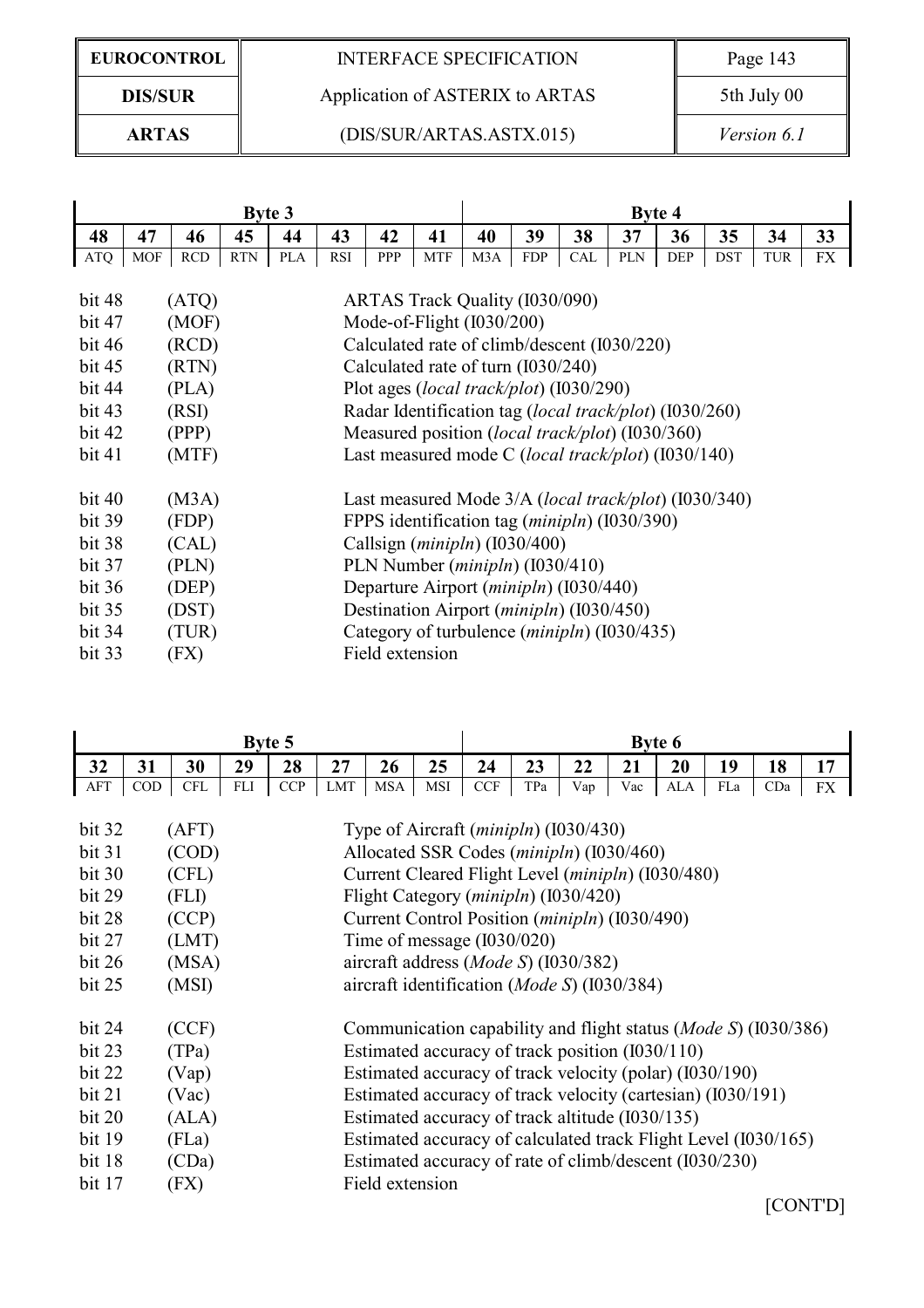| Page $144$         | <b>INTERFACE SPECIFICATION</b>  | <b>EUROCONTROL</b> |
|--------------------|---------------------------------|--------------------|
| 5th July 00        | Application of ASTERIX to ARTAS | <b>DIS/SUR</b>     |
| <i>Version 6.1</i> | (DIS/SUR/ARTAS.ASTX.015)        | <b>ARTAS</b>       |

| <b>Byte 7</b>                                                      |     |                                                             |                     |            |     |            |   | Byte 8                                                                                                                                                                                                                                                                                                                        |   |             |   |   |   |   |    |  |
|--------------------------------------------------------------------|-----|-------------------------------------------------------------|---------------------|------------|-----|------------|---|-------------------------------------------------------------------------------------------------------------------------------------------------------------------------------------------------------------------------------------------------------------------------------------------------------------------------------|---|-------------|---|---|---|---|----|--|
| 16                                                                 | 15  | 14                                                          | 13                  | 12         | 11  | 10         | 9 | 8                                                                                                                                                                                                                                                                                                                             | 7 | $\mathbf b$ | 5 | 4 | 3 | 2 | 1  |  |
| TNa                                                                | MFp | TM <sub>2</sub>                                             | <b>ATN</b>          | <b>LTN</b> | 3DH | <b>REF</b> |   |                                                                                                                                                                                                                                                                                                                               |   | sb          |   |   |   |   | FX |  |
| bit 16<br>bit 15<br>bit 14<br>bit 13<br>bit 12<br>bit 11<br>bit 10 |     | (TNa)<br>(MFp)<br>(TM2)<br>(ATN)<br>(LTN)<br>(3DH)<br>(REF) |                     |            |     |            |   | Estimated accuracy of rate of turn (1030/250)<br>Mode-of-Flight probabilities (1030/210)<br>Track Mode 2 code (1030/120)<br>ARTAS Track Number (I030/050)<br>Local Track Number ( <i>last track/plot</i> ) (I030/270)<br>Measured 3-D Height ( <i>last track/plot</i> ) (I030/370)<br>Reserved Expansion Data Field (I030/RE) |   |             |   |   |   |   |    |  |
| bits $9/2$                                                         |     | (s <b>b</b> )                                               | spare bits set to 0 |            |     |            |   |                                                                                                                                                                                                                                                                                                                               |   |             |   |   |   |   |    |  |
| bit 1                                                              |     | (FX)                                                        | Field extension     |            |     |            |   |                                                                                                                                                                                                                                                                                                                               |   |             |   |   |   |   |    |  |

## **Remark(s) :**

the bits in the item selector are arranged in the same order than the corresponding items of Category 030 are listed in *Table 2 - Track Information UAP* of the present document (section User Application Profile for ARTAS Users).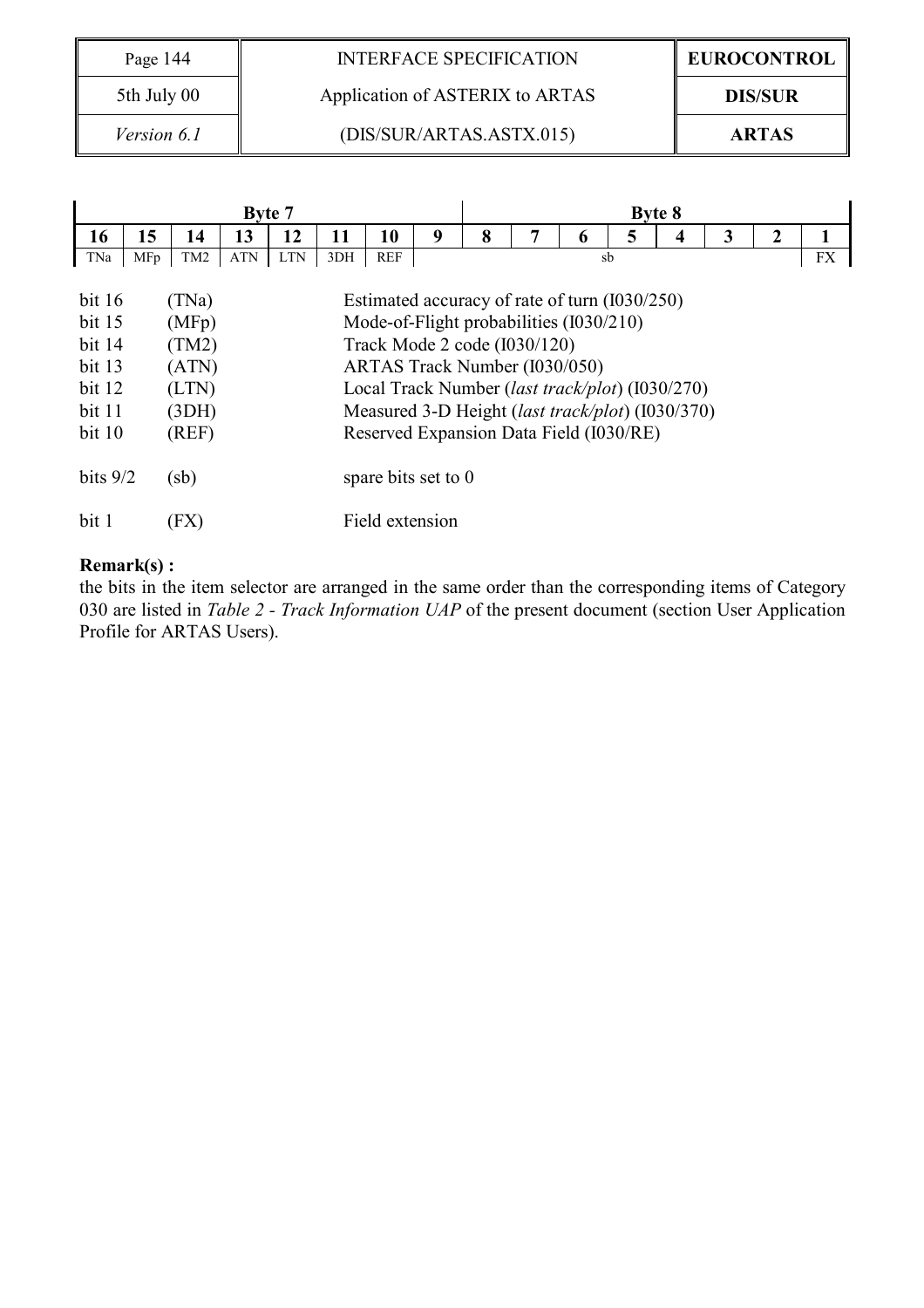| <b>EUROCONTROL</b> | <b>INTERFACE SPECIFICATION</b>  | Page 145           |
|--------------------|---------------------------------|--------------------|
| <b>DIS/SUR</b>     | Application of ASTERIX to ARTAS | 5th July 00        |
| <b>ARTAS</b>       | (DIS/SUR/ARTAS.ASTX.015)        | <i>Version 6.1</i> |

# **I252/220 : CYCLICAL UPDATE CHARACTERISTICS**

- **Definition :** Definition of the Scanning Period, Update Period, Max Data Flow and Extra Delay (to be considered for the track extrapolation) in case of cyclical service.
- **Format :** Five-byte fixed length data item.

#### **Structure :**

| <b>Byte 1</b> |                               |    |    |    |    |    |  |  |  |  |
|---------------|-------------------------------|----|----|----|----|----|--|--|--|--|
| 40            | 39                            | 38 | 37 | 36 | 35 | 34 |  |  |  |  |
| sb            | MSD<br><b>SCANNING PERIOD</b> |    |    |    |    |    |  |  |  |  |

| <b>Byte 2</b>            |    |    |    |    | Byte 3           |    |    |    |                      |    |    |    |    |    |  |
|--------------------------|----|----|----|----|------------------|----|----|----|----------------------|----|----|----|----|----|--|
| 22<br>JZ                 | 21 | 30 | 29 | 28 | <b>27</b><br>، ء | 26 | 25 | 24 | 23                   | 22 | 21 | 20 | 19 | 18 |  |
| $E$ PERIOD<br>RΔ<br>17 E |    |    |    |    |                  |    |    |    | <b>JPDATE PERIOD</b> |    |    |    |    |    |  |

| <b>Byte 4</b>                           |    |    |                    |  |  |    |  |    | <b>Byte 5</b> |    |  |                    |   |  |
|-----------------------------------------|----|----|--------------------|--|--|----|--|----|---------------|----|--|--------------------|---|--|
| 10                                      | ⊥⊽ | 14 | $\mathbf{A}$<br>19 |  |  | 10 |  |    | o             | ີ  |  | $\rightarrow$<br>ີ | - |  |
| $\cdot$ if $\rm{A}V$<br>sb<br>$\Lambda$ |    |    |                    |  |  | sb |  | МA | <b>XFL</b>    | OW |  |                    |   |  |

- bit 40 spare bit set to 0
- bit 39 Directive for scanning the mosaic (from south-west corner to north-east corner) :

| $(MSD) =$ | scanning by column |
|-----------|--------------------|
|           | scanning by row    |

- bits 38/33 (SCANNING PERIOD) i.e. time for scanning the mosaic : range : from 6 to 32 batch periods, and 3 sec  $\leq$  SCANNING PERIOD  $\leq$  16 sec
- bits 32/29 (BATCH PERIOD) i.e. time period between two consecutive batches : range : from 1 to 15 steps of 100 ms,
- bits 28/17 (UPDATE PERIOD) i.e. time period between the same batch of two consecutive scans : range : from 6 to 3000 batch periods, and SCANNING PERIOD  $\leq$  UPDATE PERIOD  $\leq$  5 minutes
- bits 16/15 spare bits set to 0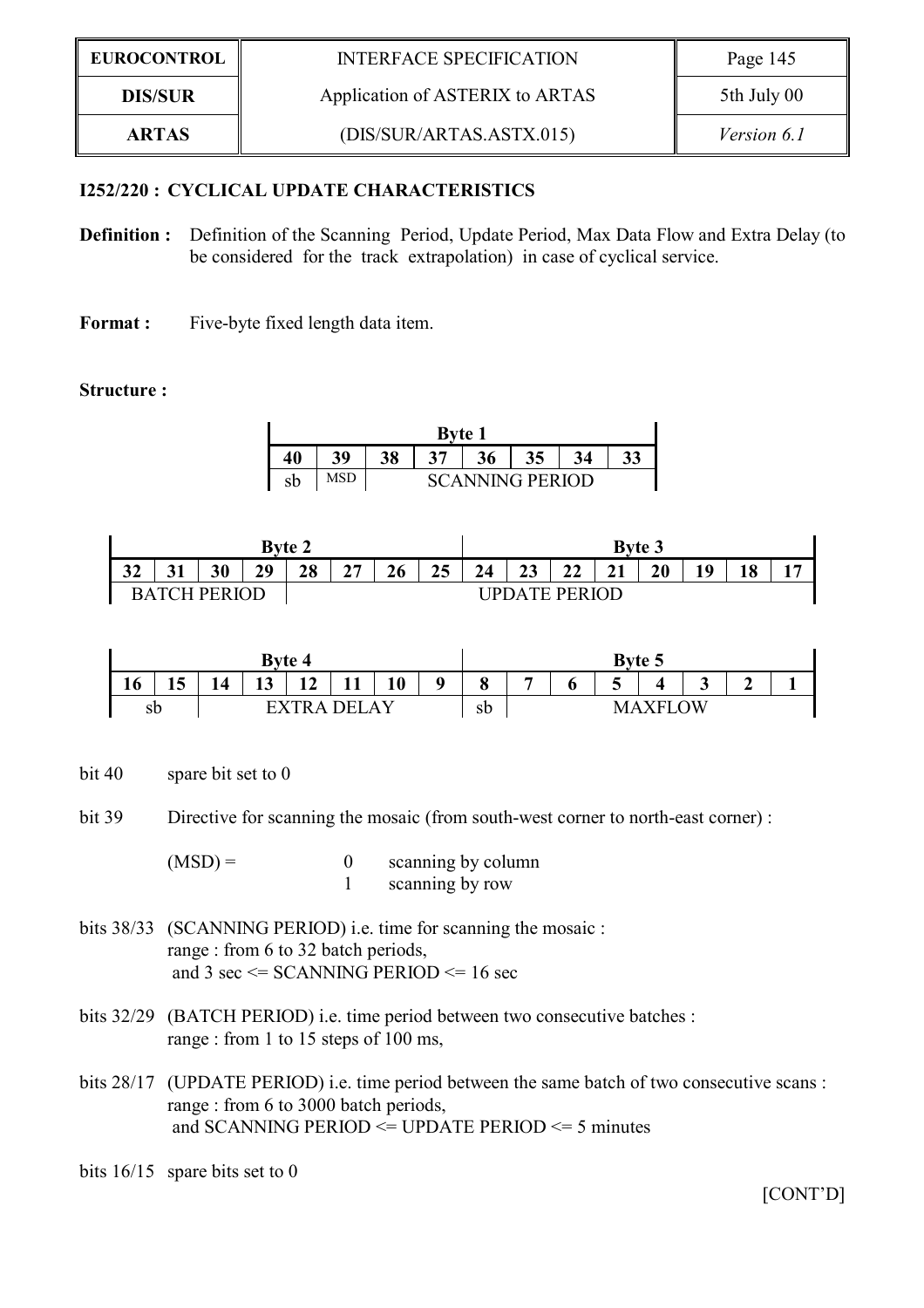| - |  |
|---|--|
|   |  |

**PAGE INTERFACE SPECIFICATION EUROCONTROL** 5th July 00 Application of ASTERIX to ARTAS **DIS/SUR** 

*Version 6.1* **COIS/SUR/ARTAS.ASTX.015) ARTAS** 

bits 14/9 (DELAY) :

range : 0 to 35 steps of 100 ms (i.e.  $0 \leq$  DELAY  $\leq$  3.5 seconds)

bit 8 spare bit set to 0

bits 7/1 (MAXFLOW) i.e. Maximum User input Data Flow : range : 1 to 127 Kbytes/second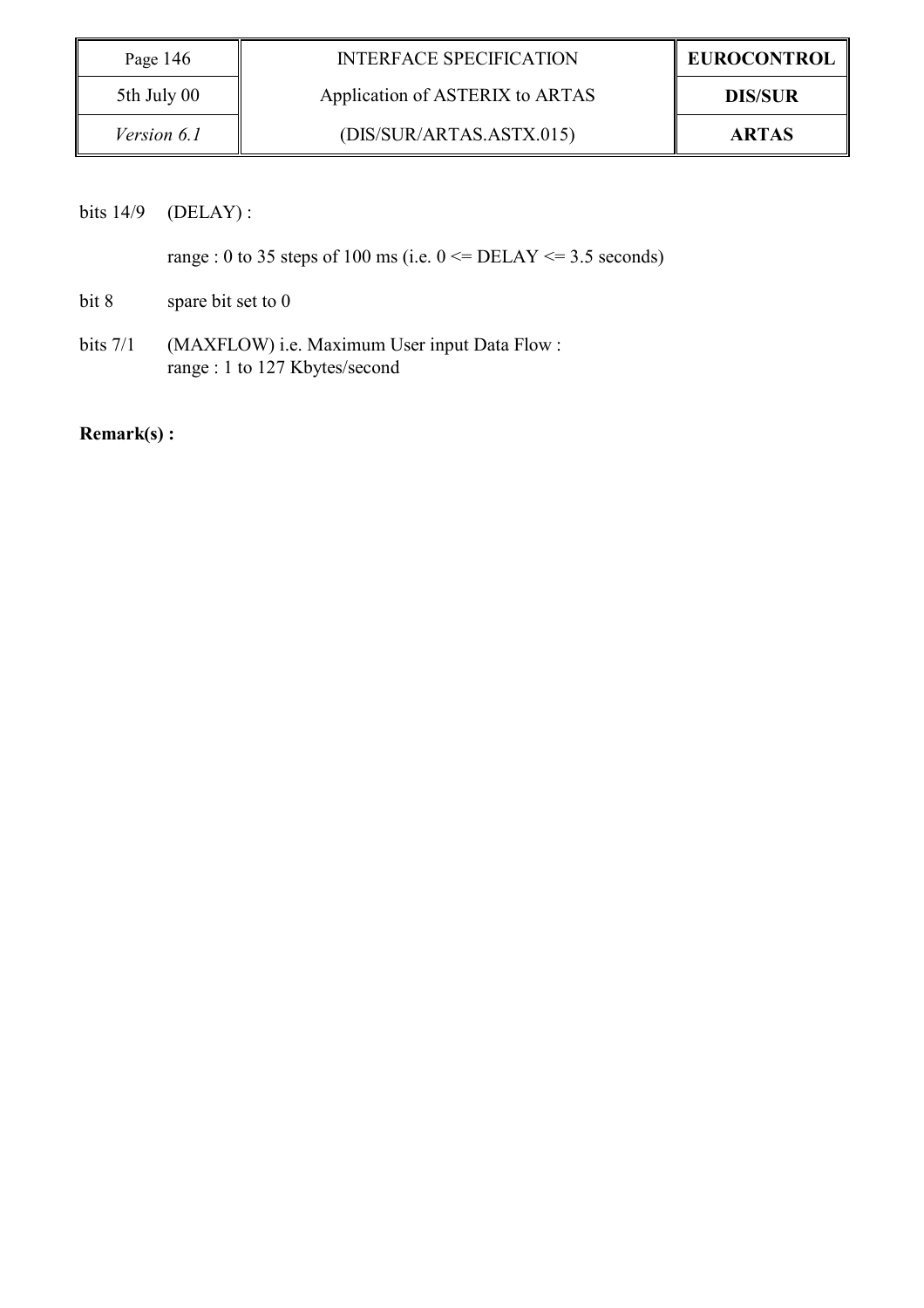| <b>EUROCONTROL</b> | <b>INTERFACE SPECIFICATION</b>  | Page 147           |  |  |  |  |  |  |
|--------------------|---------------------------------|--------------------|--|--|--|--|--|--|
| <b>DIS/SUR</b>     | Application of ASTERIX to ARTAS |                    |  |  |  |  |  |  |
| <b>ARTAS</b>       | (DIS/SUR/ARTAS.ASTX.015)        | <i>Version 6.1</i> |  |  |  |  |  |  |

# **I252/230 : RADAR SYNCHRONISATION CHARACTERISTICS**

**Definition :** Transmission Characteristics for a service of the type radar synchronised.

**Format :** Variable length data item comprising a first part of three bytes, followed by three bytes as necessary.

#### **Structure :**

|                                         |                       |                     |    | <b>Byte 1</b> |                |                                                                                                                                                                                   |    |        |              |                       |              | <b>Byte 2</b> |    |    |    |
|-----------------------------------------|-----------------------|---------------------|----|---------------|----------------|-----------------------------------------------------------------------------------------------------------------------------------------------------------------------------------|----|--------|--------------|-----------------------|--------------|---------------|----|----|----|
| 48                                      | 47                    | 46                  | 45 | 44            | 43             | 42                                                                                                                                                                                | 41 | 40     | 39           | 38                    | 37           | 36            | 35 | 34 | 33 |
|                                         |                       |                     |    | <b>MSAC</b>   |                |                                                                                                                                                                                   |    |        |              |                       |              | <b>MSIC</b>   |    |    |    |
|                                         |                       |                     |    |               |                |                                                                                                                                                                                   |    | Byte 3 |              |                       |              |               |    |    |    |
|                                         |                       |                     |    | 32            | 31             | 30                                                                                                                                                                                | 29 | 28     | 27           | 26                    | 25           |               |    |    |    |
|                                         |                       |                     |    | <b>NOP</b>    |                |                                                                                                                                                                                   |    | sb     |              |                       | <b>FX</b>    |               |    |    |    |
|                                         |                       |                     |    | Byte 4        |                |                                                                                                                                                                                   |    |        |              |                       |              | Byte 5        |    |    |    |
| 24                                      | 23                    | 22                  | 21 | 20            | 19             | 18                                                                                                                                                                                | 17 | 16     | 15           | 14                    | 13           | 12            | 11 | 10 | 9  |
|                                         |                       |                     |    | <b>BSAC</b>   |                |                                                                                                                                                                                   |    |        |              |                       |              | <b>BSIC</b>   |    |    |    |
|                                         |                       |                     |    |               |                |                                                                                                                                                                                   |    | Byte 6 |              |                       |              |               |    |    |    |
|                                         |                       |                     |    | 8             | $\overline{7}$ | 6                                                                                                                                                                                 | 5  | 4      | $\mathbf{3}$ | $\overline{2}$        | $\mathbf{1}$ |               |    |    |    |
|                                         |                       |                     |    |               |                |                                                                                                                                                                                   | sb |        |              |                       | <b>FX</b>    |               |    |    |    |
| bits $40/33$ (MSIC)<br>bit 32           |                       |                     |    |               |                | Source Identity Code $(0 \rightarrow 255)$<br>(NOP) : directive with respect to tracks falling in the radar range but which are not<br>updated by plots from the reference radar: |    |        |              |                       |              |               |    |    |    |
|                                         | $\boldsymbol{0}$<br>1 |                     |    |               |                | no information shall be sent,<br>a track update shall be sent after the time-window for the plot-to-track<br>association is passed without a plot has been associated.            |    |        |              |                       |              |               |    |    |    |
| bits $31/26$ spare bits set to 0        |                       |                     |    |               |                |                                                                                                                                                                                   |    |        |              |                       |              |               |    |    |    |
| bit 25                                  | (FX)                  |                     |    |               |                | Field Extension                                                                                                                                                                   |    |        |              |                       |              |               |    |    |    |
| <b>Backup Radar Identification Tag:</b> |                       |                     |    |               |                |                                                                                                                                                                                   |    |        |              |                       |              |               |    |    |    |
| bits $24/17$ (BSAC)                     |                       |                     |    |               |                | Source Area Code                                                                                                                                                                  |    |        |              | $(0 \rightarrow 255)$ |              |               |    |    |    |
| bits 16/9                               | (BSIC)                |                     |    |               |                | Source Identity Code $(0 \rightarrow 255)$                                                                                                                                        |    |        |              |                       |              |               |    |    |    |
| bits $8/2$                              |                       | spare bits set to 0 |    |               |                |                                                                                                                                                                                   |    |        |              |                       |              |               |    |    |    |
| bit 1                                   | (FX)                  |                     |    |               |                | <b>Field Extension</b>                                                                                                                                                            |    |        |              |                       |              |               |    |    |    |

**Remark(s) :** the (SIC) and (SAC) are defined in the ASTERIX standard.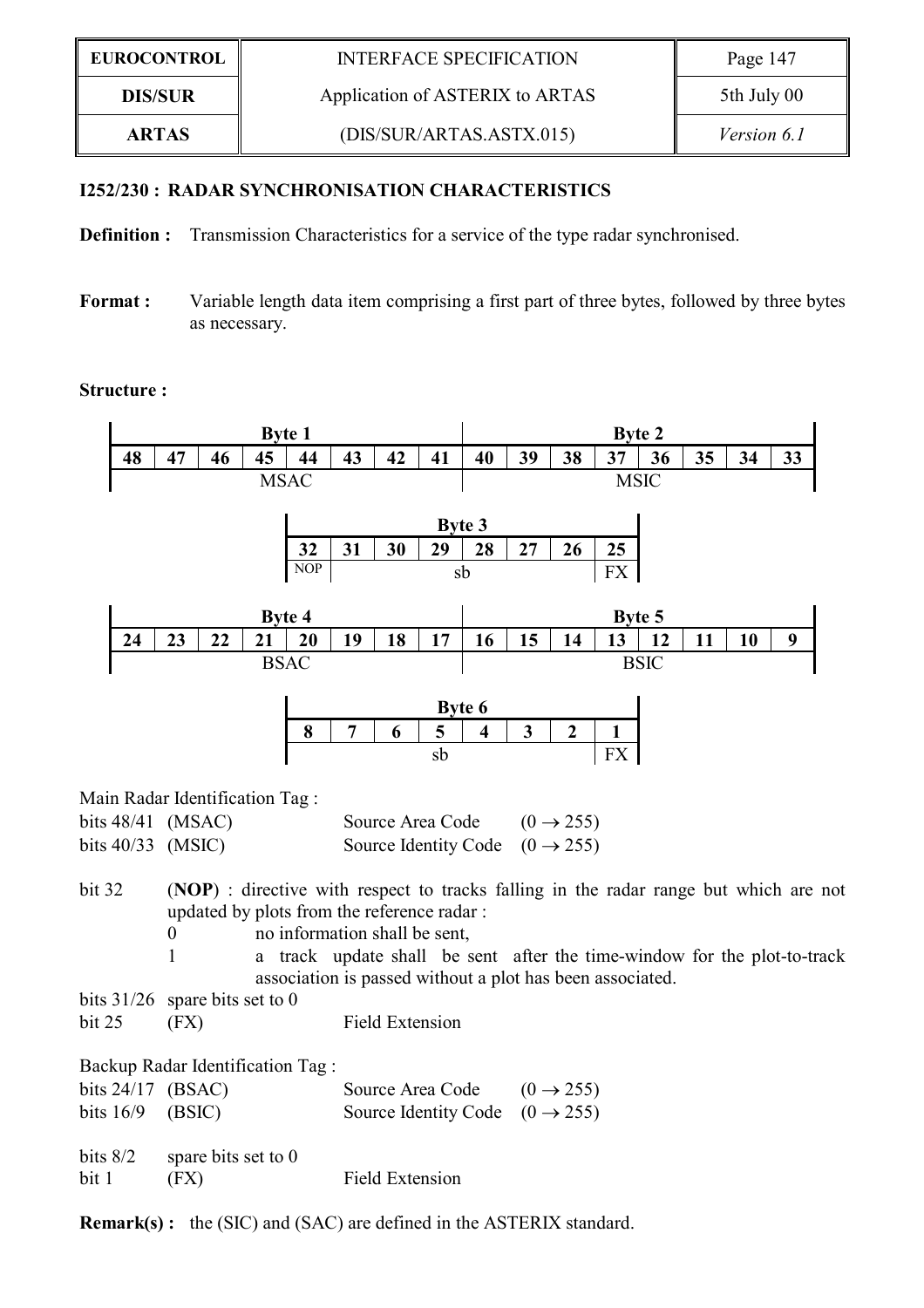| Page $148$         | <b>INTERFACE SPECIFICATION</b>  | <b>EUROCONTROL</b> |
|--------------------|---------------------------------|--------------------|
| 5th July 00        | Application of ASTERIX to ARTAS | <b>DIS/SUR</b>     |
| <i>Version 6.1</i> | (DIS/SUR/ARTAS.ASTX.015)        | <b>ARTAS</b>       |

# **I252/240 : DISCRETE PARAMETERS FLAGS**

**Definition :** This item contains a number of flags to indicate which category(ies) of discrete events shall be considered for triggering the track information transmission (aperiodical way of transmission).

**Format :** Two-byte variable length data item.

#### **Structure :**

| <b>Byte 1</b> |            |    |  |                                                                     |  |            |            |                | <b>Byte 2</b> |  |                                                             |  |           |
|---------------|------------|----|--|---------------------------------------------------------------------|--|------------|------------|----------------|---------------|--|-------------------------------------------------------------|--|-----------|
|               | $15 \quad$ | 14 |  | $13 \mid 12 \mid 11 \mid 10 \mid 9 \mid 8$                          |  |            |            | $\overline{7}$ | 6             |  | $\begin{array}{c c c c c c c} \hline 5 & 4 & 3 \end{array}$ |  |           |
| TLF           | TNB        |    |  | $\vert$ TQY $\vert$ PLN $\vert$ M3A $\vert$ MO2 $\vert$ COR $\vert$ |  | <b>SPE</b> | <b>MOF</b> |                |               |  |                                                             |  | <b>FX</b> |

Set of selection flags meaning that, when set to 1, a track information update shall be sent at each occurrence of the discrete event.

| bit 16     | (TLF)               | Track Life events (Birth, Death, no radar update)                         |
|------------|---------------------|---------------------------------------------------------------------------|
| bit 15     | (TNB)               | ARTAS Track Number changes (switch Master/Slave Track<br>Number),         |
| bit 14     | (TQY)               | Modifications of Track Quality,                                           |
| bit 13     | (PLN)               | Modification of Flight Plan related information (i.e. in the<br>Minipln), |
| bit 12     | (M3A)               | Change of Mode 3/A identity                                               |
| bit 11     | (MO2)               | Change of Mode 2 identification                                           |
| bit 10     | (COR)               | Flight-plan to Track correlation/end of correlation                       |
| bit 9      | (SPE)               | Special Mode 3/A transponding (7500, 7600 and 7700),                      |
| bit 8      | (MOF)               | Change of Mode-of-Flight.                                                 |
| bits $7/2$ | spare bits set to 0 |                                                                           |
| bit 1      | FX                  | <b>Extension field</b>                                                    |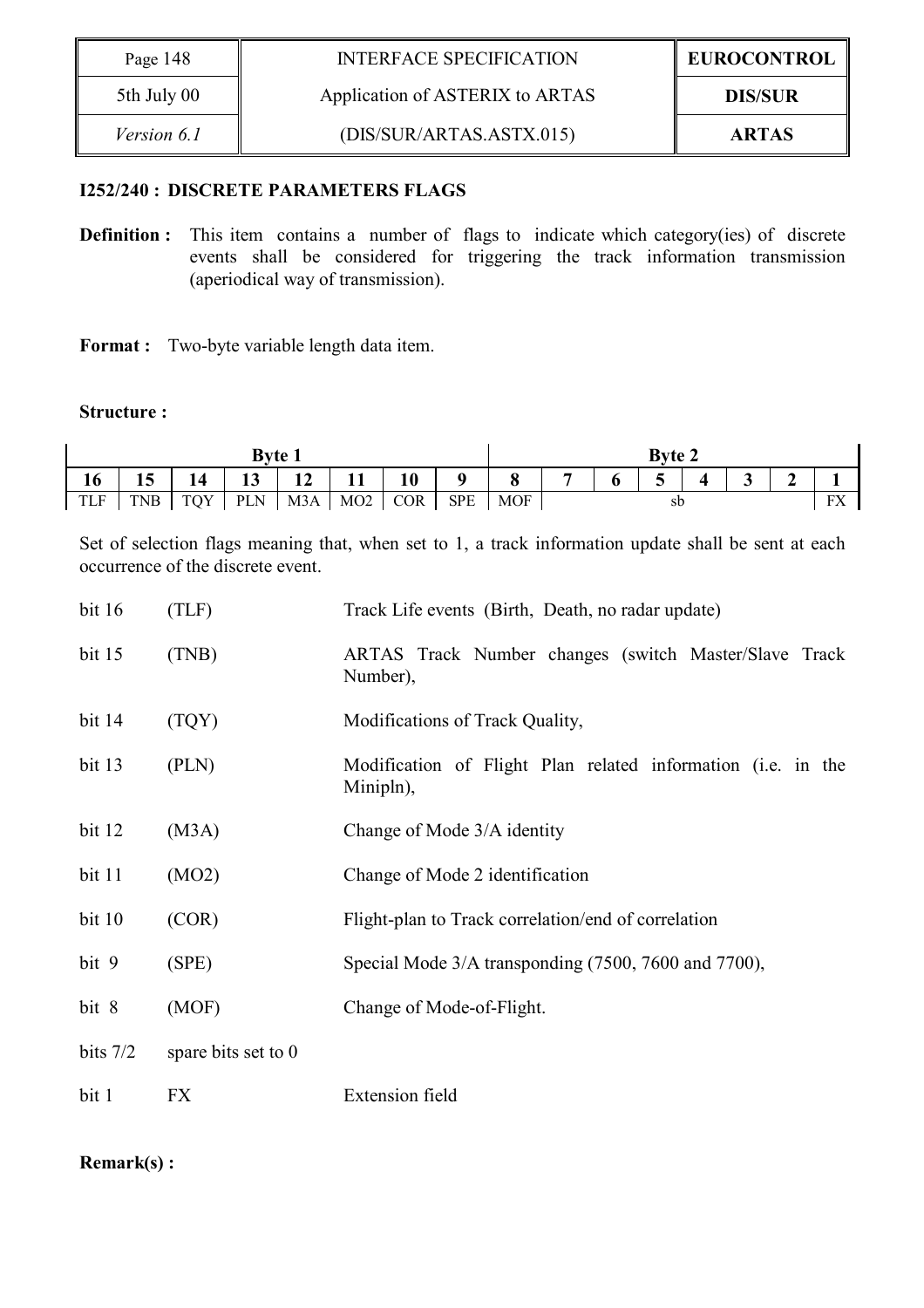| <b>EUROCONTROL</b> | <b>INTERFACE SPECIFICATION</b>  | Page $149$         |
|--------------------|---------------------------------|--------------------|
| <b>DIS/SUR</b>     | Application of ASTERIX to ARTAS | 5th July 00        |
| <b>ARTAS</b>       | (DIS/SUR/ARTAS.ASTX.015)        | <i>Version 6.1</i> |

# **I252/250 : MOF PROBABILITY CRITERION**

- **Definition :** Variation step of Mode-of-Flight Probabilities to trigger the transmission of track information updates (i.e. an update will be sent each time the variation between the current and the last transmitted MOF probability assessment for a given track exceeds the indicated threshold value).
- **Format :** One-byte fixed length data item.

# **Structure :**

| <b>Byte 1</b> |  |   |                          |  |  |  |   |
|---------------|--|---|--------------------------|--|--|--|---|
|               |  | v | $\overline{\phantom{a}}$ |  |  |  |   |
|               |  |   |                          |  |  |  | ⊷ |

The MOF Probability Criterion is expressed in percentage (%) :

bit 1  $(LSB) = (2E-2)\% = 0.25\%$ 

Maximum value : 64%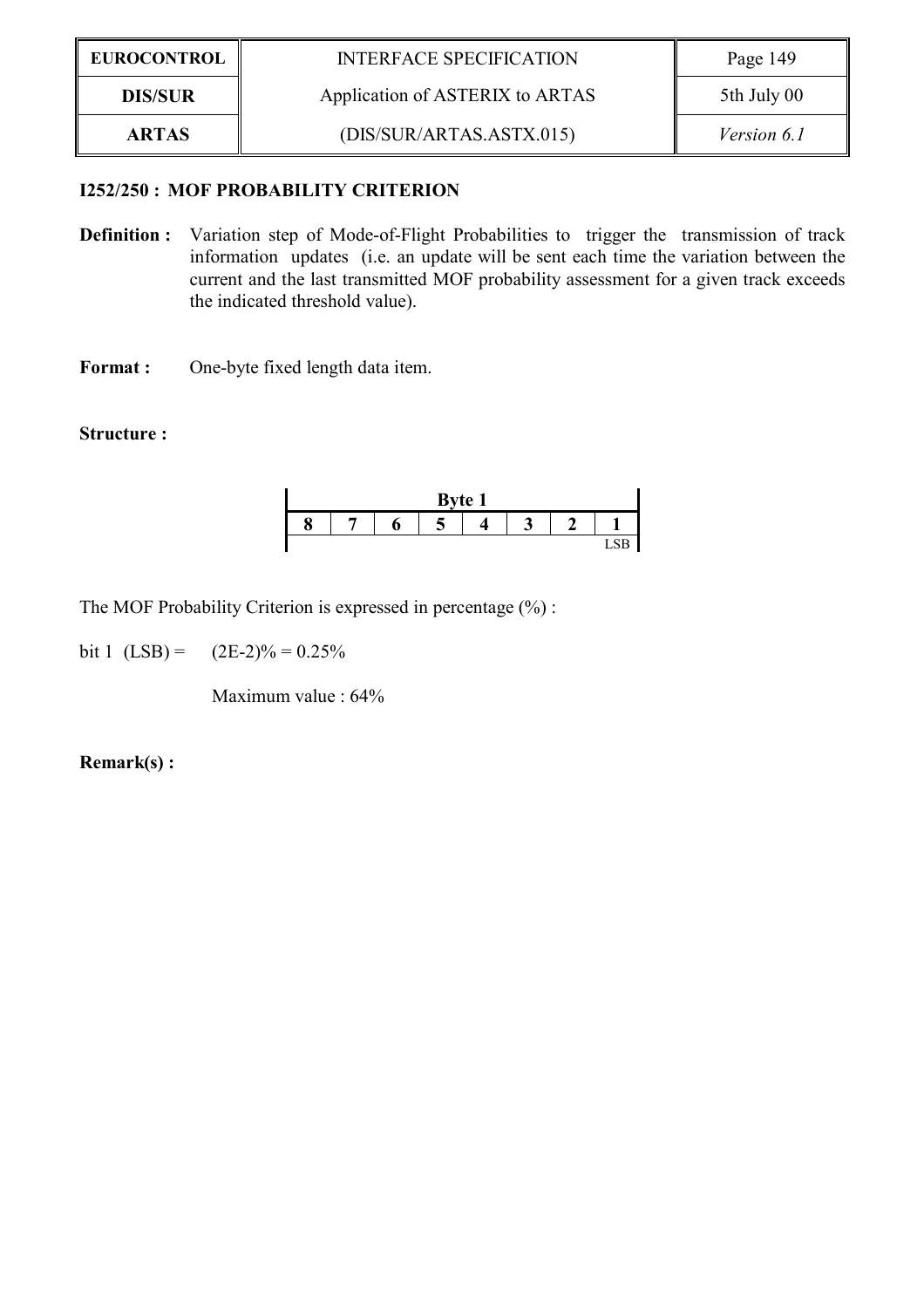| Page $150$  | <b>INTERFACE SPECIFICATION</b>  | <b>EUROCONTROL</b> |
|-------------|---------------------------------|--------------------|
| 5th July 00 | Application of ASTERIX to ARTAS | <b>DIS/SUR</b>     |
| Version 6.1 | (DIS/SUR/ARTAS.ASTX.015)        | <b>ARTAS</b>       |

# **I252/255 : RATE OF CLIMB/DESCENT CRITERION**

- **Definition :** Variation step of the calculated rate of climb/descent to trigger the transmission of track information updates (i.e. an update will be sent each time the variation between the current and the last transmitted assessment of the rate of climb/ descent for a given track exceeds the indicated threshold value).
- **Format :** Two-bytes fixed length data item.

# **Structure :**

| <b>Byte</b> 1                                                                                    |  |  |  |  |                   |   |   |                     | <b>Byte 2</b> |   |  |    |
|--------------------------------------------------------------------------------------------------|--|--|--|--|-------------------|---|---|---------------------|---------------|---|--|----|
| 10<br>11<br>$\blacksquare$<br>1 <sub>2</sub><br>$\mathbf 0$<br>1 7<br>14<br>19<br>11<br>10<br>12 |  |  |  |  | $\mathbf{o}$<br>O | - | o | $\overline{ }$<br>ັ |               | Α |  |    |
| <b>RATE OF C/D</b>                                                                               |  |  |  |  |                   |   |   |                     |               |   |  | ∟പ |

bit 1  $(LSB)$   $(2E-10)FL/s = 5.86$  feet/minute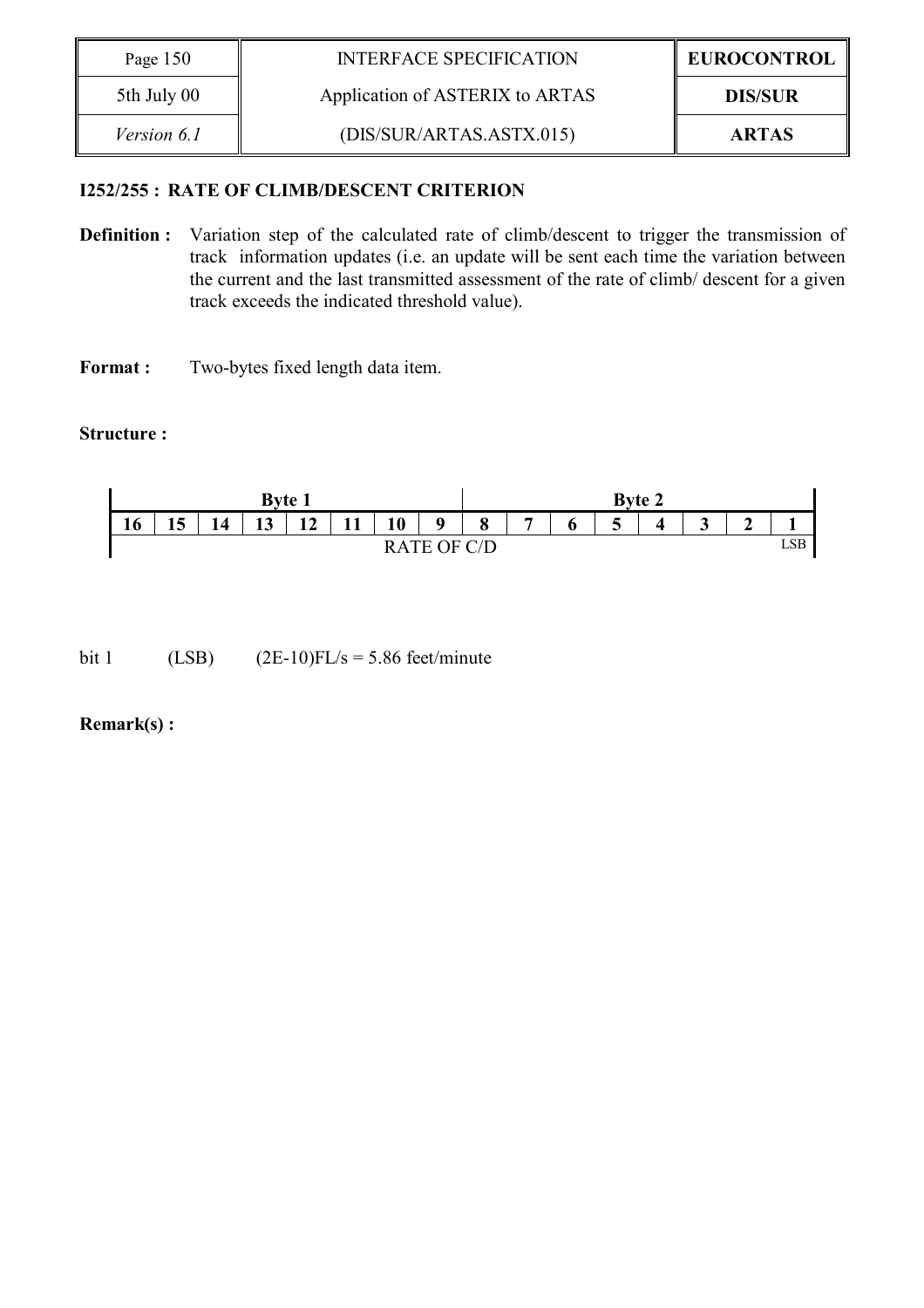| <b>EUROCONTROL</b> | <b>INTERFACE SPECIFICATION</b>  | Page 151           |  |
|--------------------|---------------------------------|--------------------|--|
| <b>DIS/SUR</b>     | Application of ASTERIX to ARTAS | 5th July 00        |  |
| <b>ARTAS</b>       | (DIS/SUR/ARTAS.ASTX.015)        | <i>Version 6.1</i> |  |

# **I252/260 : POSITION CRITERION**

- **Definition :** Variation step of Track positional information to trigger the transmission of track updates. An update will be sent each time the variation between the current track position and the extrapolated position based on the previously sent information exceeds the indicated threshold.
- **Format :** One-byte fixed length data item.

#### **Structure :**

| <b>Byte 1</b> |  |   |  |  |  |  |            |
|---------------|--|---|--|--|--|--|------------|
|               |  | v |  |  |  |  |            |
|               |  |   |  |  |  |  | <b>LUD</b> |

The Position Criterion is expressed in Nautical Miles and applies on both X and Y coordinates.

bit 1 (LSB)  $(2E-6)NM = 1/64 NM$ 

Maximum value  $=$  4 NM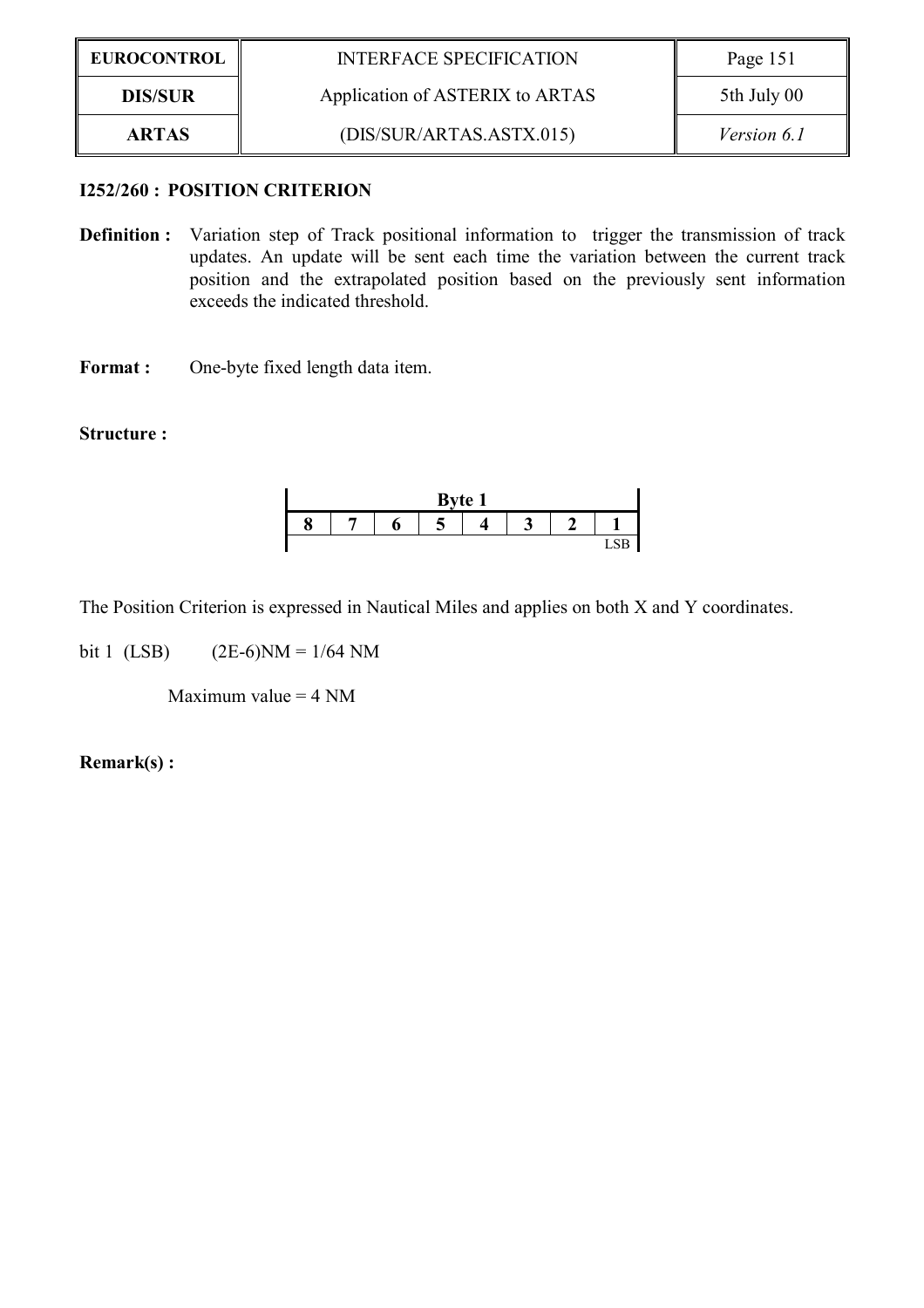| Page 152           | <b>INTERFACE SPECIFICATION</b>  | <b>EUROCONTROL</b> |
|--------------------|---------------------------------|--------------------|
| 5th July 00        | Application of ASTERIX to ARTAS | <b>DIS/SUR</b>     |
| <i>Version 6.1</i> | (DIS/SUR/ARTAS.ASTX.015)        | <b>ARTAS</b>       |

# **I252/265 : RATE OF TURN CRITERION**

- **Definition :** Variation step of the calculated rate of turn to trigger the transmission of track information updates (i.e. an update will be sent each time the variation between the current and the last transmitted assessment of the rate of turn for a given track exceeds the indicated threshold value).
- **Format :** One-byte fixed length data item.

#### **Structure :**

| <b>Byte 1</b> |  |  |  |  |  |  |  |
|---------------|--|--|--|--|--|--|--|
|               |  |  |  |  |  |  |  |
|               |  |  |  |  |  |  |  |

bit 1 (LSB)  $(2E-2)$  °/s = 1/4 °/s

Maximum value =  $64 \degree$ /s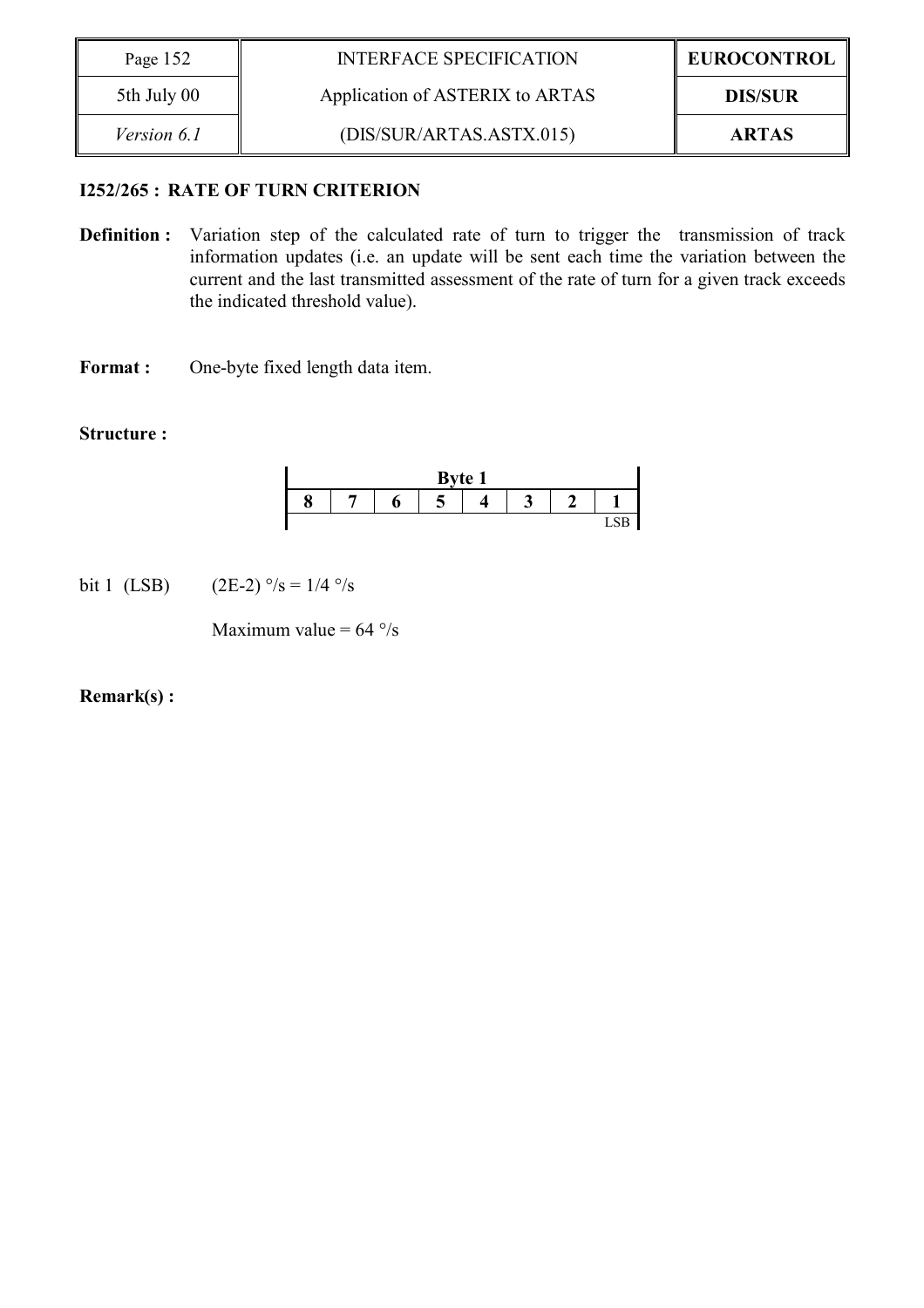| <b>EUROCONTROL</b> | <b>INTERFACE SPECIFICATION</b>  | Page 153           |
|--------------------|---------------------------------|--------------------|
| <b>DIS/SUR</b>     | Application of ASTERIX to ARTAS | 5th July 00        |
| <b>ARTAS</b>       | (DIS/SUR/ARTAS.ASTX.015)        | <i>Version 6.1</i> |

# **I252/270 : HEADING CRITERION**

- **Definition :** Variation step of heading (i.e. Speed Vector) to trigger the transmission of track information updates (i.e. an update will be sent each time the variation between the current and the last transmitted Track Heading assessment for a given track exceeds the indicated threshold value).
- **Format :** One-byte fixed length data item.

# **Structure :**

| <b>Byte 1</b> |  |  |  |  |  |  |  |
|---------------|--|--|--|--|--|--|--|
|               |  |  |  |  |  |  |  |
|               |  |  |  |  |  |  |  |

The Heading Criterion is expressed in degrees.

bit 1 (LSB)  $360^{\circ}/(2E14) = 0.02197^{\circ}$ 

Maximum value =  $5.6^\circ$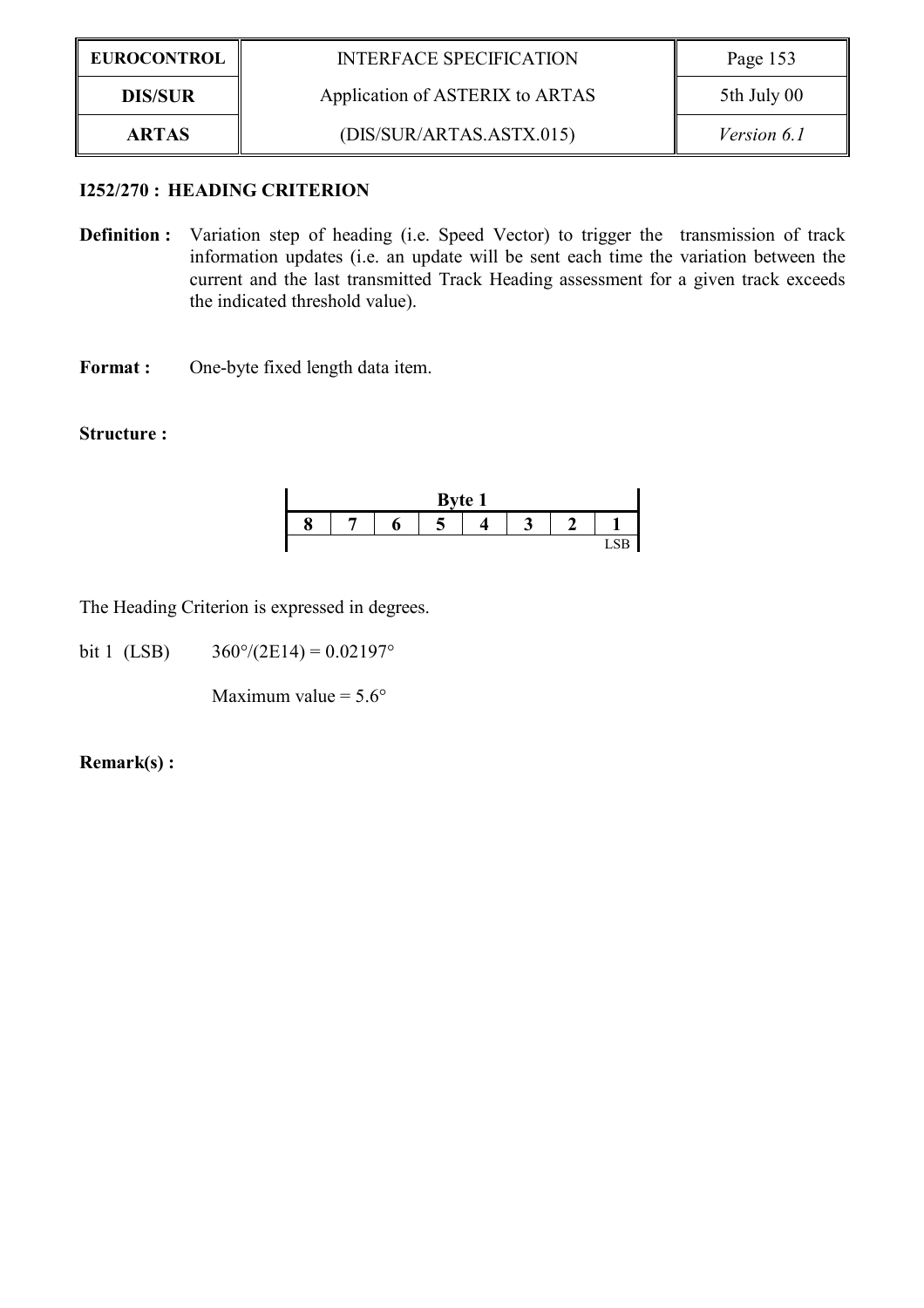| Page $154$         | <b>INTERFACE SPECIFICATION</b>  | EUROCONTROL    |
|--------------------|---------------------------------|----------------|
| 5th July 00        | Application of ASTERIX to ARTAS | <b>DIS/SUR</b> |
| <i>Version 6.1</i> | (DIS/SUR/ARTAS.ASTX.015)        | <b>ARTAS</b>   |

# **I252/280 : SPEED MODULE CRITERION**

**Definition :** Variation step of Speed Module to trigger the transmission of track information updates (i.e. an update will be sent each time the variation between the current and the last transmitted Speed Module assessment for a given track exceed the indicated threshold value).

**Format :** One-byte fixed length data item.

# **Structure :**

| <b>Byte 1</b> |  |  |  |  |  |  |  |
|---------------|--|--|--|--|--|--|--|
|               |  |  |  |  |  |  |  |
|               |  |  |  |  |  |  |  |

The Speed Module Criterion is expressed in Knots.

bit 1  $(LSB) = 1 kt$ 

Maximum value  $= 255$  kt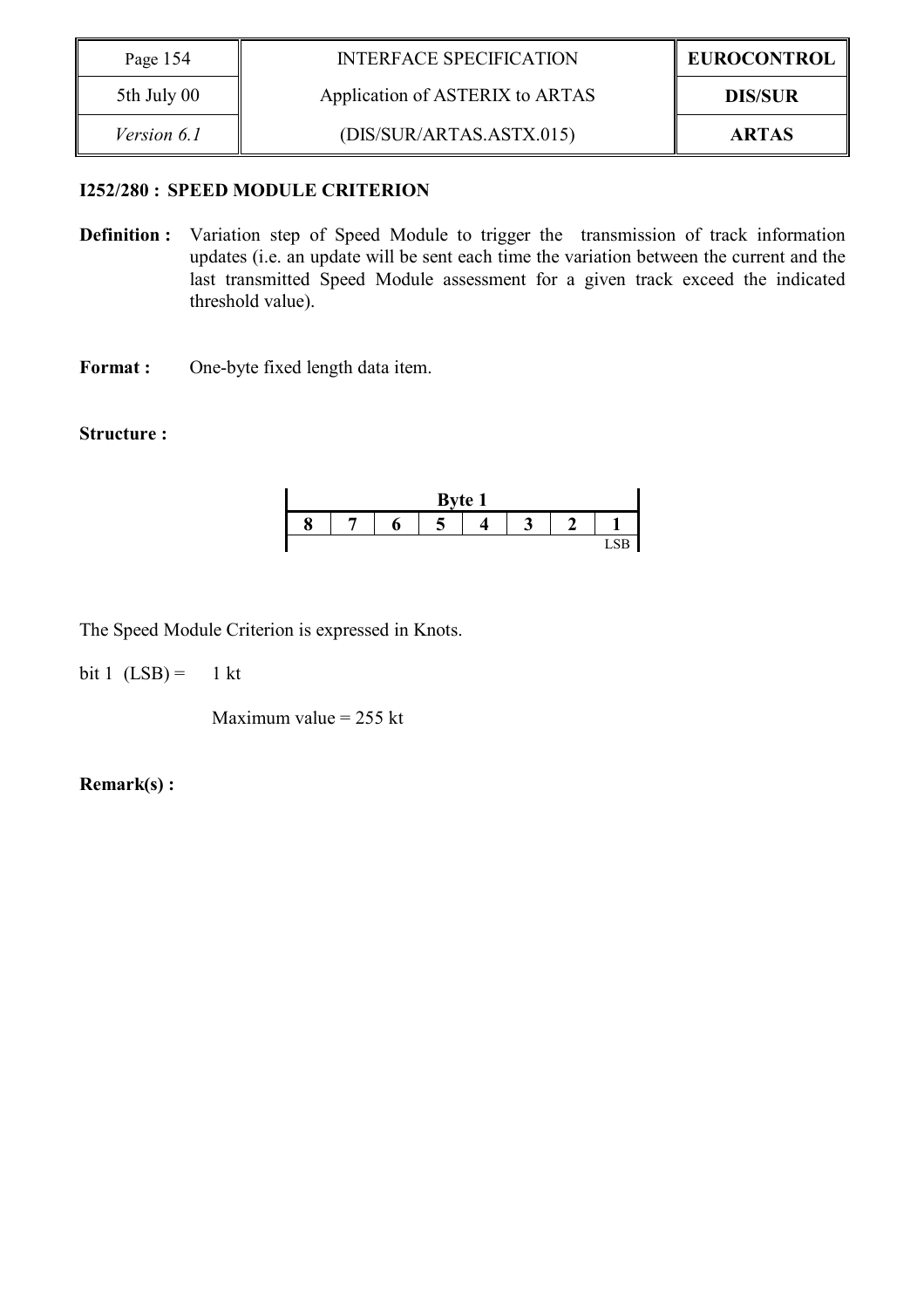| <b>EUROCONTROL</b> | <b>INTERFACE SPECIFICATION</b>  | Page 155           |  |
|--------------------|---------------------------------|--------------------|--|
| <b>DIS/SUR</b>     | Application of ASTERIX to ARTAS | 5th July 00        |  |
| <b>ARTAS</b>       | (DIS/SUR/ARTAS.ASTX.015)        | <i>Version 6.1</i> |  |

# **I252/290 : ALTITUDE CRITERION**

- **Definition :** A threshold for triggering the transmission of a track. A track update will be sent each time the calculated track altitude or calculated track flight level has changed by more than the indicated amount since the last track update.
- **Format :** One-byte fixed length data item.

#### **Structure :**

| <b>Byte 1</b> |  |  |  |  |  |  |  |  |  |
|---------------|--|--|--|--|--|--|--|--|--|
|               |  |  |  |  |  |  |  |  |  |
|               |  |  |  |  |  |  |  |  |  |

bit 1  $(LSB) = 1/4$  FL (25 feet)

Maximum value  $=$  FL 32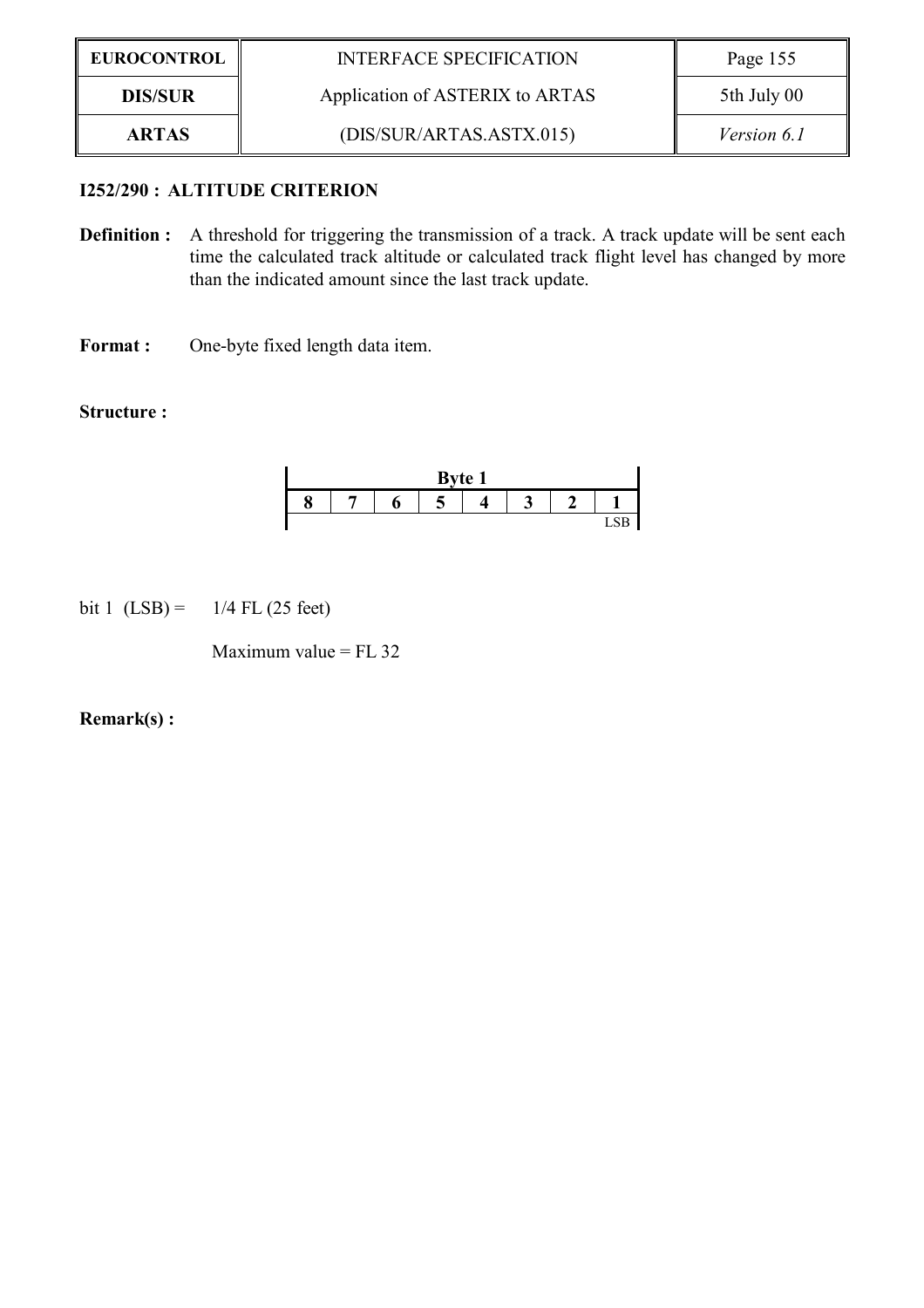| Page $156$         | <b>INTERFACE SPECIFICATION</b>  | <b>EUROCONTROL</b> |
|--------------------|---------------------------------|--------------------|
| 5th July 00        | Application of ASTERIX to ARTAS | <b>DIS/SUR</b>     |
| <i>Version 6.1</i> | (DIS/SUR/ARTAS.ASTX.015)        | <b>ARTAS</b>       |

### **I252/300 : FACTOR K**

**Definition :** The so-called factor K is used to trigger the data transmission as a function of the internal accuracy by which the ARTAS Tracker has estimated the state vector elements. An update will be sent each time one of the state vector elements has varied from more than K time the standard deviation associated to this element.

**Format :** One-byte fixed length data item.

### **Structure :**

| <b>Byte 1</b> |  |  |  |  |  |  |  |  |  |  |  |
|---------------|--|--|--|--|--|--|--|--|--|--|--|
|               |  |  |  |  |  |  |  |  |  |  |  |
|               |  |  |  |  |  |  |  |  |  |  |  |

bit 1  $(LSB) = (2E-3) = 1/8$ 

Maximum value  $\approx$  32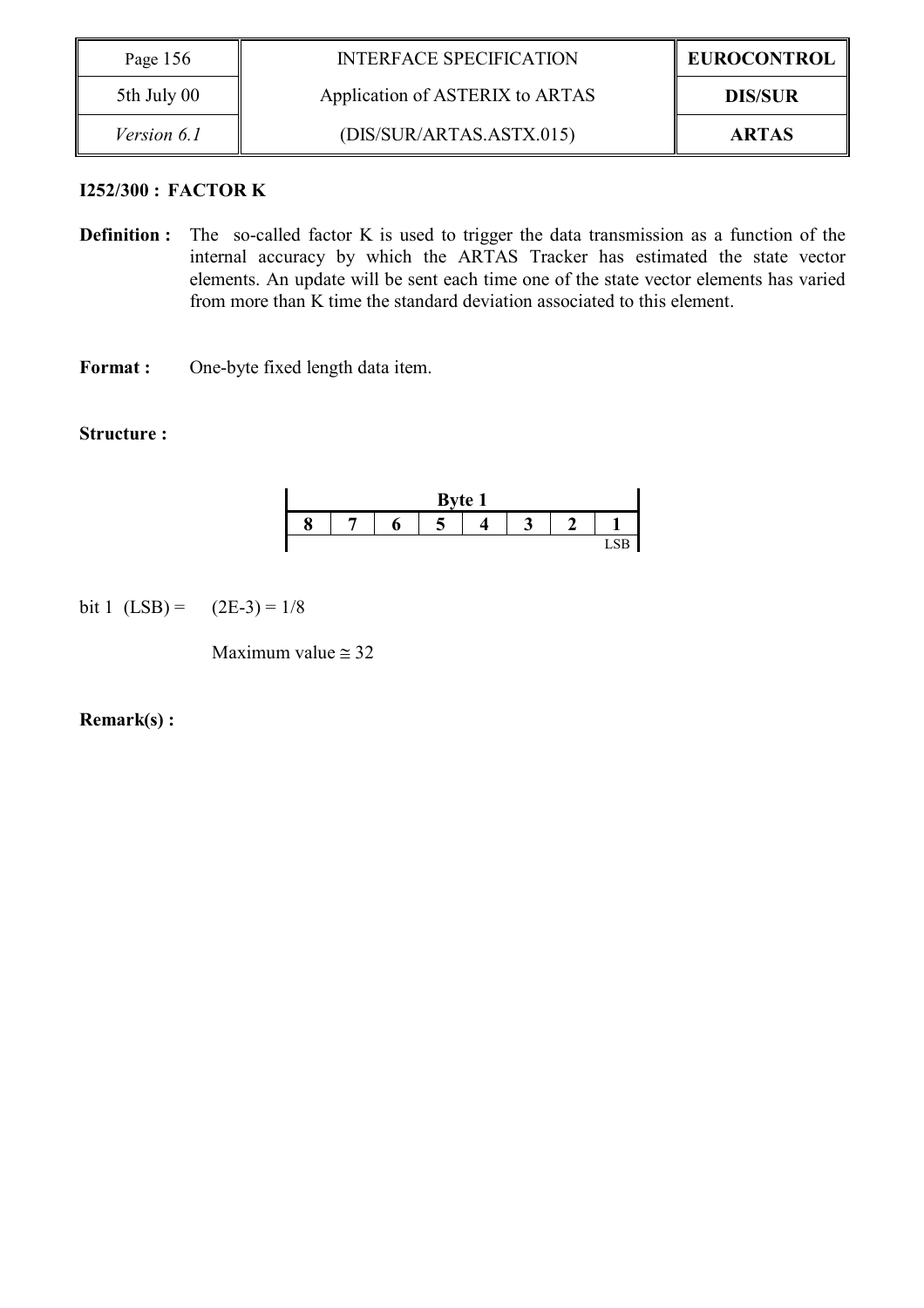| <b>EUROCONTROL</b> | <b>INTERFACE SPECIFICATION</b>  | Page 157           |
|--------------------|---------------------------------|--------------------|
| <b>DIS/SUR</b>     | Application of ASTERIX to ARTAS | 5th July 00        |
| <b>ARTAS</b>       | (DIS/SUR/ARTAS.ASTX.015)        | <i>Version 6.1</i> |

# **I252/310 : REFRESHMENT PERIOD**

**Definition :** In relation to a service applying the aperiodical mode of transmission, the Refreshment Period concerns the systematic transmission of track updates for those tracks for which no changes have been detected.

**Format :** One-byte fixed length data item.

#### **Structure :**



bit 1  $(LSB) = 1$  second

Maximum value =  $255$  seconds (4 mn 15 s)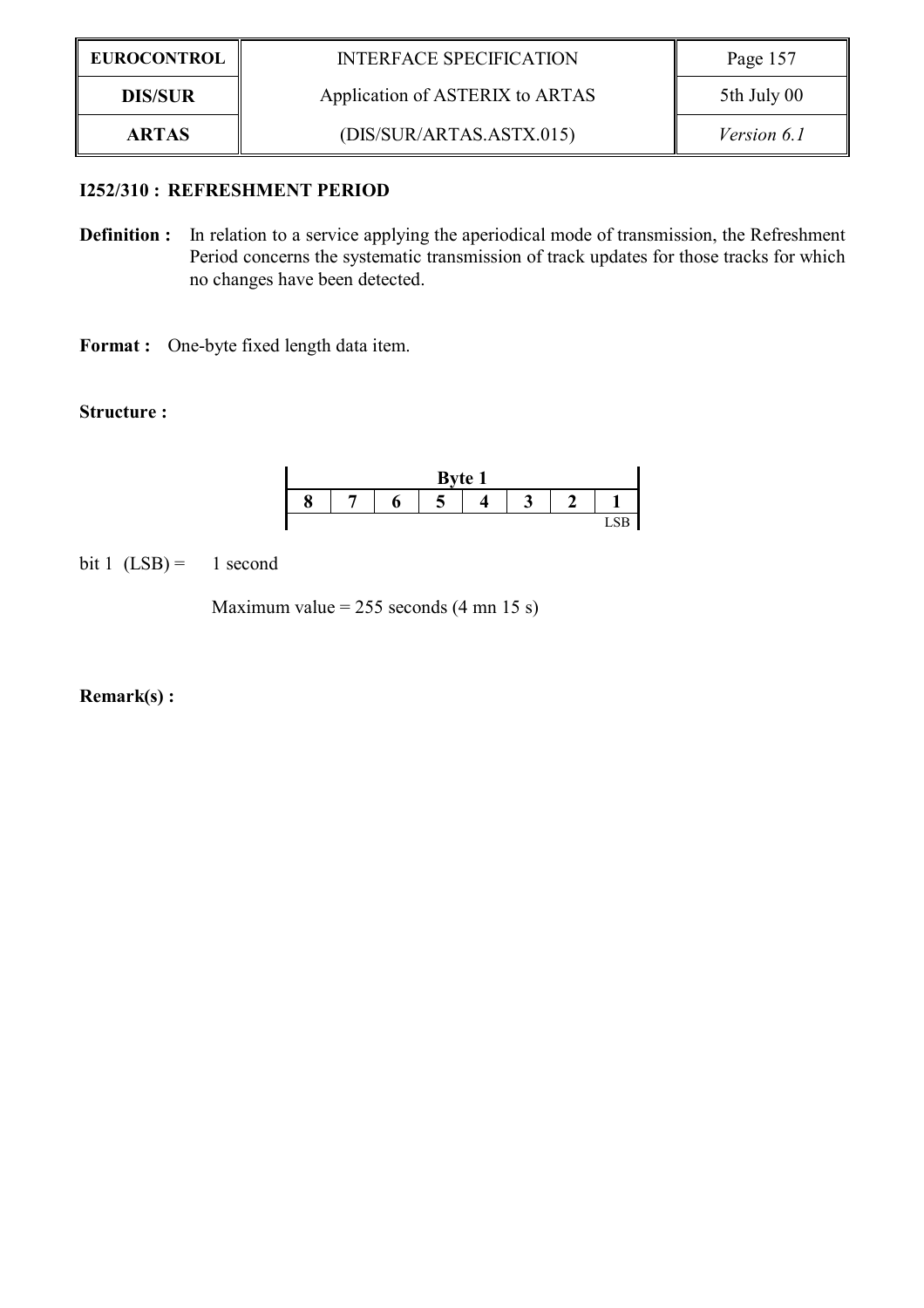Page 158 | INTERFACE SPECIFICATION | EUROCONTROL

5th July 00 Application of ASTERIX to ARTAS **DIS/SUR** 

*Version 6.1* (DIS/SUR/ARTAS.ASTX.015) **ARTAS** 

# **I252/320 : MINIMAL PERIOD**

**Definition :** In relation to a service applying the aperiodical mode of transmission, a Minimal Period shall be specified to avoid that too close transmission intervals are applied when highly manoeuvring aircraft are tracked.

**Format :** One-byte fixed length data item.

# **Structure :**



bit 1  $(LSB) = 1$  second

Maximum value =  $255$  seconds (4 mn 15 s)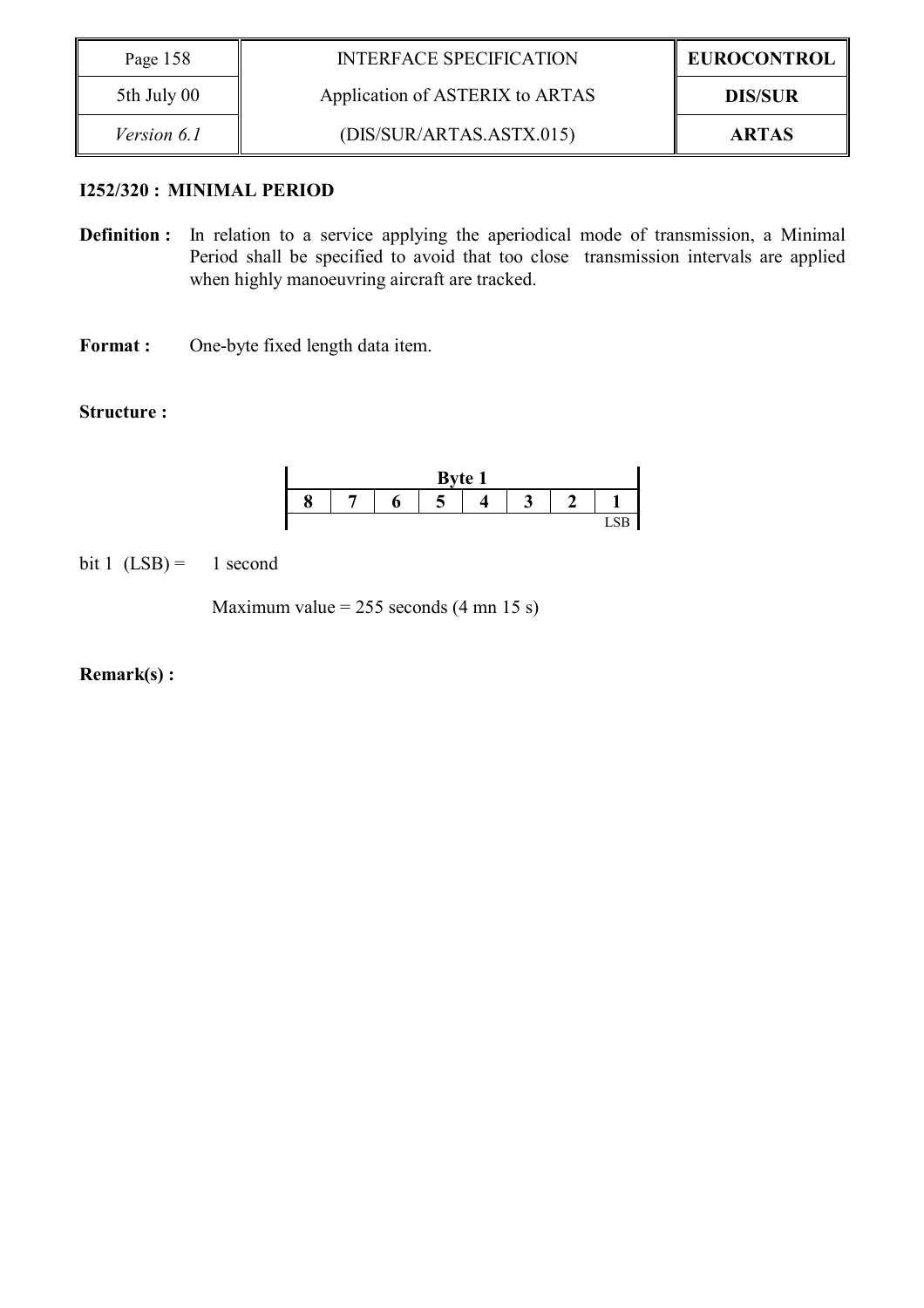| <b>EUROCONTROL</b> | INTERFACE SPECIFICATION         | Page 159           |
|--------------------|---------------------------------|--------------------|
| <b>DIS/SUR</b>     | Application of ASTERIX to ARTAS | 5th July 00        |
| <b>ARTAS</b>       | (DIS/SUR/ARTAS.ASTX.015)        | <i>Version 6.1</i> |

### **I252/330 : SERVICE RELATED REPORT**

**Definition :** Report message sent by the Server to the User in relation to a connection or a service.

Format : Repetitive data item, starting with a one-byte Repetition Factor indicating the number of items, followed by series of 2-byte (Acknowledgement message) as necessary.

#### **Structure :**

| <b>Byte 1</b>     |  |    |            |  |    |    |  |  |  |  |  |
|-------------------|--|----|------------|--|----|----|--|--|--|--|--|
| 24                |  | 22 | $21 \t 20$ |  | 19 | 18 |  |  |  |  |  |
| Repetition factor |  |    |            |  |    |    |  |  |  |  |  |

| <b>Byte 2</b> |    |                                |         |    |           |                     |   |               | <b>Byte 3</b>                                     |   |  |  |  |  |  |
|---------------|----|--------------------------------|---------|----|-----------|---------------------|---|---------------|---------------------------------------------------|---|--|--|--|--|--|
| 16            | 19 | $\boldsymbol{\varDelta}$<br>┸┱ | ໍ<br>19 | ┸᠘ | . .<br>11 | $\mathbf{A}$<br>1 V | o | $\Omega$<br>O | -<br>$\overline{\phantom{0}}$<br>A<br>O<br>ັ<br>ັ |   |  |  |  |  |  |
|               |    | $\Lambda$<br>1 R H             |         |    |           |                     |   |               |                                                   | ິ |  |  |  |  |  |

- Byte 1 **Repetition Factor** : 1 to 255 (The Repetition Factor may be > 1 when several errors have been detected within the same Service Request).
- extent(s) **Report Message** :

bits 16/12 (**NATURE**) of the message to which the Report refers (0 to 31).

| $(NATURE) =$ | $\overline{0}$ | $\mathcal{L}^{\text{max}}_{\text{max}}$ | Server status message                                                     |
|--------------|----------------|-----------------------------------------|---------------------------------------------------------------------------|
|              |                | ÷                                       | Service initial request report                                            |
|              |                |                                         | Service update request report : stop track/item transmission              |
|              |                | ÷                                       | Service update request report : start track/item transmission             |
|              | 4              | ÷                                       | Service control request report : interruption                             |
|              |                |                                         | Service control request report : restart                                  |
|              | 6              | $\mathbb{R}^n$                          | Service control request report : end of service                           |
|              |                | $\hat{\mathcal{C}}$                     | Error in default service                                                  |
|              | 8              |                                         | Service synchronisation report (periodical or radar synchronised service) |
|              |                |                                         |                                                                           |

[CONT'D]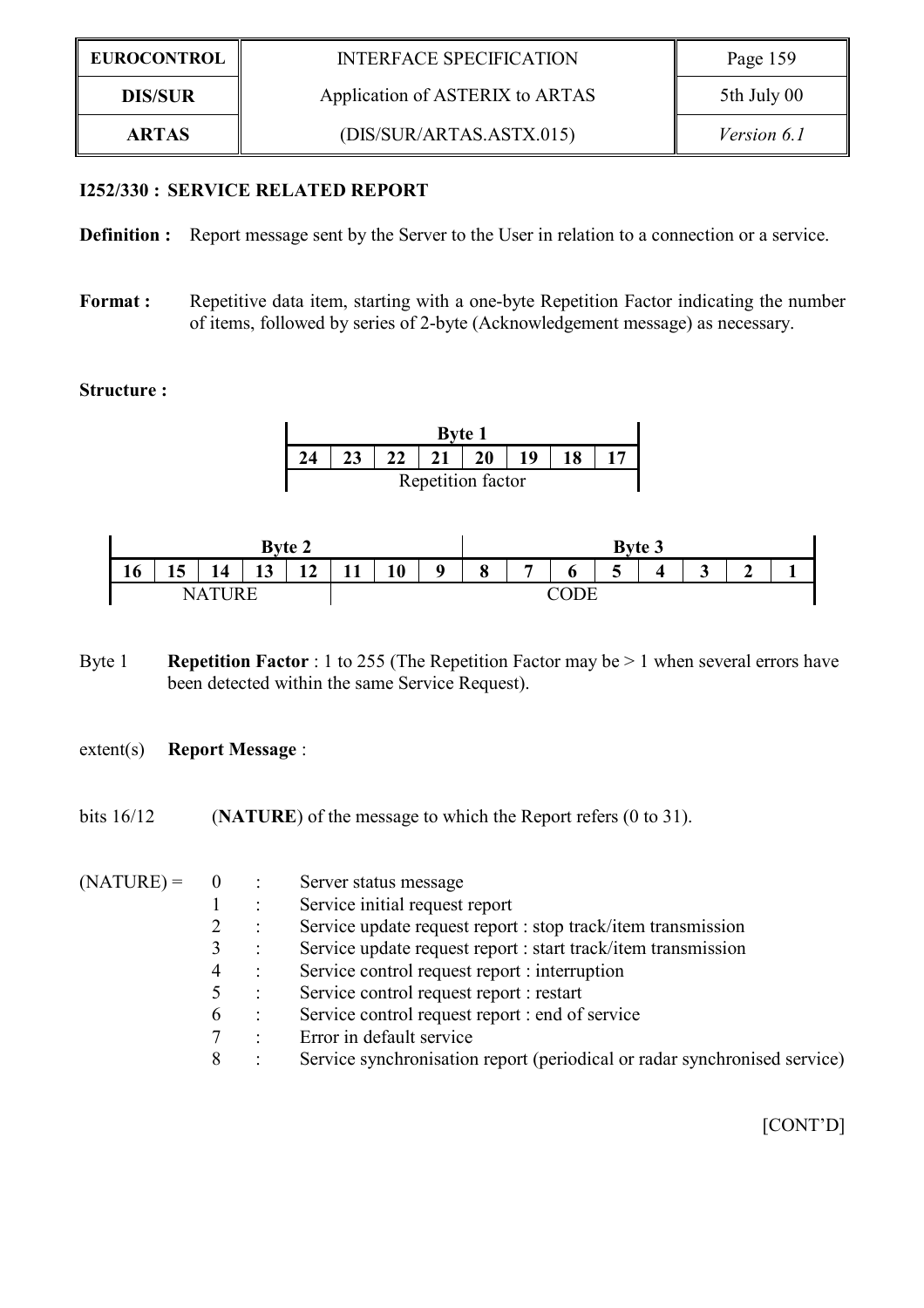Page 160 | INTERFACE SPECIFICATION | EUROCONTROL

5th July 00 Application of ASTERIX to ARTAS **DIS/SUR** 

*Version 6.1* (DIS/SUR/ARTAS.ASTX.015) **ARTAS** 

bits 11/1 Report (**CODE**) :

For NATURE  $= 0$  to 7, CODE contains a report code, as listed below,

For NATURE  $= 8$ , CODE contains a batch or a sector number related to the execution of a service : 0 to N-1, N being either the number of batches or the number of sectors managed internally by ARTAS (16 or 32)

The following CODEs may be sent by ARTAS in case of a nature from 0 to 7.

- $1 =$  service degradation,
- 2 = service degradation ended,
- 3 = main radar out of service,
- 4 = service interrupted by the ARTAS operator,
- $5 =$  service interrupted due to contingency,
- $6 =$  ready for service restart after contingency.
- 7 = Request accepted,
- 8 = Server unable to accept the request (overload conditions),
- 9 = Service refused, the maximum number of simultaneous services per User being already reached for that User,
- 10 = Service Identification already existing,
- 11 = Incorrect Service Identification,
- $12 =$  Incorrect point(s) definition of in the geographical sub-area,
- 13 = Incorrect definition of Upper/Lower Limit(s) in the geographical sub-area,
- $14 = \cos \sin \theta$  lines in the geographical sub-area,
- 15 = point(s) defined outside the User Domain of Interest,
- 16 = number of points below the minimum value,
- 17 = number of points exceeding the maximum,
- 18 = Repetition Factor of Callsign Selector exceeding the maximum value,
- $19 =$  Incorrectly coded Callsign(s),
- 20 = Repetition Factor of Track Number Selector exceeding the maximum value,
- $21 =$  Incorrect Track Number(s),
- 22 = Repetition Factor of Aircraft Address Selector exceeding the maximum value,
- 23 = Repetition Factor of Aircraft Identification Selector exceeding the maximum value,
- $24 =$  Incorrect Aircraft Identification(s),
- 25 = Repetition Factor of Code Family Selector exceeding the maximum value,
- 26 = Repetition Factor of the Departure Airport Selector exceeding the maximum value,
- $27 =$  Incorrectly coded Departure Airport(s),
- 28 = Repetition Factor of the Destination Airport Selector exceeding the maximum value
- $29 =$  Incorrectly coded Destination Airport(s),
- 30 = Repetition Factor of Aircraft Type Selector exceeding the maximum value,
- $31 =$  Incorrectly coded Aircraft Type(s),
- 32 = Incorrectly coded Current Control Position,
- 33 = Wrong track/flight categories selector
- 34 = Mixed definition of periodical/aperiodical transmission characteristics,
- $35 =$  Update period below the minimum value.
- $36 =$  Update period over the maximum value,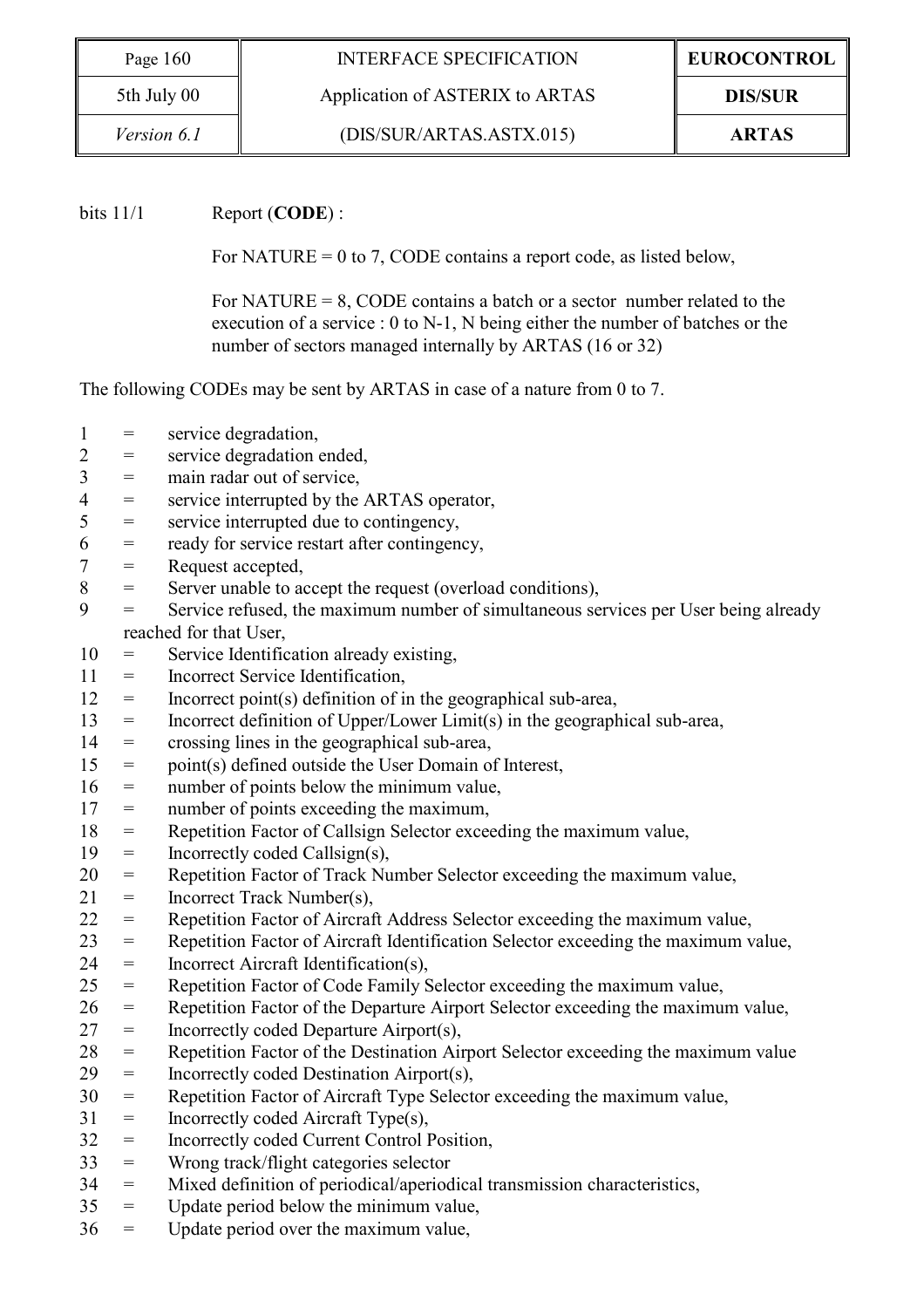| <b>EUROCONTROL</b> |                |                       | <b>INTERFACE SPECIFICATION</b>                                                 | Page 161    |
|--------------------|----------------|-----------------------|--------------------------------------------------------------------------------|-------------|
|                    | <b>DIS/SUR</b> |                       | Application of ASTERIX to ARTAS                                                | 5th July 00 |
| <b>ARTAS</b>       |                |                       | (DIS/SUR/ARTAS.ASTX.015)                                                       | Version 6.1 |
| 37                 | $=$            |                       | scanning period below the minimum value,                                       |             |
| 38                 | $=$            |                       | scanning period over the maximum value,                                        |             |
| 39                 | $=$            |                       | Extra delay over the maximum value                                             |             |
| 40                 | $=$            |                       | Max flow below the minimum value                                               |             |
| 41                 | $=$            |                       | Max flow over the maximum value                                                |             |
| 42                 | $=$            |                       | Unknown Main Radar Station,                                                    |             |
| 43                 | $=$            |                       | Background service not identified,                                             |             |
| 44                 | $=$            |                       | More than one Background service have been identified.                         |             |
| 45                 | =              |                       | syntax error in the request (e.g. missing items).                              |             |
| 46                 | $=$            |                       | maximum number of simultaneous radar synchronised service is reached.          |             |
| 47                 | $=$            |                       | Main radar outside the maximum user domain of interest,                        |             |
| 48                 | $=$            |                       | non existing referenced service,                                               |             |
| 49                 | $=$            |                       | mixed definition of geographical and non-geographical track selection keys,    |             |
| 50                 | $=$            |                       | number of exclusion areas exceeding the maximum,                               |             |
| 51                 | =              |                       | number of layers for an exclusion area exceeding the maximum,                  |             |
| 52                 | =              |                       | defined geographical area already excluded,                                    |             |
| 53                 | $=$            |                       | Too many sub-domains,                                                          |             |
| 54                 | $=$            |                       | Too many sub-domain layers,                                                    |             |
| 55                 | =              |                       | Service already interrupted,                                                   |             |
| 56                 | $=$            |                       | Service already active.                                                        |             |
| 57                 | $=$            |                       | Service interrupted by the operator                                            |             |
| 58                 | $=$            |                       | Service ended by the operator                                                  |             |
| 59                 | $=$            |                       | failure of user main radar                                                     |             |
| 60                 | $=$            |                       | Incorrectly coded Discrete Parameters Flags                                    |             |
| 61                 | $=$            |                       | Incorrectly coded Item Selector                                                |             |
| 62                 | $=$            |                       | Mixed definition of item and track selection keys                              |             |
| 63                 | $=$            |                       | Incorrect definition of the Upper/Lower limits in the update geographical area |             |
| 64                 | =              |                       | Crossing lines in the definition of the update geographical area,              |             |
| 65                 | $=$            |                       | Service update no longer possible,                                             |             |
| 66                 | =              | No initial service,   |                                                                                |             |
| 67                 | $=$            |                       | Not possible to restart complementary service while background is interrupted, |             |
| 68                 | $=$            |                       | Complementary service not defined,                                             |             |
| 69                 | $=$            |                       | Illegal background state,                                                      |             |
| 70                 | $=$            |                       | Illegal background type,                                                       |             |
| 71                 | =              |                       | Illegal connection number,                                                     |             |
| 72                 | =              | Illegal service type, |                                                                                |             |
| 73                 | $=$            | User not connected,   |                                                                                |             |
| 74                 | =              |                       | Service restarted by the ARTAS Operator,                                       |             |
| 75                 | $=$            |                       | Refresh period less or equal than minimal period,                              |             |
| 76                 | $=$            |                       | Batch period below the minimum value,                                          |             |
| 77                 | =              |                       | Update period less than scanning period,                                       |             |
| 78                 | $=$            |                       | Main radar becoming operational,                                               |             |
| 79                 | =              |                       | Main radar becoming degraded,                                                  |             |
| 80                 | $=$            |                       | Service continuity interrupted due to disconnection with adjacent Unit,        |             |
| 81                 | =              |                       | Service continuity restarted,                                                  |             |
| 82                 | =              |                       | Radar synchronised subarea going beyond the ARTAS Unit DoI,                    |             |
| 83                 | $=$            |                       | Service synchronised on backup radar,                                          |             |
| 84                 | $=$            |                       | Service synchronised on main radar,                                            |             |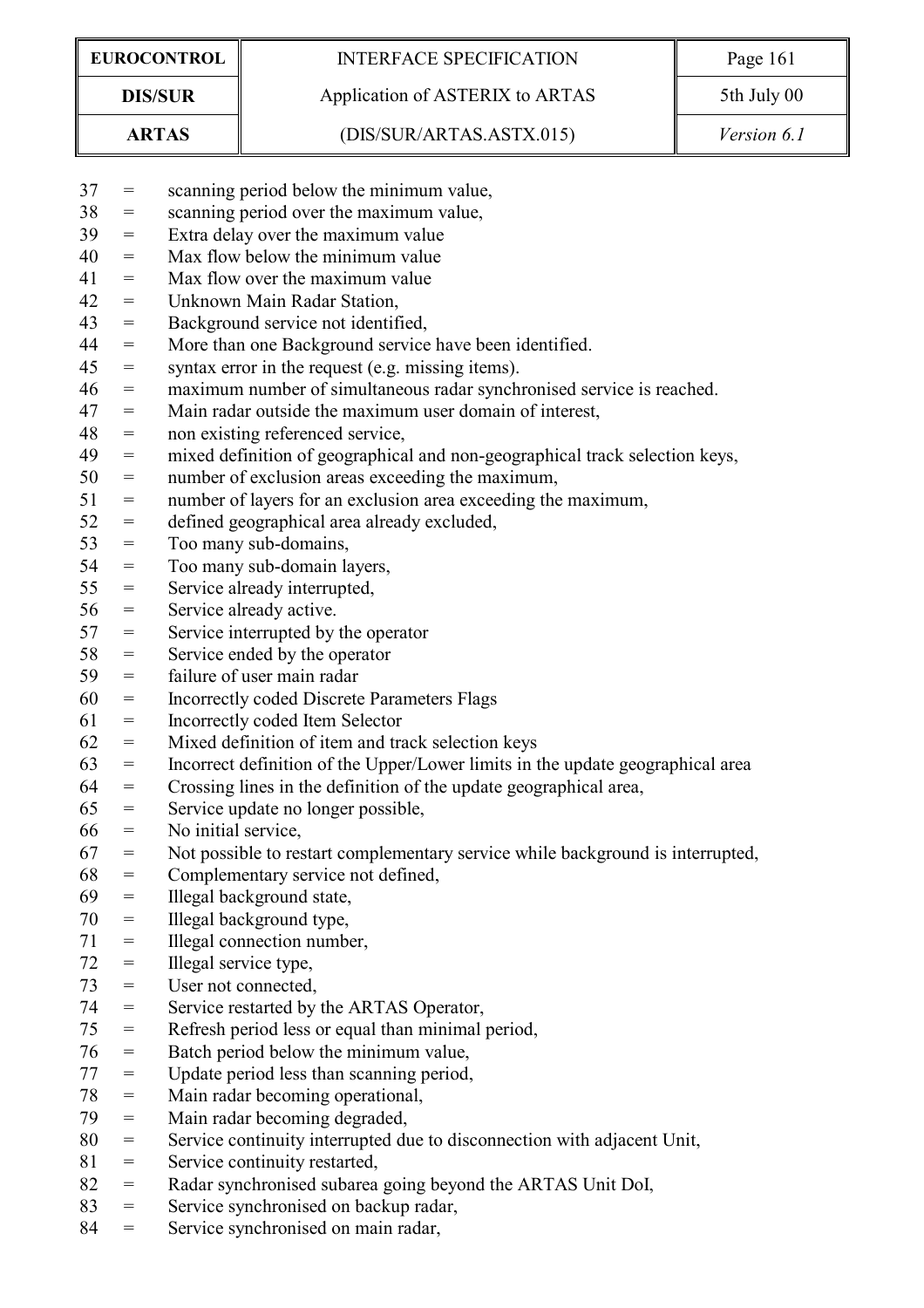| Page $162$         | <b>INTERFACE SPECIFICATION</b>  | <b>EUROCONTROL</b> |
|--------------------|---------------------------------|--------------------|
| 5th July 00        | Application of ASTERIX to ARTAS | <b>DIS/SUR</b>     |
| <i>Version 6.1</i> | (DIS/SUR/ARTAS.ASTX.015)        | <b>ARTAS</b>       |

- = Main and backup radars, if any, failed,
- = Unknown backup radar.
- = Incorrectly coded radar synchronisation characteristics
- = Unknown Sensor(s)
- = Refresh period out of bounds
- = Time Stamping Bias change threshold out of bounds
- = SSR Range Bias change threshold out of bounds
- = SSR Range gain change threshold out of bounds
- = PR Range Bias change threshold out of bounds
- = PR Range gain change threshold out of bounds
- = Repetition Factor of Sensor Selector exceeding the maximum value
- = Sensor Service Not Defined

**Remark(s) :** Only the following reports are sent to broadcast users: nature 0 or 8, codes 1,2,3,4,5,6,58,59,74,78,79,80,81,83,84, or 85.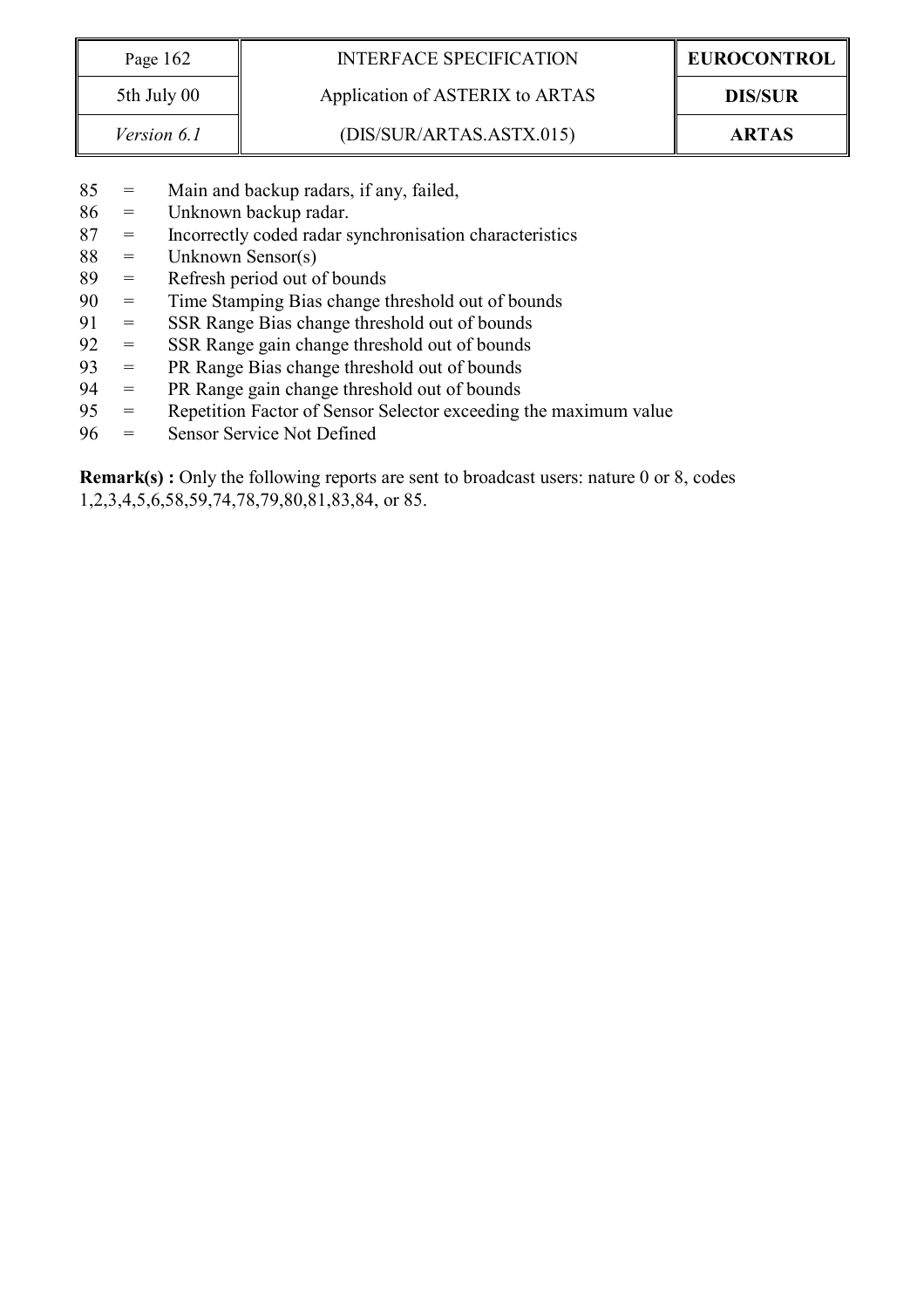| <b>EUROCONTROL</b> | <b>INTERFACE SPECIFICATION</b>  | Page $163$         |
|--------------------|---------------------------------|--------------------|
| <b>DIS/SUR</b>     | Application of ASTERIX to ARTAS | 5th July 00        |
| ARTAS              | (DIS/SUR/ARTAS.ASTX.015)        | <i>Version 6.1</i> |

#### **I252/340 : SCALING FACTOR**

- **Definition :** This item is used to select the precision by which will be coded a cartesian track position.
- **Format :** One-byte fixed length data item.

#### **Structure :**

| <b>Byte 1</b> |  |  |  |  |  |  |  |  |  |  |  |
|---------------|--|--|--|--|--|--|--|--|--|--|--|
|               |  |  |  |  |  |  |  |  |  |  |  |
|               |  |  |  |  |  |  |  |  |  |  |  |

| bit 8 | $(SF) =$ | Track Position coding precision = $1/64$ NM, |
|-------|----------|----------------------------------------------|
|       |          | Track Position coding precision = $1/32$ NM. |

|  | bits $7/1$ | (s <b>b</b> ) | spare bits set to 0 |
|--|------------|---------------|---------------------|
|--|------------|---------------|---------------------|

**Remark(s) :** A scaling factor of 1/32 NM is required for any User defining a Domain of Interest extending beyond a square of 1024 NM X 1024 NM centred on the *Unit Centre Point* of the ARTAS Unit to which it is connected (i.e. the origin of the stereographic projection).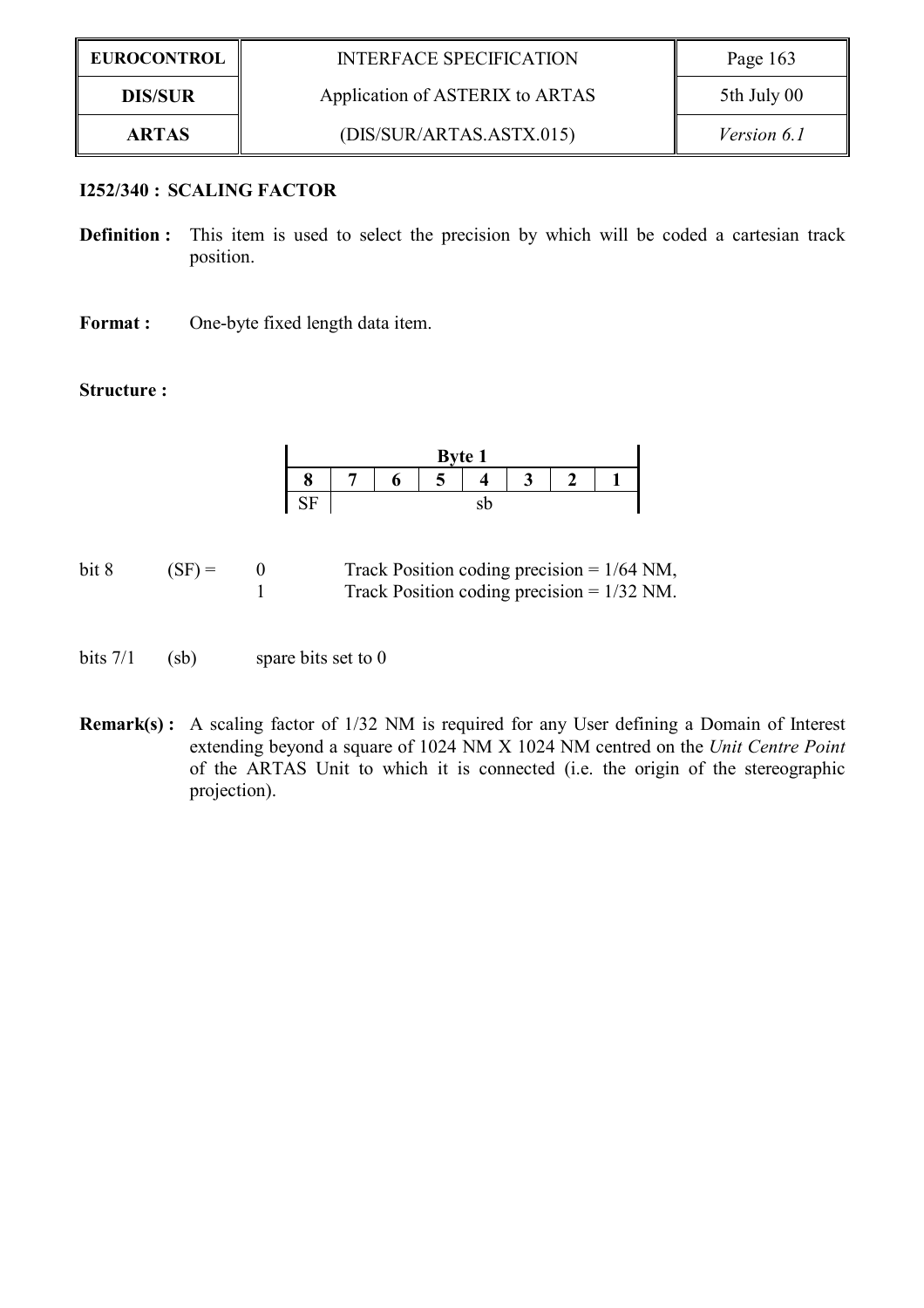| Page 164 |  |
|----------|--|
|----------|--|

**PAGE 164 INTERFACE SPECIFICATION IF UROCONTROL** 5th July 00 Application of ASTERIX to ARTAS **DIS/SUR** 

*Version 6.1* (DIS/SUR/ARTAS.ASTX.015) **ARTAS** 

### **I252/350 : SENSOR SELECTOR**

- **Definition :** List of Sensor SIC/SAC identifications for which Sensor information are to be provided.
- **Format :** Repetitive data item, starting with a one-byte Repetition Factor indicating the number of selected sensors, followed by series of 2-byte (sensor identifications) as necessary.

#### **Structure :**

| <b>Byte 1</b>            |  |  |  |  |  |  |  |  |  |  |  |  |
|--------------------------|--|--|--|--|--|--|--|--|--|--|--|--|
| 22   21   20   19<br>18  |  |  |  |  |  |  |  |  |  |  |  |  |
| <b>Repetition Factor</b> |  |  |  |  |  |  |  |  |  |  |  |  |

| <b>Byte 2</b>                                                       |  |  |  |  |  |  |  | <b>Byte 3</b>                                 |   |   |                     |          |        |                          |  |
|---------------------------------------------------------------------|--|--|--|--|--|--|--|-----------------------------------------------|---|---|---------------------|----------|--------|--------------------------|--|
| 10<br>11<br>12<br>$\epsilon$<br>$\mathbf 0$<br>13<br>14<br>10<br>12 |  |  |  |  |  |  |  | 8                                             | - | o | $\overline{ }$<br>ັ | $\Delta$ | ◠<br>ັ | $\overline{\phantom{a}}$ |  |
| SAC                                                                 |  |  |  |  |  |  |  | $\alpha$ T $\alpha$<br>$\mathsf{u}\mathsf{v}$ |   |   |                     |          |        |                          |  |

bits 16/9 (SAC) Source Area Code  $(0 \rightarrow 255)$ 

bits  $8/1$  (SIC) Source Identity Code (0  $\rightarrow$  255)

Repetition Factor = 1 to 30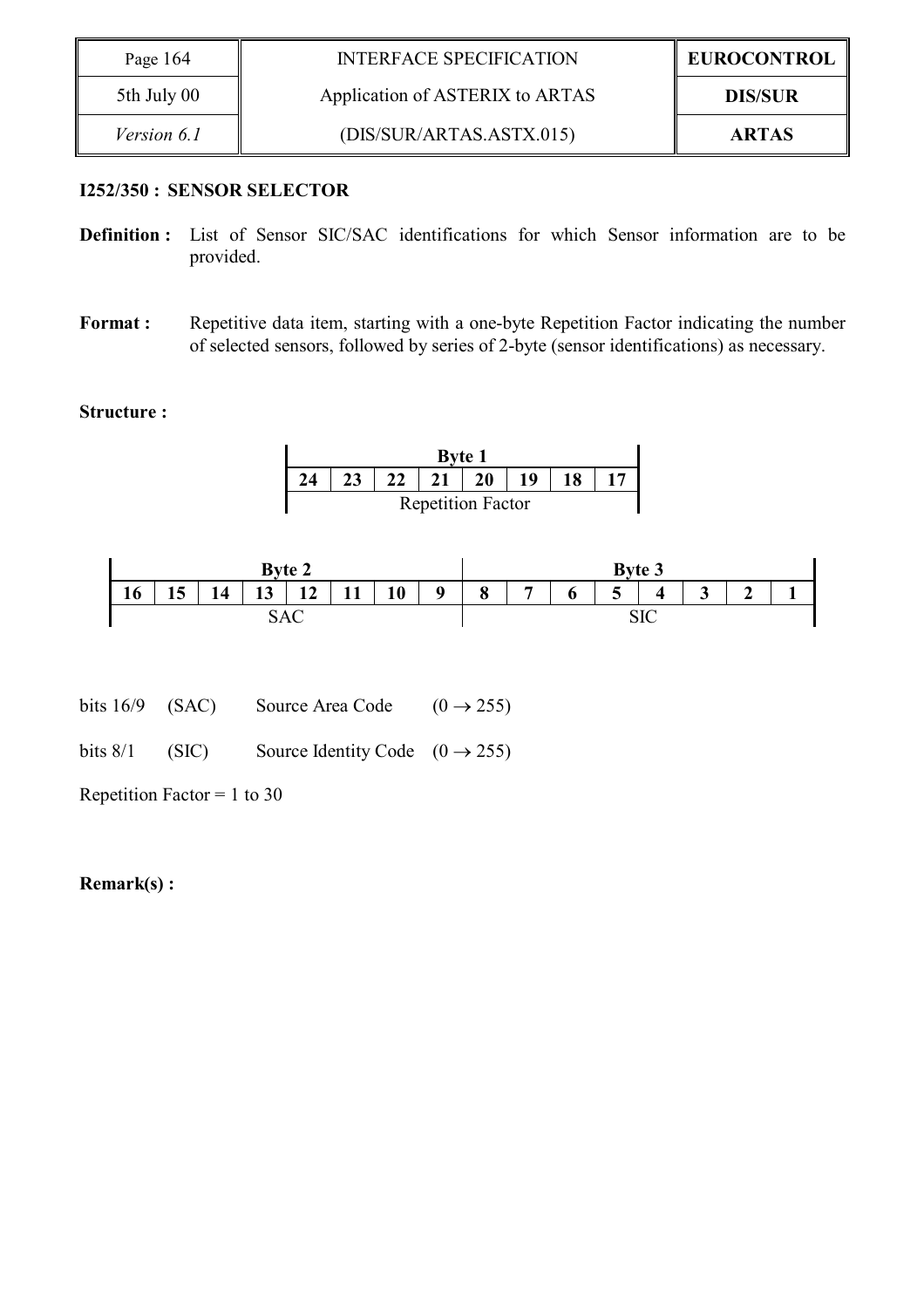| <b>EUROCONTROL</b> | <b>INTERFACE SPECIFICATION</b>  | Page 165           |
|--------------------|---------------------------------|--------------------|
| <b>DIS/SUR</b>     | Application of ASTERIX to ARTAS | 5th July 00        |
| <b>ARTAS</b>       | (DIS/SUR/ARTAS.ASTX.015)        | <i>Version 6.1</i> |

# **I252/360 : SENSOR ITEM SELECTOR**

**Definition :** This item is used to define the composition of the Sensor Information messages.

Format : Two-byte fixed length data item.

#### **Structure :**

| <b>Byte 1</b> |          |            |                     |                      |            |            |            | <b>Byte 2</b> |     |    |  |  |  |  |  |  |
|---------------|----------|------------|---------------------|----------------------|------------|------------|------------|---------------|-----|----|--|--|--|--|--|--|
| 10            | 15<br>⊥⊽ | Δ          | $\rightarrow$<br>10 | 1.4<br>┸ <del></del> | . .        | 10         | Q          |               |     | ◡  |  |  |  |  |  |  |
| <b>SVR</b>    | USR      | <b>LMT</b> | <b>SIT</b>          | <b>SST</b>           | <b>TSB</b> | <b>SRB</b> | <b>SAB</b> | <b>PRB</b>    | PAB | sb |  |  |  |  |  |  |

Each bit set to 1 means that the corresponding item is selected.

| bit 16     | (SVR) |       | Server Identification Tag (I031/010) |
|------------|-------|-------|--------------------------------------|
| bit 15     |       | (USR) | User number $(1031/015)$             |
| bit 14     |       | (LMT) | Time of message $(1031/020)$         |
| bit 13     | (SIT) |       | Sensor Identification Tag (I031/030) |
| bit 12     | (SST) |       | Sensor Status (1031/040)             |
| bit 11     | (TSB) |       | Time Stamping Bias (I031/050)        |
| bit 10     |       | (SRB) | SSR Range gain and Bias (I031/060)   |
| bit 9      | (SAB) |       | SSR Azimuth Bias (I031/070)          |
| bit 8      | (PRB) |       | PR Range gain and Bias (I031/080)    |
| bit 7      | (PAB) |       | PR Azimuth Bias (I031/090)           |
| bits $6/1$ | (sb)  |       | Spare bits set to 0                  |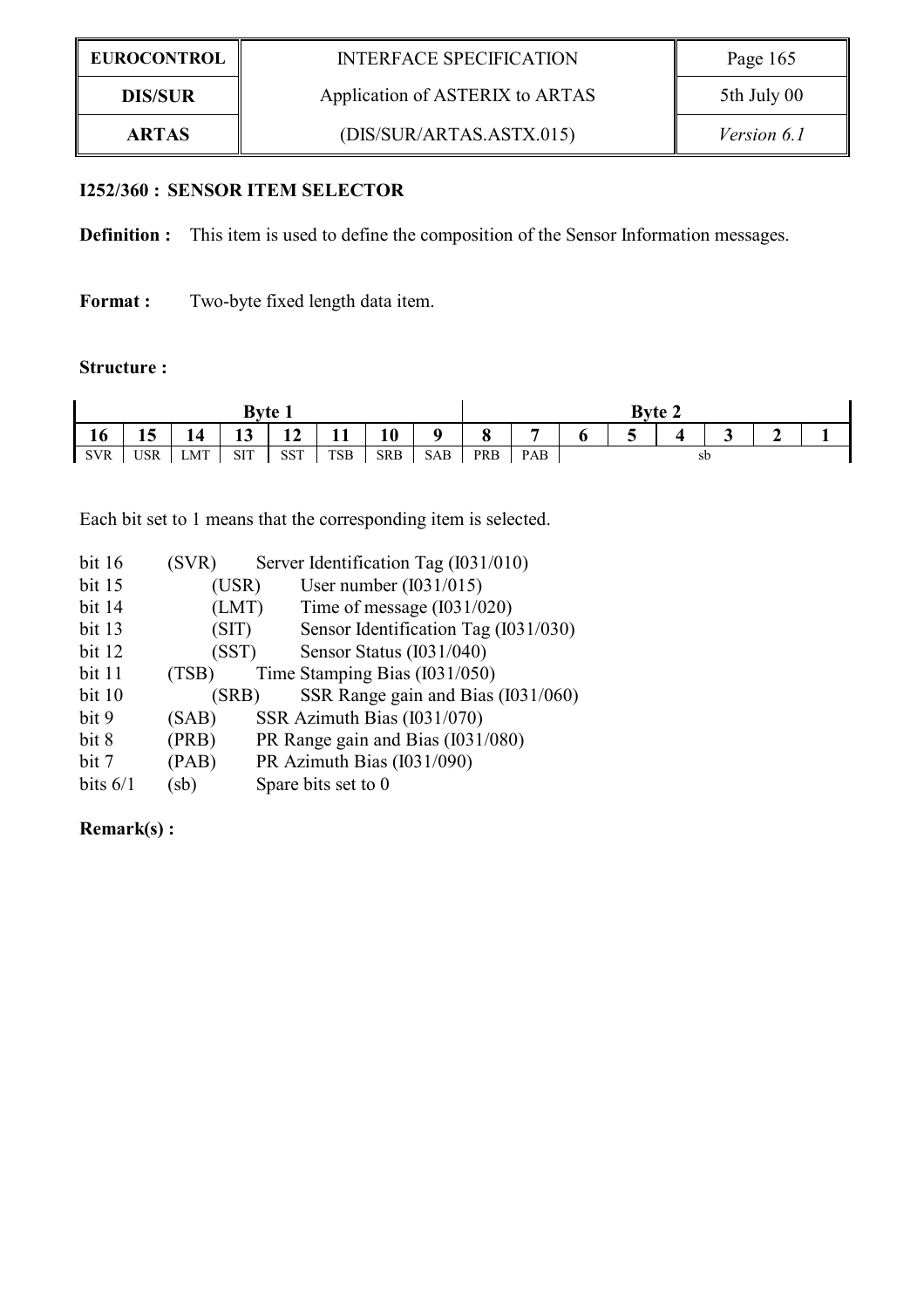| Page $166$         | <b>INTERFACE SPECIFICATION</b>  | <b>EUROCONTROL</b> |
|--------------------|---------------------------------|--------------------|
| 5th July 00        | Application of ASTERIX to ARTAS | <b>DIS/SUR</b>     |
| <i>Version 6.1</i> | (DIS/SUR/ARTAS.ASTX.015)        | <b>ARTAS</b>       |

# **I252/370 : PERIODICAL CHARACTERISTICS OF SENSOR INFORMATION SERVICE**

**Definition :** Update period of a periodical service of Sensor Information messages.

Format : Two-byte fixed length data item.

### **Structure :**

| <b>Byte</b>                                                                                             |  |  |  |  |  |  |  | <b>Byte 2</b> |  |   |                               |  |        |   |                           |
|---------------------------------------------------------------------------------------------------------|--|--|--|--|--|--|--|---------------|--|---|-------------------------------|--|--------|---|---------------------------|
| $\sim$<br>10<br>$\overline{\phantom{0}}$<br>. .<br>$\sim$<br>L.<br>Δ<br>10<br>⊥J<br>∸<br>┸车<br>▴◡<br>11 |  |  |  |  |  |  |  |               |  | o | $\overline{\phantom{0}}$<br>ມ |  | -<br>ັ | ∸ |                           |
| PERIOD<br>TPD.<br>$H$ $\Gamma$ <sup>T</sup>                                                             |  |  |  |  |  |  |  |               |  |   |                               |  |        |   | $T \cap D$<br><b>L'OR</b> |

- bits 16/1 (UPDATE PERIOD)
- bit 1  $(LSB) =$  1s range : from 4 to 3600 s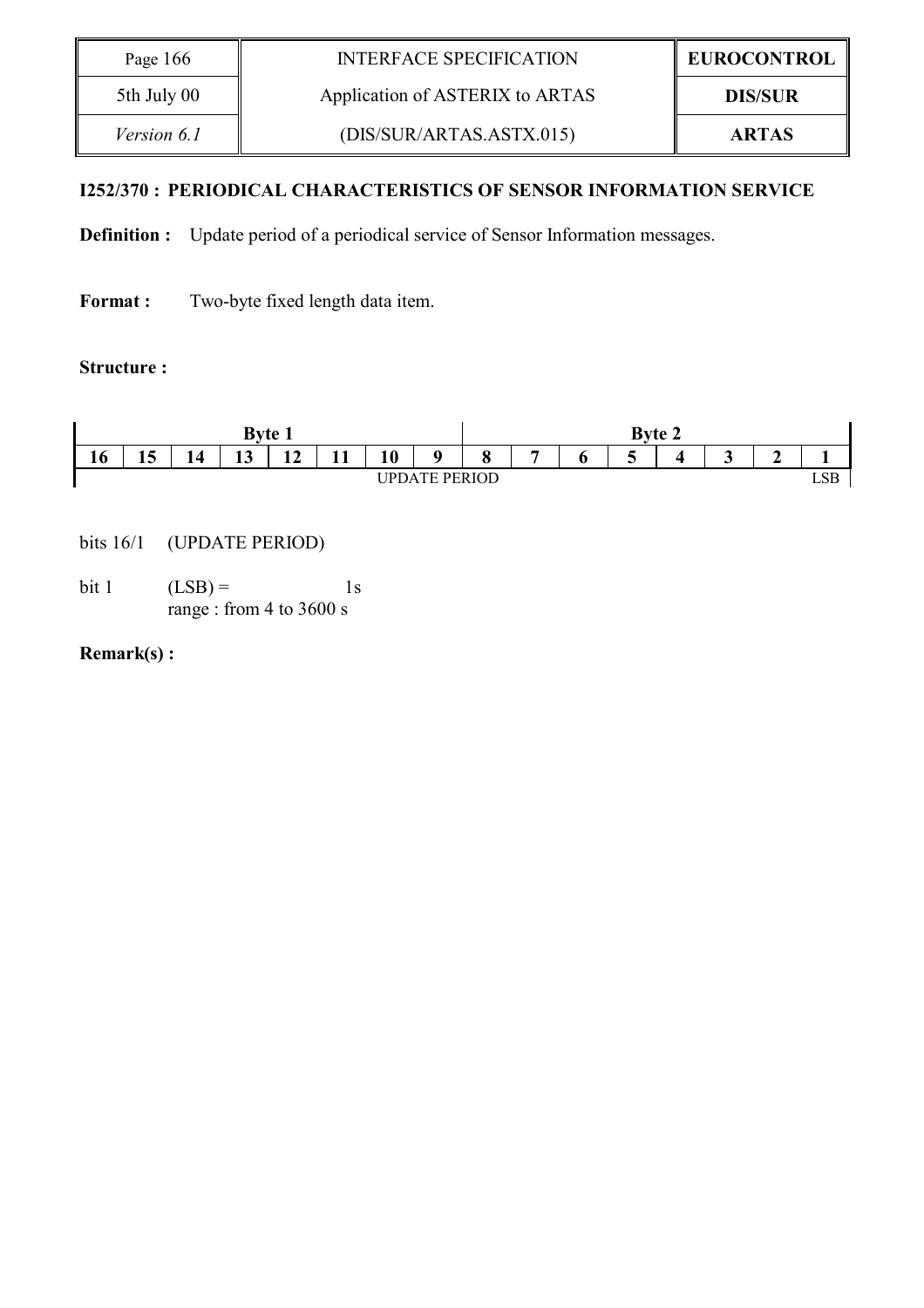| <b>EUROCONTROL</b> | <b>INTERFACE SPECIFICATION</b>  | Page $167$         |
|--------------------|---------------------------------|--------------------|
| <b>DIS/SUR</b>     | Application of ASTERIX to ARTAS | 5th July 00        |
| <b>ARTAS</b>       | (DIS/SUR/ARTAS.ASTX.015)        | <i>Version 6.1</i> |

# **I252/400 : REFRESHMENT PERIOD OF SENSOR INFORMATION SERVICE**

**Definition :** Refreshment period of an aperiodical service of Sensor Information messages.

**Format :** Two-byte fixed length data item.

### **Structure :**

|                                              |    |    | <b>Byte 1</b> |    |  |    | <b>Byte 2</b>         |   |  |             |                                               |  |  |  |     |
|----------------------------------------------|----|----|---------------|----|--|----|-----------------------|---|--|-------------|-----------------------------------------------|--|--|--|-----|
| 10                                           | 15 | 14 | l3            | 12 |  | 10 | 9                     | 8 |  | $\mathbf o$ |                                               |  |  |  |     |
|                                              |    |    |               |    |  |    | <b>REFRESH PERIOD</b> |   |  |             |                                               |  |  |  | LSB |
| bits $16/1$                                  |    |    |               |    |  |    |                       |   |  |             | period of refresh when no change is detected. |  |  |  |     |
| (REFRESH PERIOD)<br>bit 1<br>$(LSB) =$<br>1s |    |    |               |    |  |    |                       |   |  |             |                                               |  |  |  |     |
| range : from 4 to $3600$ s                   |    |    |               |    |  |    |                       |   |  |             |                                               |  |  |  |     |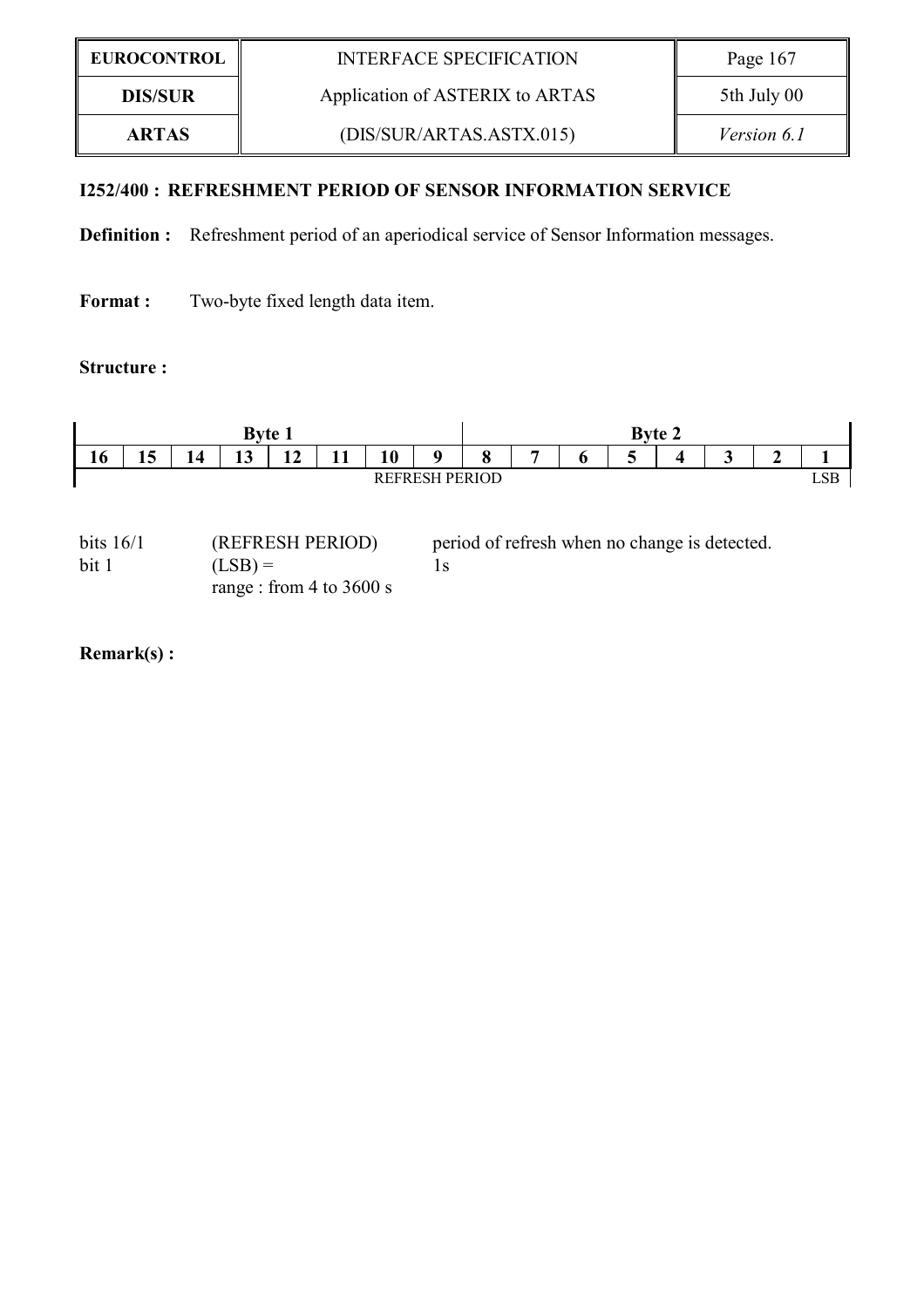| Page $168$         | <b>INTERFACE SPECIFICATION</b>  | <b>EUROCONTROL</b> |
|--------------------|---------------------------------|--------------------|
| 5th July 00        | Application of ASTERIX to ARTAS | <b>DIS/SUR</b>     |
| <i>Version 6.1</i> | (DIS/SUR/ARTAS.ASTX.015)        | <b>ARTAS</b>       |

### **I252/410 : DISCRETE PARAMETERS OF SENSOR INFORMATION SERVICE**

- **Definition :** Discrete parameters of an aperiodical service of Sensor Information messages. It defines which event(s) shall trigger a message to be sent.
- **Format :** One-byte fixed length data item.

# **Structure :**

|            | <b>Byte 1</b> |    |  |  |  |  |  |  |  |  |  |  |  |
|------------|---------------|----|--|--|--|--|--|--|--|--|--|--|--|
|            |               |    |  |  |  |  |  |  |  |  |  |  |  |
| <b>DDC</b> |               | ນ. |  |  |  |  |  |  |  |  |  |  |  |

| bit 8      | (SSC)             | Sensor Status Change |
|------------|-------------------|----------------------|
| bits $7/1$ | (s <sub>b</sub> ) | spare bits set to 0  |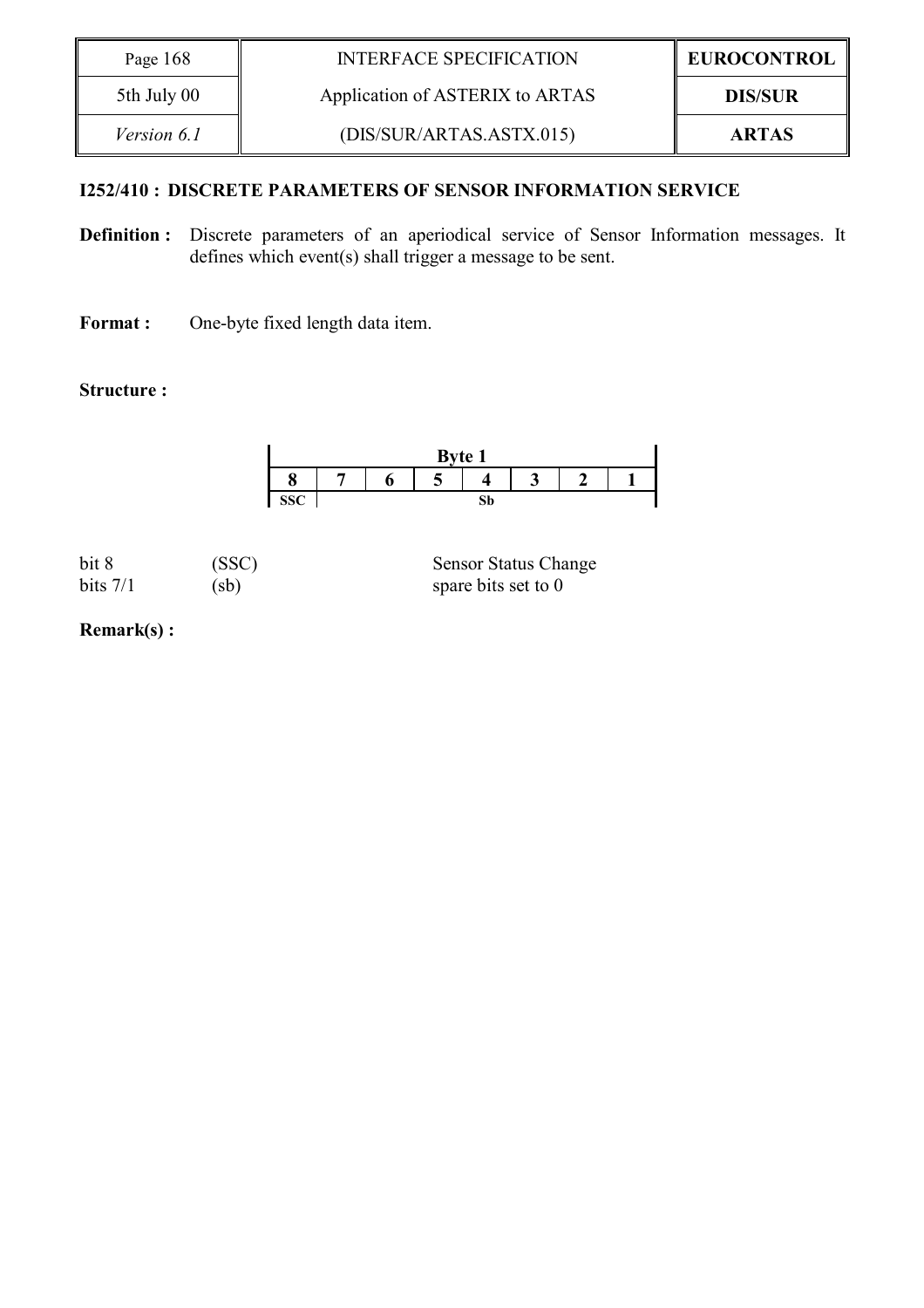| <b>EUROCONTROL</b> | <b>INTERFACE SPECIFICATION</b>  | Page $169$         |
|--------------------|---------------------------------|--------------------|
| <b>DIS/SUR</b>     | Application of ASTERIX to ARTAS | 5th July 00        |
| ARTAS              | (DIS/SUR/ARTAS.ASTX.015)        | <i>Version 6.1</i> |

# **I252/420 : TIME STAMPING CRITERION OF SENSOR INFORMATION SERVICE**

**Definition :** Time stamping bias criterion of an aperiodical service of Sensor Information messages.

**Format :** Two-byte fixed length data item.

### **Structure :**

|              |    |    | <b>Byte 1</b>        |    |                 |    |      |                     |   |   | <b>Byte 2</b> |                                               |   |            |
|--------------|----|----|----------------------|----|-----------------|----|------|---------------------|---|---|---------------|-----------------------------------------------|---|------------|
| 16           | 15 | 14 | 13                   | 12 | 11              | 10 | 9    | 8                   | 7 | 6 | 5             | $\overline{4}$                                | 2 |            |
| sb           |    |    |                      |    |                 |    |      | TIME STAMPING BIAS  |   |   |               |                                               |   | <b>LSB</b> |
|              |    |    |                      |    |                 |    |      |                     |   |   |               |                                               |   |            |
| bits $16/15$ |    |    | (sb)                 |    |                 |    |      | spare bits set to 0 |   |   |               |                                               |   |            |
| bits $14/1$  |    |    | (TIME STAMPING BIAS) |    |                 |    |      |                     |   |   |               | variation threshold of the time stamping bias |   |            |
| bit 1        |    |    | $(LSB) =$            |    |                 |    | 1 ms |                     |   |   |               |                                               |   |            |
|              |    |    | $Vmin =$             |    | 0s              |    |      |                     |   |   |               |                                               |   |            |
|              |    |    | $V$ max =            |    | 10 <sub>s</sub> |    |      |                     |   |   |               |                                               |   |            |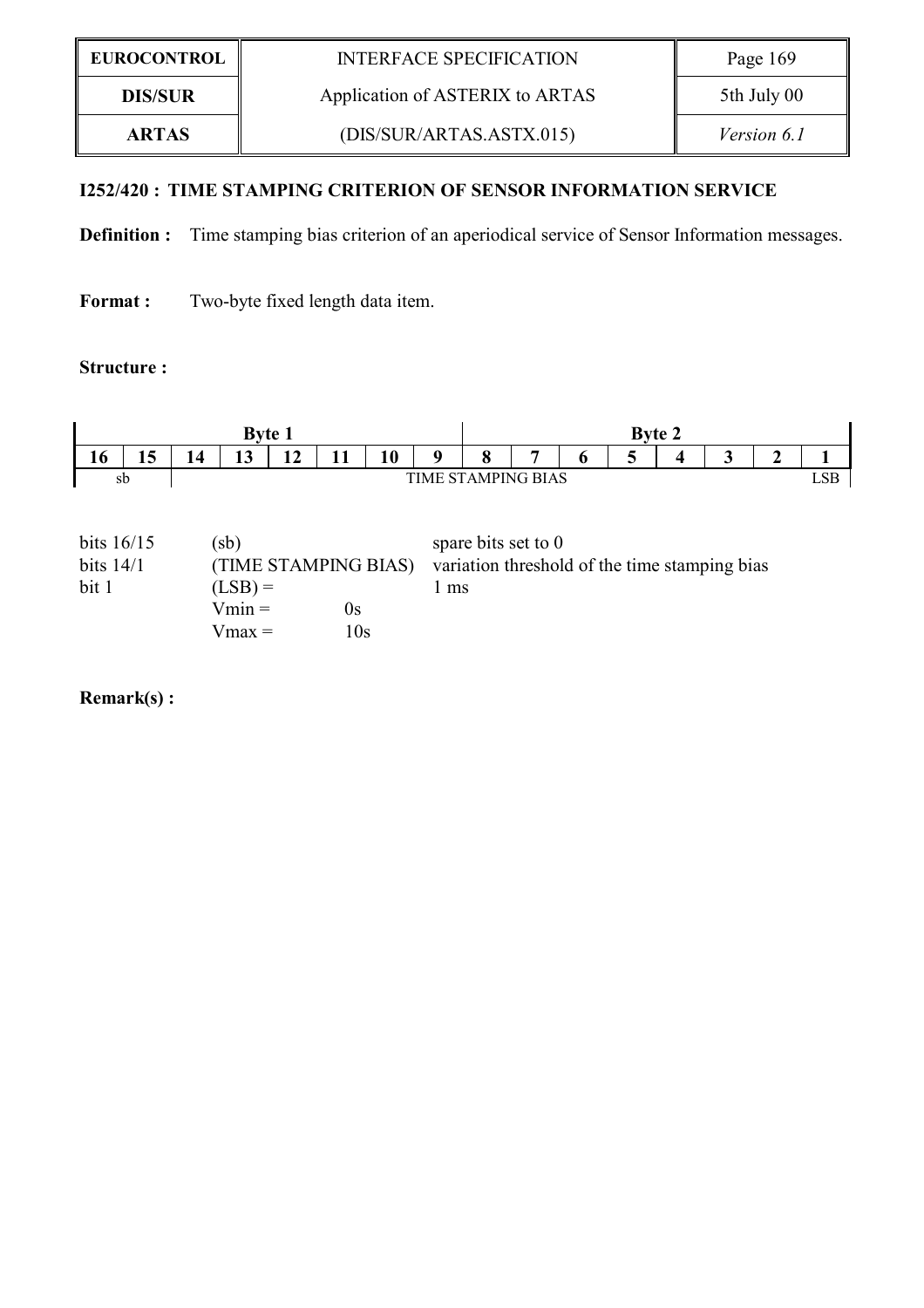| Page $170$         | <b>INTERFACE SPECIFICATION</b>  | <b>EUROCONTROL</b> |
|--------------------|---------------------------------|--------------------|
| 5th July 00        | Application of ASTERIX to ARTAS | <b>DIS/SUR</b>     |
| <i>Version 6.1</i> | (DIS/SUR/ARTAS.ASTX.015)        | <b>ARTAS</b>       |

## **I252/430 : SSR RANGE BIAS CRITERION OF SENSOR INFORMATION SERVICE**

**Definition :** SSR range bias criterion of an aperiodical service of Sensor Information messages.

**Format :** Two-byte fixed length data item.

### **Structure :**

|                                      |    |    |                                            | <b>Byte 1</b>    |                  |            |                              | <b>Byte 2</b>                     |   |   |   |                                           |   |   |  |
|--------------------------------------|----|----|--------------------------------------------|------------------|------------------|------------|------------------------------|-----------------------------------|---|---|---|-------------------------------------------|---|---|--|
| 16                                   | 15 | 14 | 13                                         | 12               | 11               | 10         | 9                            | 8                                 | 7 | 6 | 5 | 4                                         | 3 | 2 |  |
|                                      |    | sb |                                            |                  |                  |            | <b>SSR RANGE BIAS</b><br>LSB |                                   |   |   |   |                                           |   |   |  |
| bits $16/12$<br>bits $16/1$<br>bit 1 |    |    | (sb)<br>$(LSB) =$<br>$Vmin =$<br>$V$ max = | (SSR RANGE BIAS) | 0 <sub>N</sub> M | $+10.8$ NM |                              | spare bits set to 0<br>$1/128$ NM |   |   |   | variation threshold of the SSR range bias |   |   |  |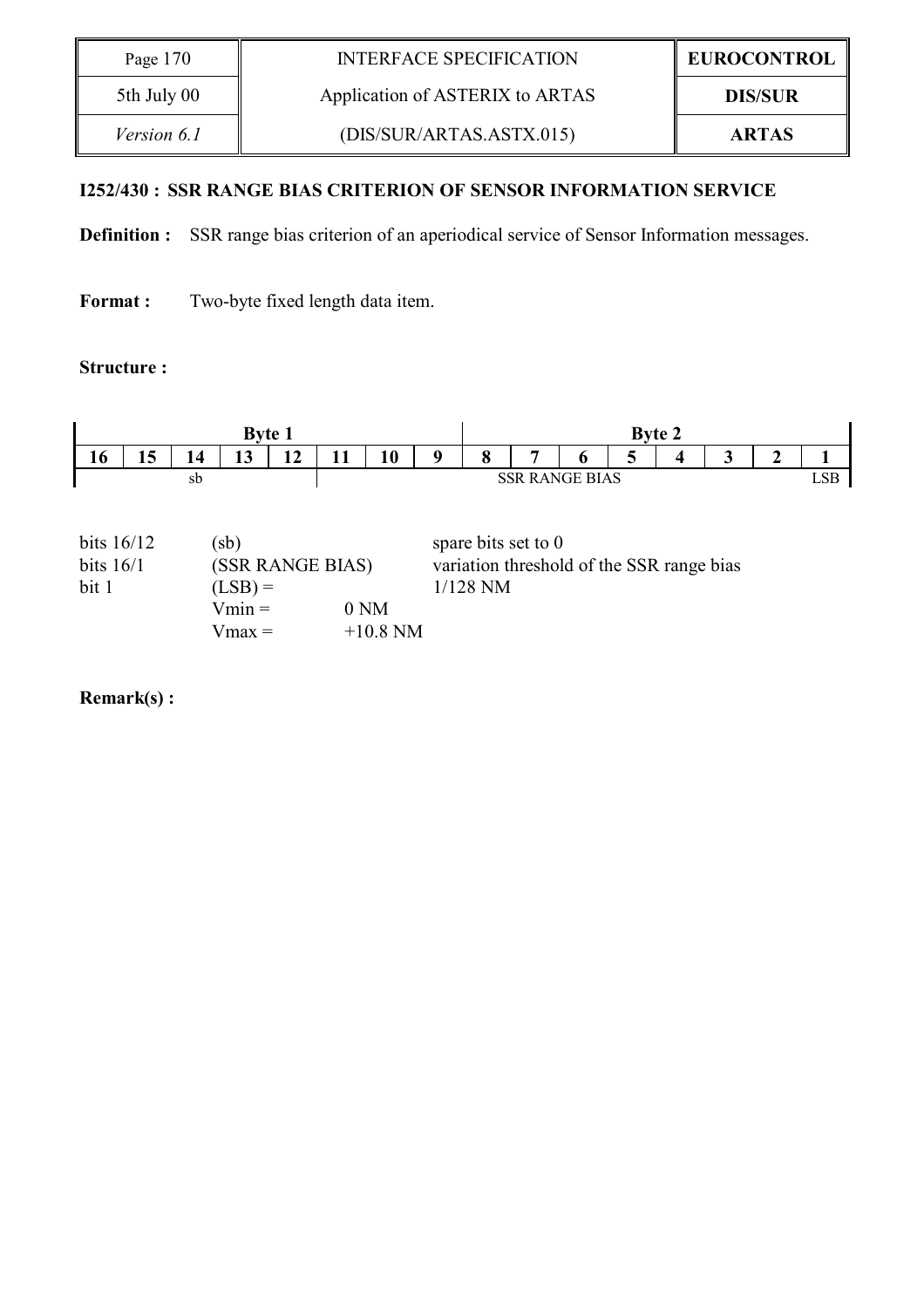| <b>EUROCONTROL</b> | <b>INTERFACE SPECIFICATION</b>  | Page $171$         |
|--------------------|---------------------------------|--------------------|
| <b>DIS/SUR</b>     | Application of ASTERIX to ARTAS | 5th July 00        |
| <b>ARTAS</b>       | (DIS/SUR/ARTAS.ASTX.015)        | <i>Version 6.1</i> |

# **I252/440 : SSR RANGE GAIN CRITERION OF SENSOR INFORMATION SERVICE**

**Definition :** SSR range gain criterion of an aperiodical service of Sensor Information messages.

**Format :** Three-byte fixed length data item.

# **Structure :**

| <b>Byte 1</b> |    |    |    |    |    |  |  |  |  |  |  |  |
|---------------|----|----|----|----|----|--|--|--|--|--|--|--|
| د،∠           | 22 | 21 | 20 | 19 | 18 |  |  |  |  |  |  |  |
| sb            |    |    |    |    |    |  |  |  |  |  |  |  |

| <b>Byte 2</b>                        |    |    |                                              |    |                       |    |                       |                     |  | <b>Byte 3</b>                             |  |            |
|--------------------------------------|----|----|----------------------------------------------|----|-----------------------|----|-----------------------|---------------------|--|-------------------------------------------|--|------------|
| 16                                   | 15 | 14 | 13                                           | 12 |                       | 10 |                       | 8                   |  | 4                                         |  |            |
|                                      |    |    |                                              |    |                       |    | <b>SSR RANGE GAIN</b> |                     |  |                                           |  | <b>LSB</b> |
| bits $24/21$<br>bits $20/1$<br>bit 1 |    |    | (sb)<br>$(LSB) =$<br>$Vmin =$<br>$V$ max $=$ |    | (SSR RANGE GAIN)<br>0 |    | $10^{-6}$             | spare bits set to 0 |  | variation threshold of the SSR range gain |  |            |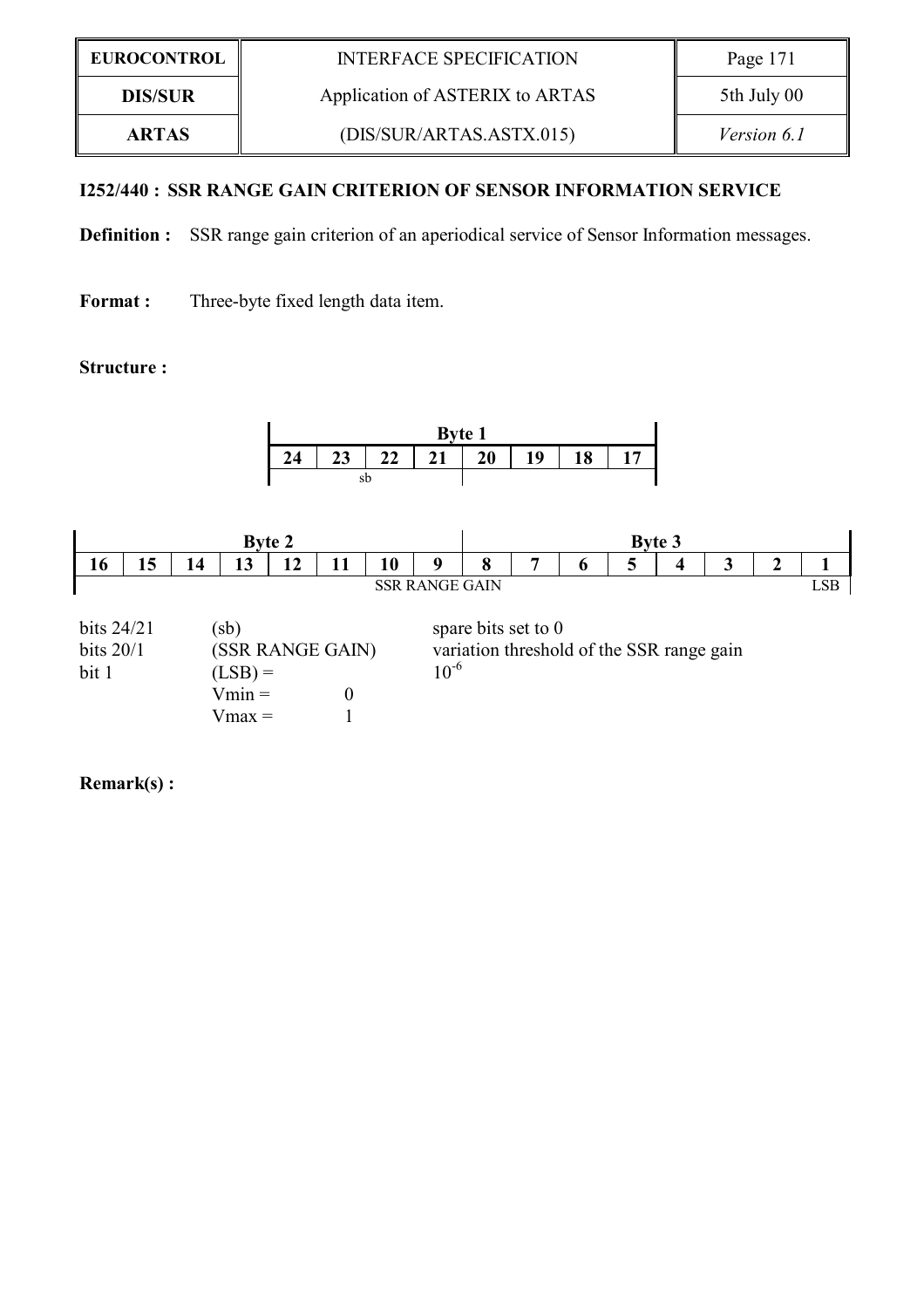| Page 172           | <b>INTERFACE SPECIFICATION</b>  | <b>EUROCONTROL</b> |
|--------------------|---------------------------------|--------------------|
| 5th July 00        | Application of ASTERIX to ARTAS | <b>DIS/SUR</b>     |
| <i>Version 6.1</i> | (DIS/SUR/ARTAS.ASTX.015)        | <b>ARTAS</b>       |

# **I252/450 : SSR AZIMUTH BIAS CRITERION OF SENSOR INFORMATION SERVICE**

**Definition :** SSR azimuth bias criterion of an aperiodical service of Sensor Information messages.

**Format :** Two-byte fixed length data item.

### **Structure :**

| <b>Byte 1</b>                                                                  |    |    |                                 |    |  |    |   |                                                                                              |   |   | <b>Byte 2</b> |  |            |
|--------------------------------------------------------------------------------|----|----|---------------------------------|----|--|----|---|----------------------------------------------------------------------------------------------|---|---|---------------|--|------------|
| 16                                                                             | 15 | 14 | 13                              | 12 |  | 10 | q | 8                                                                                            | 7 | 6 |               |  |            |
|                                                                                |    |    |                                 |    |  |    |   | <b>SSR AZIMUTH BIAS</b>                                                                      |   |   |               |  | <b>LSB</b> |
| bits $16/1$<br>bit 1                                                           |    |    | (SSR AZIMUTH BIAS)<br>$(LSB) =$ |    |  |    |   | variation threshold of the SSR azimuth bias<br>$360^{\circ}/(2^{16}) \approx 0.0055^{\circ}$ |   |   |               |  |            |
| $Vmin =$<br>$-180^\circ$<br>$+180^{\circ} - (360^{\circ}/2^{16})$<br>$V$ max = |    |    |                                 |    |  |    |   |                                                                                              |   |   |               |  |            |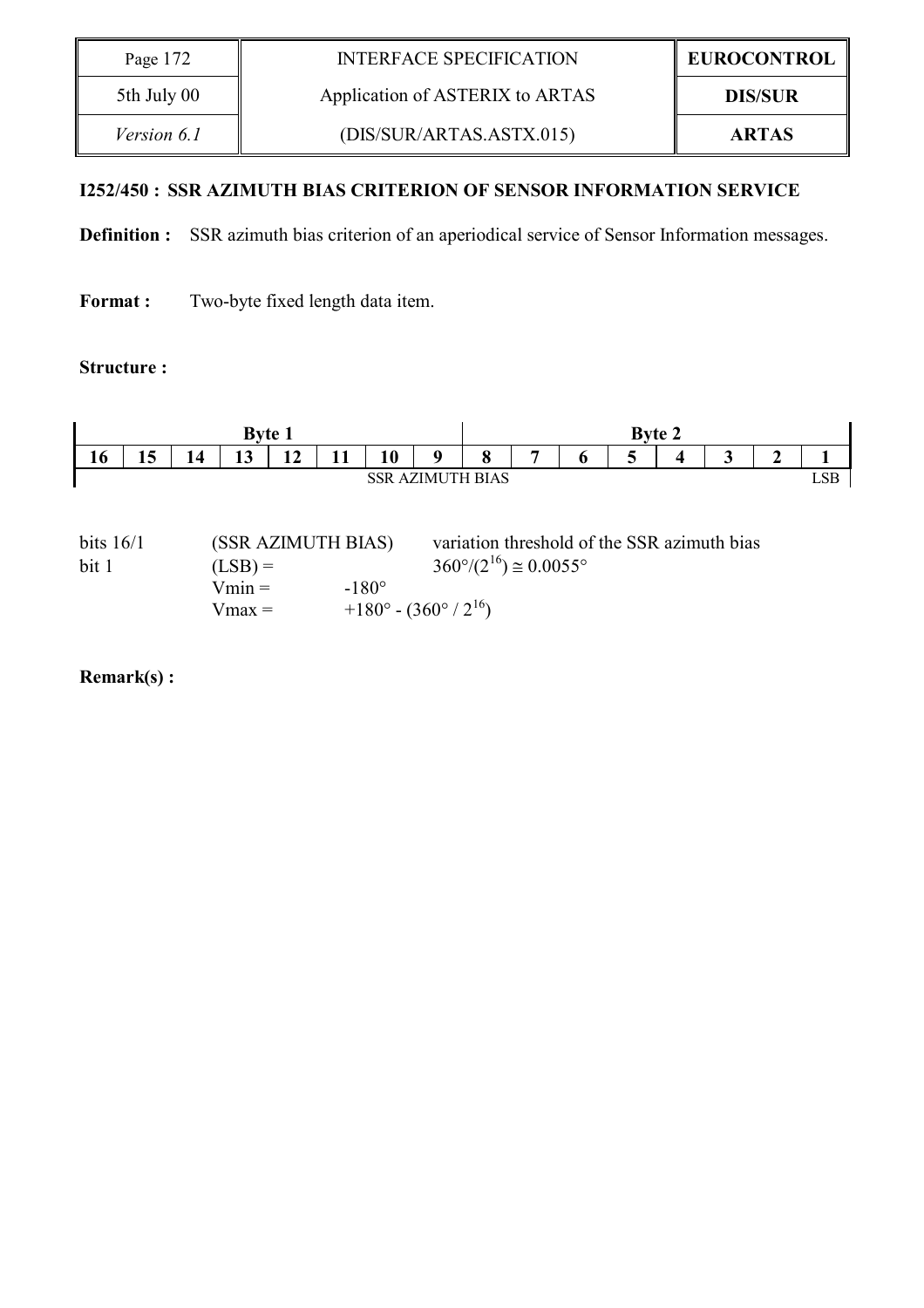| <b>EUROCONTROL</b> | <b>INTERFACE SPECIFICATION</b>  | Page 173           |
|--------------------|---------------------------------|--------------------|
| <b>DIS/SUR</b>     | Application of ASTERIX to ARTAS | 5th July 00        |
| ARTAS              | (DIS/SUR/ARTAS.ASTX.015)        | <i>Version 6.1</i> |

# **I252/460 : PR RANGE BIAS CRITERION OF SENSOR INFORMATION SERVICE**

**Definition :** Primary range bias criterion of an aperiodical service of Sensor Information messages.

**Format :** Two-byte fixed length data item.

#### **Structure :**

|                                      |    |    | <b>Byte 1</b>                              |                 |                  |            |   | <b>Byte 2</b> |                                                                 |   |   |   |  |  |            |
|--------------------------------------|----|----|--------------------------------------------|-----------------|------------------|------------|---|---------------|-----------------------------------------------------------------|---|---|---|--|--|------------|
| 16                                   | 15 | 14 | 13                                         | 12              |                  | 10         | 9 | 8             |                                                                 | O | 5 | 4 |  |  |            |
|                                      |    | sb |                                            |                 |                  |            |   |               | PR RANGE BIAS                                                   |   |   |   |  |  | <b>LSB</b> |
| bits $16/12$<br>bits $16/1$<br>bit 1 |    |    | (sb)<br>$(LSB) =$<br>$Vmin =$<br>$V$ max = | (PR RANGE BIAS) | 0 <sub>N</sub> M | $+10.8$ NM |   | $1/128$ NM    | spare bits set to 0<br>variation threshold of the PR range bias |   |   |   |  |  |            |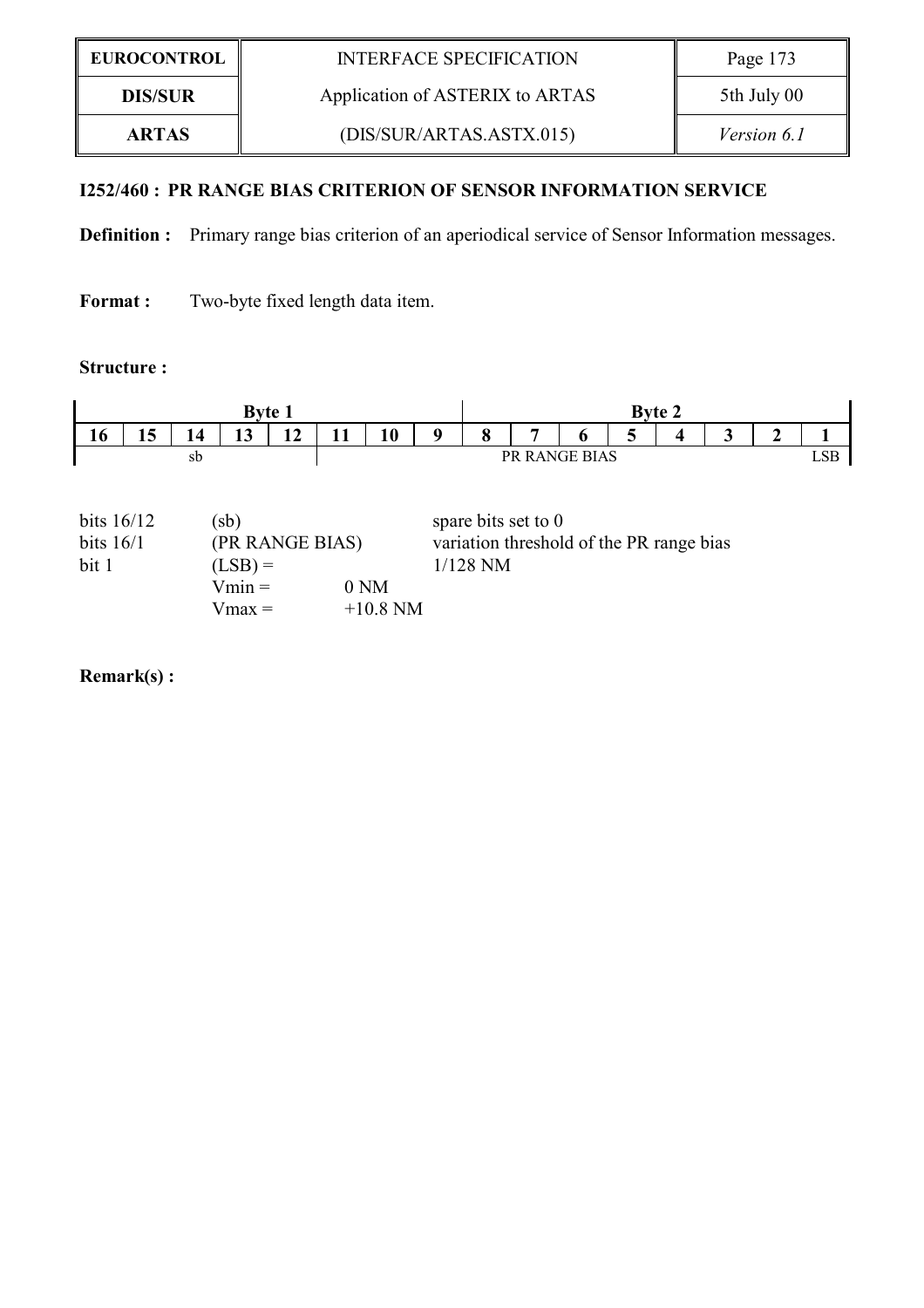| Page $174$         | <b>INTERFACE SPECIFICATION</b>  | <b>EUROCONTROL</b> |
|--------------------|---------------------------------|--------------------|
| 5th July 00        | Application of ASTERIX to ARTAS | <b>DIS/SUR</b>     |
| <i>Version 6.1</i> | (DIS/SUR/ARTAS.ASTX.015)        | <b>ARTAS</b>       |

# **I252/470 : PR RANGE GAIN CRITERION OF SENSOR INFORMATION SERVICE**

**Definition :** Primary range gain criterion of an aperiodical service of Sensor Information messages.

**Format :** Three-byte fixed length data item.

# **Structure :**

| <b>Byte 1</b> |          |    |  |    |    |    |  |  |  |  |
|---------------|----------|----|--|----|----|----|--|--|--|--|
|               | د،       | 22 |  | 20 | 19 | 18 |  |  |  |  |
|               | ch<br>ðυ |    |  |    |    |    |  |  |  |  |

|                                    | Byte 2 |    |                                            |   |                      |    |               |                     | <b>Byte 3</b> |  |                                          |  |  |  |     |
|------------------------------------|--------|----|--------------------------------------------|---|----------------------|----|---------------|---------------------|---------------|--|------------------------------------------|--|--|--|-----|
| 16                                 | 15     | 14 | 13                                         | 2 |                      | 10 |               | 8                   | 7             |  |                                          |  |  |  |     |
|                                    |        |    |                                            |   |                      |    | PR RANGE GAIN |                     |               |  |                                          |  |  |  | LSB |
| bits 24/21<br>bits $20/1$<br>bit 1 |        |    | (sb)<br>$(LSB) =$<br>$Vmin =$<br>$V$ max = |   | (PR RANGE GAIN)<br>0 |    | $10^{-6}$     | spare bits set to 0 |               |  | variation threshold of the PR range gain |  |  |  |     |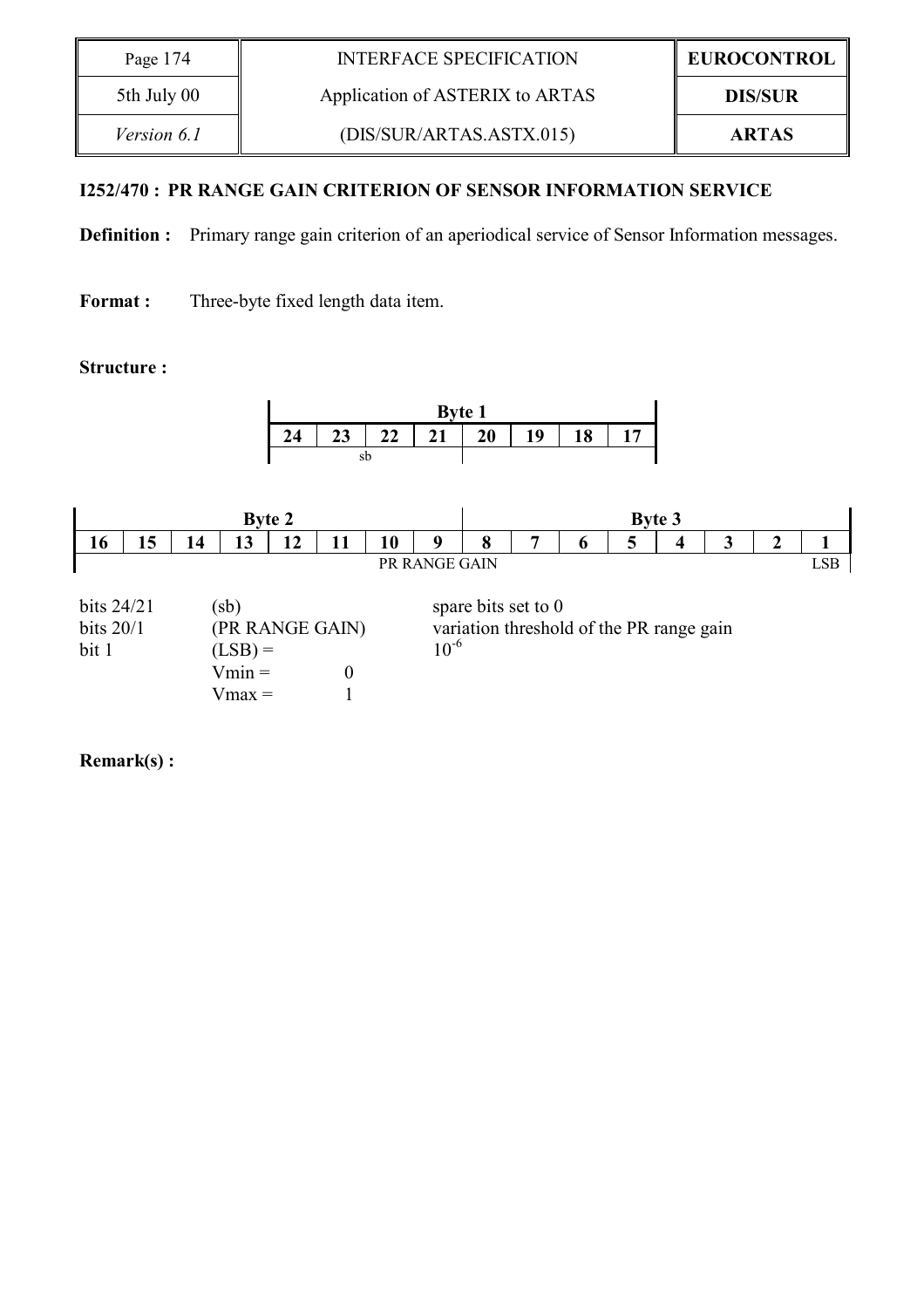| <b>EUROCONTROL</b> | <b>INTERFACE SPECIFICATION</b>  | Page 175           |
|--------------------|---------------------------------|--------------------|
| <b>DIS/SUR</b>     | Application of ASTERIX to ARTAS | 5th July 00        |
| <b>ARTAS</b>       | (DIS/SUR/ARTAS.ASTX.015)        | <i>Version 6.1</i> |

# **I252/480 : PR AZIMUTH BIAS CRITERION OF SENSOR INFORMATION SERVICE**

- **Definition :** Primary azimuth bias criterion of an aperiodical service of Sensor Information messages.
- Format : Two-byte fixed length data item.

#### **Structure :**

|                                                      |    |                 | <b>Byte 1</b>     |    |              |    |   | <b>Byte 2</b>                                 |  |             |     |   |  |  |  |
|------------------------------------------------------|----|-----------------|-------------------|----|--------------|----|---|-----------------------------------------------|--|-------------|-----|---|--|--|--|
| 16                                                   | 15 | $\overline{14}$ | 13                | 12 |              | 10 | 9 | 8                                             |  | $\mathbf b$ |     | 4 |  |  |  |
| PR AZIMUTH BIAS                                      |    |                 |                   |    |              |    |   |                                               |  |             | LSB |   |  |  |  |
|                                                      |    |                 |                   |    |              |    |   |                                               |  |             |     |   |  |  |  |
|                                                      |    |                 |                   |    |              |    |   |                                               |  |             |     |   |  |  |  |
| bits $16/1$                                          |    |                 | (PR AZIMUTH BIAS) |    |              |    |   | variation threshold of the PR azimuth bias    |  |             |     |   |  |  |  |
| bit 1                                                |    |                 | $(LSB) =$         |    |              |    |   | $360^{\circ}/(2^{16}) \approx 0.0055^{\circ}$ |  |             |     |   |  |  |  |
|                                                      |    |                 | $Vmin =$          |    | $-180^\circ$ |    |   |                                               |  |             |     |   |  |  |  |
| $+180^{\circ} - (360^{\circ}/2^{16})$<br>$V$ max $=$ |    |                 |                   |    |              |    |   |                                               |  |             |     |   |  |  |  |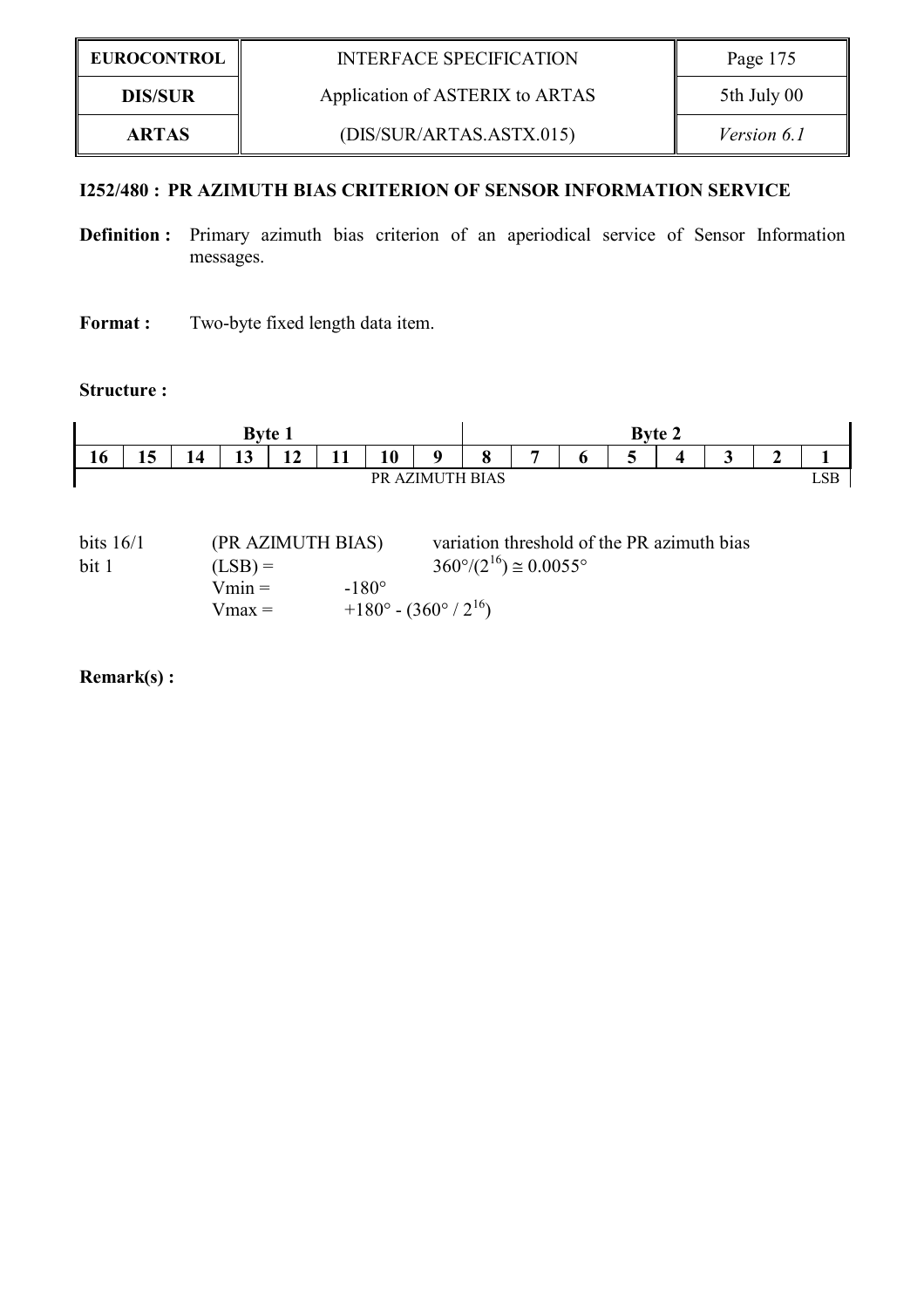| Page $176$         | <b>INTERFACE SPECIFICATION</b>  | <b>EUROCONTROL</b> |
|--------------------|---------------------------------|--------------------|
| 5th July 00        | Application of ASTERIX to ARTAS | <b>DIS/SUR</b>     |
| <i>Version 6.1</i> | (DIS/SUR/ARTAS.ASTX.015)        | <b>ARTAS</b>       |

# 5.3 **Connection to ARTAS**

#### 5.3.1 **UAP for connection related messages**

The following User Application Profile shown in *Table 8* shall be used for the transmission of connection related messages.

| <b>FRN</b>              | Data Item | <b>Information</b>                                    | Length           |
|-------------------------|-----------|-------------------------------------------------------|------------------|
| 1                       | I252/010  | SERVER IDENTIFICATION TAG                             | $\boldsymbol{2}$ |
| $\boldsymbol{2}$        | I252/015  | <b>USER NUMBER</b>                                    | $\overline{2}$   |
| 3                       | I252/020  | <b>TIME OF MESSAGE</b>                                | 3                |
| $\overline{\mathbf{4}}$ | I252/035  | <b>TYPE OF MESSAGE</b>                                | 1                |
| 5                       | I252/100  | <b>CONNECTION RELATED</b><br>1≤n≤255<br><b>REPORT</b> | $1+(nx1)$        |
| 6                       | I252/040  | <b>ACCESS KEY</b>                                     | 8                |
| 7                       | I252/045  | <b>ROLE AND VERSION</b>                               | 1                |
| <b>FX</b>               |           | Field extension indicator                             |                  |
| 8                       | I252/050  | DEFAULT CONNECTION OPTIONS                            | 1                |
| 9                       | I252/060  | <b>GEOGRAPHICAL AREA</b><br>3≤n≤50                    | $1+(nx6)$        |
| 10                      | I252/070  | <b>LOWER LIMIT</b>                                    | 2                |
| 11                      | I252/080  | <b>UPPER LIMIT</b>                                    | $\mathbf{2}$     |
| 12                      | I252/090  | PREFERRED FPPS IDENTIFICATION TAG                     | $\mathbf{2}$     |
| 13                      | 1252/340  | <b>SCALING FACTOR</b>                                 | 1                |
| 14                      |           |                                                       |                  |
| FX                      |           | Field extension indicator                             |                  |

|  |  |  | Table 8 - UAP for the connection related messages |  |  |
|--|--|--|---------------------------------------------------|--|--|
|--|--|--|---------------------------------------------------|--|--|

In the above table :

- . the first column indicates the Field Reference Number (FRN) associated to each Data Items used in the UAP,
	- . the fourth column gives the format and the length of each Item, a stand-alone figure indicates the byte-count of a fixed length Data item, 1+(nxi) indicates a variable length Data item comprising a first part of 1-byte followed by an extension of up to n times i-bytes (n determined by the amount of information to be transmitted).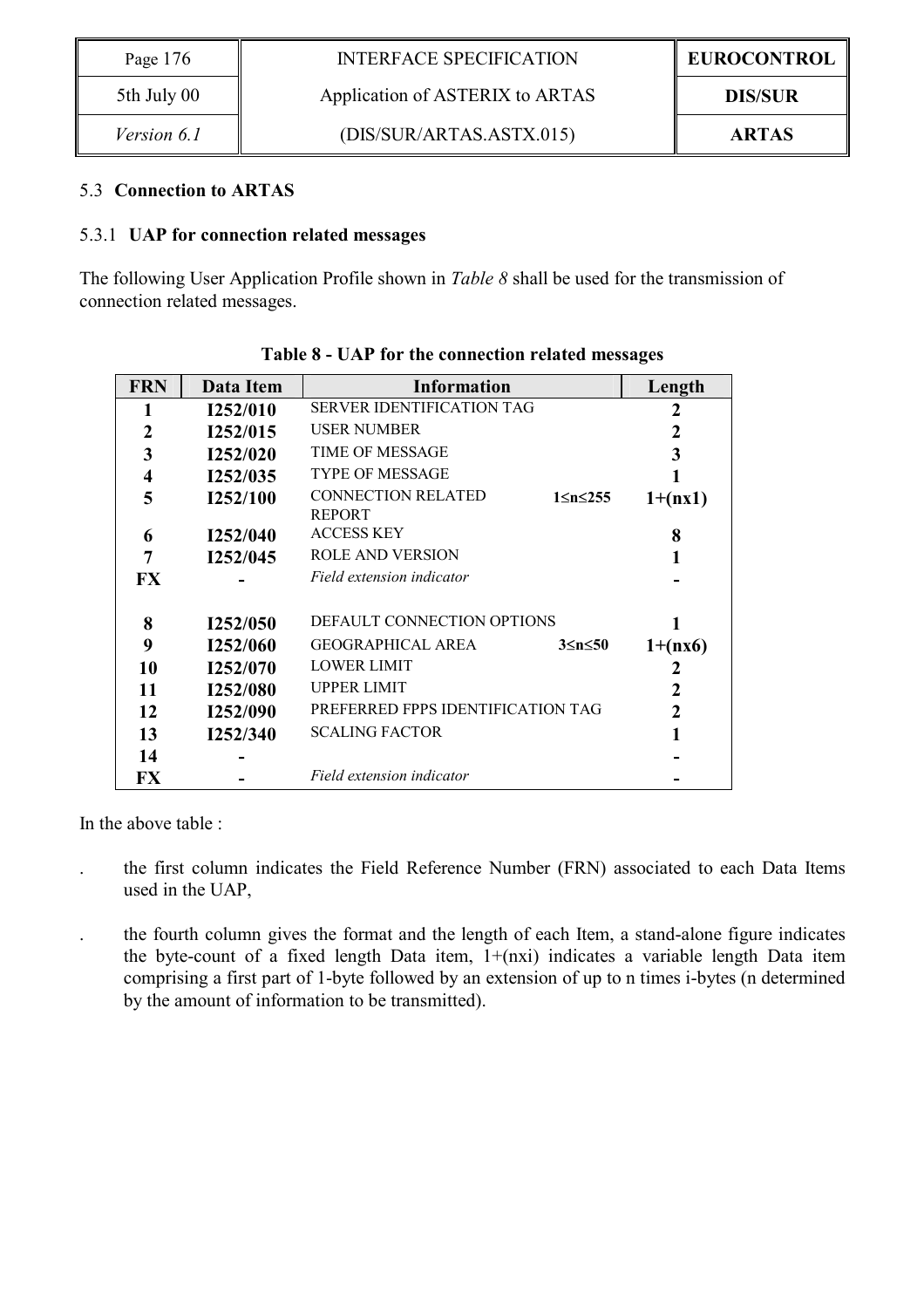| <b>EUROCONTROL</b> | <b>INTERFACE SPECIFICATION</b>  | Page 177    |
|--------------------|---------------------------------|-------------|
| <b>DIS/SUR</b>     | Application of ASTERIX to ARTAS | 5th July 00 |
|                    |                                 |             |

# **ARTAS** (DIS/SUR/ARTAS.ASTX.015) *Version 6.1*

# 5.3.2 **Encoding rules**

| Data Item<br><b>Reference</b><br><b>Number</b> | <b>Description</b>                |    | <b>Presence of items</b><br>according to the<br>type of message<br>$C = Company$<br>$O = Optional$ |    |  |  |  |  |
|------------------------------------------------|-----------------------------------|----|----------------------------------------------------------------------------------------------------|----|--|--|--|--|
|                                                |                                   | 11 | 12                                                                                                 | 13 |  |  |  |  |
| <b>I252/010</b>                                | <b>SERVER IDENTIFICATION TAG</b>  | C  | $\mathbb{C}$                                                                                       | C  |  |  |  |  |
| <b>I252/015</b>                                | <b>USER NUMBER</b>                |    | C                                                                                                  | C  |  |  |  |  |
| 1252/020                                       | <b>TIME OF MESSAGE</b>            | C  | C                                                                                                  | C  |  |  |  |  |
| I252/035                                       | <b>TYPE OF MESSAGE</b>            | C  | C                                                                                                  |    |  |  |  |  |
| <b>I252/040</b>                                | <b>ACCESS KEY</b>                 |    |                                                                                                    |    |  |  |  |  |
| 1252/045                                       | ROLE AND VERSION                  |    |                                                                                                    |    |  |  |  |  |
| I252/050                                       | DEFAULT CONNECTION OPTIONS        | റ  |                                                                                                    |    |  |  |  |  |
| I252/060                                       | <b>GEOGRAPHICAL AREA</b>          | O  |                                                                                                    |    |  |  |  |  |
| <b>I252/070</b>                                | <b>LOWER LIMIT</b>                | O  |                                                                                                    |    |  |  |  |  |
| <b>I252/080</b>                                | <b>UPPER LIMIT</b>                | റ  |                                                                                                    |    |  |  |  |  |
| <b>I252/090</b>                                | PREFERRED FPPS IDENTIFICATION TAG | O  |                                                                                                    |    |  |  |  |  |
| <b>I252/100</b>                                | <b>CONNECTION RELATED REPORT</b>  |    |                                                                                                    |    |  |  |  |  |
| 1252/340                                       | <b>SCALING FACTOR</b>             |    |                                                                                                    |    |  |  |  |  |

# **Message types :**

- $$11$  = request for connection
- $$12$  = request for disconnection

\$13 = connection related report

In case of a request for connection, the following items are incompatible :

- I252/060 and UDI bit of I252/050 set to 0 or 1
- I252/070 and LOW bit of I252/050 set to 0
- I252/080 and UPP bit of I252/050 set to 0
- I252/090 and FPP bit of I252/050 set to 0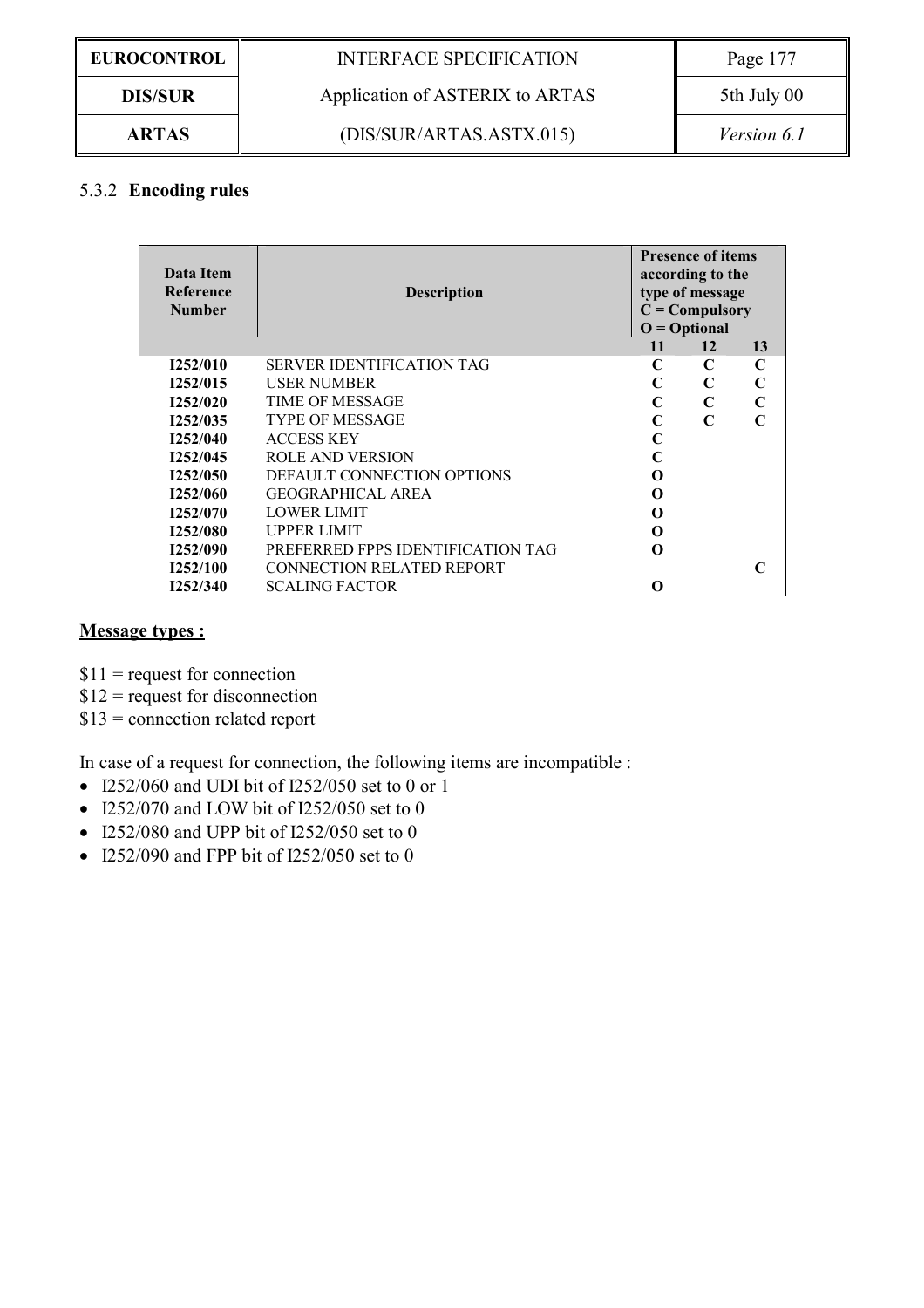# 5.4 **Track and Sensor Information Service**

# 5.4.1 **UAP for service related messages**

The following User Application Profile shown in *Table 9* shall be used for the transmission of service related messages.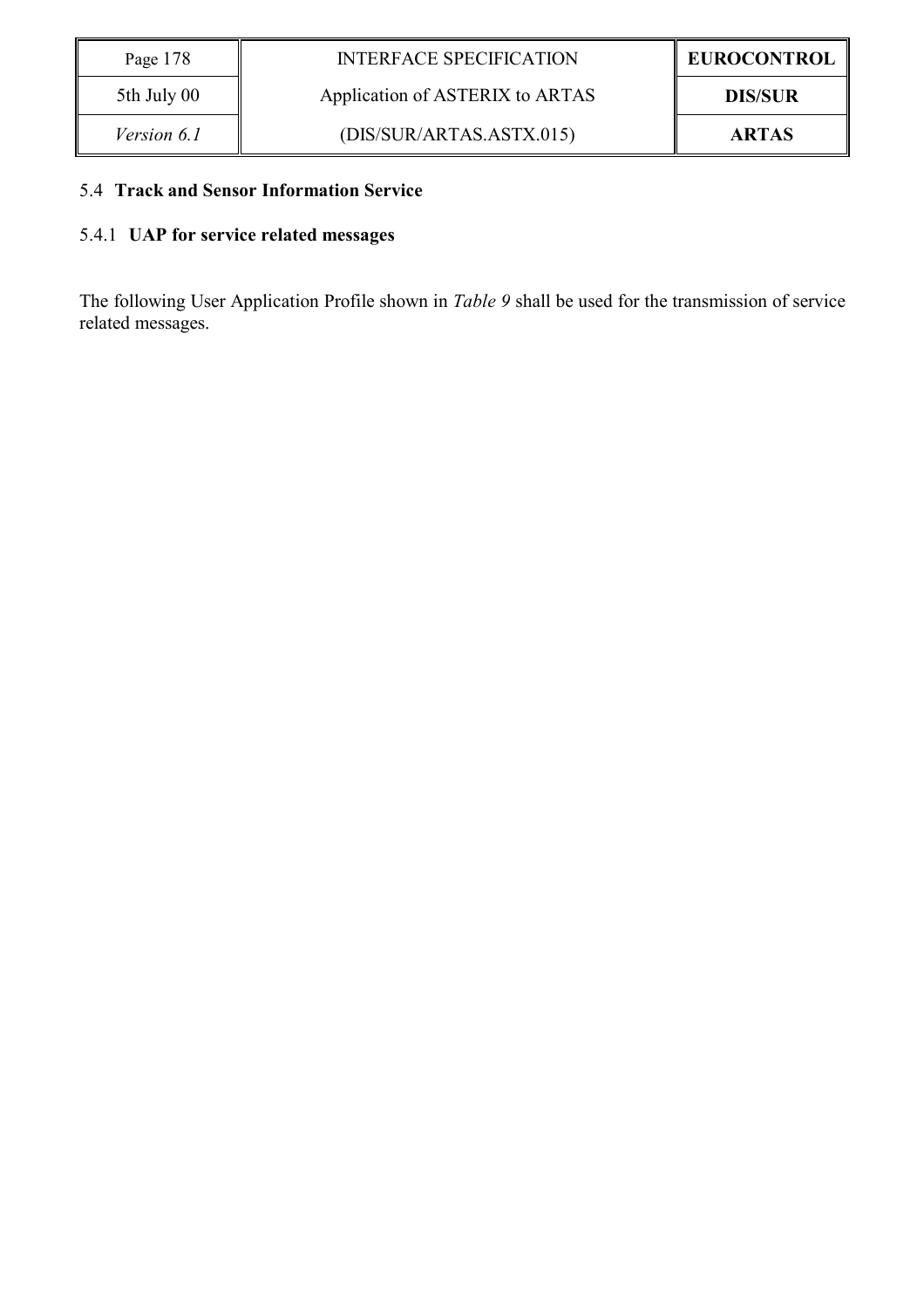| <b>EUROCONTROL</b> | <b>INTERFACE SPECIFICATION</b>  | Page 179           |
|--------------------|---------------------------------|--------------------|
| <b>DIS/SUR</b>     | Application of ASTERIX to ARTAS | 5th July 00        |
| <b>ARTAS</b>       | (DIS/SUR/ARTAS.ASTX.015)        | <i>Version 6.1</i> |

# **Table 9 - UAP for the service related messages**

| <b>FRN</b>              | Data Item       | <b>Information</b>                    |                   | Length                             |
|-------------------------|-----------------|---------------------------------------|-------------------|------------------------------------|
| $\mathbf{1}$            | I252/010        | SERVER IDENTIFICATION TAG             |                   | $\boldsymbol{2}$                   |
| $\boldsymbol{2}$        | I252/015        | <b>USER NUMBER</b>                    |                   | $\overline{\mathbf{c}}$            |
| 3                       | I252/020        | TIME OF MESSAGE                       |                   | $\overline{\mathbf{3}}$            |
| $\overline{\mathbf{4}}$ | I252/035        | TYPE OF MESSAGE                       |                   | $\mathbf{1}$                       |
| 5                       | I252/110        | <b>SERVICE IDENTIFICATION</b>         |                   | $1+$                               |
|                         |                 |                                       |                   | (1x1)                              |
| 6                       | 1252/330        | <b>SERVICE RELATED REPORT</b>         | 1≤n≤255           | $1+(nx2)$                          |
| $\overline{7}$          | I252/210        | <b>ITEM SELECTOR</b>                  | $0\leq n\leq 3$   | $2+(nx2)$                          |
| <b>FX</b>               |                 | Field extension indicator             |                   |                                    |
|                         |                 |                                       |                   |                                    |
| 8                       | I252/220        | CYCLICAL UPDATE CHARACTERISTICS       |                   | 5                                  |
| 9                       | I252/200        | TRACK/FLIGHT CATEGORIES SELECTOR      |                   | $\overline{\mathbf{4}}$            |
| 10                      | I252/130        | TRACK NUMBER SELECTOR                 | $1\leq n\leq 5$   | $1+(nx2)$                          |
| 11                      | I252/140        | CODE FAMILY SELECTOR                  | $1\leq n\leq 5$   | $1+(nx2)$                          |
| 12                      | I252/120        | <b>CALLSIGN SELECTOR</b>              | $1\leq n\leq 5$   | $1+(nx7)$                          |
| 13                      | I252/150        | DEPARTURE AIRPORT SELECTOR            | $1\leq n\leq 5$   | $1+(nx4)$                          |
| 14                      | I252/160        | DESTINATION AIRPORT SELECTOR          | $1 \leq n \leq 5$ | $1+(nx4)$                          |
| <b>FX</b>               |                 | Field extension indicator             |                   |                                    |
|                         |                 |                                       |                   |                                    |
| 15                      | I252/060        | <b>GEOGRAPHICAL AREA</b>              | $3\leq n \leq 50$ | $1+(nx6)$                          |
| 16                      | I252/170        | AIRCRAFT TYPE SELECTOR                | $1\leq n\leq 5$   | $1+(nx4)$                          |
| 17                      | I252/190        | CURRENT CONTROL POSITION SELECTOR     |                   | $\overline{2}$                     |
| 18                      | 1252/230        | RADAR SYNCHRONISATION CHARACTERISTICS |                   | $3+$                               |
| 19                      | 1252/320        | <b>MINIMAL PERIOD</b>                 |                   | $\mathbf{1}$                       |
| 20                      | I252/310        | REFRESHMENT PERIOD                    |                   | $\mathbf{1}$                       |
| 21                      | I252/240        | <b>DISCRETE PARAMETERS FLAGS</b>      |                   | $2+$                               |
| <b>FX</b>               |                 | Field extension indicator             |                   |                                    |
|                         |                 |                                       |                   |                                    |
| 22                      | I252/270        | <b>HEADING CRITERION</b>              |                   | $\mathbf{1}$                       |
| 23                      | I252/280        | <b>SPEED MODULE CRITERION</b>         |                   | 1                                  |
| 24                      | I252/290        | <b>ALTITUDE CRITERION</b>             |                   | 1                                  |
| 25                      | I252/260        | POSITION CRITERION                    |                   | 1                                  |
| 26                      | I252/250        | MOF PROBABILITY CRITERION             |                   | 1                                  |
| 27                      | I252/300        | <b>FACTOR K</b>                       |                   | 1                                  |
| 28                      | I252/255        | RATE OF CLIMB/DESCENT CRITERION       |                   | $\boldsymbol{2}$                   |
| <b>FX</b>               |                 | Field extension indicator             |                   |                                    |
|                         |                 | RATE OF TURN CRITERION                |                   |                                    |
| 29                      | I252/265        | <b>LOWER LIMIT</b>                    |                   | 1                                  |
| 30                      | I252/070        | <b>UPPER LIMIT</b>                    |                   | $\boldsymbol{2}$<br>$\overline{2}$ |
| 31                      | <b>I252/080</b> | AIRCRAFT ADDRESS SELECTOR             |                   |                                    |
| 32                      | I252/135        | AIRCRAFT IDENTIFICATION SELECTOR      | $1\leq n \leq 5$  | $1+(nx3)$                          |
| 33                      | I252/137        | <b>SENSOR SELECTOR</b>                | $1\leq n\leq 5$   | $1+(nx6)$                          |
| 34                      | I252/350        | <b>SENSOR ITEM SELECTOR</b>           | $1\leq n \leq 30$ | $1+(nx2)$                          |
| 35                      | I252/360        |                                       |                   | $\boldsymbol{2}$                   |
| <b>FX</b>               |                 | Field extension indicator             |                   |                                    |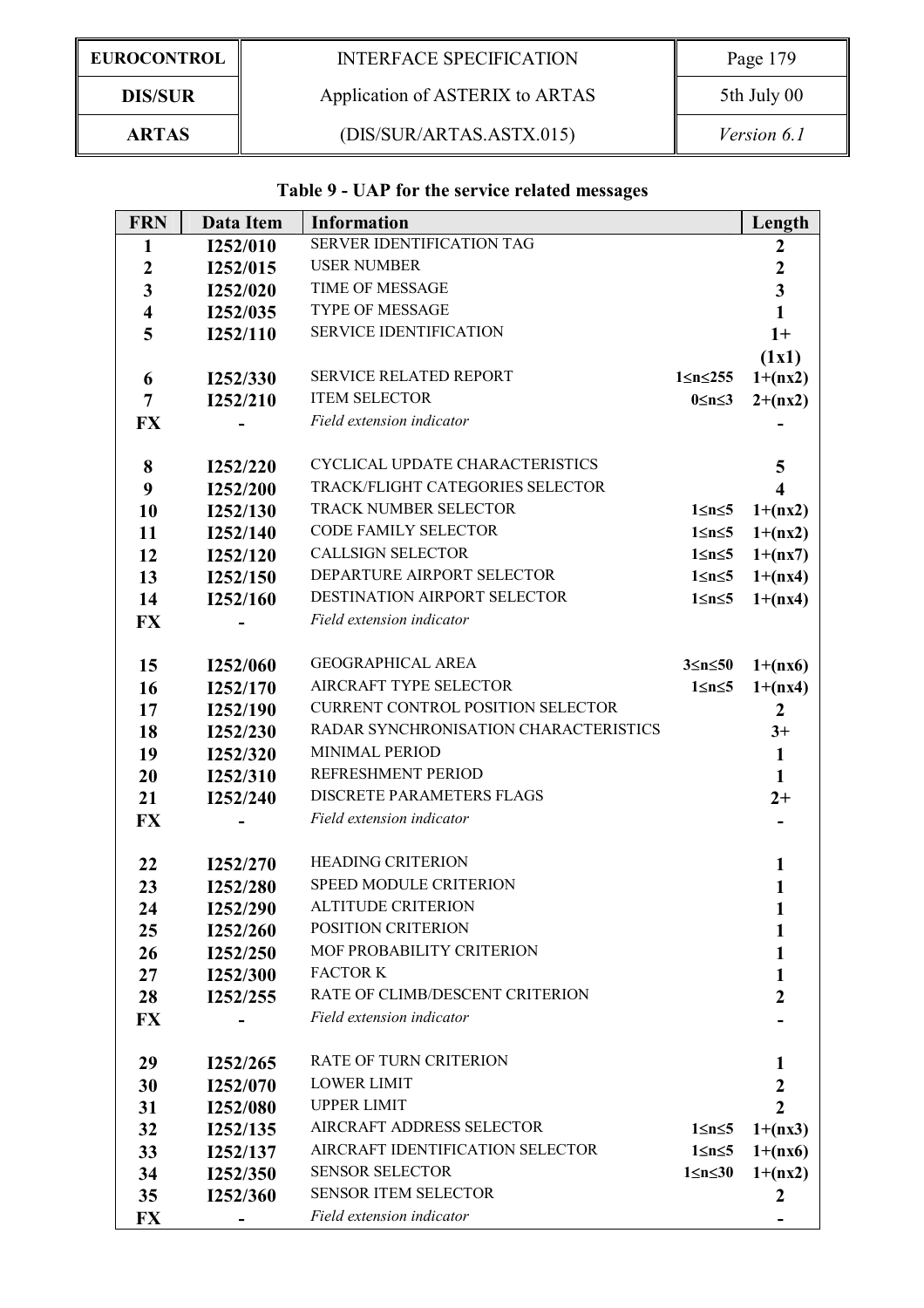| Page $180$         | <b>INTERFACE SPECIFICATION</b>  | EUROCONTROL    |
|--------------------|---------------------------------|----------------|
| 5th July 00        | Application of ASTERIX to ARTAS | <b>DIS/SUR</b> |
| <i>Version 6.1</i> | (DIS/SUR/ARTAS.ASTX.015)        | <b>ARTAS</b>   |

| 36        | <b>I252/370</b> | PERIODICAL CHARACTERISTICS OF SENSOR                            | $\mathbf{2}$   |
|-----------|-----------------|-----------------------------------------------------------------|----------------|
|           |                 | <b>INFORMATION SERVICE</b>                                      |                |
| 37        | <b>I252/400</b> | REFRESHMENT PERIOD OF SENSOR INFORMATION                        | $\overline{2}$ |
|           |                 | <b>SERVICE</b>                                                  |                |
| 38        | <b>I252/410</b> | DISCRETE PARAMETERS OF SENSOR INFORMATION                       | 1              |
|           |                 | <b>SERVICE</b>                                                  |                |
| 39        | <b>I252/420</b> | TIME STAMPING CRITERION OF SENSOR INFORMATION<br><b>SERVICE</b> | $\overline{2}$ |
|           |                 | SSR RANGE BIAS CRITERION OF SENSOR INFORMATION                  |                |
| 40        | I252/430        | <b>SERVICE</b>                                                  | $\overline{2}$ |
| 41        | <b>I252/440</b> | SSR RANGE GAIN CRITERION OF SENSOR INFORMATION                  | 3              |
|           |                 | <b>SERVICE</b>                                                  |                |
| 42        | I252/450        | SSR AZIMUTH BIAS CRITERION OF SENSOR                            | $\mathbf{2}$   |
|           |                 | <b>INFORMATION SERVICE</b>                                      |                |
| <b>FX</b> |                 | Field extension indicator                                       |                |
|           |                 |                                                                 |                |
| 43        | I252/460        | PR RANGE BIAS CRITERION OF SENSOR INFORMATION                   | $\mathcal{L}$  |
|           |                 | <b>SERVICE</b>                                                  |                |
| 44        | I252/470        | PR RANGE GAIN CRITERION OF SENSOR INFORMATION                   | 3              |
|           |                 | <b>SERVICE</b>                                                  |                |
| 45        | <b>I252/480</b> | PR AZIMUTH BIAS CRITERION OF SENSOR INFORMATION                 | $\mathbf{2}$   |
|           |                 | <b>SERVICE</b>                                                  |                |
| 46        |                 |                                                                 |                |
| 47        |                 |                                                                 |                |
| 48        |                 |                                                                 |                |
| 49        |                 |                                                                 |                |
| <b>FX</b> |                 | Field extension indicator                                       |                |
|           |                 |                                                                 |                |

In the above table :

- . the first column indicates the Field Reference Number (FRN) associated to each Data Items used in the UAP,
- . the fourth column gives the format and the length of each Item. A stand-alone figure indicates the byte-count of a fixed length Data item. j+(nxi) indicates a variable length Data item comprising a first part of j-bytes followed by an extension of up to n times i-bytes (n determined by the amount of information to be transmitted). j+ alone indicates that the item has been designed as a variable length data item in anticipation of possible future extensions.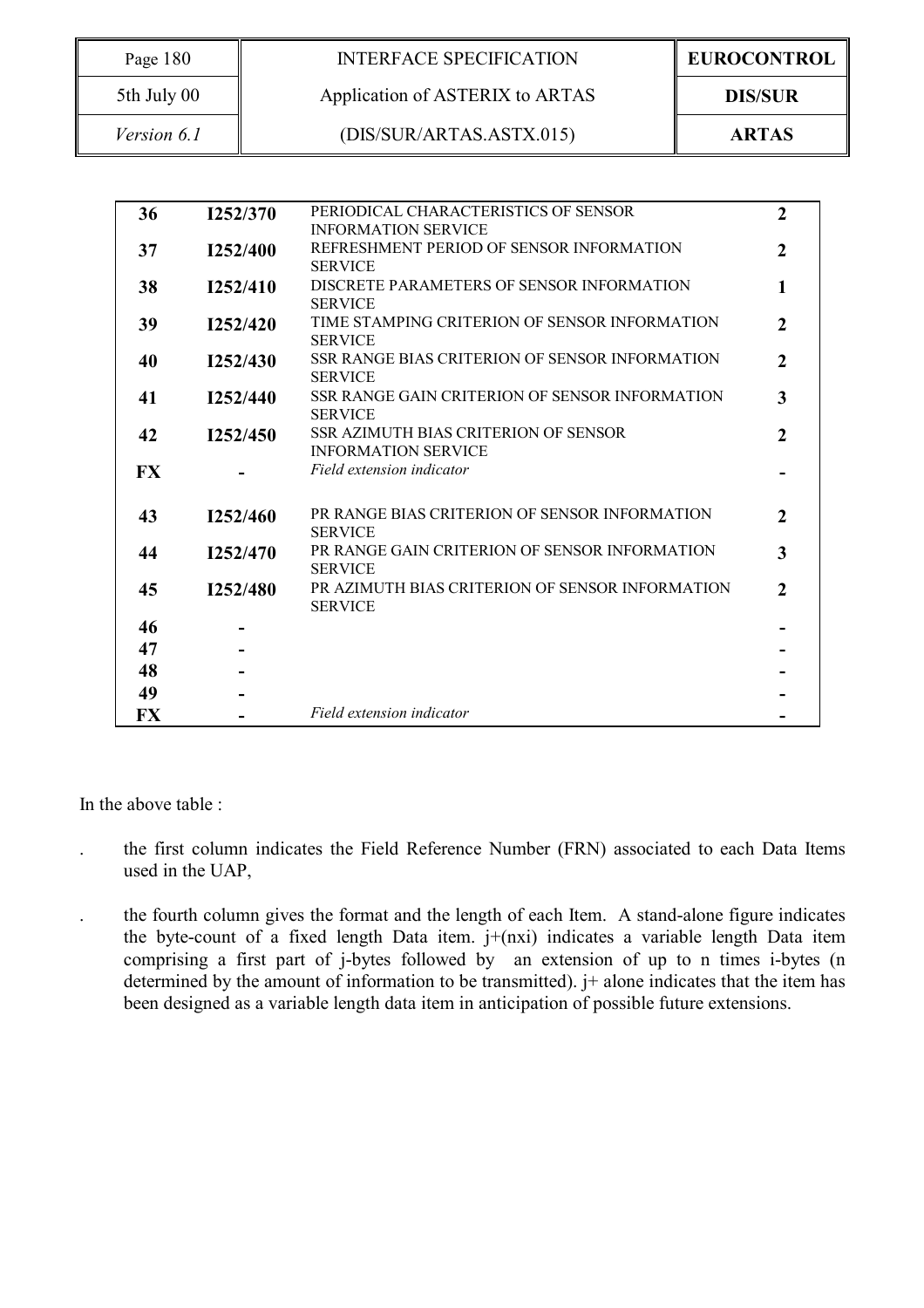## **EUROCONTROL** INTERFACE SPECIFICATION Page 181

**DIS/SUR** Application of ASTERIX to ARTAS 5th July 00

**ARTAS** (DIS/SUR/ARTAS.ASTX.015) *Version 6.1* 

# 5.4.2 **Encoding rules**

| Data Item<br>Reference | Description                                               | Presence of items according to the type of message<br>$C = Company$<br>$O = Optional$ |                                     |                            |                            |                            |                   |                   |             |             |             |                   |                   |             |             |                   |
|------------------------|-----------------------------------------------------------|---------------------------------------------------------------------------------------|-------------------------------------|----------------------------|----------------------------|----------------------------|-------------------|-------------------|-------------|-------------|-------------|-------------------|-------------------|-------------|-------------|-------------------|
| <b>Number</b>          |                                                           | 21                                                                                    | 22                                  | 23                         |                            |                            |                   |                   | 28          | 31          | 32          |                   |                   | 42          | 43          |                   |
| <b>I252/010</b>        | <b>SERVER IDENTIFICATION TAG</b>                          | $\mathbf C$                                                                           | $\mathbf C$                         | $\mathbf C$                | 24<br>$\mathbf C$          | 25<br>$\mathbf C$          | 26<br>$\mathbf C$ | 27<br>$\mathbf C$ | $\mathbf C$ | $\mathbf C$ | $\mathbf C$ | 33<br>$\mathbf C$ | 41<br>$\mathbf C$ | $\mathbf C$ | $\mathbf C$ | 44<br>$\mathbf C$ |
| I252/015               | <b>USER NUMBER</b>                                        | $\mathbf C$                                                                           | $\mathbf C$                         | $\mathbf C$                | $\mathbf C$                | $\mathbf C$                | $\mathbf C$       | $\mathbf C$       | $\mathbf C$ | $\mathbf C$ | $\mathbf C$ | $\mathbf C$       | $\mathbf C$       | $\mathbf C$ | $\mathbf C$ | $\mathbf C$       |
| 1252/020               | TIME OF MESSAGE                                           | $\mathbf C$                                                                           | $\mathbf C$                         | $\mathbf C$                | $\mathbf C$                | $\mathbf C$                | $\mathbf C$       | $\mathbf C$       | $\mathbf C$ | $\mathbf C$ | $\mathbf C$ | $\mathbf C$       | $\mathbf C$       | $\mathbf C$ | $\mathbf C$ | $\mathbf C$       |
| 1252/035               | TYPE OF MESSAGE                                           | $\mathbf C$                                                                           | $\mathbf C$                         | $\mathbf C$                | $\mathbf C$                | $\mathbf C$                | $\mathbf C$       | $\mathbf C$       | $\mathbf C$ | $\mathbf C$ | $\mathbf C$ | $\mathbf C$       | $\mathbf C$       | $\mathbf C$ | $\mathbf C$ | $\mathbf C$       |
| <b>I252/060</b>        | <b>GEOGRAPHICAL AREA</b>                                  | $\mathbf 0$                                                                           | $\mathbf 0$                         | $\mathbf 0$                | $\mathbf 0$                | $\mathbf 0$                |                   |                   |             |             |             |                   |                   |             |             |                   |
| I252/070               | <b>LOWER LIMIT</b>                                        | $\bf{0}$                                                                              | $\mathbf 0$                         | $\mathbf 0$                | $\mathbf 0$                | $\mathbf 0$                |                   |                   |             |             |             |                   |                   |             |             |                   |
| I252/080               | <b>UPPER LIMIT</b>                                        | $\mathbf 0$                                                                           | $\mathbf 0$                         | $\mathbf 0$                | $\mathbf 0$                | $\mathbf 0$                |                   |                   |             |             |             |                   |                   |             |             |                   |
| <b>I252/110</b>        | <b>SERVICE IDENTIFICATION</b>                             | $\mathbf C$                                                                           | $\mathbf C$                         | $\mathbf C$                | $\mathbf C$                | $\mathbf C$                | $\mathbf C$       | $\mathbf C$       | $\mathbf C$ | $\mathbf C$ | $\mathbf C$ |                   |                   |             |             |                   |
| 1252/120               | <b>CALLSIGN SELECTOR</b>                                  | $\mathbf 0$                                                                           | $\mathbf 0$                         | $\mathbf 0$                | $\mathbf 0$                | $\mathbf 0$                |                   |                   |             |             |             |                   |                   |             |             |                   |
| I252/130               | TRACK NUMBER SELECTOR                                     | $\mathbf 0$                                                                           | $\mathbf 0$                         | $\mathbf 0$                | $\mathbf 0$                | $\mathbf 0$                |                   |                   |             |             |             |                   |                   |             |             |                   |
| I252/135               | <b>AIRCRAFT ADDRESS</b>                                   | $\Omega$                                                                              | $\Omega$                            | $\mathbf 0$                | $\mathbf 0$                | $\mathbf 0$                |                   |                   |             |             |             |                   |                   |             |             |                   |
|                        | <b>SELECTOR</b>                                           |                                                                                       |                                     |                            |                            |                            |                   |                   |             |             |             |                   |                   |             |             |                   |
| I252/137               | AIRCRAFT IDENTIFICATION                                   | $\mathbf 0$                                                                           | $\mathbf 0$                         | $\mathbf 0$                | $\mathbf 0$                | $\mathbf 0$                |                   |                   |             |             |             |                   |                   |             |             |                   |
|                        | <b>SELECTOR</b><br><b>CODE FAMILY SELECTOR</b>            |                                                                                       |                                     |                            |                            |                            |                   |                   |             |             |             |                   |                   |             |             |                   |
| I252/140<br>I252/150   | DEPARTURE AIRPORT                                         | $\mathbf 0$<br>$\Omega$                                                               | $\mathbf 0$<br>$\mathbf 0$          | $\mathbf 0$<br>$\mathbf 0$ | $\mathbf 0$<br>$\mathbf 0$ | $\mathbf 0$<br>$\mathbf 0$ |                   |                   |             |             |             |                   |                   |             |             |                   |
|                        | <b>SELECTOR</b>                                           |                                                                                       |                                     |                            |                            |                            |                   |                   |             |             |             |                   |                   |             |             |                   |
| I252/160               | DESTINATION AIRPORT                                       | $\mathbf 0$                                                                           | $\mathbf 0$                         | $\mathbf 0$                | $\mathbf 0$                | $\mathbf 0$                |                   |                   |             |             |             |                   |                   |             |             |                   |
|                        | <b>SELECTOR</b>                                           |                                                                                       |                                     |                            |                            |                            |                   |                   |             |             |             |                   |                   |             |             |                   |
| I252/190               | <b>CURRENT CONTROL POSITION</b>                           | $\mathbf 0$                                                                           | $\mathbf 0$                         | $\mathbf 0$                | $\mathbf 0$                | $\mathbf 0$                |                   |                   |             |             |             |                   |                   |             |             |                   |
|                        | <b>SELECTOR</b>                                           |                                                                                       |                                     |                            |                            |                            |                   |                   |             |             |             |                   |                   |             |             |                   |
| I252/200               | TRACK/FLIGHT CATEGORIES                                   | $\mathbf 0$                                                                           | $\mathbf 0$                         | $\mathbf 0$                | $\mathbf 0$                | $\mathbf 0$                |                   |                   |             |             |             |                   |                   |             |             |                   |
|                        | <b>SELECTOR</b>                                           |                                                                                       |                                     |                            |                            |                            |                   |                   |             |             |             |                   |                   |             |             |                   |
| I252/210               | <b>ITEM SELECTOR</b>                                      | $\mathbf C$                                                                           | $\mathbf C$                         | $\mathbf C$                | $\mathbf 0$                | $\mathbf 0$                |                   |                   |             |             |             |                   |                   |             |             |                   |
| I252/220               | <b>CYCLICAL UPDATE</b>                                    | $\mathbf 0$                                                                           | $\mathbf 0$                         |                            |                            |                            |                   |                   |             |             |             |                   |                   |             |             |                   |
|                        | <b>CHARACTERISTICS</b>                                    |                                                                                       |                                     |                            |                            |                            |                   |                   |             |             |             |                   |                   |             |             |                   |
| 1252/230               | RADAR SYNCHRONISATION                                     | $\mathbf 0$                                                                           |                                     |                            |                            |                            |                   |                   |             |             |             |                   |                   |             |             |                   |
|                        | <b>CHARACTERISTICS</b>                                    |                                                                                       |                                     |                            |                            |                            |                   |                   |             |             |             |                   |                   |             |             |                   |
| I252/240               | <b>DISCRETE PARAMETERS</b>                                | $\mathbf 0$                                                                           | $\bf{0}$                            | $\mathbf 0$                |                            |                            |                   |                   |             |             |             |                   |                   |             |             |                   |
|                        | <b>FLAGS</b>                                              |                                                                                       |                                     |                            |                            |                            |                   |                   |             |             |             |                   |                   |             |             |                   |
| I252/250<br>I252/255   | MOF PROBABILITY CRITERION<br><b>RATE OF CLIMB/DESCENT</b> | $\mathbf 0$<br>$\bf{0}$                                                               | $\mathbf 0$<br>$\mathbf 0$          | $\mathbf 0$<br>$\mathbf 0$ |                            |                            |                   |                   |             |             |             |                   |                   |             |             |                   |
|                        | <b>CRITERION</b>                                          |                                                                                       |                                     |                            |                            |                            |                   |                   |             |             |             |                   |                   |             |             |                   |
| I252/260               | POSITION CRITERION                                        | $\mathbf{O}$                                                                          | $\begin{matrix} 0 & 0 \end{matrix}$ |                            |                            |                            |                   |                   |             |             |             |                   |                   |             |             |                   |
| I252/265               | <b>RATE OF TURN CRITERION</b>                             | $\mathbf 0$                                                                           | $\mathbf 0$                         | $\mathbf 0$                |                            |                            |                   |                   |             |             |             |                   |                   |             |             |                   |
| I252/270               | <b>HEADING CRITERION</b>                                  | $\mathbf 0$                                                                           | $\mathbf 0$                         | $\mathbf 0$                |                            |                            |                   |                   |             |             |             |                   |                   |             |             |                   |
| <b>I252/280</b>        | SPEED MODULE CRITERION                                    | $\mathbf 0$                                                                           | $\mathbf 0$                         | $\mathbf 0$                |                            |                            |                   |                   |             |             |             |                   |                   |             |             |                   |
| I252/290               | <b>ALTITUDE CRITERION</b>                                 | $\mathbf 0$                                                                           | $\mathbf 0$                         | $\mathbf 0$                |                            |                            |                   |                   |             |             |             |                   |                   |             |             |                   |
| 1252/300               | <b>FACTOR K</b>                                           | $\mathbf 0$                                                                           | $\mathbf 0$                         | $\mathbf 0$                |                            |                            |                   |                   |             |             |             |                   |                   |             |             |                   |
| 1252/310               | REFRESHMENT PERIOD                                        | $\mathbf 0$                                                                           | $\mathbf 0$                         | $\mathbf 0$                |                            |                            |                   |                   |             |             |             |                   |                   |             |             |                   |
| 1252/320               | MINIMAL PERIOD                                            | O                                                                                     | $\mathbf 0$                         | $\mathbf 0$                |                            |                            |                   |                   |             |             |             |                   |                   |             |             |                   |
| 1252/330               | <b>SERVICE RELATED REPORT</b>                             |                                                                                       |                                     |                            |                            |                            |                   |                   |             | $\mathbf C$ | $\mathbf C$ | $\mathbf C$       |                   |             |             |                   |
| I252/350               | <b>SENSOR SELECTOR</b>                                    |                                                                                       |                                     |                            |                            |                            |                   |                   |             |             |             |                   | $\bf{O}$          |             |             |                   |
| I252/360               | <b>SENSOR ITEM SELECTOR</b>                               |                                                                                       |                                     |                            |                            |                            |                   |                   |             |             |             |                   | $\mathbf C$       |             |             |                   |
| I252/370               | PERIODICAL                                                |                                                                                       |                                     |                            |                            |                            |                   |                   |             |             |             |                   | $\mathbf 0$       |             |             |                   |
|                        | <b>CHARACTERISTICS OF SENSOR</b>                          |                                                                                       |                                     |                            |                            |                            |                   |                   |             |             |             |                   |                   |             |             |                   |
|                        | <b>INFORMATION SERVICE</b>                                |                                                                                       |                                     |                            |                            |                            |                   |                   |             |             |             |                   |                   |             |             |                   |
| <b>I252/400</b>        | REFRESHMENT PERIOD OF<br><b>SENSOR INFORMATION</b>        |                                                                                       |                                     |                            |                            |                            |                   |                   |             |             |             |                   | $\mathbf 0$       |             |             |                   |
|                        | <b>SERVICE</b>                                            |                                                                                       |                                     |                            |                            |                            |                   |                   |             |             |             |                   |                   |             |             |                   |
|                        |                                                           |                                                                                       |                                     |                            |                            |                            |                   |                   |             |             |             |                   |                   |             |             |                   |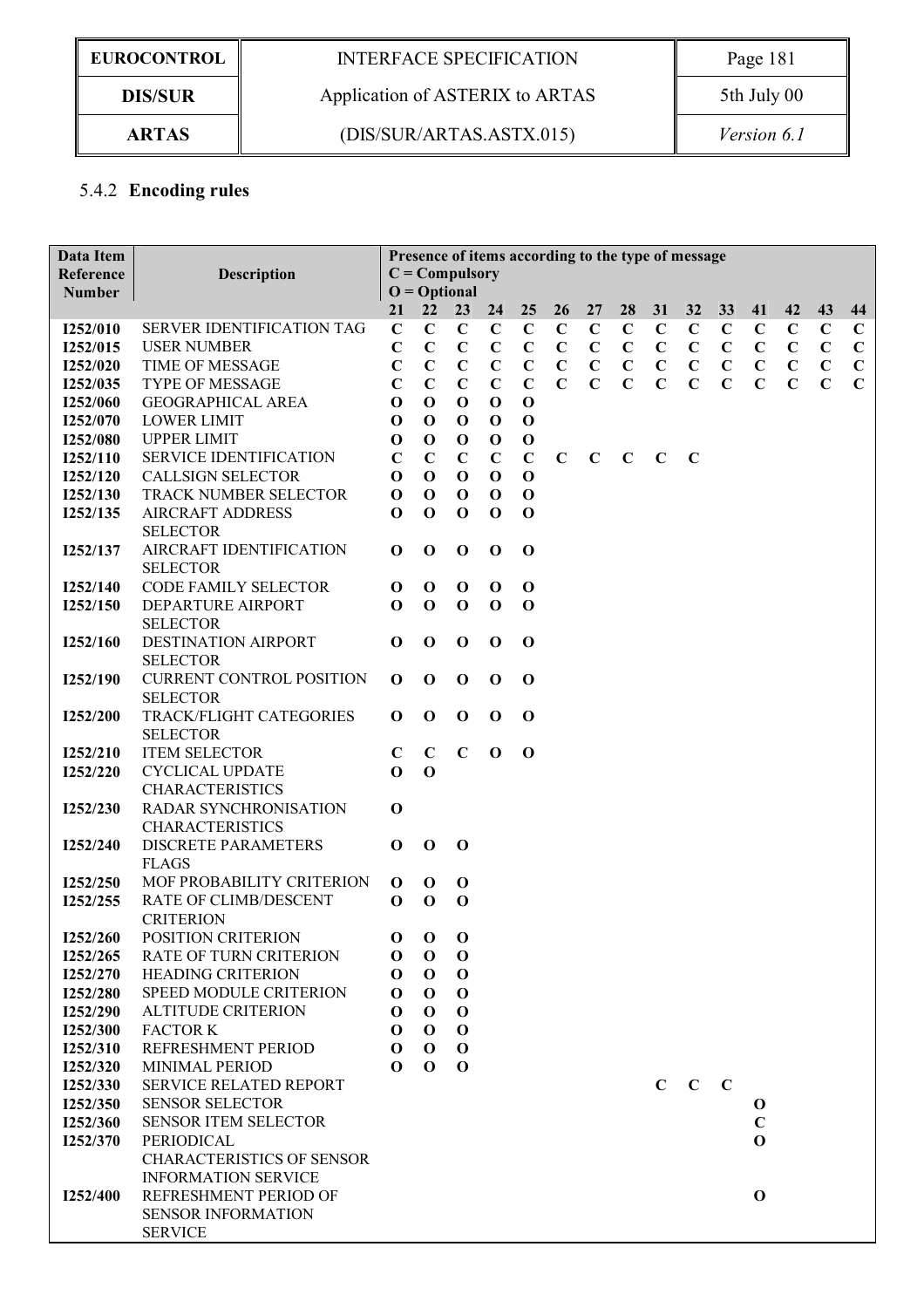### Page 182 | INTERFACE SPECIFICATION **EUROCONTROL**

5th July 00 Application of ASTERIX to ARTAS **DIS/SUR** 

#### *Version 6.1* (DIS/SUR/ARTAS.ASTX.015) **ARTAS**

| Data Item       |                                   |                                                                     |  |               |    |    |  |               |  |       |                 |                 |             |    |    |    |
|-----------------|-----------------------------------|---------------------------------------------------------------------|--|---------------|----|----|--|---------------|--|-------|-----------------|-----------------|-------------|----|----|----|
| Reference       | <b>Description</b>                | Presence of items according to the type of message<br>$C = Company$ |  |               |    |    |  |               |  |       |                 |                 |             |    |    |    |
| <b>Number</b>   |                                   | $O = Optional$                                                      |  |               |    |    |  |               |  |       |                 |                 |             |    |    |    |
|                 |                                   | 21                                                                  |  | $22 \quad 23$ | 24 | 25 |  | $26 \quad 27$ |  | 28 31 | 32 <sup>2</sup> | 33 <sup>°</sup> | 41          | 42 | 43 | 44 |
| I252/410        | DISCRETE PARAMETERS OF            |                                                                     |  |               |    |    |  |               |  |       |                 |                 | $\Omega$    |    |    |    |
|                 | <b>SENSOR INFORMATION</b>         |                                                                     |  |               |    |    |  |               |  |       |                 |                 |             |    |    |    |
|                 | <b>SERVICE</b>                    |                                                                     |  |               |    |    |  |               |  |       |                 |                 |             |    |    |    |
| 1252/420        | <b>TIME STAMPING CRITERION</b>    |                                                                     |  |               |    |    |  |               |  |       |                 |                 | $\mathbf 0$ |    |    |    |
|                 | OF SENSOR INFORMATION             |                                                                     |  |               |    |    |  |               |  |       |                 |                 |             |    |    |    |
|                 | <b>SERVICE</b>                    |                                                                     |  |               |    |    |  |               |  |       |                 |                 |             |    |    |    |
| I252/430        | <b>SSR RANGE BIAS CRITERION</b>   |                                                                     |  |               |    |    |  |               |  |       |                 |                 | $\Omega$    |    |    |    |
|                 | OF SENSOR INFORMATION             |                                                                     |  |               |    |    |  |               |  |       |                 |                 |             |    |    |    |
|                 | <b>SERVICE</b>                    |                                                                     |  |               |    |    |  |               |  |       |                 |                 |             |    |    |    |
| I252/440        | <b>SSR RANGE GAIN CRITERION</b>   |                                                                     |  |               |    |    |  |               |  |       |                 |                 | $\mathbf 0$ |    |    |    |
|                 | OF SENSOR INFORMATION             |                                                                     |  |               |    |    |  |               |  |       |                 |                 |             |    |    |    |
|                 | <b>SERVICE</b>                    |                                                                     |  |               |    |    |  |               |  |       |                 |                 |             |    |    |    |
| I252/450        | <b>SSR AZIMUTH BIAS CRITERION</b> |                                                                     |  |               |    |    |  |               |  |       |                 |                 | $\mathbf 0$ |    |    |    |
|                 | OF SENSOR INFORMATION             |                                                                     |  |               |    |    |  |               |  |       |                 |                 |             |    |    |    |
|                 | <b>SERVICE</b>                    |                                                                     |  |               |    |    |  |               |  |       |                 |                 |             |    |    |    |
| I252/460        | PR RANGE BIAS CRITERION OF        |                                                                     |  |               |    |    |  |               |  |       |                 |                 | $\mathbf 0$ |    |    |    |
|                 | <b>SENSOR INFORMATION</b>         |                                                                     |  |               |    |    |  |               |  |       |                 |                 |             |    |    |    |
|                 | <b>SERVICE</b>                    |                                                                     |  |               |    |    |  |               |  |       |                 |                 |             |    |    |    |
| I252/470        | PR RANGE GAIN CRITERION OF        |                                                                     |  |               |    |    |  |               |  |       |                 |                 | $\mathbf 0$ |    |    |    |
|                 | <b>SENSOR INFORMATION</b>         |                                                                     |  |               |    |    |  |               |  |       |                 |                 |             |    |    |    |
|                 | <b>SERVICE</b>                    |                                                                     |  |               |    |    |  |               |  |       |                 |                 |             |    |    |    |
| <b>I252/480</b> | PR AZIMUTH BIAS CRITERION         |                                                                     |  |               |    |    |  |               |  |       |                 |                 | $\mathbf 0$ |    |    |    |
|                 |                                   |                                                                     |  |               |    |    |  |               |  |       |                 |                 |             |    |    |    |
|                 | OF SENSOR INFORMATION             |                                                                     |  |               |    |    |  |               |  |       |                 |                 |             |    |    |    |
|                 | <b>SERVICE</b>                    |                                                                     |  |               |    |    |  |               |  |       |                 |                 |             |    |    |    |

#### **Message types** :

- \$ 21 = Background Service Definition,
- \$ 22 = Synchronised Complementary Service Definition,
- \$ 23 = Independent Complementary Service Definition,
- \$ 24 = Service Update/Stop Track/Item transmission,
- \$ 25 = Service Update/Start Track/Item transmission,
- \$ 26 = Service Control/Interruption,
- \$ 27 = Service Control/Restart,
- \$ 28 = Service Control/End of Service,
- \$ 31 = Server Status Message,
- \$ 32 = Track Service Related Report,
- \$ 33 = Sensor Information Service Related Report,
- $$ 41$  = Sensor Information Service definition request
- $$ 42$  = Service Control Request = Interruption
- $$ 43$  = Service Control Request = Restart
- \$ 44 = Service Control Request = End of Service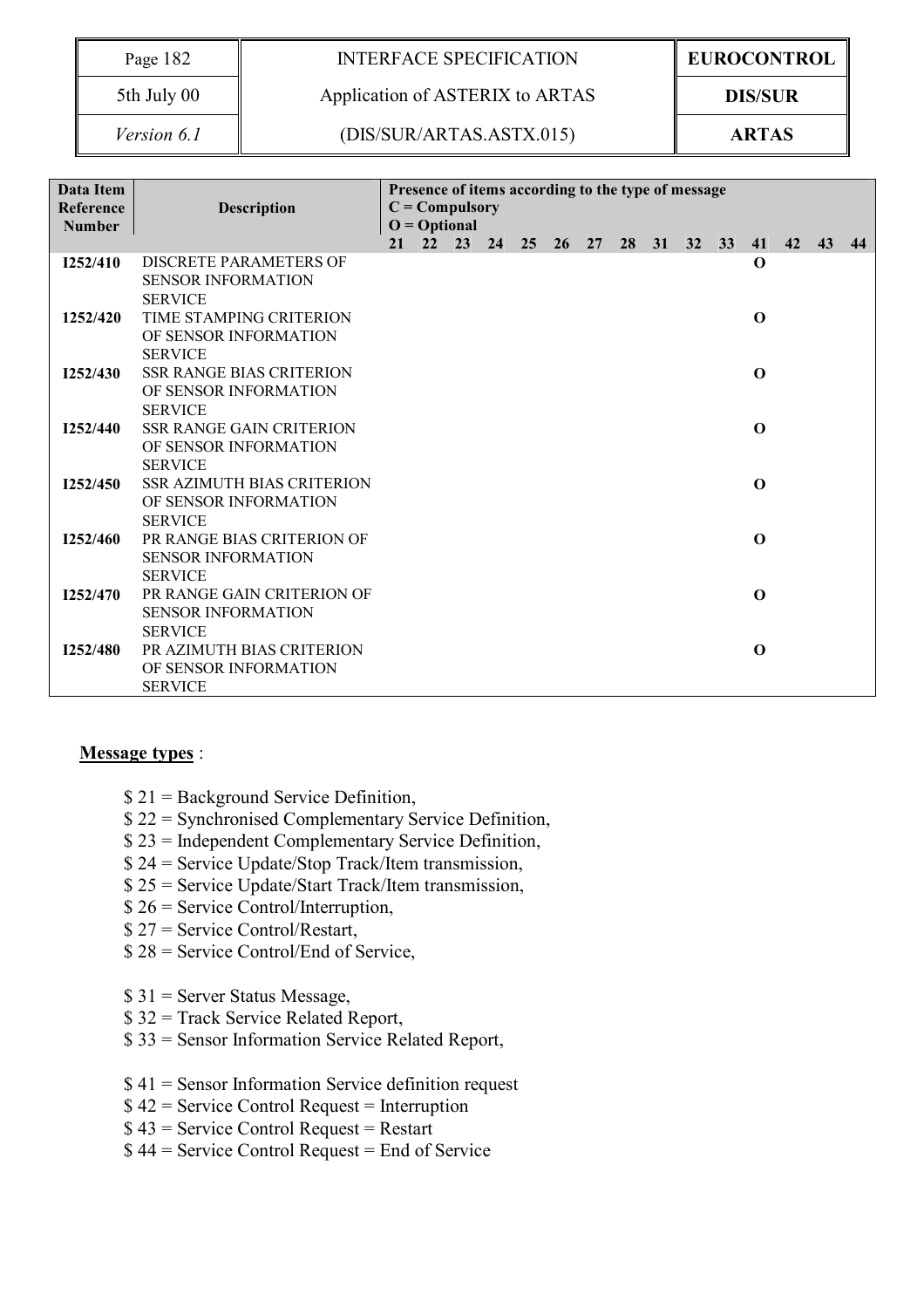| <b>EUROCONTROL</b> | <b>INTERFACE SPECIFICATION</b>  | Page 183           |  |  |  |
|--------------------|---------------------------------|--------------------|--|--|--|
| <b>DIS/SUR</b>     | Application of ASTERIX to ARTAS | 5th July 00        |  |  |  |
| ARTAS              | (DIS/SUR/ARTAS.ASTX.015)        | <i>Version 6.1</i> |  |  |  |

I252/220 (cyclical transmission characteristics), I252/230 (radar synchronised transmission characteristics) and any subset of {I252/240, I252/250, I252/255, I252/260, I252/265, I252/270, I252/280, I252/290, I252/300, I252/310, I252/320} (a-periodical transmission characteristics) are mutually exclusive, in case of background/complementary service definition (message type 21, 22, 23).

Any subset of {I252/060, I252/070, I252/080} (geographical track selector), any subset of {I252/120, I252/130, I252/135, I252/137, I252/140, I252/150, I252/160, I252/170, I252/190, I252/200} (non geographical track selector) and I252/210 (item selector) are mutually exclusive in case of service update (message type 24 and 25).

I252/370 (periodical characteristics of sensor information service) and any subset of {I252/400, I252/410, I252/420, I252/430, I252/440, I252/450, I252/460, I252/470, I252/480}(aperiodical characteristics of sensor information service) are optional and mutually exclusive in case of sensor information service definition (message type 41).